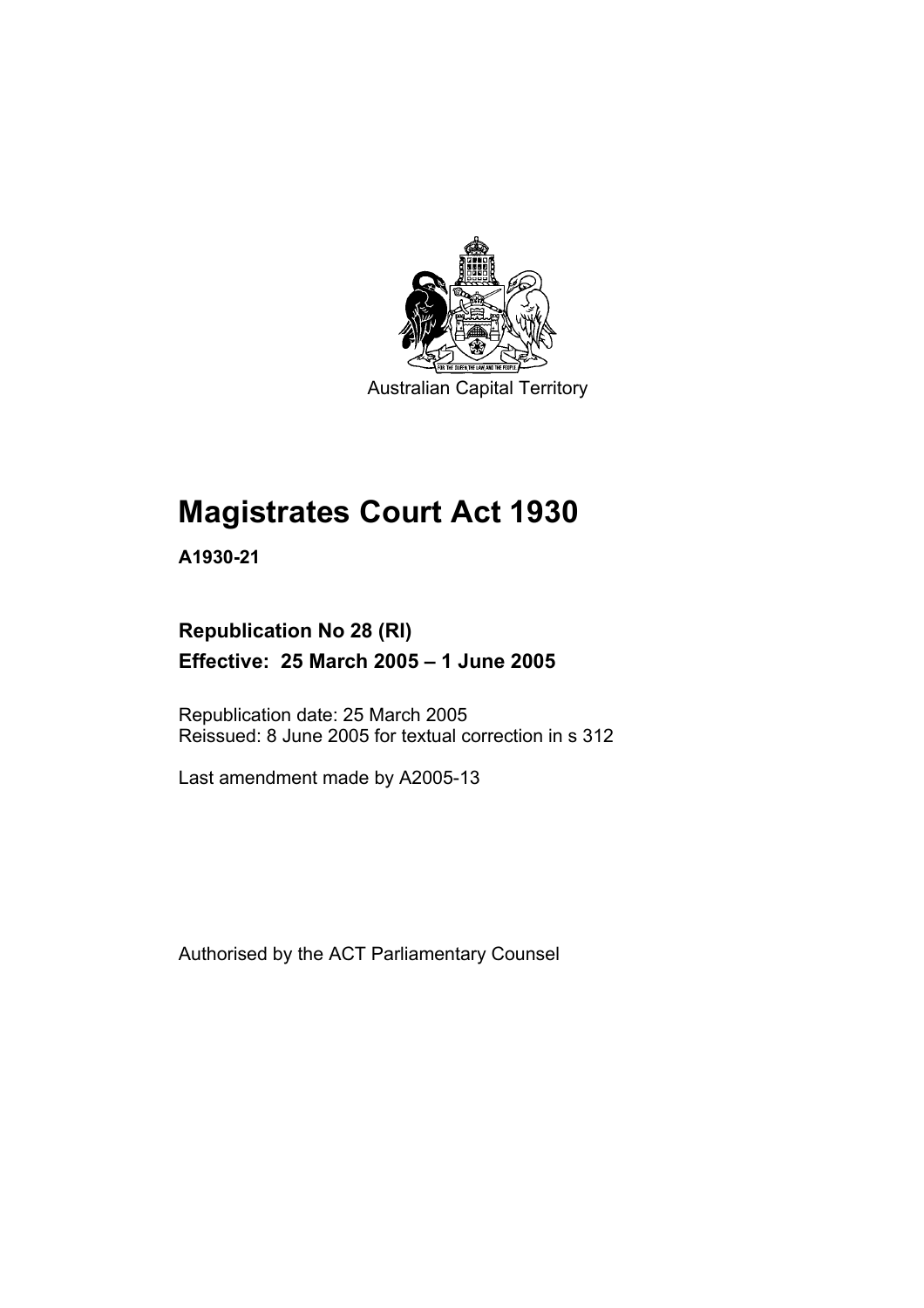#### **About this republication**

#### **The republished law**

This is a republication of the *Magistrates Court Act 1930* (including any amendment made under the *Legislation Act 2001*, part 11.3 (Editorial changes)) as in force on 25 March 2005*.* It also includes any amendment, repeal or expiry affecting the republished law to 25 March 2005.

The legislation history and amendment history of the republished law are set out in endnotes 3 and 4.

#### **Kinds of republications**

The Parliamentary Counsel's Office prepares 2 kinds of republications of ACT laws (see the ACT legislation register at www.legislation.act.gov.au):

- authorised republications to which the *Legislation Act 2001* applies
- unauthorised republications.

The status of this republication appears on the bottom of each page.

#### **Editorial changes**

The *Legislation Act 2001*, part 11.3 authorises the Parliamentary Counsel to make editorial amendments and other changes of a formal nature when preparing a law for republication. Editorial changes do not change the effect of the law, but have effect as if they had been made by an Act commencing on the republication date (see *Legislation Act 2001*, s 115 and s 117). The changes are made if the Parliamentary Counsel considers they are desirable to bring the law into line, or more closely into line, with current legislative drafting practice.

This republication does not include amendments made under part 11.3 (see endnote 1).

#### **Uncommenced provisions and amendments**

If a provision of the republished law has not commenced or is affected by an uncommenced amendment, the symbol  $\mathbf{U}$  appears immediately before the provision heading. The text of the uncommenced provision or amendment appears only in the last endnote.

#### **Modifications**

If a provision of the republished law is affected by a current modification, the symbol  $\mathbf{M}$ appears immediately before the provision heading. The text of the modifying provision appears in the endnotes. For the legal status of modifications, see *Legislation Act 2001*, section 95.

#### **Penalties**

The value of a penalty unit for an offence against this republished law at the republication date is—

- (a) if the person charged is an individual—\$100; or
- (b) if the person charged is a corporation—\$500.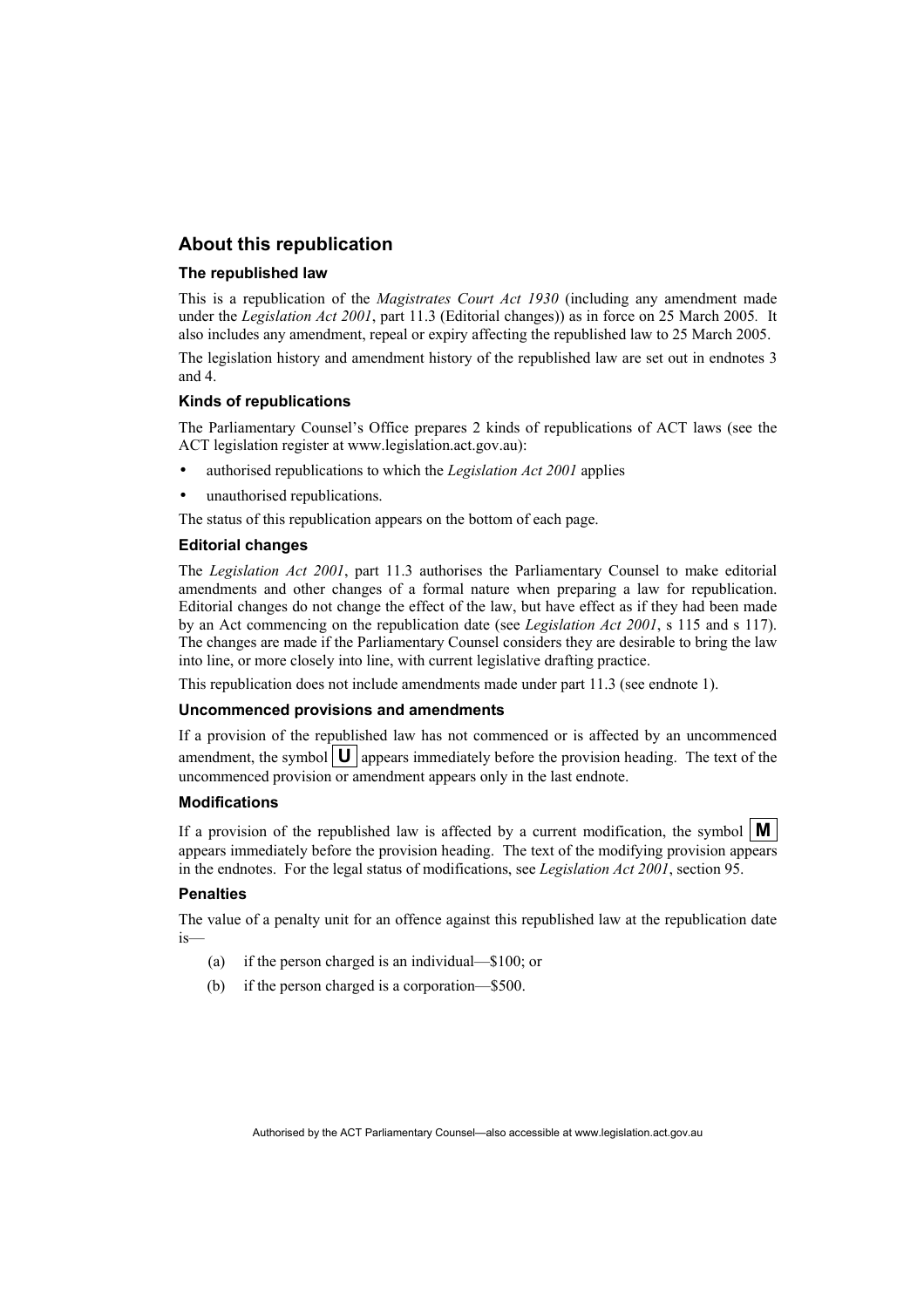

# **Magistrates Court Act 1930**

# **Contents**

|                  |                                             | Page           |
|------------------|---------------------------------------------|----------------|
| Chapter 1        | <b>Preliminary</b>                          |                |
| 1                | Name of Act                                 | $\overline{2}$ |
| 2                | Dictionary                                  | $\overline{2}$ |
| 3                | <b>Notes</b>                                | 2              |
|                  |                                             |                |
| <b>Chapter 2</b> | <b>Magistrates Court and magistrates</b>    |                |
| <b>Part 2.1</b>  | The court                                   |                |
| 4                | Constitution of court                       | 3              |
| <b>Part 2.2</b>  | Appointment and jurisdiction of magistrates |                |
| Division 2.2.1   | <b>Appointment of magistrates</b>           |                |
| 6A               | Meaning of <i>magistrate</i> in div 2.2.1   | 4              |
| R28 (RI)         | Magistrates Court Act 1930                  | contents 1     |
| 08/06/05         | Effective: 25/03/05-01/06/05                |                |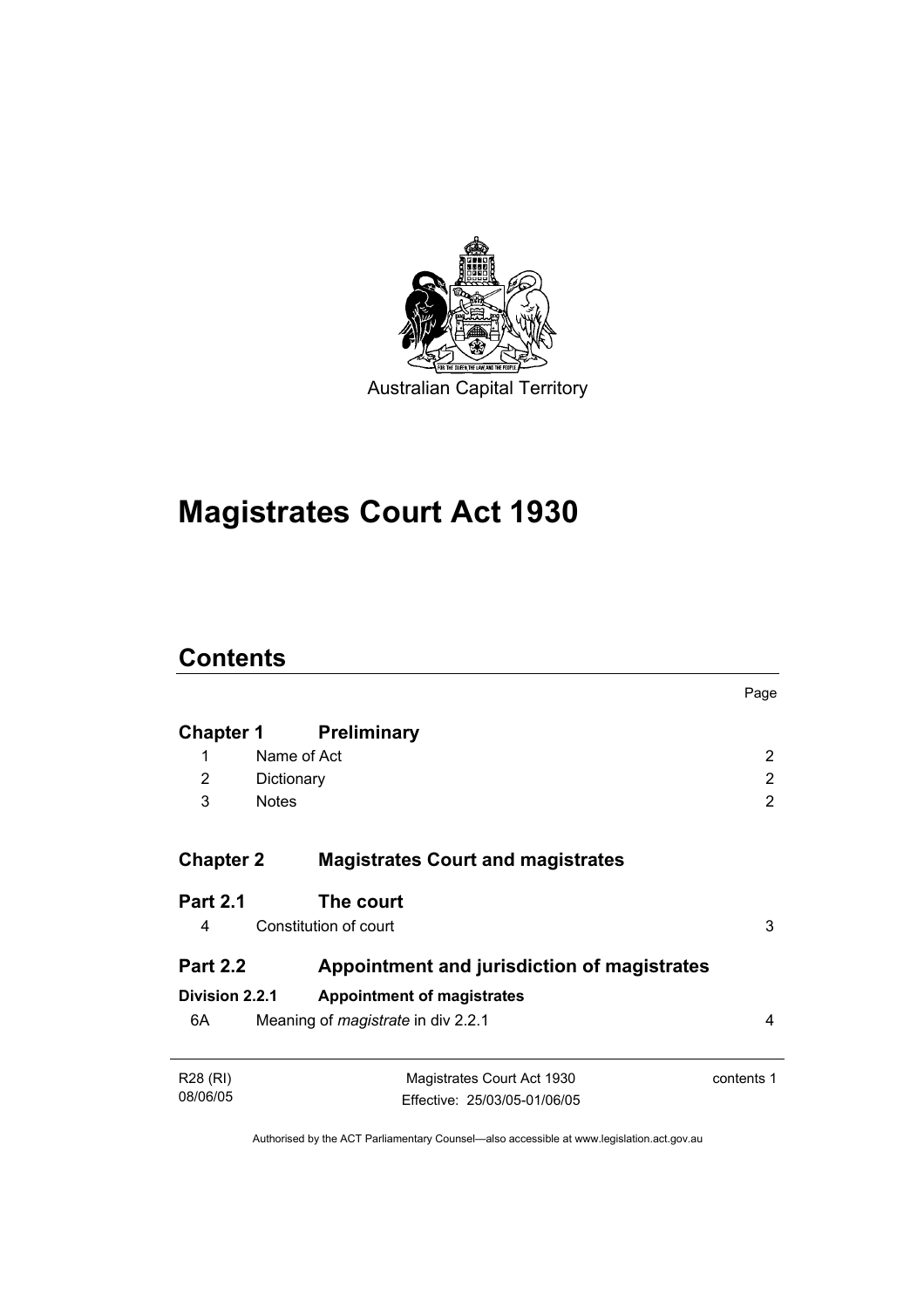$\overline{a}$ 

| 7                 | Chief Magistrate and other magistrates                          | Page<br>4 |  |
|-------------------|-----------------------------------------------------------------|-----------|--|
| 8                 | Eligibility for appointment as magistrate                       | 4         |  |
| 9                 |                                                                 |           |  |
| 10                | Seniority of magistrates<br>Terms and conditions of appointment |           |  |
| 10A               | Tenure of office                                                | 5<br>5    |  |
| 10B               | Resignation                                                     | 5         |  |
| 10 <sub>C</sub>   | <b>Acting Chief Magistrate</b>                                  |           |  |
| 10 <sub>D</sub>   | Retirement                                                      | 5<br>7    |  |
| 10E               | Magistrates not to undertake other work                         | 7         |  |
| 10F               | Rights of public servants                                       | 8         |  |
| 10G               | Arrangement of business of courts                               | 8         |  |
| Division 2.2.2    | <b>Special magistrates</b>                                      |           |  |
| 10H               | Appointment of special magistrates                              | 8         |  |
| 10J               | Tenure of office                                                | 8         |  |
| 10K               | Resignation                                                     | 9         |  |
| 10L               | Terms and conditions of appointment                             | 9         |  |
| Division 2.2.3    | <b>Registrar and other court officers</b>                       |           |  |
| 10M               | Appointment of registrar etc                                    | 9         |  |
| 10MA              | Staff assisting registrar                                       | 9         |  |
| 10N               | Duties of registrar                                             | 9         |  |
| Division 2.2.4    | Jurisdiction of magistrates                                     |           |  |
| 10P               | Oath etc of office                                              | 10        |  |
| 10Q               | Acts done beyond ACT                                            | 10        |  |
| 11                | Authentication of acts of magistrate or registrar               | 10        |  |
| $12 \overline{ }$ | Acts by magistrate or registrar                                 | 11        |  |
| 13                | Issue of warrant of commitment or writ of execution             | 11        |  |
| 15                | Process not avoided by death of magistrate or registrar         | 11        |  |
| 16                | Order instead of mandamus                                       | 11        |  |
| 17                | Powers and functions of magistrates                             | 12        |  |
| <b>Part 2.3</b>   | Protection of magistrates in execution of their<br>office       |           |  |
| 17A               | Magistrate sued for act not within jurisdiction                 | 13        |  |
| contents 2        | Magistrates Court Act 1930                                      | R28 (RI)  |  |

08/06/05

Effective: 25/03/05-01/06/05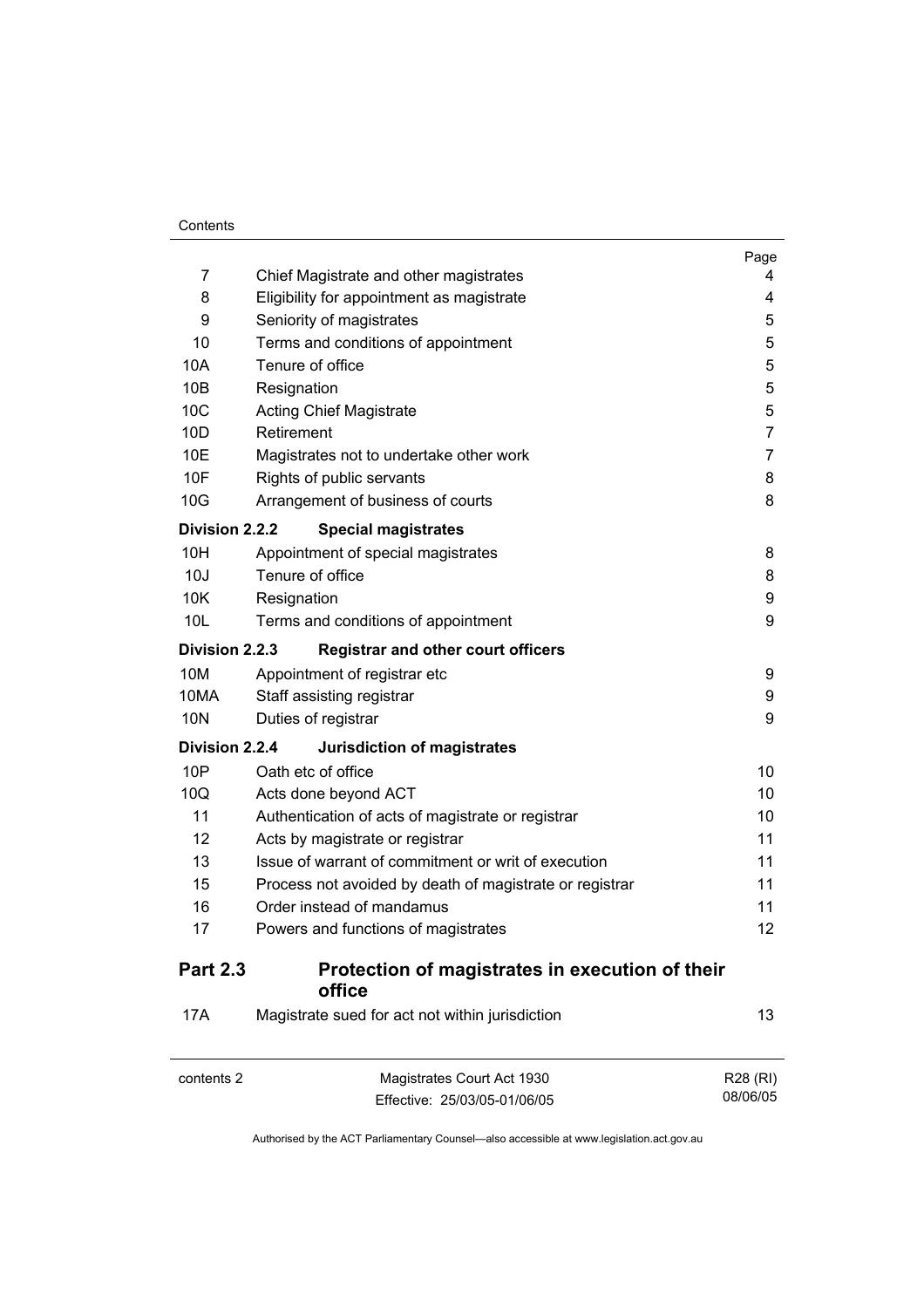|                 |                                                                                       | Page |
|-----------------|---------------------------------------------------------------------------------------|------|
| 17 <sub>B</sub> | No action against magistrate after order nisi to quash conviction has<br>been granted | 14   |
| 17C             | Warrant or writ by magistrate on order of court                                       | 14   |
| 17D             | No action for acts done under order of Supreme Court                                  | 14   |
| 17F             | No action if proceeding confirmed on appeal                                           | 14   |
| 17F             | Actions in cases prohibited                                                           | 14   |
| 17G             | Payment of amounts into court                                                         | 15   |
| 17H             | No action against magistrate for judicial acts in Magistrates Court                   | 15   |
| 171             | Magistrate sued for acts within magistrate's jurisdiction only liable in              |      |
|                 | case of malice and absence of reasonable and probable cause                           | 15   |
| 17J             | Verdict for defendant                                                                 | 16   |
| 17K             | Damages                                                                               | 16   |

# **Chapter 3 Criminal proceedings**

| <b>Part 3.1</b> | <b>Preliminary</b>                                                                |            |  |
|-----------------|-----------------------------------------------------------------------------------|------------|--|
| 18A             | Definitions for ch 3                                                              | 17         |  |
| <b>Part 3.2</b> | <b>Criminal jurisdiction</b>                                                      |            |  |
| 19              | Jurisdiction of court                                                             | 18         |  |
| 21              | Jurisdiction of court if defendant absent from ACT                                | 18         |  |
| 22              | Proceeding of court if it considers offence should be dealt with on<br>indictment |            |  |
| 23B             | Rectification of certain orders etc                                               | 18         |  |
| <b>Part 3.3</b> | <b>Beginning criminal proceedings</b>                                             |            |  |
| Division 3.3.1  | <b>Beginning criminal proceedings-general</b>                                     |            |  |
| 25              | Informations                                                                      | 22         |  |
| Division 3.3.2  | <b>Informations</b>                                                               |            |  |
| 26              | Laying of informations                                                            | 22         |  |
| 27              | 22<br>Description of people and property and of offences                          |            |  |
| 28              | 22<br>Power of court to amend information                                         |            |  |
| 29              | 23<br>Court may adjourn hearing if amendment made                                 |            |  |
| 30              | Form of information                                                               | 23         |  |
| R28 (RI)        | Magistrates Court Act 1930                                                        | contents 3 |  |
| 08/06/05        | Effective: 25/03/05-01/06/05                                                      |            |  |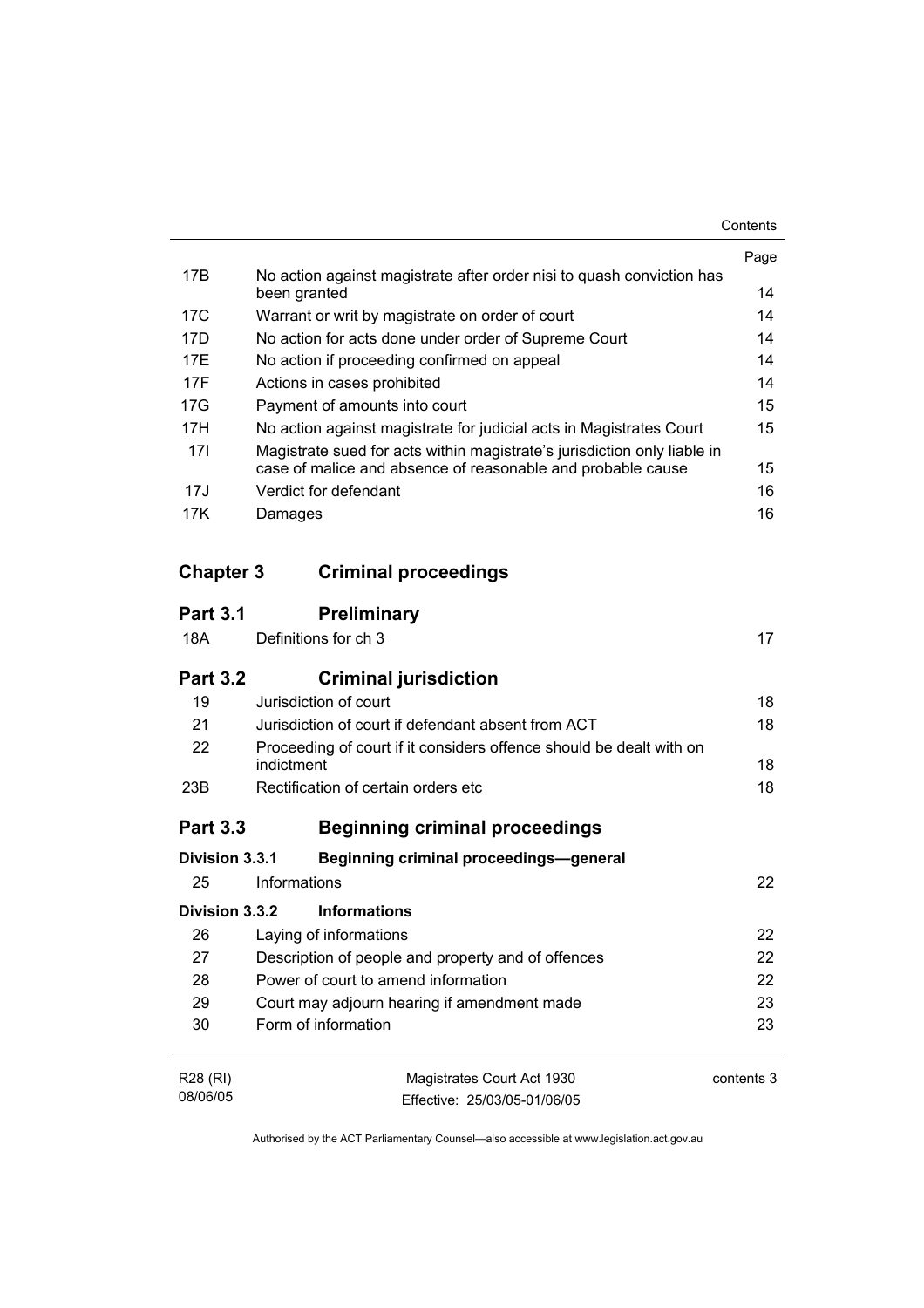|                 |                                                                 | Page     |  |
|-----------------|-----------------------------------------------------------------|----------|--|
| Division 3.3.3  | <b>Summonses</b>                                                |          |  |
| 37              | When magistrate may issue summons                               | 23       |  |
| 38              | Form of summons                                                 | 24       |  |
| 41              | Service of summons                                              |          |  |
| Division 3.3.4  | <b>Warrants of arrest</b>                                       |          |  |
| 42              | Issue of warrant and summons                                    | 24       |  |
| 43              | Procedure on filing indictment                                  | 25       |  |
| 44              | Direction of warrant                                            | 26       |  |
| 45              | Any police officer may execute warrant                          | 26       |  |
| 47              | Form of arrest warrant                                          | 26       |  |
| 48              | Warrant to be in force till executed                            | 27       |  |
| 49              | Sunday warrants                                                 | 27       |  |
| <b>Part 3.4</b> | <b>Hearing of criminal proceedings</b>                          |          |  |
| Division 3.4.1  | Hearing of criminal proceedings-general                         |          |  |
| 53              | Conduct of case                                                 | 28       |  |
| 54              | If both parties present in court to hear case                   | 28       |  |
| Division 3.4.2  | <b>Evidence in criminal proceedings</b>                         |          |  |
| 55              | Examination to be on oath                                       | 28       |  |
| 63              | Warrant to bring witness to court                               | 29       |  |
| 64              | Warrant in the first instance                                   | 29       |  |
| Division 3.4.3  | Remand                                                          |          |  |
| 70              | Remand of defendant                                             | 29       |  |
| 72              | Bringing up during remand                                       | 31       |  |
| 72A             | Hearing of bail applications                                    | 31       |  |
| 72B             | Defendant's appearance in proceeding other than bail proceeding | 31       |  |
| 73              | Bail of defendant during examination                            | 32       |  |
| Division 3.4.4  | <b>Committal and recognisance</b>                               |          |  |
| 73A             | Extended application of div 3.4.4                               | 32       |  |
| 74              | Committal or detention before decision                          | 32       |  |
| 75              | Committal of witness or of defendant after decision             | 32       |  |
| 76              | Witnesses may be discharged on recognisance                     | 32       |  |
| 77              | Recognisances                                                   | 33       |  |
| contents 4      | Magistrates Court Act 1930                                      | R28 (RI) |  |
|                 | Effective: 25/03/05-01/06/05                                    | 08/06/05 |  |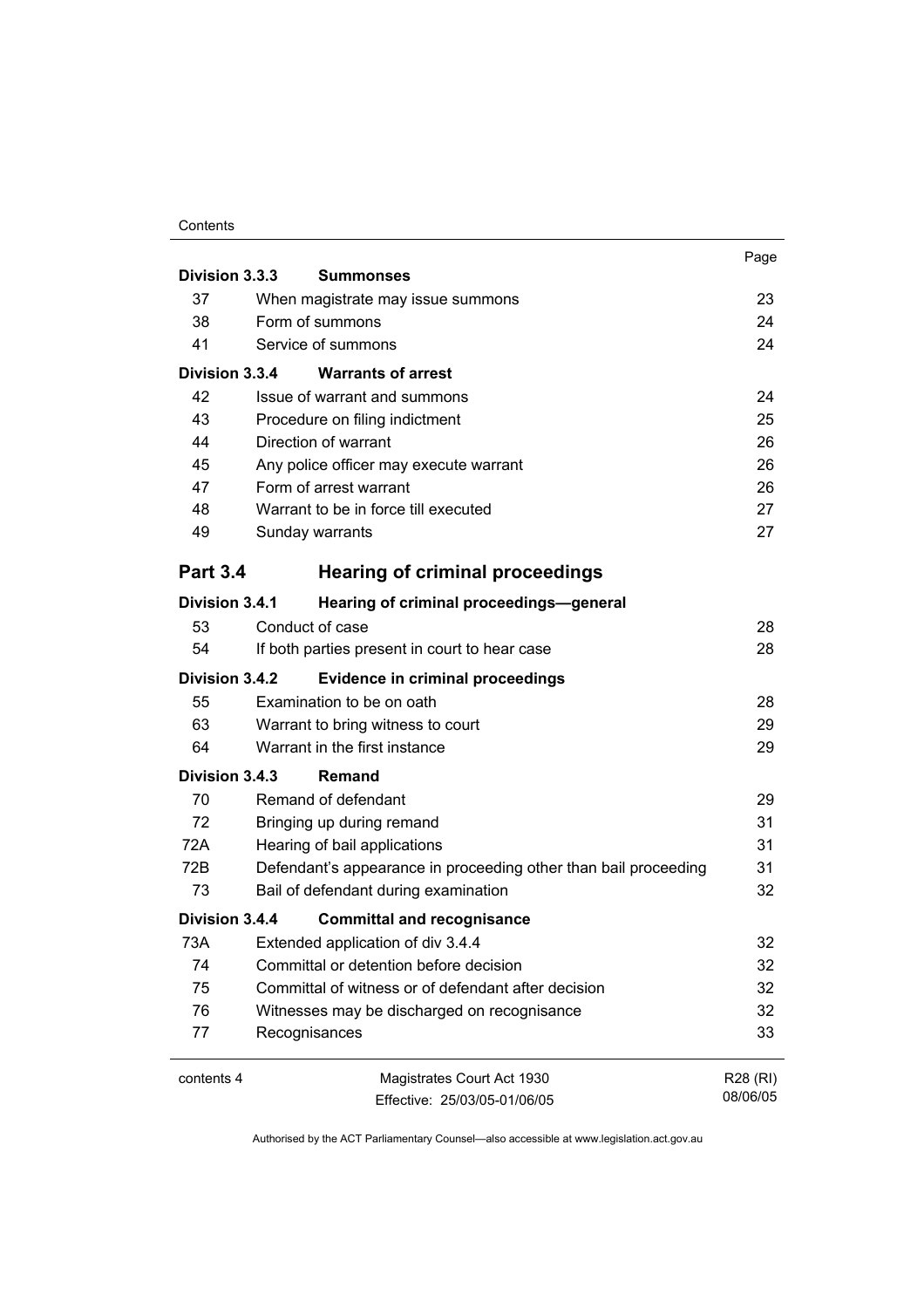|                                   |                                                                       |                                                                    | Page<br>33 |  |  |
|-----------------------------------|-----------------------------------------------------------------------|--------------------------------------------------------------------|------------|--|--|
| 78                                | Issue of warrant for non-appearance                                   |                                                                    |            |  |  |
| 79                                | Recognisances taken out of court                                      |                                                                    |            |  |  |
| 80                                | Forfeited recognisances-how enforced                                  |                                                                    |            |  |  |
| 82<br>Conveying people to custody |                                                                       |                                                                    |            |  |  |
| Division 3.4.5                    |                                                                       | <b>Adjournment of criminal proceedings</b>                         |            |  |  |
| 83                                |                                                                       | Magistrate may adjourn court generally                             | 34         |  |  |
| 84                                |                                                                       | Particular cases may be adjourned                                  | 34         |  |  |
| 85                                |                                                                       | Proceeding if either party not present at adjourned hearing        | 35         |  |  |
| 86                                |                                                                       | Proceeding if both parties present at adjourned hearing            | 35         |  |  |
| 87                                |                                                                       | Witnesses to attend adjourned sittings                             | 35         |  |  |
| 88                                |                                                                       | Postponement of hearing                                            | 35         |  |  |
| <b>Part 3.5</b>                   |                                                                       | <b>Proceedings for indictable offences</b>                         |            |  |  |
| Division 3.5.1                    |                                                                       | Preliminary                                                        |            |  |  |
| 88A                               |                                                                       | Meaning of jury in pt 3.5                                          | 36         |  |  |
| Division 3.5.2                    |                                                                       | Indictable offences-beginning of proceedings                       |            |  |  |
| 89                                |                                                                       | Disobedience of summons                                            | 36         |  |  |
| 89A                               |                                                                       | Accused person may be excused from attendance before court         | 36         |  |  |
| 90                                | Procedure if informant proposes to tender written statements to court |                                                                    |            |  |  |
| 90AA                              |                                                                       | Written statements may be admitted in evidence                     | 40         |  |  |
| 90AB                              | Preliminary examination if written statements not tendered            |                                                                    |            |  |  |
| 90ABA                             | s 89 (1)                                                              | Attendance not required under s 90AA or s 90AB if order made under | 42         |  |  |
| 90A                               | Plea of guilty in committal proceeding                                |                                                                    |            |  |  |
| 91                                |                                                                       | Court may discharge accused                                        | 45         |  |  |
| 92                                |                                                                       | Proceeding if evidence sufficient to put accused on trial          | 46         |  |  |
| 92A                               | Committal for sentence for indictable offence tried summarily         |                                                                    |            |  |  |
| 92B                               |                                                                       | Depositions as evidence                                            | 47         |  |  |
| 93                                |                                                                       | Admissions and confessions                                         | 47         |  |  |
| Division 3.5.3                    |                                                                       | Indictable offences-proceedings after hearing of<br>evidence       |            |  |  |
| 94                                |                                                                       | Discharge or committal for trial                                   | 48         |  |  |
| 95                                |                                                                       | Depositions of dead or absent people                               | 48         |  |  |
| R28 (RI)<br>08/06/05              |                                                                       | Magistrates Court Act 1930<br>Effective: 25/03/05-01/06/05         | contents 5 |  |  |
|                                   |                                                                       |                                                                    |            |  |  |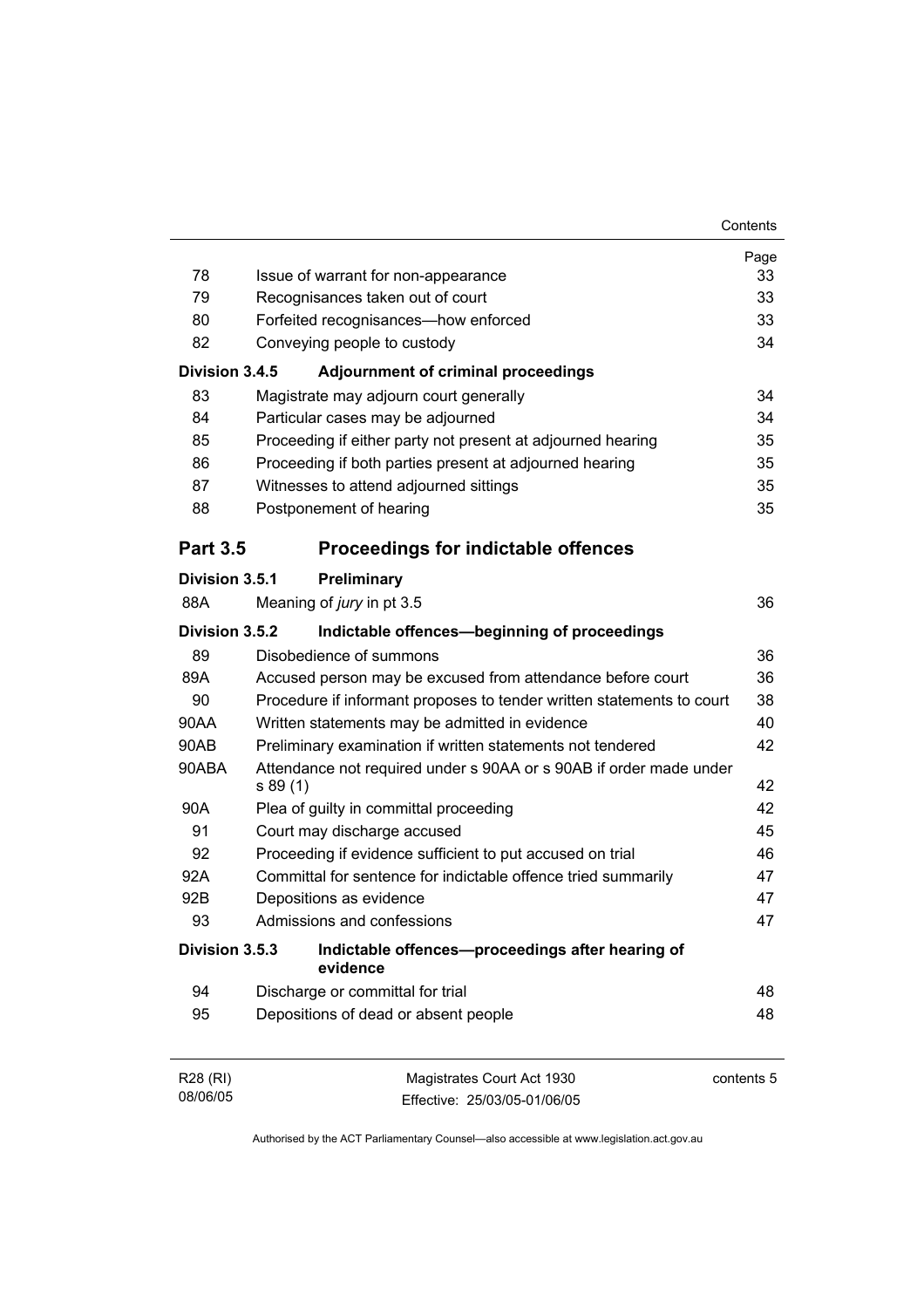| 96              | Evidence for defence                                                        | Page<br>49 |
|-----------------|-----------------------------------------------------------------------------|------------|
| Division 3.5.4  | Indictable offences-costs                                                   |            |
| 97              | Discontinued proceeding                                                     | 49         |
| Division 3.5.5  | Indictable offences-witness recognisances                                   |            |
| 103             | Recognisance of witnesses etc                                               | 50         |
| 104             | Signature of magistrate-notice to witnesses                                 | 50         |
| 105             | Court may commit refractory witness                                         | 50         |
| Division 3.5.6  | Indictable offences-other provisions                                        |            |
| 105A            | References to certified copies of depositions                               | 51         |
| 106             | Giving depositions etc to director of public prosecutions                   | 51         |
| 107             | Giving documents to proper officer of court                                 | 52         |
| 108             | Copies of depositions may be obtained by accused                            | 52         |
| <b>Part 3.6</b> | Proceedings for offences punishable summarily                               |            |
| 108A            | Indictable offences dealt with summarily                                    | 53         |
| 109             | Dismissal or adjournment in absence of informant                            | 53         |
| 110             | Ex parte hearing in absence of defendant                                    | 54         |
| 111             | Magistrate may adjourn case                                                 | 55         |
| 112             | Both parties appearing                                                      | 55         |
| 113             | Proceeding at hearing on defendant's confession                             | 55         |
| 114             | If defendant does not admit the case                                        | 56         |
| 115             | Court may proceed to hearing in absence of both or either of the parties 56 |            |
| 116             | Conduct of summary proceedings regulated                                    | 56         |
| <b>Part 3.7</b> | Service and pleading by post for certain<br>offences                        |            |
| 116A            | Interpretation for pt 3.7                                                   | 57         |
| 116AA           | Meaning of prescribed offence for pt 3.7                                    | 57         |
| 116B            | Service of summons for prescribed offence                                   | 58         |
| 116BA           | Giving of notice                                                            | 59         |
| 116C            | Proof of service                                                            | 59         |
| 116D            | Pleas to prescribed offence                                                 | 60         |
| 116E            | Procedure if plea of guilty entered                                         | 60         |
| 116F            | Procedure if notice of intention to defend given                            | 61         |
| contents 6      | Magistrates Court Act 1930                                                  | R28 (RI)   |
|                 | Effective: 25/03/05-01/06/05                                                | 08/06/05   |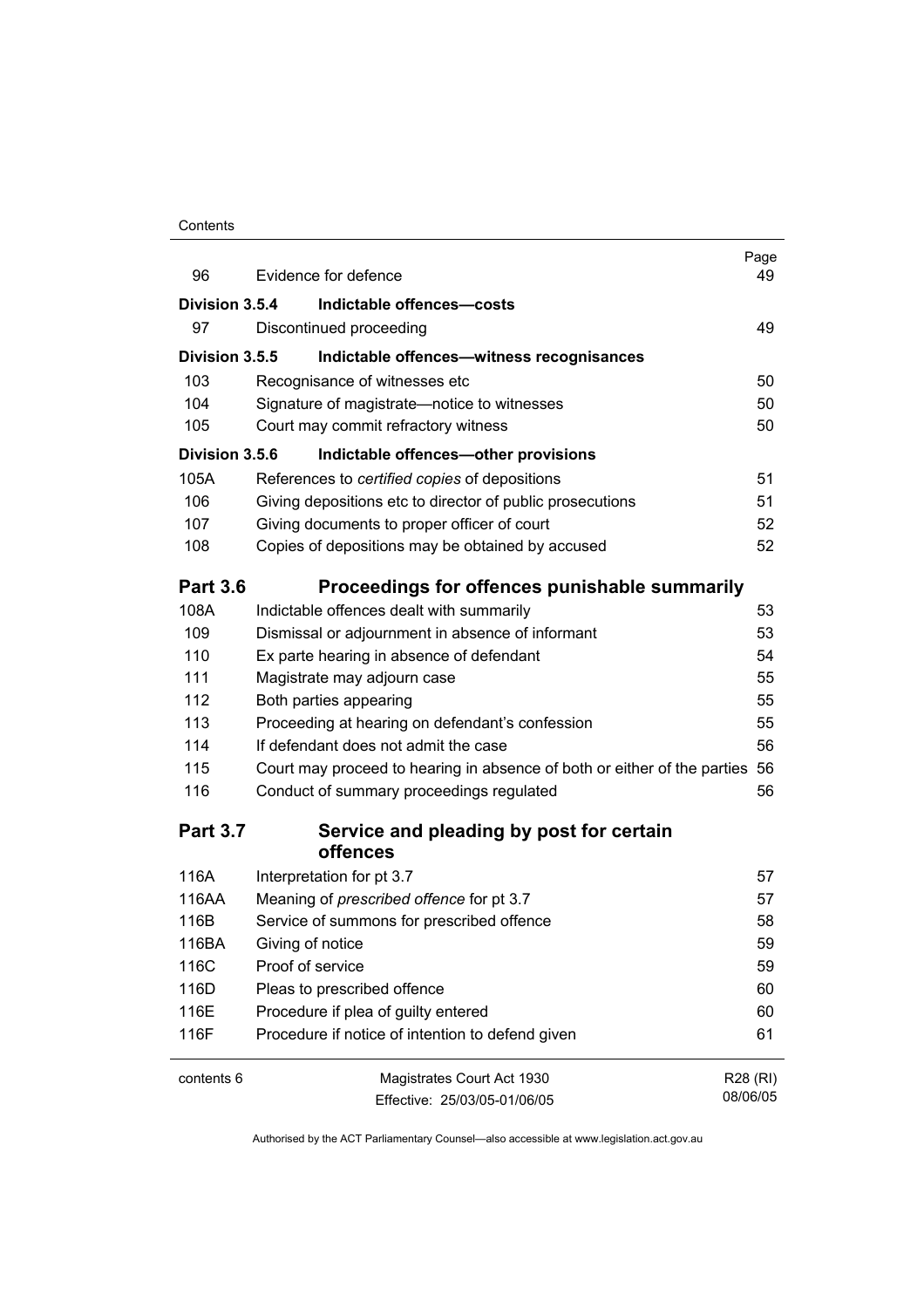| 116FA                | Procedure if defendant pleads not guilty                          | Page<br>61 |  |  |  |
|----------------------|-------------------------------------------------------------------|------------|--|--|--|
| 116G                 | Procedure if defendant does not plead                             |            |  |  |  |
| 116H                 | Restricted penalties under pt 3.7                                 |            |  |  |  |
| 1161                 | Consequences of conviction ex parte                               | 62<br>63   |  |  |  |
| <b>Part 3.8</b>      | Infringement notices for certain offences                         |            |  |  |  |
| Division 3.8.1       | Preliminary                                                       |            |  |  |  |
| 117                  | Definitions for pt 3.8                                            | 65         |  |  |  |
| 118                  | Purpose and effect of pt 3.8                                      | 67         |  |  |  |
| 119                  | Regulations about infringement notice offences                    | 67         |  |  |  |
| Division 3.8.2       | Infringement and reminder notices                                 |            |  |  |  |
| 120                  | Service of infringement notices                                   | 68         |  |  |  |
| 121                  | Contents of infringement notices                                  | 69         |  |  |  |
| 122                  | Additional information in infringement notices                    | 70         |  |  |  |
| 123                  | Time for payment of infringement notice penalty                   | 71         |  |  |  |
| 124                  | Extension of time to pay penalty                                  |            |  |  |  |
| 125                  | Effect of payment of infringement notice penalty                  |            |  |  |  |
| 126                  | Application for withdrawal of infringement notice                 | 73         |  |  |  |
| 127                  | Withdrawal of infringement notice                                 | 73         |  |  |  |
| 128                  | Guidelines about withdrawal of infringement notices               | 74         |  |  |  |
| 129                  | <b>Reminder notices</b>                                           | 75         |  |  |  |
| 130                  | Contents of reminder notices                                      | 75         |  |  |  |
| 131                  | Additional information in reminder notices                        | 76         |  |  |  |
| Division 3.8.3       | Additional provisions for vehicle-related offences                |            |  |  |  |
| 131A                 | Meaning of infringement notice                                    | 78         |  |  |  |
| 131B                 | Service of infringement notice on responsible person for vehicles | 78         |  |  |  |
| 131C                 | Liability for vehicle-related offences                            | 80         |  |  |  |
| 131D                 | Illegal user declarations                                         | 81         |  |  |  |
| 131E                 | Known offender declarations                                       | 82         |  |  |  |
| 131F                 | Sold vehicle declarations                                         | 84         |  |  |  |
| 131G                 | Unknown offender declarations                                     | 85         |  |  |  |
| Division 3.8.4       | Disputing liability for infringement notices                      |            |  |  |  |
| 132                  | Disputing liability for infringement notice offence               | 86         |  |  |  |
| R28 (RI)<br>08/06/05 | Magistrates Court Act 1930<br>Fffective: 25/03/05-01/06/05        | contents 7 |  |  |  |

Authorised by the ACT Parliamentary Counsel—also accessible at www.legislation.act.gov.au

Effective: 25/03/05-01/06/05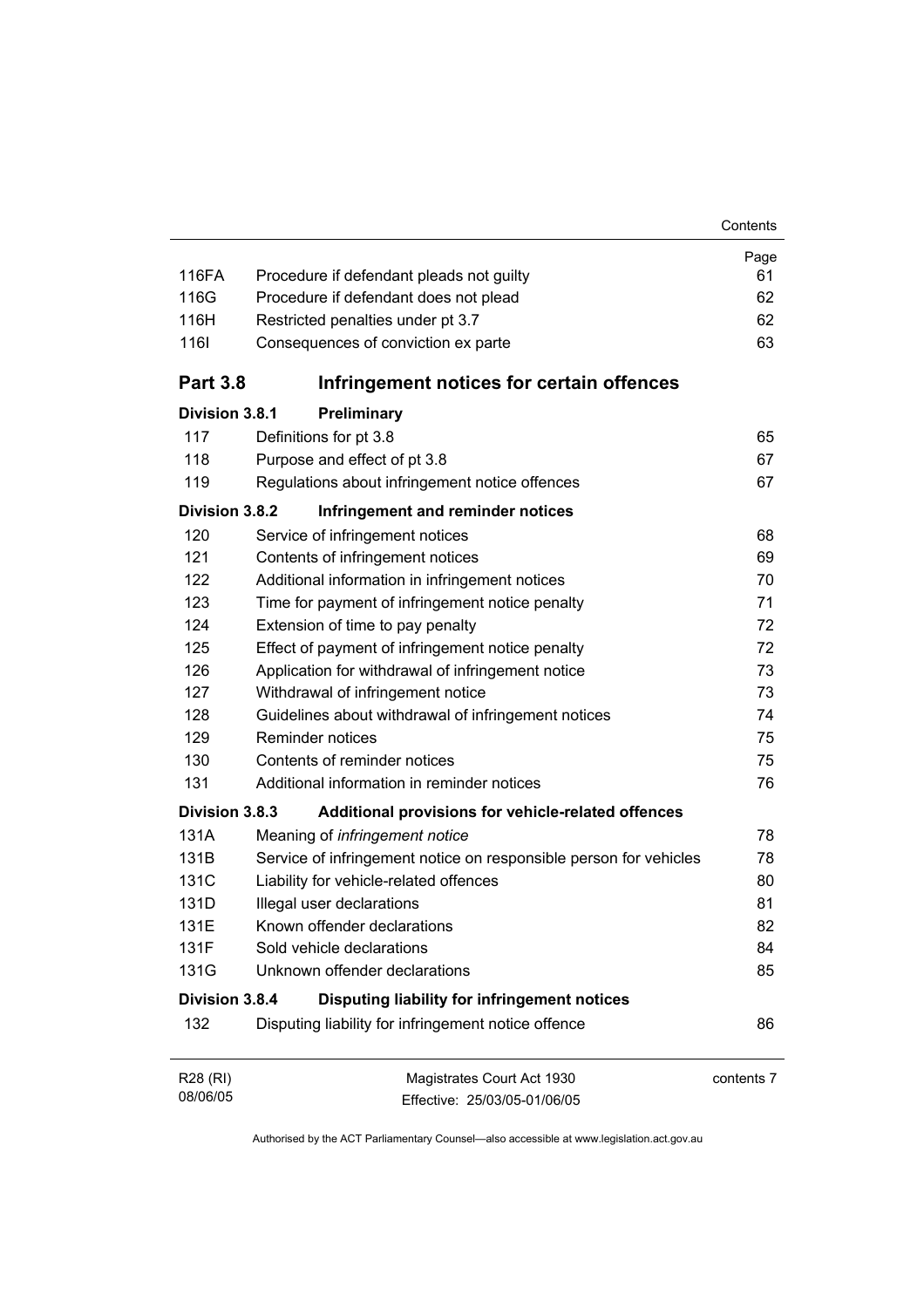|                 |                                                    | Page |
|-----------------|----------------------------------------------------|------|
| 133             | Extension of time to dispute liability             | 87   |
| 134             | Procedure if liability disputed                    | 87   |
| Division 3.8.5  | Infringement notices-other provisions              |      |
| 134A            | Authorised people for infringement notice offences | 89   |
| 135             | Delegation of administering authority's functions  | 90   |
| 136             | Evidentiary certificates                           | 90   |
| <b>Part 3.9</b> | <b>Enforcement of criminal decisions</b>           |      |
| Division 3.9.1  | <b>Enforcement of criminal decisions-general</b>   |      |
| 141             | Minute of decision and notice to defendant         | 92   |
| 142             | Formal convictions and orders                      | 92   |
| 143             | Dismissal of information                           | 93   |
| 144             | Copies of informations and other documents         | 93   |
| 145             | Imprisonment in first instance                     | 93   |
| Division 3.9.2  | <b>Enforcement of fines</b>                        |      |
| 146             | Definitions for div 3.9.2                          | 94   |
| 147             | Payment of fine                                    | 95   |
| 147A            | Notice of address etc.                             | 95   |
| 147B            | Access to particulars of address                   | 95   |
| 147C            | Doubtful service                                   | 96   |
| 148             | Court may allow time to pay                        | 97   |
| 149             | Penalty notice                                     | 97   |
| 150             | <b>Default</b>                                     | 98   |
| 151             | Default notice                                     | 99   |
| 152             | Special arrangements                               | 99   |
| 153             | Notice for suspension of driver licence etc        | 100  |
| 154             | Access to personal information                     | 101  |
| 154D            | Committal to prison-fine defaulters                | 102  |
| 155             | Amounts to be paid to registrar                    | 102  |
| 156             | Execution to cease on payment of amount owing      | 102  |
| 157             | Payment of amount to keeper or superintendent      | 102  |
| 158             | Fine satisfied by imprisonment                     | 103  |
| 159             | Remission                                          | 103  |
|                 |                                                    |      |

contents 8 Magistrates Court Act 1930 Effective: 25/03/05-01/06/05

R28 (RI) 08/06/05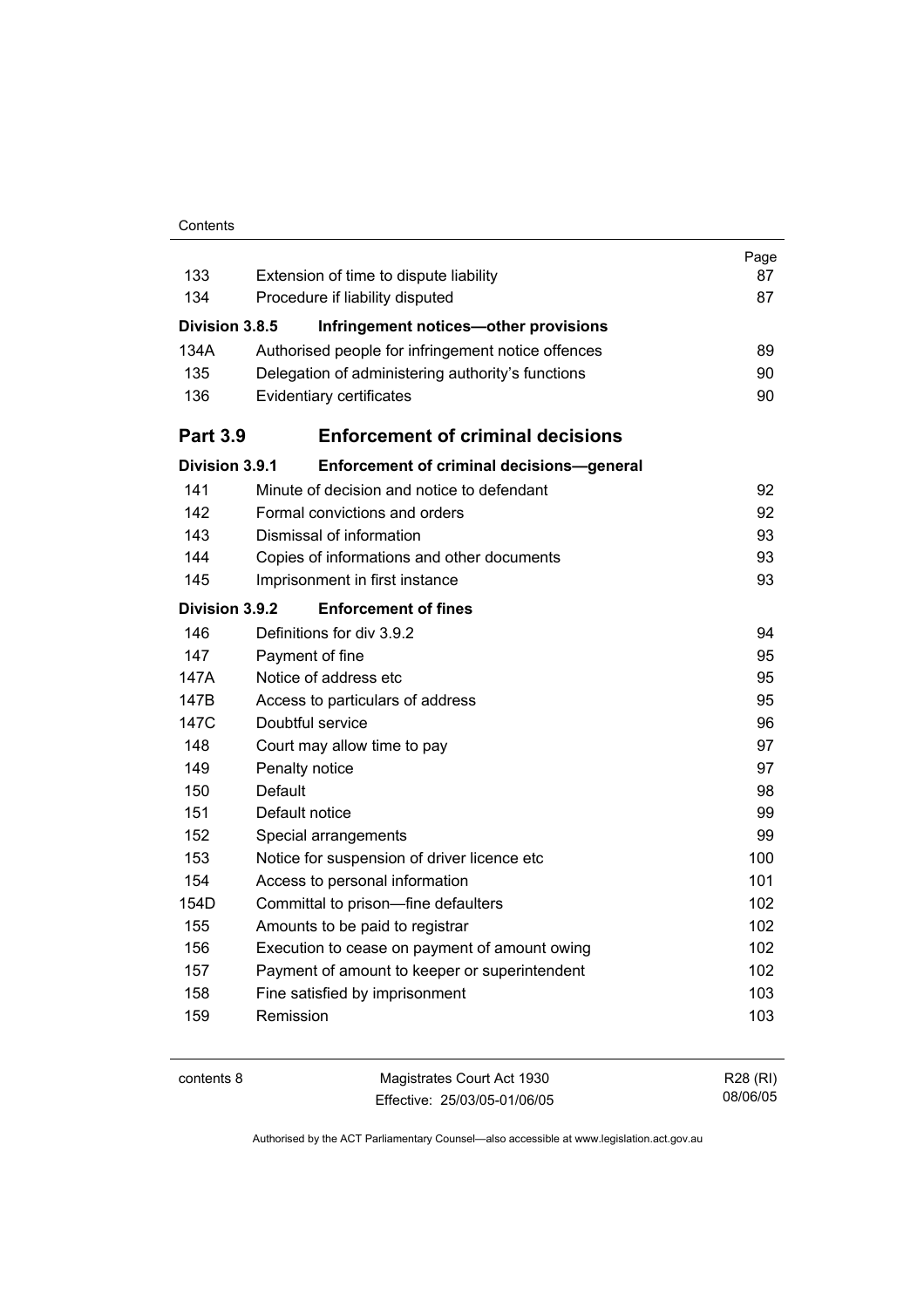| Contents |
|----------|
|          |

|                                             |                                                                     | Page       |
|---------------------------------------------|---------------------------------------------------------------------|------------|
| 160                                         | Conviction or order quashed or set aside                            | 104        |
| 161                                         | Other enforcement provisions not affected                           | 104        |
| Division 3.9.3                              | Reciprocal enforcement of fines against bodies corporate            |            |
| 166A                                        | Definitions for div 3.9.3                                           | 104        |
| 166B                                        | Declarations relating to reciprocating courts                       | 105        |
| 166C                                        | Enforcement of fine                                                 | 105        |
| 166D                                        | Effect of enforcement by reciprocating court                        | 107        |
| 166E                                        | Registrar to notify payment of territory fine                       | 107        |
| Division 3.9.4                              | Enforcement of criminal decisions-other provisions                  |            |
| 184                                         | Enforcement of costs against informant                              | 108        |
| 185                                         | Committal to prison-orders not involving payment of amount          | 108        |
| 186                                         | Warrant of commitment to prison                                     | 109        |
| 187                                         | Warrant of commitment if defendant already in prison                | 109        |
| 188                                         | Mitigation of payment by court                                      | 110        |
| 191                                         | Accounts to be kept of amounts received                             | 111        |
| 193                                         | Forfeited goods may be sold                                         | 111        |
| 194                                         | Warrant of commitment or writ of execution not void for form only   | 111        |
| 195                                         | Convictions etc to be given to registrar of Supreme Court           | 111        |
| <b>Part 3.10</b><br><b>Criminal appeals</b> |                                                                     |            |
| Division 3.10.1                             | <b>Criminal appeals-jurisdiction of Supreme Court</b>               |            |
| 207                                         | Jurisdiction of Supreme Court                                       | 112        |
| Division 3.10.2                             | Appeals in criminal matters                                         |            |
| 208                                         | Appeals to which div 3.10.2 applies                                 | 112        |
| 209                                         | Institution of appeal                                               | 114        |
| 210                                         | Substituted service of notice of appeal                             | 114        |
| 214                                         | Appeals in cases other than civil cases                             | 115        |
| 216                                         | Stay of execution pending appeal in certain cases                   | 116        |
| 218                                         | Orders by Supreme Court on appeals                                  | 116        |
| 219                                         | Barring right of appeal under div 3.10.2 if order to review granted | 117        |
| Division 3.10.2A                            | Reference appeals in criminal matters                               |            |
| 219A                                        | What is a reference appeal?                                         | 117        |
| 219AB                                       | Reference appeal following acquittal on indictment                  | 117        |
| R28 (RI)                                    | Magistrates Court Act 1930                                          | contents 9 |
| 08/06/05                                    | Effective: 25/03/05-01/06/05                                        |            |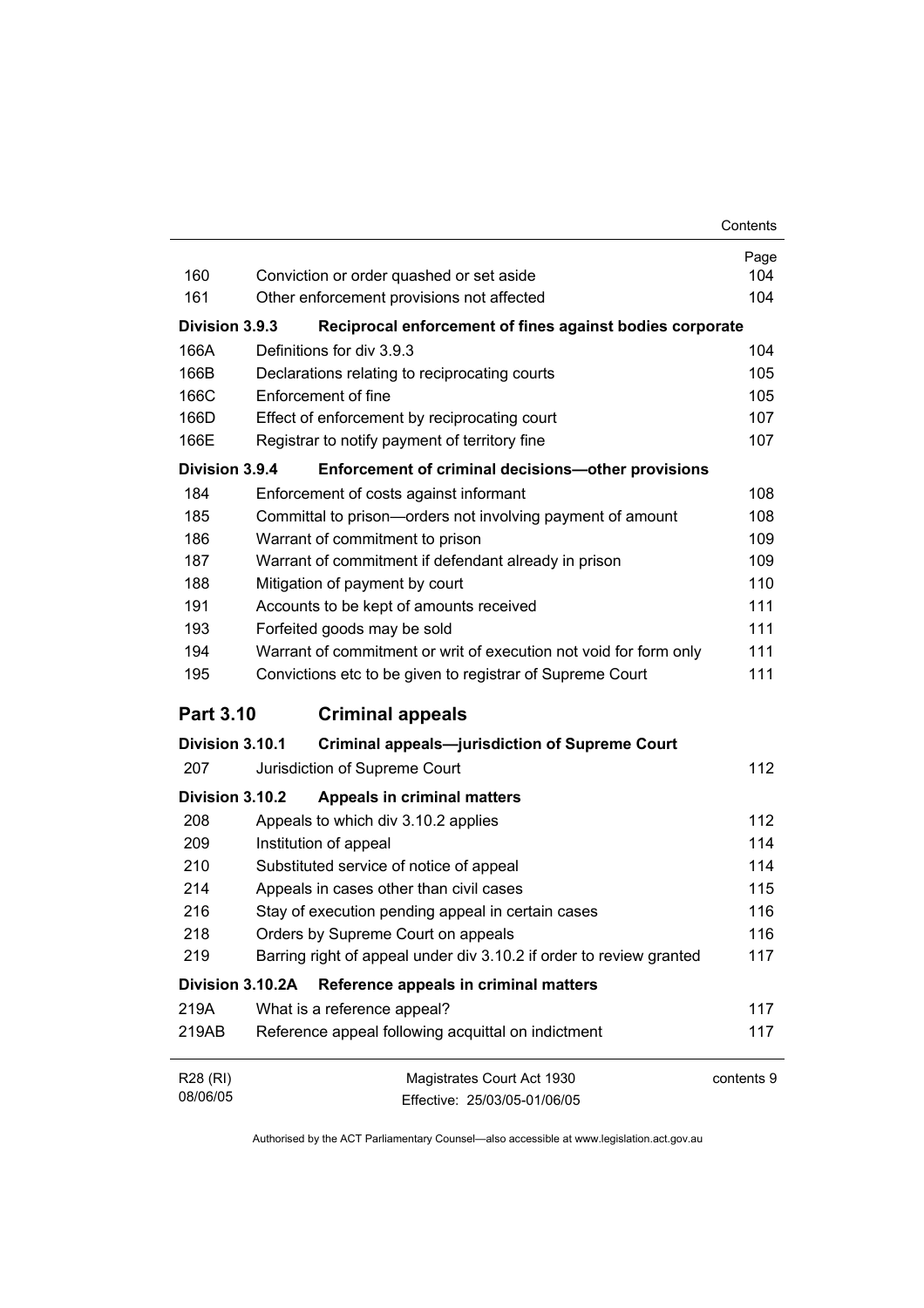| contents 10      | Magistrates Court Act 1930                                              | R28 (RI) |
|------------------|-------------------------------------------------------------------------|----------|
| 256              | Application of ch 4 ((MC (CJ) Act, s 4)                                 | 133      |
| <b>Part 4.1</b>  | Preliminary                                                             |          |
| <b>Chapter 4</b> | <b>Civil proceedings</b>                                                |          |
| 254              | Enforcement of recognisance                                             | 131      |
| 253              | Payment enforced by security                                            | 131      |
| 252              | Sums paid by surety may be recovered from principal                     | 130      |
| 250              | Recovery of amount due under security                                   | 130      |
| 249              | Securities taken under Act                                              | 130      |
| <b>Part 3.12</b> | <b>Securities in criminal matters</b>                                   |          |
| 244              | Award of costs in criminal matters                                      | 129      |
| <b>Part 3.11</b> | <b>Costs in criminal matters</b>                                        |          |
| 230              | Provisions applicable in relation to security given for costs of appeal | 128      |
| 229              | Distribution of penalty                                                 | 127      |
| 228              | Want of summons or information                                          | 127      |
| 227              | Respecting the amendment of convictions etc                             | 127      |
| 226              | Power of court to admit to bail                                         | 126      |
| 225              | Notice dispensed with                                                   | 126      |
| 224              | In cases of certiorari                                                  | 126      |
| 223              | Amendment                                                               | 125      |
| 222              | Control of Supreme Court over summary convictions                       | 125      |
| Division 3.10.4  | <b>Criminal appeals-other provisions</b>                                |          |
| 219F             | Powers of Supreme Court                                                 | 122      |
| 219E             | Non-appearance of applicant                                             | 122      |
| 219D             | Security for costs and stay of execution                                | 121      |
| 219C             | Grant of order nisi to review                                           | 120      |
| 219B             | Appeals by way of orders to review                                      | 119      |
| Division 3.10.3  | Orders to review in criminal matters                                    |          |
| 219AD            | Reference appeal decision does not affect trial verdict                 | 118      |
| 219AC            | Who may be heard at reference appeal                                    | 118      |
|                  |                                                                         | Page     |

Authorised by the ACT Parliamentary Counsel—also accessible at www.legislation.act.gov.au

08/06/05

Effective: 25/03/05-01/06/05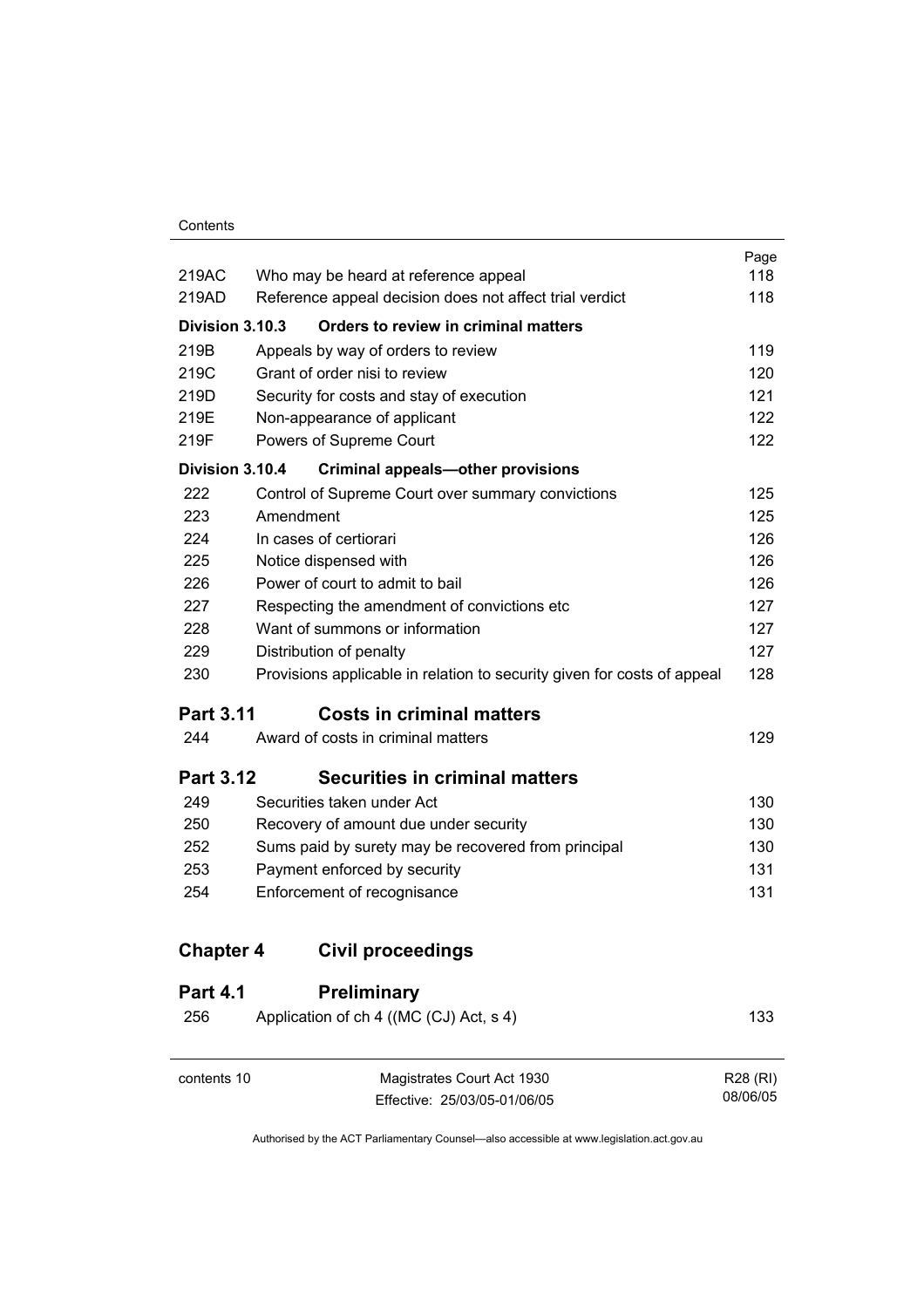|                      |                                                                                             | Page        |
|----------------------|---------------------------------------------------------------------------------------------|-------------|
| <b>Part 4.2</b>      | <b>Civil jurisdiction</b>                                                                   |             |
| 257                  | Personal actions at law—amount or value (MC (CJ) Act, s 5)                                  | 134         |
| 258                  | Power of court to grant relief (MC (CJ) Act, s 6)                                           | 135         |
| 259                  | Rules of equity to prevail (MC (CJ) Act, s 7)                                               | 135         |
| 260                  | Nuisance (MC (CJ) Act, s 8 (1) and (2))                                                     | 136         |
| 261                  | Disputed debts (MC (CJ) Act, s 9)                                                           | 136         |
| 262                  | Cause of action arising, or defendant resident, outside ACT (MC (CJ)<br>Act, s 10)          | 136         |
| 263                  | Requests under conventions relating to legal proceedings in civil and<br>commercial matters | 137         |
| 264                  | Proceedings affecting title to land (MC (CJ) Act, s 11)                                     | 137         |
| 265                  | Disputes under Residential Tenancies Act (MC (CJ) Act, s 12A)                               | 137         |
| 266                  | Complaints under Utilities Act, pt 12 (MC (CJ) Act, s 12B)                                  | 138         |
| <b>Part 4.3</b>      | <b>Case stated for Supreme Court</b>                                                        |             |
| 267                  | Case stated (MC (CJ) Act, s 194, s 395 (2))                                                 | 139         |
| <b>Part 4.4</b>      | <b>Transfer of proceedings from or to Supreme</b><br>Court                                  |             |
| 268                  | Transfer of action from Supreme Court (MC (CJ) Act, s 381)                                  | 140         |
| 269                  | Procedure on transfer of action from Supreme Court (MC (CJ) Act,<br>s 382)                  | 140         |
| 270                  | Removal of proceedings into Supreme Court (MC (CJ) Act, s 383)                              | 141         |
| 271                  | Stay of proceedings (MC (CJ) Act, s 384)                                                    | 141         |
| <b>Part 4.5</b>      | Civil appeals                                                                               |             |
| 272                  | Definitions for pt 4.5 (MC (CJ) Act, s 385)                                                 | 143         |
| 273                  | Jurisdiction (MC (CJ) Act, s 386)                                                           | 143         |
| 274                  | Cases in which appeal may be brought (MC (CJ) Act, s 387)                                   | 143         |
| 275                  | Appeals-Small Claims Court (MC (CJ) Act, s 387A)                                            | 144         |
| 276                  | Evidence on appeal (MC (CJ) Act, s 391)                                                     | 144         |
| 277                  | Powers of Supreme Court on appeal (MC (CJ) Act, s 393)                                      | 144         |
| <b>Part 4.6</b>      | <b>Small Claims Court</b>                                                                   |             |
| 278                  | Definitions for pt 4.6 (MC (CJ) Act, s 394)                                                 | 146         |
| R28 (RI)<br>08/06/05 | Magistrates Court Act 1930<br>Effective: 25/03/05-01/06/05                                  | contents 11 |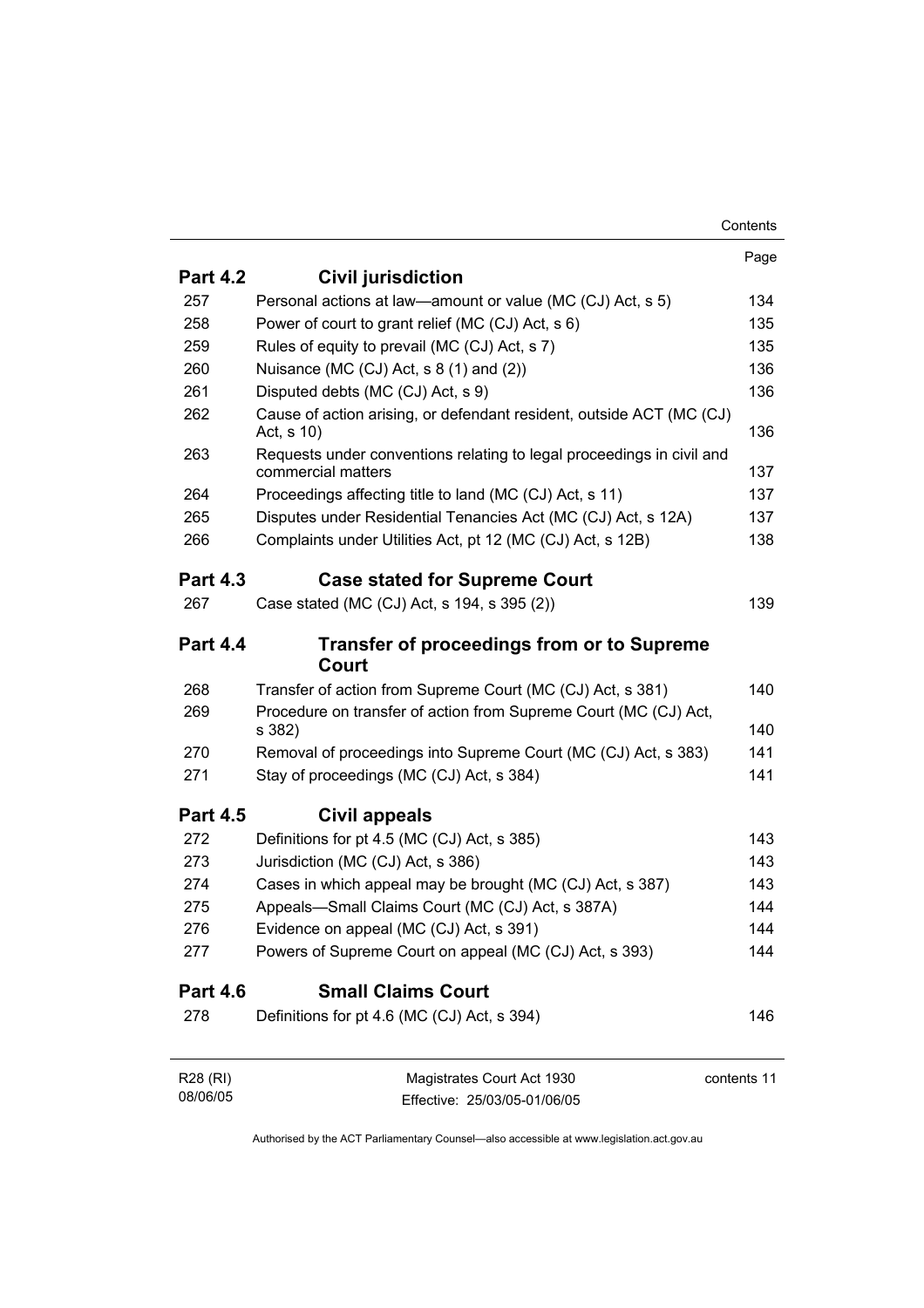|     |                                                                      | Page |
|-----|----------------------------------------------------------------------|------|
| 279 | Small Claims Court (MC (CJ) Act, s 396)                              | 147  |
| 280 | Referees—appointment (MC (CJ) Act, s 397)                            | 147  |
| 281 | Referees—functions (MC (CJ) Act, s 398)                              | 148  |
| 282 | Referees—oath or affirmation of office (MC (CJ) Act, s 399)          | 148  |
| 283 | Jurisdiction (MC (CJ) Act, s 401)                                    | 148  |
| 284 | \$10 000 limit (MC (CJ) Act, s 402)                                  | 149  |
| 285 | Admissibility of conference proceedings in inquiries (MC (CJ) Act, s |      |
|     | 427)                                                                 | 150  |
|     |                                                                      |      |

#### **Chapter 5 Miscellaneous**

## **Part 5.1 Offences** 290 Contempt in face of court 151 291 Failure to give evidence—offence 153 292 Failure to comply with order in nuisance action (MC (CJ) Act, s 8 (2)) 154 293 Failure to comply with Magistrates Court subpoena (MC (CJ) Act, s 187 (7)) 154 294 Failure to comply with judgment for delivery of detained goods (MC  $(CJ)$  Act, s 217 (4)) 155 295 False or misleading statement by garnishee (MC (CJ) Act, s 329 (2)) 155 296 Obligations of judgment creditor if garnishee pays too much (MC (CJ) Act, s 337 (1)) 155 297 Notice to be given if judgment debtor ceases employment (MC (CJ) Act, s  $340 (1)$  156 298 Prejudice to employee 298 and the 156 299 Interference with seized property etc 157 300 Failure to comply with Small Claims Court subpoena (MC (CJ) Act, s 448 (1)) 157 301 Witness before Small Claims Court to answer questions 158 302 Contravention of Small Claims Court order in trespass proceeding (MC  $(CJ)$  Act, s 460 (2)) 158 **Part 5.2 Other** 309 Directions about procedure 159 310 Hearings generally to be in public 159

| contents 12 | Magistrates Court Act 1930   | R28 (RI) |
|-------------|------------------------------|----------|
|             | Effective: 25/03/05-01/06/05 | 08/06/05 |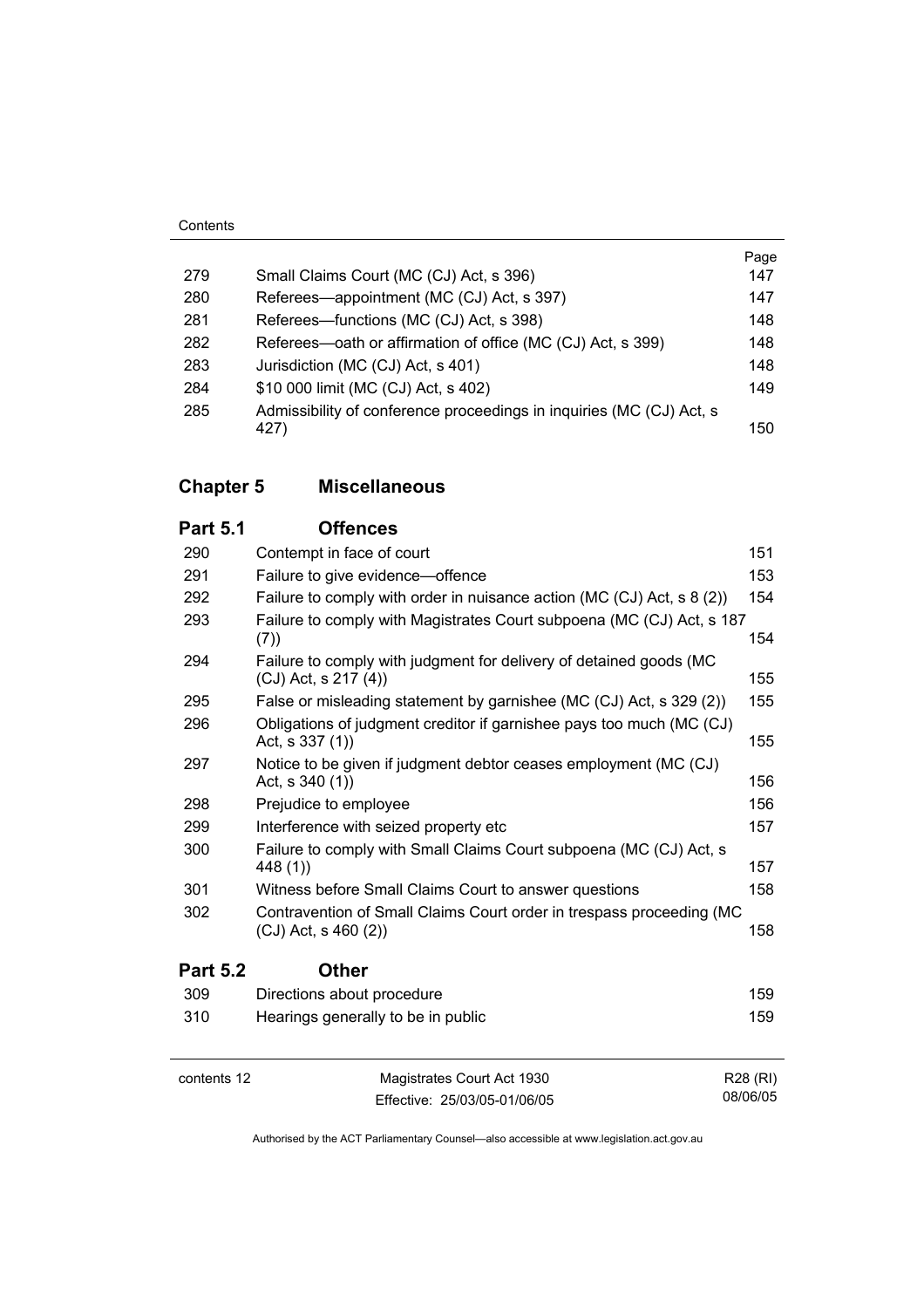|                                                     |                                                                    | Page |  |
|-----------------------------------------------------|--------------------------------------------------------------------|------|--|
| 311                                                 | Appearance by audiovisual or audio links                           | 160  |  |
| 312                                                 | Failure to give evidence-committal                                 | 161  |  |
| 313                                                 | Commitment to remand centre                                        | 162  |  |
| 314                                                 | Registrar to give directions for preparation of transcript         | 163  |  |
| 315                                                 | Applications for transcripts                                       | 163  |  |
| 316                                                 | Record of proceedings                                              | 165  |  |
| 317                                                 | Record of proceedings and transcript                               | 166  |  |
| 318                                                 | Person about to leave ACT may be ordered to be examined or produce |      |  |
|                                                     | documents                                                          | 168  |  |
| 319                                                 | Witnesses' rights and liabilities                                  | 168  |  |
| 320                                                 | Depositions to be given to registrar                               | 169  |  |
| 321                                                 | Regulation-making power                                            | 169  |  |
|                                                     |                                                                    |      |  |
| <b>Schedule 1</b><br>Oath and affirmation of office |                                                                    |      |  |
|                                                     |                                                                    | 170  |  |
|                                                     |                                                                    |      |  |
| <b>Dictionary</b><br>171                            |                                                                    |      |  |
|                                                     |                                                                    |      |  |
|                                                     |                                                                    |      |  |
| <b>Endnotes</b>                                     |                                                                    |      |  |
| 1                                                   | About the endnotes                                                 | 177  |  |
| 2                                                   | Abbreviation key                                                   | 177  |  |
| 3                                                   | Legislation history                                                | 178  |  |
| 4                                                   | Amendment history                                                  | 194  |  |
| 5                                                   | <b>Earlier republications</b>                                      | 244  |  |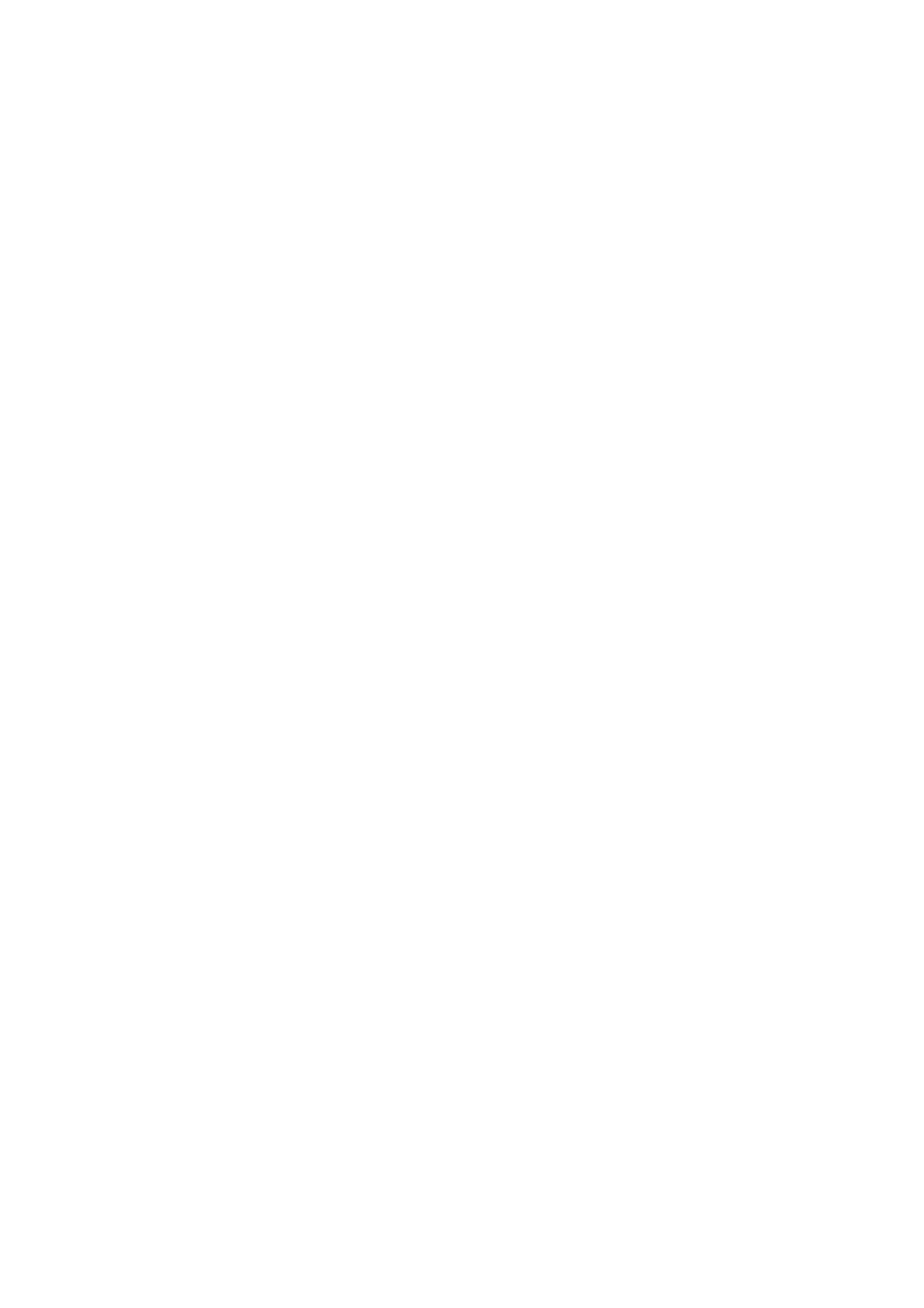

Australian Capital Territory

# **Magistrates Court Act 1930**

An Act to establish a Magistrates Court, to provide for the appointment of magistrates, and for other purposes

R28 (RI) 08/06/05

I

Magistrates Court Act 1930 Effective: 25/03/05-01/06/05 page 1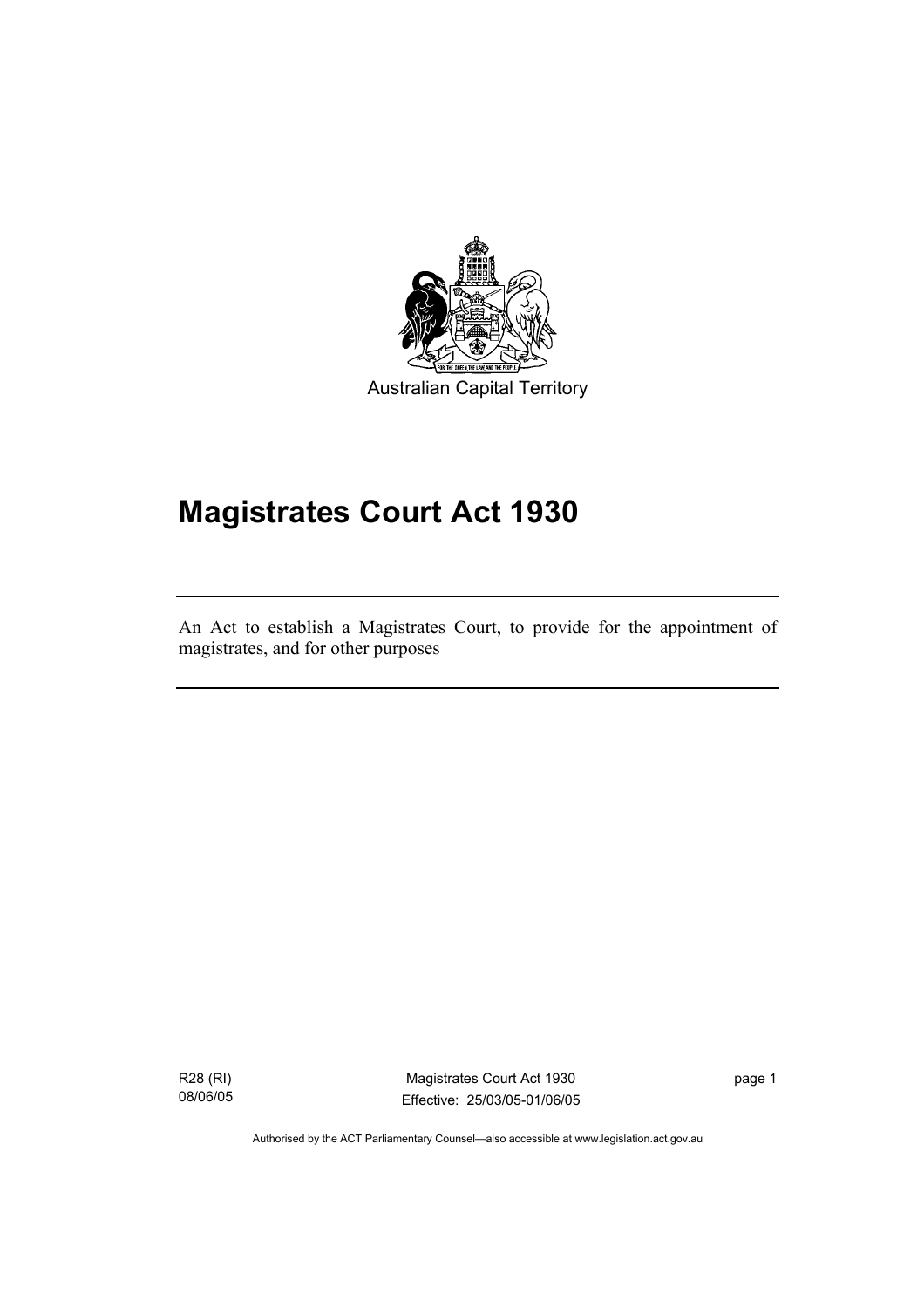**Chapter 1** Preliminary

Section 1

# **Chapter 1 Preliminary**

#### **1 Name of Act**

This Act is the *Magistrates Court Act 1930*.

#### **2 Dictionary**

*Note 1* The dictionary at the end of this Act defines certain terms used in this Act, and includes references (*signpost definitions*) to other terms defined elsewhere.

> For example, the signpost definition '*registered operator*, for part 3.8 (Infringement notices for certain offences)—see the *Road Transport (Vehicle Registration) Act 1999*, dictionary.' means that the term 'registered operator' is defined in that dictionary and applies to part 3.8.

*Note 2* A definition in the dictionary (including a signpost definition) applies to the entire Act unless the definition, or another provision of the Act, provides otherwise or the contrary intention otherwise appears (see Legislation Act,  $s$  155 and  $s$  156 (1)).

#### **3 Notes**

page 2

- (1) A note included in this Act is explanatory and is not part of this Act.
	- *Note* See the Legislation Act, s 127 (1), (4) and (5) for the legal status of notes.
- (2) In this section:

*note* includes material enclosed in brackets in section headings.

- *Note* For comparison, a number of sections of this Act contain bracketed notes (eg MC (CJ) Act, s 4) in their headings drawing attention to equivalent or comparable (though not necessarily identical provisions of the *Magistrates Court (Civil Jurisdiction) Act 1982* (repealed).
- (3) Subsection (2), this subsection, and the material enclosed in brackets in section headings, expire 1 year after the day this section commences.

| Magistrates Court Act 1930   | R28 (RI) |
|------------------------------|----------|
| Effective: 25/03/05-01/06/05 | 08/06/05 |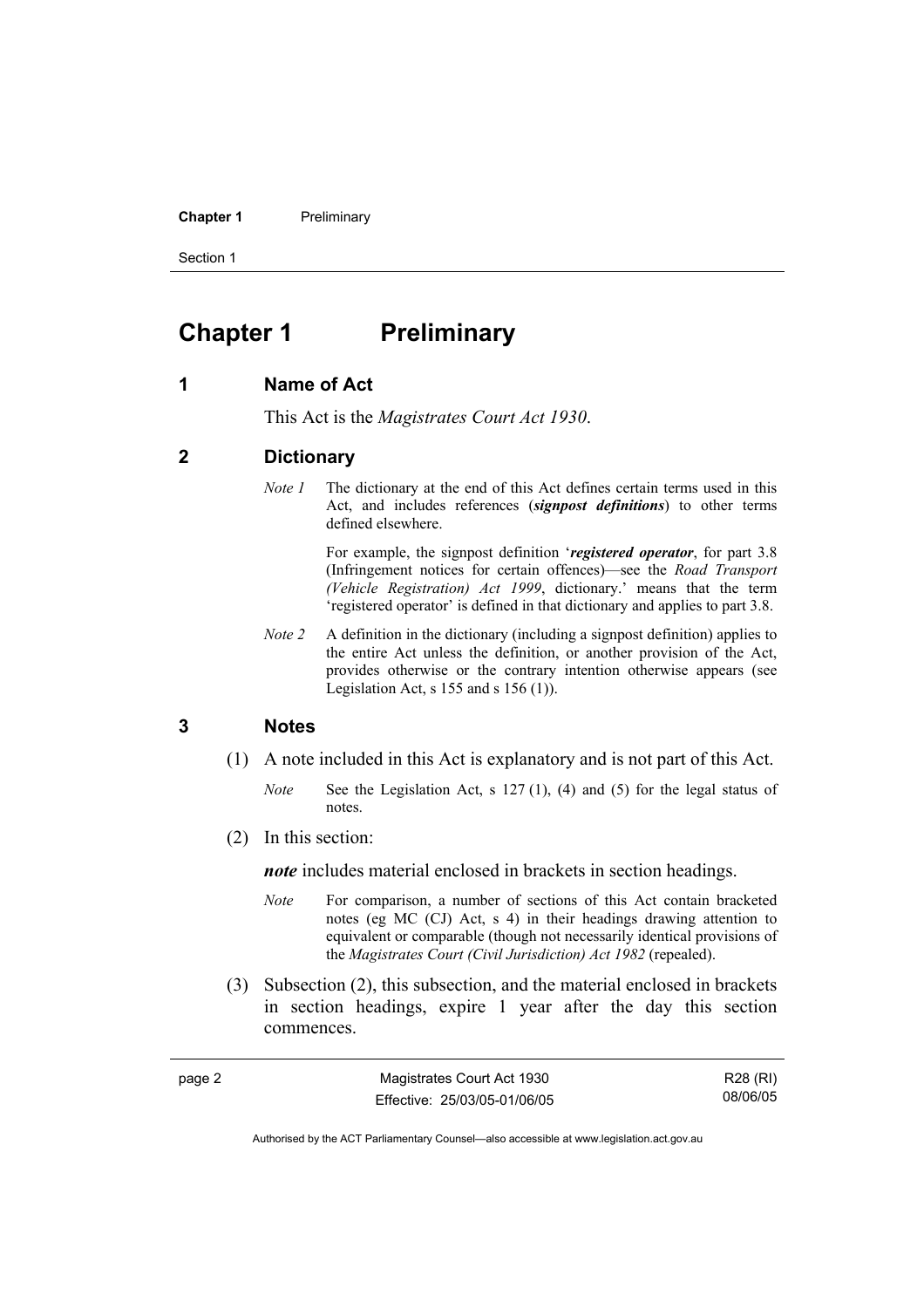# **Chapter 2 Magistrates Court and magistrates**

# **Part 2.1 The court**

## **4 Constitution of court**

- (1) The Magistrates Court is continued in existence.
- (2) The jurisdiction of the court may be exercised by a magistrate (other than a special magistrate) or by 1 or more special magistrates.
- (3) If 2 or more special magistrates are divided in opinion on any case, the case is decided according to the decision of the majority, if there is a majority; but if the court is equally divided in opinion, the case must be adjourned for hearing and decision by a magistrate (other than a special magistrate) on the next day appointed for the holding of the court constituted by that magistrate.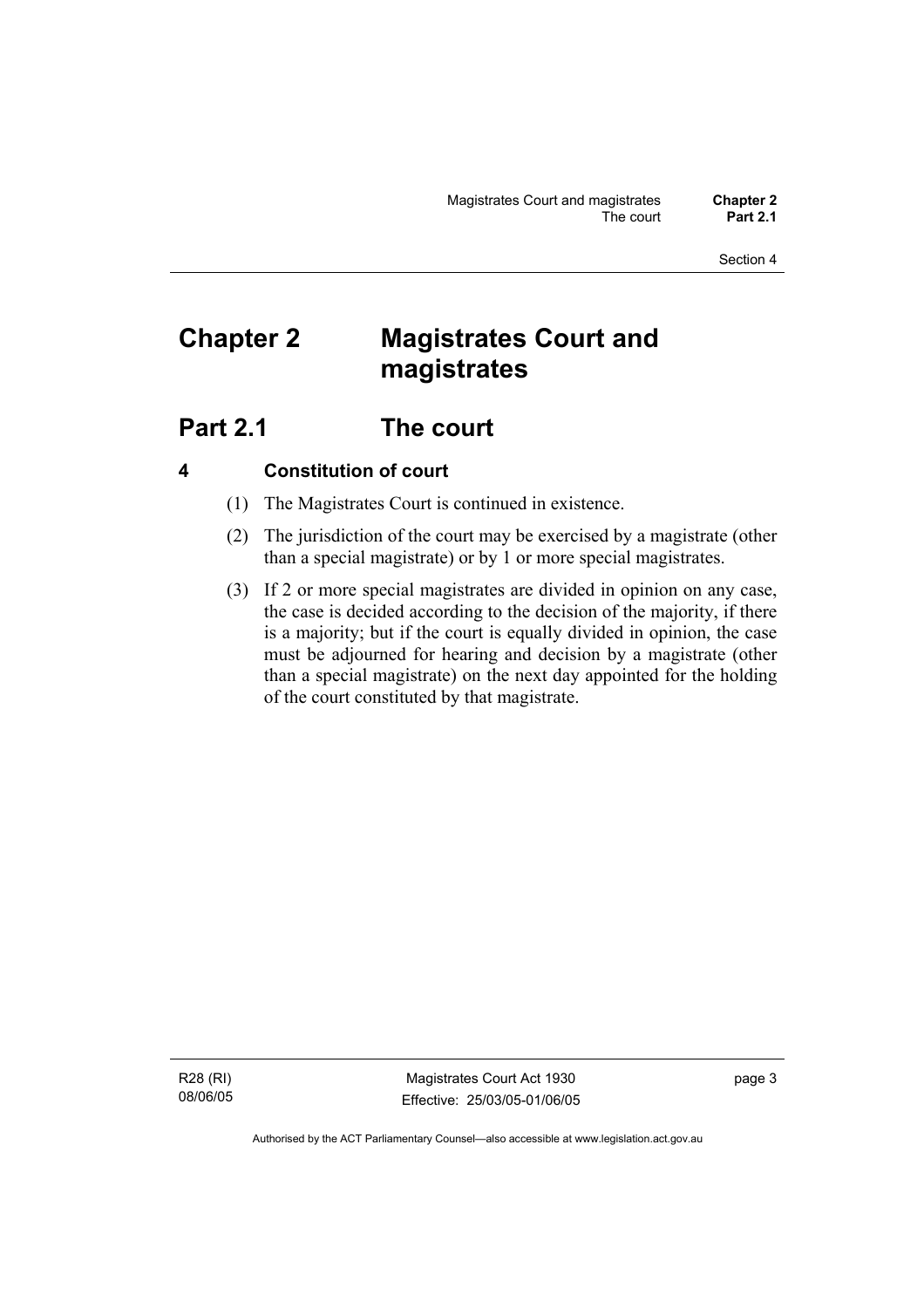| <b>Chapter 2</b> | Magistrates Court and magistrates           |
|------------------|---------------------------------------------|
| <b>Part 2.2</b>  | Appointment and jurisdiction of magistrates |
| Division 2.2.1   | Appointment of magistrates                  |
| Section 6A       |                                             |

# **Part 2.2 Appointment and jurisdiction of magistrates**

## **Division 2.2.1 Appointment of magistrates**

## **6A Meaning of** *magistrate* **in div 2.2.1**

In this division:

*magistrate* means—

- (a) a person who holds the office of Chief Magistrate; or
- (b) a person who is appointed under section 7 to hold an office of magistrate.

## **7 Chief Magistrate and other magistrates**

- (1) For this Act, there is a Chief Magistrate and such other magistrates as from time to time hold office in accordance with this Act.
- (2) The Chief Magistrate and each other magistrate are appointed by the Executive.
- (3) If a person holding an office of magistrate is appointed to hold the office of Chief Magistrate, the person ceases to hold the office of magistrate.

## **8 Eligibility for appointment as magistrate**

A person is not eligible for appointment under section 7 (2) unless he or she is a legal practitioner and has been for not less than 5 years.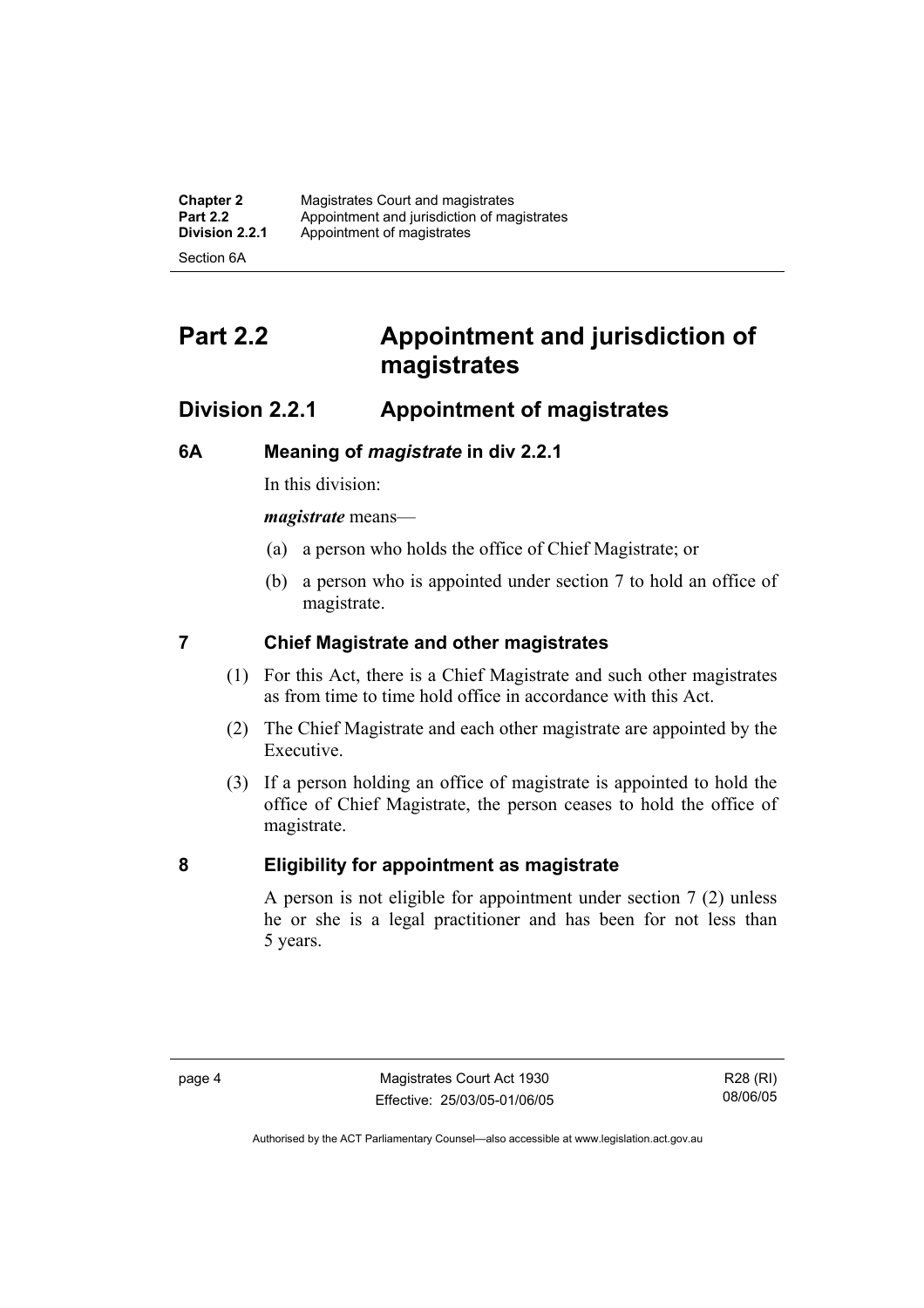#### **9 Seniority of magistrates**

The magistrates other than the Chief Magistrate have seniority according to the dates when their appointments took effect or, if the appointments of 2 or more of them took effect on the same date, according to the precedence assigned to them by the instruments of their appointment.

#### **10 Terms and conditions of appointment**

A magistrate holds office on such terms and conditions as the Executive, from time to time, determines.

#### **10A Tenure of office**

- (1) Subject to this Act, a magistrate holds office until he or she attains the age of 65 years.
- (2) A person who has attained the age of 65 years must not be appointed under section 7.

## **10B Resignation**

A magistrate may resign his or her office by writing signed by him or her and delivered to the Executive.

## **10C Acting Chief Magistrate**

- $(1)$  If—
	- (a) there is a vacancy in the office of Chief Magistrate; or
	- (b) the Chief Magistrate is absent from duty or from the ACT or, for any other reason, is unable to carry out the duties of his or her office;

the Executive may appoint a magistrate to act as Chief Magistrate during the vacancy, absence or inability.

page 5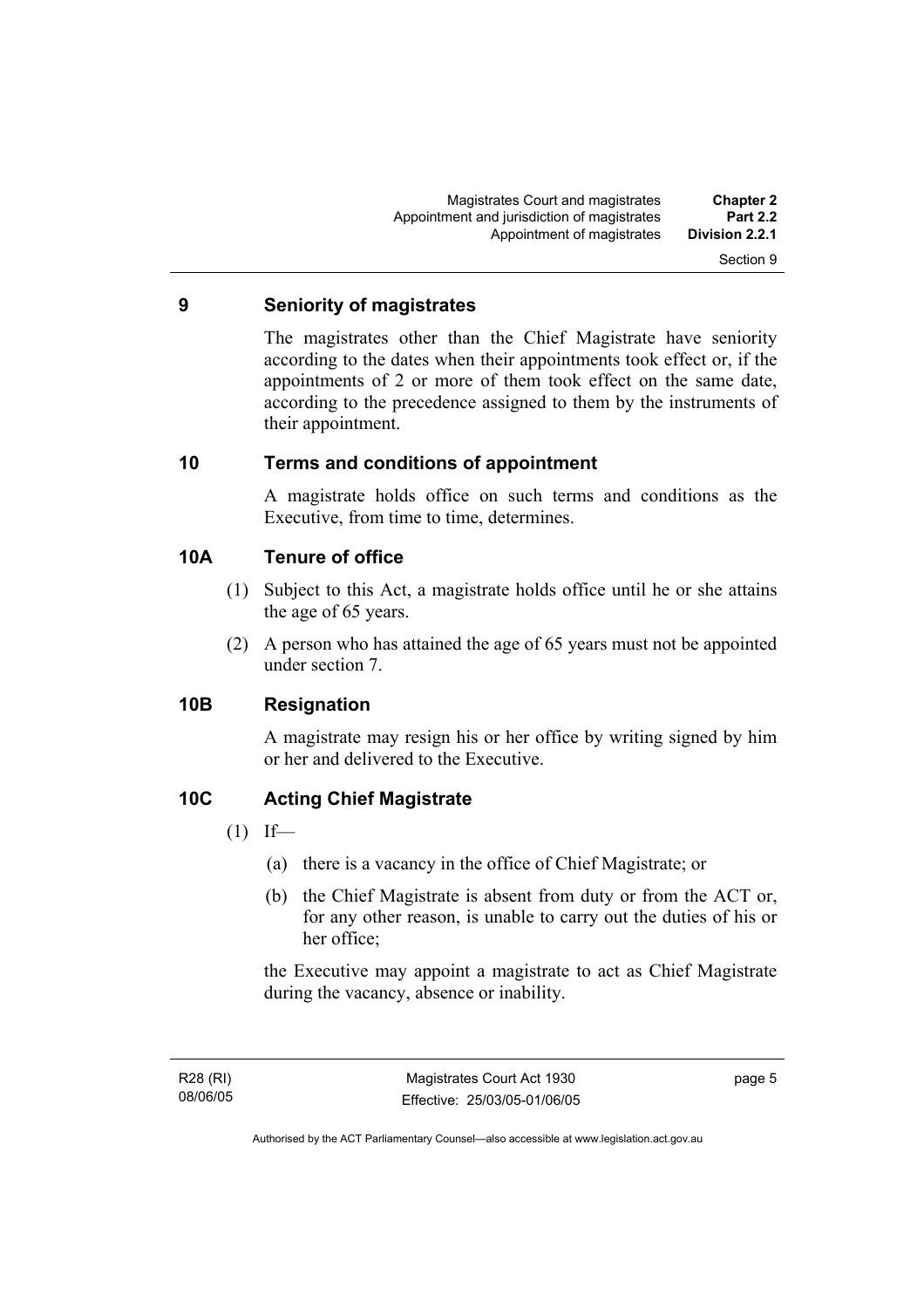| <b>Chapter 2</b> | Magistrates Court and magistrates           |
|------------------|---------------------------------------------|
| <b>Part 2.2</b>  | Appointment and jurisdiction of magistrates |
| Division 2.2.1   | Appointment of magistrates                  |
| Section 10C      |                                             |

#### $(2)$  If—

- (a) either—
	- (i) there is a vacancy in the office of Chief Magistrate; or
	- (ii) the Chief Magistrate is absent from duty or from the ACT or, for any other reason, is unable to carry out the duties of his or her office; and
- (b) no appointment is in force under subsection (1);

the senior magistrate who is in the ACT and is able and willing to do so acts as Chief Magistrate.

- (3) Subject to this section, a person appointed under subsection (1) must not continue to act as Chief Magistrate for more than 12 months.
- (4) If a person is acting as Chief Magistrate under subsection (1) or  $(2)$ —
	- (a) a reference in a law of the Territory (including this Act) to the Chief Magistrate includes a reference to the person; and
	- (b) the person has all the powers, functions and duties given to or imposed on the Chief Magistrate by this Act or by any other territory law.
- (5) The Executive may—
	- (a) determine the terms and conditions of appointment of a person under this section; and
	- (b) at any time terminate such an appointment.
- (6) If a person is acting as Chief Magistrate under an appointment under subsection (1) and the office of Chief Magistrate becomes vacant while the person is so acting, the person may continue so to act until the Executive otherwise directs, the vacancy is filled or 12 months from the date when the vacancy happened ends, whichever first happens.

R28 (RI) 08/06/05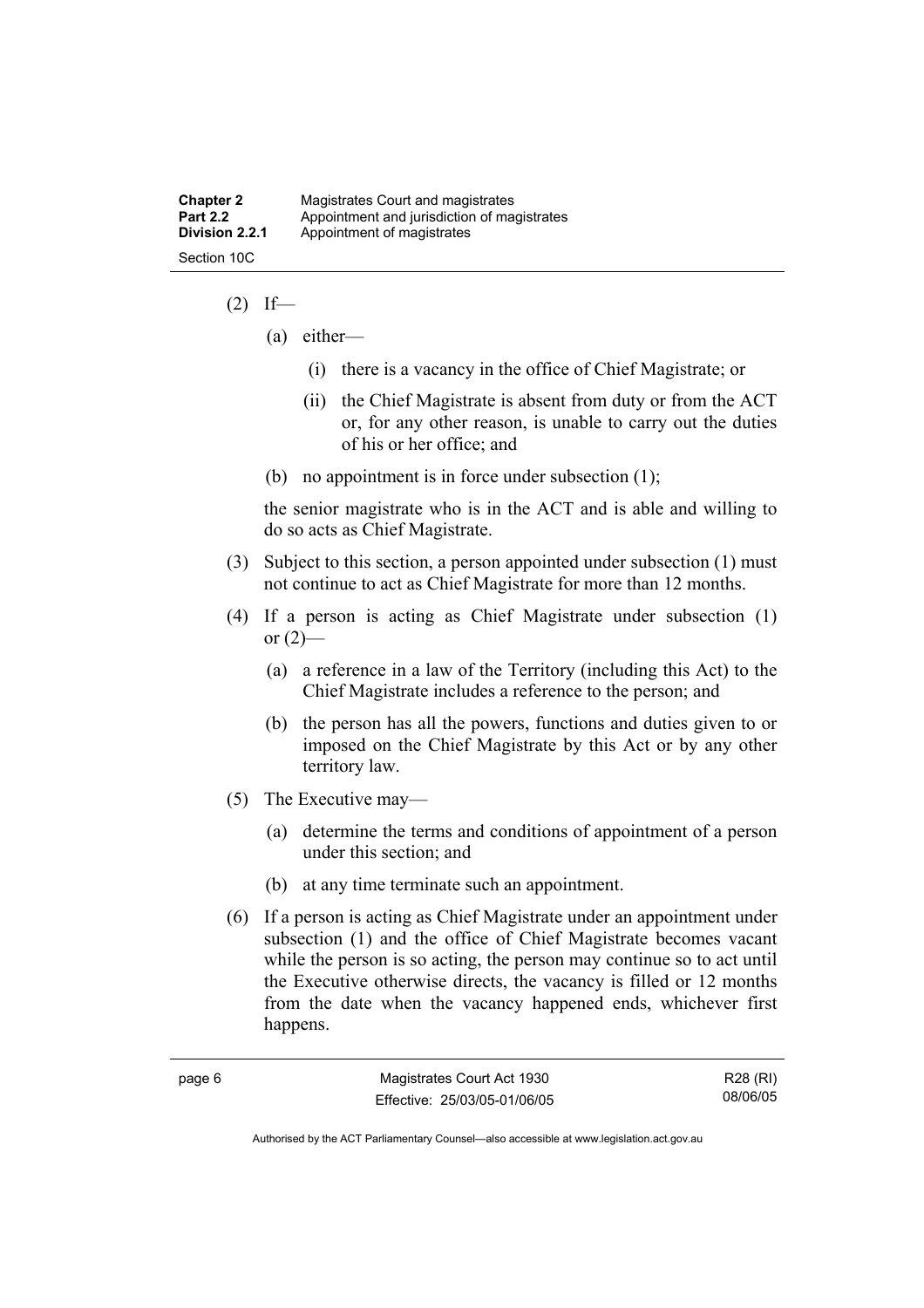| <b>Chapter 2</b><br><b>Part 2.2</b> | Magistrates Court and magistrates<br>Appointment and jurisdiction of magistrates |
|-------------------------------------|----------------------------------------------------------------------------------|
| Division 2.2.1                      | Appointment of magistrates                                                       |
| Section 10D                         |                                                                                  |

- (7) A person may resign an appointment under subsection (1) by writing signed by him or her and delivered to the Executive.
- (8) The validity of anything done by a person acting as Chief Magistrate under this section must not be called in question—
	- (a) on the ground that the occasion for his or her action had not arisen or had ceased; or
	- (b) for a person acting under an appointment under subsection (1)—because of any defect or irregularity in, or in connection with, that appointment.

#### **10D Retirement**

The Executive may, with the consent of a magistrate who is—

- (a) an eligible employee for the *Superannuation Act 1976* (Cwlth); or
- (b) a member of the Superannuation Scheme for the *Superannuation Act 1990* (Cwlth);

retire the magistrate from office on the ground of invalidity.

#### **10E Magistrates not to undertake other work**

- (1) A magistrate must not engage in practice as a legal practitioner.
- (2) A magistrate is not, without the written consent of the Attorney-General, entitled to—
	- (a) engage in remunerative employment otherwise than in connection with the duties of office as a magistrate; or
	- (b) accept appointment to another office under a law of the Territory, the Commonwealth, a State or another Territory.
- (3) The Attorney-General must consult with the Chief Magistrate before giving consent.

page 7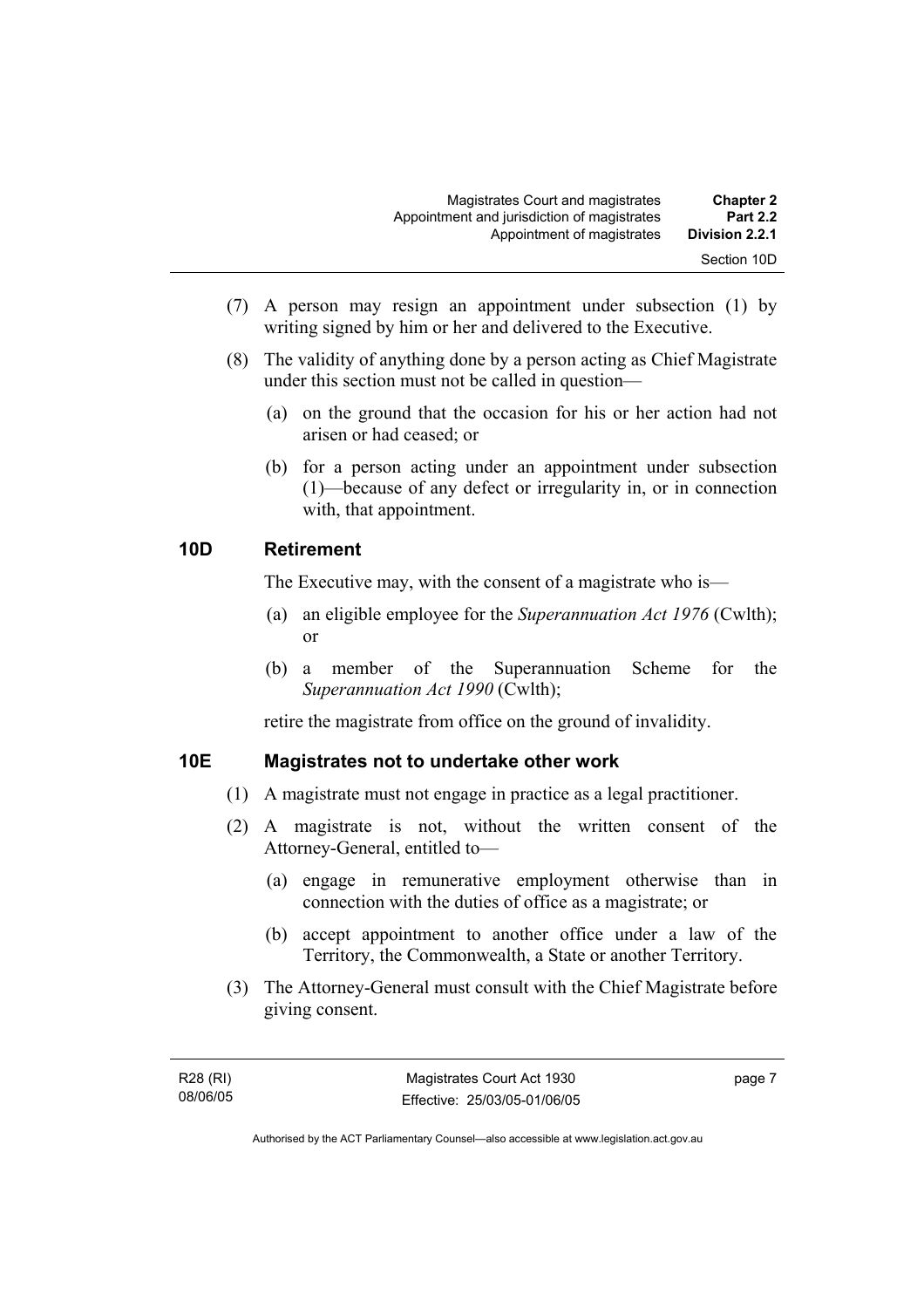| <b>Chapter 2</b> | Magistrates Court and magistrates           |
|------------------|---------------------------------------------|
| <b>Part 2.2</b>  | Appointment and jurisdiction of magistrates |
| Division 2.2.2   | Special magistrates                         |
| Section 10F      |                                             |

#### **10F Rights of public servants**

If a magistrate was, immediately before his or her appointment—

- (a) an officer of the public service;
- (b) an officer of the Australian Public Service; or
- (c) a person to whom the *Officers' Rights Declaration Act 1928* (Cwlth) applied;

he or she retains his or her existing and accruing rights.

#### **10G Arrangement of business of courts**

The Chief Magistrate is responsible for ensuring the orderly and prompt discharge of the business of the Magistrates Court and accordingly may, subject to such consultation with the magistrates and special magistrates as is appropriate and practicable, make arrangements about the magistrate or special magistrate who is to constitute the court in particular matters or classes of matters.

## **Division 2.2.2 Special magistrates**

#### **10H Appointment of special magistrates**

For this Act, the Executive may appoint such special magistrates as are required.

#### **10J Tenure of office**

- (1) A special magistrate holds office—
	- (a) for the period specified in the instrument of appointment; or
	- (b) if a period is not so specified—until he or she attains the age of 70 years.
- (2) A person who has attained the age of 70 years must not be appointed under section 10H.

R28 (RI) 08/06/05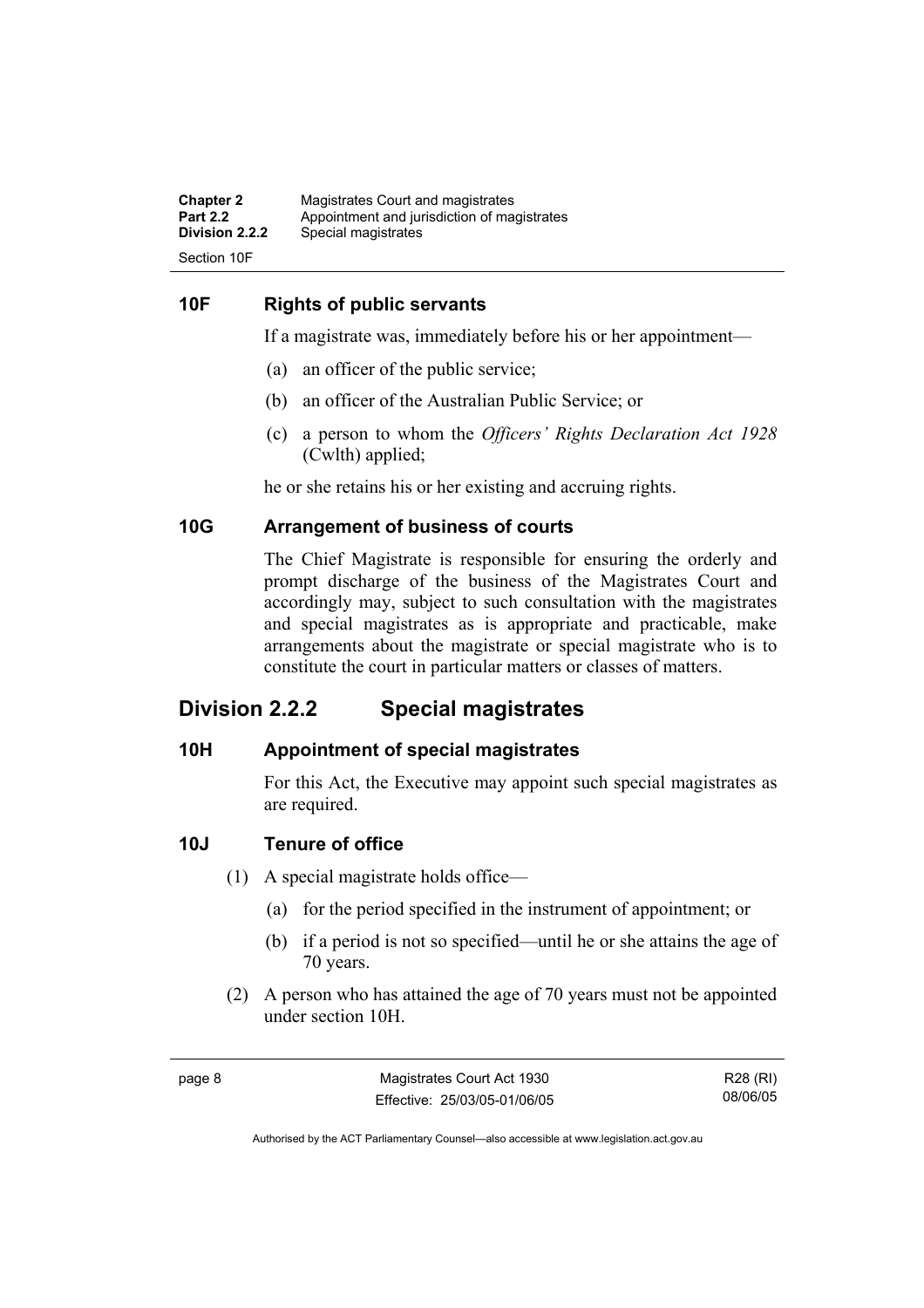(3) A person must not be appointed under section 10H for a period that extends beyond the person's 70th birthday.

## **10K Resignation**

A special magistrate may resign his or her office by writing signed by him or her and delivered to the Executive.

## **10L Terms and conditions of appointment**

A special magistrate holds office on such terms and conditions as the Executive, from time to time, determines.

## **Division 2.2.3 Registrar and other court officers**

## **10M Appointment of registrar etc**

- (1) The Minister may appoint a registrar of the Magistrates Court.
- (2) The registrar may appoint such deputy registrars of the court, bailiffs and other officers as are required.
- (3) The power given by subsection (2) may not be exercised by a deputy registrar of the court.

## **10MA Staff assisting registrar**

- (1) The staff assisting the registrar must be employed under the *Public Sector Management Act 1994*.
- (2) The *Public Sector Management Act 1994* applies in relation to the management of the staff assisting the registrar.

## **10N Duties of registrar**

The registrar must perform the duties that are prescribed by or under this Act or as the Chief Magistrate directs.

page 9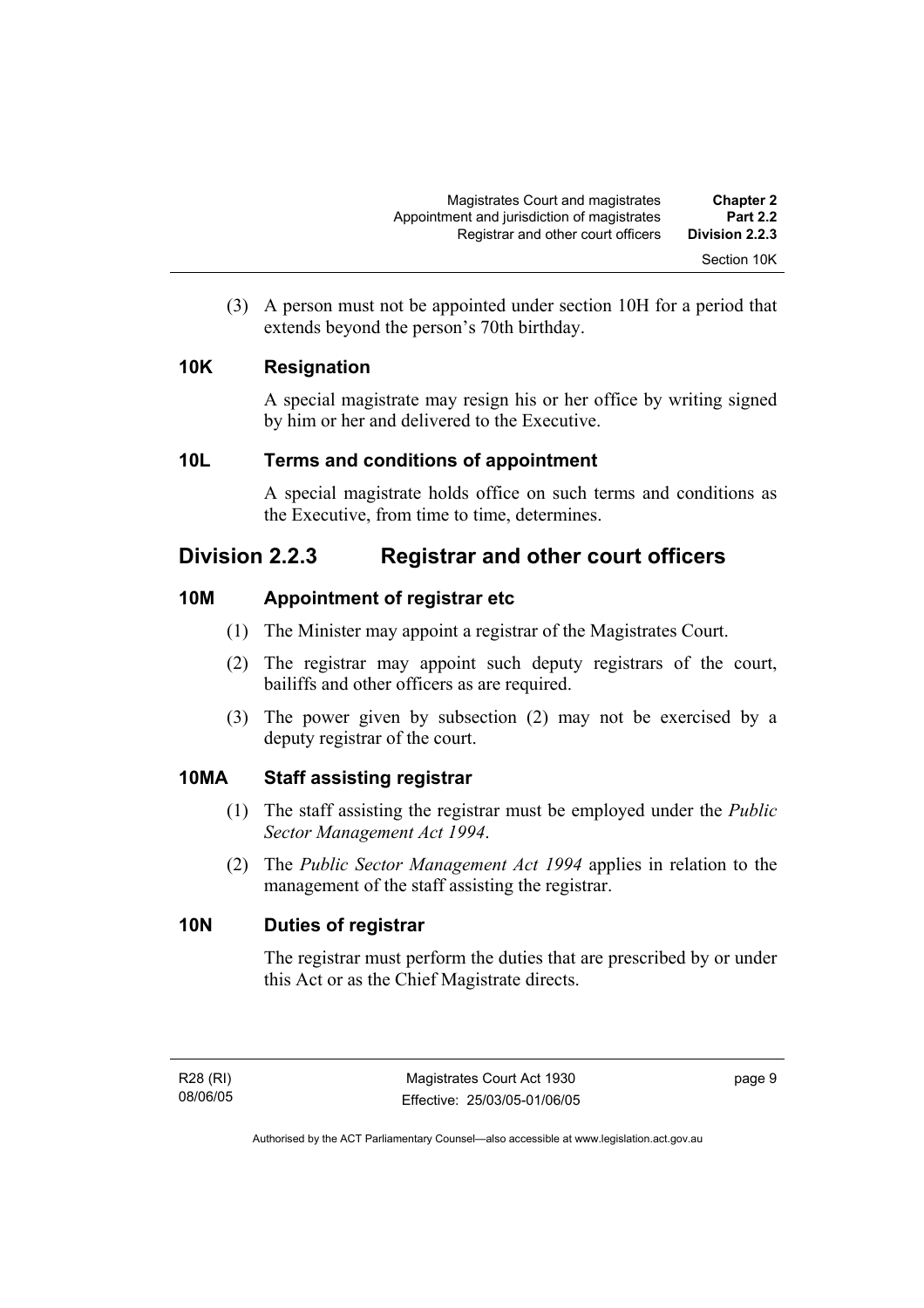| <b>Chapter 2</b> | Magistrates Court and magistrates           |
|------------------|---------------------------------------------|
| <b>Part 2.2</b>  | Appointment and jurisdiction of magistrates |
| Division 2.2.4   | Jurisdiction of magistrates                 |
| Section 10P      |                                             |

## **Division 2.2.4 Jurisdiction of magistrates**

## **10P Oath etc of office**

- (1) A person appointed under section 7 (2) or section 10H must not exercise any of the powers, functions or duties given to or imposed on a magistrate by any territory law unless he or she has made an oath or affirmation in accordance with the form in schedule 1.
- (2) An oath or affirmation for subsection (1) must be made before the Chief Justice of the Supreme Court.

## **10Q Acts done beyond ACT**

- (1) An act done by a magistrate, by virtue of his or her office, outside the ACT for the purpose of authenticating the signature of a person to an instrument intended to take effect in the ACT is, unless the act is required by law to be done in the ACT, effective for any territory law.
- (2) An oath or affirmation administered by a magistrate, by virtue of his or her office, outside the ACT in any case in which an oath or affirmation may be administered by a magistrate is, unless the oath or affirmation is required by law to be administered in the ACT, effective for any territory law.

## **11 Authentication of acts of magistrate or registrar**

- (1) Every summons, warrant, writ, conviction, and order (other than one by law authorised to be made by word of mouth only) must be in writing signed by the magistrate or registrar issuing or making it and sealed with the court's seal.
- (2) Documents relating to court process must not be signed in blank.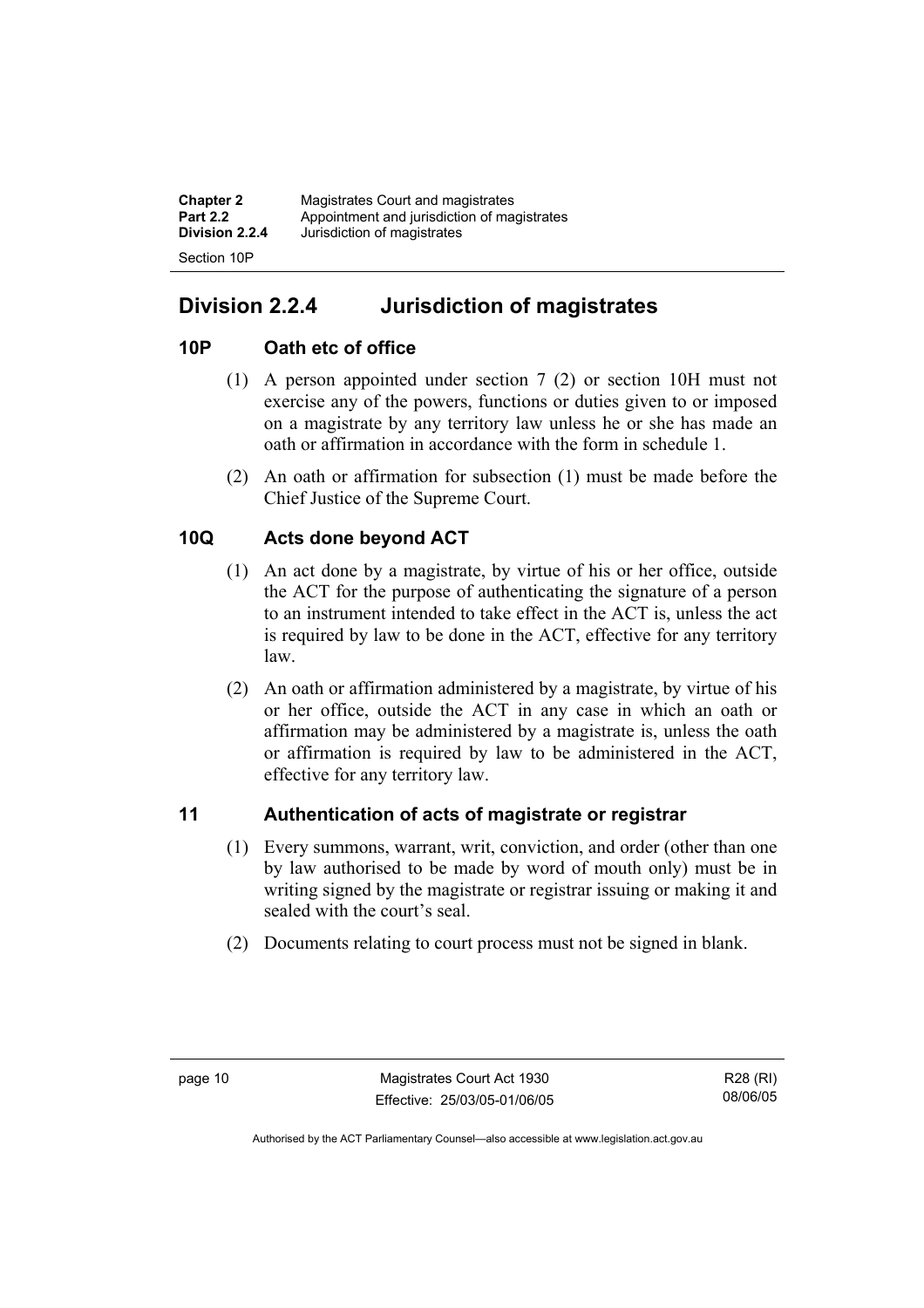#### **12 Acts by magistrate or registrar**

- (1) Any magistrate out of court or the registrar may receive an information and grant a summons or warrant on the information and may issue his or her summons or warrant to compel the attendance of witnesses and do all other necessary acts and matters preliminary to the hearing.
- (2) Without limiting subsection (1), if it is provided in any law in force in the ACT that an information or complaint may be laid or made before, or a summons or warrant issued by, a court, a justice of the peace, a clerk of petty sessions or a registrar of petty sessions, the information or complaint may be laid or made, and the summons or warrant may be issued by, a magistrate or the registrar.

#### **13 Issue of warrant of commitment or writ of execution**

After a case has been heard and decided, any magistrate or a registrar may issue any warrant of commitment or writ of execution thereon.

## **15 Process not avoided by death of magistrate or registrar**

A summons, warrant or writ issued by a magistrate or registrar is not avoided because of the magistrate or registrar dying or ceasing to hold office.

## **16 Order instead of mandamus**

 (1) If a magistrate or registrar refuses to do any act relating to the duties of his or her office as a magistrate or registrar, the party requiring the act to be done may apply to the Supreme Court, on affidavit of the facts, for an order calling on the magistrate or registrar and also the party to be affected by the act to show cause why the act should not be done, and if, after due service of the order, good cause is not shown against it, the Supreme Court may make the order absolute, with or without payment of costs.

R28 (RI) 08/06/05 page 11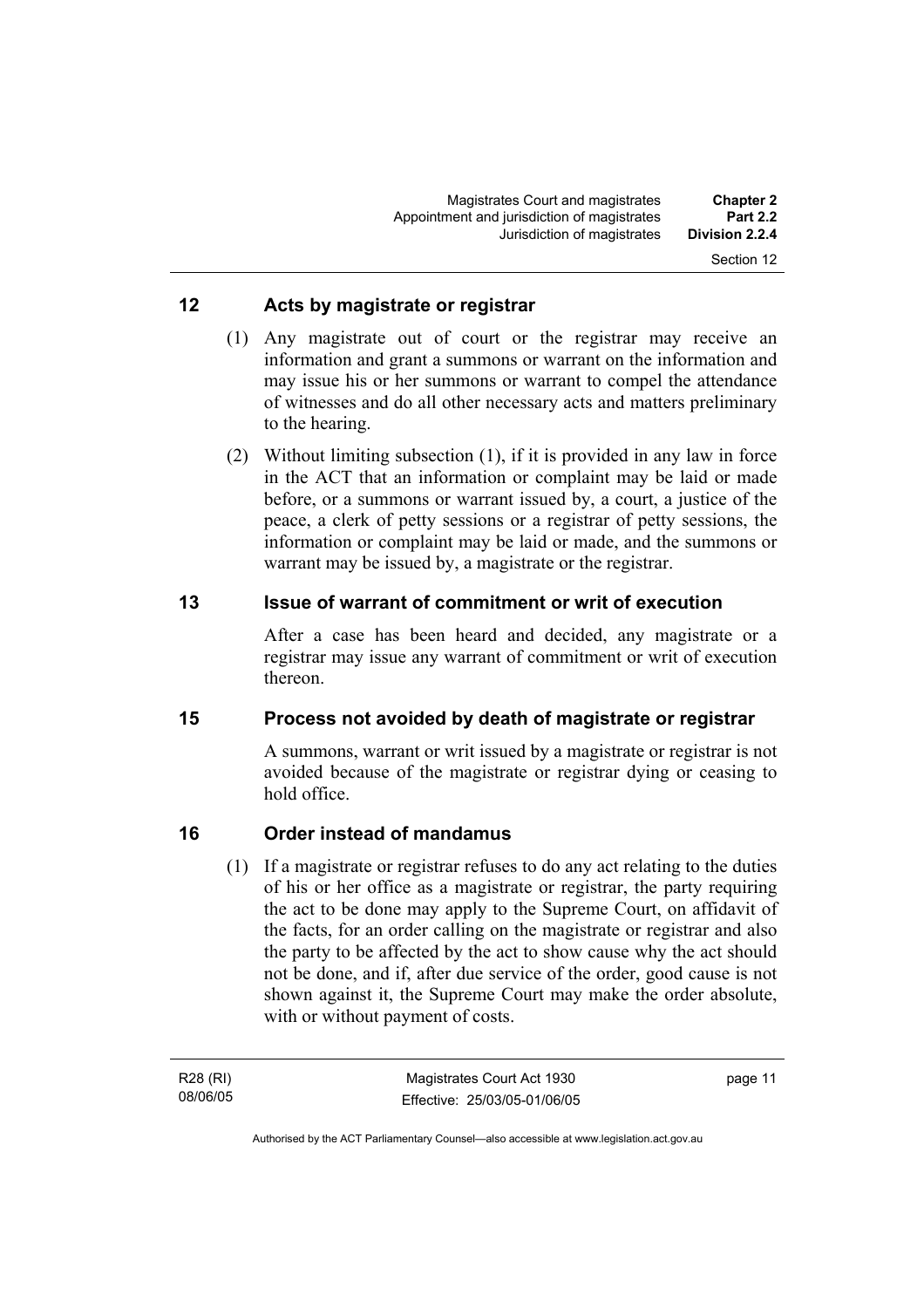| <b>Chapter 2</b> | Magistrates Court and magistrates           |
|------------------|---------------------------------------------|
| <b>Part 2.2</b>  | Appointment and jurisdiction of magistrates |
| Division 2.2.4   | Jurisdiction of magistrates                 |
| Section 17       |                                             |

 (2) A magistrate or registrar on being served with an order absolute must obey the order, and do the act required by it to be done.

## **17 Powers and functions of magistrates**

If under any law in force in the ACT, anything is required or permitted to be done before, to or by a justice of the peace, it may be done before, to or by a magistrate.

page 12 Magistrates Court Act 1930 Effective: 25/03/05-01/06/05

R28 (RI) 08/06/05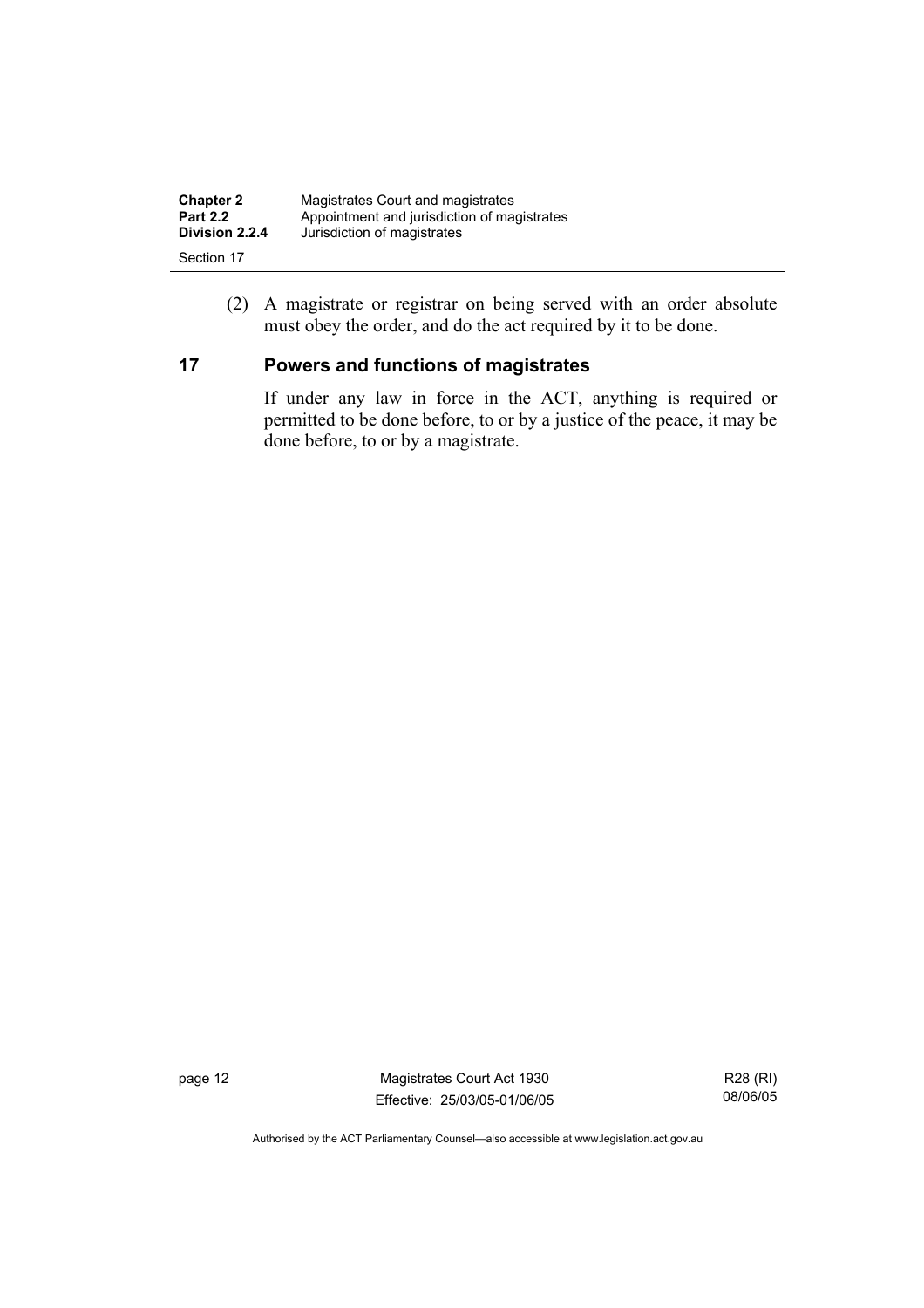#### Section 17A

# **Part 2.3 Protection of magistrates in execution of their office**

## **17A Magistrate sued for act not within jurisdiction**

- (1) Any person injured by an act done by a magistrate in a matter in which by law the magistrate has no jurisdiction or in which the magistrate has exceeded his or her jurisdiction, or by an act done under any conviction or order made or warrant or writ issued by a magistrate in any such matter, may maintain in the Supreme Court an action against the magistrate without alleging in his or her statement of claim or plaint that the act complained of was done maliciously and without reasonable and probable cause.
- (2) No such action is maintainable for anything done under any such conviction or order until after the conviction or order has been quashed or set aside on appeal.
- (3) No such action is maintainable for anything done under any such warrant that was issued by the magistrate to procure the appearance of the person charged, and that has been followed by a conviction or order in the same matter, until after the conviction or order has been so quashed or set aside.
- (4) If the lastmentioned warrant has not been followed by a conviction or order, or if it is a warrant on an information of an alleged indictable offence, and if a summons was issued previously to the warrant being issued, and the summons was served on the person charged either personally or by leaving it for the person with some person at his or her last-known or usual place of abode or business, and the person did not appear according to the exigency of the summons, in that case no action is maintainable against the magistrate for anything done under the warrant.

R28 (RI) 08/06/05 page 13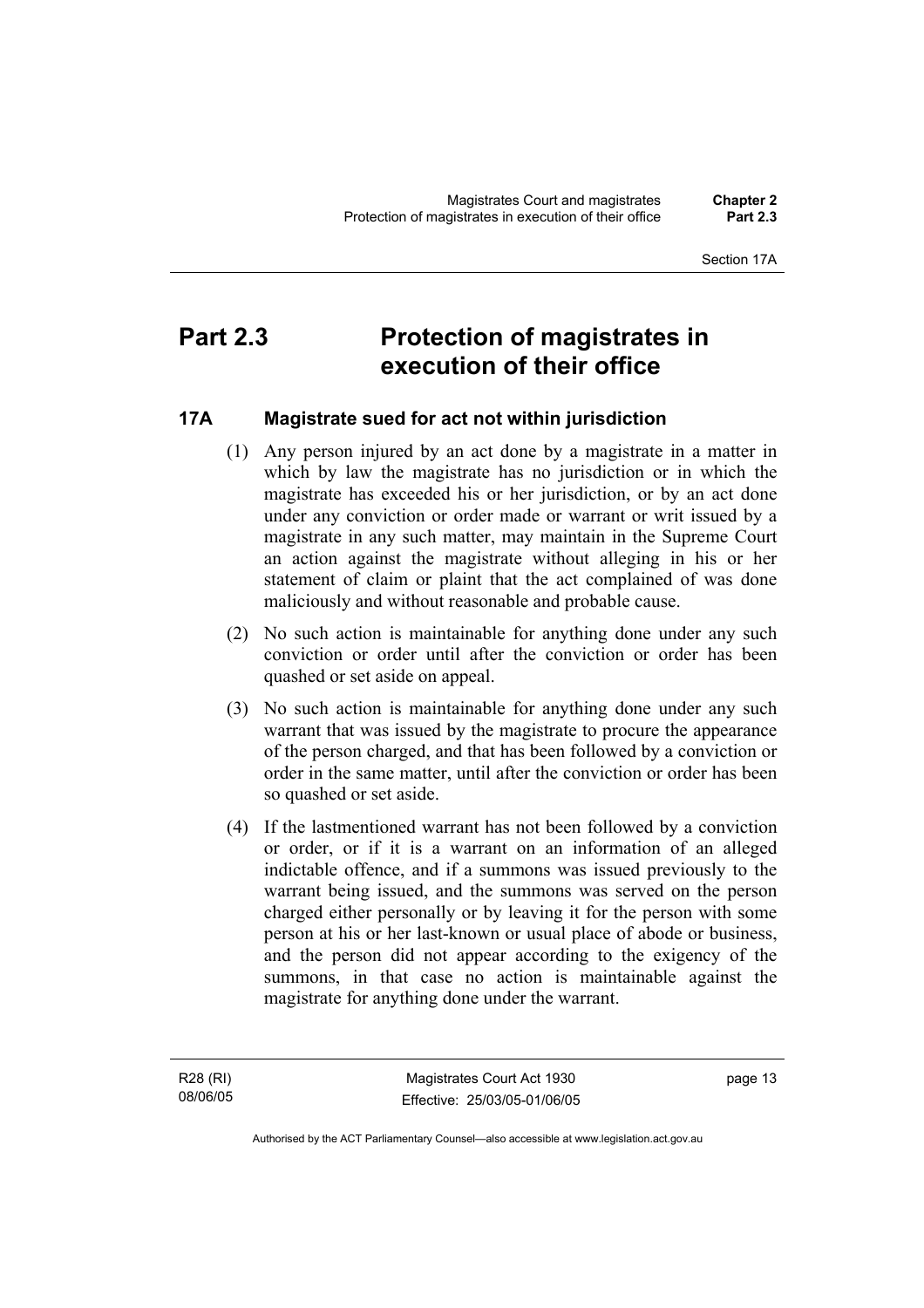| <b>Chapter 2</b> | Magistrates Court and magistrates                      |
|------------------|--------------------------------------------------------|
| <b>Part 2.3</b>  | Protection of magistrates in execution of their office |

Section 17B

#### **17B No action against magistrate after order nisi to quash conviction has been granted**

If an order to show cause why a conviction or order should not be quashed has been granted, an action is not maintainable against the magistrate constituting the court by which the conviction or order in question was made in relation to any proceeding taken under, or matter arising out of, the conviction or order.

#### **17C Warrant or writ by magistrate on order of court**

If a conviction or order is made by the court and a warrant of commitment or writ of execution is granted on it by a magistrate bona fide and without collusion, an action in relation to any defect in the conviction or order or any want of jurisdiction in the court making the conviction or order is maintainable only against the magistrate constituting the court that made the conviction or order.

### **17D No action for acts done under order of Supreme Court**

If a magistrate does an act in obedience to an order of the Supreme Court or the judge, an action is not maintainable against him or her for obeying the order and doing the act required by the order.

#### **17E No action if proceeding confirmed on appeal**

If a warrant of commitment or writ of execution is granted by a magistrate on a conviction or order that, either before or after the granting of the warrant or writ, is confirmed on appeal, an action is not maintainable against the magistrate who granted the warrant or writ for anything done under it because of any defect in the conviction or order.

#### **17F Actions in cases prohibited**

If any action, which by this Act is declared to be not maintainable, is brought against a magistrate, the judge, on application of the

page 14 Magistrates Court Act 1930 Effective: 25/03/05-01/06/05

R28 (RI) 08/06/05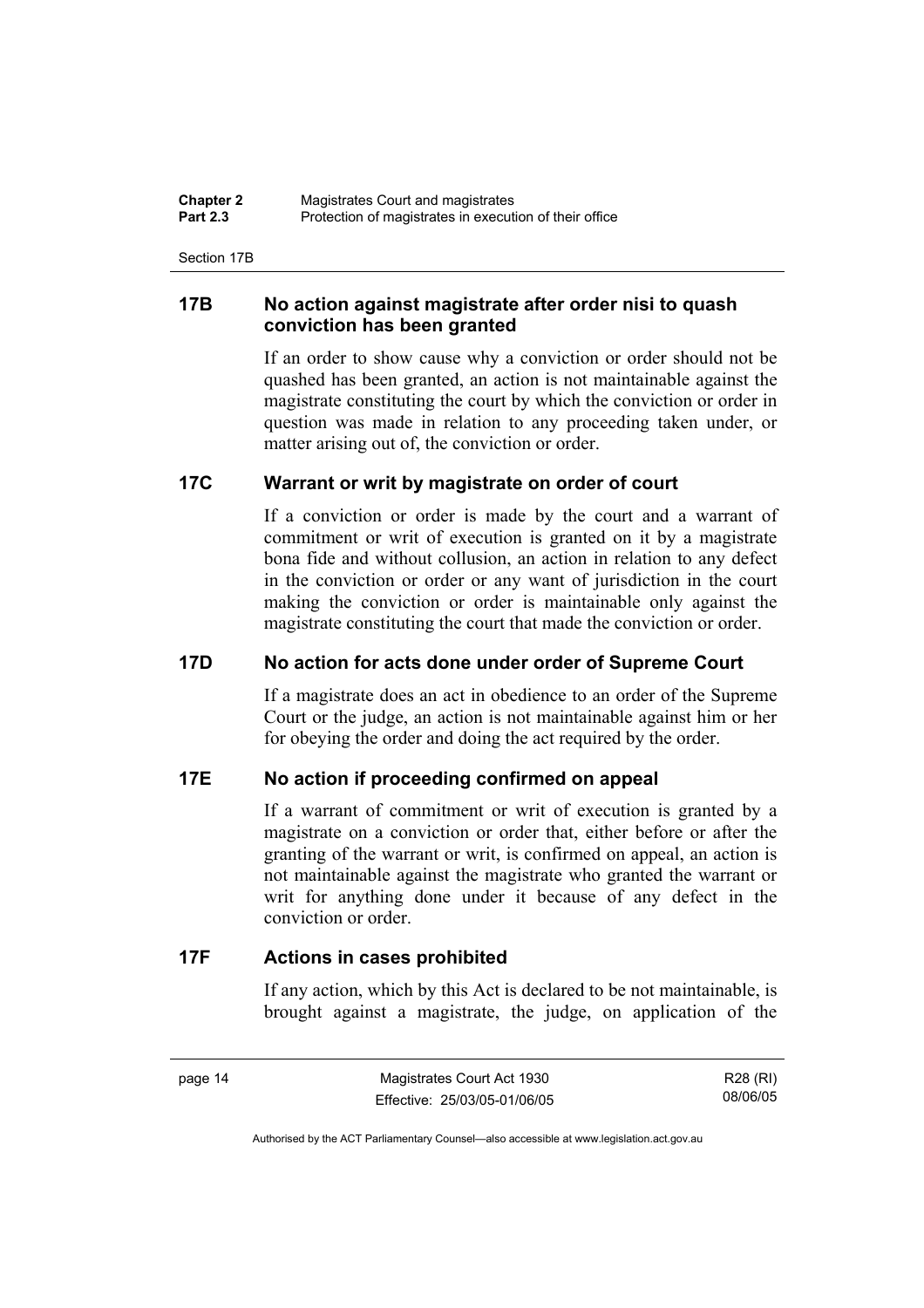Section 17G

defendant, and on affidavit of the facts, may set aside or stay the proceeding with or without costs.

#### **17G Payment of amounts into court**

- (1) After an action under this part has been begun but before issue is joined, the defendant may pay into court the amount the defendant considers appropriate.
- (2) If the court at the trial is of opinion that the plaintiff is not entitled to damages beyond the amount paid into court, judgment must be given for the defendant; and the amount paid into court, or so much of the amount as is sufficient to pay or satisfy the defendant's costs in that behalf, must be paid out of court to the defendant, and the balance (if any) must be paid to the plaintiff.
- (3) If when an amount is paid into court the plaintiff elects to accept it in satisfaction of the plaintiff's damages in the action, the plaintiff may apply to the judge for an order for the payment of the amount out of court to the plaintiff, with or without costs, and the judge may make the order, and thereupon the action is decided and the order is a bar to any other action for the same cause.

#### **17H No action against magistrate for judicial acts in Magistrates Court**

An action must not be brought in the Magistrates Court against a magistrate in relation to anything done by the magistrate in the execution of the magistrate's office.

## **17I Magistrate sued for acts within magistrate's jurisdiction only liable in case of malice and absence of reasonable and probable cause**

In an action against a magistrate for any act done by the magistrate in the execution of the magistrate's duty as a magistrate in relation to any matter within the magistrate's jurisdiction as a magistrate, it

| R28 (RI) | Magistrates Court Act 1930   | page 15 |
|----------|------------------------------|---------|
| 08/06/05 | Effective: 25/03/05-01/06/05 |         |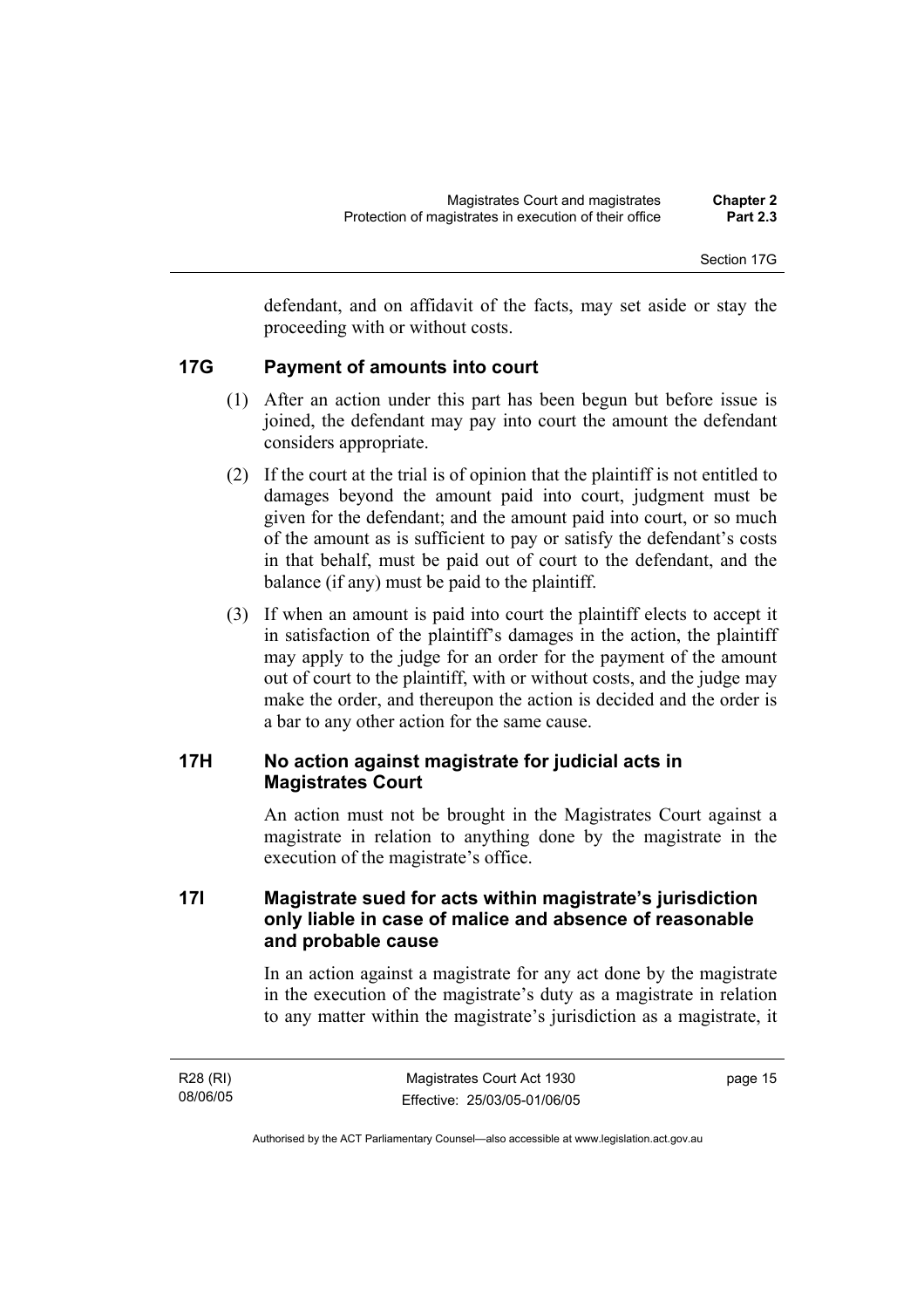| <b>Chapter 2</b> | Magistrates Court and magistrates                      |
|------------------|--------------------------------------------------------|
| <b>Part 2.3</b>  | Protection of magistrates in execution of their office |

Section 17J

must be expressly alleged in the statement of claim or plaint that the act was done maliciously and without reasonable and probable cause, and if the allegations are denied, and at the trial of the action the plaintiff fails to prove them, judgment must be given for the defendant.

#### **17J Verdict for defendant**

If the plaintiff in an action against a magistrate does not prove the cause of action at the trial, judgment must be given for the defendant.

#### **17K Damages**

If—

- (a) the plaintiff in an action against a magistrate is entitled to recover, and seeks to recover a penalty or other amount paid or raised as a result of a conviction, judgment or order or to recover damages for imprisonment; and
- (b) it is proved that the plaintiff was guilty of the offence or liable to pay the amount or, for imprisonment, did not undergo any greater punishment than could have been imposed for the offence of which the plaintiff was convicted;

the plaintiff is not entitled to recover the penalty or other amount paid or raised or, for imprisonment, damages greater than 1 cent, or any costs in the action.

page 16 Magistrates Court Act 1930 Effective: 25/03/05-01/06/05

R28 (RI) 08/06/05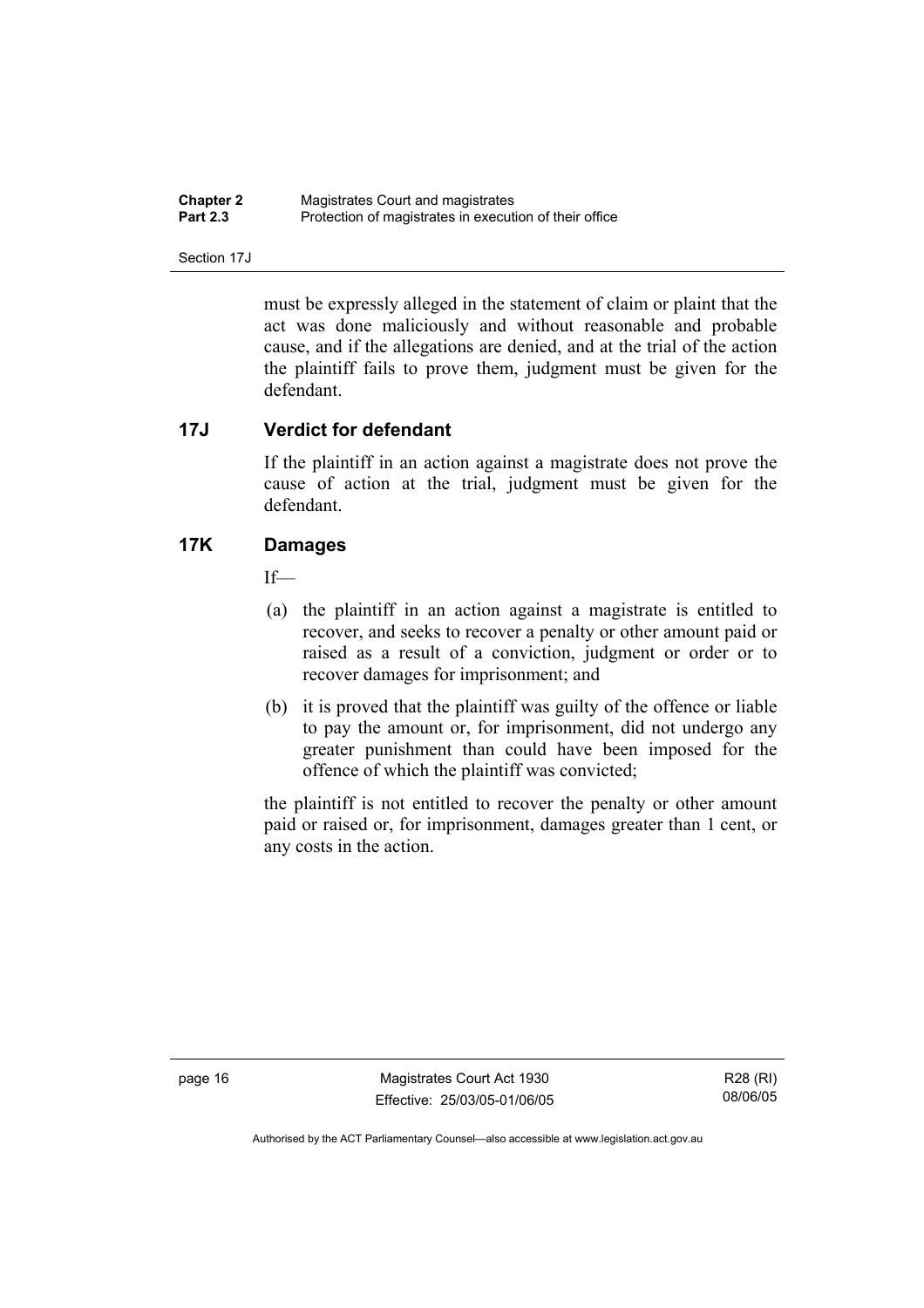Section 18A

# **Chapter 3 Criminal proceedings**

# Part 3.1 **Preliminary**

#### **18A Definitions for ch 3**

In this chapter:

*administrator* means the remand centre administrator.

*Crimes Act* means the *Crimes Act 1900*.

*decision* includes a committal for trial, admission to bail, and a conviction, order or other decision.

*defendant* means a person against whom an information is laid.

*escort* means a custodial escort.

*superintendent*, for a remand centre, means the superintendent for the centre under the *Remand Centres Act 1976*.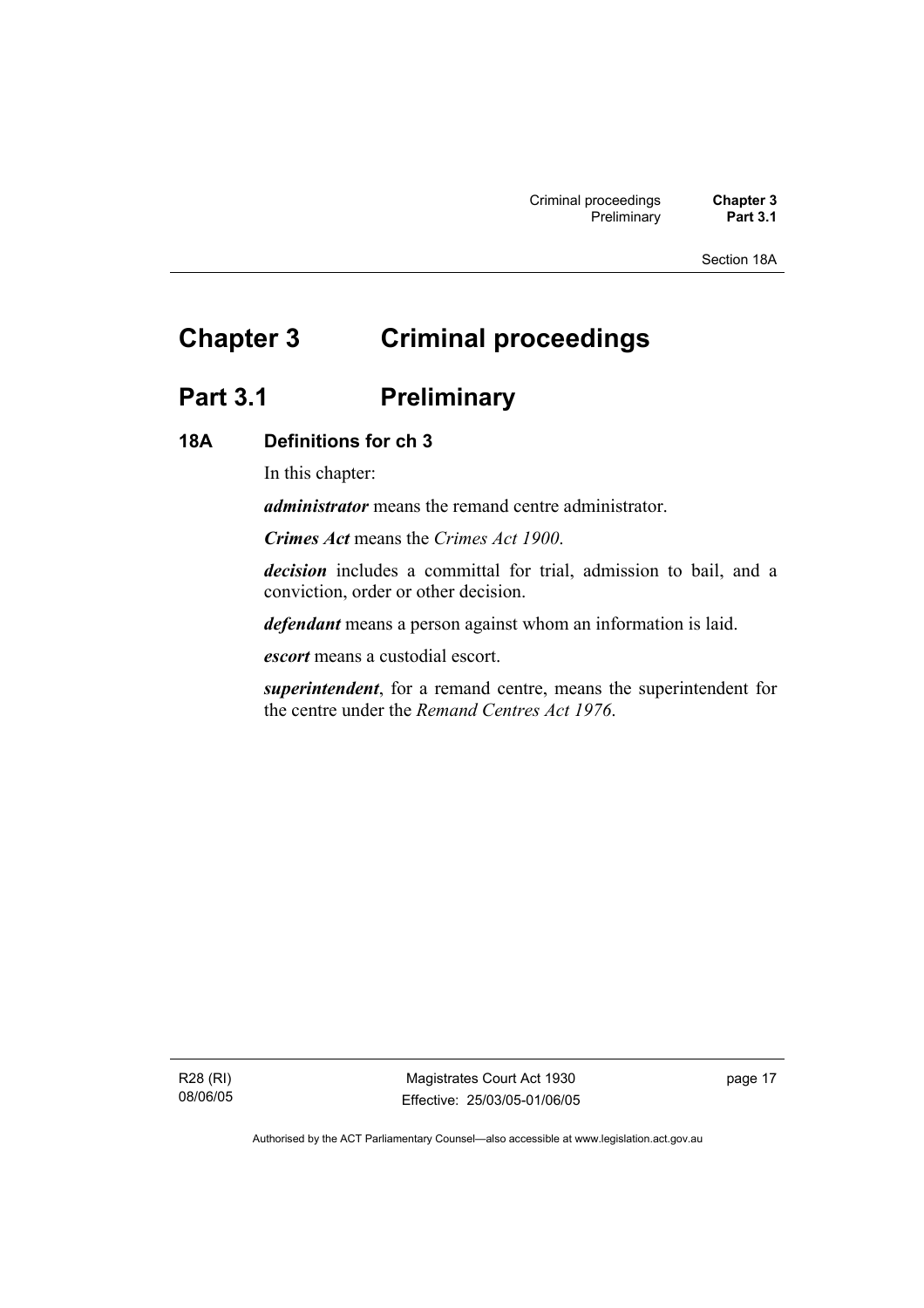**Chapter 3 Criminal proceedings**<br>**Part 3.2 Criminal jurisdiction Criminal jurisdiction** 

Section 19

# **Part 3.2 Criminal jurisdiction**

#### **19 Jurisdiction of court**

If, by any law in force in the ACT, any offence is punishable on summary conviction or any person is made liable to a penalty or punishment or to pay an amount for any offence, act or omission, and no other provision is made for the trial of the person committing the offence, the matter may be heard and decided by the court in a summary way under the provisions of this Act, and the jurisdiction is taken to be given to and may be exercised by the court.

#### **21 Jurisdiction of court if defendant absent from ACT**

The court has jurisdiction even though the defendant is not in the ACT.

#### **22 Proceeding of court if it considers offence should be dealt with on indictment**

If, for an information in relation to an offence that is punishable either summarily or on indictment it appears to the court, on the close of the case for the prosecution, that the offence ought to be dealt with on indictment, the court must abstain from adjudication on the information and must deal with the case for the purpose of committal for trial only.

### **23B Rectification of certain orders etc**

- (1) In this section—
	- (a) a reference to a *penalty* includes a reference to a cancellation, forfeiture, suspension or other loss of a licence or privilege and to a disqualification of a person from obtaining, holding, using or enjoying a licence or exercising a privilege; and

page 18 Magistrates Court Act 1930 Effective: 25/03/05-01/06/05

R28 (RI) 08/06/05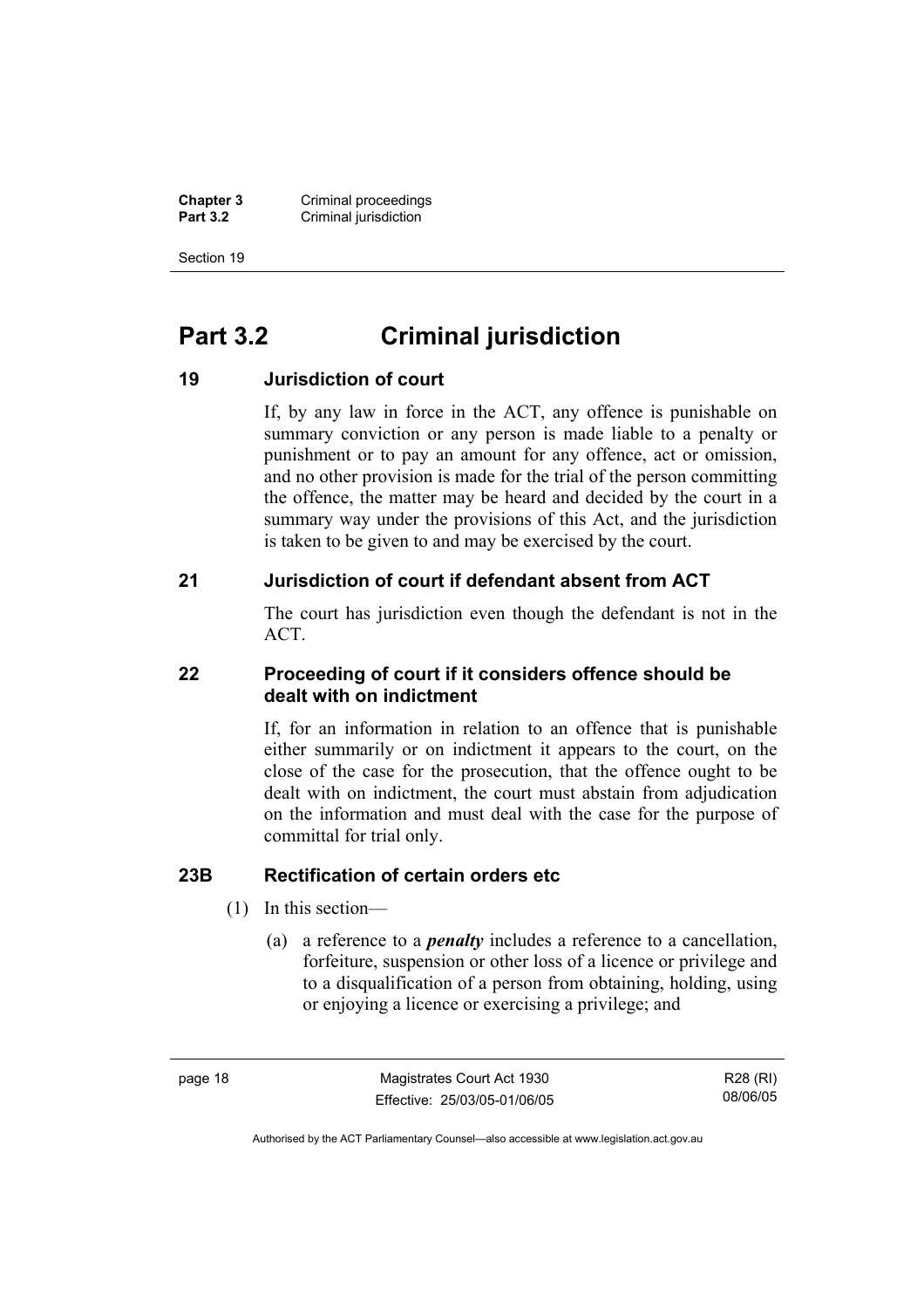- (b) a reference to *the court* in relation to a proceeding is a reference to the magistrate who convicted the defendant or made the order against the defendant; and
- (c) a reference to a *business day* is a reference to a day other than a Saturday, a Sunday or a public holiday.
- (2) Subject to subsection (3), if the court enters a conviction or makes an order against a defendant and—
	- (a) imposes a penalty that is contrary to law; or
	- (b) fails to impose a penalty that is required by law to be imposed;

the court may, on its own initiative or on the application of a party to the proceeding, reopen the proceeding and, after giving the parties an opportunity of being heard, amend the conviction or order to impose a penalty that is in accordance with the law.

- (3) The court may reopen a proceeding under subsection (2)—
	- (a) on its own initiative before the end of 28 days after the day when the penalty was imposed, the conviction was entered or the order was made; or
	- (b) on application under subsection (2) before the end of 28 days after the day when the penalty was imposed, the conviction was entered or the order was made; or
	- (c) with the consent of the parties to the proceeding, at any time.
- (4) Subject to subsection (5)—
	- (a) the registrar must serve on each party to the proceeding written notice of the intention of the court to reopen the proceeding on its own initiative under subsection (2) at least 3 business days before the proceeding is reopened; and
	- (b) an applicant must serve on the registrar and, at least 3 business days before the day when the application is heard, on the other

page 19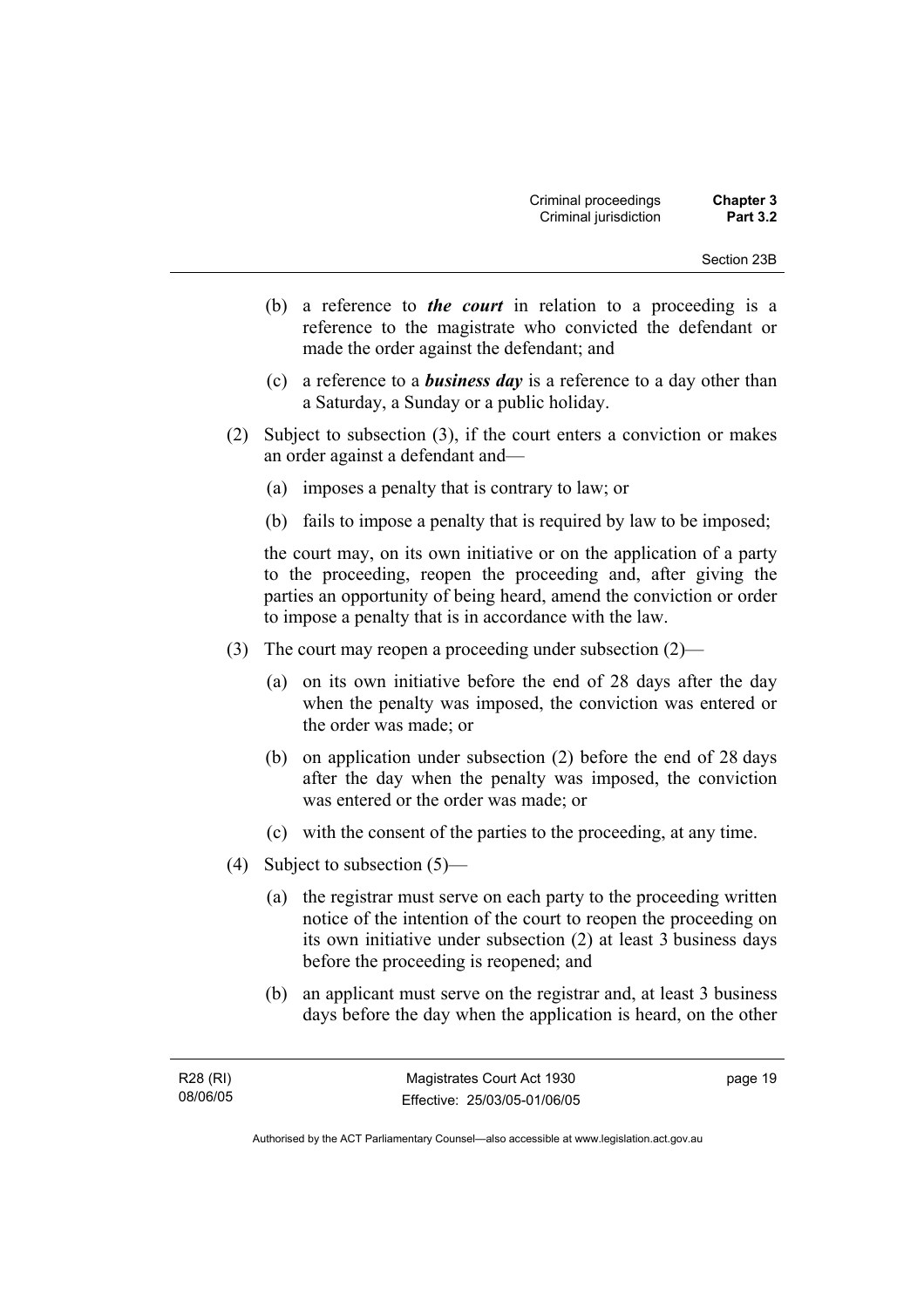#### **Chapter 3 Criminal proceedings**<br>**Part 3.2 Criminal jurisdiction Criminal jurisdiction**

Section 23B

page 20

party to the proceeding, written notice of an application mentioned in subsection (2).

- (5) The requirements of subsection (4) may be dispensed with by the court when each of the parties is before the court.
- (6) If, under subsection (2), the court reopens a proceeding and, in the absence of a party to the proceeding, amends a conviction or an order, the registrar must cause written notice of the amended conviction or order to be served on that absent party forthwith.
- (7) Service of any notice mentioned in subsection (4) or (6) may be made in accordance with section 41 as if the notice were a summons issued in relation to an information.
- (8) The jurisdiction given to the court by subsection (2) must be exercised only on the evidence and material before the court in the original proceeding.
- (9) A proceeding must not be reopened under subsection (2) in relation to a conviction or order that is the subject of an appeal.
- (10) If a proceeding reopened under this section has not been decided in relation to a conviction or order that, after the proceeding has been reopened but before it is decided, becomes the subject of an appeal, the reopened proceeding is stayed until the appeal is decided.
- (11) If the court reopens a proceeding under subsection (2), the court may make any order about costs that it considers just and reasonable.
- (12) Subject to subsection (13), an order made or a conviction or order amended by the court in deciding a proceeding that has been reopened under this section takes effect, unless the court otherwise directs, from the beginning of the day when the original conviction was entered or the original order was made.
- (13) For part 3.10 (Criminal appeals), if the court, in deciding a proceeding that has been reopened under this section, makes an

| Magistrates Court Act 1930   | R28 (RI) |
|------------------------------|----------|
| Effective: 25/03/05-01/06/05 | 08/06/05 |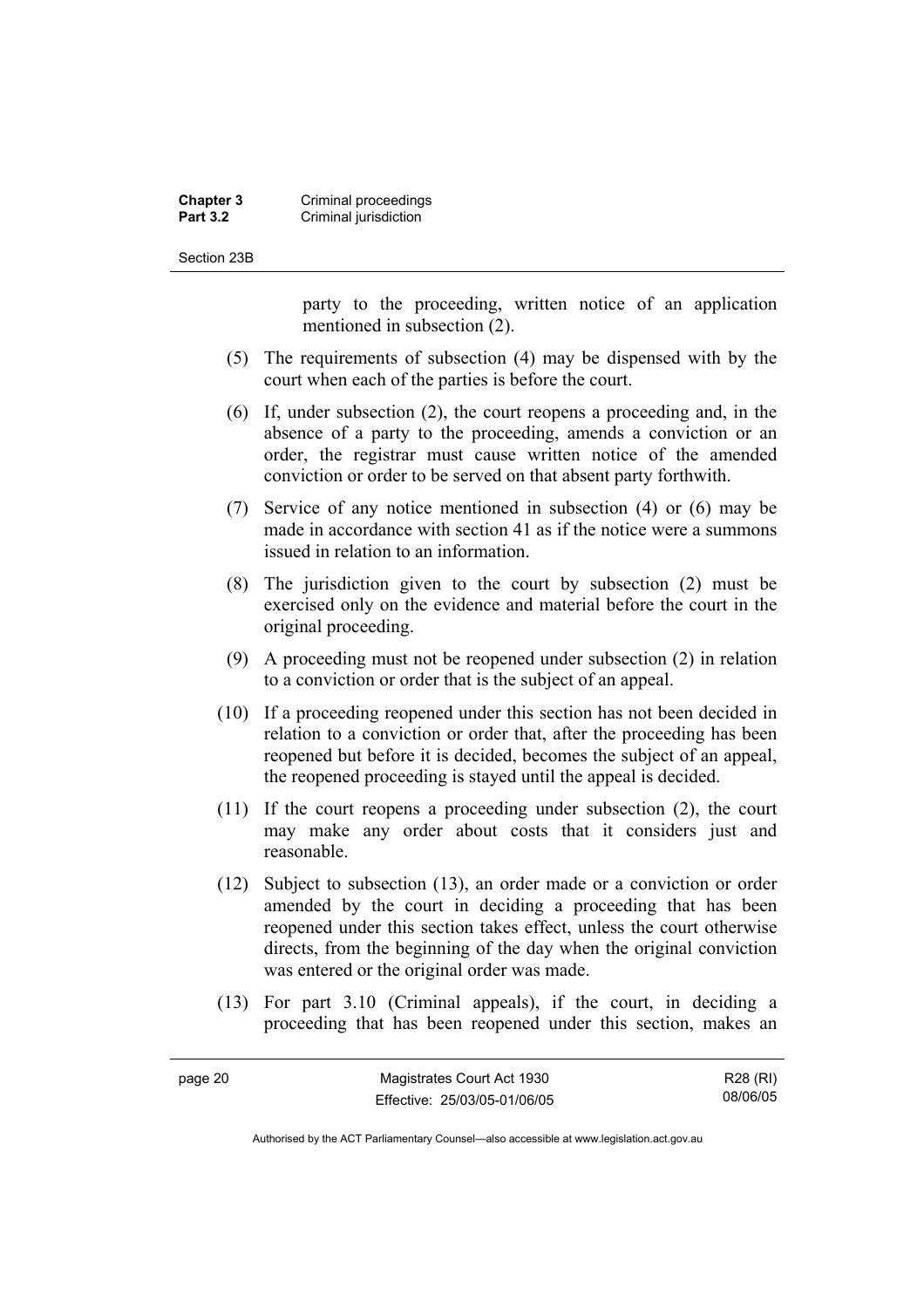| Criminal proceedings  | Chapter 3       |
|-----------------------|-----------------|
| Criminal jurisdiction | <b>Part 3.2</b> |

#### Section 23B

order or amends a conviction or order, the time within which an appeal may be made from the order, amended conviction or amended order begins on the day when the order was made, or the conviction or order was amended.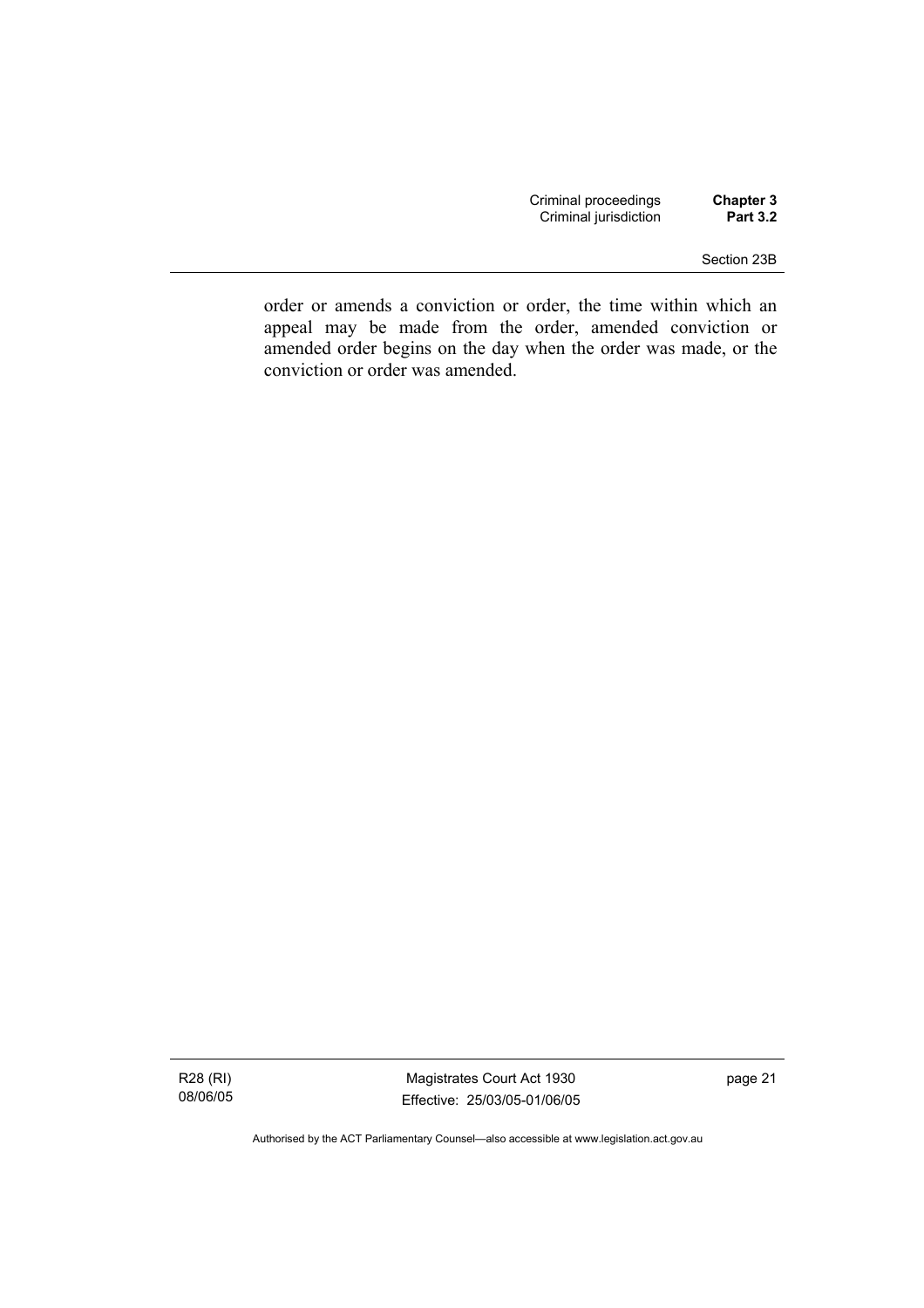**Chapter 3** Criminal proceedings<br> **Part 3.3** Beginning criminal pro-**Part 3.3 Beginning criminal proceedings**<br>**Division 3.3.1** Beginning criminal proceedings **Division 3.3.1** Beginning criminal proceedings—general Section 25

**Part 3.3 Beginning criminal proceedings** 

# **Division 3.3.1 Beginning criminal proceedings general**

# **25 Informations**

A proceeding may be begun in the court by information laid by the informant or by a legal practitioner or other person representing the informant.

# **Division 3.3.2 Informations**

# **26 Laying of informations**

An information may be laid before a magistrate in any case where a person has committed or is suspected of having committed, in the ACT, an indictable offence or an offence that may be dealt with summarily as provided in section 19.

# **27 Description of people and property and of offences**

- (1) Such description of people or things as would be sufficient in an indictment is sufficient in informations.
- (2) The description of any offence in the words of the Act, ordinance, law, order, by-law, regulation, or other instrument creating the offence, or in similar words, is sufficient in law.

### **28 Power of court to amend information**

 (1) If at the hearing of any information or summons any objection is taken to an alleged defect in it in substance or form or if objection is taken to any variance between the information or summons and the evidence adduced at the hearing of it, the court may make any amendment in the information or summons that appears to it to be

page 22 Magistrates Court Act 1930 Effective: 25/03/05-01/06/05 R28 (RI) 08/06/05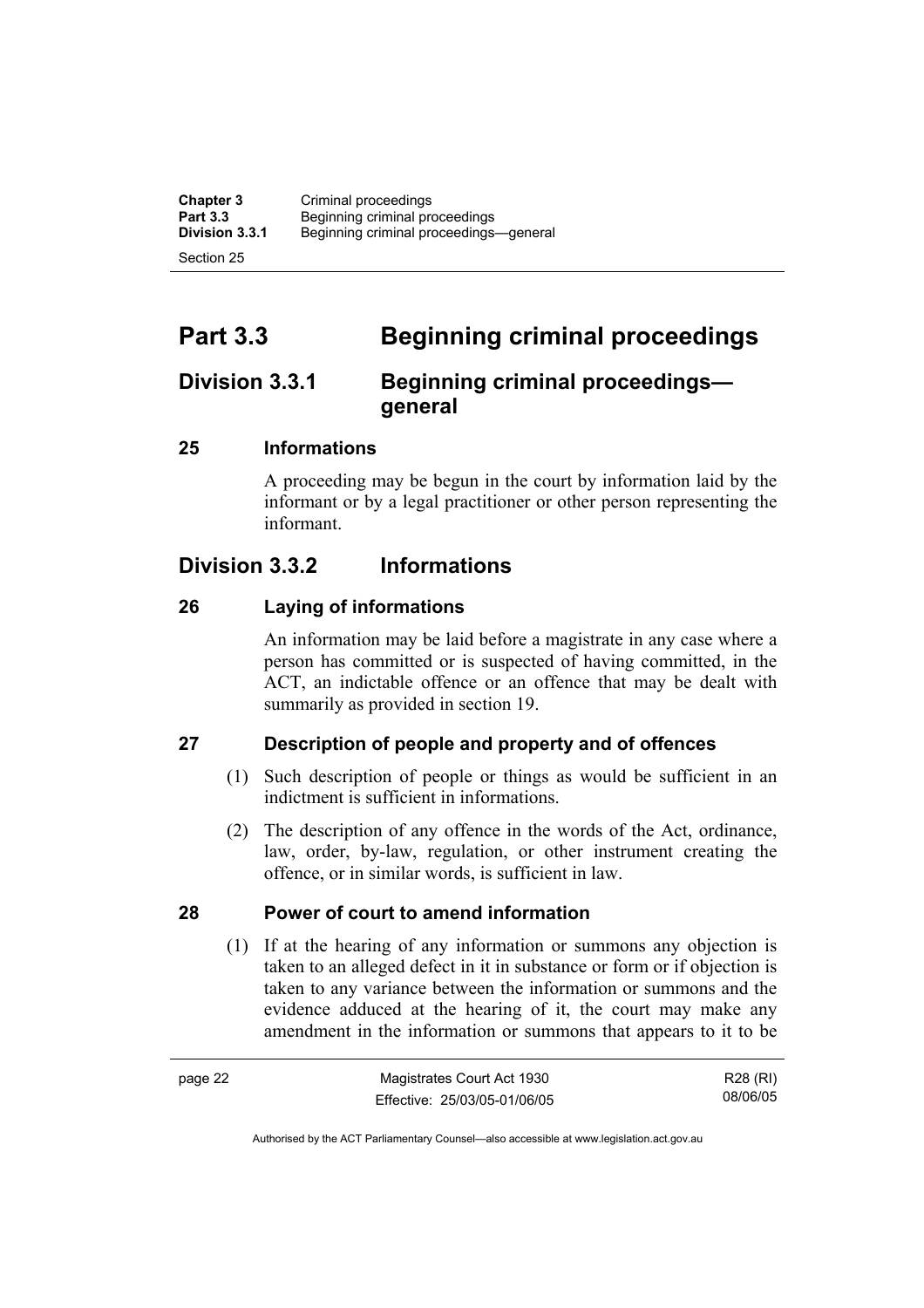| <b>Chapter 3</b> | Criminal proceedings           |
|------------------|--------------------------------|
| <b>Part 3.3</b>  | Beginning criminal proceedings |
| Division 3.3.3   | Summonses                      |
| Section 29       |                                |

desirable or to be necessary to enable the real question in dispute to be decided.

 (2) The court must not make an amendment under subsection (1) if it considers that the amendment cannot be made without injustice to the defendant.

# **29 Court may adjourn hearing if amendment made**

If in any case where an amendment in an information or summons has been made under section 28 the court considers that the defendant has been misled by the form in which the information or summons has been made out, it may adjourn the hearing of the case for the period it considers appropriate and may make any order about the costs of the adjournment it considers appropriate.

### **30 Form of information**

- (1) If it is intended to issue a warrant in the first instance against the party charged, the information must be in writing and on oath, which oath may be made either by the informant or some other person.
- (2) If it is intended to issue a summons instead of a warrant in the first instance, the information need not be in writing or on oath, but may be verbal merely, and without oath, whether any law under which the information is laid requires it to be in writing or not.

# **Division 3.3.3 Summonses**

### **37 When magistrate may issue summons**

If an information is laid before a magistrate, the magistrate may issue a summons.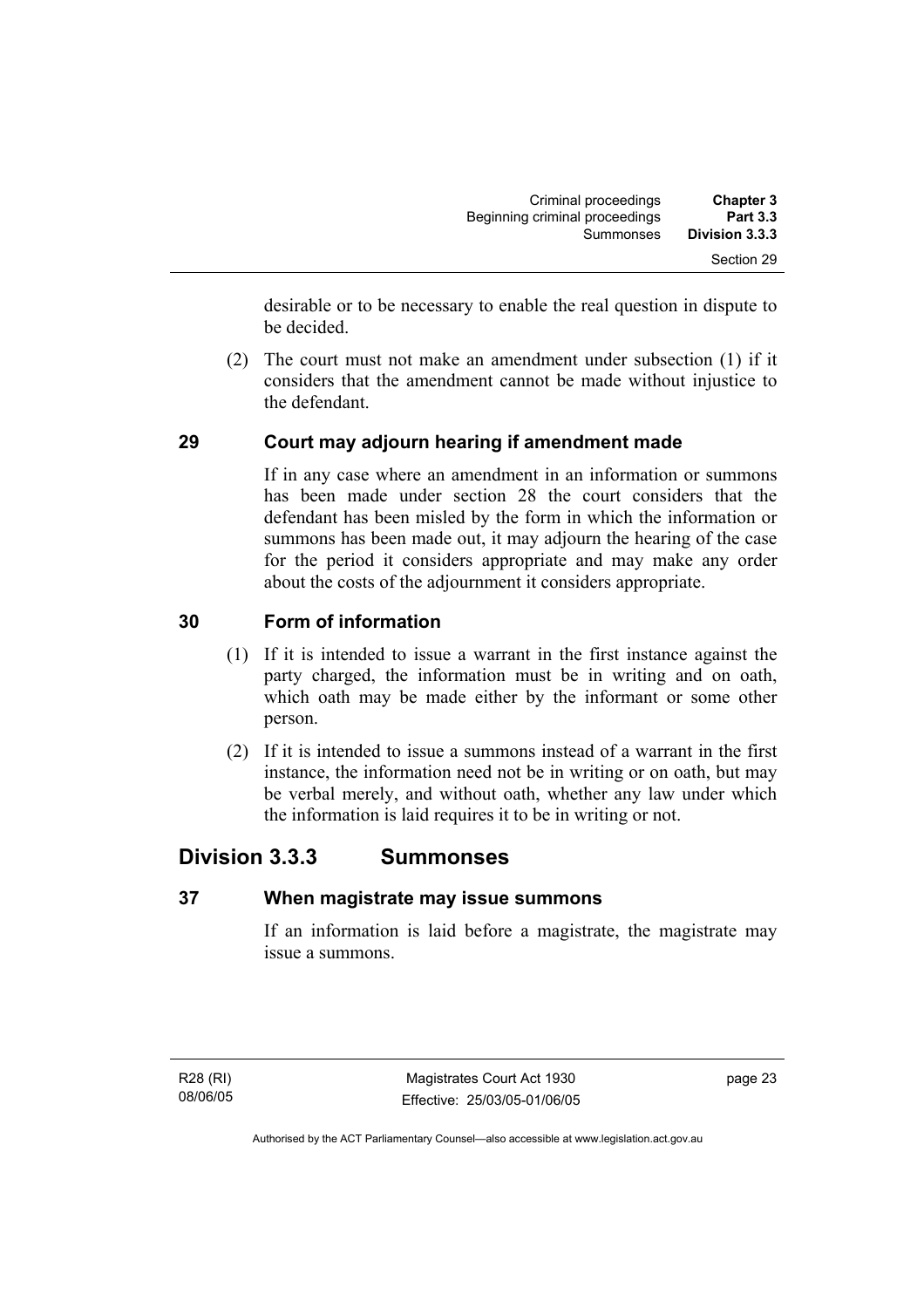**Chapter 3** Criminal proceedings<br> **Part 3.3** Beginning criminal pro-**Part 3.3 Beginning criminal proceedings**<br>**Division 3.3.4** *Marrants of arrest* **Division 3.3.4** Warrants of arrest Section 38

### **38 Form of summons**

A summons issued in the case of an information must be directed to the defendant, and must state shortly the matter of the information and require the defendant to appear at a certain time and place before the court, to answer to the information and to be further dealt with according to law.

### **41 Service of summons**

- (1) A summons issued in relation to an information may be served on the person to whom it is directed by—
	- (a) giving a copy of the summons to the person; or
	- (b) by leaving a copy of the summons at the last-known or usual place of abode or business of the person with some other person who is apparently an inmate of, or employed at, the place and apparently over 16 years old.
- (2) Service of a summons under subsection (1) must be effected at least 72 hours before the time appointed in the summons for the hearing of the information.
- (3) If it appears to the court or a magistrate or the registrar, by statement on oath or by affidavit, that from any cause service in accordance with subsections (1) and (2) cannot be effected, the court or magistrate or the registrar may extend the time for hearing.
- (4) Service of a summons in accordance with this section may be proved by the oath of the person who served it or by affidavit or otherwise.

# **Division 3.3.4 Warrants of arrest**

### **42 Issue of warrant and summons**

 (1) If an information is laid before a magistrate under this part against any person and the matter of the information is substantiated by the

| page 24 | Magistrates Court Act 1930   | R28 (RI) |
|---------|------------------------------|----------|
|         | Effective: 25/03/05-01/06/05 | 08/06/05 |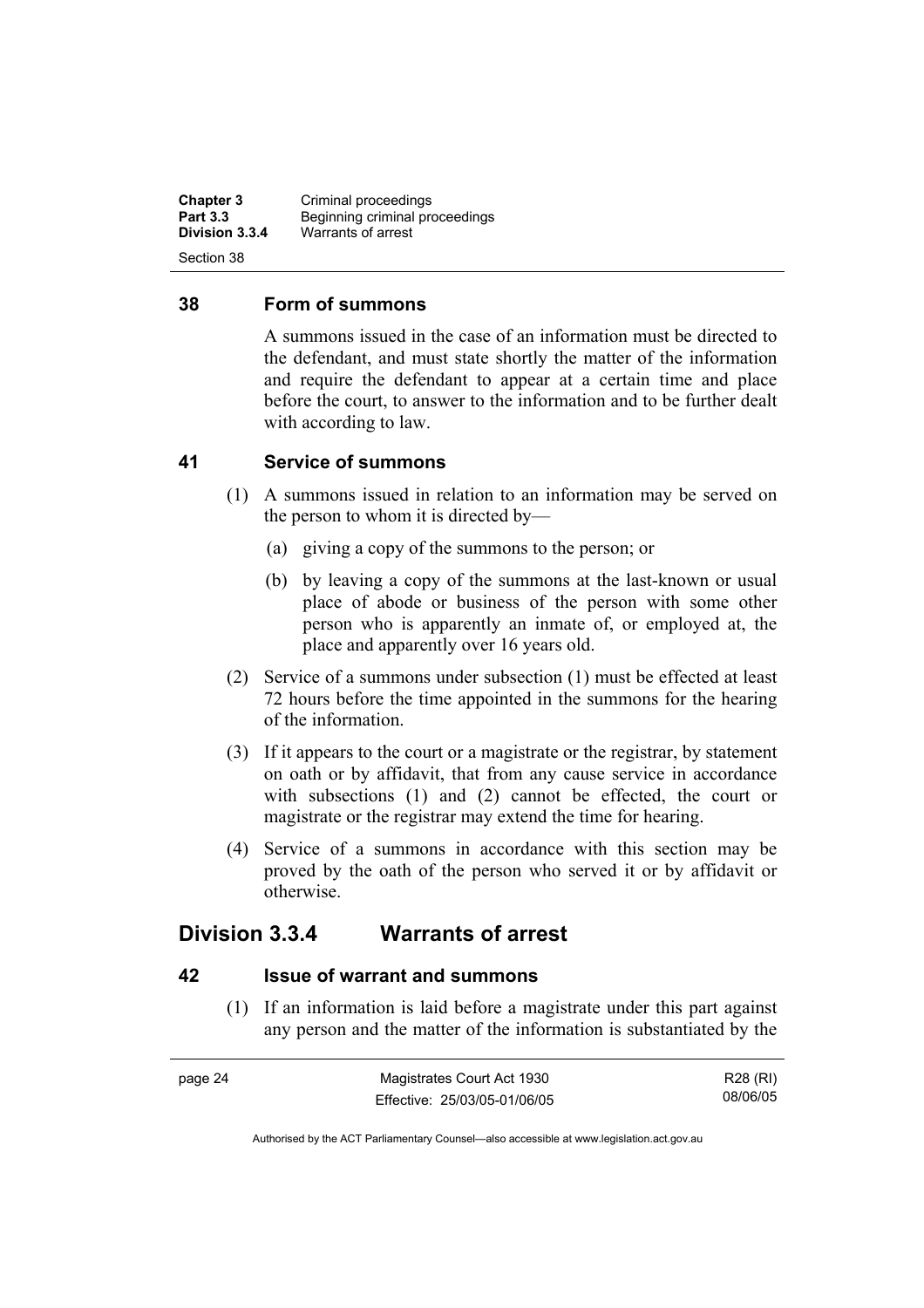| <b>Chapter 3</b> | Criminal proceedings           |
|------------------|--------------------------------|
| <b>Part 3.3</b>  | Beginning criminal proceedings |
| Division 3.3.4   | Warrants of arrest             |
| Section 43       |                                |

oath of the informant or a witness, the magistrate may, if the person is not then in custody, issue a warrant in the first instance for the arrest of the person, and for bringing the person before the court to answer to the information, and to be further dealt with according to law.

- (2) The magistrate, if the magistrate considers appropriate, instead of issuing a warrant in the first instance for the arrest of the person charged, may proceed by summons and issue a summons against the person accordingly.
- (3) Subject to subsection (4), a magistrate may, despite the issue of a summons, issue a warrant at any time before or after the time mentioned in the summons for the appearance of the defendant.
- (4) Subsection (3) does not authorise the issue of a warrant for bringing a person before the court to answer to an information in relation to which a summons has been served in accordance with section 116B.

# **43 Procedure on filing indictment**

- (1) If an indictment in relation to an offence committed in the ACT has been filed in the Supreme Court by the Attorney-General, Attorney-General of the Commonwealth or other officer, authority or person duly appointed in that behalf against any person then at large, whether on bail or not, the registrar of the Supreme Court must at any time after the end of the then sittings of the court if the person so indicted has not already appeared and pleaded to the indictment, on application by or on behalf of the prosecutor, grant to the prosecutor or person applying on the prosecutor's behalf a certificate that the indictment has been filed.
- (2) On production of the certificate to a magistrate, the magistrate must—
	- (a) if the person indicted is, at the time of both the application for and the production of the certificate, confined in prison for any other offence than that charged in the indictment—on proof on

| R28 (RI) | Magistrates Court Act 1930   | page 25 |
|----------|------------------------------|---------|
| 08/06/05 | Effective: 25/03/05-01/06/05 |         |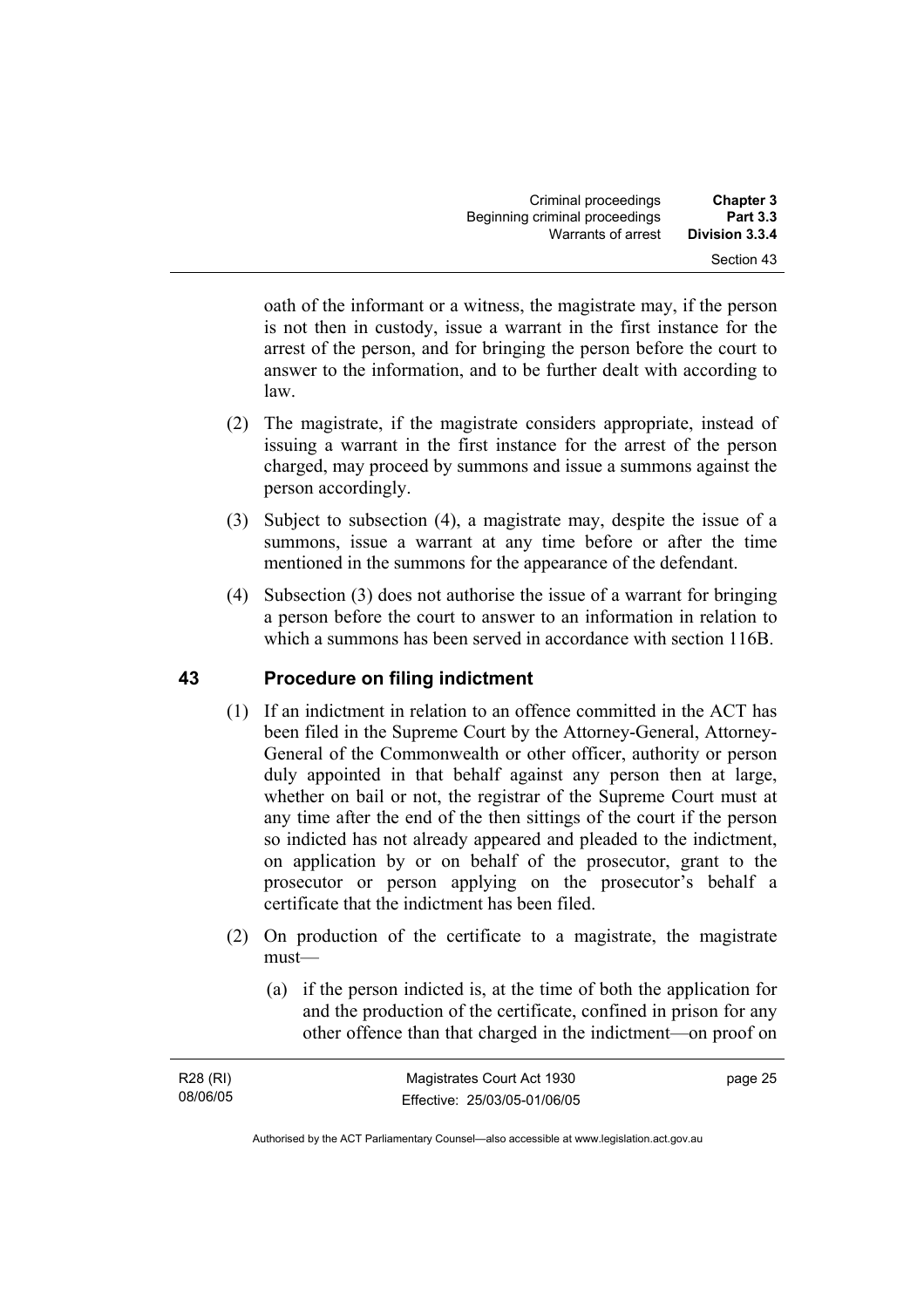Section 44

**Chapter 3** Criminal proceedings<br> **Part 3.3** Beginning criminal pro-**Part 3.3 Beginning criminal proceedings**<br>**Division 3.3.4** Warrants of arrest **Division 3.3.4** Warrants of arrest

> oath that the person so confined in prison is the person charged and named in the indictment, issue a warrant directed to the gaoler of the prison where the person is so confined, commanding the gaoler to detain the person in the gaoler's custody until, by a writ of habeas corpus, the person is removed from custody for the purpose of being tried on the indictment, or until the person is otherwise removed or discharged out of custody by due course of law; and

 (b) in any other case—issue a warrant to apprehend the person so indicted and to cause the person to be brought before the court to be dealt with according to law and the court when any person apprehended under any such warrant is brought before it must on proof on oath that the person is the person charged and named in the indictment, and without further inquiry commit the person for trial or admit the person to bail in accordance with the *Bail Act 1992*.

### **44 Direction of warrant**

A warrant to apprehend a defendant that the defendant may answer to an information may be directed either to any police officer by name or generally to all police officers within the ACT, without naming them, or to both.

### **45 Any police officer may execute warrant**

If a warrant is directed to all police officers, any police officer may execute the warrant as if it were directed specially to the police officer by name.

### **47 Form of arrest warrant**

A warrant must state shortly the offence or matter of the information on which it is founded, and must name or otherwise describe the person against whom it is issued, and it must order the police officers to whom it is directed to arrest the defendant, and to cause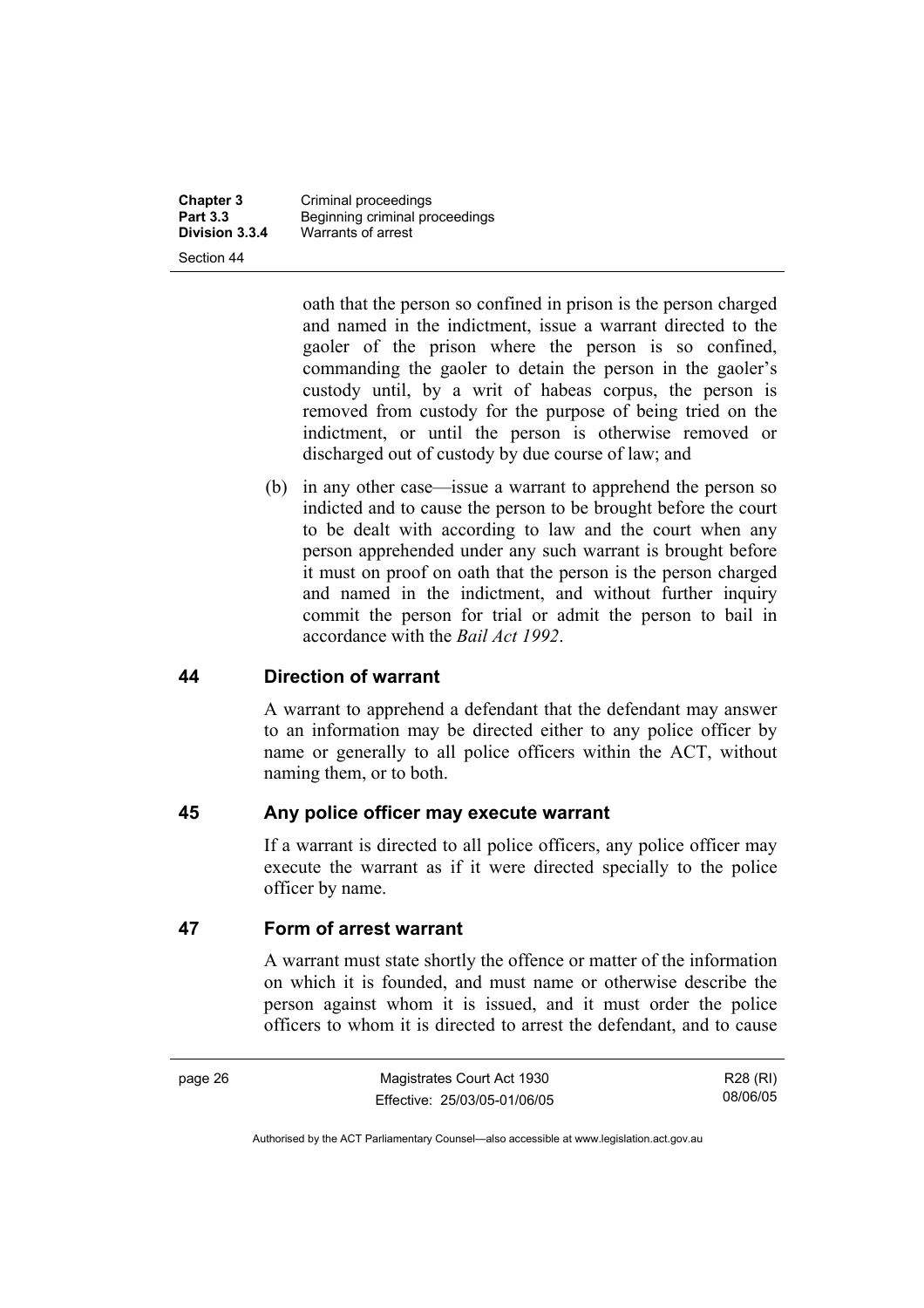| <b>Chapter 3</b> | Criminal proceedings           |
|------------------|--------------------------------|
| <b>Part 3.3</b>  | Beginning criminal proceedings |
| Division 3.3.4   | Warrants of arrest             |
| Section 48       |                                |

the defendant to be brought before the court to answer to the information and to be further dealt with according to law.

### **48 Warrant to be in force till executed**

A warrant need not be returnable at any particular time, but may remain in force until executed.

### **49 Sunday warrants**

A magistrate may grant or issue a warrant on an information of an indictable offence, or a search warrant, on a Sunday as on any other day.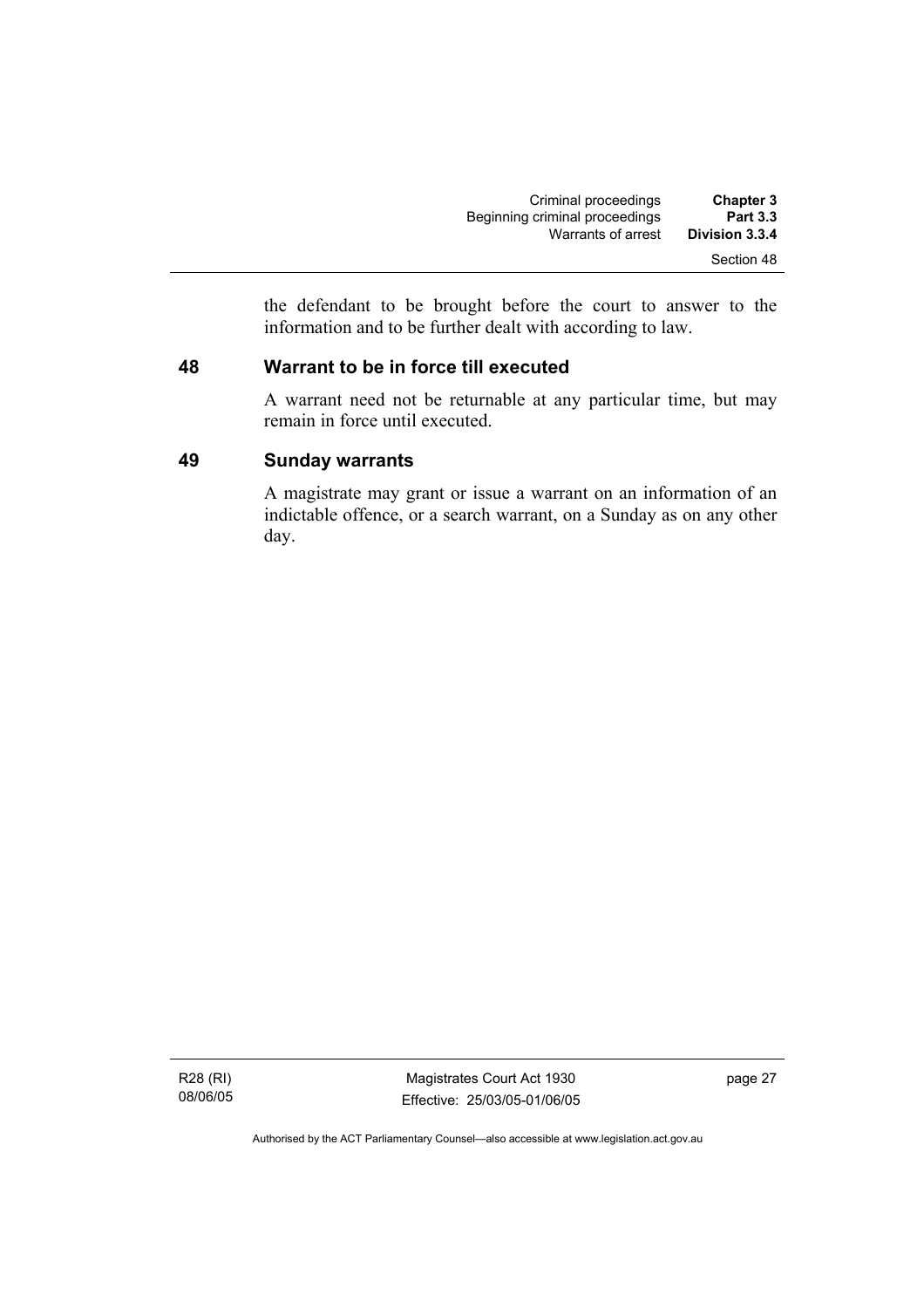**Chapter 3** Criminal proceedings<br> **Part 3.4** Hearing of criminal pro **Part 3.4 Hearing of criminal proceedings**<br>**Division 3.4.1** Hearing of criminal proceedings **Division 3.4.1** Hearing of criminal proceedings—general Section 53

# **Part 3.4 Hearing of criminal proceedings**

# **Division 3.4.1 Hearing of criminal proceedings general**

# **53 Conduct of case**

- (1) The informant may himself or herself or by a legal practitioner representing the informant conduct his or her case and may examine and cross-examine the witnesses giving evidence for or against the informant and may, if the defendant gives any evidence or examines any witness about any matter other than about general character, call and examine witnesses in reply.
- (2) The defendant may himself or herself or by a legal practitioner representing the defendant make full answer and defence and may give evidence himself or herself and may examine and crossexamine the witnesses giving evidence for or against the defendant.

# **54 If both parties present in court to hear case**

If both parties appear either personally or by legal practitioners or other people appearing for them, the court must proceed to hear and decide the information.

# **Division 3.4.2 Evidence in criminal proceedings**

# **55 Examination to be on oath**

- (1) Every person appearing to give evidence must be examined on oath.
- (2) The court may administer or cause to be administered to every person so appearing the usual or other lawful oath.
- (3) It is not necessary to administer an oath to any person who appears solely for the purpose of producing documents.

page 28 Magistrates Court Act 1930 Effective: 25/03/05-01/06/05

R28 (RI) 08/06/05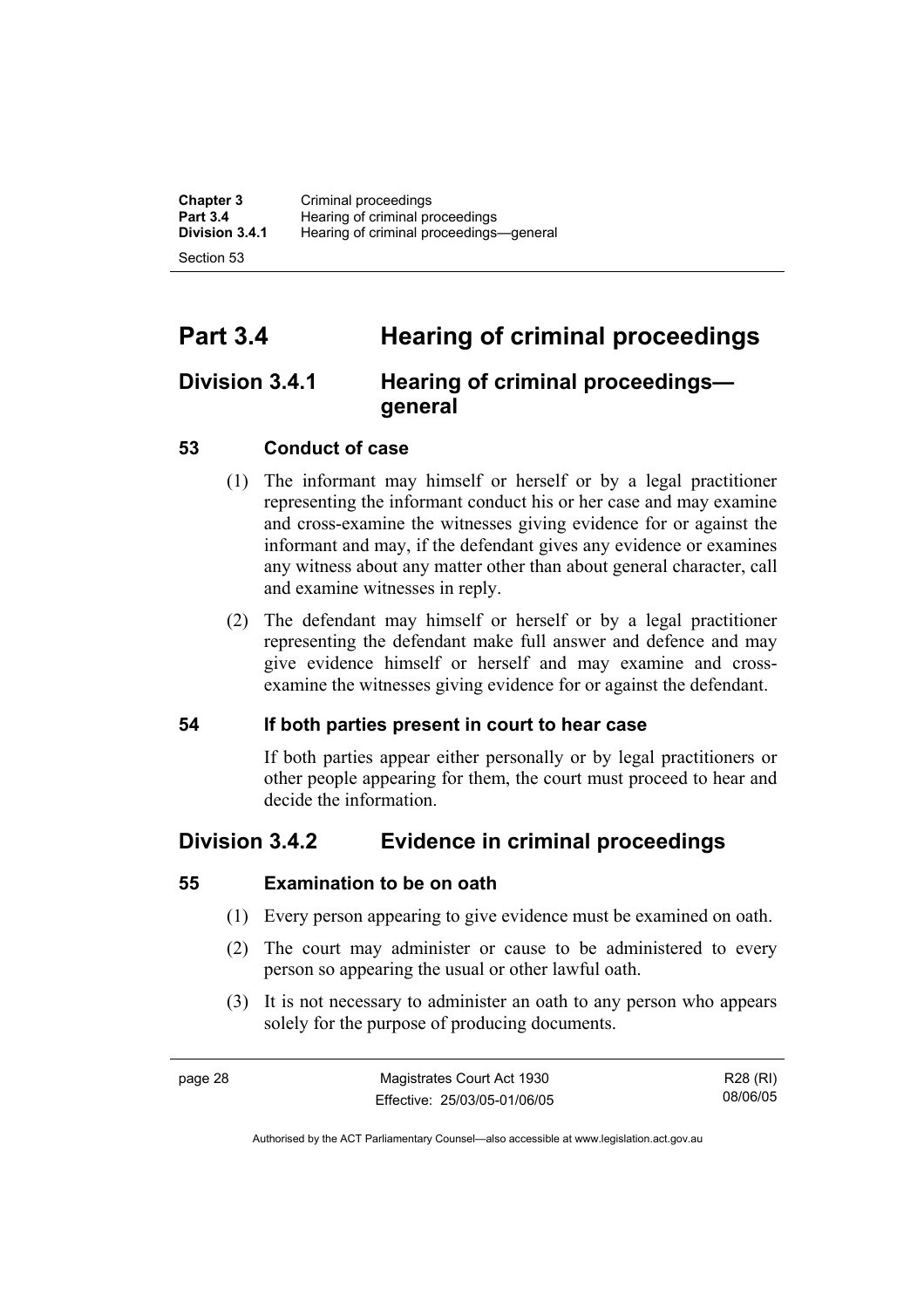### **63 Warrant to bring witness to court**

- (1) If a witness—
	- (a) has been informed of the time and place for the hearing; and
	- (b) has been requested, has given an undertaking, or has been served with a subpoena, to appear at the hearing to give evidence; and
	- (c) the witness does not appear in accordance with the request, undertaking or subpoena and does not provide to the court a reasonable explanation for his or her non-appearance;

the court may issue a warrant requiring the witness to be brought before the court at the time and place specified in the warrant to give evidence.

(2) In this section:

*subpoena* includes summons.

 (3) Subsection (2) and this subsection expire on the existing rules expiry day under the *Court Procedures Act 2004*, section 60 (3).

# **64 Warrant in the first instance**

If a magistrate is satisfied by evidence on oath that it is probable that a person whose evidence is desired will not attend to give evidence without being compelled to do so, then, instead of issuing a subpoena, the magistrate may issue a warrant in the first instance.

# **Division 3.4.3 Remand**

# **70 Remand of defendant**

- (1) This section applies if the court considers it is necessary or desirable to adjourn the hearing of a proceeding for an indictable offence—
	- (a) because of the absence of witnesses; or

| R28 (RI) | Magistrates Court Act 1930   | page 29 |
|----------|------------------------------|---------|
| 08/06/05 | Effective: 25/03/05-01/06/05 |         |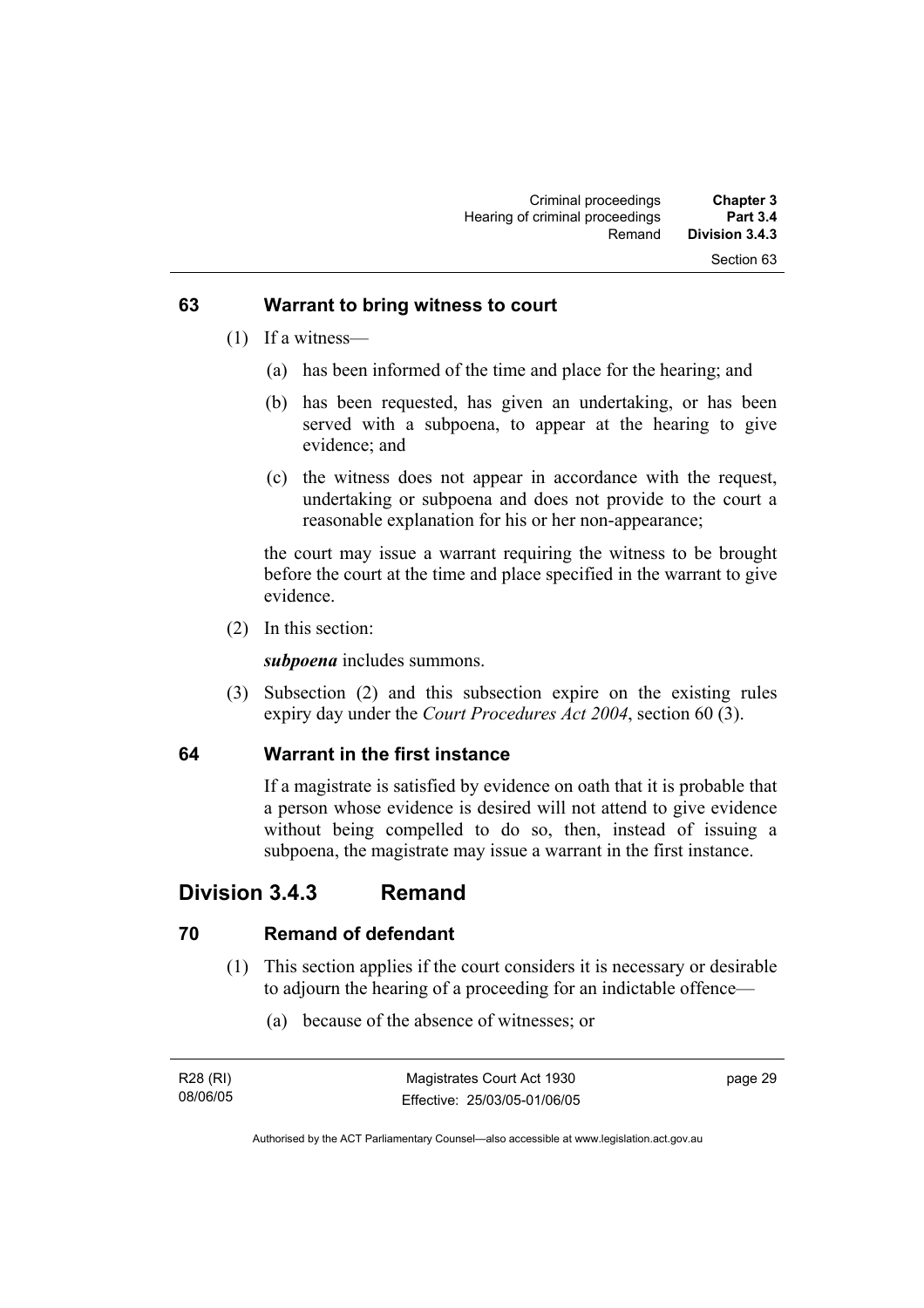| <b>Chapter 3</b> | Criminal proceedings            |
|------------------|---------------------------------|
| <b>Part 3.4</b>  | Hearing of criminal proceedings |
| Division 3.4.3   | Remand                          |
| Section 70       |                                 |

- (b) for any other reasonable cause.
- (2) The court may—
	- (a) adjourn the hearing; and
	- (b) remand the defendant into the custody of the administrator—
		- (i) by warrant; or
		- (ii) if the period of remand is not longer than 3 days—by an order made orally.
- (3) Any single period of remand under this section must be no longer than—
	- (a) 28 days; or
	- (b) if the defendant chooses to be remanded for a longer period without review—a longer period that the court considers reasonable.
- (4) The warrant or order must direct the administrator to—
	- (a) keep the defendant in custody for a stated period; and
	- (b) bring the defendant before the court at a stated time and place for the hearing.
- (5) If the warrant or order gives a transfer direction to all police officers, the direction is taken to be given to each police officer and may be executed by any police officer.
- (6) If the warrant or order gives a transfer direction to all escorts, the direction is taken to be given to each escort and may be executed by any escort.
- (7) In this section:

*transfer direction* means a direction that the defendant be taken, safely transported and delivered into the custody of the administrator.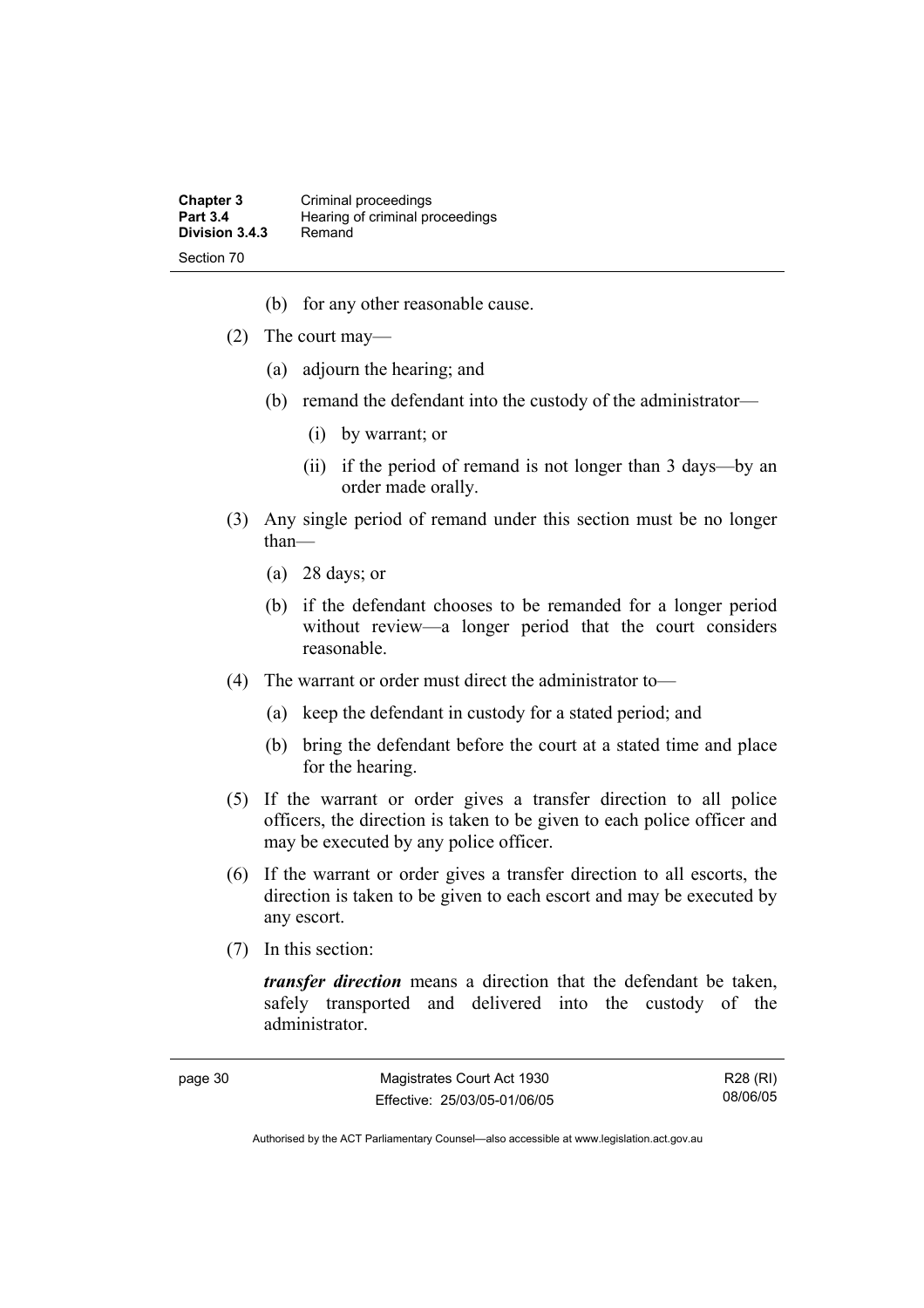# **72 Bringing up during remand**

The court may order the defendant to be brought before it at any time before the end of the time for which the defendant was so remanded, and the officer in whose custody the defendant then is must obey the order.

### **72A Hearing of bail applications**

- (1) Unless the court otherwise directs, if—
	- (a) a person who is in custody is required or entitled to appear, or is required to be brought, before the court for the hearing of an application in relation to bail; and
	- (b) an audiovisual link is available between the place where the court is sitting and a place where the person is in custody;

the proceeding must be conducted by the audiovisual link.

- (2) The court may at any time vary or revoke a direction made under subsection (1), either on its own initiative or on the application of a party to the proceeding.
- (3) In this section:

*audiovisual link*—see the *Evidence (Miscellaneous Provisions) Act 1991*, dictionary.

# **72B Defendant's appearance in proceeding other than bail proceeding**

For section 70 and section 72, a person who is directed by warrant or order to bring a person before the court must ensure that, if section 311 (Appearance by audiovisual or audio links) applies, the person appears before the court in accordance with that section.

R28 (RI) 08/06/05 page 31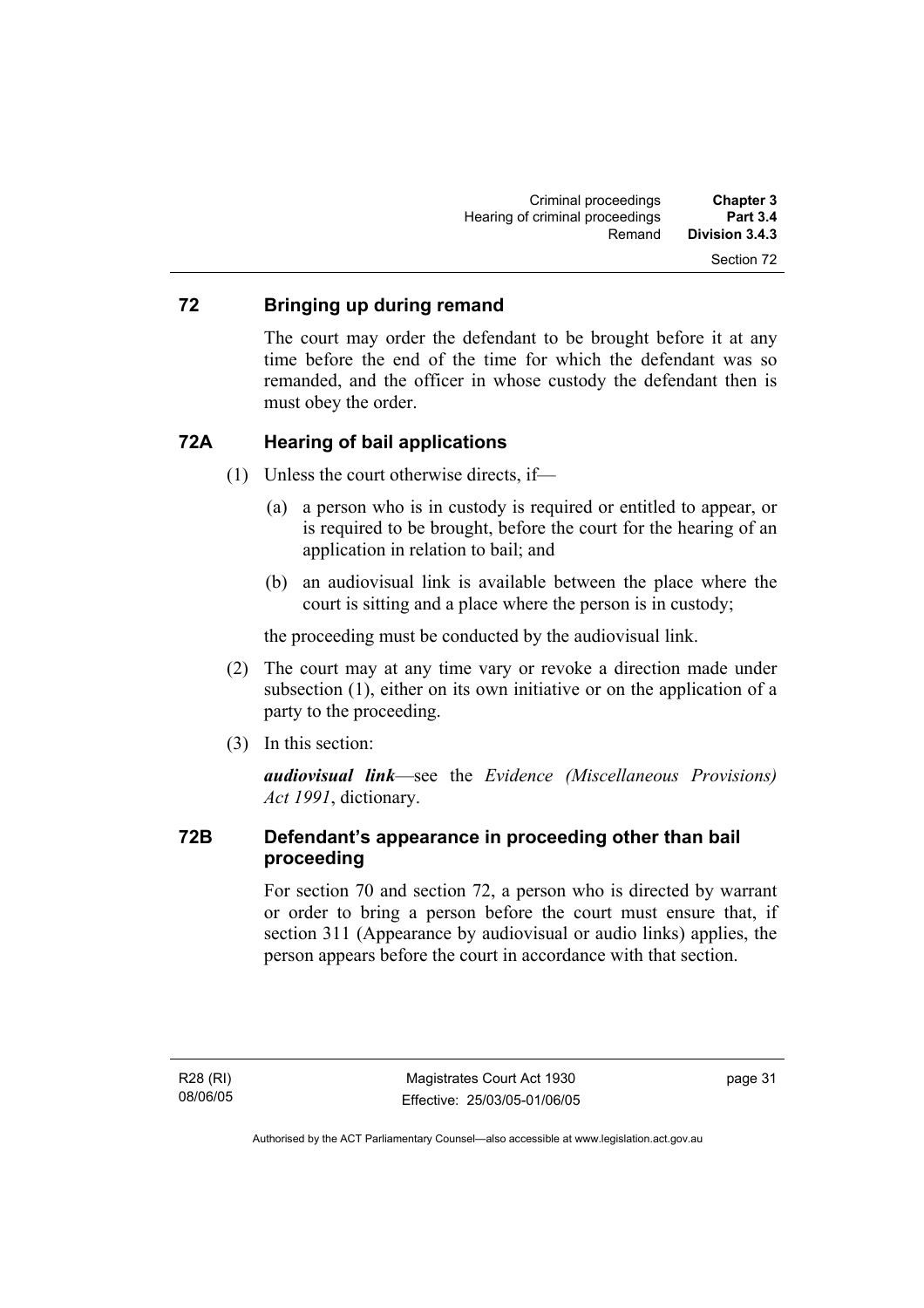**Chapter 3** Criminal proceedings<br> **Part 3.4** Hearing of criminal pro **Part 3.4 Hearing of criminal proceedings**<br>**Division 3.4.4** Committal and recognisance Committal and recognisance Section 73

## **73 Bail of defendant during examination**

Instead of detaining the defendant in custody during the period for which the defendant is remanded, the magistrate before whom the defendant appears or is brought may admit the defendant to bail in accordance with the *Bail Act 1992*.

# **Division 3.4.4 Committal and recognisance**

# **73A Extended application of div 3.4.4**

- (1) This division applies in relation to a person for whom a warrant prescribed under the rules has been issued under the rules as if all necessary changes, and any changes prescribed under the rules, were made.
- (2) This section does not limit any other application of this division.

## **74 Committal or detention before decision**

If the court commits a defendant by way of remand or on adjournment, or at any time before the decision, it may remand the defendant into the custody of the administrator.

### **75 Committal of witness or of defendant after decision**

- (1) If the court commits a witness, or a person sought to be made a witness, it must remand him or her into the custody of the administrator.
- (2) If the court commits a defendant after the decision, it must remand the defendant into the custody of the administrator.

### **76 Witnesses may be discharged on recognisance**

A witness, other than a witness committed under section 312 (Failure to give evidence—committal), or person sought to be made a witness may be discharged on recognisance.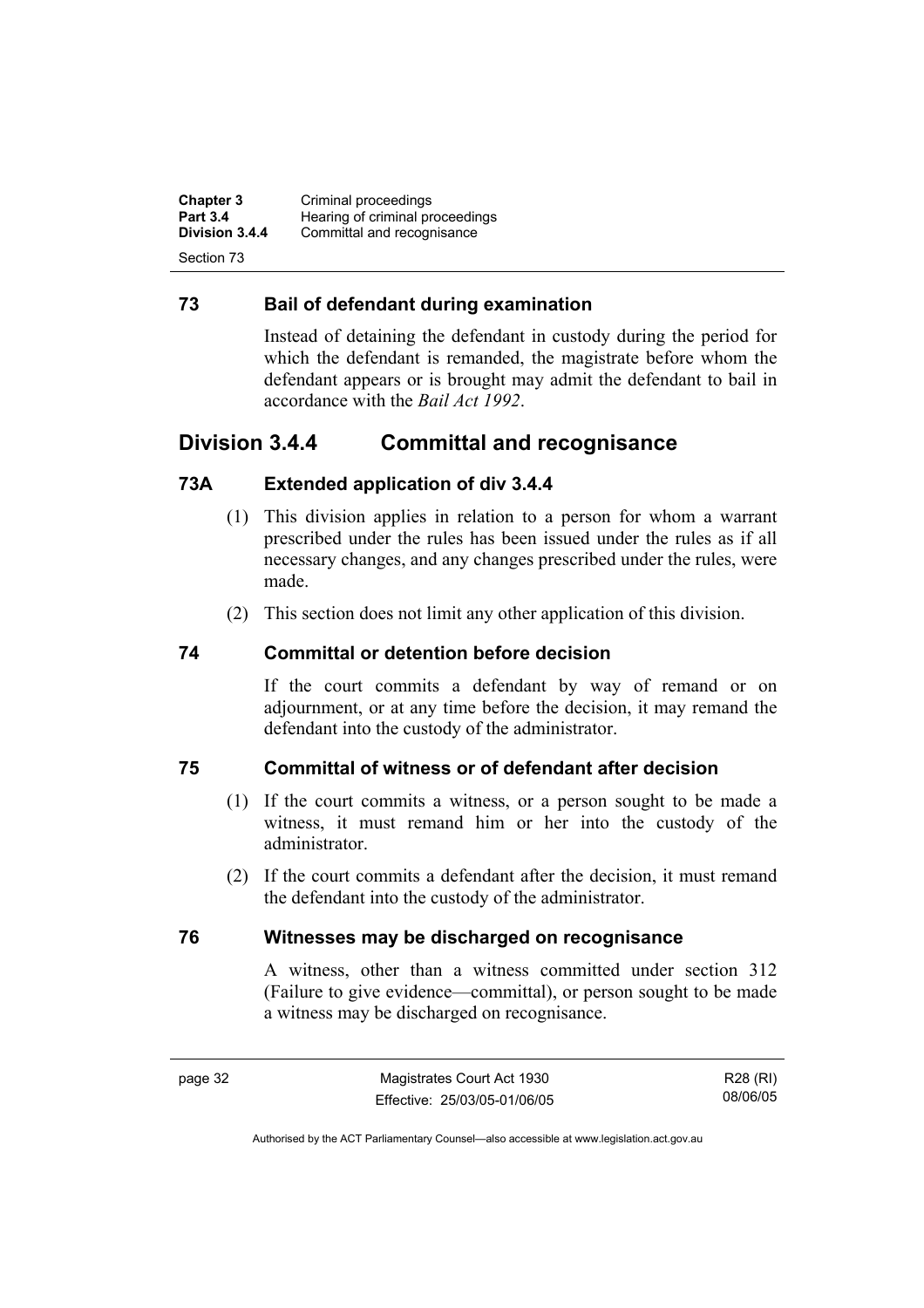### **77 Recognisances**

If the court is authorised to discharge the witness, or person sought to be made a witness, on recognisance, it may order his or her discharge on his or her entering into a recognisance, with or without a surety or sureties at its discretion, conditioned for his or her appearance at the time and place to which the hearing is adjourned, or that is named in the recognisance.

### **78 Issue of warrant for non-appearance**

If the witness, or person sought to be made a witness, does not appear at the time and place mentioned in the recognisance, the court may adjourn the hearing, and may issue a warrant for his or her apprehension in accordance with division 3.3.4 (Warrants of arrest).

### **79 Recognisances taken out of court**

Despite anything in this or any other Act, a recognisance under this Act need not be entered into before the court, but may be entered into by the parties before any magistrate or before any registrar, or before a police officer who is in charge of a police station, or, if any of the parties is in gaol or in a remand centre, before the keeper of the gaol or superintendent of the remand centre; and thereupon all the consequences of the law ensure, and the provisions of this Act in relation to recognisances taken before the courts apply, as if the recognisance had been entered into before the court in accordance with section 77.

### **80 Forfeited recognisances—how enforced**

If the conditions, or any of them, in a recognisance entered by a witness or a person sought to be made a witness are not complied with, any magistrate may certify on the back of the recognisance in what respect the conditions have not been observed, and give it to the proper officer, to be proceeded on in a similar way as other

R28 (RI) 08/06/05 page 33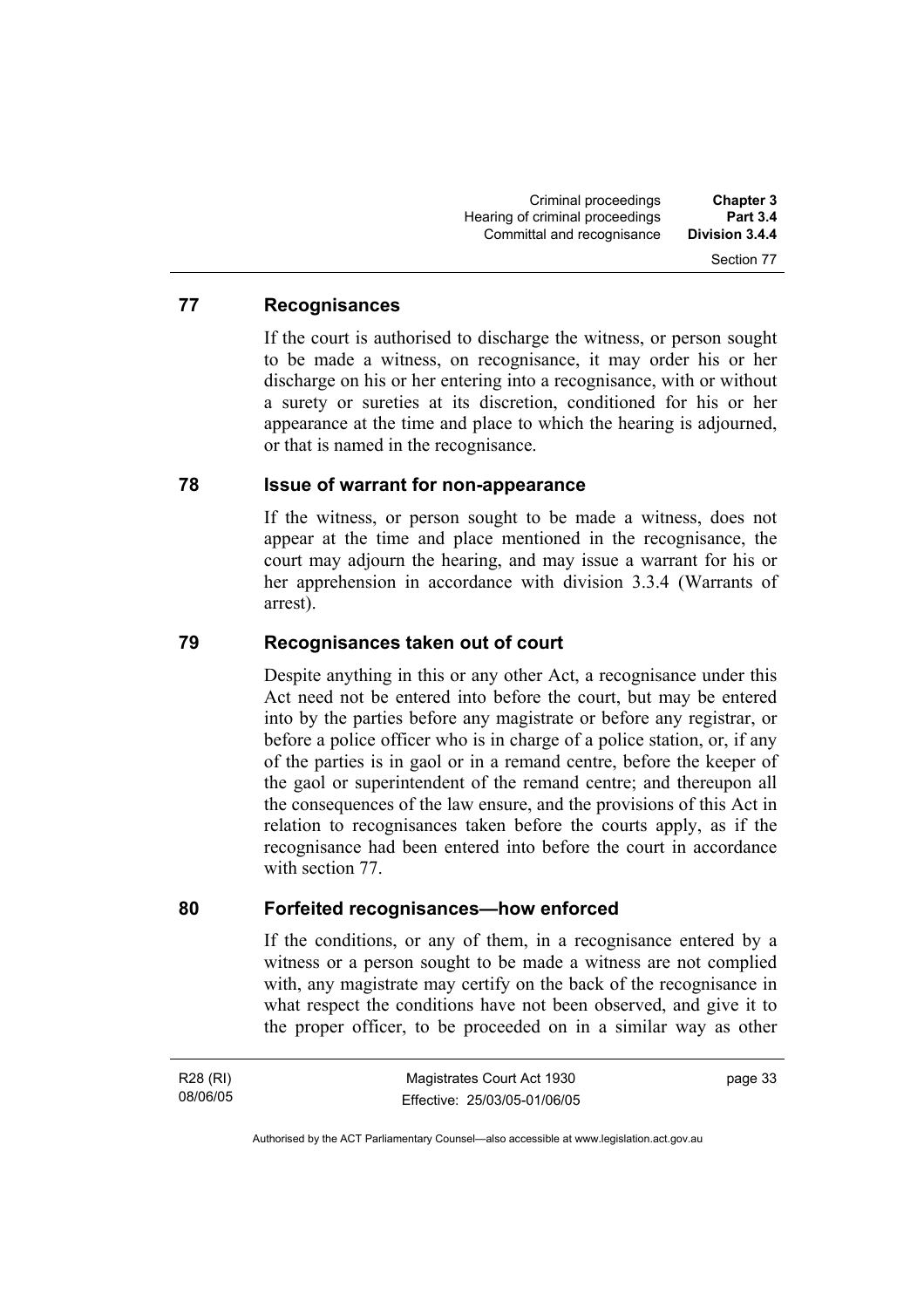| <b>Chapter 3</b> | Criminal proceedings                |
|------------------|-------------------------------------|
| <b>Part 3.4</b>  | Hearing of criminal proceedings     |
| Division 3.4.5   | Adjournment of criminal proceedings |
| Section 82       |                                     |

recognisances, and that certificate is taken to be deemed sufficient prima facie evidence of the recognisance having been forfeited.

# **82 Conveying people to custody**

- (1) The person to whom a warrant of remand or commitment is directed must convey and deliver the person named in the warrant into the custody of the administrator, and must also deliver the warrant to the administrator.
- (2) If a person is delivered to the administrator in accordance with subsection (1), the administrator must give a written acknowledgment of the delivery stating the condition of the person at the time.

# **Division 3.4.5 Adjournment of criminal proceedings**

### **83 Magistrate may adjourn court generally**

If all the cases have not been heard and decided at any sitting of the court, the magistrate may adjourn the cases remaining unheard or undecided, either to the next day appointed for the holding of the court or to the other time the magistrate considers appropriate.

### **84 Particular cases may be adjourned**

- (1) If, before or during the hearing or further hearing of any information, it appears advisable, the magistrate may, in his or her discretion, adjourn the hearing or further hearing to a certain time and place to be then appointed and stated in the presence and hearing of the parties or the legal practitioners or other people appearing for them.
- (2) The magistrate may, in the meantime, suffer the defendant to go at large or commit the defendant to gaol or a place of security, or to any other safe custody the magistrate considers appropriate, or may admit the defendant to bail in accordance with the *Bail Act 1992*.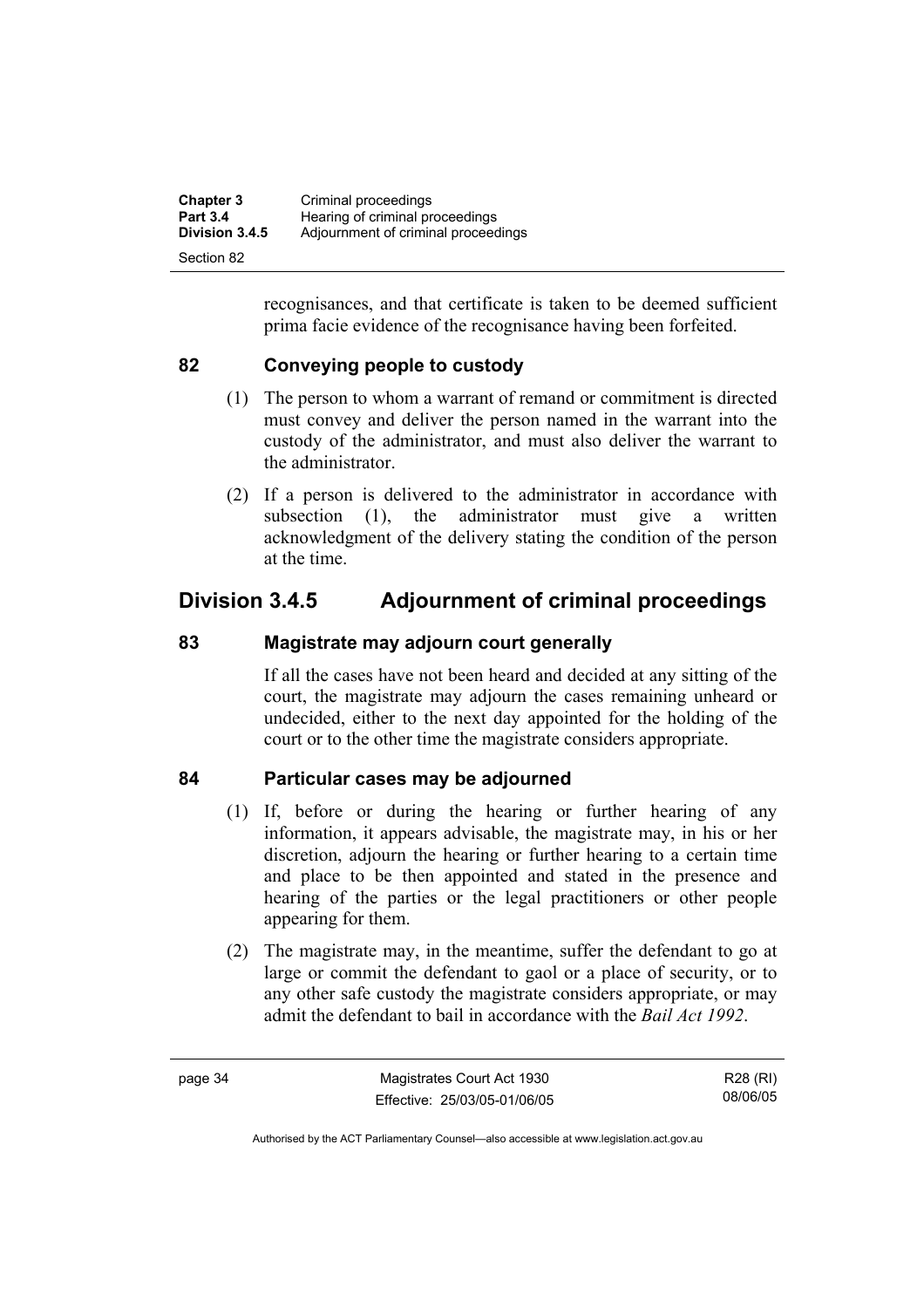# **85 Proceeding if either party not present at adjourned hearing**

If, at the time and place to which the hearing or further hearing is so adjourned, either or both of the parties do not appear personally or by legal practitioners or other people appearing for them, the court may proceed to the hearing or further hearing as if the party or parties were present, or, if the informant does not appear, the court may dismiss the information, with or without costs as to the court appears just.

# **86 Proceeding if both parties present at adjourned hearing**

If, at the time and place to which the hearing or further hearing is so adjourned, the parties appear personally or by legal practitioners or other people appearing for them, the court may, subject to the provisions of this Act, proceed with the further hearing.

# **87 Witnesses to attend adjourned sittings**

Everyone whose attendance to give evidence or produce documents has been required by summons in any case that has been adjourned or postponed, must attend at the time and place to which the case has been adjourned or postponed without the issue or service of any further summons, but is nevertheless entitled to their additional expenses for so attending.

# **88 Postponement of hearing**

If, on the return of any summons or at any adjournment of the hearing or at the time to which the hearing is postponed, a magistrate is not present, the registrar may, and after the lapse of an hour, at the request of the informant, must, postpone the hearing until the next day when a court will be held at the place mentioned in the summons or to which the case has been so adjourned.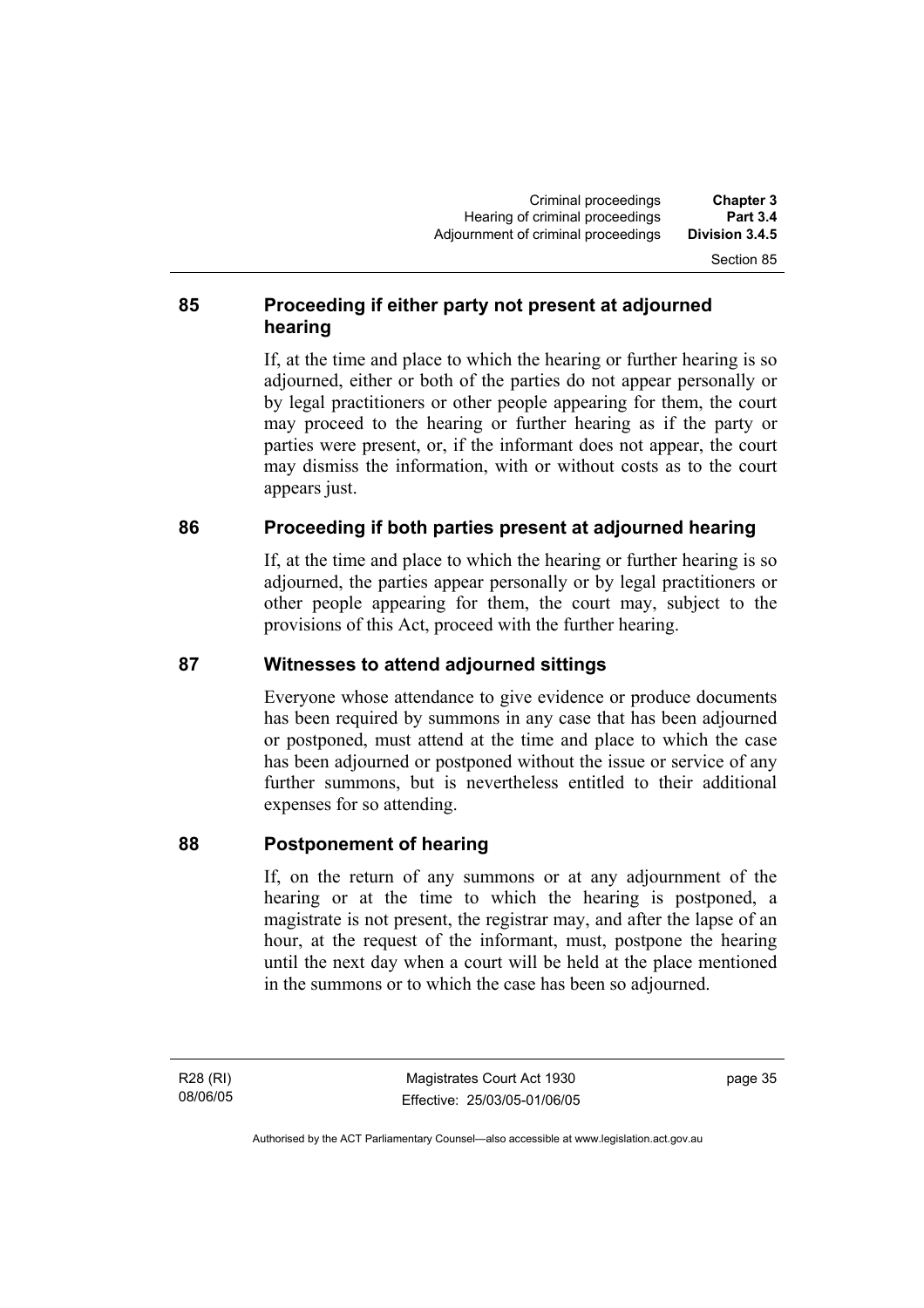**Chapter 3 Criminal proceedings**<br>**Part 3.5 Proceedings for indict** Proceedings for indictable offences<br>Preliminary **Division 3.5.1** Section 88A

# **Part 3.5** Proceedings for indictable **offences**

# **Division 3.5.1 Preliminary**

### **88A Meaning of** *jury* **in pt 3.5**

In this part:

*jury* means a reasonable jury properly instructed.

# **Division 3.5.2 Indictable offences—beginning of proceedings**

### **89 Disobedience of summons**

- (1) Subject to subsection (2), if a person who is alleged by an information to have committed an indictable offence and against whom a summons has been issued does not appear before the court at the time and place mentioned in the summons, and it is made to appear to the court, by oath, that the summons was duly served on him or her a reasonable time before the time appointed in the summons for appearing to it, the court, on oath being made before it substantiating the matter of the information to its satisfaction, may issue its warrant for the arrest of the defendant and to bring him or her before the court to answer to the information and to be further dealt with according to law.
- (2) Subsection (1) does not apply if an order has been made under section 89A (1).

### **89A Accused person may be excused from attendance before court**

 $(1)$  If—

page 36 Magistrates Court Act 1930 Effective: 25/03/05-01/06/05

R28 (RI) 08/06/05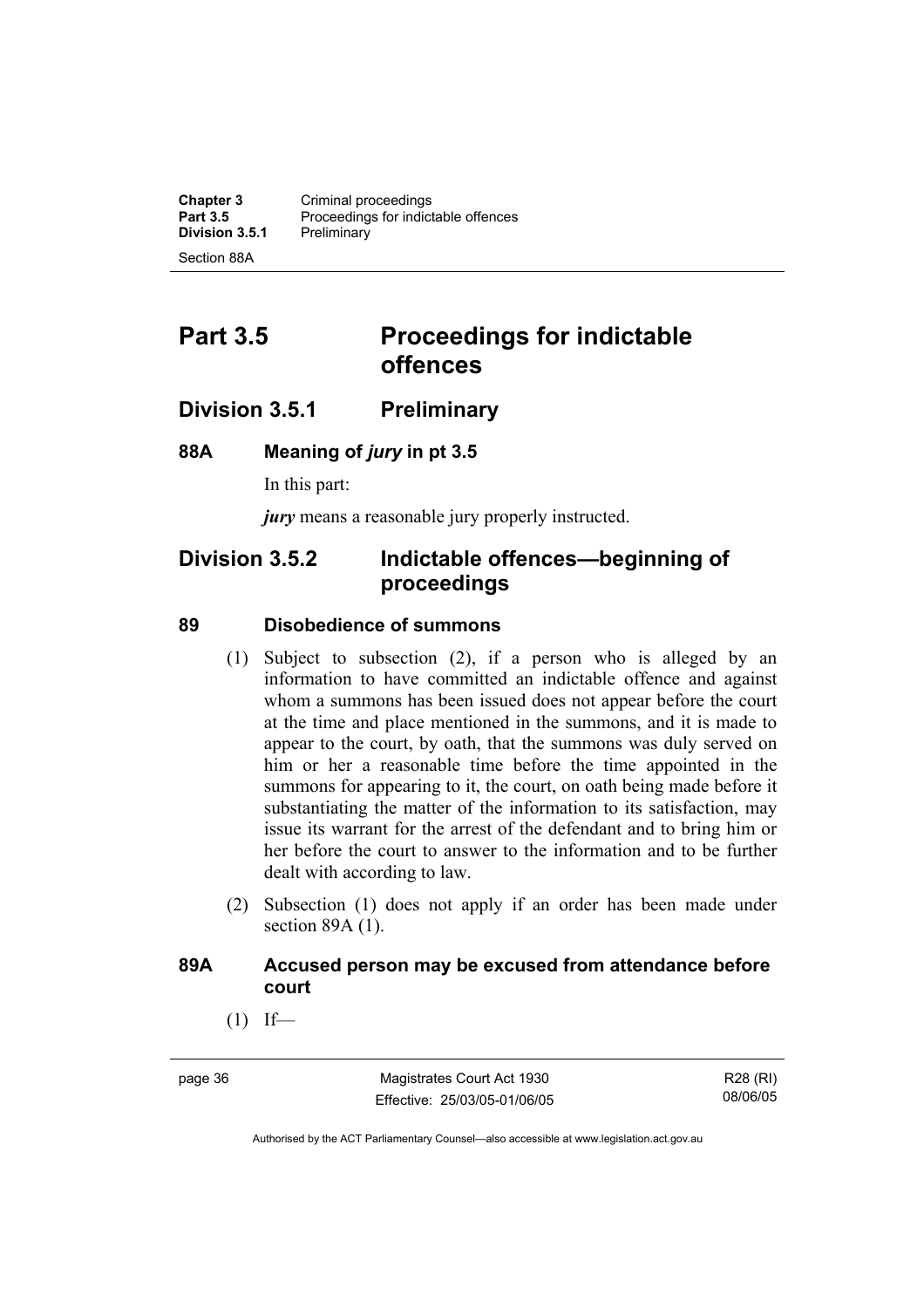- (a) an information for an indictable offence has been laid; and
- (b) a summons has been issued against the person named in the information;

the court may, on an application made by or on behalf of the person, by order excuse the person from attendance before the court to answer the information or for any other purpose in connection with the proceeding begun by the information.

- (2) An order under subsection (1) may be made—
	- (a) at any time after the issue of the summons and before the completion of the taking of evidence for the prosecution; and
	- (b) whether or not any evidence has been taken in the proceeding; and
	- (c) whether or not the applicant for the order is before the court or has attended before the court in relation to the proceeding.
- (3) The court must not make an order under subsection (1) unless the court has been informed, by or on behalf of the applicant, that the applicant is represented by a legal practitioner for the purposes of the proceeding.
- (4) The court may, at any time during a proceeding begun by an information for an indictable offence, direct the informant to give to a person in relation to whom an order has been made under subsection (1) written notice requiring the person to attend before the court, for the purposes of the proceeding, at the time and place specified by the court.
- $(5)$  If—
	- (a) a person has been excused, under subsection (1), from attendance before the court; and
	- (b) after all the evidence for the prosecution has been taken, the court is of the opinion, having regard to all the evidence before

| R28 (RI) | Magistrates Court Act 1930   | page 37 |
|----------|------------------------------|---------|
| 08/06/05 | Effective: 25/03/05-01/06/05 |         |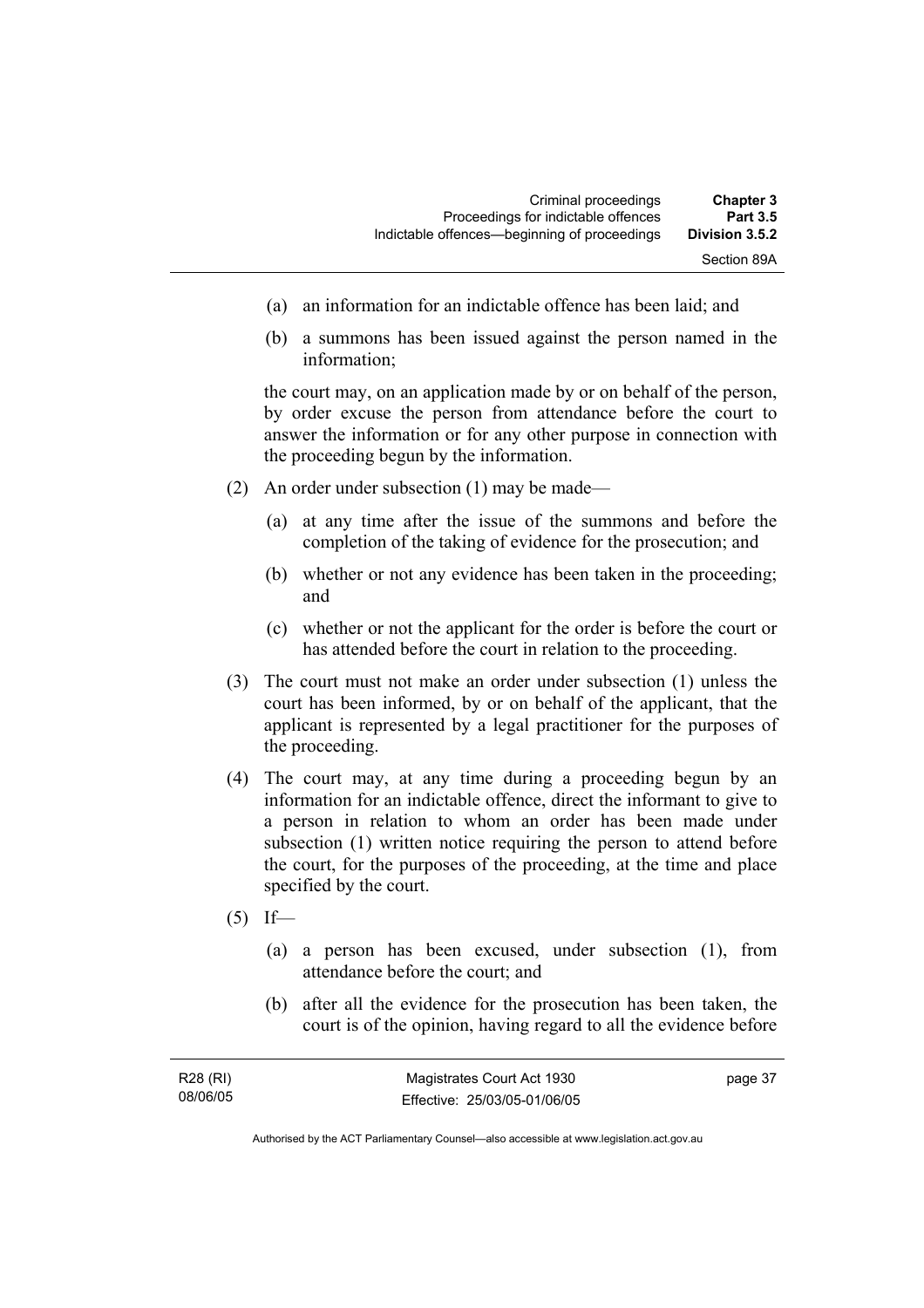| Chapter 3             | Criminal proceedings                         |
|-----------------------|----------------------------------------------|
| <b>Part 3.5</b>       | Proceedings for indictable offences          |
| <b>Division 3.5.2</b> | Indictable offences—beginning of proceedings |
| Section 90            |                                              |

it, that the evidence is capable of satisfying a jury beyond reasonable doubt that the person has committed an indictable offence;

the court must direct the informant to give to the person a written notice requiring the person to attend, at the time and place specified by the court, to be dealt with in accordance with section 92.

- (6) A notice under subsection (4) or (5) may be given to a person by giving a copy of the notice to the person or by leaving a copy of the notice at the person's last-known or usual place of residence or business with a person who is apparently an inmate of, or employed at, that place and is apparently over 16 years old.
- (7) The giving of a notice under subsection (4) or (5) may be proved in the same way as the service of a summons.
- (8) If an accused person does not attend before the court in accordance with a notice under subsection (4) or (5), the court may issue a warrant for the arrest of the person and for bringing the person before the court at the time and place specified in the warrant.

# **90 Procedure if informant proposes to tender written statements to court**

- (1) If a person is alleged to have committed an indictable offence, the informant, not later than 14 days, or any shorter period the court may approve, before the date fixed for the taking of the preliminary examination, may give to the person a written notice—
	- (a) informing the person of the time and place of the preliminary examination; and
	- (b) stating that the court will be asked to admit written statements as evidence without requiring the attendance of the people who made the statements; and
	- (c) setting out the terms of this section and section 90AA.

R28 (RI) 08/06/05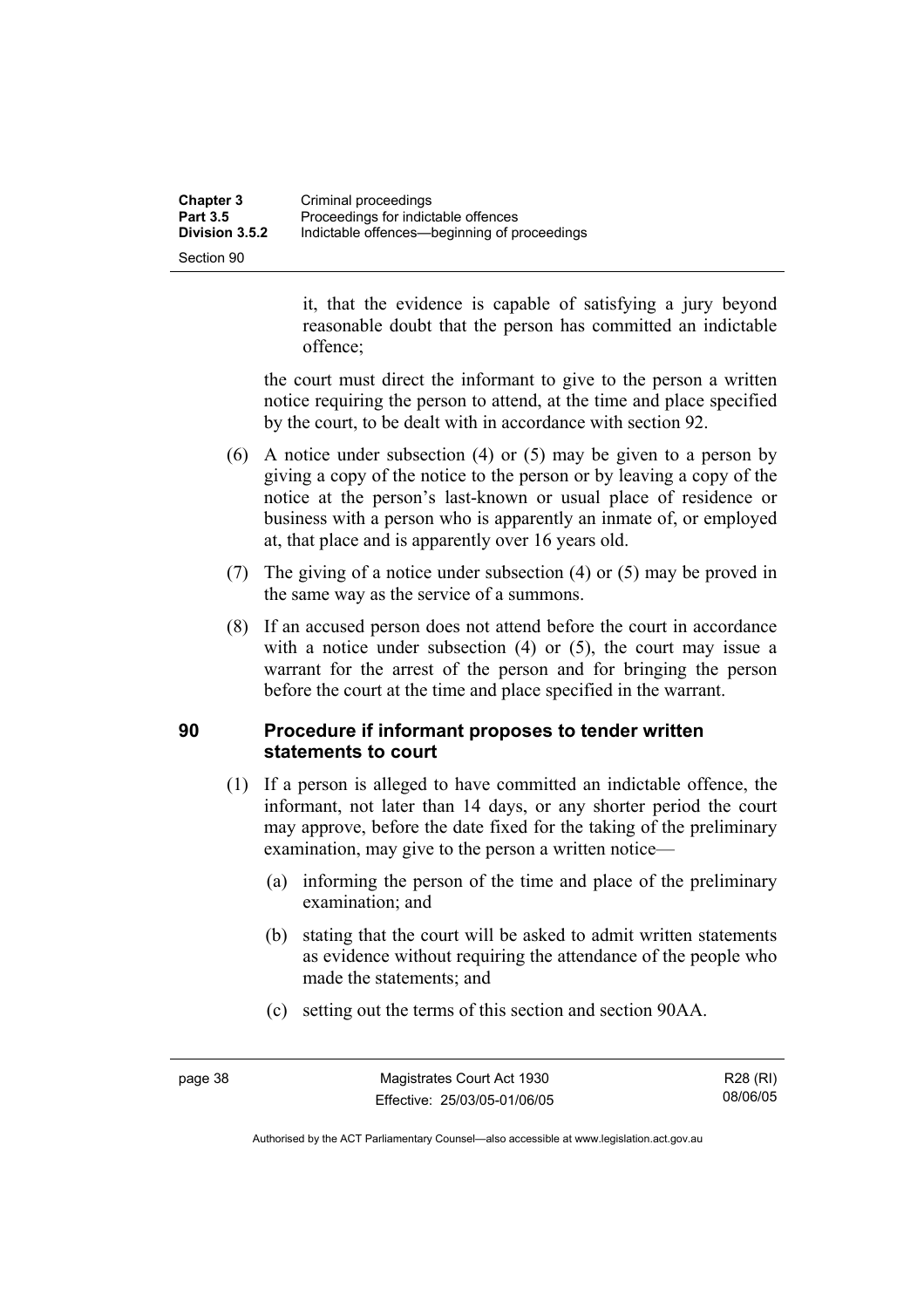- (2) A notice under subsection (1) is not duly given unless it is accompanied by—
	- (a) a copy of the information; and
	- (b) a list of people who have made written statements that the informant proposes to tender to the court at the preliminary examination; and
	- (c) a copy of each of the statements; and
	- (d) a list of the documents and things (if any) mentioned in the statements that the informant proposes to tender to the court at the preliminary examination; and
	- (e) if a thing, other than a document, cannot adequately be described in that list—a photograph of the thing; and
	- (f) a copy of each document mentioned in the list.
- (3) A notice and accompanying documents may be given to an accused person in any way in which a summons issued in relation to an information may be served under any provision of this Act.
- (4) The giving of a notice under subsection (3) may be proved in the same way as the service of a summons.
- (5) If a notice has been given to an accused person under this section, the informant, not later than 7 days, or any shorter period the court may approve, before the date set down for the preliminary examination, must file with the registrar a copy of the notice together with a copy of each document and photograph accompanying the notice.
- (6) If copies are filed with the registrar under subsection (5), the registrar must give them before the preliminary examination to the magistrate constituting the court for the preliminary examination.
- (7) The informant, if so requested by the accused person or a legal practitioner representing the accused person must, before the taking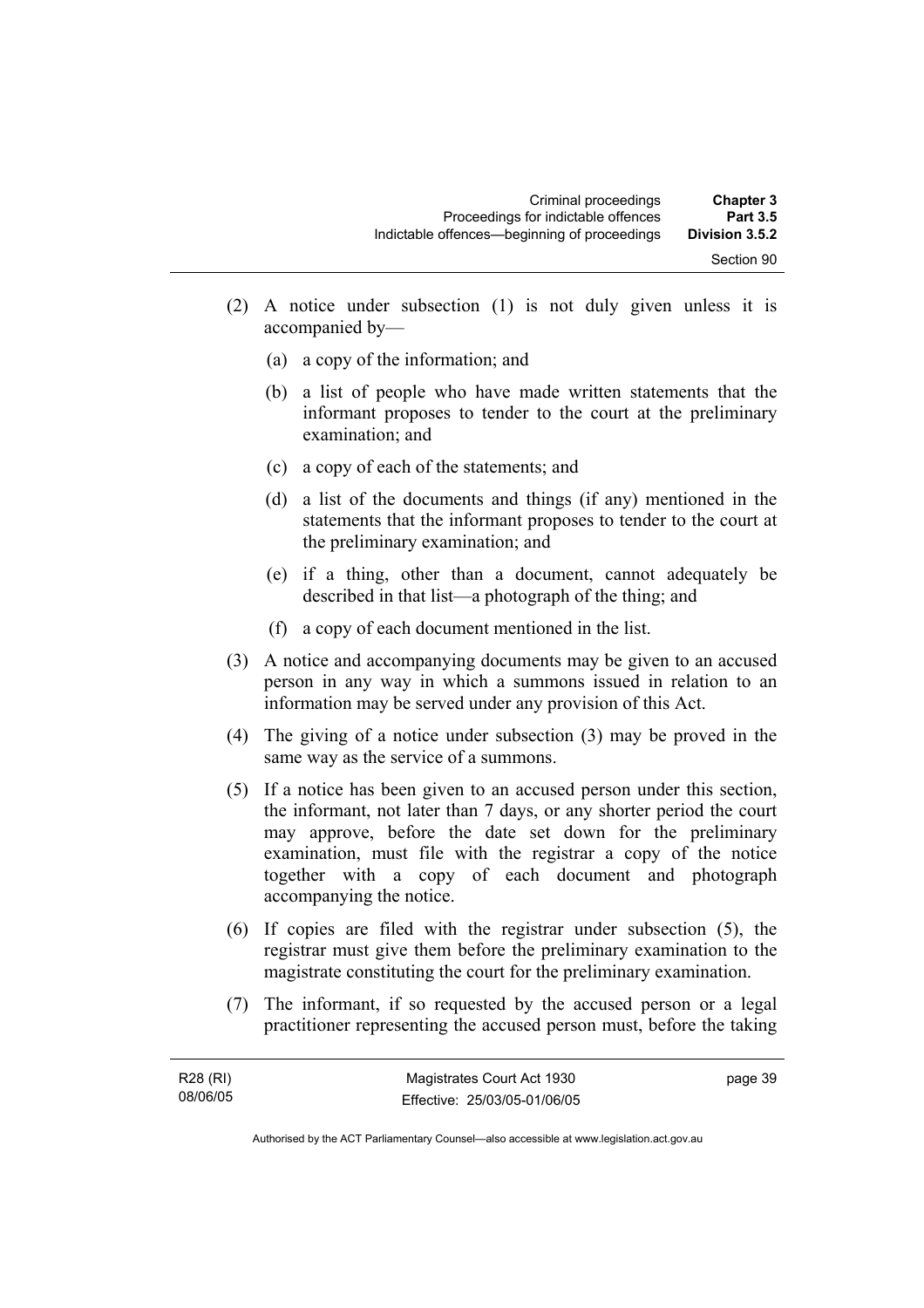| <b>Chapter 3</b>      | Criminal proceedings                         |
|-----------------------|----------------------------------------------|
| <b>Part 3.5</b>       | Proceedings for indictable offences          |
| <b>Division 3.5.2</b> | Indictable offences—beginning of proceedings |
| Section 90AA          |                                              |

of the preliminary examination, permit the accused person or the accused person's legal practitioner to inspect the documents and things mentioned in the list (if any) given to the accused person under subsection (2) (d).

### **90AA Written statements may be admitted in evidence**

- (1) Subject to this section, if an informant has duly given notice to an accused person under section 90, the court at the preliminary examination may admit a written statement, a copy of which accompanied that notice, as evidence of the matters stated in the statement, and the statement then constitutes depositions of the person who made it.
- (2) A written statement must not be admitted in evidence by the court unless—
	- (a) it is made in the form of a statutory declaration; and
	- (b) it contains a statement that the person who made it—
		- (i) is at least 18 years old; or
		- (ii) is at least 14 years old but younger than 18 years old; and
	- (c) it contains a statement that, before the person signed it, the person who made it read the statement or had it read to the person.
- (3) If a person has made a written statement that, apart from this subsection, would be admissible under subsection (1), that statement is not admissible if the accused person, not later than 5 days before the date set down for the preliminary examination, gives written notice to the informant that the person requires the attendance at the preliminary examination of the person who made the statement.
- (4) If the accused person gives written notice to the informant under subsection (3), the person must file a copy of the notice with the registrar.

page 40 Magistrates Court Act 1930 Effective: 25/03/05-01/06/05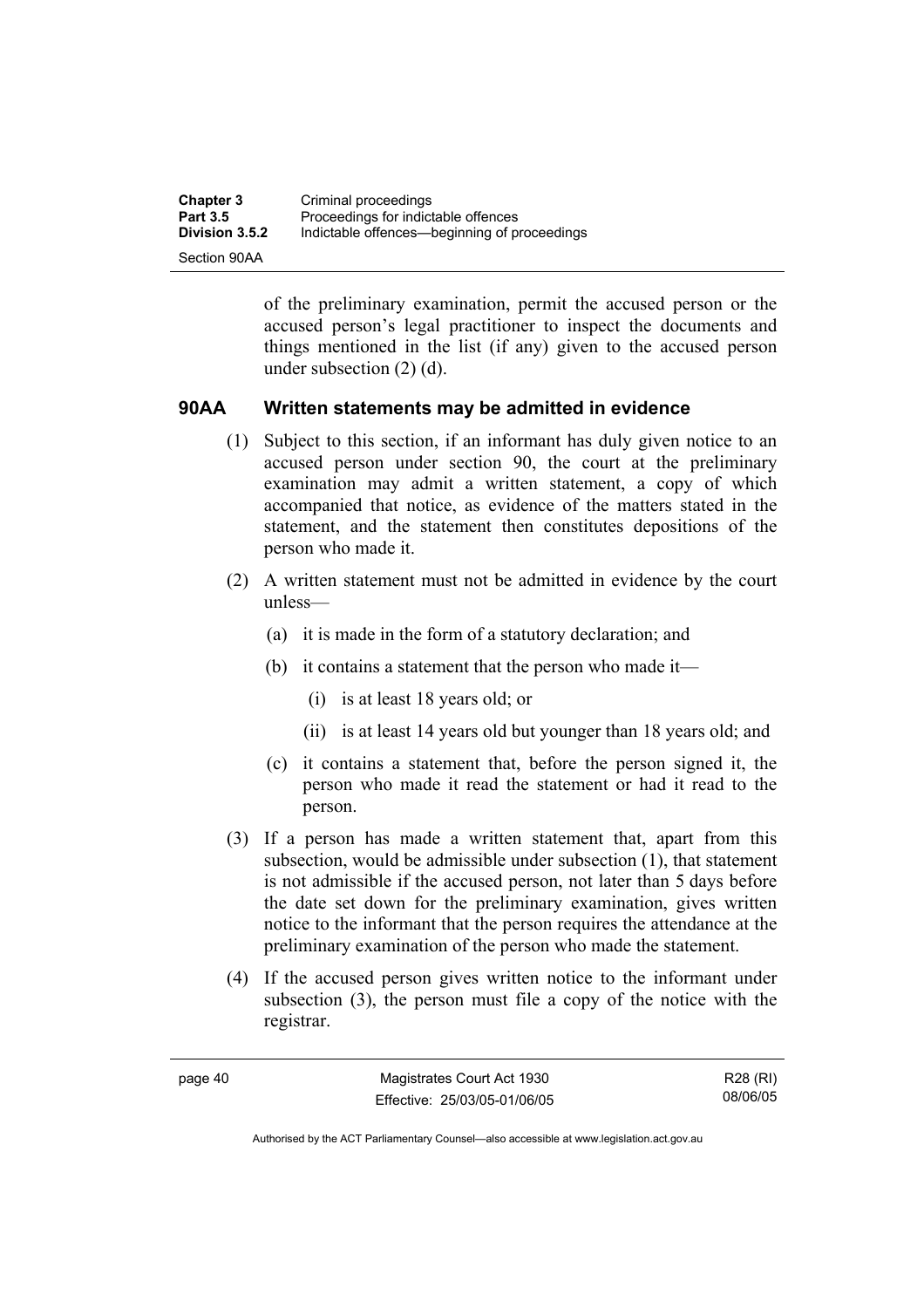- (5) If an accused person has given notice under subsection (3), the person may, at any time before the preliminary examination, notify the informant in writing that the person withdraws that notice and this section applies as if the notice under subsection (3) had not been given.
- (6) Despite the failure by an accused person to give notice under subsection (3), the person may object at the preliminary examination to a written statement being tendered in evidence and the court may, if it considers appropriate, uphold the objection and require the person who made the statement to attend and give evidence to the court.
- (7) If, under this section, the court admits a written statement, the court may, on its own initiative, require the person who made the statement to attend before the court to give evidence.
- (8) If it appears to the court that any part of a written statement tendered in evidence under this section is inadmissible according to the rules of evidence, the court may, if the statement is otherwise admissible under this section, admit that statement, but, if it does so, must identify the part that is inadmissible and must, with reference to that part, write on the statement the words 'ruled inadmissible' or words to that effect.
- (9) If the court admits a written statement under this section, the informant, or a legal practitioner representing the informant, may call the person who made the statement to give oral evidence and the person and any other witnesses, other than witnesses called by the accused person, who attend before the court—
	- (a) must be examined in the presence or hearing of the accused person and, if the accused person wishes, in the presence or hearing of a legal practitioner representing the accused person; and

page 41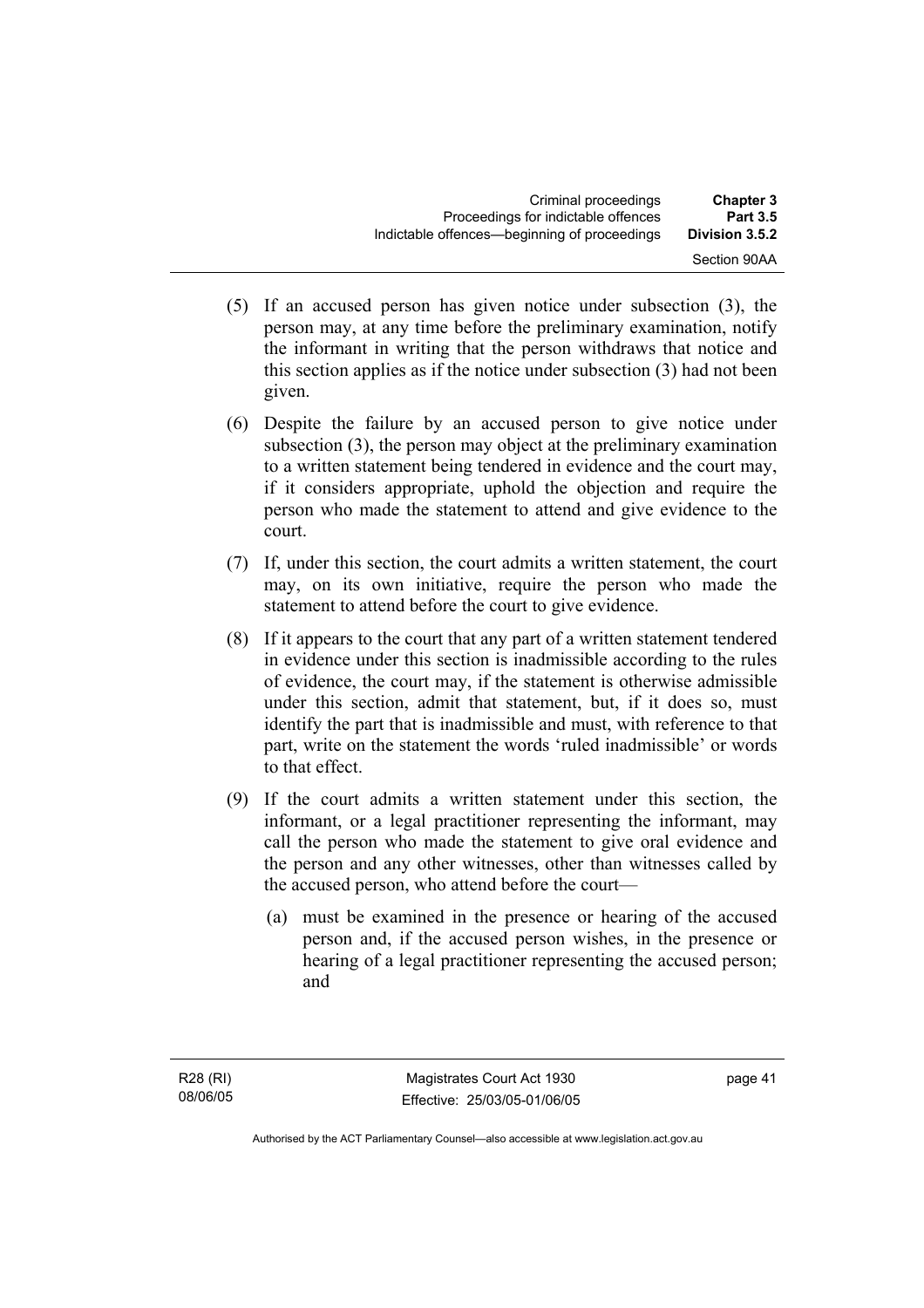| <b>Chapter 3</b> | Criminal proceedings                         |
|------------------|----------------------------------------------|
| <b>Part 3.5</b>  | Proceedings for indictable offences          |
| Division 3.5.2   | Indictable offences—beginning of proceedings |
| Section 90AB     |                                              |

 (b) may be cross-examined by the accused person or his or her legal practitioner.

### **90AB Preliminary examination if written statements not tendered**

If a person is alleged to have committed an indictable offence and a notice has not been given to the person in accordance with section 90, the court must, in the presence or hearing of the accused person and, if the accused person wishes, in the presence or hearing of a legal practitioner representing the accused person, take the preliminary examination or statement on oath of any people who know the facts and circumstances of the case, and the accused person or his or her legal practitioner may cross-examine them.

### **90ABA Attendance not required under s 90AA or s 90AB if order made under s 89 (1)**

An accused person is not required to be present during the preliminary examination under section 90AA (9) or section 90AB if the person is excused from attendance during the examination under section 89A.

### **90A Plea of guilty in committal proceeding**

- (1) This section does not apply in relation to a person charged with an indictable offence punishable by imprisonment for life.
- (2) Subsections (3), (4), (5) and (6) do not apply in relation to a person charged with an offence in relation to which the Crimes Act, section 375 applies.
- (3) A person (the *accused person*) who is before the court charged with an indictable offence may at any stage of the proceeding plead guilty to the charge.
- (4) The court may accept or reject the plea but the rejection of the plea at any stage of the proceeding does not prevent the accused person

R28 (RI) 08/06/05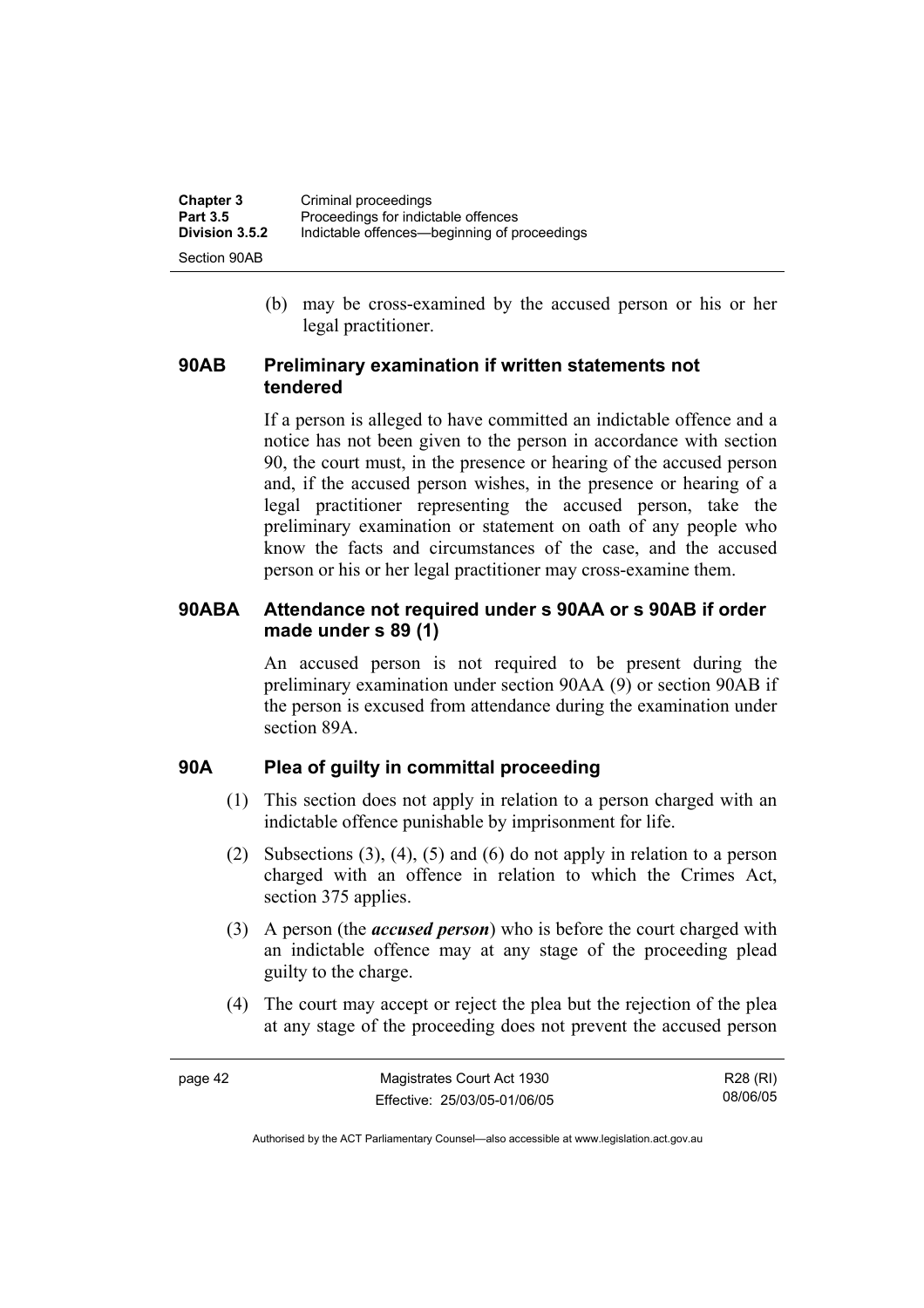from pleading guilty under this section at a later stage of the proceeding and the court may accept or reject the plea at that later stage.

- (5) If the court rejects the plea, the proceeding before the court must continue as if the plea had not been made.
- (6) If the court accepts the plea and—
	- (a) the offence is one that, under any law in force in the ACT, is punishable either on indictment or on summary conviction; or
	- (b) the offence is one that may be dealt with summarily without the consent of the accused person; or
	- (c) the offence is one that may be dealt with summarily if the accused person consents to its being dealt with summarily and the accused person consents; or
	- (d) the offence is one that may, on the request of the prosecutor, be dealt with summarily and the prosecutor requests that it be dealt with summarily;

and it appears to the court that it is proper to deal with the case summarily, the court may, without hearing further evidence, sentence or otherwise deal with the accused person and finally dispose of the charge and all incidental matters.

- (7) If the court accepts the plea and—
	- (a) it does not appear to the court that it is proper to deal with the case summarily; or
	- (b) the offence is one that is punishable only on indictment; or
	- (c) the offence is one that may be dealt with summarily if the accused person consents to it being dealt with summarily and the accused person does not consent; or

page 43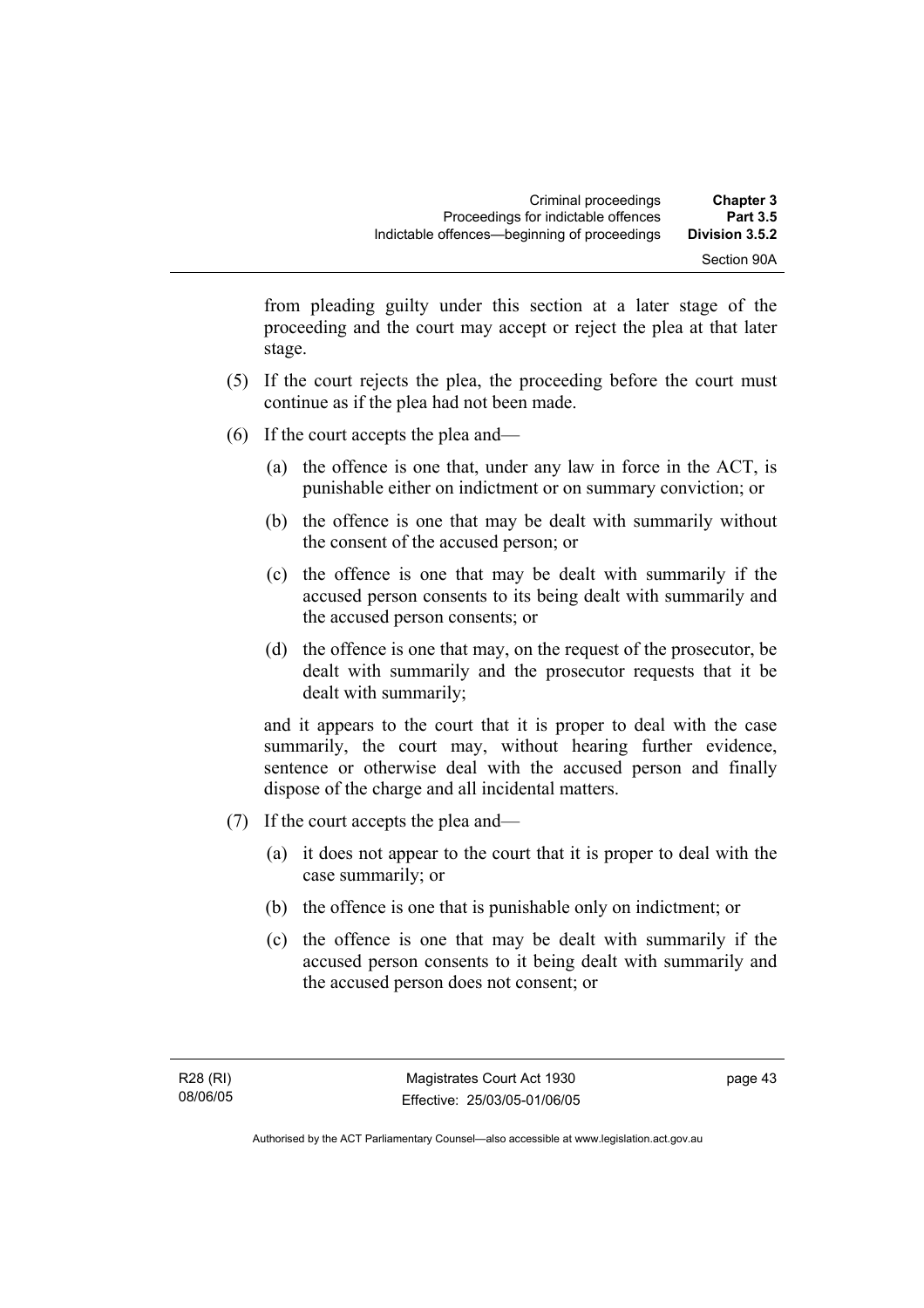- (d) the offence is one that may, on the request of the prosecutor, be dealt with summarily and the prosecutor does not request that it be dealt with summarily; or
- (e) this section applies to an accused person under the Crimes Act, section 375:

the court must commit the accused person to the sittings of the Supreme Court that the court directs and the Supreme Court must deal with the accused person in accordance with subsections (8) to (12).

- (8) A committal under subsection (7) is taken, for all purposes relating to the venue or change of venue of a proceeding consequent on the committal, to be a committal for trial.
- (9) The Supreme Court must, if it appears to the Supreme Court from the information or evidence given to or before it that the facts in relation to which the accused person was charged before the court do not support the charge to which the accused person pleaded guilty or if the accused person or a legal practitioner representing either the accused person or the informant requests that an order be made under this subsection, and may, if for any other reason it considers appropriate so to do, order that the proceeding before the court where the accused pleaded guilty be continued at a time or place specified in the order.
- (10) Except if an order is made under subsection (9), the Supreme Court has the same powers of sentencing or otherwise dealing with the accused person and of finally disposing of the charge and of all incidental matters as it would have had if the accused person, on arraignment at any sittings of the court, had pleaded guilty to the offence charged on an indictment filed by the Attorney-General or the Attorney-General of the Commonwealth.
- (11) The procedure relating to committal for trial applies, as nearly as may be, to a committal under subsection (7) and bail may be granted

R28 (RI) 08/06/05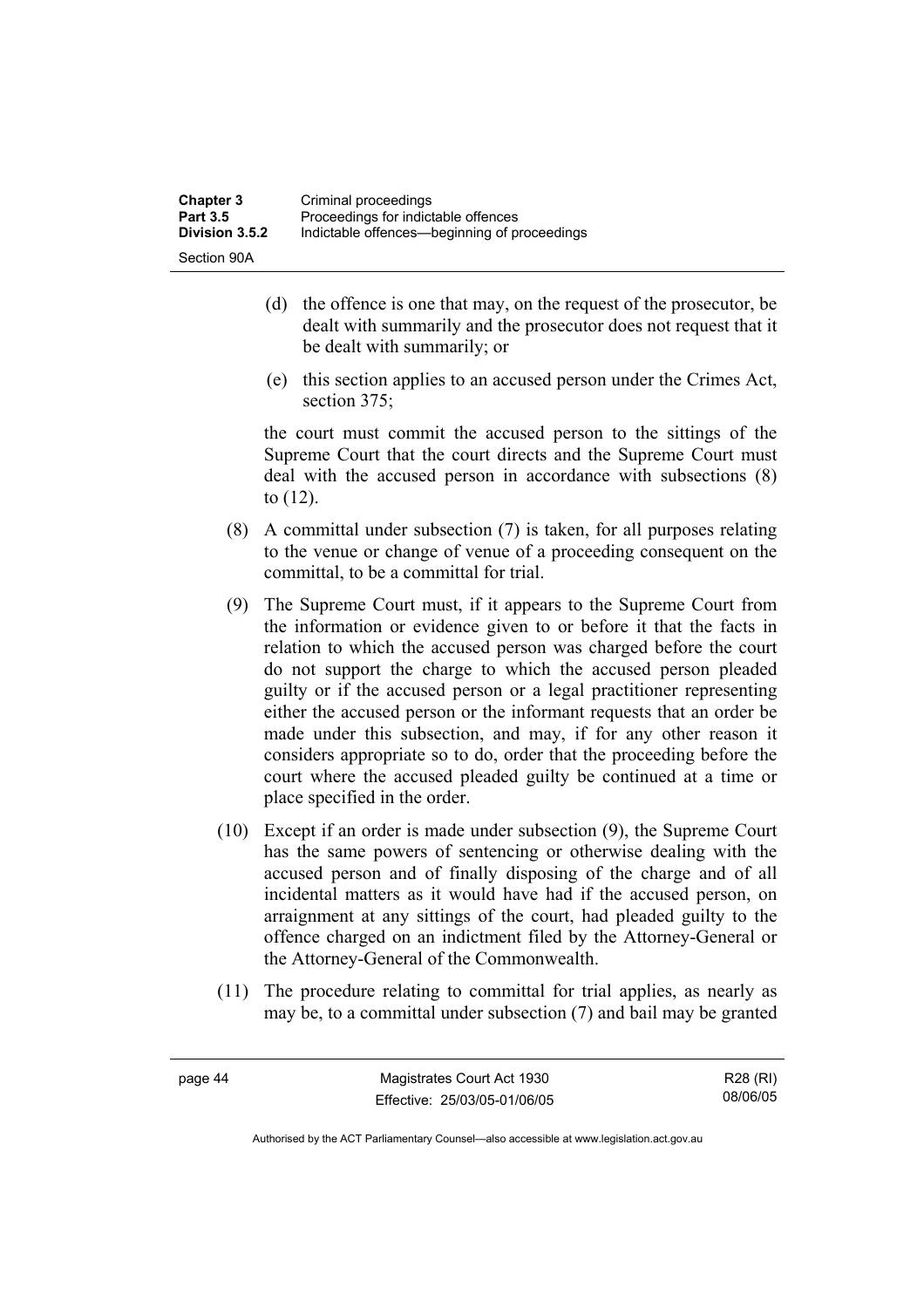| <b>Chapter 3</b>                  | Criminal proceedings                                                                |  |
|-----------------------------------|-------------------------------------------------------------------------------------|--|
| <b>Part 3.5</b><br>Division 3.5.2 | Proceedings for indictable offences<br>Indictable offences—beginning of proceedings |  |
| Section 91                        |                                                                                     |  |

as on a committal for trial, but a person must not be bound over to give evidence on a committal under that subsection unless the court otherwise orders.

- (12) If an order is made by the Supreme Court under subsection (9) that the proceeding before a court where an accused person pleaded guilty be continued at a time and place specified in the order—
	- (a) the proceeding must be continued in all respects as if the accused person had not pleaded guilty and as if the proceeding had been adjourned by the court to the time and place so specified; and
	- (b) the Supreme Court may exercise any power that the Magistrates Court might have exercised under division 3.4.3 (Remand) if the order had been an order made by the Magistrates Court adjourning the proceeding to the specified time and place, and that division applies in relation to the accused person.

# **91 Court may discharge accused**

When all the evidence offered on the part of the prosecution against a person charged with an indictable offence has been taken, the court must—

- (a) if the court is not of the opinion mentioned in paragraph  $(b)$  forthwith order the accused person, if in custody, to be discharged from custody in relation to the offence; or
- (b) if the court is of the opinion, having regard to all the evidence before it, that the evidence is capable of satisfying a jury beyond reasonable doubt that the accused person has committed an indictable offence—proceed as provided by this part.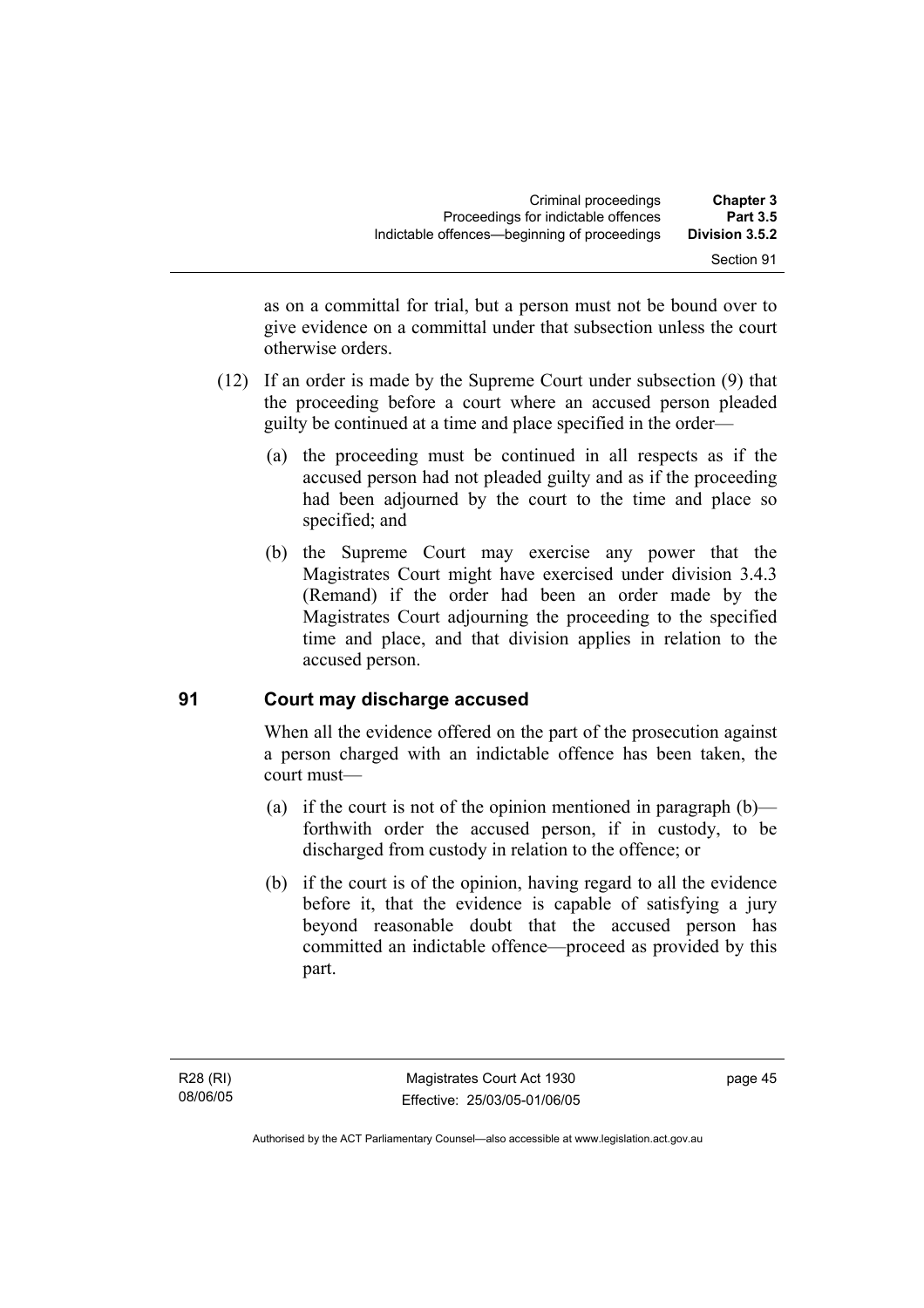## **92 Proceeding if evidence sufficient to put accused on trial**

 (1) If the court is of the opinion, having regard to the evidence for the prosecution, that the evidence is capable of satisfying a jury beyond reasonable doubt that the accused person has committed an indictable offence, the court must charge the accused person with the offence and must say to the accused person these words, or words to the like effect:

'Do you wish to say anything in answer to the charge? You are not obliged to say anything unless you desire to do so; but whatever you say may be given in evidence against you on your trial. You are clearly to understand that you have nothing to hope from any promise or favour, and nothing to fear from any threat that may have been held out to you to induce you to make any admission or confession of your guilt; but whatever you now say may be given in evidence against you on your trial, notwithstanding any such promise or threat.'.

- (2) Subsection (1) does not apply in relation to a person charged with an indictable offence if the court has decided to dispose of the case summarily under a law in force in the ACT.
- (3) If the court commits the accused person for trial before the Supreme Court, any statement made by the person in reply to the question mentioned in subsection (1) is, on the trial of the accused person, admissible as evidence.
- (4) Whether or not the accused person makes a statement in reply to the question mentioned in subsection (1), the magistrate must ask the person if the person wishes to give evidence himself or herself or to call any witnesses on his or her behalf and, if the accused person or any other person then gives evidence, the prosecutor is at liberty to cross-examine the witness and to adduce evidence in reply.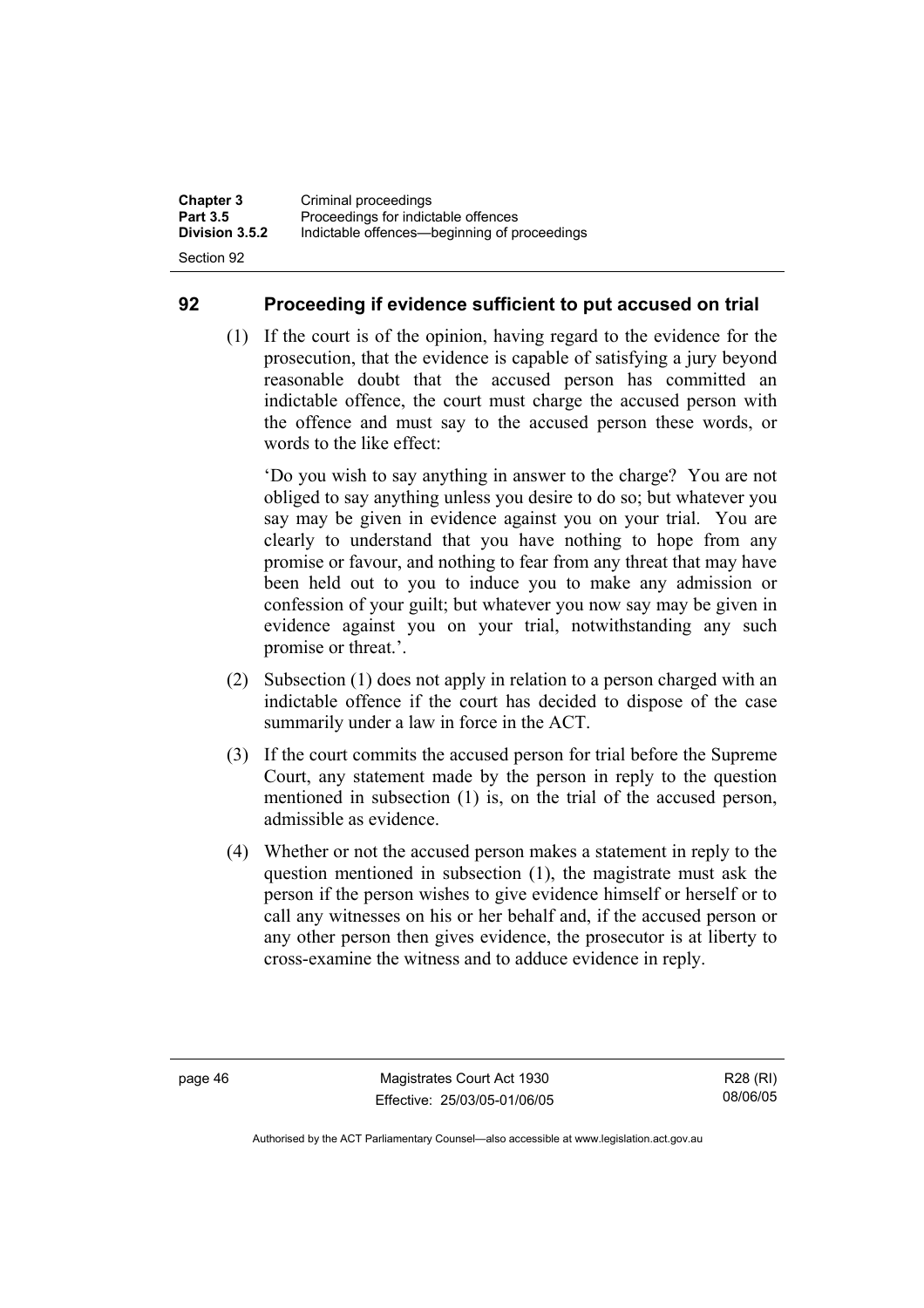# Section 92A

### **92A Committal for sentence for indictable offence tried summarily**

- (1) On the summary conviction of a person charged with an indictable offence, the court may, if it appears to it that because of the character and antecedents of the person it is desirable that sentence be passed on the person by the Supreme Court, commit the person for sentence to the sittings of the Supreme Court that the court directs.
- (2) If the court commits a person for sentence under subsection (1), the court must deal with the person in the same way as a person who is committed for trial under section 94 (b).
- (3) The Supreme Court has the same powers of sentencing or otherwise dealing with a person committed for sentence under this section as it would have had if the person had been convicted in that court.

### **92B Depositions as evidence**

 $If$ —

- (a) a person is charged with an indictable offence; and
- (b) the person has not admitted the truth of the charge; and
- (c) the court has decided to dispose of the case summarily under a law in force in the ACT;

the depositions of the witnesses who gave evidence for the prosecution at the preliminary hearing are taken to be evidence given on the hearing of the charge and the witnesses, or any of them, must, if so required by the prosecutor or the defendant, be called or recalled for examination or cross-examination.

### **93 Admissions and confessions**

This Act does not prevent the prosecutor in any case from giving in evidence any admission or confession or other statement of the

R28 (RI) 08/06/05 page 47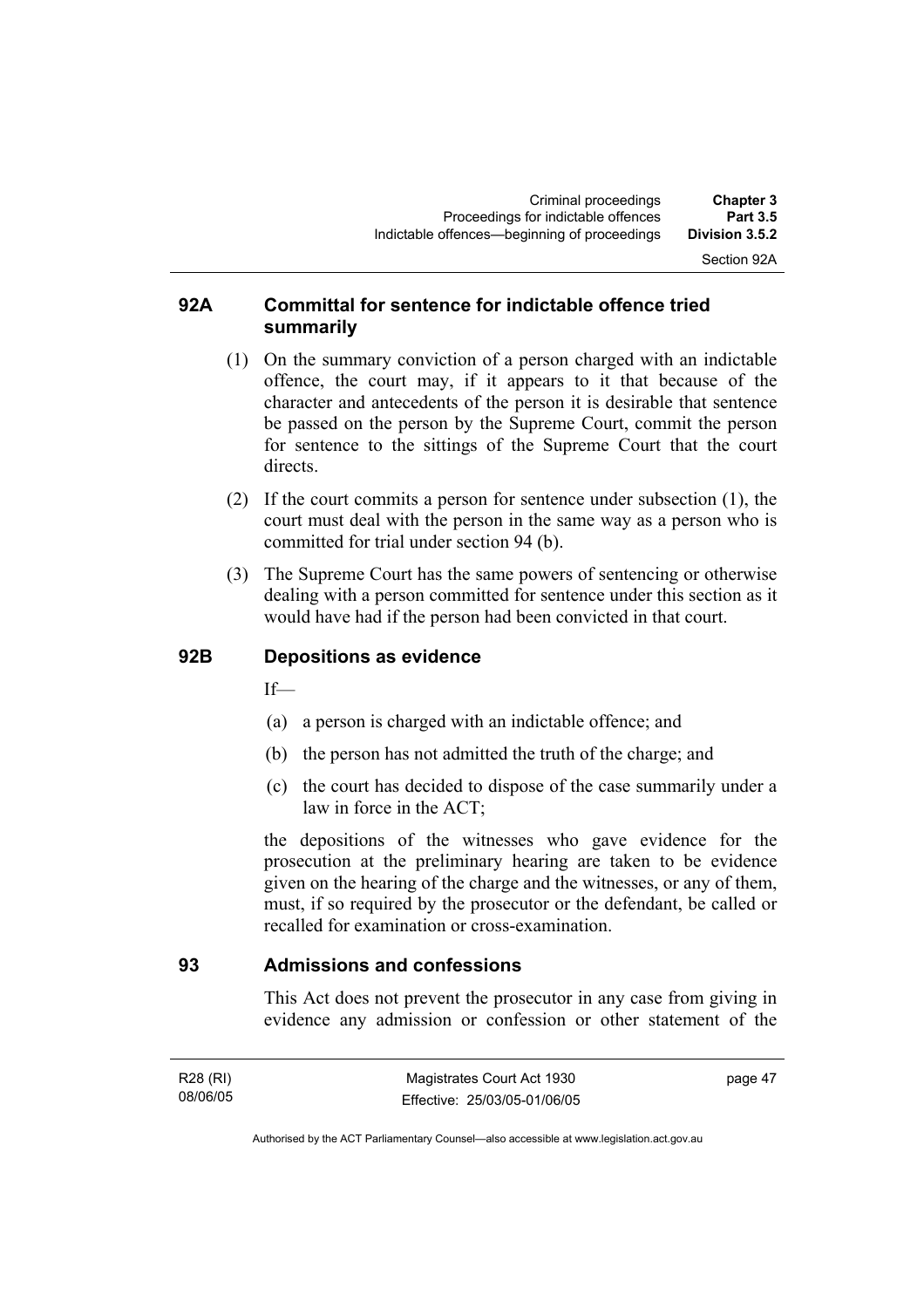| <b>Chapter 3</b>      | Criminal proceedings                                      |
|-----------------------|-----------------------------------------------------------|
| <b>Part 3.5</b>       | Proceedings for indictable offences                       |
| <b>Division 3.5.3</b> | Indictable offences—proceedings after hearing of evidence |
| Section 94            |                                                           |

defendant made at any time, which by law would be admissible as evidence against the defendant.

# **Division 3.5.3 Indictable offences—proceedings after hearing of evidence**

### **94 Discharge or committal for trial**

When all the evidence for the prosecution and the defence has been taken—

- (a) if the court is of opinion, having regard to all the evidence before it, that a jury would not convict the defendant of an indictable offence—it must forthwith order the defendant, if the defendant is in custody, to be discharged as to the information then under inquiry; and
- (b) if the court is not of the opinion mentioned in paragraph  $(a)$ —it must commit the defendant to take his or her trial for the offence before the Supreme Court, and in the meantime either must by warrant commit the defendant to gaol, a lockup or a remand centre, to be there safely kept until the sittings of the court before which the defendant is to be tried, or until the defendant is delivered by due course of law or admitted to bail in accordance with the *Bail Act 1992*.

### **95 Depositions of dead or absent people**

If, on the trial of a person who has previously been charged before the court with an indictable offence and committed for trial, it is proved—

 (a) that a witness whose depositions were taken at the hearing of the charge before the magistrate is dead or so ill as not to be able to travel or to give evidence, or is absent from Australia; and

page 48 Magistrates Court Act 1930 Effective: 25/03/05-01/06/05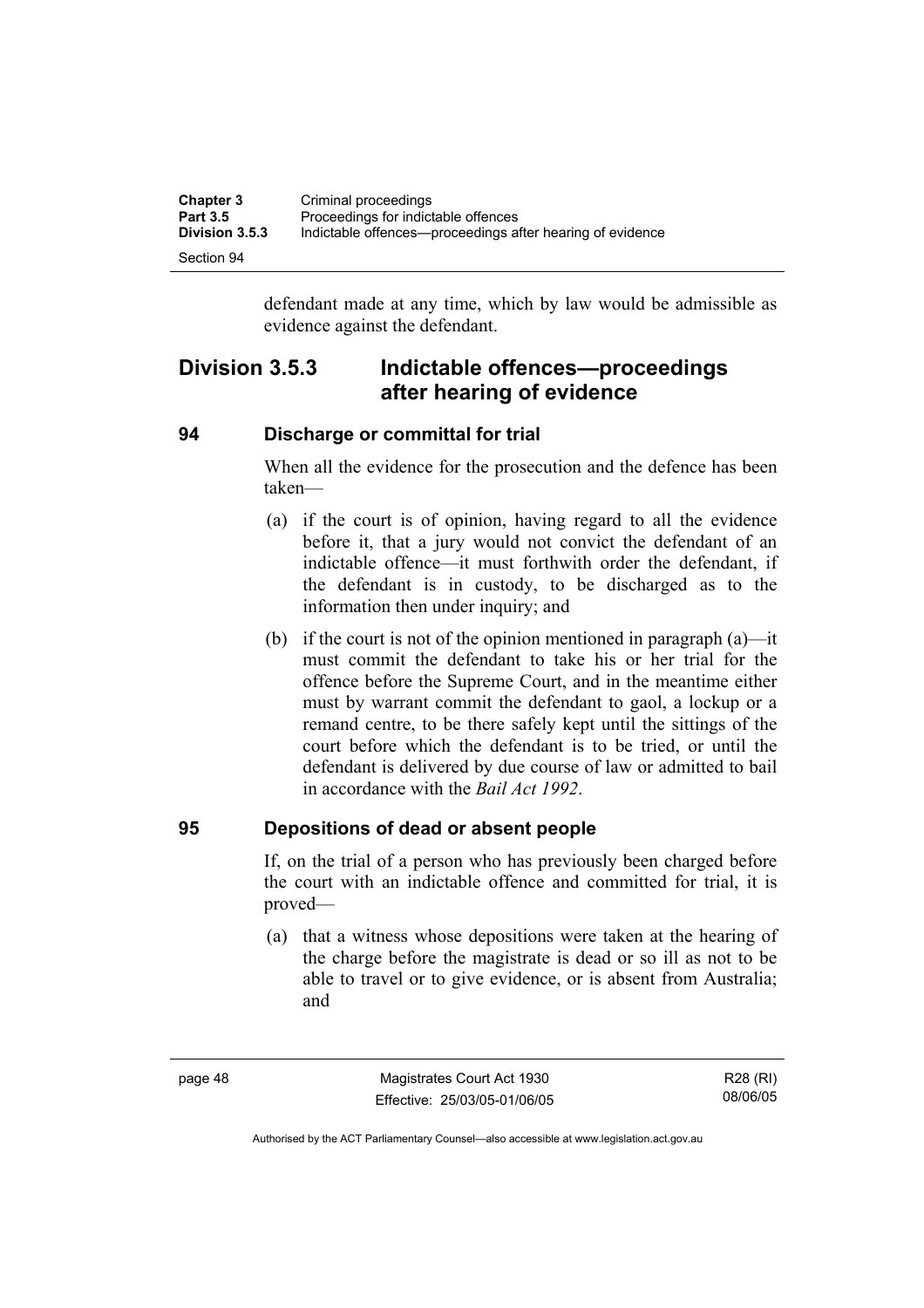| <b>Chapter 3</b><br><b>Part 3.5</b> | Criminal proceedings<br>Proceedings for indictable offences |
|-------------------------------------|-------------------------------------------------------------|
| Division 3.5.4                      | Indictable offences--costs                                  |
| Section 96                          |                                                             |

- (b) that the depositions of the witness were taken in the presence of the accused person; and
- (c) that the accused person or a legal practitioner representing the accused person had a full opportunity of cross-examining the witness;

the depositions are admissible as evidence—

- (d) if taken in the way specified in section 316 (3)—be read as evidence at the trial of the accused person without further proof unless it is proved that the magistrate by whom the depositions purport to have been signed did not in fact sign them; or
- (e) if recorded by 1 of the ways specified in section 316 (2)—be read as evidence at the trial of the accused person if it is proved that the record is a correct record of the depositions and that the transcript is a correct transcript of that record.

### **96 Evidence for defence**

If a person is charged with an indictable offence as such, the court is bound to hear any evidence tendered on the person's behalf tending to show that the defendant is not guilty of the offence with which the defendant is charged.

# **Division 3.5.4 Indictable offences—costs**

### **97 Discontinued proceeding**

If—

 (a) in a proceeding under this part, the court is of the opinion that the evidence for the prosecution is not capable of satisfying a jury beyond reasonable doubt that the accused person has committed an indictable offence or is of the opinion, having regard to all the evidence before it, that a jury would not convict the defendant of an indictable offence; or

page 49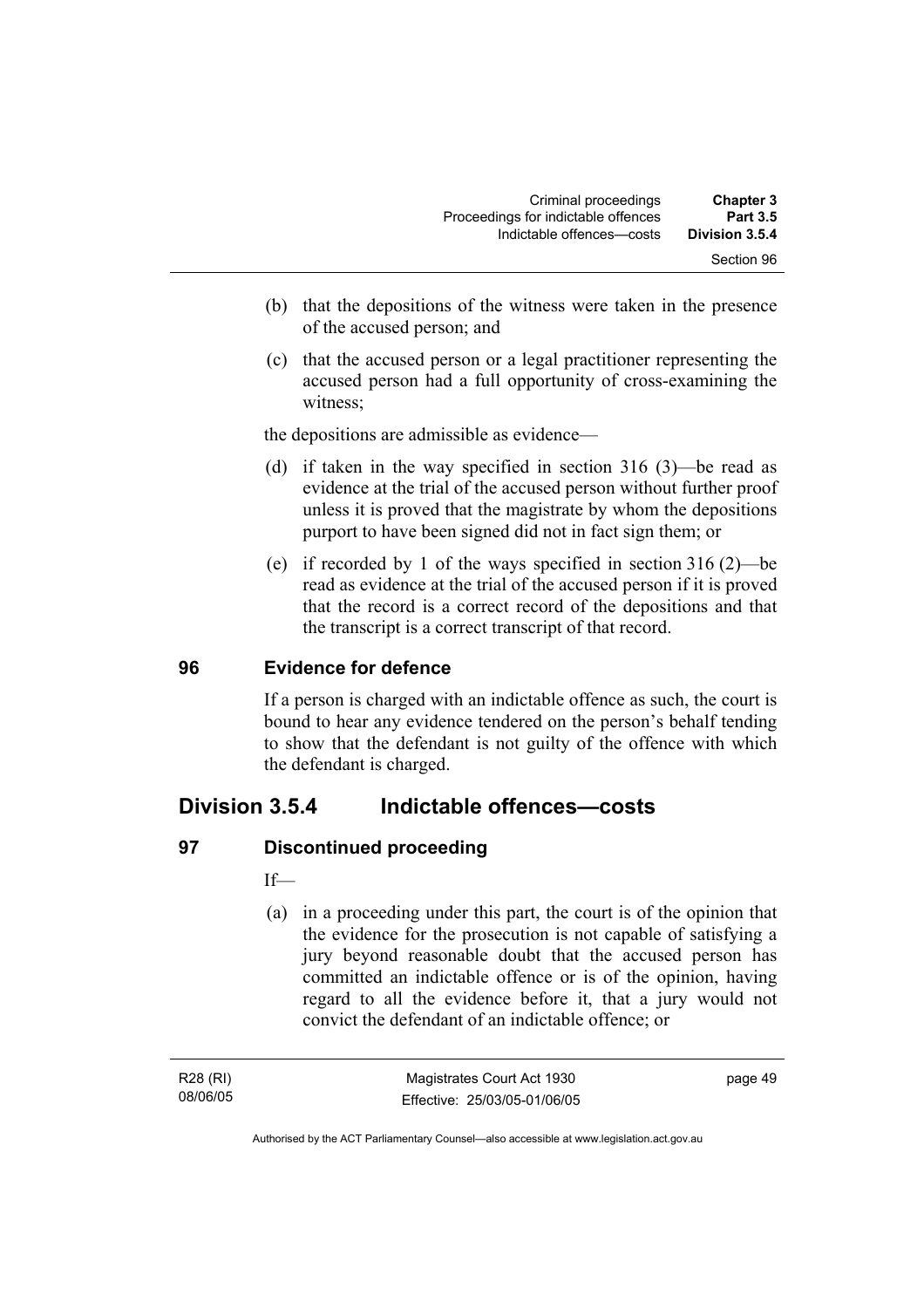| <b>Chapter 3</b> | Criminal proceedings                      |
|------------------|-------------------------------------------|
| <b>Part 3.5</b>  | Proceedings for indictable offences       |
| Division 3.5.5   | Indictable offences—witness recognisances |
| Section 103      |                                           |

 (b) a proceeding under this part is discontinued for any other reason;

the court may order that the informant pay to the defendant the costs the court considers just.

# **Division 3.5.5 Indictable offences—witness recognisances**

# **103 Recognisance of witnesses etc**

- (1) The court may bind by recognisance every person whose written statement was admitted in evidence under section 90AA, or who was examined before it, to appear at the court at which the defendant is to be tried, and then and there to give evidence against the defendant.
- (2) The recognisance must particularly specify the profession, trade, or calling of every person who enters into it, together with the person's full name and place of residence.

# **104 Signature of magistrate—notice to witnesses**

Every such recognisance must be duly acknowledged by every person who enters into it, and must be subscribed by the magistrate before whom it is acknowledged, and a notice of it signed by the magistrate must at the same time be given to every person bound by it.

## **105 Court may commit refractory witness**

 (1) If a witness refuses to enter into the recognisance, the court may by warrant commit the witness to gaol or to a remand centre, there to be safely kept until after the trial of the defendant, unless in the meantime the witness duly enters into the recognisance before a magistrate.

page 50 Magistrates Court Act 1930 Effective: 25/03/05-01/06/05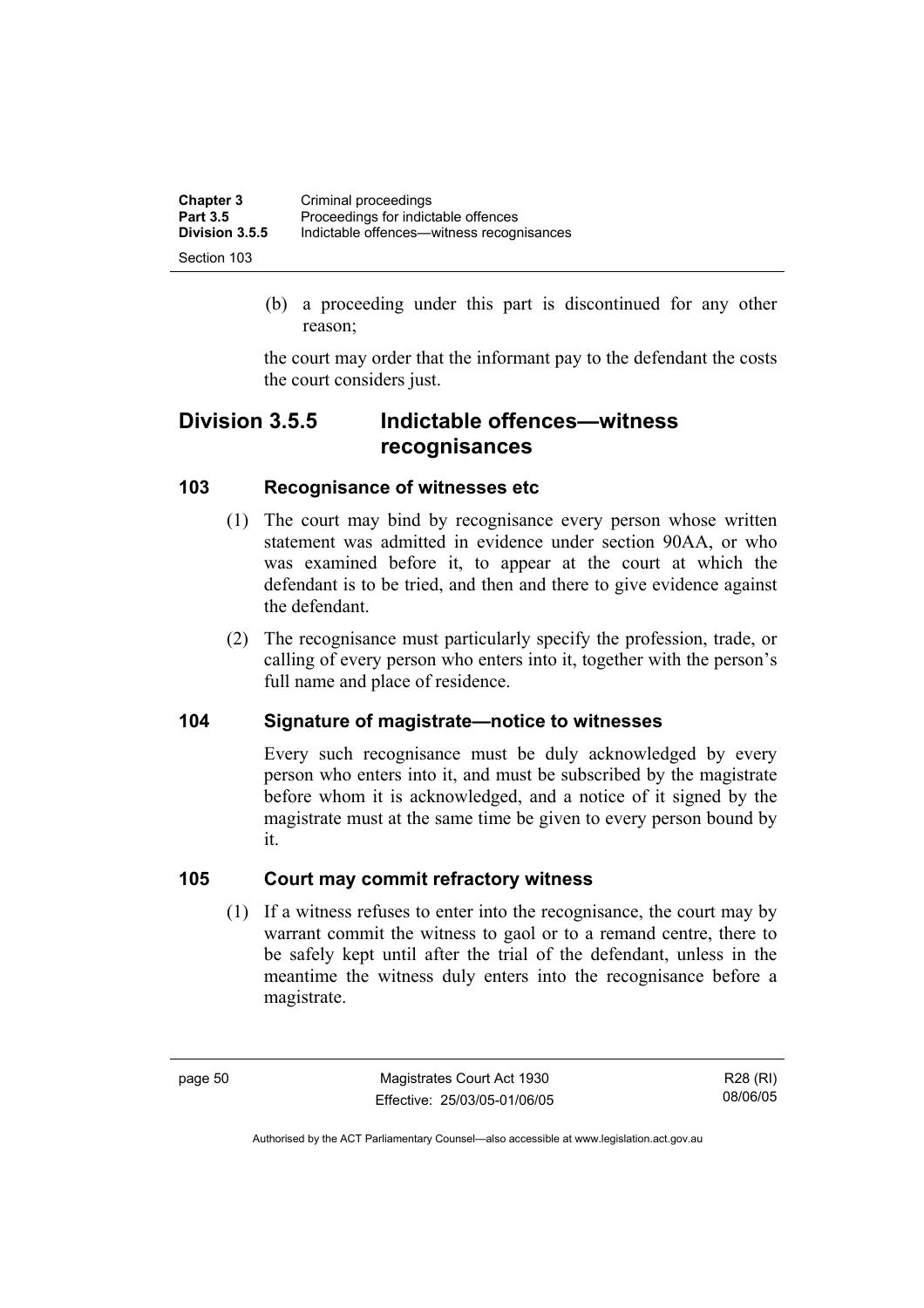(2) If afterwards, the defendant is not committed for trial for the offence with which the defendant is charged, or if the duly appointed officer declines to file an information against the defendant for the offence, any magistrate, on being duly informed of the fact, may, by order, order and direct the keeper of the goal or superintendent of the remand centre where the witness is in custody to discharge the witness from custody, and the keeper or superintendent must forthwith discharge the witness accordingly, as to that warrant.

# **Division 3.5.6 Indictable offences—other provisions**

# **105A References to** *certified copies* **of depositions**

In this division, a reference to a *certified copy* of depositions is a reference to—

- (a) if a record of the depositions was made in accordance with section 316 (2)—a transcript of the record certified in accordance with section 314 (2); or
- (b) if the depositions were taken down in writing and signed in accordance with section 316 (3)—the depositions as taken down and signed.

# **106 Giving depositions etc to director of public prosecutions**

- (1) If a defendant is committed for trial or for sentence, the court must as soon as possible after the conclusion of the case before it, give to the director of public prosecutions or a person authorised by the director of public prosecutions all informations, examinations, depositions, statements, bail undertakings and other documents sworn taken or acknowledged in the case.
- (2) The reference in subsection (1) to *depositions* is a reference to a certified copy of depositions and the reference in that subsection to *statements* includes a reference to a certified copy of the statement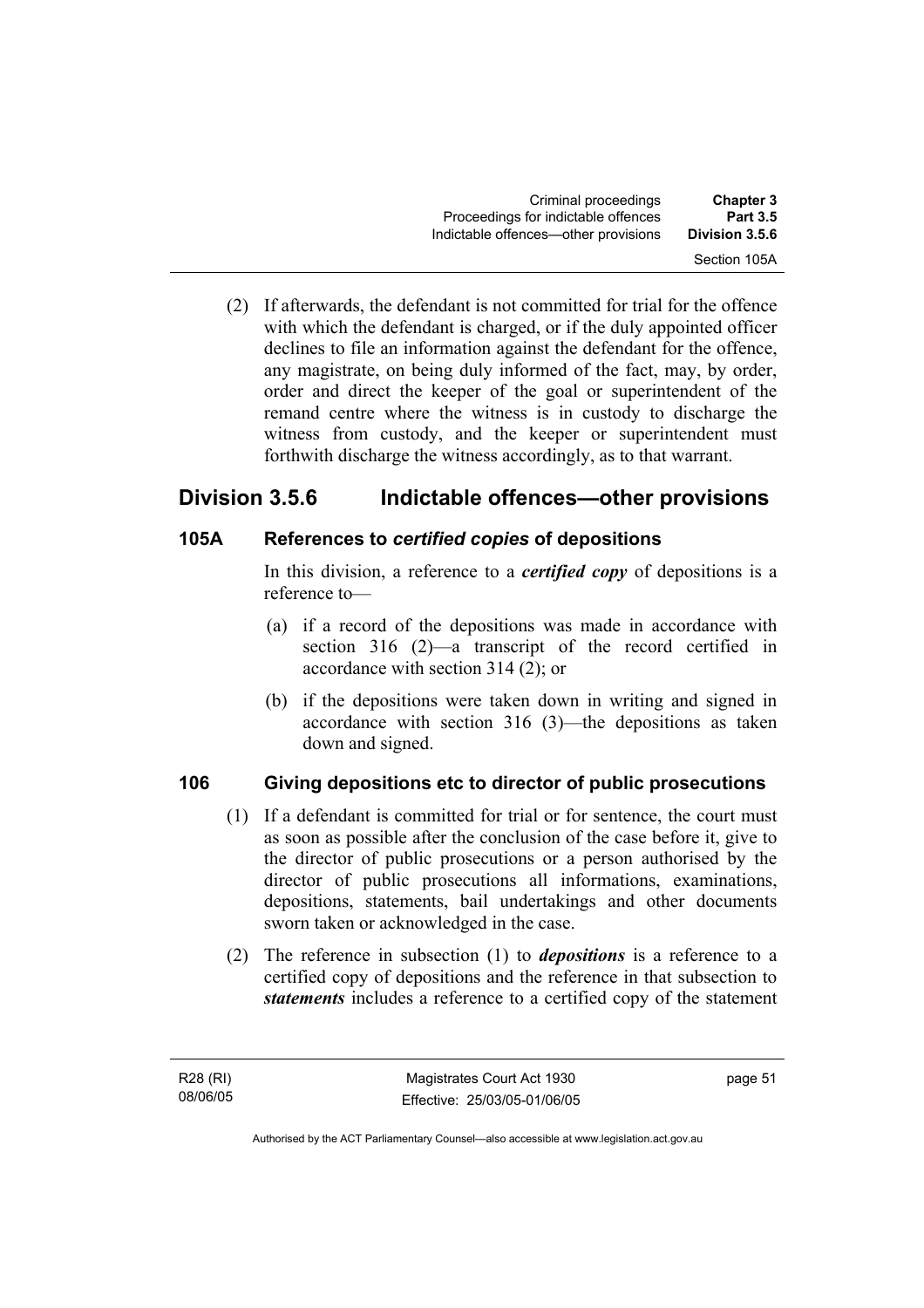| <b>Chapter 3</b> | Criminal proceedings                 |
|------------------|--------------------------------------|
| <b>Part 3.5</b>  | Proceedings for indictable offences  |
| Division 3.5.6   | Indictable offences—other provisions |
| Section 107      |                                      |

(if any) made by a defendant in reply to the question mentioned in section 92 (1).

### **107 Giving documents to proper officer of court**

- (1) After being given the documents and before the day of trial, the director of public prosecutions or a person authorised by the director of public prosecutions has and is subject to the same duties and liabilities in relation to the documents on a certiorari directed to him or her, or on a rule or order directed to him or her instead of that writ, as the court would have had and been subject to on a certiorari to it if the documents had not been given.
- (2) The director of public prosecutions, a person authorised by the director of public prosecutions, the person representing the director of public prosecutions or the person representing the informant, must, at any time after the opening of the Supreme Court at the sitting at which the trial is to be had, give or cause to be given the documents or any of them to the proper officer of the Supreme Court, if the presiding judge so directs.

## **108 Copies of depositions may be obtained by accused**

- (1) If any person charged with any indictable offence is directed by the Magistrates Court to be tried, and the person, at any time after the examinations in the person's case have been concluded and before the first sitting of the Supreme Court at which the person is to be tried, makes application to the officer having the custody of them, the person must receive from the officer certified copies of the depositions on which the person has been directed to be tried, and of the evidence given on the cross-examination or the examination of any witnesses that have been cross-examined or called and examined by or on behalf of the person.
- (2) Any gaoler or officer having the person in his or her custody must give or cause to be given any such application to the officer having the custody of the depositions and evidence.

| page 52 | Magistrates Court Act 1930   | R28 (RI) |
|---------|------------------------------|----------|
|         | Effective: 25/03/05-01/06/05 | 08/06/05 |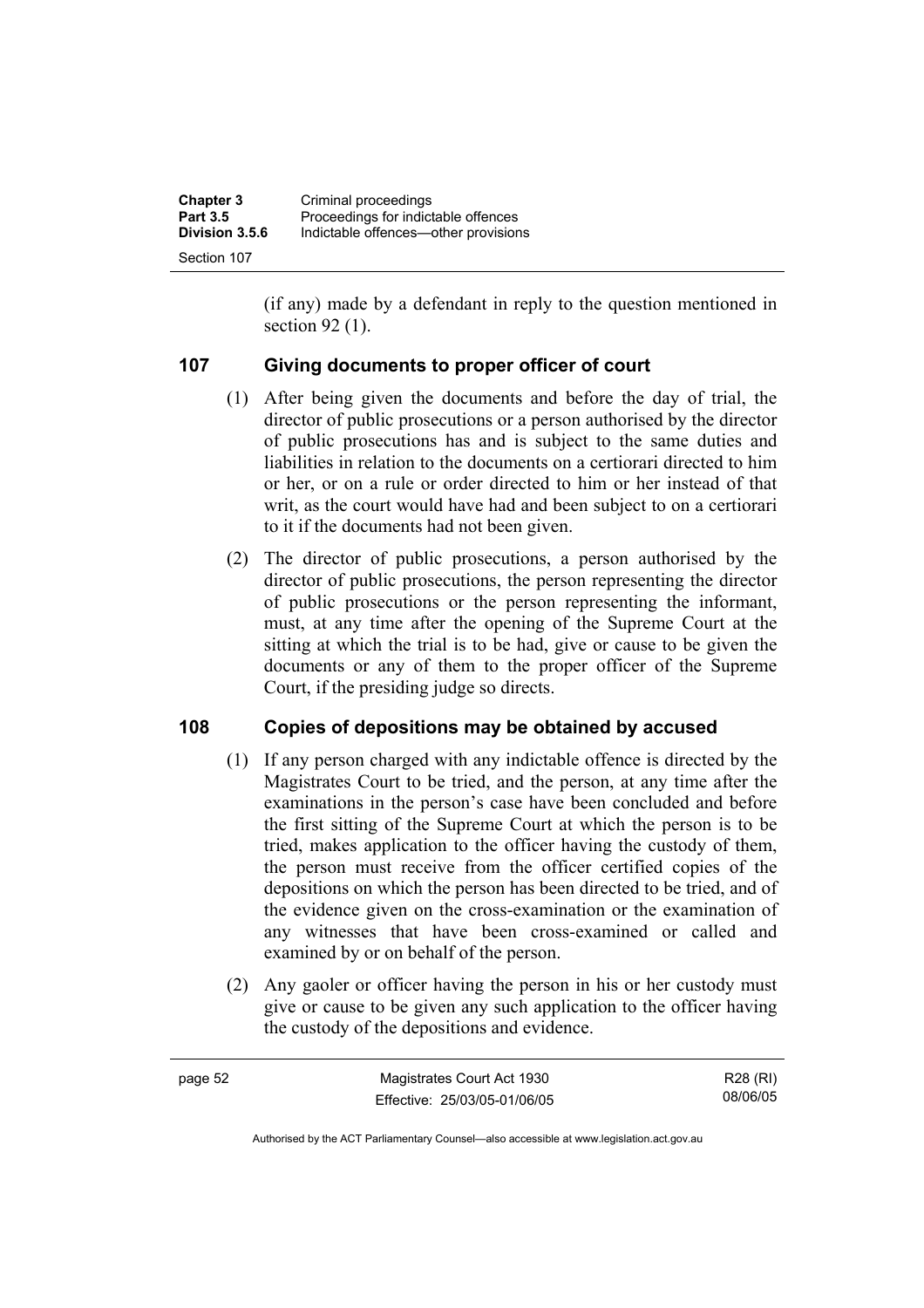Section 108A

# **Part 3.6 Proceedings for offences punishable summarily**

### **108A Indictable offences dealt with summarily**

If—

- (a) a person is charged with an indictable offence; and
- (b) the court has decided to dispose of the case summarily under a law in force in the ACT;

this part applies, so far as it is applicable, to the summary disposal of the case.

### **109 Dismissal or adjournment in absence of informant**

- $(1)$  If—
	- (a) the defendant appears (whether voluntarily, in accordance with a summons or under a warrant) at the time and place for the hearing of an information in relation to an offence punishable summarily; and
	- (b) the informant, having been notified of the time and place for the hearing, does not appear either personally or by a legal practitioner appearing for the informant;

the court must, subject to subsection (2), dismiss the information.

 (2) The court may, if it considers it is appropriate to do so, adjourn to another day the hearing of an information that would otherwise be dismissed under subsection (1).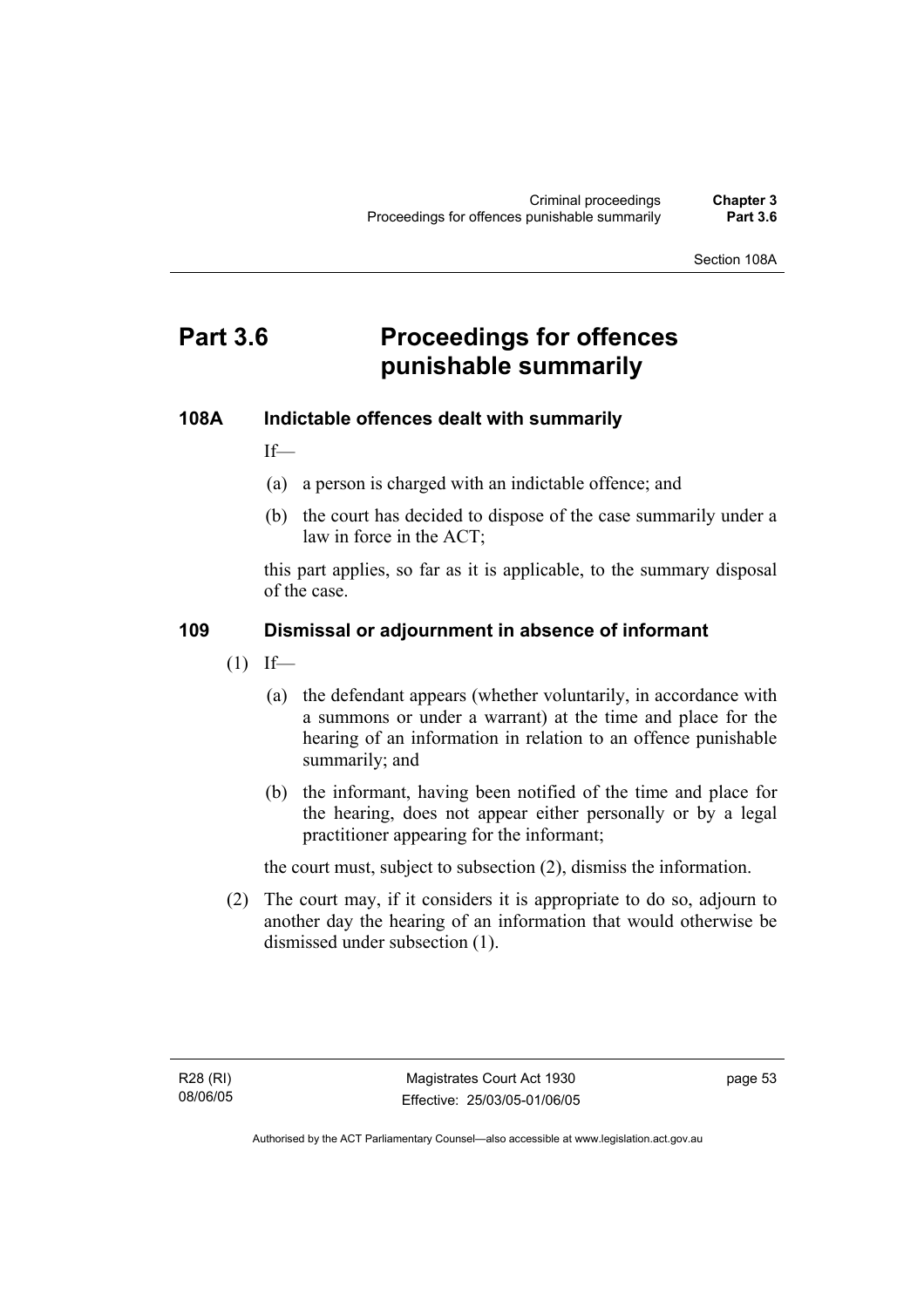#### **Chapter 3** Criminal proceedings<br> **Part 3.6** Proceedings for offen Proceedings for offences punishable summarily

Section 110

# **110 Ex parte hearing in absence of defendant**

- (1) If a summons has been served in accordance with section 41 and the defendant does not appear when called, the court may either—
	- (a) proceed ex parte to hear and decide the case in the absence of the defendant; or
	- (b) on oath being made before it, substantiating the matter of the information to its satisfaction, issue its warrant for the arrest of the defendant and to bring the defendant before the court to answer to the information and be further dealt with according to law.
- (2) If the court proceeds under subsection  $(1)$  (a)—
	- (a) the evidence of the informant or another person may be given orally; or
	- (b) a written statement made by the informant or another person may be admitted as evidence of the matters contained in it.
- (3) A written statement admitted in evidence constitutes the depositions of the person who made the statement.
- (4) A written statement must not be admitted in evidence unless it is sworn before—
	- (a) a legal practitioner; or
	- (b) a justice of the peace; or
	- (c) the registrar; or
	- (d) a prescribed person.
- (5) If the court admits a written statement in evidence it may, on its own initiative, adjourn the hearing of the information and require the person who made the statement to attend before the court to give evidence.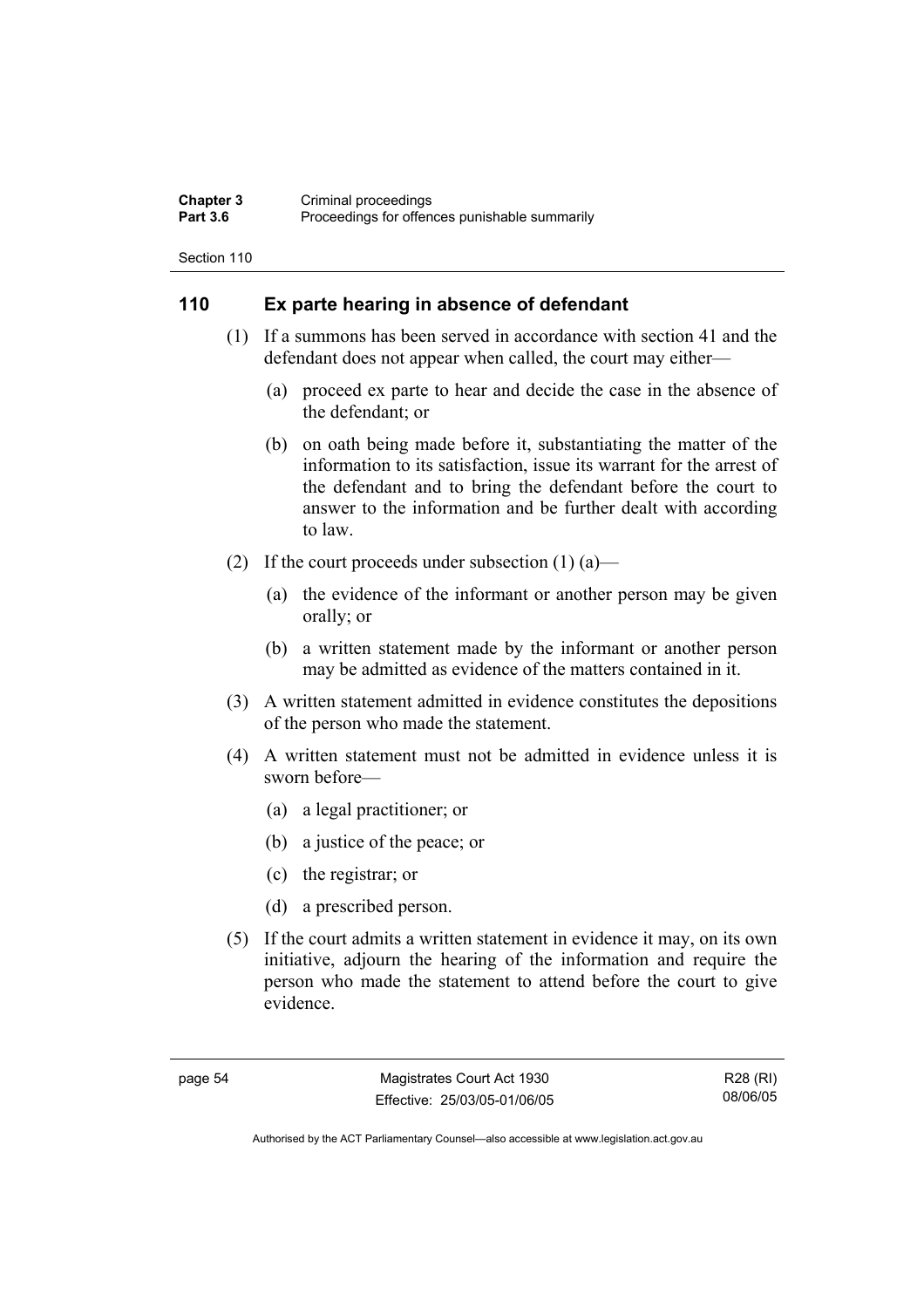(6) Although a part of a written statement tendered in evidence under this section is inadmissible according to the rules of evidence, the statement is nevertheless admissible under this section as evidence of the matters contained in the remainder of that statement, but, if the court admits such a statement, the court must identify the part that is inadmissible and must, with reference to that part, write on the statement 'ruled inadmissible' or words to that effect.

# **111 Magistrate may adjourn case**

If the court on the non-appearance of the defendant issues its warrant, it must adjourn the hearing of the information until the defendant is arrested, and if the defendant is afterwards arrested under the warrant the defendant must be detained in safe custody until the defendant can be brought up before the court at a convenient time and place of which the informant must have due notice.

# **112 Both parties appearing**

If both parties appear either personally or by legal practitioners appearing for them, the court must proceed to hear and decide the information.

# **113 Proceeding at hearing on defendant's confession**

If the defendant is present at the hearing, the substance of the information must be stated to the defendant, and the defendant must be asked if the defendant has any cause to show why the defendant should not be convicted or why an order should not be made against the defendant, and if the defendant has no cause to show, the court may convict the defendant, or make an order against the defendant accordingly.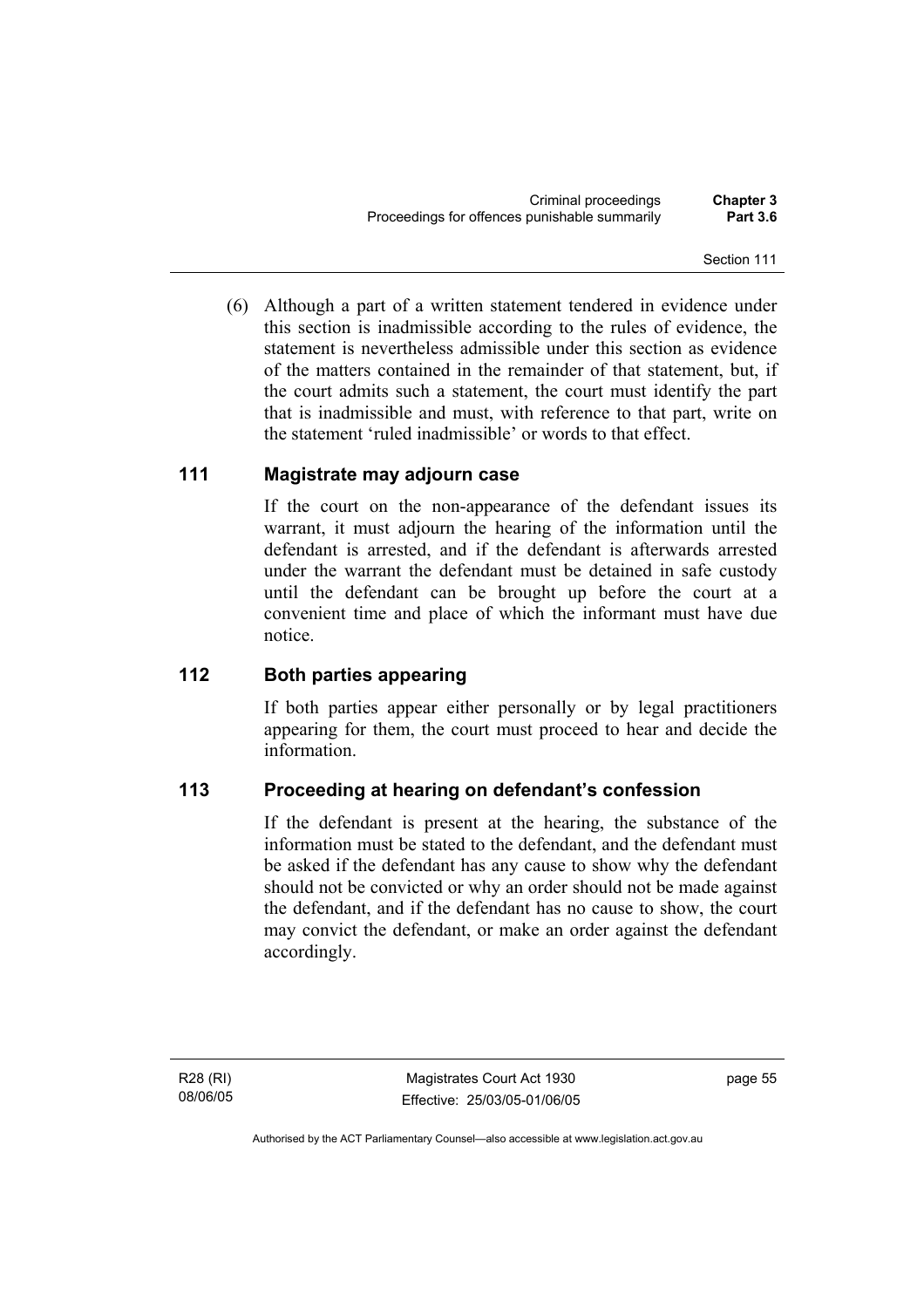**Chapter 3** Criminal proceedings<br> **Part 3.6** Proceedings for offen Proceedings for offences punishable summarily

Section 114

## **114 If defendant does not admit the case**

If the defendant does not admit the truth of the information, the court must proceed to hear the informant and his or her witnesses and also the defendant and his or her witnesses and also such witnesses as the informant may examine in reply, if the defendant has given any evidence other than as to his or her general character; and the court having heard what each party has to say, and the evidence so adduced, must consider the whole matter and decide it, and must convict or make an order on the defendant or dismiss the information as justice requires.

### **115 Court may proceed to hearing in absence of both or either of the parties**

If at the time or place to which a hearing or further hearing is adjourned, either or both of the parties does not or do not appear personally or by legal practitioners appearing for them, the court may proceed to the hearing or further hearing as if the party or parties were present, or if the informant does not appear the court may dismiss the information with or without costs.

### **116 Conduct of summary proceedings regulated**

The defendant or a legal practitioner representing the defendant may address the court after all the evidence for the informant and the evidence (if any) for the defendant and for the informant in reply has been given and the informant or a legal practitioner representing the informant has a closing address.

page 56 Magistrates Court Act 1930 Effective: 25/03/05-01/06/05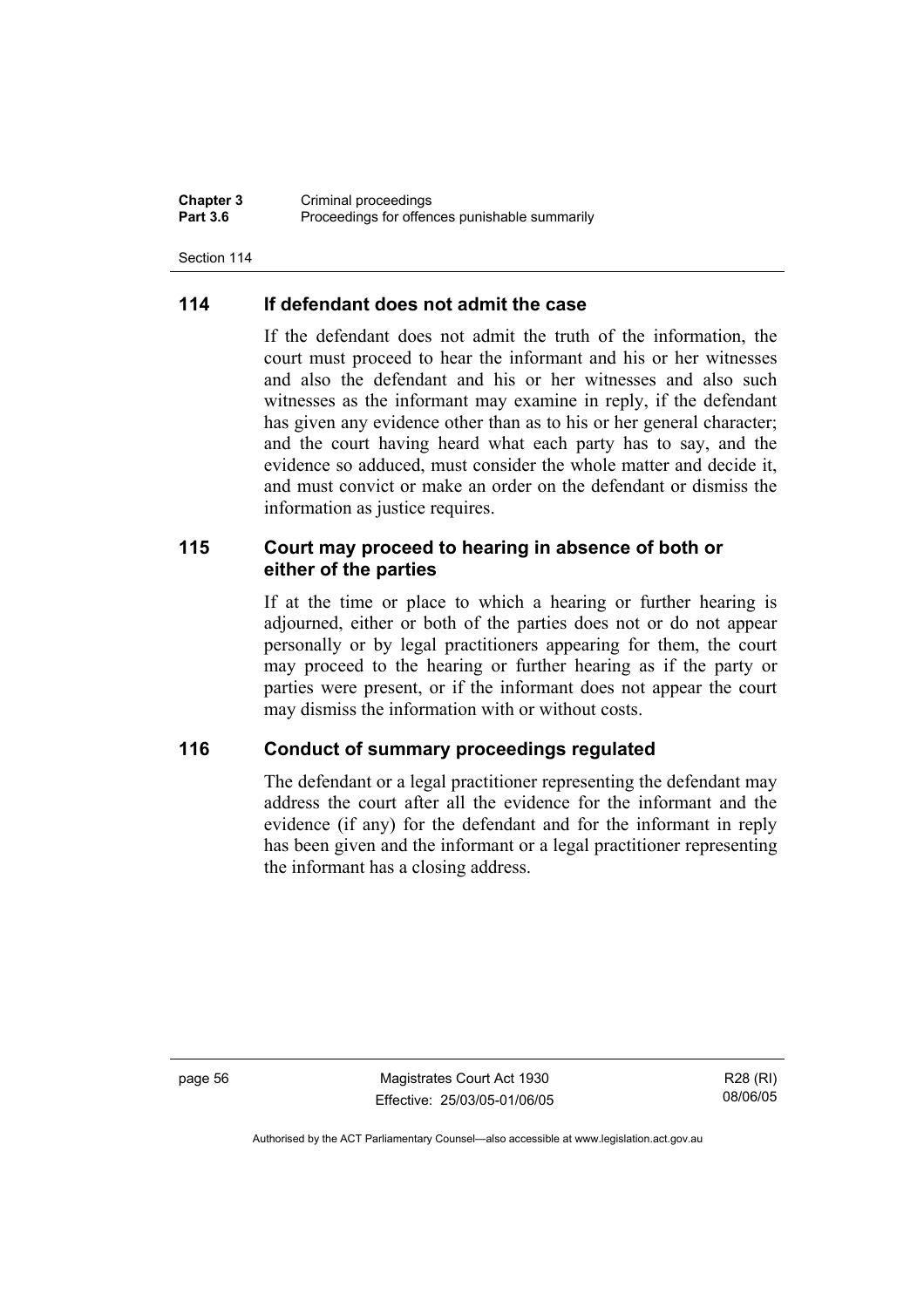#### Section 116A

# Part 3.7 Service and pleading by post for **certain offences**

#### **116A Interpretation for pt 3.7**

(1) In this part:

*defendant* means a person who has been duly served with a summons in accordance with section 116B.

*law in force in the ACT* includes a statute of the Australian National University about parking or traffic.

 (2) A reference in this part, other than in section 116B (2), to the notice to defendant form, the notice of intention to defend form or the plea of guilty form is a reference to a copy of that form printed on the back of a copy of a summons.

#### **116AA Meaning of** *prescribed offence* **for pt 3.7**

- (1) For this part, an offence against a law in force in the ACT is a *prescribed offence* in relation to a person if—
	- (a) for an offence against the road transport legislation—the maximum fine that can be imposed on the person for the offence is 30 penalty units; or
	- (b) for any other offence—the maximum fine that can be imposed on the person for the offence is 10 penalty units.
- (2) In subsection (1):

*road transport legislation* means the following:

- (a) the *Road Transport (Dimensions and Mass) Act 1990*;
- (b) the *Road Transport (Driver Licensing) Act 1990*;

R28 (RI) 08/06/05 page 57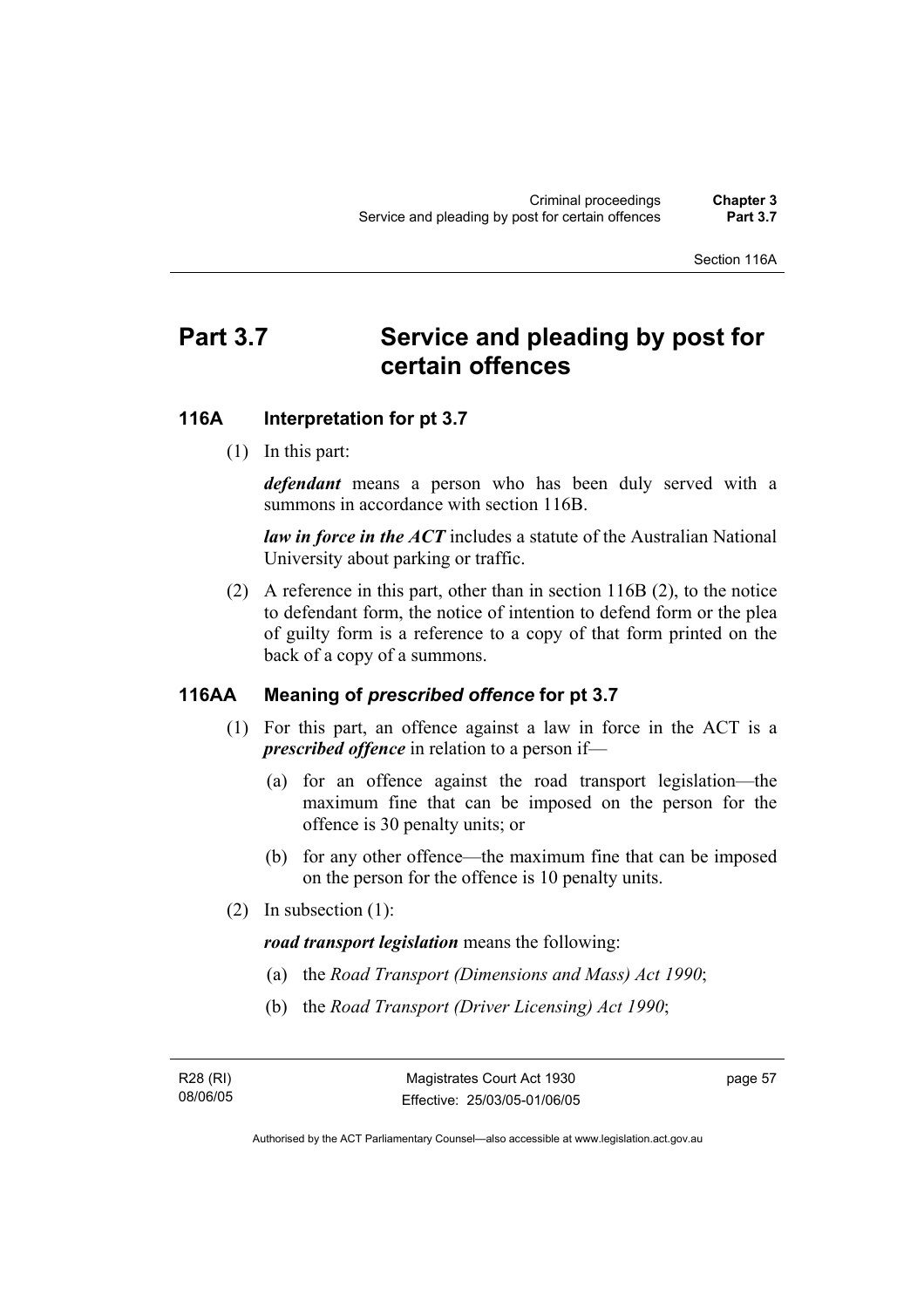#### **Chapter 3** Criminal proceedings<br> **Part 3.7** Service and pleading Service and pleading by post for certain offences

Section 116B

- (c) the *Road Transport (General) Act 1990*;
- (d) the *Road Transport (Public Passenger Services) Act 2001*;
- (e) the *Road Transport (Safety and Traffic Management) Act 1999*;
- (f) the *Road Transport (Vehicle Registration) Act 1999*;
- (g) any other Act or any regulation (or provision of an Act or regulation) prescribed by regulation;
- (h) any regulation made under an Act mentioned in paragraphs (a) to (g) or any provisions of such an Act.

### **116B Service of summons for prescribed offence**

- (1) Without prejudice to the methods of service provided for by section 41 (1), a summons in relation to a prescribed offence may be served on the person to whom it is directed—
	- (a) by giving 2 copies of the summons to the person personally; or
	- (b) by sending 2 copies of the summons by post addressed to the person at his or her last-known place of residence or business; or
	- (c) by leaving 2 copies of the summons at his or her last-known place of residence or business with a person apparently resident or employed at that place and apparently over the age of 16 years.
- (2) One copy of a summons in relation to a prescribed offence served in accordance with this section must have the notice to defendant form printed on the back of it, and the other copy of that summons so served must have the notice of intention to defend form and the plea of guilty form printed on the back of it.
- (3) Service in accordance with this section of a summons in relation to a prescribed offence, being service in a way mentioned in subsection

R28 (RI) 08/06/05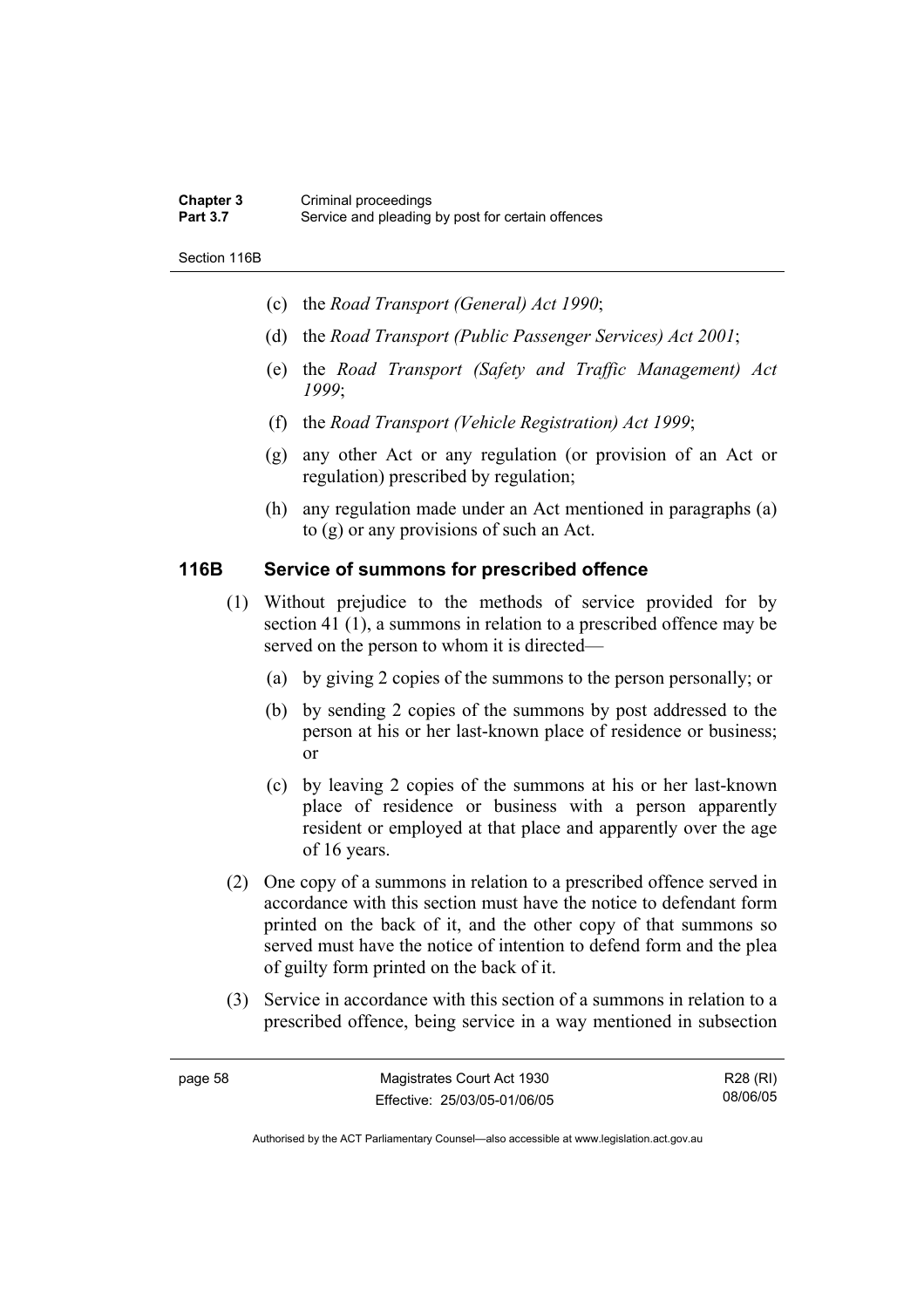Section 116BA

(1) (a) or (c), must be effected not less than 14 days before the day when the person to whom it is directed is required by the summons to appear before the court.

- (4) If a summons in relation to a prescribed offence is served in accordance with this section in the way mentioned in subsection (1) (b), the 2 copies of the summons must be sent by post not less than 21 days before the day when the person to whom it is directed is required by the summons to appear before the court.
	- *Note* If a form is approved under the *Court Procedures Act 2004* for this provision, the form must be used.

### **116BA Giving of notice**

If the registrar is required to give notice to a person under this part, the notice may be served by sending a copy by post addressed to the person at his or her last-known place of residence or business.

### **116C Proof of service**

- (1) Service of a summons or notice for this part may be proved by the oath of the person who served it, by affidavit or otherwise.
- (2) For this part, if—
	- (a) a summons has been served in accordance with section 116B; and
	- (b) a copy of the summons is returned to the registrar with the notice of intention to defend form or the plea of guilty form completed;

the defendant is taken, unless the contrary is proved, to have completed and signed the form so completed and to have returned the form to the registrar.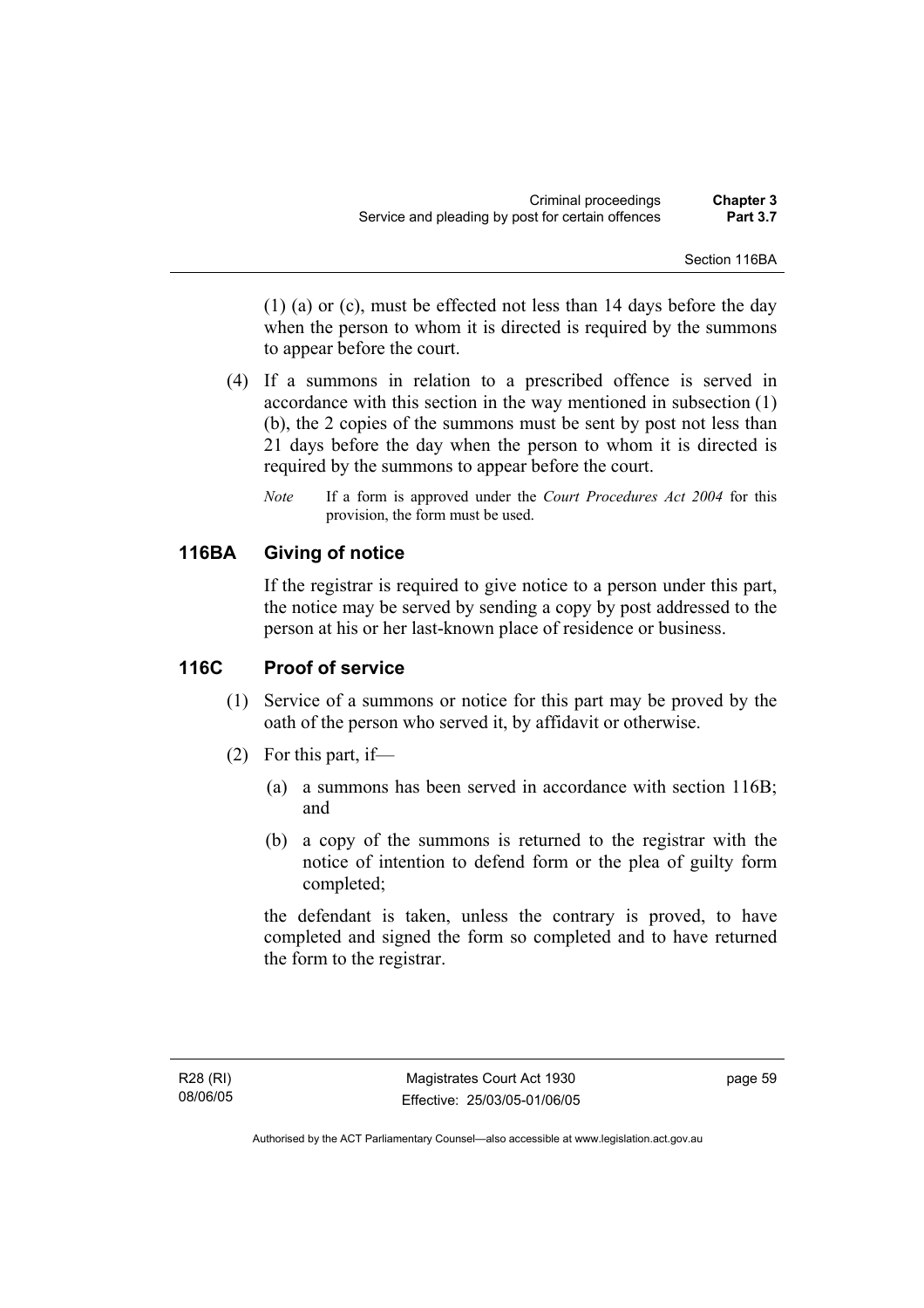#### **Chapter 3** Criminal proceedings<br> **Part 3.7** Service and pleading Service and pleading by post for certain offences

#### Section 116D

- (3) The plea of guilty form must be signed in the presence of 1 of the following people:
	- (a) the registrar;
	- (b) a legal practitioner;
	- (c) a justice of the peace;
	- (d) a prescribed person.

#### **116D Pleas to prescribed offence**

A defendant may—

- (a) without prejudice to any other means of pleading guilty, enter a plea of guilty by completing the plea of guilty form and returning the form, whether by post or otherwise, to the registrar; or
- (b) give notice of his or her intention to defend by completing the notice of intention to defend form and returning the form, whether by post or otherwise, to the registrar.

#### **116E Procedure if plea of guilty entered**

- $(1)$  If—
	- (a) a defendant enters a plea of guilty in accordance with section 116D; and
	- (b) the defendant—
		- (i) does not appear at the hearing; or
		- (ii) appears but does not withdraw his or her plea of guilty; and
	- (c) the court accepts the plea of guilty;

the court must record a plea of guilty and decide the proceeding accordingly.

| page 60 | Magistrates Court Act 1930   | R28 (RI) |
|---------|------------------------------|----------|
|         | Effective: 25/03/05-01/06/05 | 08/06/05 |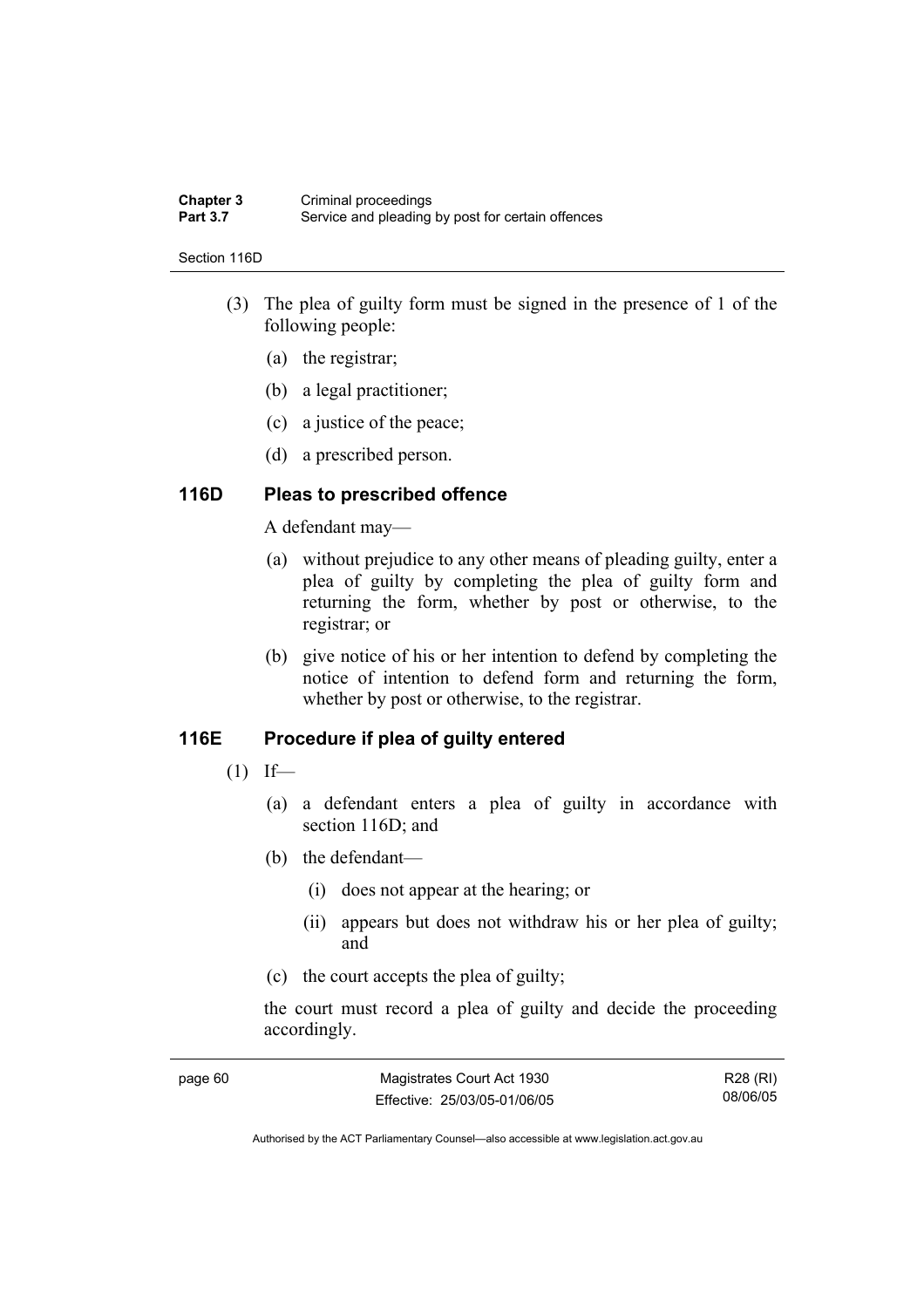Section 116F

- (2) The court must, in deciding a proceeding under subsection (1), have regard to the matters (if any) drawn to the attention of the court in the plea of guilty and must give to the matters the weight that to the court considers proper.
- (3) If the court declines to accept a plea of guilty entered in accordance with section 116D—
	- (a) the court must adjourn the hearing and fix a time and place for the hearing of the proceeding; and
	- (b) if the defendant is not before the court—the registrar must give to the defendant notice of the time and place fixed.
- (4) If a defendant does not appear at the time and place fixed under subsection (3), the court may hear and decide the proceeding in the absence of the defendant.

### **116F Procedure if notice of intention to defend given**

If a defendant returns the notice of intention to defend form to the registrar before the day when the defendant is required by the summons to appear before the court—

- (a) the court must fix a time and place for the hearing of the proceeding; and
- (b) the registrar must give to the defendant notice of the time and place fixed.

### **116FA Procedure if defendant pleads not guilty**

If the defendant appears before the court at the time and place at which the defendant is required by the summons to appear and pleads not guilty, the court must adjourn the hearing, fix a time and place for the hearing of the proceeding and inform the defendant of the time and place fixed.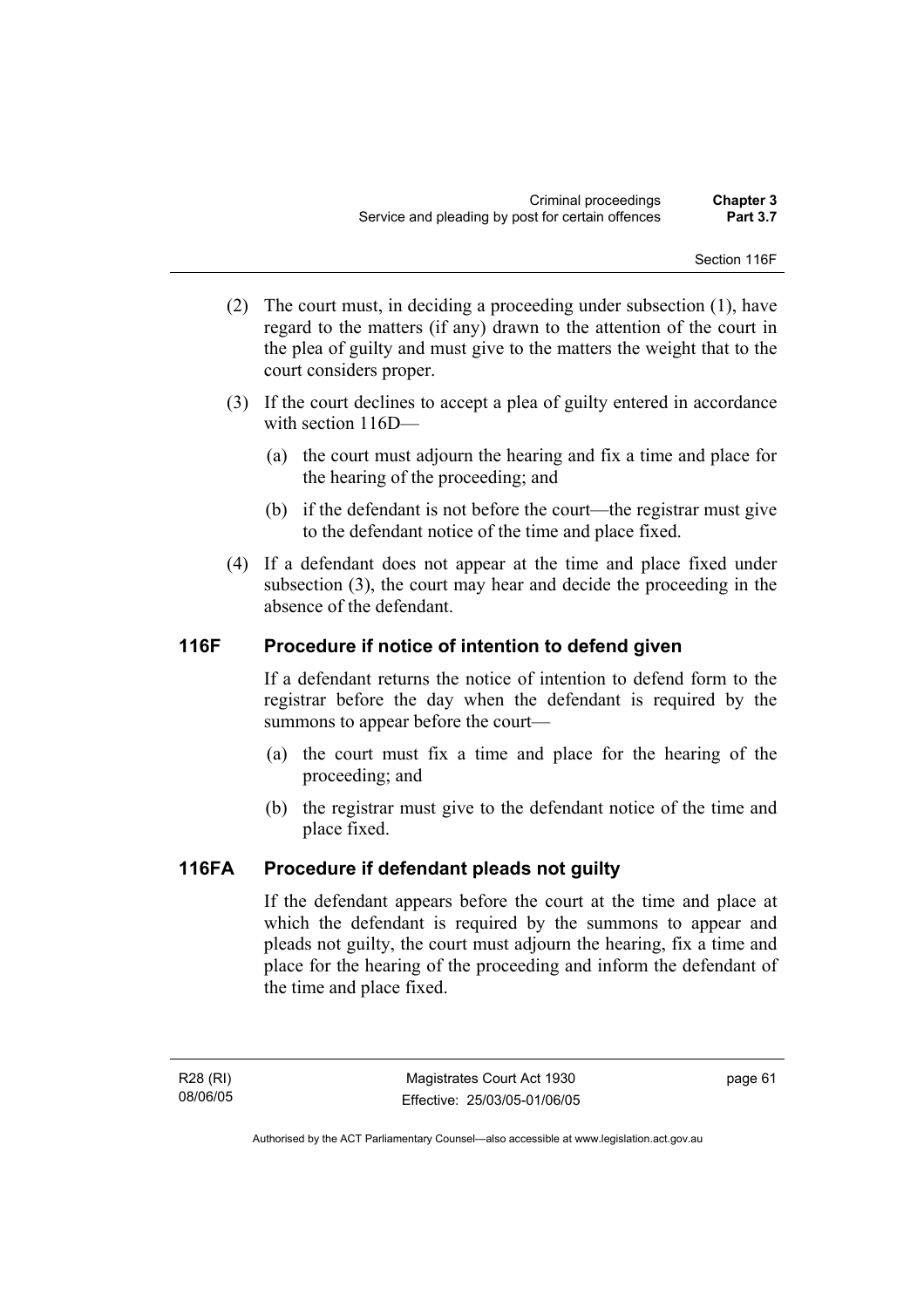#### **Chapter 3** Criminal proceedings<br> **Part 3.7** Service and pleading Service and pleading by post for certain offences

Section 116G

#### **116G Procedure if defendant does not plead**

If—

- (a) a summons has been served in accordance with section 116B; and
- (b) either—
	- (i) the defendant does not enter a plea of guilty in accordance with section 116D or return the notice of intention to defend form to the registrar before the day when the defendant is required by the summons to appear before the court, and does not appear before the court at the time and place specified in the summons; or
	- (ii) the defendant does not appear before the court at the time and place specified in the notice given to the defendant in accordance with section 116F or fixed by the court in accordance with section 116FA; and
- (c) the court is satisfied—
	- (i) that the matters alleged in the summons are reasonably sufficient to inform the defendant of the offence alleged against the defendant; and
	- (ii) that the matters alleged in the summons constitute the offence charged in the summons;

the court may convict the defendant of the offence charged in the summons.

#### **116H Restricted penalties under pt 3.7**

- (1) Subject to subsection (3), if—
	- (a) a defendant is convicted under this part of an offence against a law mentioned in a paragraph of section 116AA (1); and

R28 (RI) 08/06/05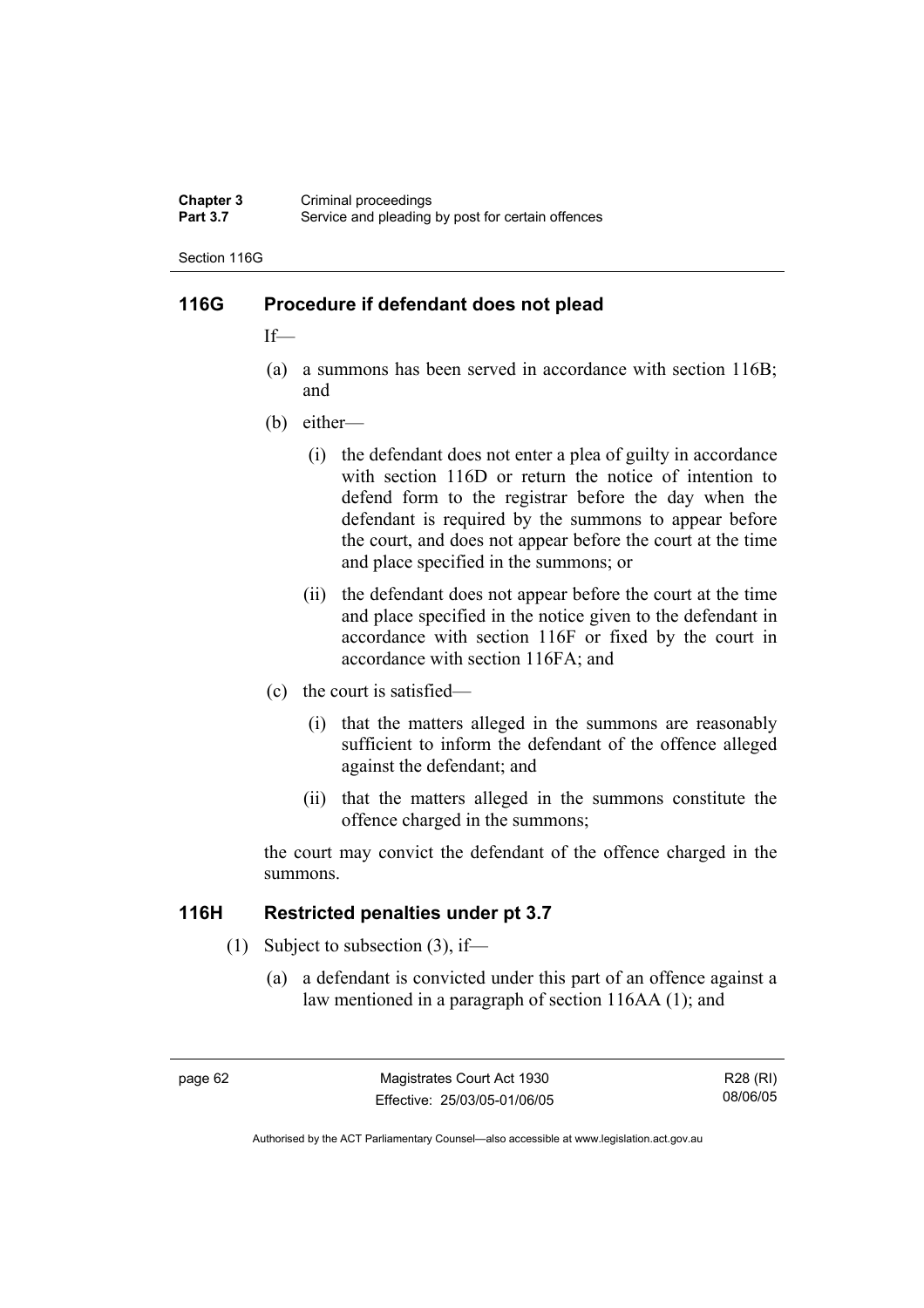(b) at the time that the defendant is sentenced, the defendant is not before the court or is not represented before the court by a legal practitioner;

the only penalty that the court may impose is a fine of an amount not exceeding the amount mentioned in that paragraph.

- $(2)$  If—
	- (a) the court convicts a defendant of an offence against a law mentioned in a paragraph of section 116AA (1); and
	- (b) the law provides in effect that a penalty other than a fine may be imposed on the defendant; and
	- (c) at the time that the defendant is sentenced, the defendant is not before the court or is not represented before the court by a legal practitioner;

and the court considers that a penalty other than a fine may be appropriate—

- (d) the court must adjourn the hearing and fix a time and place for sentence; and
- (e) the registrar must give to the defendant notice of the time and place so fixed.
- (3) If a defendant convicted of an offence against a law mentioned in a paragraph of section 116AA (1) does not appear at the time and place fixed under subsection (2), the court, in the absence of the defendant, may impose on the defendant any penalty that is applicable under that law.

#### **116I Consequences of conviction ex parte**

If a defendant is, in his or her absence, convicted of an offence, the registrar must give to the defendant written notice of—

(a) the conviction and order of the court; and

| R28 (RI) | Magistrates Court Act 1930   | page 63 |
|----------|------------------------------|---------|
| 08/06/05 | Effective: 25/03/05-01/06/05 |         |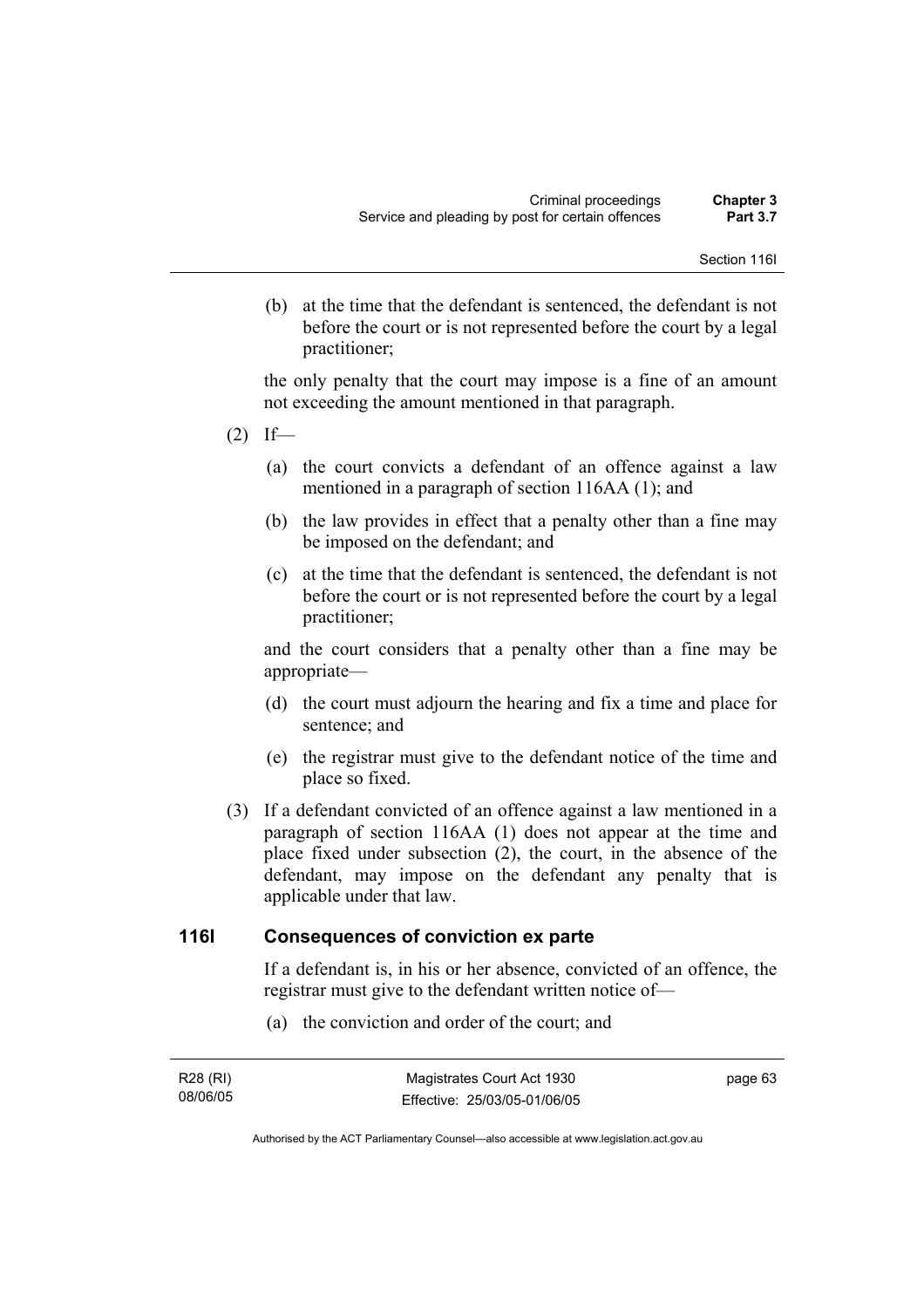| <b>Chapter 3</b> | Criminal proceedings                              |
|------------------|---------------------------------------------------|
| <b>Part 3.7</b>  | Service and pleading by post for certain offences |

Section 116I

- (b) the penalty (if any) imposed by the court, and the way in which and the time by which the penalty is required to be discharged; and
- (c) unless the proceeding is decided in accordance with section 116E (1), the defendant's right to apply for the setting aside of the conviction or order in accordance with the rules.

page 64 Magistrates Court Act 1930 Effective: 25/03/05-01/06/05

R28 (RI) 08/06/05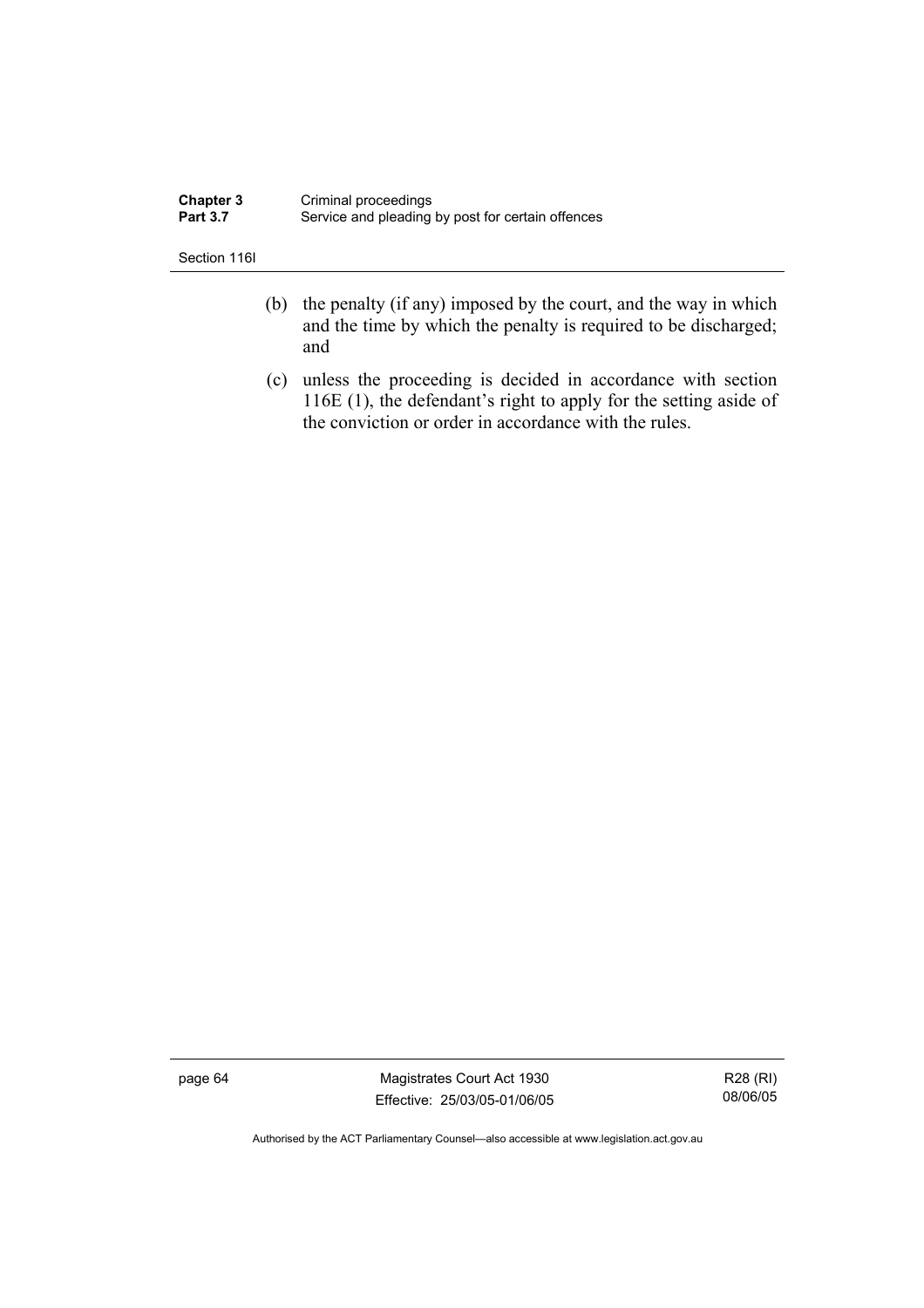# **Part 3.8 Infringement notices for certain offences**

# **Division 3.8.1 Preliminary**

### **117 Definitions for pt 3.8**

In this part:

*administering authority*, for an infringement notice offence, means the entity that, under the regulations, is the administering authority for the offence.

*another jurisdiction* means a jurisdiction other than the ACT.

*authorised person*—see section 134A (3).

*date of service*, of an infringement notice or reminder notice that has been, or is to be, served on a person, means the date the notice is served on the person.

*driver*, of a vehicle, means the person who is driving the vehicle.

*home address*, of a person, means the address of the place where the person usually lives.

*illegal user declaration*—see section 131D.

*infringement notice* means a notice under section 120 (Service of infringement notices).

*infringement notice offence* means an offence declared under the regulations to be an offence to which this part applies.

R28 (RI) 08/06/05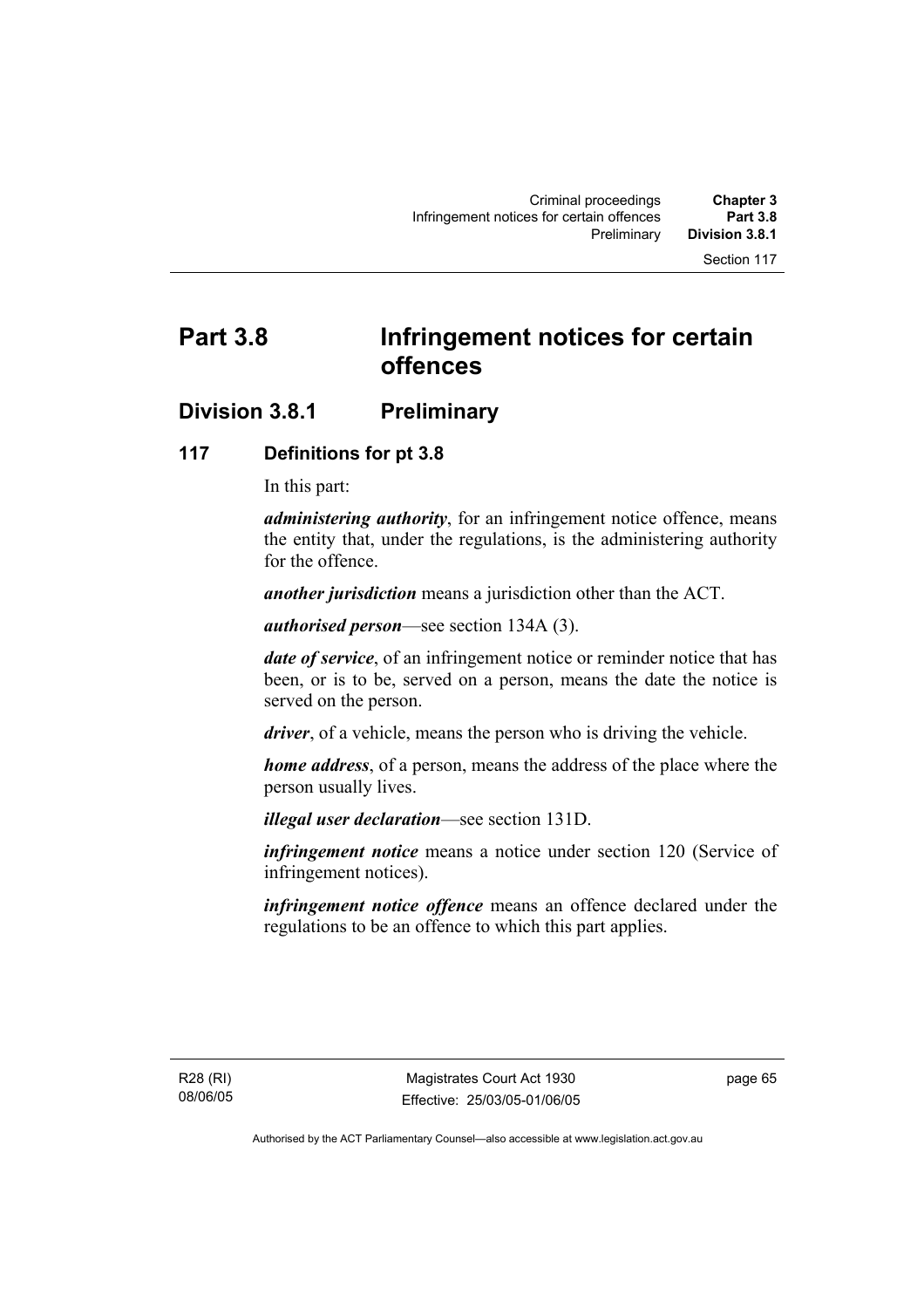| <b>Chapter 3</b><br><b>Part 3.8</b> | Criminal proceedings<br>Infringement notices for certain offences |
|-------------------------------------|-------------------------------------------------------------------|
| Division 3.8.1                      | Preliminary                                                       |
| Section 117                         |                                                                   |

*infringement notice penalty*, for a person for an infringement notice offence, means—

- (a) the amount prescribed by regulation as the penalty payable by the person for the offence under an infringement notice for the offence; or
- (b) if a reminder notice has also been served on the person for the offence—the total of the amount mentioned in paragraph (a) and the amount prescribed by regulation as the amount payable by the person for the cost of serving the reminder notice.

*known offender declaration*—see section 131E.

*registered*, for a vehicle, means registered under the *Road Transport (Vehicle Registration) Act 1999*.

*registered operator*—see the *Road Transport (Vehicle Registration) Act 1999*, dictionary.

*reminder notice* means a notice under section 129 (Reminder notices).

*responsible person*, for a vehicle—see the *Road Transport (General) Act 1999*, section 10 and section 11.

*sold vehicle declaration*—see section 131F.

*trader's plate*—see the *Road Transport (Vehicle Registration) Act 1999*, dictionary.

*unknown offender declaration*—see section 131G.

*vehicle*—see the *Road Transport (Vehicle Registration) Act 1999*, dictionary.

*vehicle-related offence* means an infringement notice offence that—

(a) involves a vehicle; and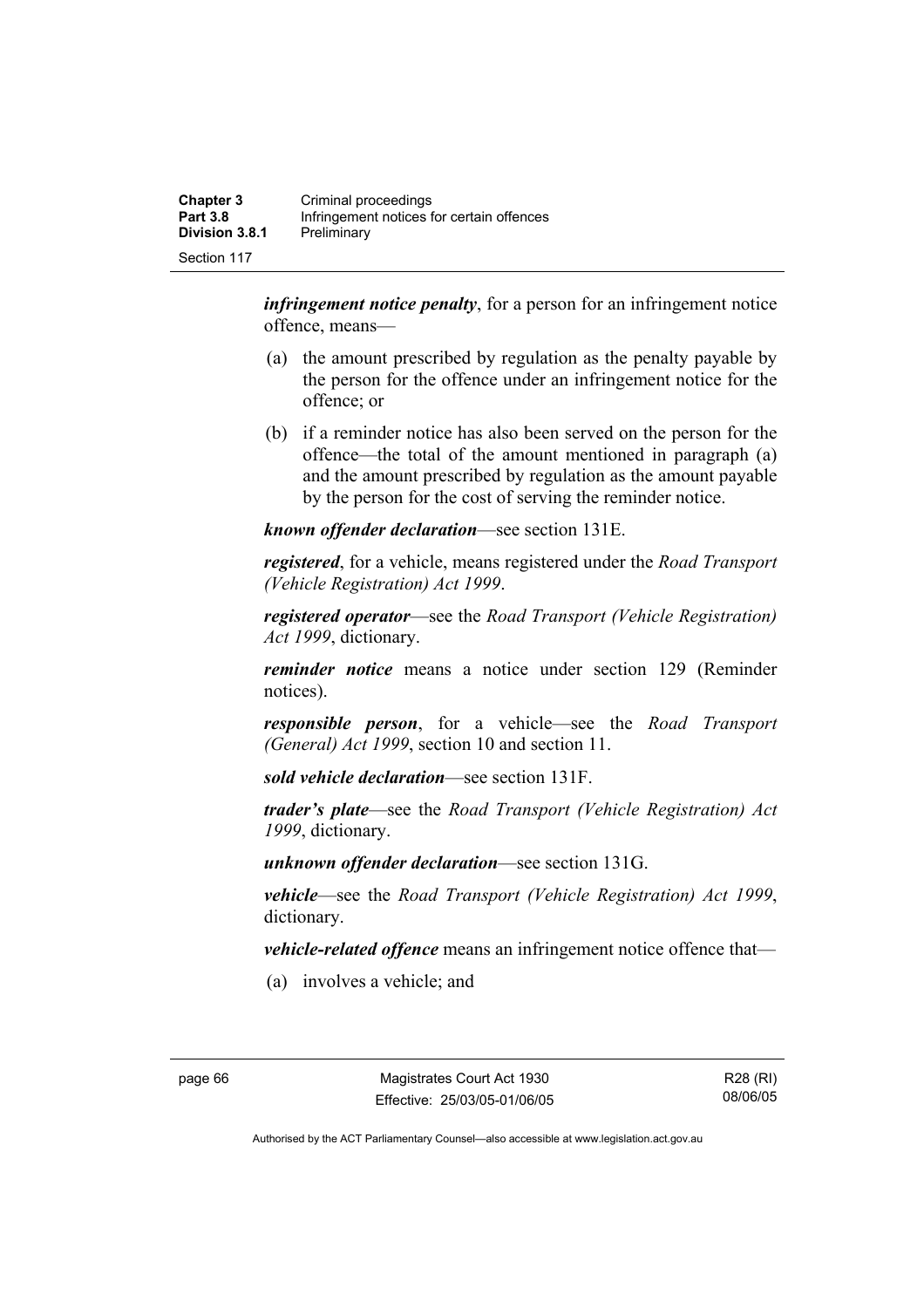| <b>Chapter 3</b> | Criminal proceedings                      |
|------------------|-------------------------------------------|
| <b>Part 3.8</b>  | Infringement notices for certain offences |
| Division 3.8.1   | Preliminary                               |
| Section 118      |                                           |

 (b) is declared by regulation to be an offence to which division 8.2A applies.

### **118 Purpose and effect of pt 3.8**

- (1) The purpose of this part is to create a system of infringement notices for certain offences as an alternative to prosecution.
- (2) This part does not—
	- (a) require an infringement or reminder notice to be served on a person; or
	- (b) affect the liability of a person to be prosecuted for an offence if—
		- (i) an infringement or reminder notice is not served on the person for the offence; or
		- (ii) the person does not comply with an infringement or reminder notice served on the person for the offence; or
		- (iii) an infringement notice served on the person for the offence is withdrawn; or
	- (c) prevent the service of 2 or more infringement notices on a person for an offence; or
	- (d) limit or otherwise affect the penalty that may be imposed by a court on a person for an offence.

### **119 Regulations about infringement notice offences**

- (1) A regulation may prescribe an offence for the definition of *infringement notice offence* in section 117 by—
	- (a) stating the offence; or
	- (b) referring to the provision creating the offence; or

page 67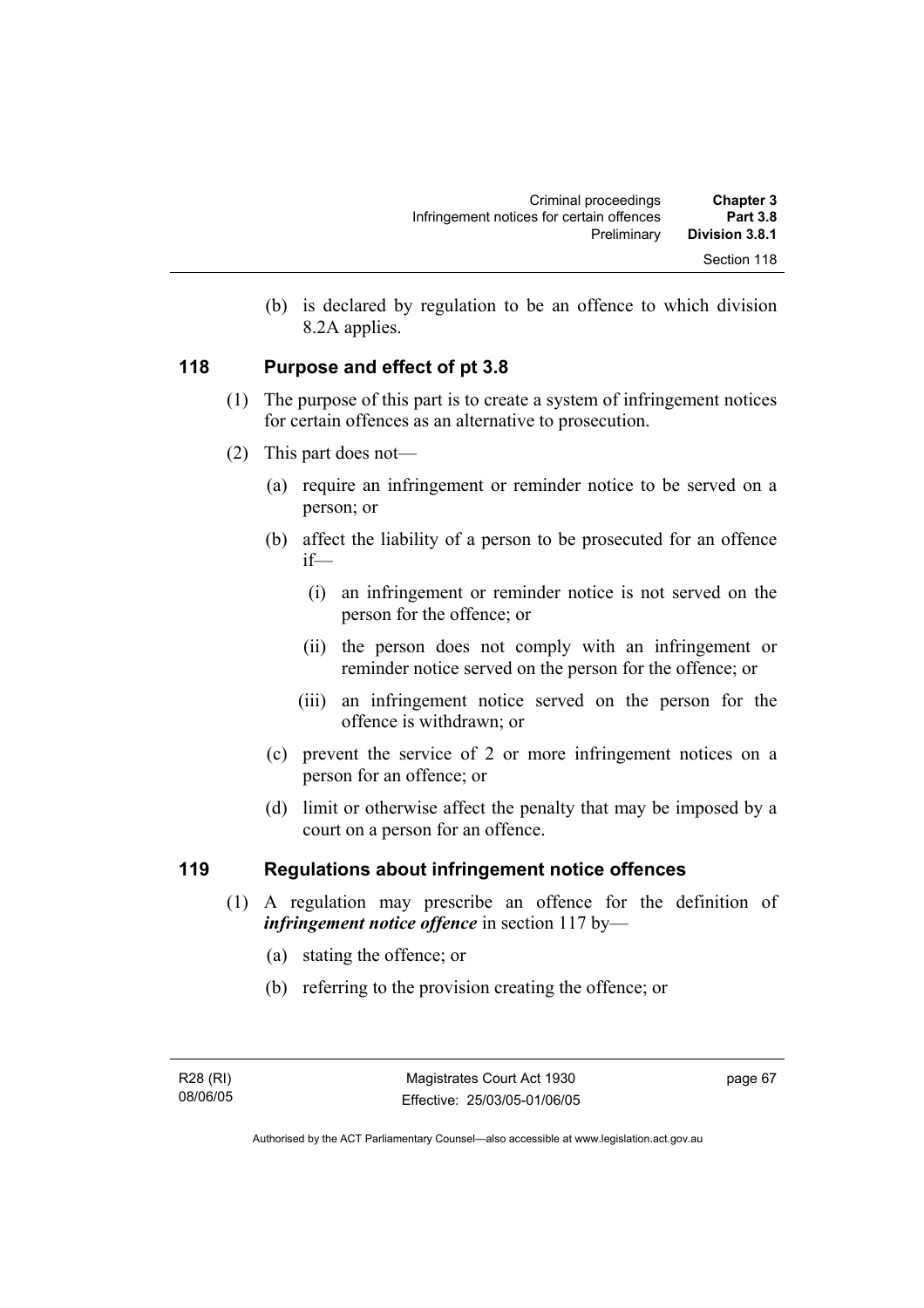| <b>Chapter 3</b> | Criminal proceedings                      |
|------------------|-------------------------------------------|
| <b>Part 3.8</b>  | Infringement notices for certain offences |
| Division 3.8.2   | Infringement and reminder notices         |
| Section 120      |                                           |

- (c) providing that all offences, or all offences except for stated offences, against an Act or subordinate law are infringement notice offences.
- (2) Subsection (1) does not limit the way that a regulation may prescribe an offence for that definition.
- (3) A regulation may, for the definition of infringement notice penalty in section 117, prescribe—
	- (a) an amount as the penalty payable by anyone for an offence if it is dealt with under this part; or
	- (b) different amounts as the penalties payable for different offences if they are dealt with under this part; or
	- (c) different amounts as the penalties payable for the same kind of offence committed by different people or in different circumstances if the offence is dealt with under this part.
- (4) However, an infringement notice penalty prescribed for a person for an offence must not exceed the maximum fine that could be imposed by a court on the person for the offence.
- (5) Subsection (3) does not limit the way that a regulation may prescribe an amount for that definition.

# **Division 3.8.2 Infringement and reminder notices**

### **120 Service of infringement notices**

- (1) If an authorised person believes, on reasonable grounds, that a person has committed an infringement notice offence, the authorised person may serve a notice (an *infringement notice*) on the person for the offence.
- (2) To remove any doubt, an authorised person may not serve an infringement notice on a person under this section for an offence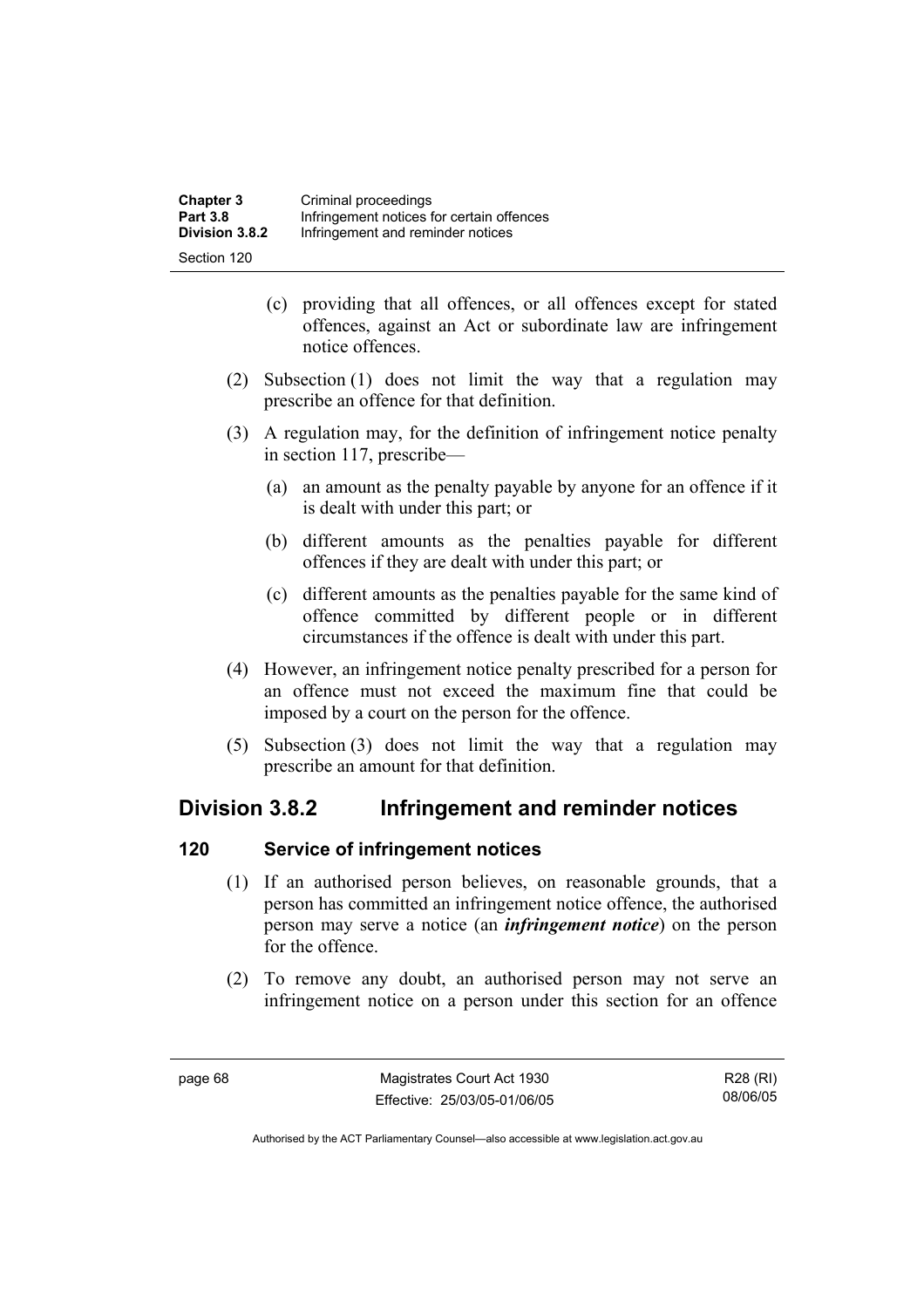after the end of the time within which a prosecution may be brought for the offence.

 (3) This section does not prevent an infringement notice for a vehiclerelated offence being served on a person under section 131B (Service of infringement notice on responsible person for vehicle).

### **121 Contents of infringement notices**

- (1) An infringement notice served on a person by an authorised person for an infringement notice offence must—
	- (a) be identified by a unique number; and
	- (b) state the date of service of the notice; and
	- (c) state—
		- (i) the full name, or surname and initials, and address of the person on whom the notice is served; or
		- (ii) the particulars that are, under the regulations, identifying particulars for the person; and
	- (d) give brief details of the offence, including the Act or subordinate law, and the provision of it, contravened by the person, and—
		- (i) if the offence took place over a period—the period, or approximate period, when the offence was committed; or
		- (ii) in any other case—the place where the offence was committed and the date and approximate time of the offence; and
	- (e) state the infringement notice penalty payable by the person for the offence; and
	- (f) contain the information required by section 122 (Additional information in infringement notices); and

page 69

Authorised by the ACT Parliamentary Counsel—also accessible at www.legislation.act.gov.au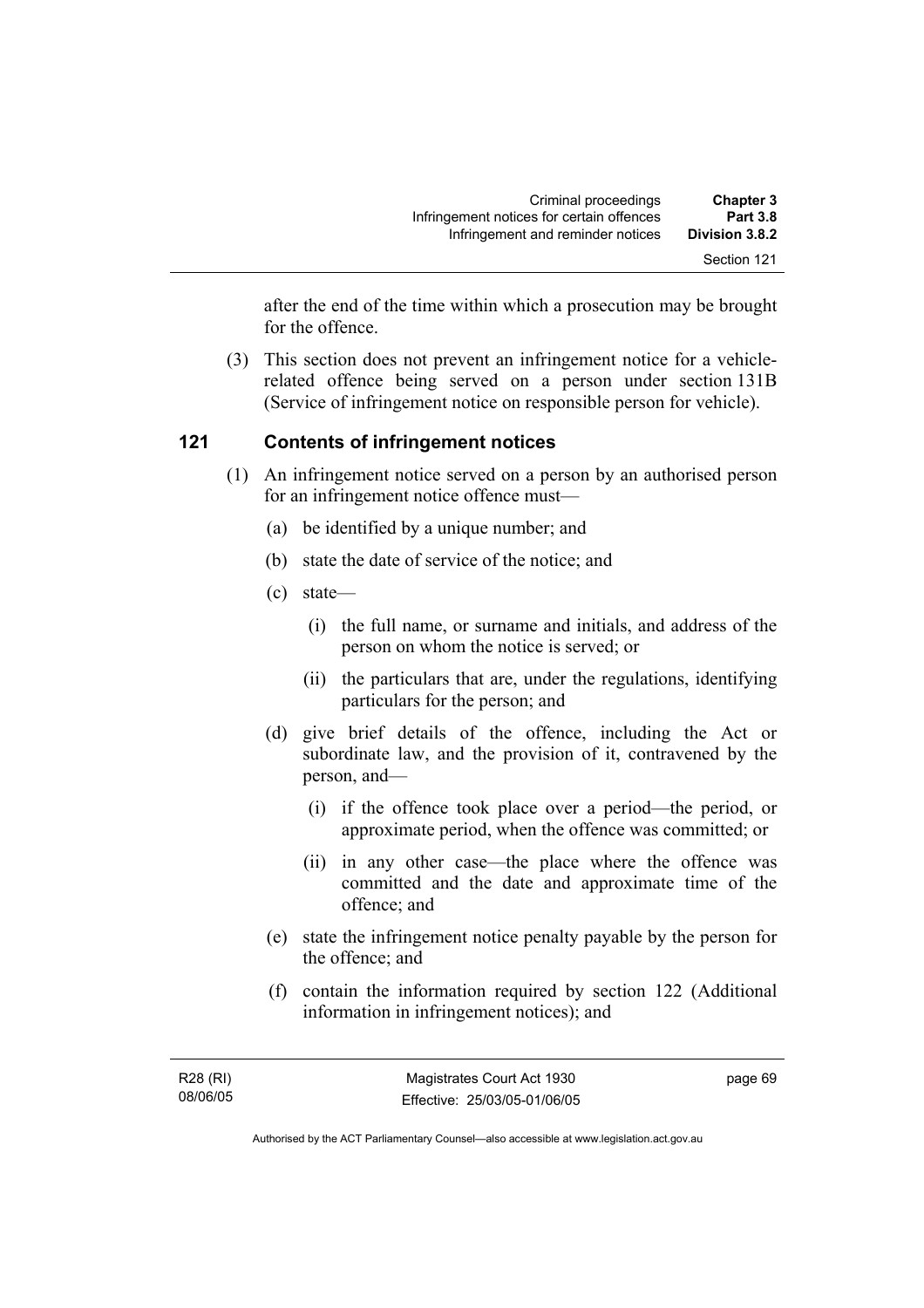| <b>Chapter 3</b> | Criminal proceedings                      |
|------------------|-------------------------------------------|
| <b>Part 3.8</b>  | Infringement notices for certain offences |
| Division 3.8.2   | Infringement and reminder notices         |
| Section 122      |                                           |

- (g) identify the authorised person in accordance with the regulations; and
- (h) include any other information required by regulation and any additional information that the administering authority considers appropriate.
- (2) A regulation may provide that subsection (1) (c) does not apply to an infringement notice.

#### **122 Additional information in infringement notices**

- (1) The infringement notice must also tell the person on whom it is served that—
	- (a) the person may pay the infringement notice penalty for the offence or dispute liability for the offence within 28 days after the day when the notice is served on the person (the *date of service* of the notice); and
	- (b) the person may apply to the administering authority for additional time in which to pay the penalty or dispute liability for the offence; and
	- (c) the notice may be withdrawn before or after the penalty is paid; and
	- (d) if the person pays the penalty within the 28 days (or any additional time allowed by the administering authority), then, unless the infringement notice is withdrawn and any penalty refunded—
		- (i) any liability of the person for the offence is discharged; and
		- (ii) the person will not be prosecuted in court for the offence; and
		- (iii) the person will not be taken to have been convicted of the offence; and

| page 70 | Magistrates Court Act 1930   | R28 (RI) |
|---------|------------------------------|----------|
|         | Effective: 25/03/05-01/06/05 | 08/06/05 |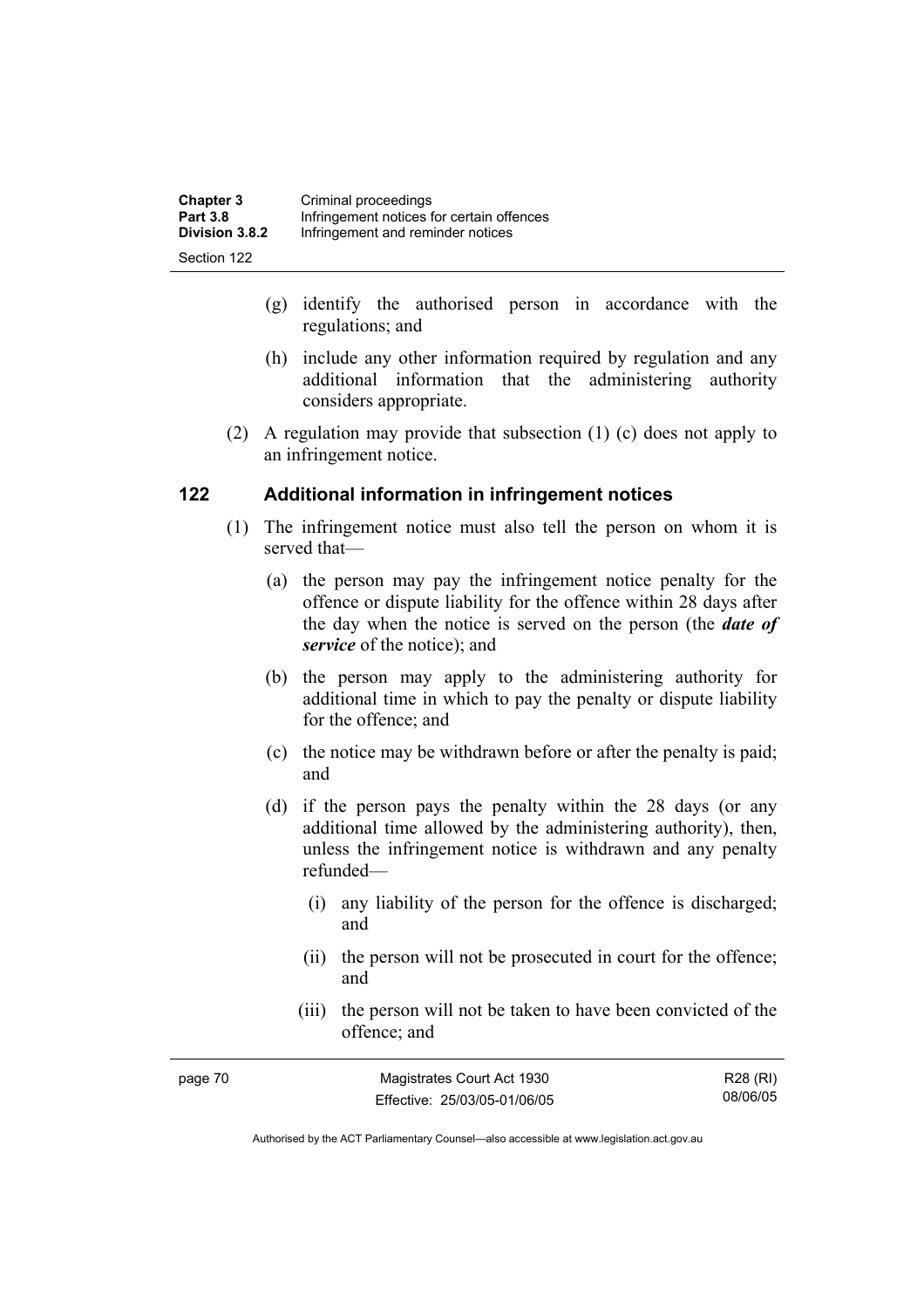| <b>Chapter 3</b> | Criminal proceedings                      |
|------------------|-------------------------------------------|
| <b>Part 3.8</b>  | Infringement notices for certain offences |
| Division 3.8.2   | Infringement and reminder notices         |
| Section 123      |                                           |

- (e) if the person wishes to dispute liability for the offence, the issue may be referred to the Magistrates Court; and
- (f) if the Magistrates Court finds against the person or the person is prosecuted in court for the offence, the person may be convicted of the offence and ordered to pay a penalty and costs, and be subject to other court orders; and
- (g) if the person does not pay the infringement notice penalty, or disputes liability for the offence, within the 28 days (or any additional time allowed by the administering authority), a reminder notice may be served on the person for the offence or the person may be prosecuted in court for the offence; and
- (h) if a reminder notice is served on the person, the infringement notice penalty is increased by the amount payable by the person for the cost of serving the reminder notice.
- (2) In addition, the infringement notice must—
	- (a) explain how the person may pay the infringement notice penalty or dispute liability for the offence; and
	- (b) explain how the person may apply for additional time to pay the infringement notice penalty or dispute liability for the offence.

#### **123 Time for payment of infringement notice penalty**

The infringement notice penalty payable by a person under an infringement notice or reminder notice is payable—

- (a) within 28 days after the date of service of the notice; or
- (b) if the person applies to the administering authority within the 28 days for additional time to pay and the additional time is allowed—within the additional time allowed by the administering authority; or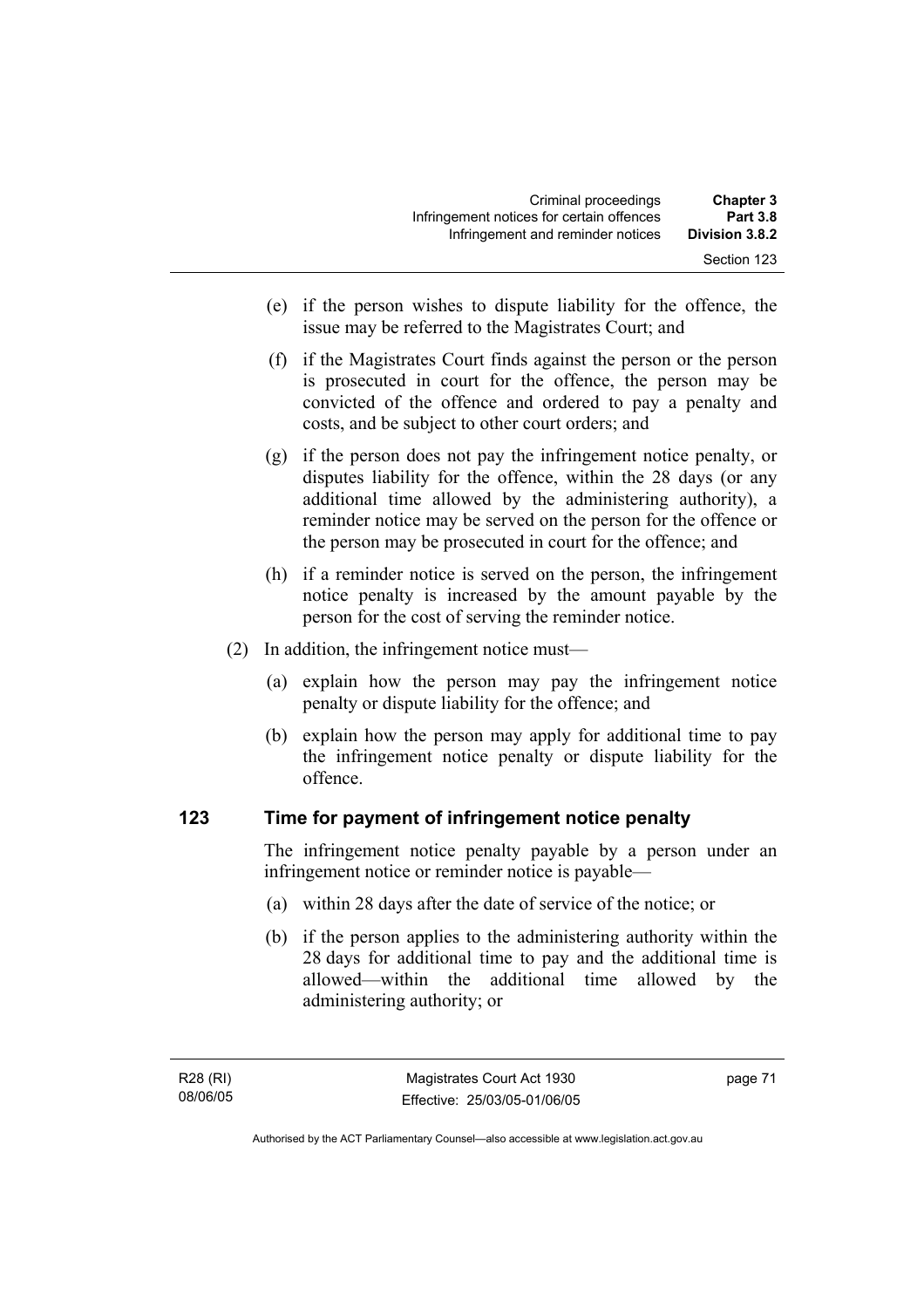| <b>Chapter 3</b>      | Criminal proceedings                      |
|-----------------------|-------------------------------------------|
| <b>Part 3.8</b>       | Infringement notices for certain offences |
| <b>Division 3.8.2</b> | Infringement and reminder notices         |
| Section 124           |                                           |

 (c) if the person applies to the administering authority within the 28 days for additional time to pay and the application is refused—within 7 days after the day the person is told of the refusal or 28 days after the date of service of the notice, whichever is later.

#### **124 Extension of time to pay penalty**

- (1) The person on whom an infringement notice or reminder notice is served may apply, in writing, to the administering authority, within 28 days after the date of service of the notice, for a stated additional time (of not longer than 6 months) in which to pay the infringement notice penalty.
- (2) The administering authority must—
	- (a) allow or refuse to allow the additional time; and
	- (b) tell the person in writing of the decision and, if the decision is a refusal, the reasons for it.

#### **125 Effect of payment of infringement notice penalty**

- (1) This section applies if—
	- (a) an infringement notice has been served on a person for an infringement notice offence; and
	- (b) the person pays the infringement notice penalty for the offence in accordance with this part; and
	- (c) when the payment is made, the infringement notice had not been withdrawn and an information had not been laid in the Magistrates Court against the person for the offence.
	- *Note* Section 127 (Withdrawal of infringement notice) provides for the withdrawal at any time of an infringement notice that has been served on a person. If s 125 applied to the infringement notice offence, it ceases to apply, and is taken never to have applied, on the withdrawal of the notice (see s  $127(4)$ ).

| Ö. |
|----|
|----|

Magistrates Court Act 1930 Effective: 25/03/05-01/06/05

R28 (RI) 08/06/05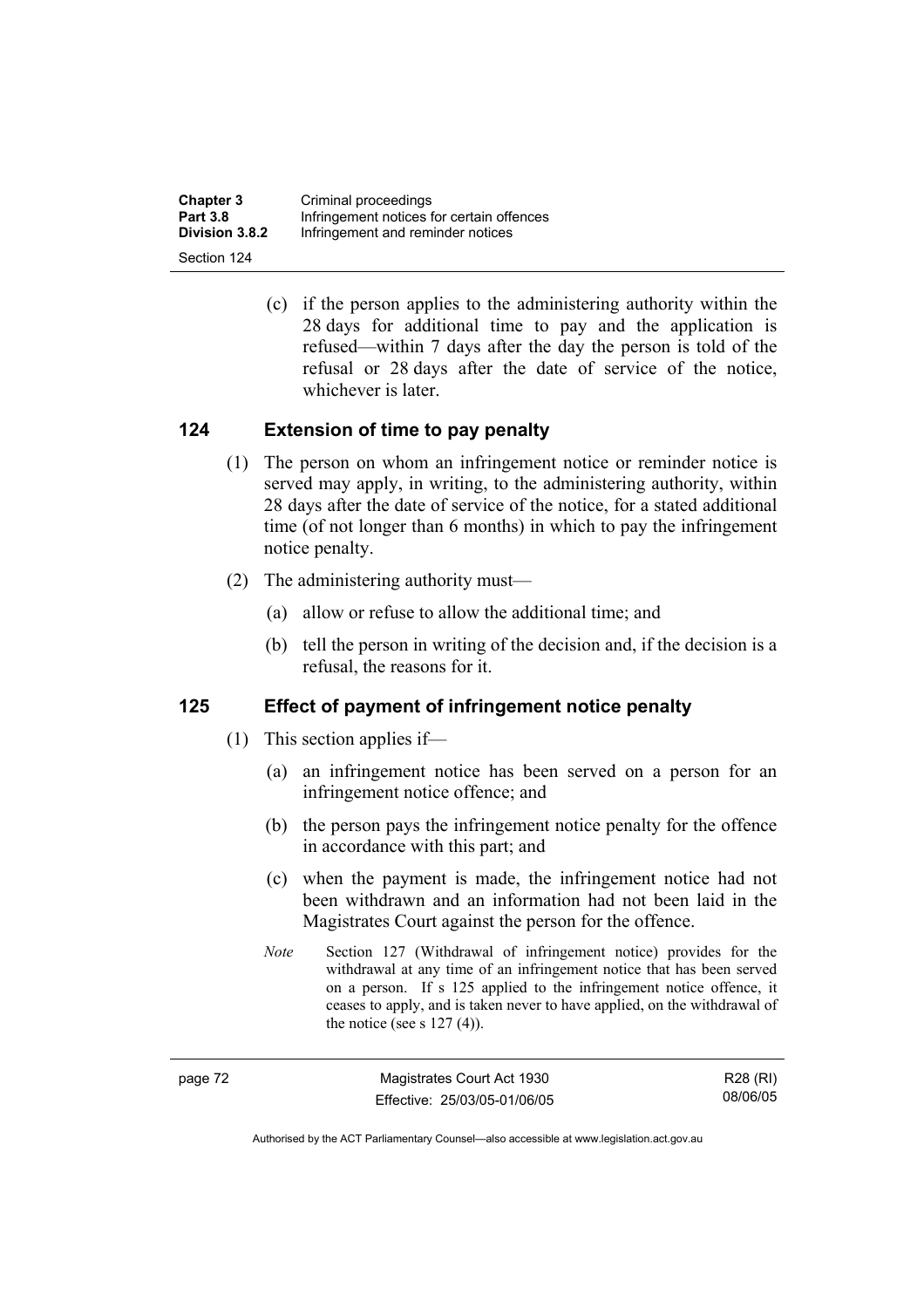Section 126

- (2) If this section applies—
	- (a) any liability of the person for the offence is discharged; and
	- (b) the person must not be prosecuted in a court for the offence; and
	- (c) the person is not taken to have been convicted of the offence.
- (3) If 2 or more infringement notices were served on the person for the offence, then, unless all the infringement notices have been withdrawn, subsection (2) applies to the person in relation to the offence if the person pays, in accordance with this part, the infringement notice penalty in relation to any of the notices (together with any costs and disbursements payable under this part in relation to the notice).

#### **126 Application for withdrawal of infringement notice**

- (1) The person on whom an infringement notice for an infringement notice offence is served may apply to the administering authority, in writing, for the withdrawal of the notice within 28 days after the day when the infringement notice, or a reminder notice for the offence, is served on the person (or any additional time allowed by the administering authority).
- (2) The administering authority must—
	- (a) withdraw the notice or refuse to withdraw the notice; and
	- (b) tell the person in writing of the decision and, if the decision is a refusal, the reasons for it.

#### **127 Withdrawal of infringement notice**

- (1) This section applies to an infringement notice that has been served on a person for an infringement notice offence.
- (2) The administering authority may, by notice served on the person, withdraw the infringement notice, whether or not—

| R28 (RI) | Magistrates Court Act 1930   | page 73 |
|----------|------------------------------|---------|
| 08/06/05 | Effective: 25/03/05-01/06/05 |         |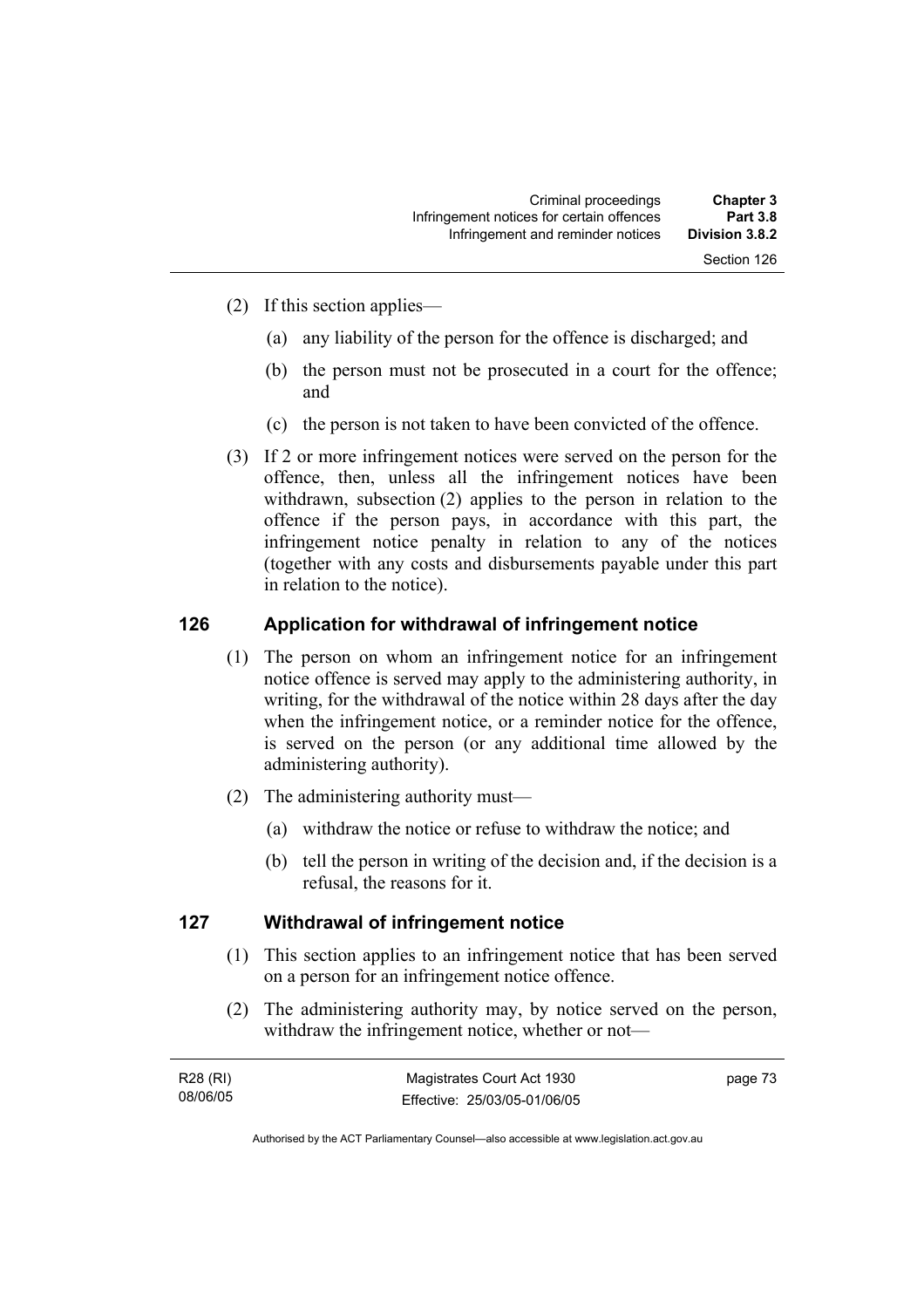- (a) the person has made an application for the withdrawal of the infringement notice; or
- (b) the infringement notice penalty (or part of it) has been paid for the offence; or
- (c) the person has disputed liability for the infringement notice offence.
- (3) The notice must—
	- (a) include the number of the infringement notice and the date of service of the infringement notice; and
	- (b) tell the person that the infringement notice is withdrawn and, in general terms, about subsection (4).
- (4) On service of the notice—
	- (a) this part ceases to apply to the infringement notice; and
	- (b) if the infringement notice penalty (or part of it) has been paid—the amount paid must be repaid by the administering authority; and
	- (c) if section 125 (Effect of payment of infringement notice penalty) applies to the offence—the section ceases to apply, and is taken never to have applied, to the offence; and
	- (d) a proceeding for the offence may be taken in a court against anyone (including the person) as if the infringement notice had not been served on the person.

### **128 Guidelines about withdrawal of infringement notices**

 (1) The Minister may, in writing, issue guidelines about the exercise of an administering authority's functions under section 126 (Application for withdrawal of infringement notice), section 127 (Withdrawal of infringement notice) or section 133 (Extension of time to dispute liability).

R28 (RI) 08/06/05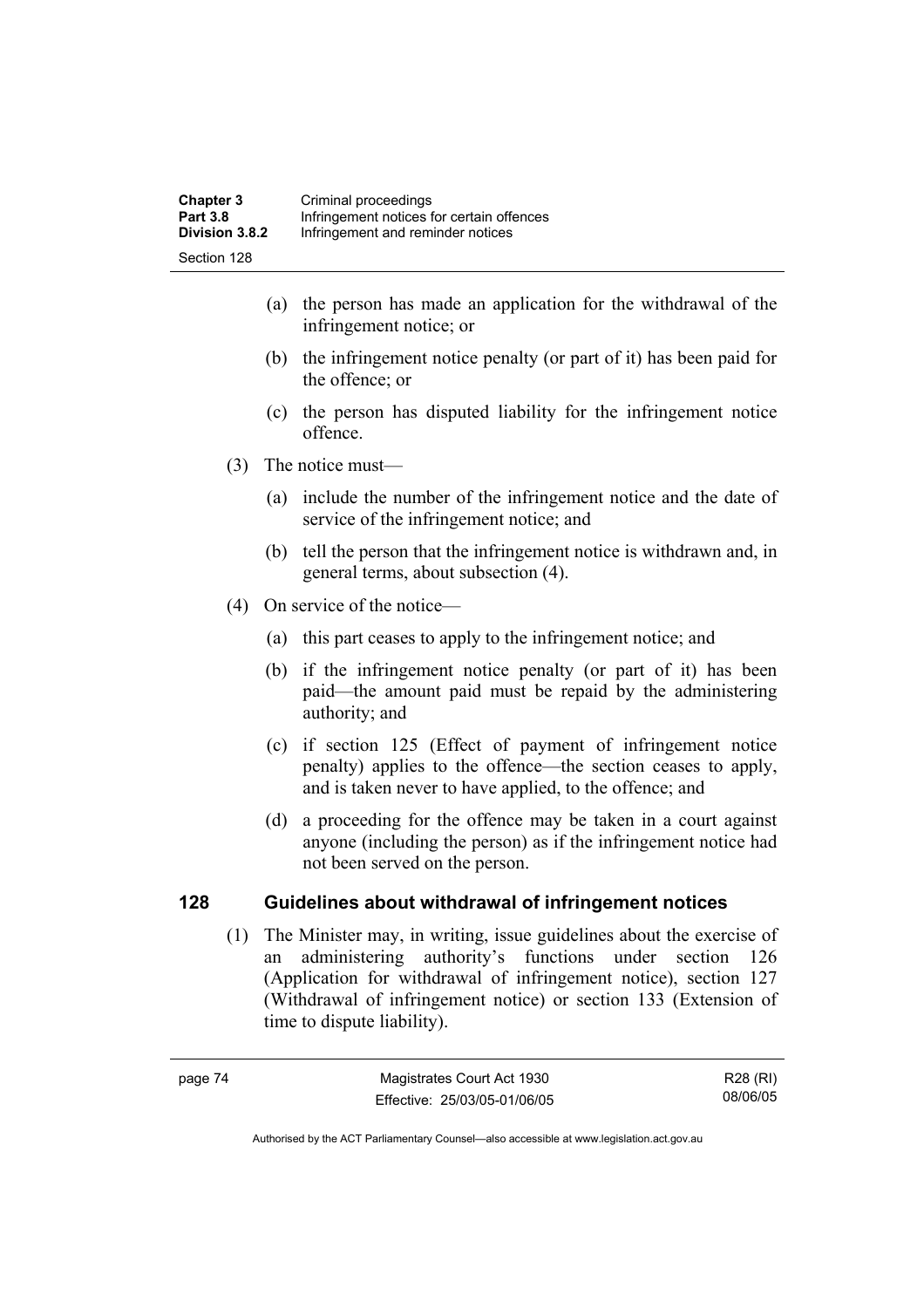- (2) The administering authority for an infringement notice offence must comply with any guidelines applying to the offence.
- (3) A guideline is a disallowable instrument.
	- *Note* A disallowable instrument must be notified, and presented to the Legislative Assembly, under the Legislation Act*.*

#### **129 Reminder notices**

An authorised person may serve a notice (a *reminder notice*) on a person if—

- (a) an infringement notice has been served on the person for an infringement notice offence; and
- (b) the infringement notice has not been withdrawn; and
- (c) the infringement notice penalty has not been paid to the administering authority within the time for payment under this part; and
- (d) written notice disputing liability has not been given to the administering authority in accordance with this part; and
- (e) a reminder notice has not previously been served on the person for the offence.

### **130 Contents of reminder notices**

A reminder notice served on a person by an authorised person for an infringement notice offence must—

- (a) be identified by a unique number; and
- (b) include the following information:
	- (i) the Act or subordinate law, and the provision of it, contravened by the person;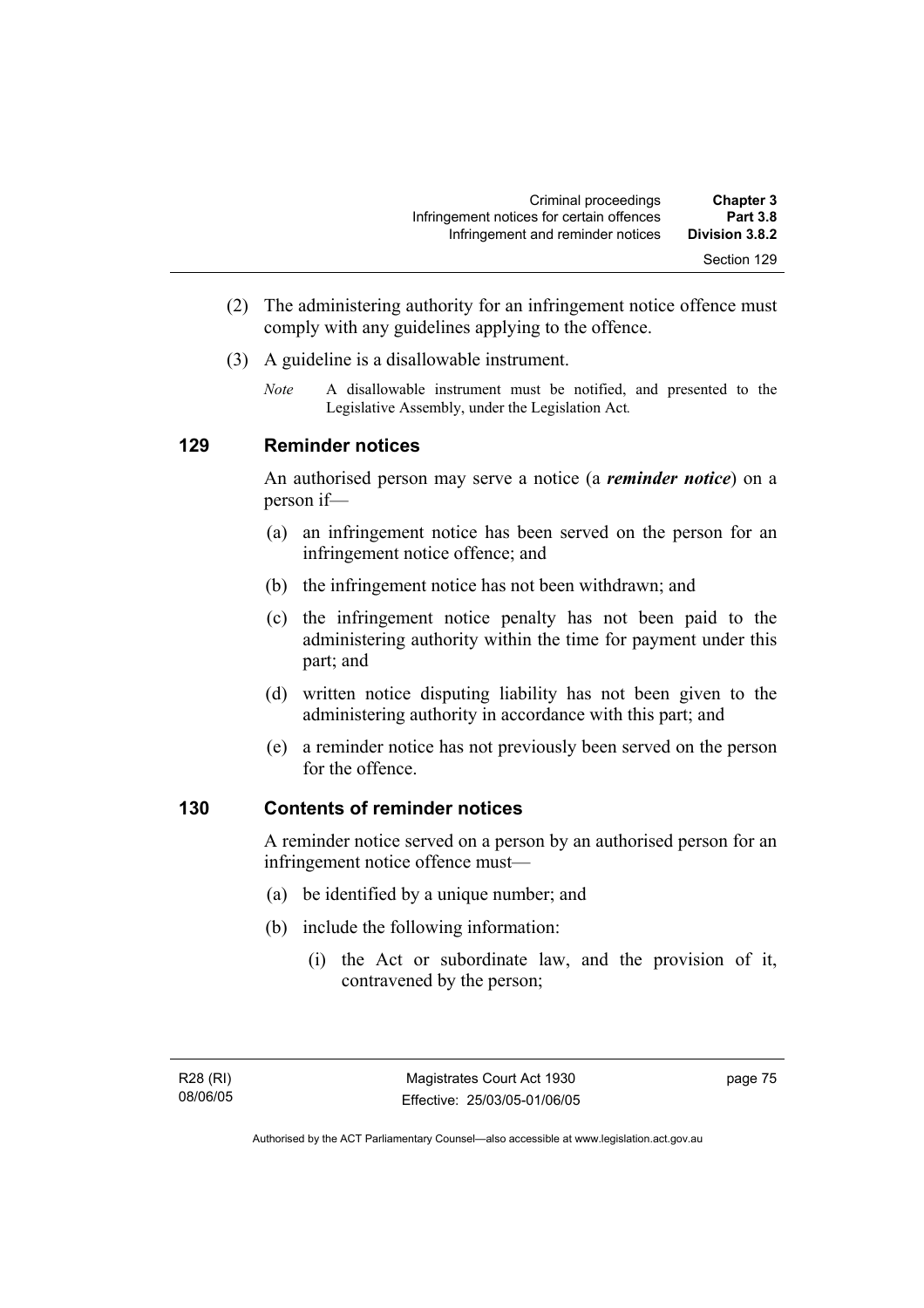| <b>Chapter 3</b> | Criminal proceedings                      |
|------------------|-------------------------------------------|
| <b>Part 3.8</b>  | Infringement notices for certain offences |
| Division 3.8.2   | Infringement and reminder notices         |
| Section 131      |                                           |

- (ii) the number of the infringement notice served on the person for the offence;
- (iii) the date of service of the infringement notice; and
- (c) state the date of service of the reminder notice; and
- (d) state the infringement notice penalty that is now payable by the person for the offence; and
- (e) contain the information required by section 131 (Additional information in reminder notices); and
- (f) identify the authorised person in accordance with the regulations; and
- (g) include any other information required by regulation and any additional information that the administering authority considers appropriate.

#### **131 Additional information in reminder notices**

- (1) The reminder notice must also tell the person on whom it is served that—
	- (a) the infringement notice penalty for the offence has not been paid; and
	- (b) the infringement notice has not been withdrawn; and
	- (c) written notice disputing liability has not been received by the administering authority from the person for the offence; and
	- (d) the infringement notice penalty for the offence has been increased by the amount payable by the person for the cost of serving the reminder notice; and
	- (e) the person may pay the infringement notice penalty that is now payable by the person for the offence or dispute liability for the offence within 28 days after the day when the reminder notice is served on the person (the *date of service* of the notice); and

| page 76 | Magistrates Court Act 1930   | R28 (RI) |
|---------|------------------------------|----------|
|         | Effective: 25/03/05-01/06/05 | 08/06/05 |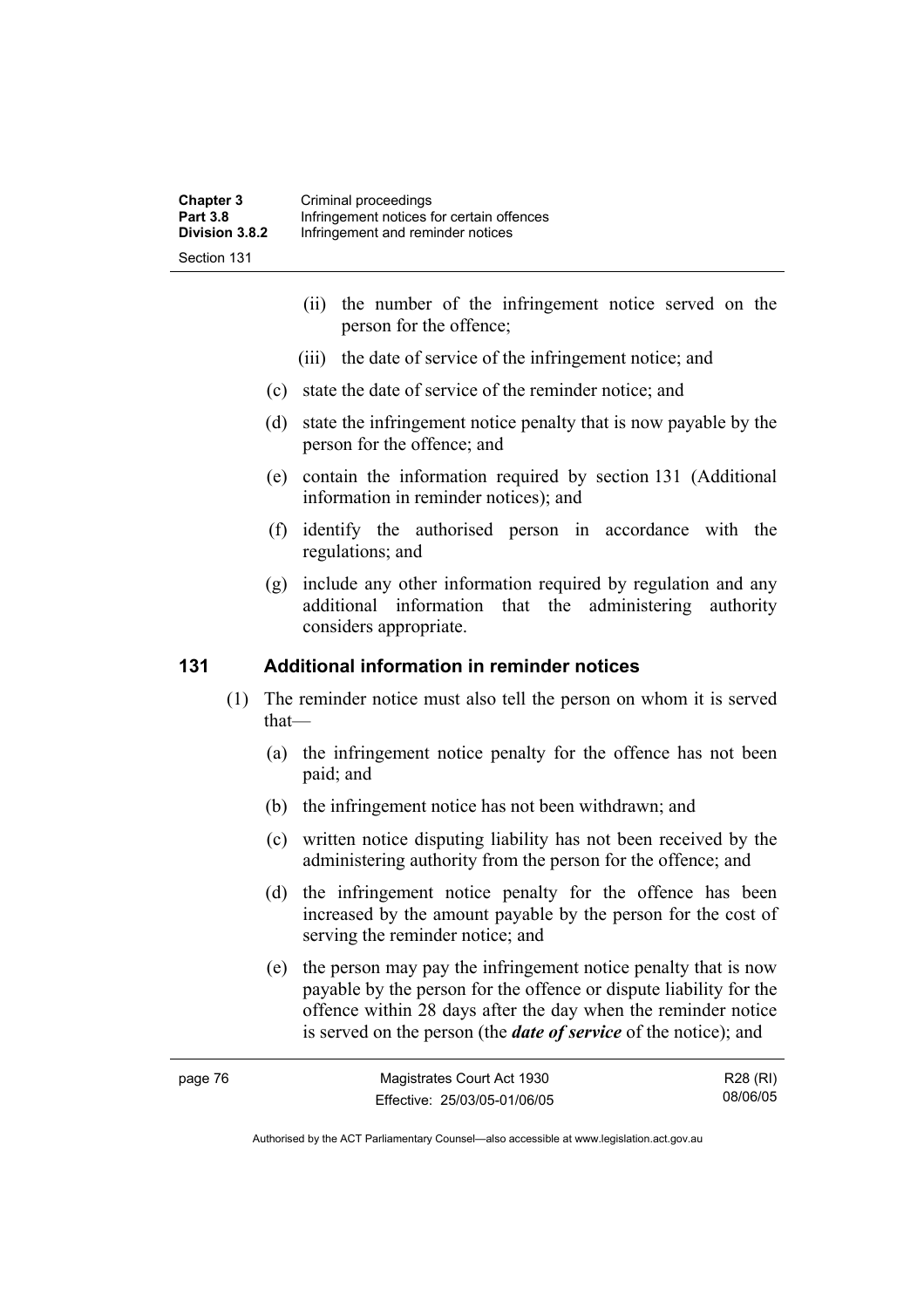- (f) the person may apply to the administering authority for additional time in which to pay the penalty or dispute liability for the offence; and
- (g) the infringement notice may be withdrawn before or after the penalty is paid; and
- (h) if the person pays the penalty within the 28 days (or any additional time allowed by the administering authority), then, unless the infringement notice is withdrawn and any penalty refunded—
	- (i) any liability of the person for the offence is discharged; and
	- (ii) the person will not be prosecuted in court for the offence; and
	- (iii) the person will not be taken to have been convicted of the offence; and
- (i) if the person wishes to dispute liability for the offence, the issue may be referred to the Magistrates Court; and
- (j) if the Magistrates Court finds against the person or the person is prosecuted in court for the offence, the person may be convicted of the offence and ordered to pay a penalty and costs, and be subject to other court orders; and
- (k) if the person does not pay the infringement notice penalty, or dispute liability for the offence, within the 28 days (or any additional time allowed by the administering authority), the person may be prosecuted in court for the offence.
- (2) In addition, the reminder notice must—
	- (a) explain how the person may pay the infringement notice penalty or dispute liability for the offence; and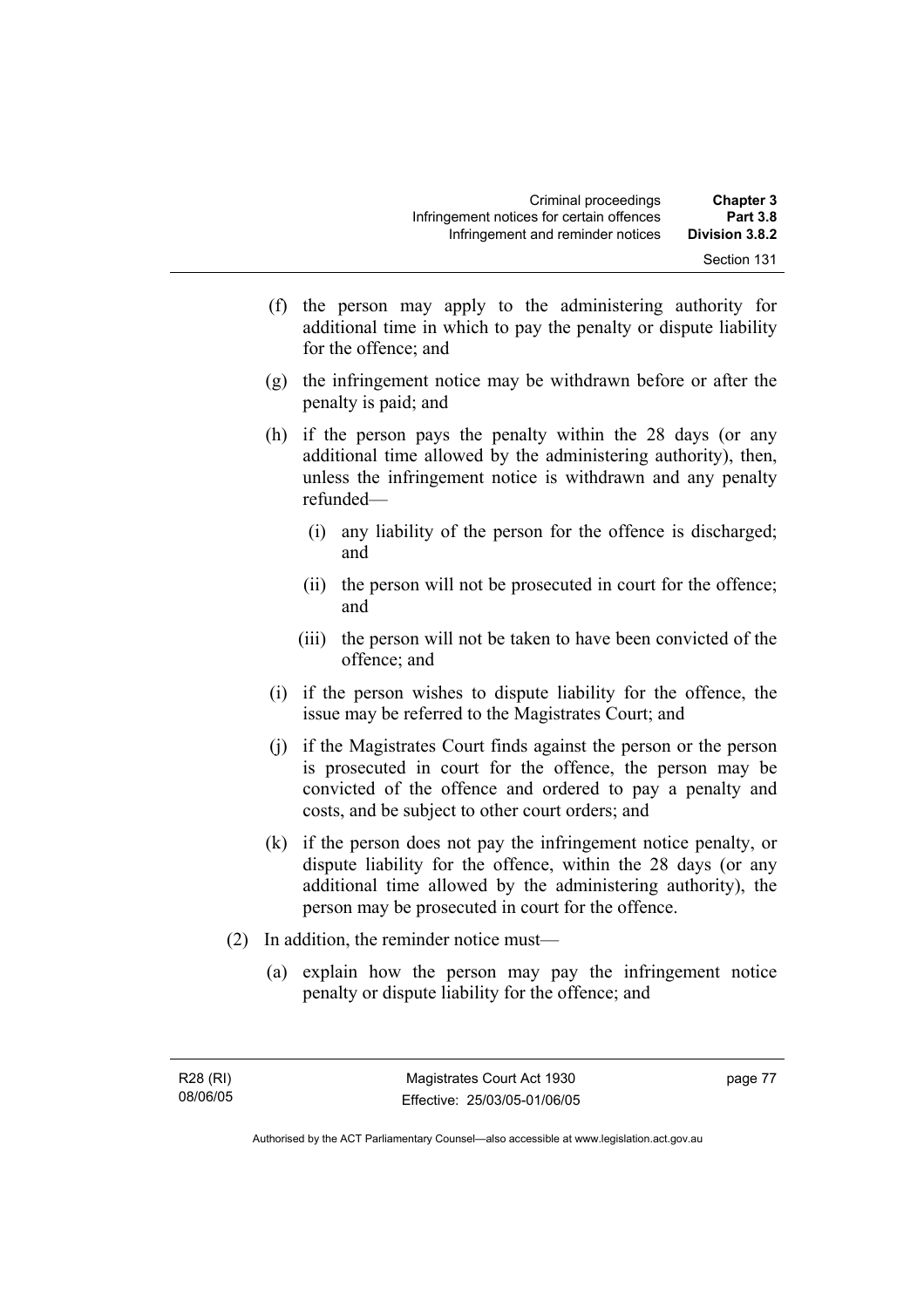| Chapter 3             | Criminal proceedings                               |
|-----------------------|----------------------------------------------------|
| <b>Part 3.8</b>       | Infringement notices for certain offences          |
| <b>Division 3.8.3</b> | Additional provisions for vehicle-related offences |
| Section 131A          |                                                    |

 (b) explain how the person may apply for additional time to pay the infringement notice penalty or dispute liability for the offence.

# **Division 3.8.3 Additional provisions for vehiclerelated offences**

#### **131A Meaning of** *infringement notice*

In this division:

*infringement notice* means an infringement notice for a vehicle-related offence.

#### **131B Service of infringement notice on responsible person for vehicles**

- (1) This section applies if an authorised person believes, on reasonable grounds, that a vehicle-related offence has been committed.
- (2) The authorised person may serve an infringement notice for the offence on—
	- (a) the responsible person for the vehicle at the time of the offence; or
	- (b) if there is more than 1 responsible person for the vehicle at that time—each or any of them.
	- *Note 1* For how documents may be served, see the Legislation Act, pt 19.5
	- *Note 2* Subsections (3) and (4) provide additional ways for serving infringement notices (see Legislation Act, s 251 (1)).
- (3) If the infringement notice is to be served on a person under this section by post and the vehicle is registered under a law of another jurisdiction corresponding to the *Road Transport (Vehicle Registration) Act 1999*, the notice may be served by sending it by prepaid post, addressed to the person, to the latest address of the person in the registration records kept under that law.

| page 78 | Magistrates Court Act 1930   | R28 (RI) |
|---------|------------------------------|----------|
|         | Effective: 25/03/05-01/06/05 | 08/06/05 |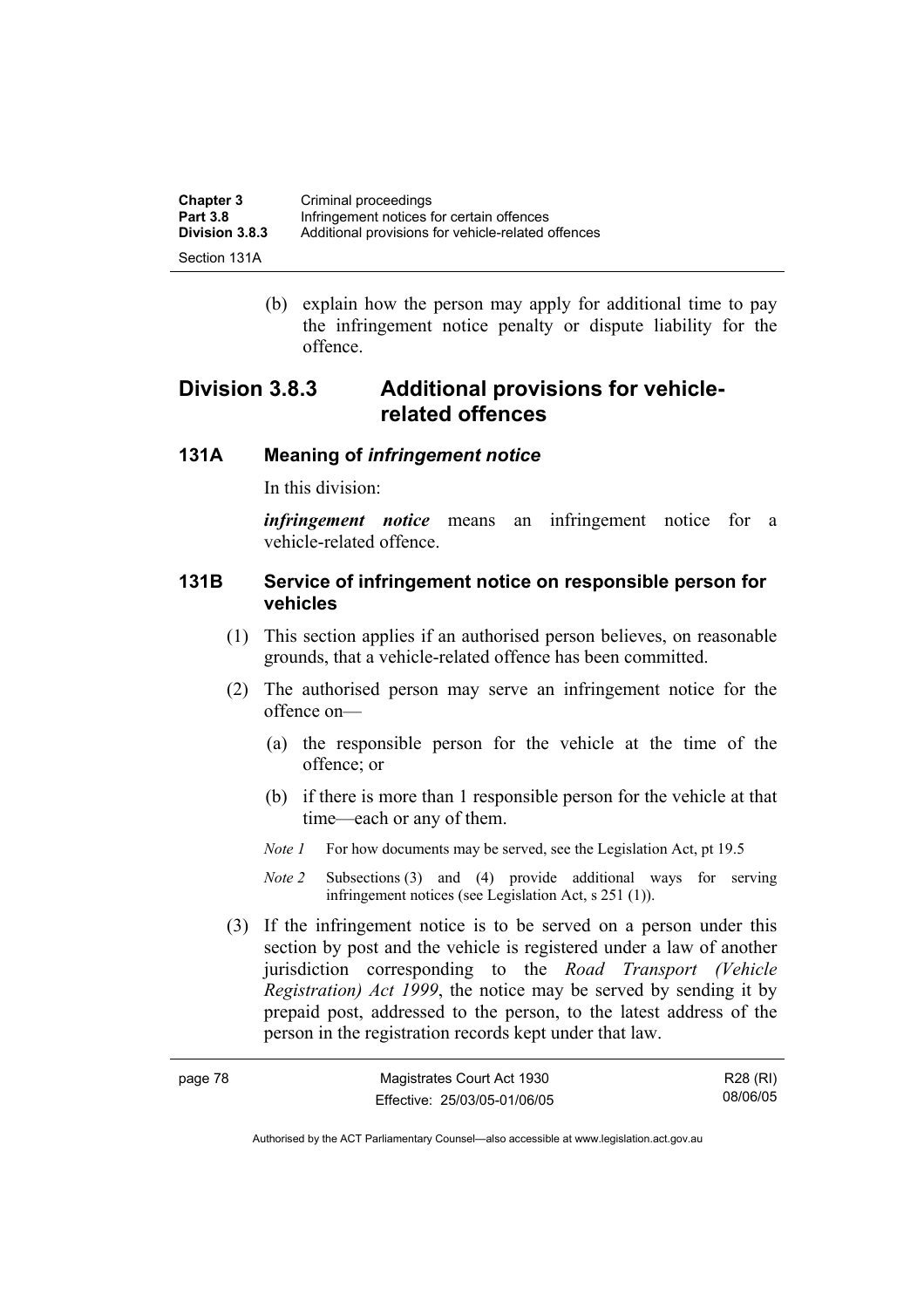- (4) An infringement notice for a vehicle-related offence may be served by securely placing or attaching the notice, addressed to the responsible person (without further description), on or to the vehicle in a conspicuous position.
- (5) If an infringement notice is served in the way mentioned in subsection (4), it is taken to have been served, on the day that it is placed on or attached to the vehicle, on—
	- (a) the responsible person for the vehicle; or
	- (b) if there is more than 1 responsible person for the vehicle at that time—each of them.
- (6) A person must not remove, deface or interfere with an infringement notice placed on, or attached to, a vehicle unless the person is the driver of the vehicle or the responsible person (or a responsible person) for the vehicle.

Maximum penalty: 20 penalty units.

- (7) A regulation may provide that an infringement notice for a vehiclerelated offence may only be served on a person under this section within the prescribed period after the day the offence was committed.
- (8) To remove any doubt, an authorised person may not serve an infringement notice on a person under this section for an offence after—
	- (a) if a regulation under subsection (7) prescribes a period for the offence—the end of the prescribed period; or
	- (b) in any other case—the end of the time within which a prosecution may be brought against the person for the offence.
- (9) This section does not prevent an infringement notice for a vehiclerelated offence being served on a person under section 120 (Service of infringement notices).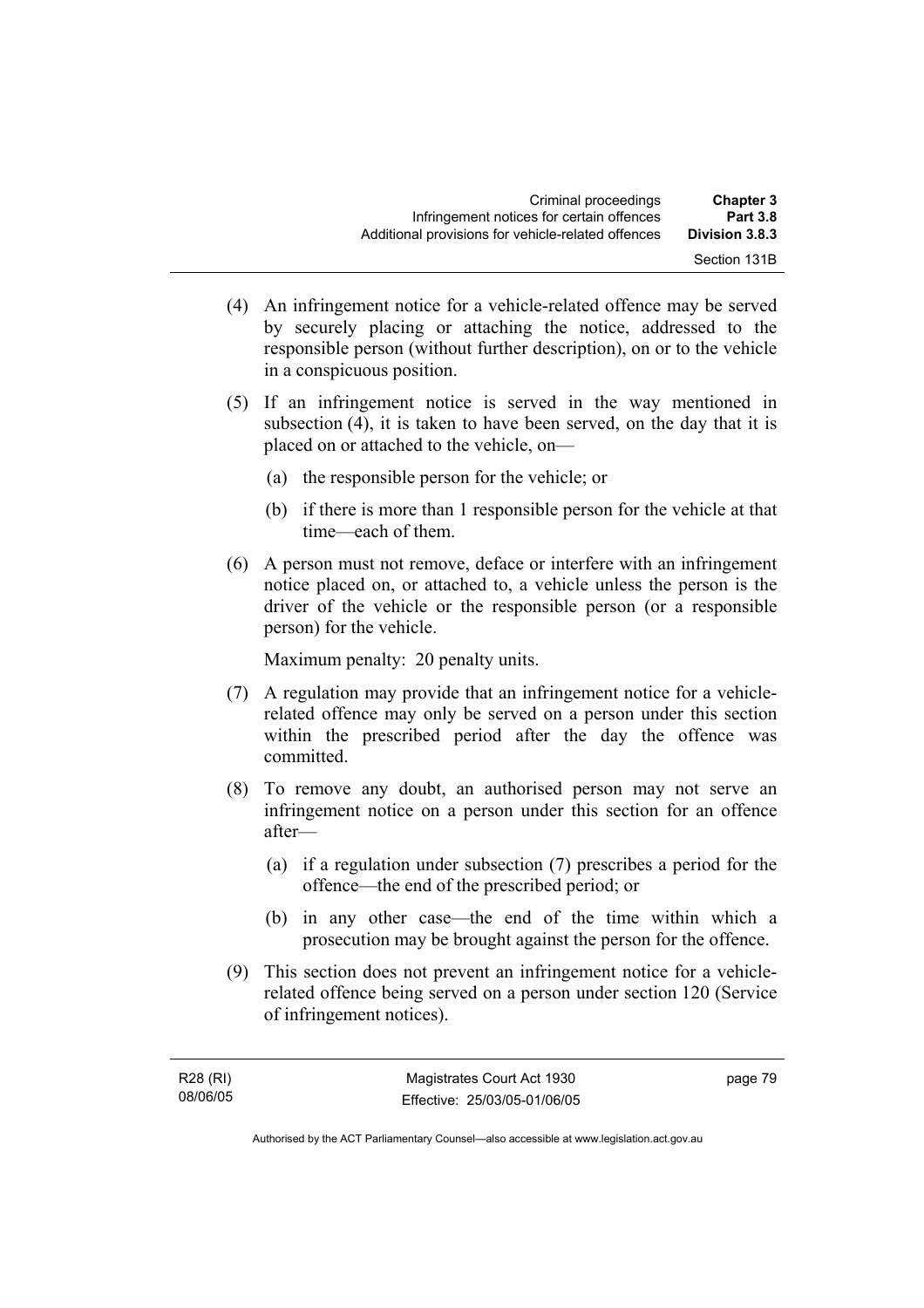| <b>Chapter 3</b>      | Criminal proceedings                               |
|-----------------------|----------------------------------------------------|
| <b>Part 3.8</b>       | Infringement notices for certain offences          |
| <b>Division 3.8.3</b> | Additional provisions for vehicle-related offences |
| Section 131C          |                                                    |

### **131C Liability for vehicle-related offences**

- (1) If an infringement notice for a vehicle-related offence is served on a person under section 131B, the person is liable for the offence, and may be convicted of and punished for the offence, even though the person who actually committed the offence (the *actual offender*) may have been someone else.
- (2) If the actual offender is not the responsible person (or a responsible person) for the vehicle at the time of the offence, subsection (1) does not affect the liability of the actual offender, but—
	- (a) an additional penalty for the offence may not be recovered from or imposed on the actual offender if an infringement notice penalty for the offence has been paid by, or a penalty has been imposed on, the responsible person (or a responsible person) for the vehicle at that time; and
	- (b) an additional penalty for the offence may not be recovered from or imposed on the responsible person (or a responsible person) for the vehicle at that time if an infringement notice penalty for the offence has been paid by, or a penalty has been imposed on, the actual offender.
- (3) However, in a prosecution against a responsible person for a vehicle-related offence, it is a defence if the responsible person establishes—
	- (a) that the vehicle was stolen, or illegally taken or used, at the time of the offence; or
	- (b) that the person made and gave to the administering authority a known offender declaration in accordance with section 131E (Known offender declaration) for the offence; or
	- (c) that the vehicle (or all of the person's interest in the vehicle) had been sold or disposed of by the person before the time of

R28 (RI) 08/06/05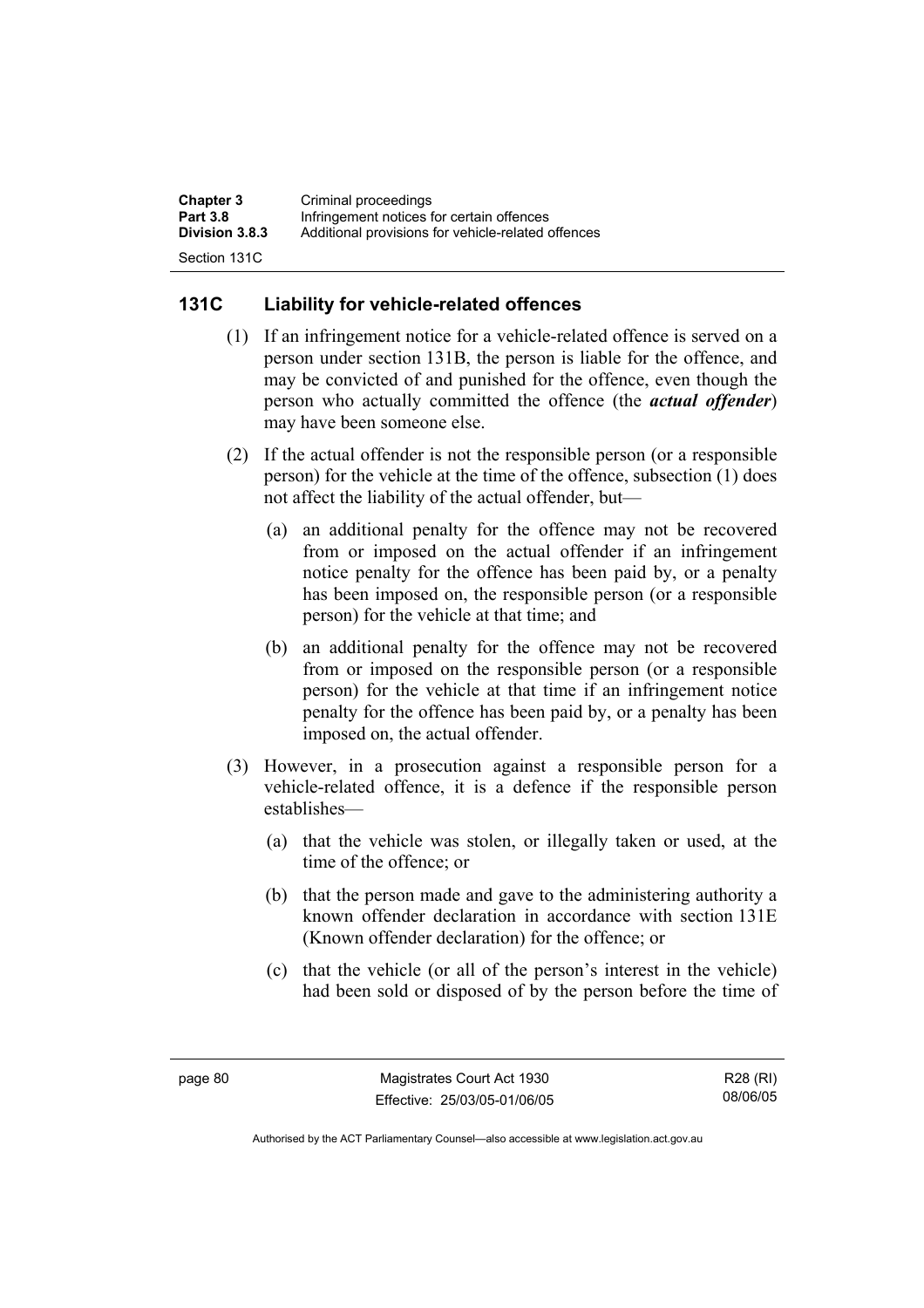the offence, and that at that time the person did not have an interest in the vehicle; or

- (d) that the person—
	- (i) was not the driver of the vehicle at the time of the offence; and
	- (ii) does not know, and could not with reasonable diligence have found out, the name and address of the driver of the vehicle at that time.

### **131D Illegal user declarations**

- (1) This section applies if—
	- (a) an infringement notice for a vehicle-related offence is served on a person under section 131B (Service of infringement notice on responsible person for vehicles); and
	- (b) the person makes a statutory declaration (an *illegal user declaration*) stating that the vehicle was stolen, or illegally taken or used, at the time of the offence and providing all relevant facts supporting that statement, including details of where and when the matter was reported to the police; and
	- (c) the person gives the illegal user declaration to the administering authority within 28 days after the day when the infringement notice, or a reminder notice for the offence, is served on the person (or any additional time allowed by the administering authority).
- (2) An infringement notice for the offence may be served under section 120 (Service of infringement notices) on the person (if any) stated in the illegal user declaration as the person (the *named offender*) who was illegally in charge of the vehicle at the time of the offence.

page 81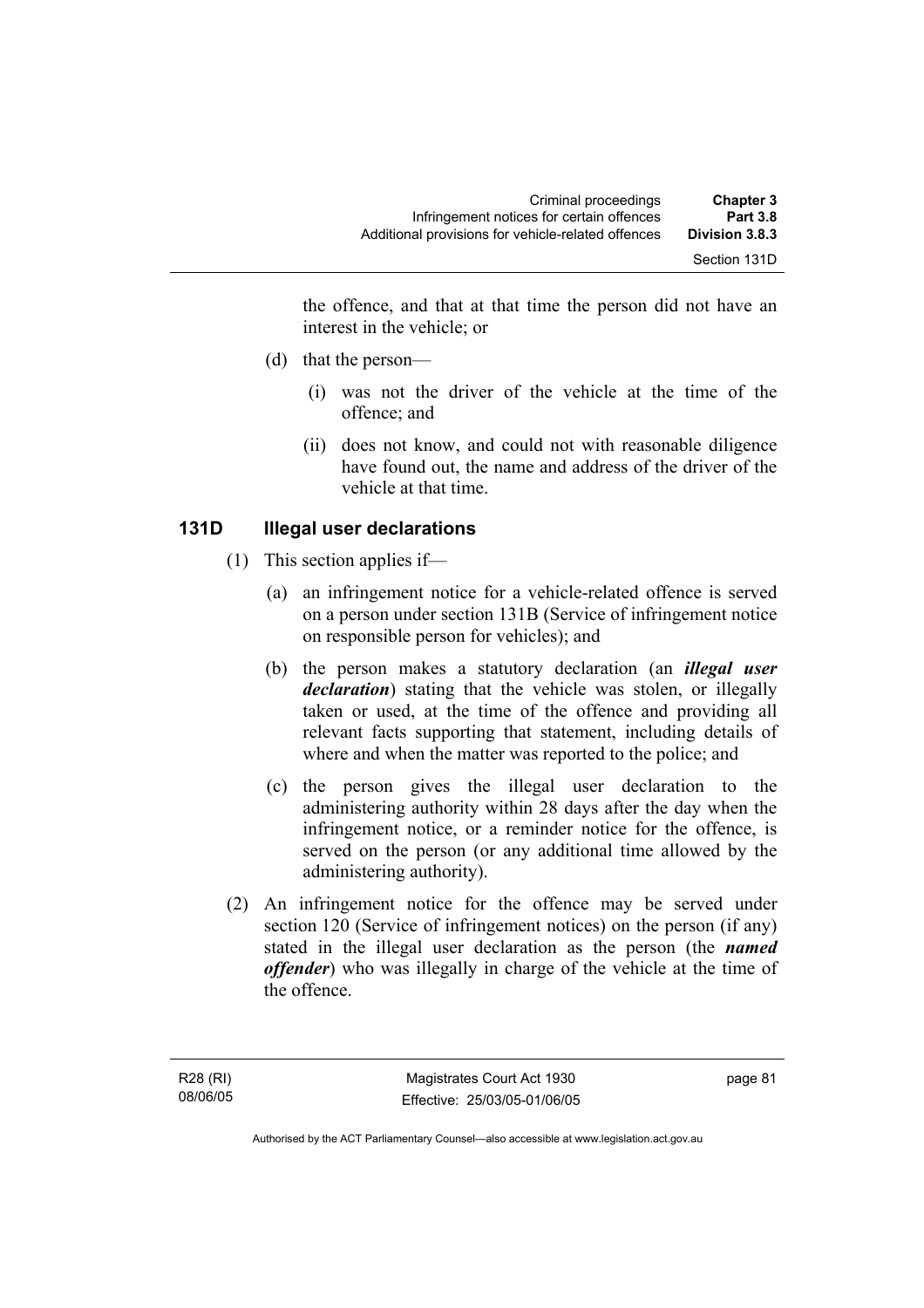| <b>Chapter 3</b> | Criminal proceedings                               |
|------------------|----------------------------------------------------|
| <b>Part 3.8</b>  | Infringement notices for certain offences          |
| Division 3.8.3   | Additional provisions for vehicle-related offences |
| Section 131E     |                                                    |

- (3) If a document (including an infringement notice or reminder notice) is to be served on the named offender under this part by post in relation to the offence, the document may be addressed to the named offender at his or her home or business address stated in the illegal user declaration.
- (4) Section 131C (Liability for vehicle-related offences) and section 131E (Known offender declarations) apply as if the named offender were the responsible person for the vehicle at the time of the offence and the infringement notice had been served on the named offender under section 131B.
- (5) However, a proceeding for the offence may be brought in a court against the named offender only if a copy of the illegal user declaration has been served on the named offender by an authorised person.
- (6) In a proceeding against the named offender for the offence, the illegal user declaration is evidence that the named offender was the driver of the vehicle at the time of the offence.

#### **131E Known offender declarations**

- (1) This section applies if—
	- (a) an infringement notice for a vehicle-related offence is served on a person under section 131B (Service of infringement notice on responsible person for vehicles); and
	- (b) the person makes a statutory declaration (a *known offender declaration*) stating—
		- (i) if the person is an individual—
			- (A) that the person was not the driver of the vehicle at the time of the offence and did not commit the offence; and

R28 (RI) 08/06/05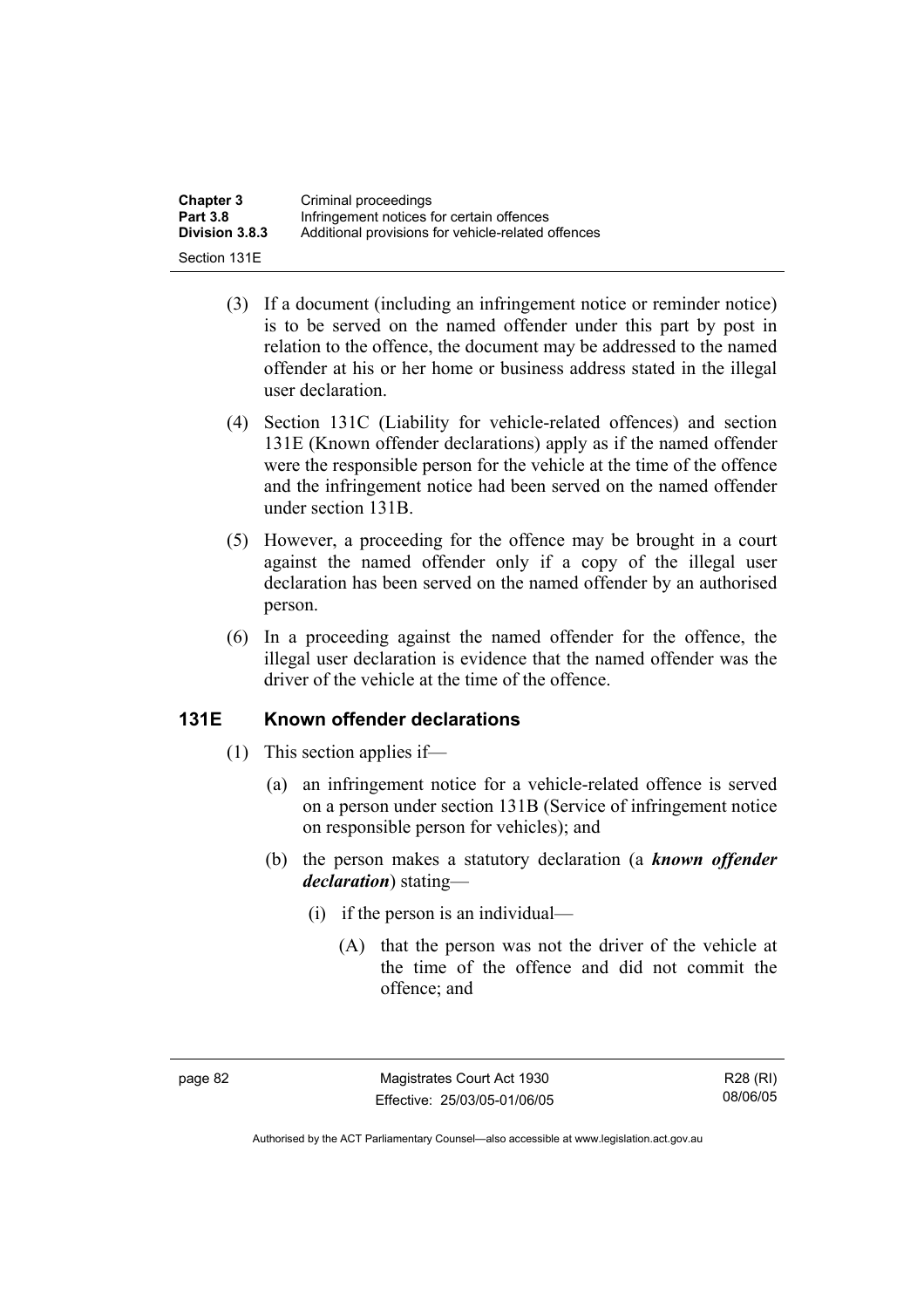| <b>Chapter 3</b><br><b>Part 3.8</b> | Criminal proceedings<br>Infringement notices for certain offences |
|-------------------------------------|-------------------------------------------------------------------|
| Division 3.8.3                      | Additional provisions for vehicle-related offences                |
| Section 131E                        |                                                                   |

- (B) the name and home or business address of the person (the *named offender*) who was the driver of the vehicle at that time; and
- (C) all relevant facts supporting those statements; or
- (ii) if the person is a corporation—the name and home or business address of the person (also the *named offender*) who was the driver of the vehicle at the time of the offence and all relevant facts supporting that statement; or
- (iii) for a vehicle-related offence under an Act declared by regulation to be an Act to which this subparagraph applies—the person saw another named person (also the *named offender*) do the act the subject of the offence and stating—
	- (A) the address of the named offender; and
	- (B) if the person does not know the other person's address—the reasons why the person does not know the address; and
- (c) the person gives the known offender declaration to the administering authority within 28 days after the day when the infringement notice, or a reminder notice for the offence, is served on the person (or any additional time allowed by the administering authority).
- (2) An infringement notice for the offence may be served under section 120 (Service of infringement notices) on the named offender.
- (3) If a document (including an infringement notice or reminder notice) is to be served on the named offender under this part by post in relation to the offence, the document may be addressed to the named offender at his or her home or business address stated in the known offender declaration.

page 83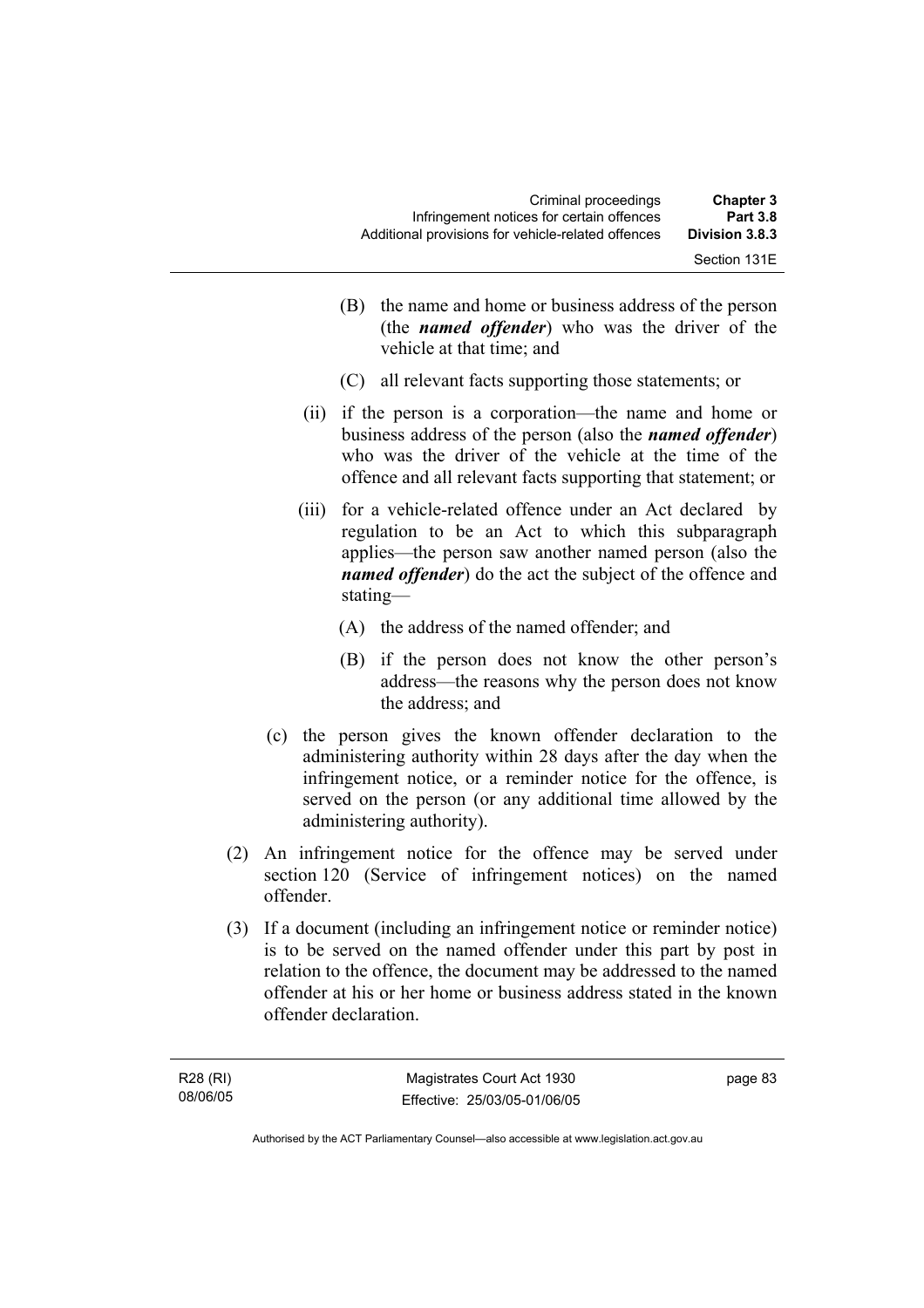| <b>Chapter 3</b> | Criminal proceedings                               |
|------------------|----------------------------------------------------|
| <b>Part 3.8</b>  | Infringement notices for certain offences          |
| Division 3.8.3   | Additional provisions for vehicle-related offences |
| Section 131F     |                                                    |

- (4) Section 131C (Liability for vehicle-related offences), this section and section 131F apply as if the named offender were the responsible person for the vehicle at the time of the offence and the infringement notice had been served on the named offender under section 131B.
- (5) However, a proceeding for the offence may be brought in a court against the named offender only if a copy of the known offender declaration has been served on the named offender by an authorised person.
- (6) In a proceeding against the named offender for the offence, the known offender declaration is evidence that the named offender was the offender at the time of the offence.

### **131F Sold vehicle declarations**

- (1) This section applies if—
	- (a) an infringement notice for a vehicle-related offence is served on a person under section 131B (Service of infringement notice on responsible person for vehicles); and
	- (b) the person makes a statutory declaration (a *sold vehicle declaration*) stating that the vehicle (or all of the person's interest in the vehicle) had been sold or otherwise disposed of by the person before the time of the offence and providing all relevant facts supporting that statement, including—
		- (i) the name and home or business address of the person (the *buyer*) to whom the vehicle (or the person's interest in the vehicle) was sold or disposed of by the person; and
		- (ii) the date and, if relevant to the offence, time of the sale or disposal; and
		- (iii) if an agent made the sale or disposal for the person—the name and home or business address of the agent; and

R28 (RI) 08/06/05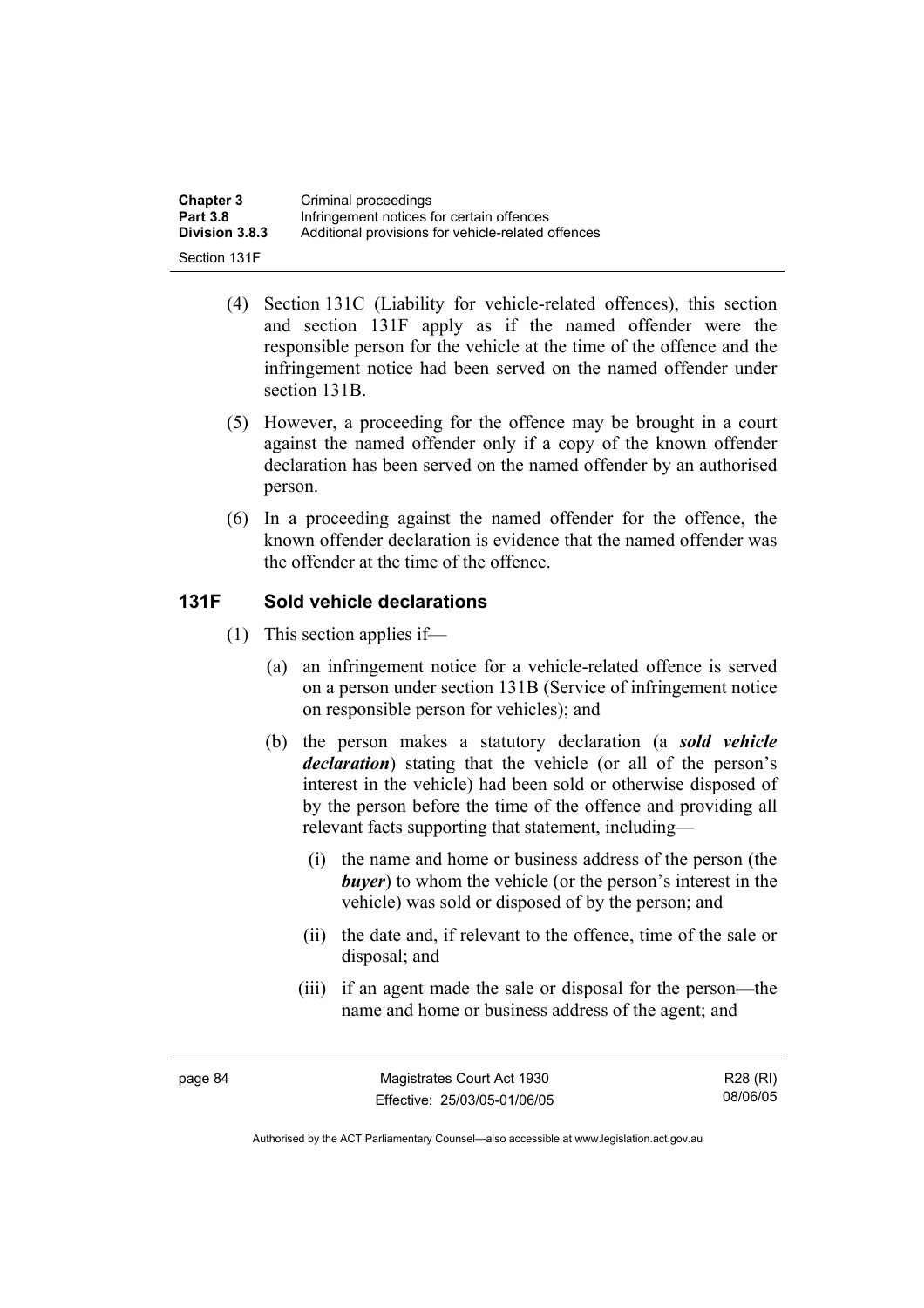| <b>Chapter 3</b><br><b>Part 3.8</b> | Criminal proceedings<br>Infringement notices for certain offences |
|-------------------------------------|-------------------------------------------------------------------|
| Division 3.8.3                      | Additional provisions for vehicle-related offences                |
| Section 131G                        |                                                                   |

- (iv) whether the person had any interest in the vehicle at the time of the offence; and
- (c) the person gives the sold vehicle declaration to the administering authority within 28 days after the day when the infringement notice, or a reminder notice for the offence, is served on the person (or any additional time allowed by the administering authority).
- (2) An infringement notice for the offence may be served under section 120 (Service of infringement notices) on the buyer.
- (3) If a document (including an infringement notice or reminder notice) is to be served on the buyer under this part by post in relation to the offence, the document may be addressed to the buyer at his or her home or business address stated in the sold vehicle declaration.
- (4) Section 131C (Liability for vehicle-related offences), section 131E and this section apply as if the buyer were a responsible person for the vehicle at the time of the offence and the infringement notice had been served on the buyer under section 131B.
- (5) However, a proceeding for the offence may be brought in a court against the buyer only if a copy of the sold vehicle declaration has been served on the buyer by an authorised person.
- (6) In a proceeding against the buyer for the offence, the sold vehicle declaration is evidence that the buyer was the responsible person for the vehicle at the time of the offence.

### **131G Unknown offender declarations**

If an infringement notice for a vehicle-related offence is served on a person under section 131B (Service of infringement notice on responsible person for vehicles), the person may—

 (a) make a statutory declaration (an *unknown offender declaration*) stating—

R28 (RI) 08/06/05 page 85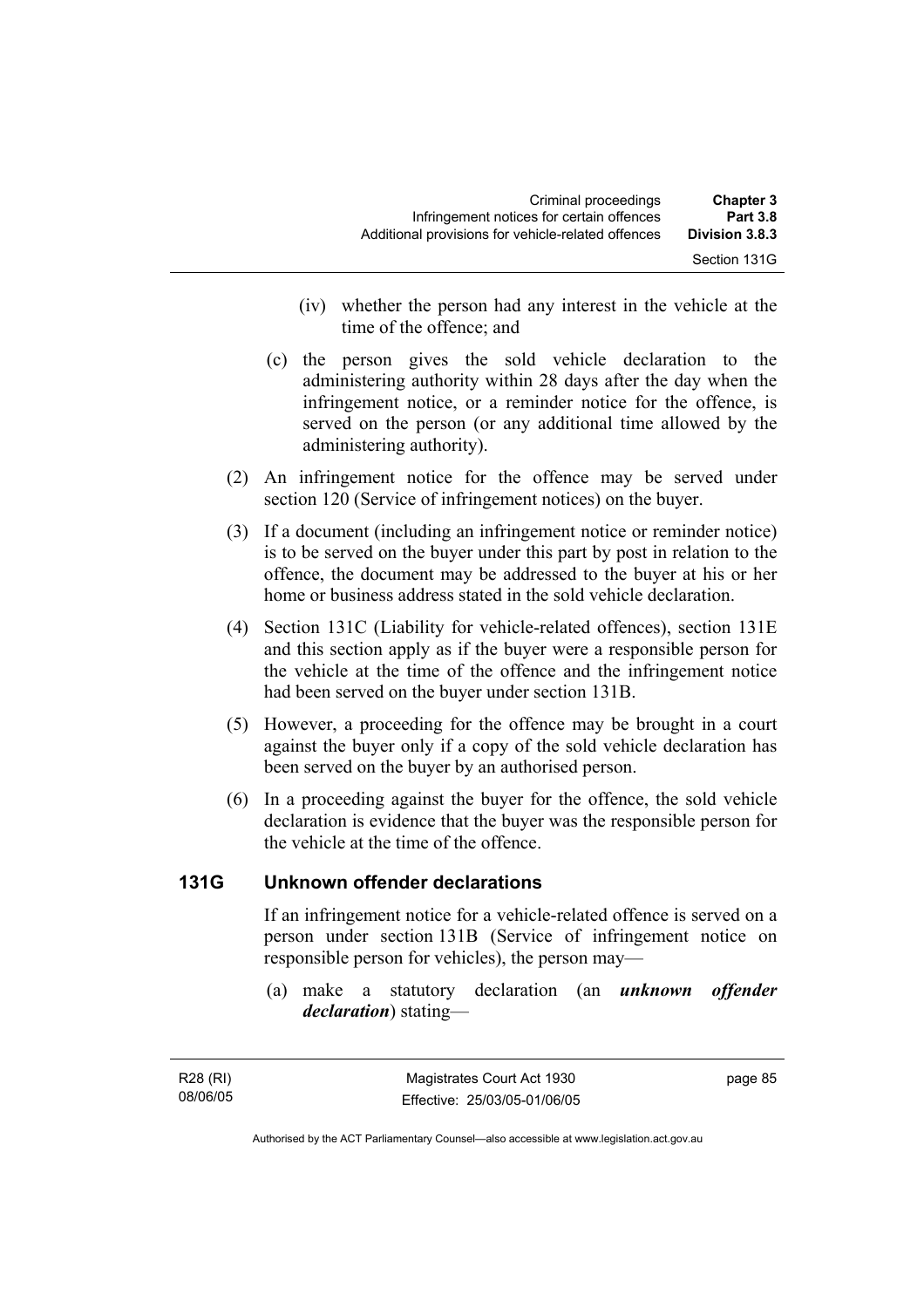- (i) that—
	- (A) if the person is an individual—the person was not the driver of the vehicle at the time of the offence and did not commit the offence; or
	- (B) if the person is a corporation—the vehicle was not being used for the corporation's purposes at the time of the offence; and
- (ii) that the person has made inquiries to find out who was—
	- (A) the driver of the vehicle at that time; or
	- (B) for a vehicle-related offence under an Act declared by regulation to be an Act to which this subparagraph applies—the offender was at that time; and
- (iii) that the person does not know, and has not been able to find out, who was the driver of the vehicle, or the offender, at that time; and
- (iv) the nature and extent of the inquiries made by the person; and
- (b) give the unknown offender declaration to the administering authority within 28 days after the day when the infringement notice, or a reminder notice for the offence, is served on the person (or any additional time allowed by the administering authority).

## **Division 3.8.4 Disputing liability for infringement notices**

#### **132 Disputing liability for infringement notice offence**

 (1) A person on whom an infringement notice or reminder notice has been served for an infringement notice offence may dispute liability

| page 86 | Magistrates Court Act 1930   | R28 (RI) |
|---------|------------------------------|----------|
|         | Effective: 25/03/05-01/06/05 | 08/06/05 |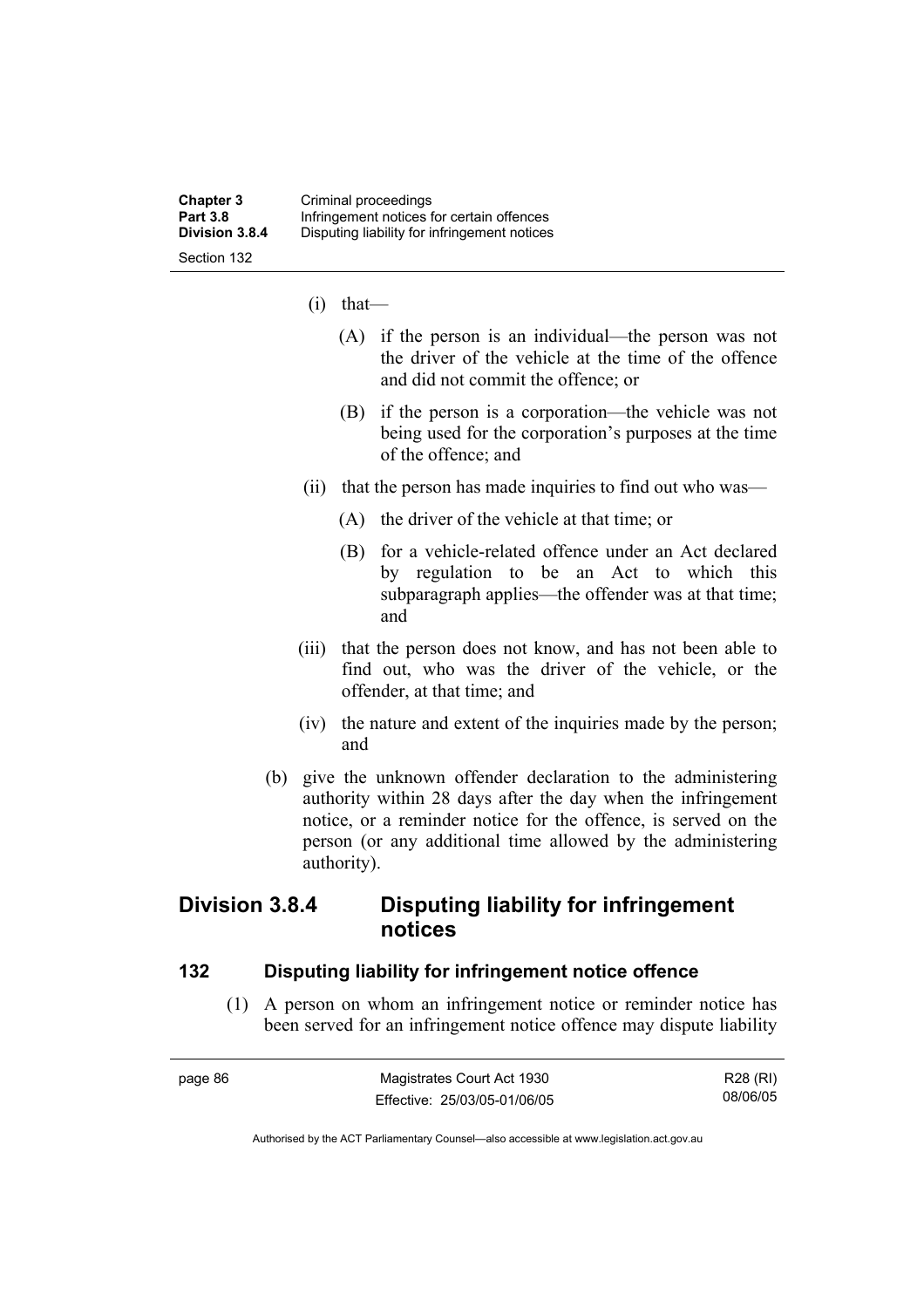for the offence by written notice given to the administering authority.

- (2) The notice must set out the grounds on which the person relies.
- (3) The notice must be given to the administering authority—
	- (a) within 28 days after the date of service of the infringement notice or reminder notice; or
	- (b) if the person applies to the administering authority within the 28 days for additional time to dispute liability for the offence and the additional time is allowed—within the additional time allowed by the administering authority; or
	- (c) if the person applies to the administering authority within the 28 days for additional time to dispute liability for the offence and the application is refused—within 7 days after the day the person is told of the refusal or 28 days after the date of service of the infringement notice or reminder notice, whichever is later.

### **133 Extension of time to dispute liability**

- (1) The person on whom an infringement notice or reminder notice is served may apply, in writing, to the administering authority, within 28 days after the date of service of the notice, for a stated additional time in which to dispute liability for the offence.
- (2) The administering authority must—
	- (a) allow or refuse to allow the additional time; and
	- (b) tell the person in writing of the decision and, if the decision is a refusal, the reasons for it.

#### **134 Procedure if liability disputed**

 (1) This section applies if a person disputes liability for an infringement notice offence by giving the administering authority a notice in

| R28 (RI) | Magistrates Court Act 1930   | page 87 |
|----------|------------------------------|---------|
| 08/06/05 | Effective: 25/03/05-01/06/05 |         |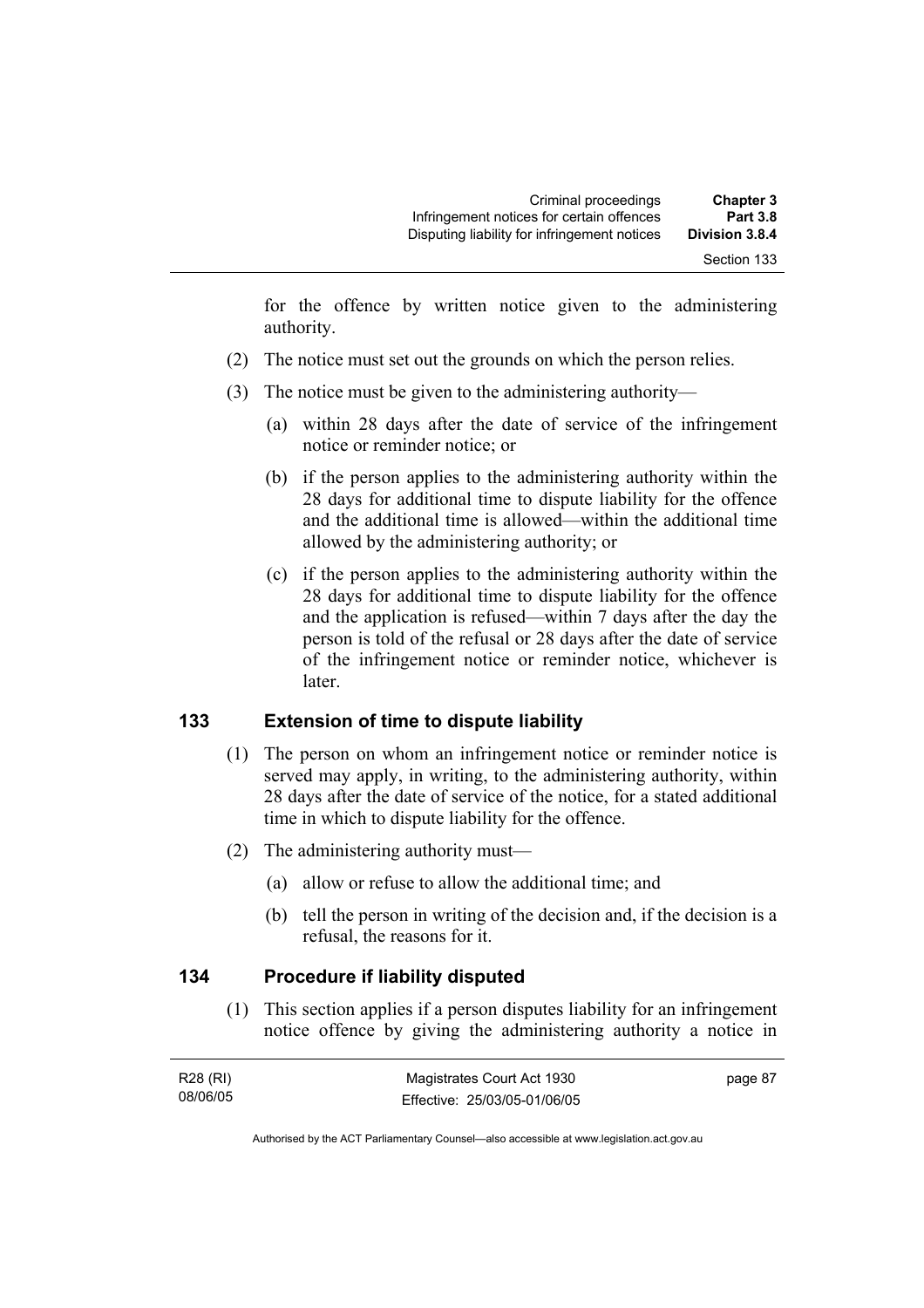accordance with section 132 (Disputing liability for infringement notice offence).

- (2) The administering authority may lay an information in the Magistrates Court against the person for the offence within 60 days after being given the notice.
- (3) The administering authority must discontinue a proceeding brought against the person for the offence if, before the hearing of the proceeding, the person pays the total of—
	- (a) the infringement notice penalty; and
	- (b) the costs (if any) prescribed by regulation for beginning the proceeding; and
	- (c) the disbursements (if any) incurred by the administering authority up to the day payment is made.
- (4) If subsection (3) applies, section 125 (Effect of payment of infringement notice penalty) also applies to the person in relation to the offence, even though the person paid the infringement notice penalty for the offence after an information had been laid in the Magistrates Court against the person for the offence.
- (5) If the administering authority does not lay an information in the Magistrates Court against the person for the offence within 60 days after being given the notice, the administering authority must—
	- (a) tell the person, in writing, that no further action will be taken against the person for the offence; and
	- (b) take no further action against the person for the offence.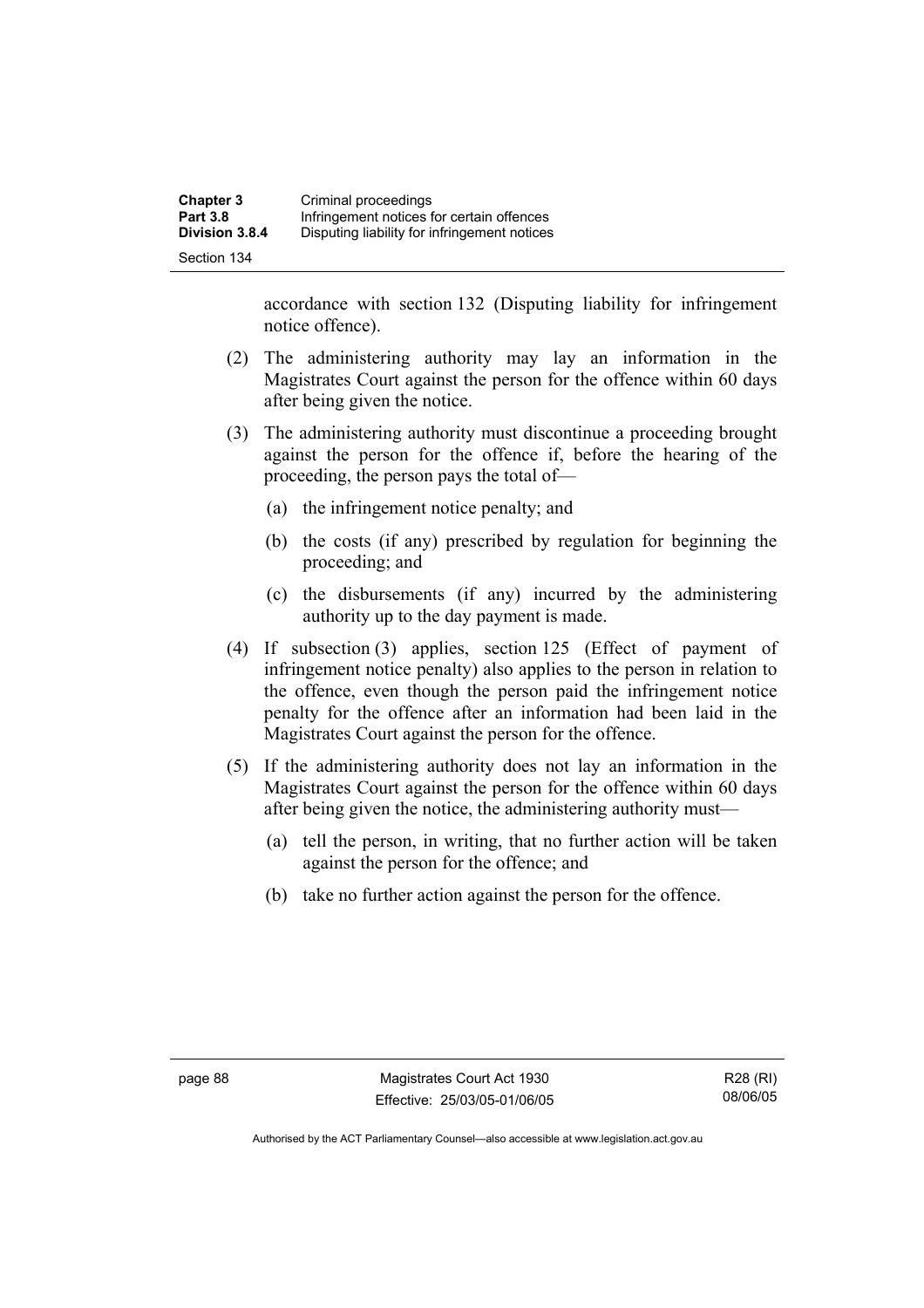- (6) To remove any doubt, subsection (2) does not permit the administering authority to lay an information against a person for an offence after the end of the time within which, apart from this section, a prosecution may be brought against the person for the offence.
	- *Note* For the time within which a prosecution must be begun, see the Legislation Act, s 192.

## **Division 3.8.5 Infringement notices—other provisions**

#### **134A Authorised people for infringement notice offences**

- (1) The administering authority for an infringement notice offence may appoint a person to be an authorised person to serve infringement notices or reminder notices.
	- *Note 1* For the making of appointments (including acting appointments), see the Legislation Act, pt 19.3.
	- *Note 2* In particular, a person may be appointed for a particular provision of a law (see Legislation Act, s 7 (3)) and an appointment may be made by naming a person or nominating the occupant of a position (see s 207).
- (2) A regulation may prescribe a person to be an authorised person for the service of infringement notices or reminder notices.
- (3) In this part:

*authorised person* means—

- (a) for an infringement notice for an infringement notice offence—
	- (i) the administering authority; or
	- (ii) a person who is appointed under this section by the administering authority to serve an infringement notice for the offence; or

R28 (RI) 08/06/05 page 89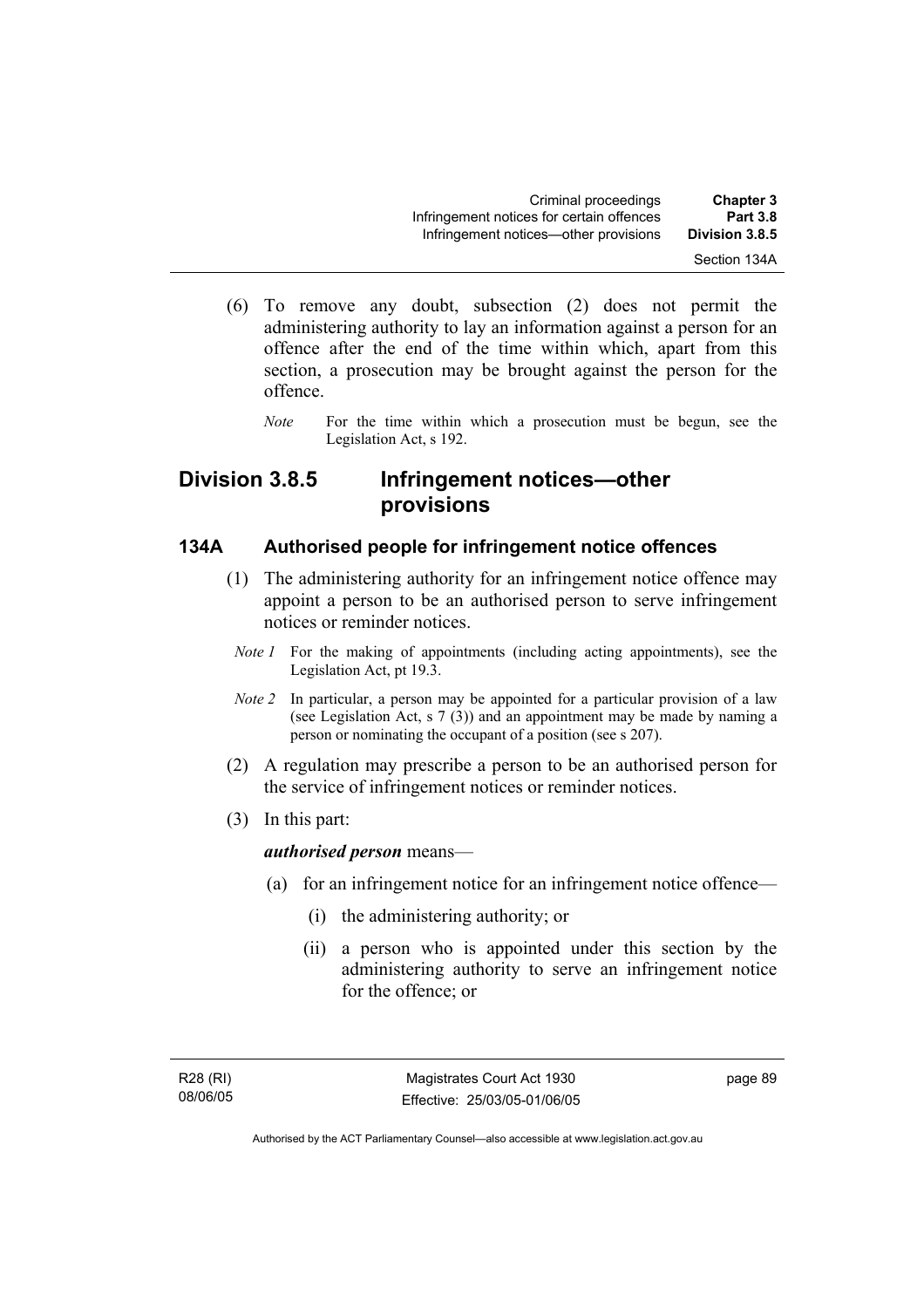| <b>Chapter 3</b> | Criminal proceedings                      |
|------------------|-------------------------------------------|
| <b>Part 3.8</b>  | Infringement notices for certain offences |
| Division 3.8.5   | Infringement notices—other provisions     |
| Section 135      |                                           |

- (iii) anyone else who, under the regulations, may serve an infringement notice for the offence; or
- (b) for a reminder notice for an infringement notice offence—
	- (i) the administering authority; or
	- (ii) a person who is appointed under this section by the administering authority to serve a reminder notice for the offence; or
	- (iii) anyone else who, under the regulations, may serve a reminder notice for the offence.

#### **135 Delegation of administering authority's functions**

- (1) The administering authority for an infringement notice offence may delegate the administering authority's functions under this part to an authorised person or a person prescribed by regulation.
- (2) A person prescribed by regulation for subsection (1) may delegate the functions delegated to the person under that subsection to anyone else.
	- *Note* For the making of delegations and the exercise of delegated functions, see Legislation Act, pt 19.4.

### **136 Evidentiary certificates**

- (1) This section applies to a proceeding for an infringement notice offence.
- (2) A certificate that appears to be signed by or on behalf of the administering authority, and states any matter relevant to anything done or not done under this part in relation to the offence, is evidence of the matter.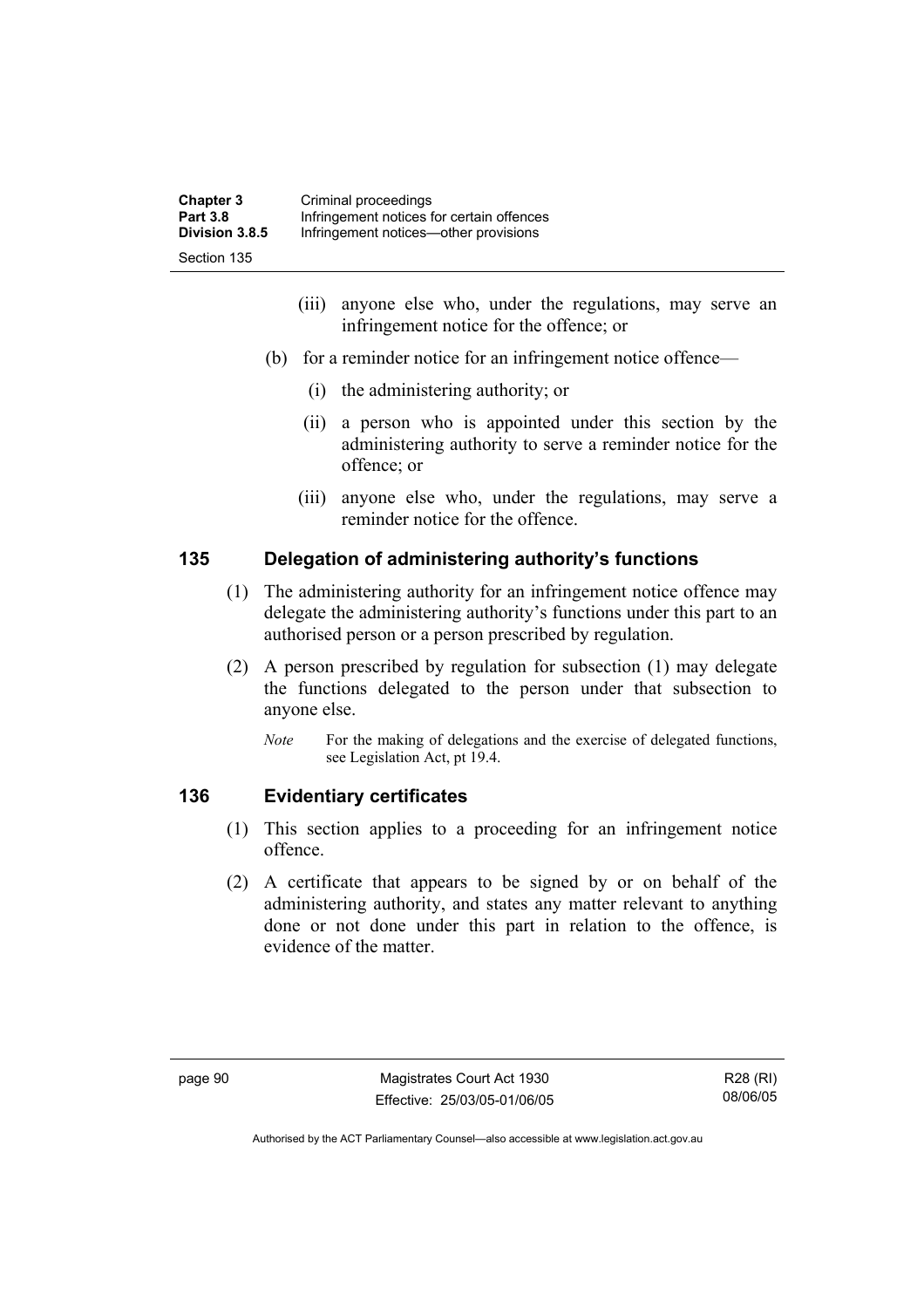| <b>Chapter 3</b><br><b>Part 3.8</b> | Criminal proceedings<br>Infringement notices for certain offences |
|-------------------------------------|-------------------------------------------------------------------|
| Division 3.8.5                      | Infringement notices—other provisions                             |
| Section 136                         |                                                                   |

- (3) Without limiting subsection (2), a certificate given under that subsection may state any of the following:
	- (a) a stated infringement notice or reminder notice was served by a stated authorised person in a stated way on a stated person on a stated date for a stated infringement notice offence;
	- (b) the administering authority did not allow additional time, or allowed stated additional time, for payment of the infringement notice penalty or to dispute liability for the offence;
	- (c) the infringement notice penalty was not paid within the time in which it was required to be paid under this part;
	- (d) the infringement notice has not been withdrawn or was withdrawn on a stated date;
	- (e) a stated address was, on a stated date, the latest business, home or email address, or fax number, of a stated person recorded in a register or other record kept by the administering authority;
	- (f) an infringement notice penalty has not been paid by, or a penalty has not been imposed on, a stated person or anyone for the offence.
- (4) A court must accept a certificate given under this section as proof of the matters stated in it if there is no evidence to the contrary.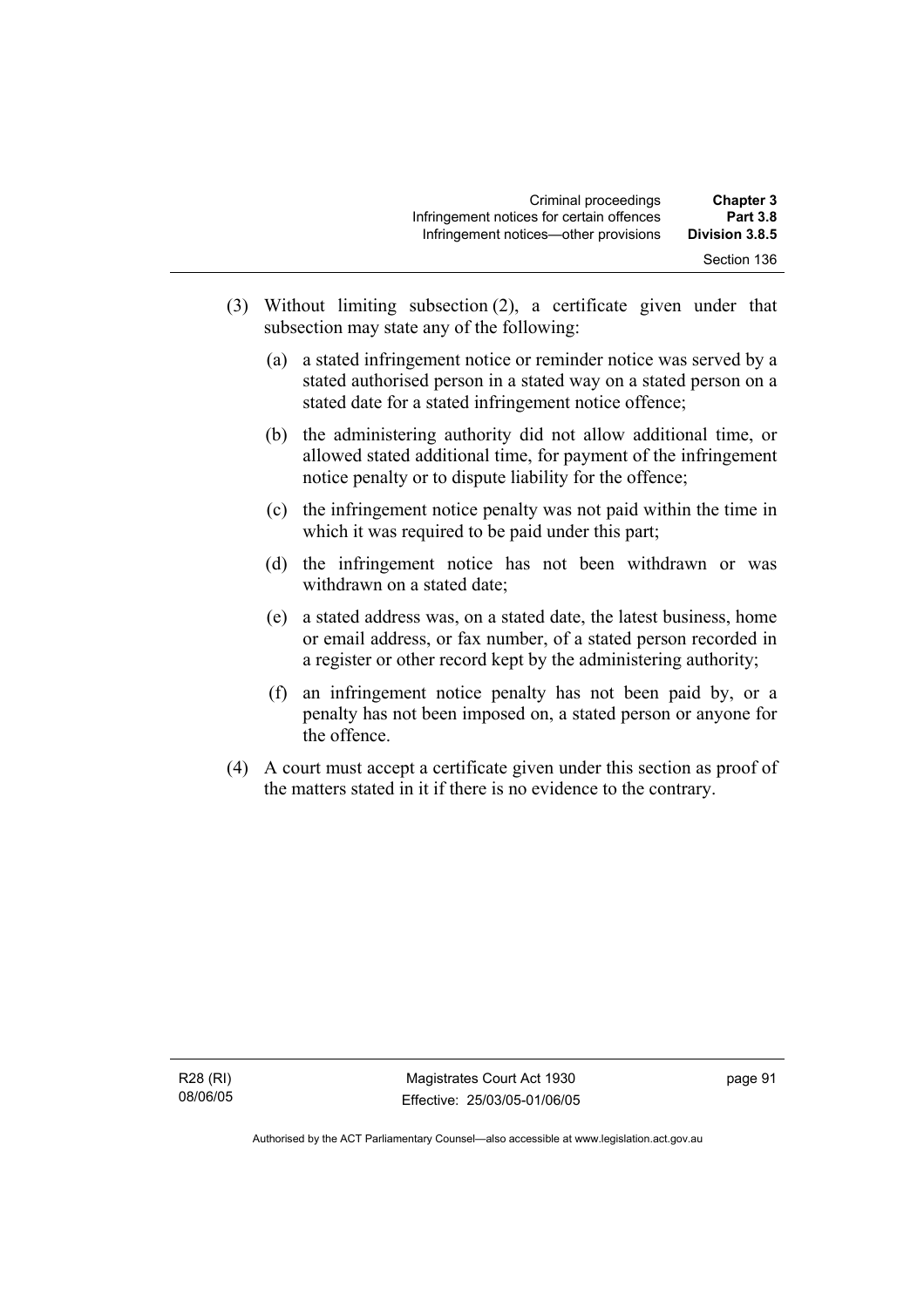Section 141

# **Part 3.9 Enforcement of criminal decisions**

## **Division 3.9.1 Enforcement of criminal decisions general**

### **141 Minute of decision and notice to defendant**

- (1) If the court convicts or makes an order against a defendant—
	- (a) a minute or memorandum of the conviction or order must be made and signed by the magistrate exercising the jurisdiction of the court; and
	- (b) the defendant must be notified in writing of the conviction or order.
- (2) A minute or memorandum under subsection (1) (a) must specify the amount of any levy imposed under the *Victims of Crime (Financial Assistance) Act 1983*, part 5.
- (3) Failure to comply with subsection (1) does not invalidate a conviction or order or the enforcement of a conviction or order.
- (4) The minute must not form any part of the warrant of commitment or of execution.
- (5) A document purporting to be a copy of the minute or memorandum signed by the registrar is prima facie evidence in all courts of law of the making of the conviction or order.

#### **142 Formal convictions and orders**

 (1) The conviction or order must afterwards, if required, be drawn up by the court in proper form, and it must cause the conviction or order to be lodged with the registrar, to be filed by the registrar among the records of the court.

| page 92 | Magistrates Court Act 1930   | R28 (RI) |
|---------|------------------------------|----------|
|         | Effective: 25/03/05-01/06/05 | 08/06/05 |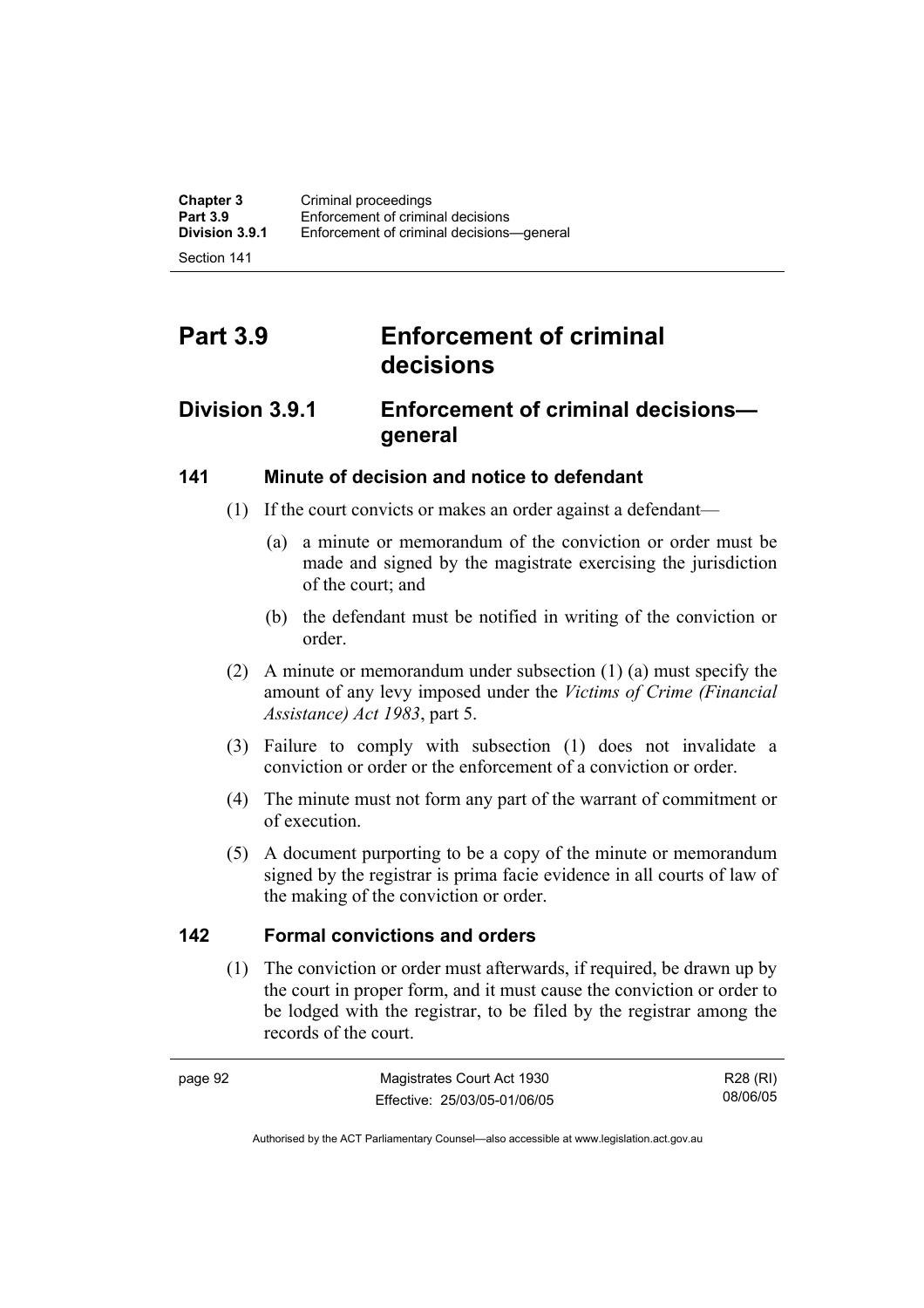(2) It is not necessary for a court formally to draw up a conviction or order or any other record of a decision, unless it is demanded by a party to the proceeding for the purpose of an appeal against the decision, or is required for the purpose of a return to a writ of habeas corpus or other writ from the Supreme Court.

# **143 Dismissal of information**

- (1) If the court dismisses the information, the court must make an order of dismissal, and must, on application, give the defendant a certificate of dismissal signed by the adjudicating magistrate or the registrar.
- (2) The certificate, without further proof, is, on its production, a bar to any other information or legal proceeding in any court (other than a proceeding on appeal) for the same matters respectively against the same party.

# **144 Copies of informations and other documents**

- (1) On application, the registrar must give the applicant a copy of—
	- (a) an information; or
	- (c) a minute or memorandum of a conviction or order; or
	- (d) a formal conviction or order.
- (2) The registrar may refuse an application under subsection (1) if—
	- (a) the applicant is not a party to the relevant proceeding; and
	- (b) the registrar or a magistrate is not satisfied that the applicant has a good reason for being given that copy.

#### **145 Imprisonment in first instance**

If the court on a conviction sentences the defendant to a term of imprisonment, it must issue its warrant of commitment accordingly.

page 93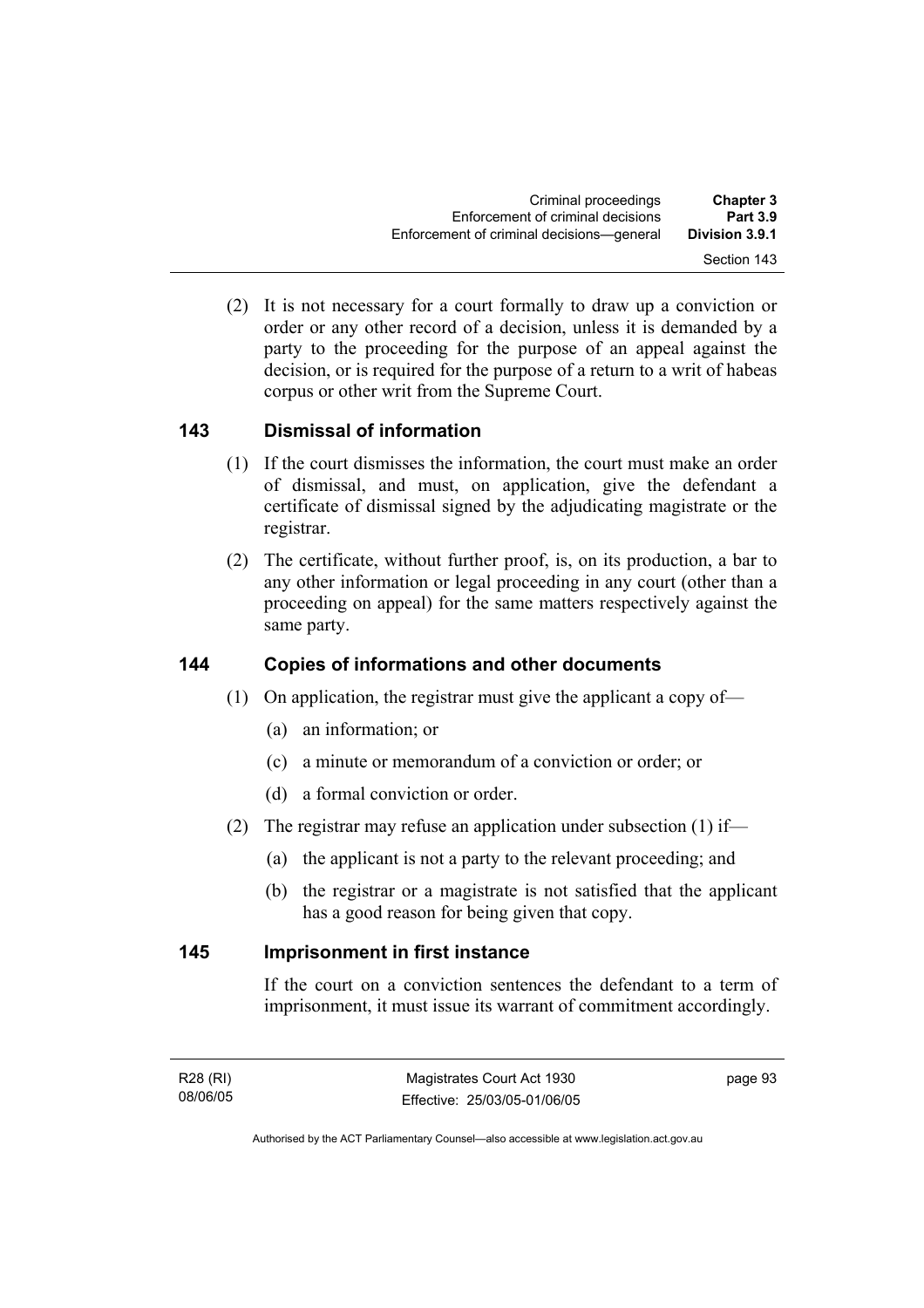**Chapter 3 Criminal proceedings**<br>**Part 3.9 Enforcement of criminal Part 3.9 Enforcement of criminal decisions**<br>**Division 3.9.2 Enforcement of fines Enforcement of fines** Section 146

# **Division 3.9.2 Enforcement of fines**

#### **146 Definitions for div 3.9.2**

In this division:

*default notice* means a notice in force under section 151 and includes any variation under section 152.

*fine* means—

- (a) a pecuniary penalty imposed by a court in relation to an offence; or
- (b) a fee or charge payable to the Territory that is imposed by a court in a proceeding for an offence; or
- (c) costs payable to the Territory under a court order in a proceeding for an offence; or
- (d) a levy imposed under the *Victims of Crime (Financial Assistance) Act 1983*; or
- (e) an amount payable to the territory under an order for reparation under the Crimes Act, section 350.

*fine defaulter* means a person to whom a default notice has been given who subsequently defaults in payment of the relevant outstanding fine.

*government agency* means—

- (a) an administrative unit; or
- (b) ACTEW Corporation Limited; or
- (c) a prescribed territory entity.

*outstanding fine* means the total of—

(a) the whole or any part of a fine; and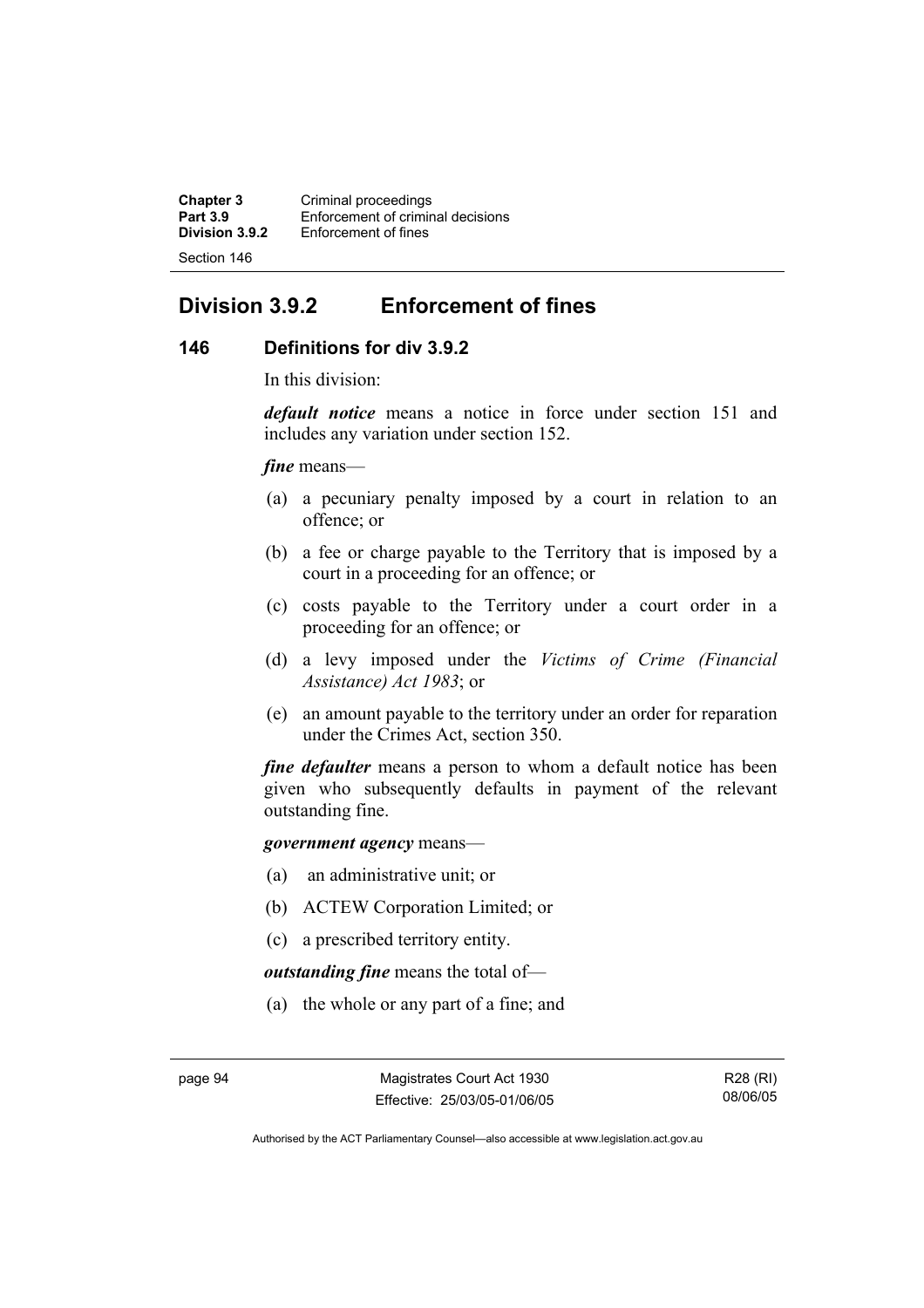| <b>Chapter 3</b><br><b>Part 3.9</b> | Criminal proceedings                                      |
|-------------------------------------|-----------------------------------------------------------|
| Division 3.9.2                      | Enforcement of criminal decisions<br>Enforcement of fines |
| Section 147                         |                                                           |

 (b) the whole or any part of an administrative fee payable in relation to the fine;

that a person is liable to pay.

*penalty notice* means a notice in force under section 149, and includes any variation under section 152.

*territory entity*—see the *Auditor-General Act 1996*, dictionary.

#### **147 Payment of fine**

A fine is payable in accordance with this division to the registrar.

# **147A Notice of address etc**

 (1) A person on whom a fine is imposed must not, without reasonable excuse, fail to give to the registrar particulars of his or her address within 7 days after the day when the fine is imposed.

Maximum penalty: 5 penalty units.

 (2) A person who is liable to pay a fine and who changes address before the fine and any relevant administrative fee are paid must not, without reasonable excuse, fail to give to the registrar particulars of the new address within 7 days after changing address.

Maximum penalty: 5 penalty units.

 (3) A person who is liable to pay a fine, and any relevant administrative fee, must not, without reasonable excuse, fail to give the registrar evidence of his or her address when required to do so by the registrar.

Maximum penalty: 5 penalty units.

#### **147B Access to particulars of address**

- (1) For this division, the registrar may, in writing, require—
	- (a) the commissioner for housing; or

| R28 (RI) | Magistrates Court Act 1930   | page 95 |
|----------|------------------------------|---------|
| 08/06/05 | Effective: 25/03/05-01/06/05 |         |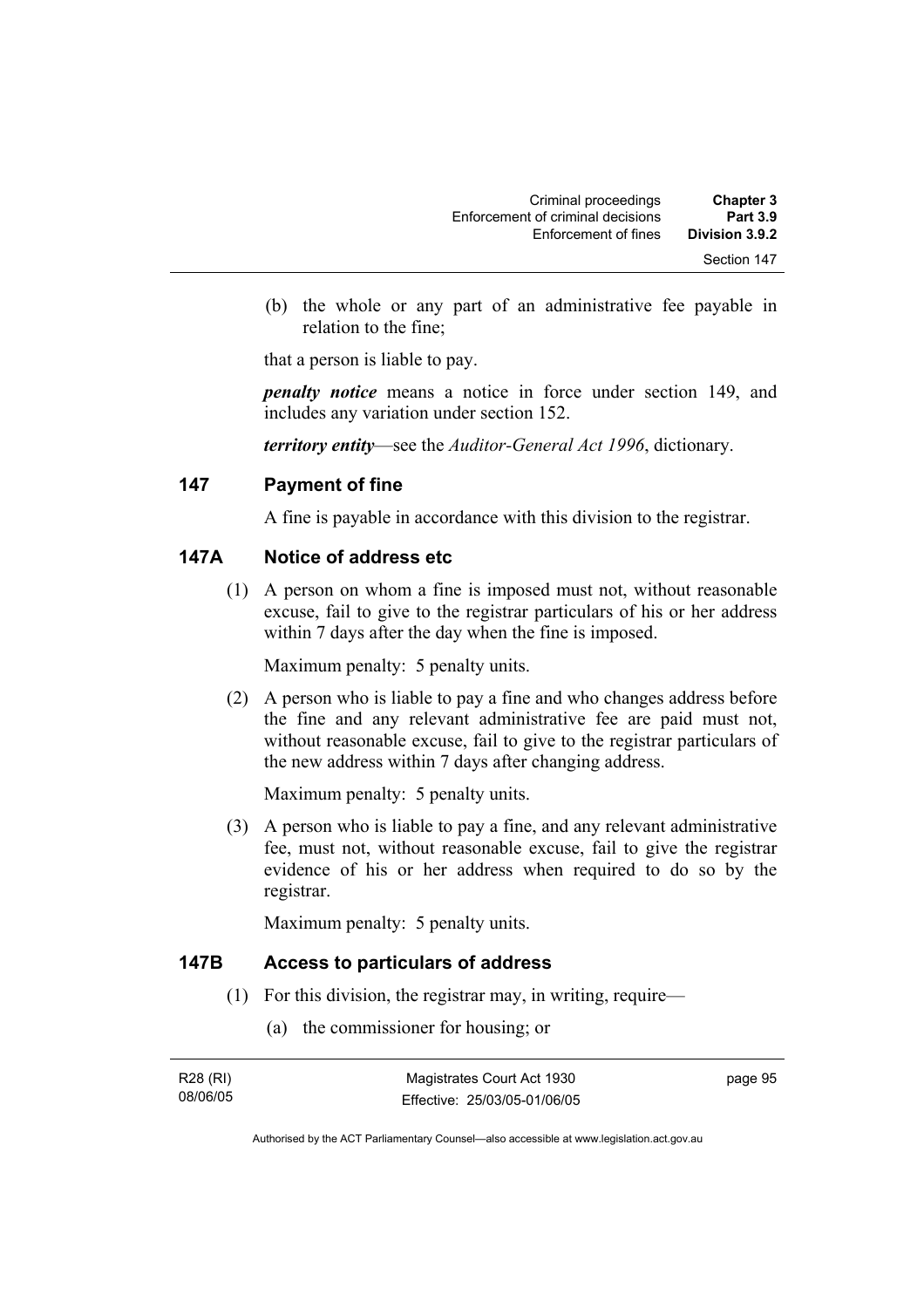| <b>Chapter 3</b><br><b>Part 3.9</b> | Criminal proceedings<br>Enforcement of criminal decisions |
|-------------------------------------|-----------------------------------------------------------|
| Division 3.9.2                      | Enforcement of fines                                      |
| Section 147C                        |                                                           |

- (b) the chief police officer; or
- (c) the chief executive (however described) of a government agency;

to give the registrar any particulars held by the person about an address of a specified person who is liable to pay a fine.

 (2) A person to whom such a requirement is given must comply with it as far as practicable.

# **147C Doubtful service**

- (1) This section applies if—
	- (a) a document has been served on a person for this division, other than by personal service; and
	- (b) the registrar is satisfied that—
		- (i) the document has not come to the knowledge of the person; or
		- (ii) doubt exists whether the document has come to the knowledge of the person.
- (2) If this section applies, the registrar must not take any further action under this division in relation to the person unless—
	- (a) the document has been served again on the person in the way the registrar considers appropriate; and
	- (b) the registrar is satisfied that the document has come to the knowledge of the person.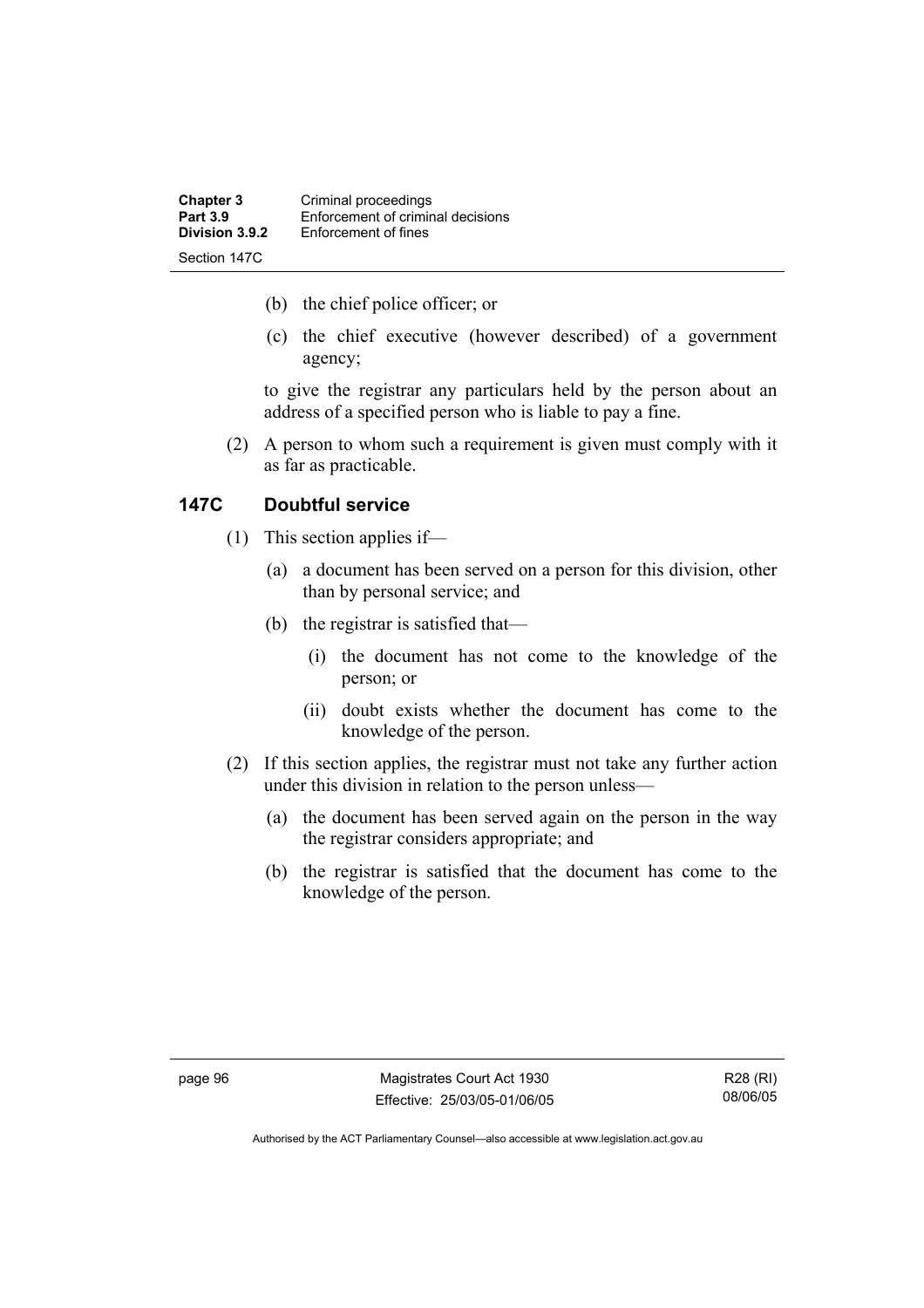#### **148 Court may allow time to pay**

- (1) If the court imposes a fine on a person—
	- (a) the court must, for a fine imposed on conviction for an offence if the summons was served in accordance with section 116B; and
	- (b) the court may, in any other case;

allow time for the payment of the amount.

- (2) For a fine mentioned in subsection (1) (a), the time allowed by the court must be not less than 14 days from the date of conviction.
- (3) In addition to allowing time for the payment of an amount, the court may direct that the person liable to pay the amount give security, to the satisfaction of the person specified by the court, with or without sureties, for the payment of the amount.
- (4) The security mentioned in subsection (3) must be given, and may be enforced, in the way provided by this Act.

#### **149 Penalty notice**

- (1) If the registrar of the Supreme Court gives to the registrar a certificate of conviction that indicates that a person is liable to pay a fine as a result of a conviction or order made by the Supreme Court, the registrar must give the person a penalty notice about the fine.
- (2) If a person is liable to pay a fine as a result of a conviction or order by the court, the notice of the conviction or order required by section 116I or section 141 (1) (b) must contain a penalty notice about the fine.
- (3) A penalty notice about a fine must—
	- (a) specify the amount of the fine and the due date for payment; and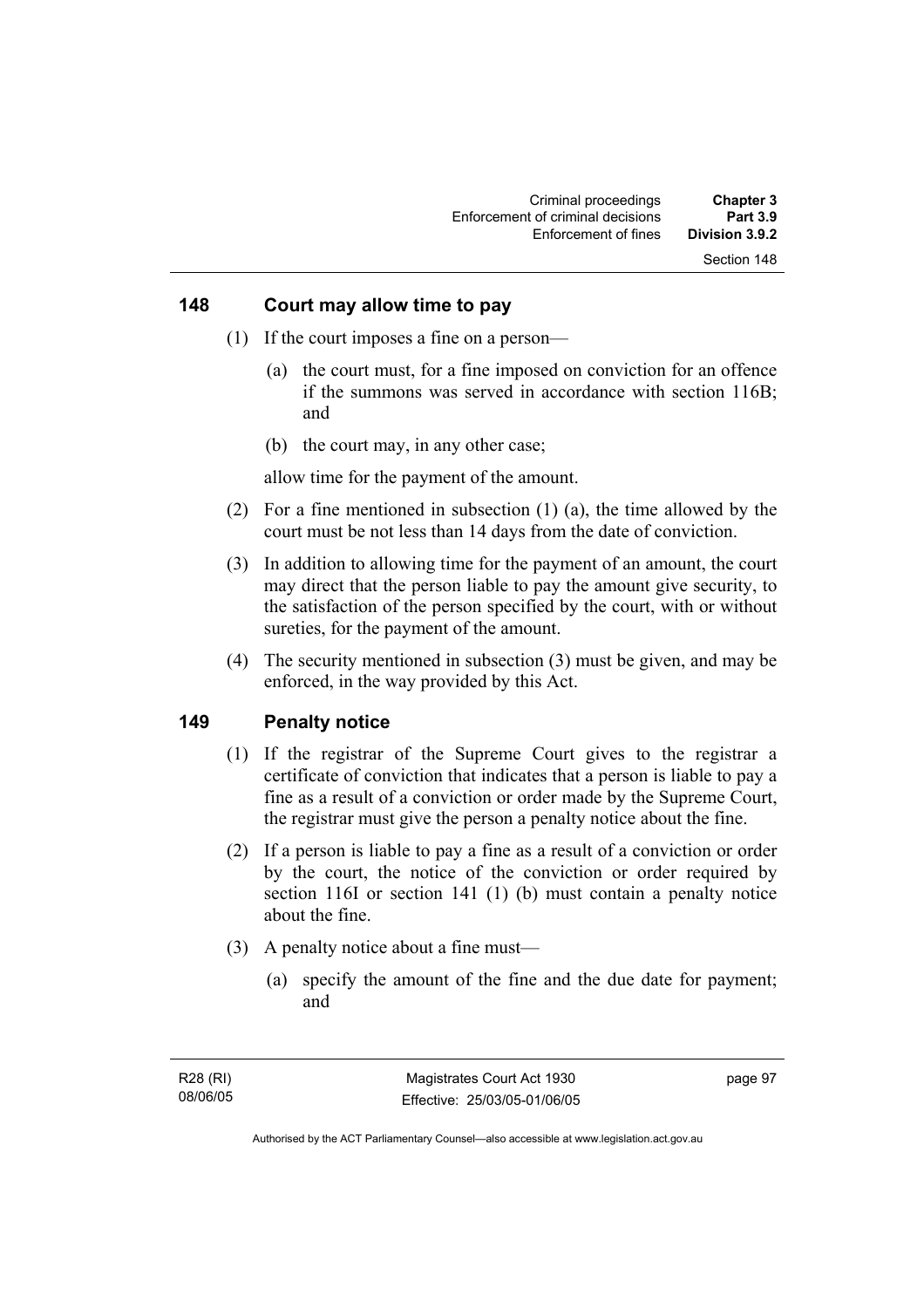| <b>Chapter 3</b><br><b>Part 3.9</b> | Criminal proceedings<br>Enforcement of criminal decisions |
|-------------------------------------|-----------------------------------------------------------|
| Division 3.9.2                      | Enforcement of fines                                      |
| Section 150                         |                                                           |

- (b) if the fine is payable by instalments—specify the amount of each instalment and the due date for payment; and
- (c) contain a statement to the effect that if the fine or any instalment is not paid by the due date the person is liable for the administrative fee under section 150 in addition to the fine; and
- (d) contain a statement to the effect that, under section 152, the registrar may, on application, approve an arrangement about the payment of the fine; and
- (e) indicate the obligation to notify the registrar of any change of address under section 147A.
- (4) If a penalty notice is varied under section 152, the notice must specify particulars of the approved arrangement for payment as so varied.

# **150 Default**

- (1) If a person defaults in payment of a fine to which a penalty notice relates—
	- (a) the person is liable to pay to the Territory, in addition to the amount of the fine that remains unpaid, the administrative fee determined under the *Court Procedures Act 2004*, part 3 (Court and tribunal fees) for this paragraph; and
	- (b) the registrar must give a default notice to the person.
- (2) If a person to whom a default notice has been given subsequently defaults in payment of the fine, the registrar must give notice of the default to the road transport authority under section 153.
- (3) For this division, a person defaults in payment of a fine or any relevant administrative fee if the person fails to pay any part of the amount payable by—
	- (a) the due date specified in the relevant penalty notice; or

| page 98 | Magistrates Court Act 1930   | R28 (RI) |
|---------|------------------------------|----------|
|         | Effective: 25/03/05-01/06/05 | 08/06/05 |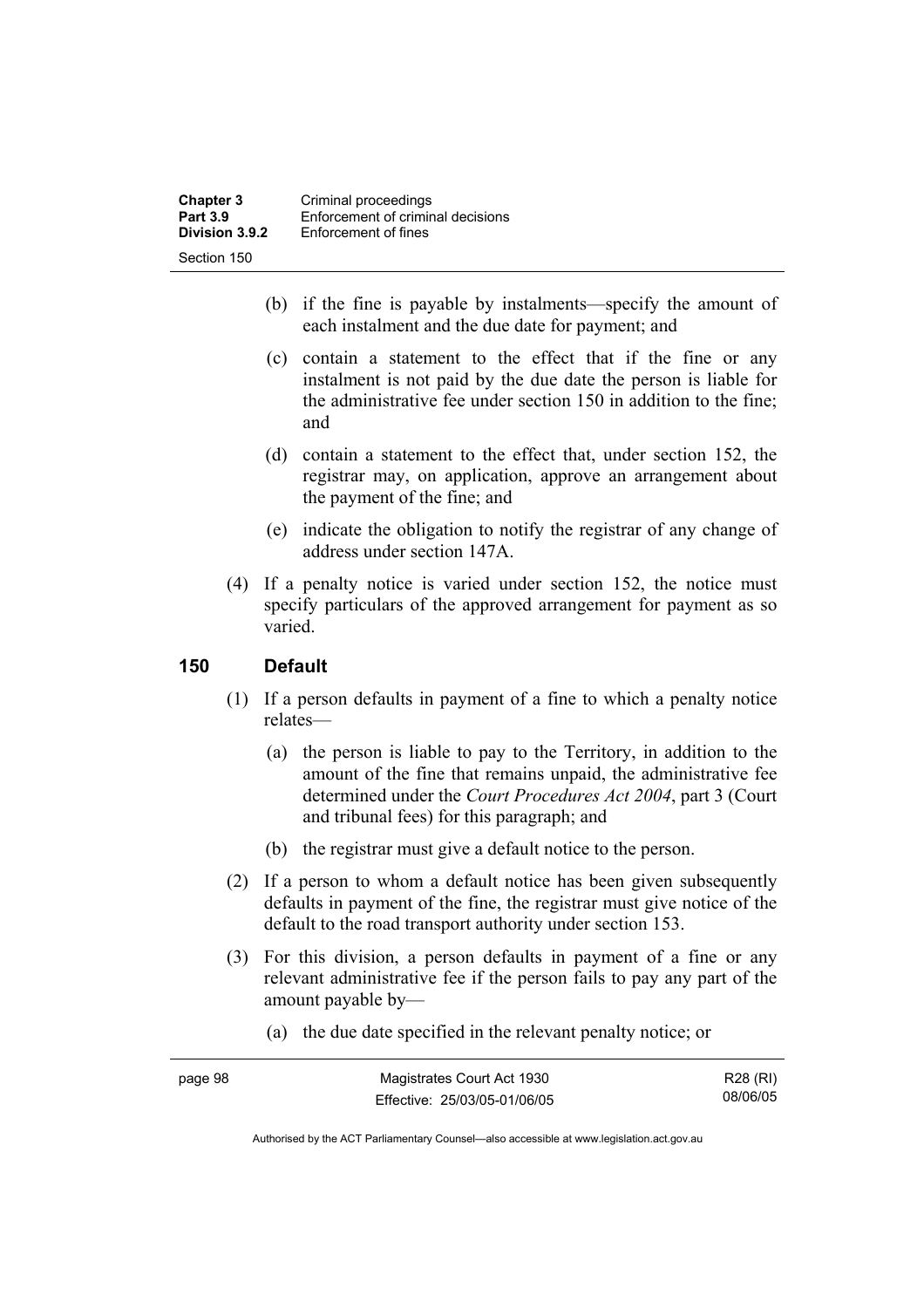| <b>Chapter 3</b><br><b>Part 3.9</b> | Criminal proceedings                                      |
|-------------------------------------|-----------------------------------------------------------|
| Division 3.9.2                      | Enforcement of criminal decisions<br>Enforcement of fines |
| Section 151                         |                                                           |

 (b) if a default notice has been issued in relation to the amount the due date specified in the default notice.

#### **151 Default notice**

- (1) A default notice under section 150 must—
	- (a) specify the default to which the notice relates; and
	- (b) indicate that, subject to section 152, the amount of the fine remaining unpaid and the relevant administrative fee are due on the date or dates specified in the notice; and
	- (c) contain a statement indicating the consequences under section 150 (2) of a default in payment of an amount to which the notice relates; and
	- (d) contain a statement to the effect that, under section 152, the registrar may, on application, approve an arrangement about the payment of the fine; and
	- (e) indicate the obligation to notify the registrar of any change of address under section 147A.
- (2) The registrar may specify in a default notice matters about a person's property or financial circumstances that are to be set out in any application by the person for approval of a special arrangement under section 152.
- (3) If a default notice is varied under section 152, the notice must specify particulars of the approved arrangement for payment as so varied.

#### **152 Special arrangements**

- (1) The registrar may, on application, approve in writing an arrangement for—
	- (a) further time for the payment of all or any part of a fine or administrative fee, or an instalment of such an amount; or

| R28 (RI) | Magistrates Court Act 1930   | page 99 |
|----------|------------------------------|---------|
| 08/06/05 | Effective: 25/03/05-01/06/05 |         |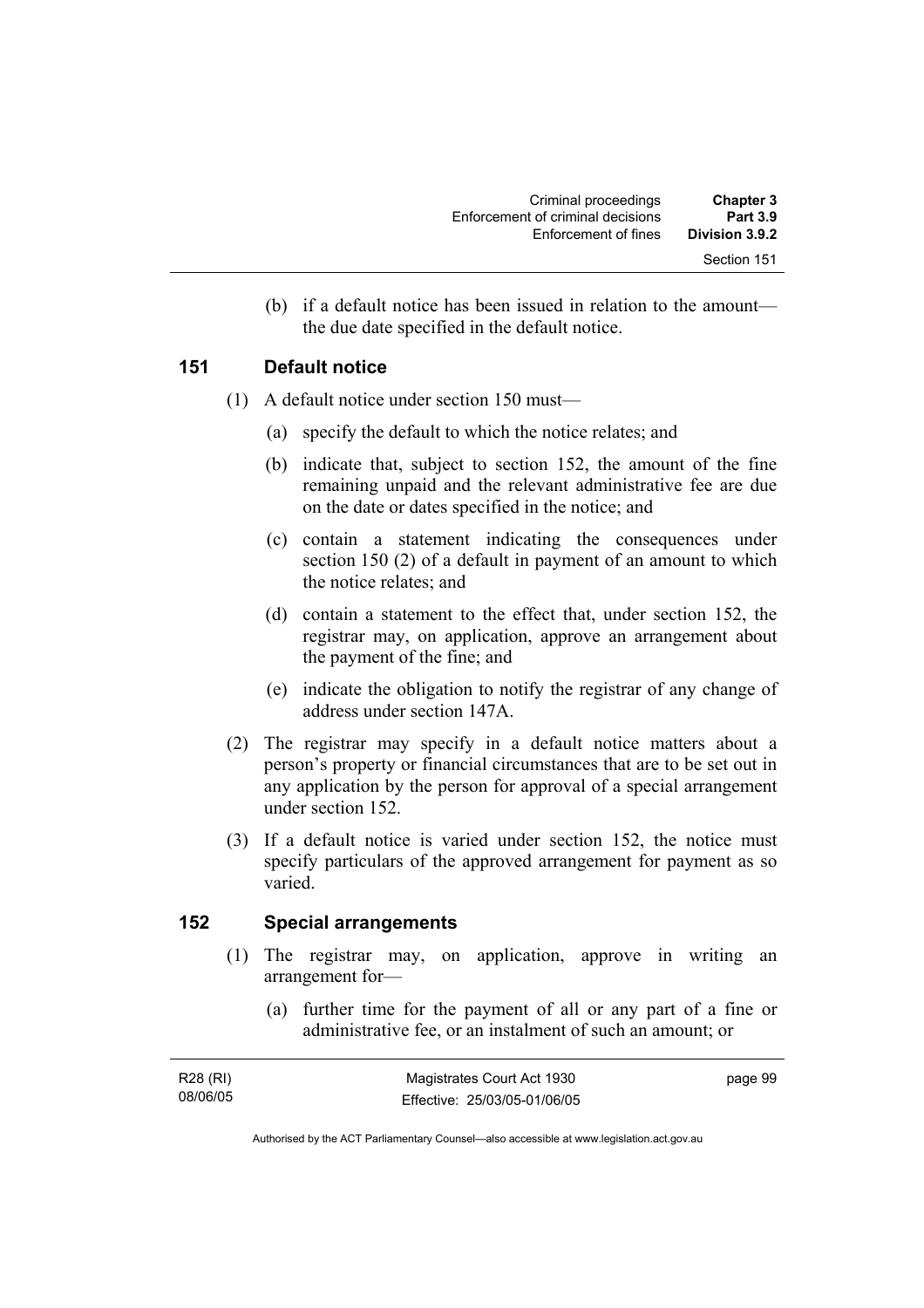| <b>Chapter 3</b><br><b>Part 3.9</b> | Criminal proceedings<br>Enforcement of criminal decisions |
|-------------------------------------|-----------------------------------------------------------|
| Division 3.9.2                      | Enforcement of fines                                      |
| Section 153                         |                                                           |

- (b) payment of all or any part of a fine or administrative fee by instalments.
- (2) An arrangement under subsection (1) (a) may also be made in relation to an amount that is overdue for payment under a previous approved arrangement.
- (3) To the extent to which an approval for time to pay all or any part of a fine or instalment is inconsistent with an order of a court, the order has no effect.
- (4) An application for an approval must—
	- (a) be made in writing; and
	- (b) specify the grounds on which it is made; and
	- (c) be lodged with the registrar by the date, or within the period, ascertained in accordance with the current penalty notice, or current default notice, about the fine; and
	- (d) for an applicant to whom a default notice has been given contain any particulars requested by the registrar in the notice.
- (5) A person committed to prison under section 154D is not entitled to make an application.
- (6) If an approval concerns a fine for which a penalty notice or a default notice has been given to a person, the registrar must vary the notice  $by-$ 
	- (a) altering the notice in accordance with the approval; or
	- (b) reissuing the notice, revised in accordance with the approval.

#### **153 Notice for suspension of driver licence etc**

 (1) The registrar must notify the road transport authority of the name, address and date of birth of each person who, after being given a default notice for a fine, defaults in payment of the outstanding fine.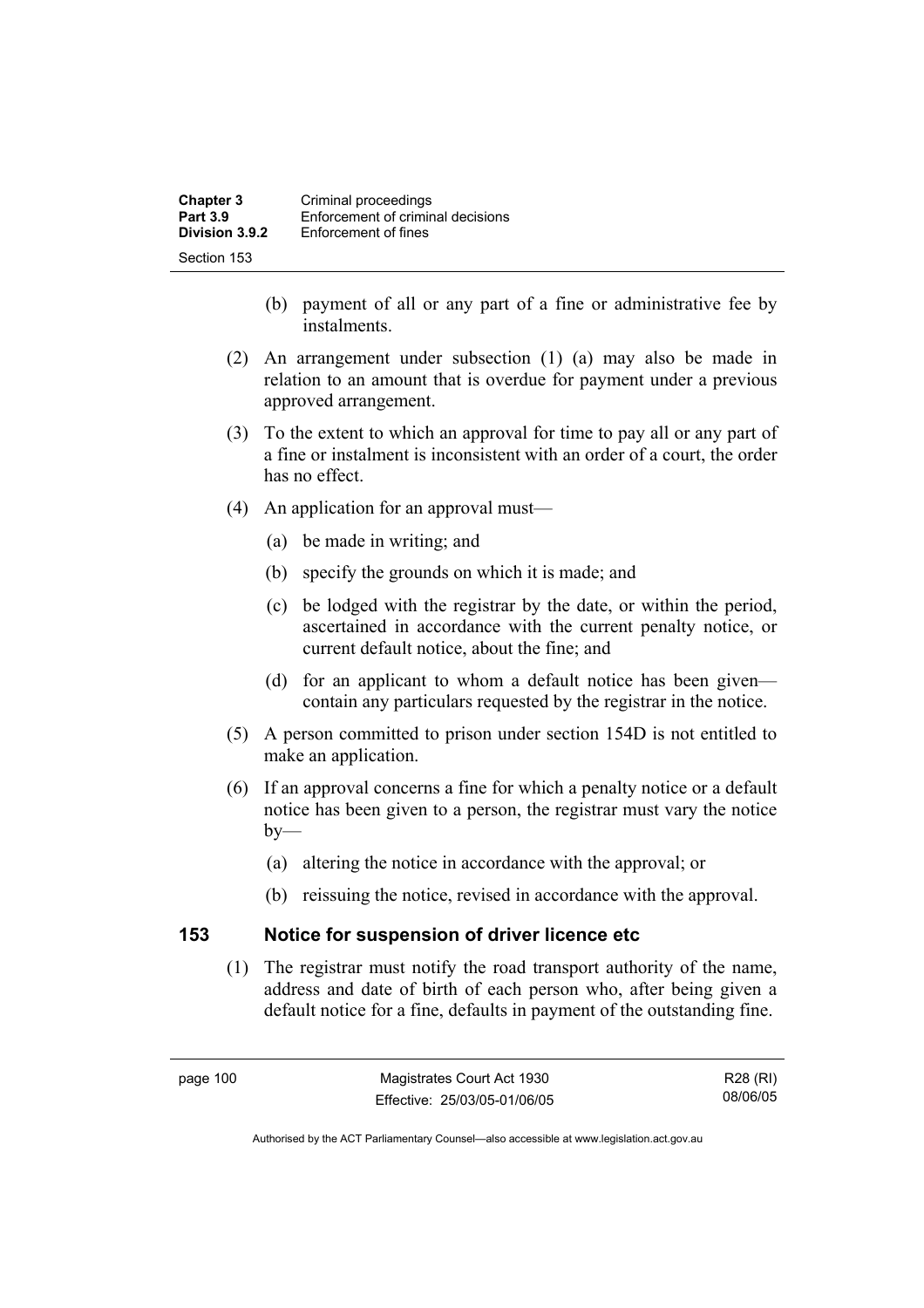| <b>Chapter 3</b><br><b>Part 3.9</b> | Criminal proceedings<br>Enforcement of criminal decisions |
|-------------------------------------|-----------------------------------------------------------|
| Division 3.9.2                      | Enforcement of fines                                      |
| Section 154                         |                                                           |

- (2) If notice is given under subsection (1) and the registrar subsequently approves an arrangement under section 152, the registrar must notify the road transport authority of the approval.
- (3) If notice has been given under subsection (1) and no later notice has been given under subsection (2), the registrar must notify the road transport authority if—
	- (a) the outstanding fine is paid; or
	- (b) the outstanding fine is remitted under section 159; or
	- (c) the person has completed serving a period of imprisonment under a committal under section 154D; or
	- (d) the conviction or order that gave rise to the liability to pay the fine is quashed or set aside.

#### **154 Access to personal information**

- (1) For the purpose of ensuring the payment of an outstanding fine, the registrar may, in writing, require any of the following people to give the registrar specified particulars of personal information held by the person about the relevant fine defaulter:
	- (a) the commissioner for housing;
	- (b) the chief police officer;
	- (c) the chief executive (however described) of a government agency.
- (2) A person to whom a requirement is given must comply with it as far as practicable.
- (3) In this section:

*personal information* means particulars about the financial circumstances or criminal record of a fine defaulter.

page 101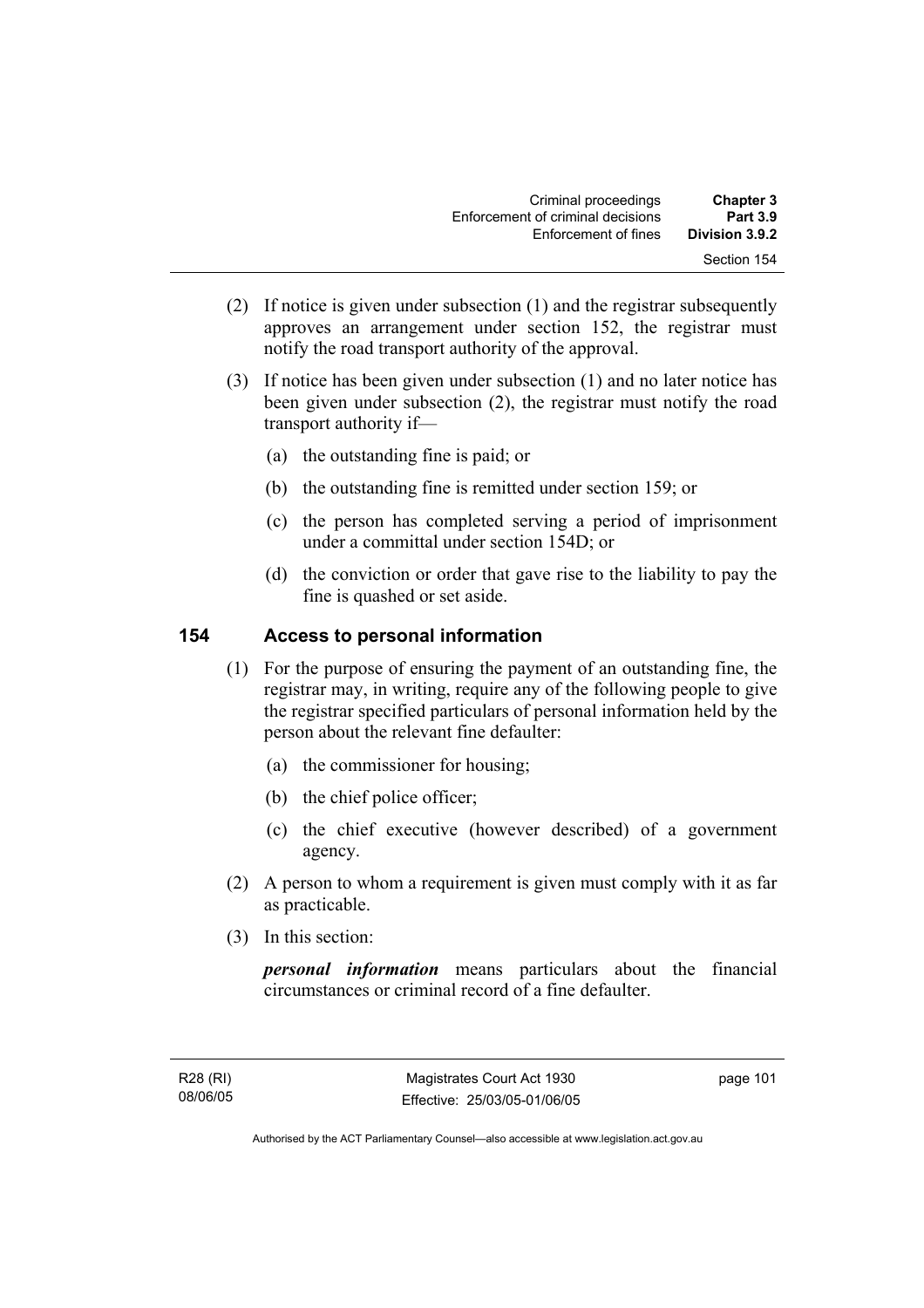| <b>Chapter 3</b> | Criminal proceedings              |
|------------------|-----------------------------------|
| <b>Part 3.9</b>  | Enforcement of criminal decisions |
| Division 3.9.2   | Enforcement of fines              |
| Section 154D     |                                   |

# **154D Committal to prison—fine defaulters**

- (1) The registrar must, by warrant, commit a fine defaulter to prison if—
	- (a) the registrar is satisfied that all reasonable action has been taken under this division to secure payment and there is no reasonable likelihood of the outstanding fine being paid; and
	- (b) the outstanding fine has not been remitted under section 159.
- (2) The period for which the fine defaulter is to be committed to prison must be the lesser of—
	- (a) a period calculated at the rate of 1 day for each \$100, or part of \$100, of the outstanding fine; and
	- (b) 6 months.
- (3) Subsection (1) does not apply to a person whose liability to pay the fine is derived from an order under the Crimes Act, section 350.

# **155 Amounts to be paid to registrar**

If a person adjudged by the conviction or order of a court or magistrate to pay an amount pays the amount to any police officer or other person, the police officer or other person must forthwith pay the amount to the registrar.

#### **156 Execution to cease on payment of amount owing**

If a warrant of commitment has been issued and the defendant pays or tenders to the police officer having the execution of the warrant the amounts mentioned in it, the police officer must cease to execute the warrant.

# **157 Payment of amount to keeper or superintendent**

 (1) If a person is imprisoned for nonpayment of an outstanding fine, the person may pay, or cause to be paid, to the keeper of the prison or,

R28 (RI) 08/06/05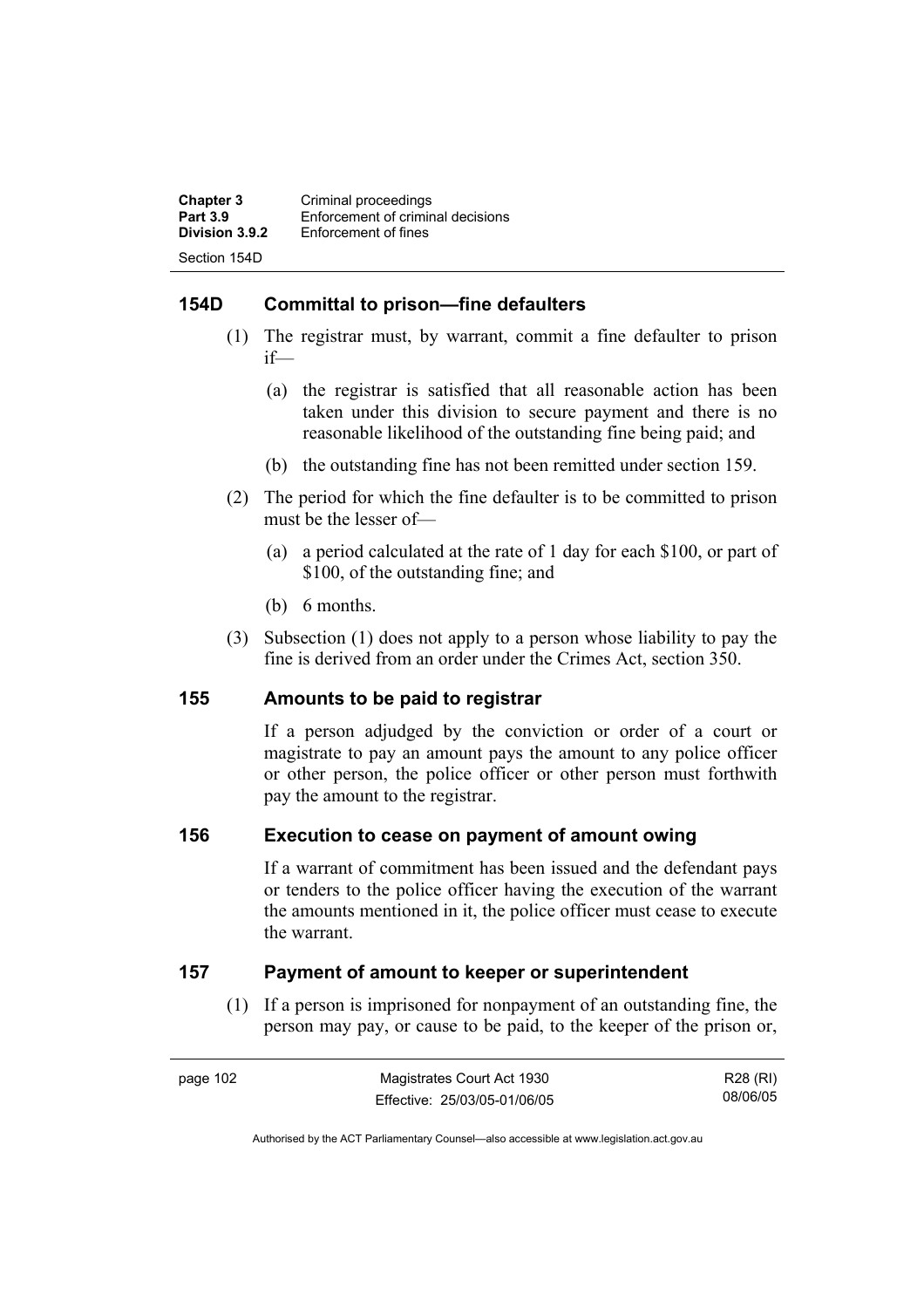for a person in relation to whom a warrant under section 313 (Commitment to remand centre) has been issued, the superintendent of the remand centre, and the keeper or superintendent must receive—

- (a) the amount mentioned in the warrant of commitment and the keeper or superintendent must discharge the person unless the person is in custody for some other matter; or
- (b) any amount in part satisfaction of the outstanding fine and thereupon the term of imprisonment is reduced by a number of days bearing as nearly as possible the same proportion to the total number of days for which the person was committed as the amount so paid bears to the amount for which the person is so liable and the keeper or superintendent must at the end of the term so reduced discharge the person unless the person is in custody for some other matter.
- (2) The keeper or superintendent must forthwith pay all amounts received under the subsection (1) to the registrar.

# **158 Fine satisfied by imprisonment**

A person who is committed to prison under a warrant issued under section 154D discharges his or her liability to pay the outstanding fine—

- (a) at the rate of \$100 for each day or part of a day for which the person is so imprisoned; or
- (b) if the person is so committed to prison for 6 months—on the completion of the 6 months.

# **159 Remission**

The Executive may, in writing, remit all or any part of a fine.

R28 (RI) 08/06/05 page 103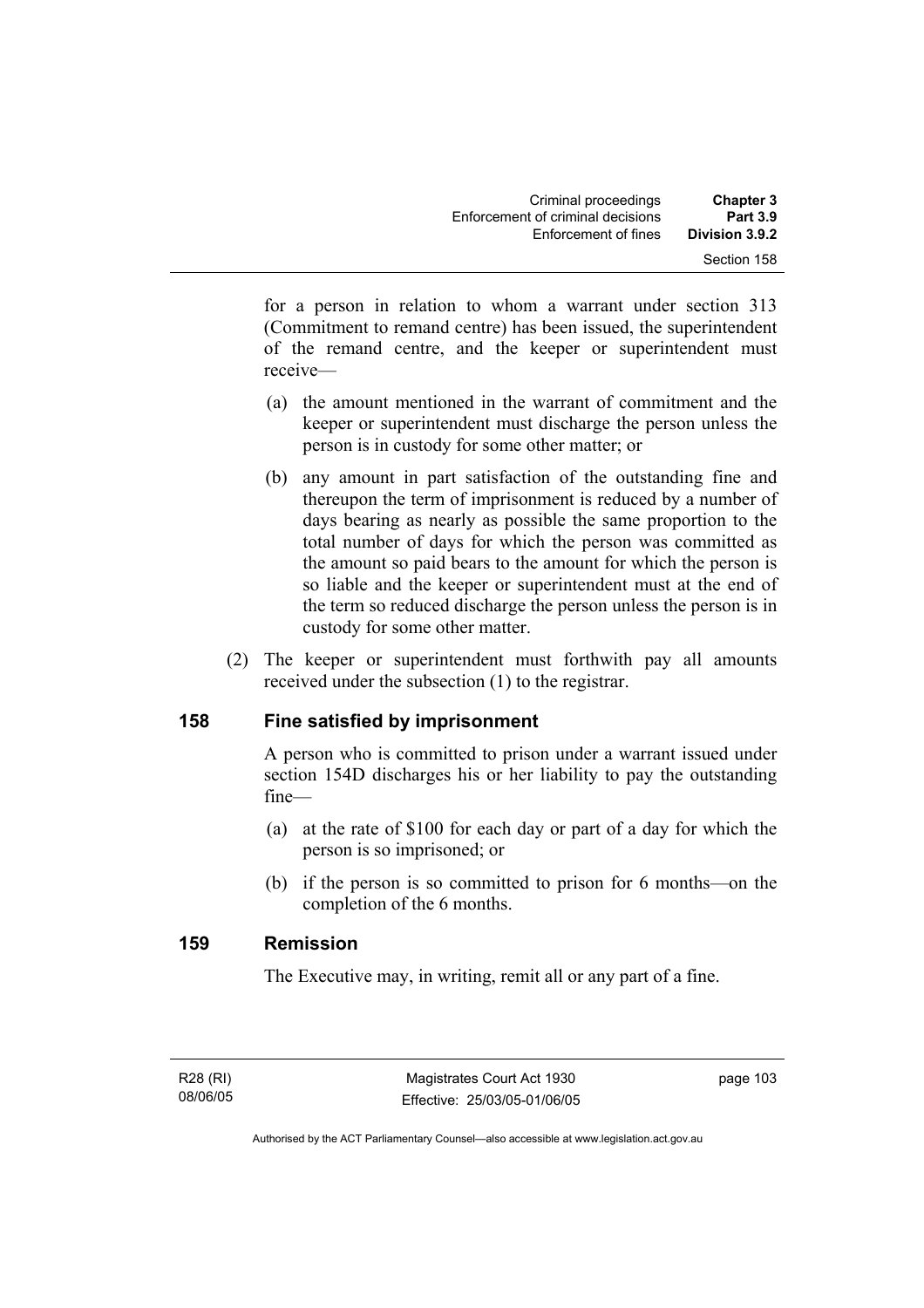**Chapter 3 Criminal proceedings**<br>**Part 3.9 Enforcement of criminal Part 3.9 Enforcement of criminal decisions**<br>**Division 3.9.3** Reciprocal enforcement of fines ad **Division 3.9.3** Reciprocal enforcement of fines against bodies corporate Section 160

#### **160 Conviction or order quashed or set aside**

If the conviction or order that gave rise to a person's liability to pay a fine is quashed or set aside, the registrar must, in addition to notifying the road transport authority under section 153 (3) (d)—

- (a) refund to the person any amount paid in relation to the fine; and
- (b) refund to the person any amount paid in relation to a relevant administrative fee.

#### **161 Other enforcement provisions not affected**

This division shall not be taken to affect the operation of any other law in force in the ACT that provides for the recovery or enforcement of a fine.

# **Division 3.9.3 Reciprocal enforcement of fines against bodies corporate**

#### **166A Definitions for div 3.9.3**

In this division:

*conviction* means a conviction or order entered or made by a court in the exercise of summary jurisdiction in a proceeding for an offence.

*fine* includes—

- (a) a pecuniary penalty, pecuniary forfeiture and pecuniary compensation; and
- (b) fees, charges and costs payable by a body corporate under an order made in a proceeding in which a conviction was entered in relation to the body corporate.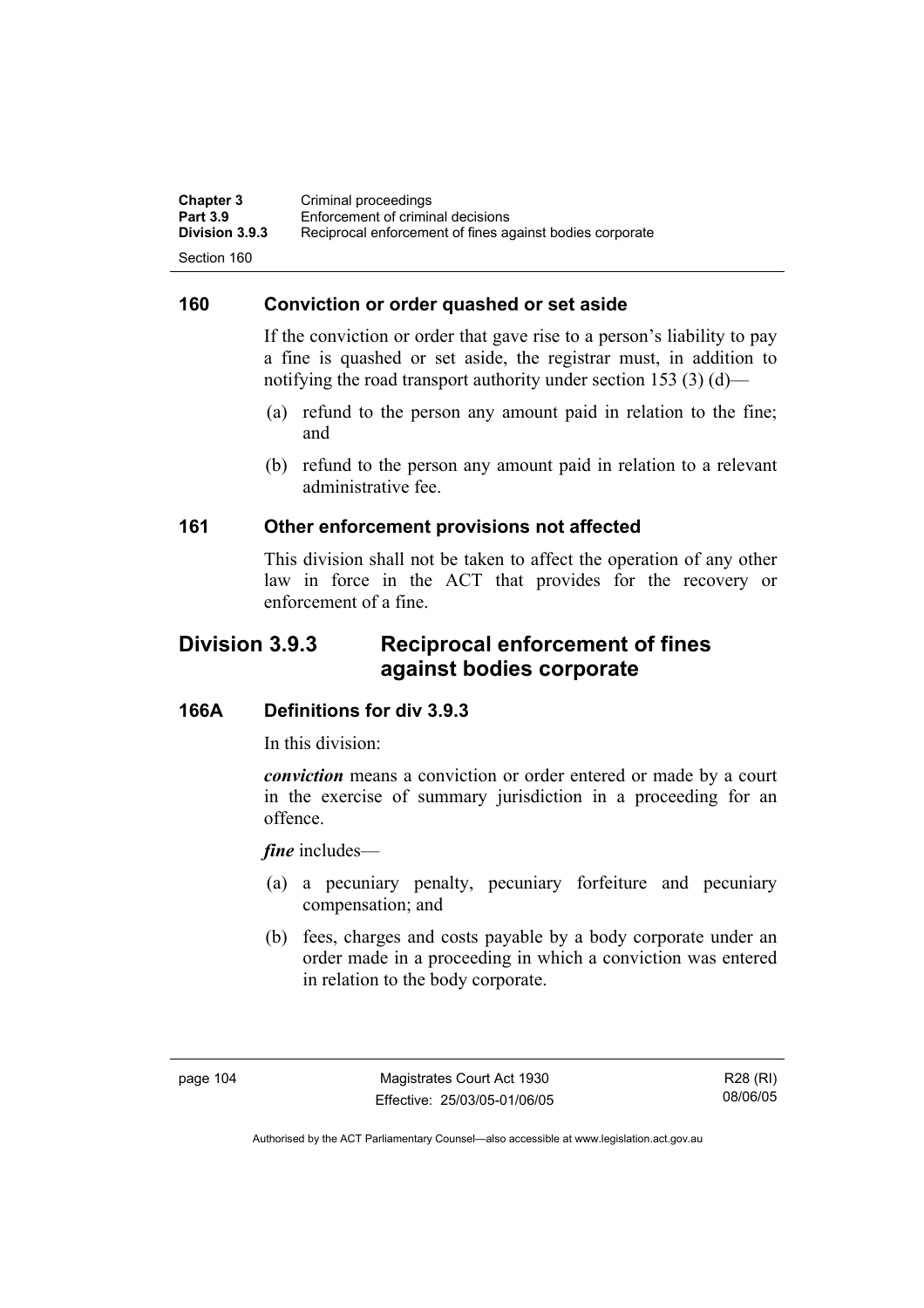#### *reciprocating court* means—

- (a) a court declared under section 166B to be a reciprocating court; and
- (b) a court included in a class of courts declared under section 166B to be a class of reciprocating courts.

*relevant officer*, in relation to a reciprocating court, means the registrar or other corresponding officer of the court.

*State* includes a Territory other than the Australian Capital Territory.

*territory fine* means a fine payable under a conviction of the court.

#### **166B Declarations relating to reciprocating courts**

- (1) If a State has laws providing for enforcement in the State of a territory fine against a body corporate, the Attorney-General may, in writing—
	- (a) declare a court of summary jurisdiction in the State to be a reciprocating court; or
	- (b) declare a class of courts of summary jurisdiction in the State to be a class of reciprocating courts.
- (2) A declaration is a notifiable instrument.
	- *Note* A notifiable instrument must be notified under the Legislation Act.

#### **166C Enforcement of fine**

- (1) If a fine is payable by a body corporate under a conviction of a reciprocating court and the registrar receives a written request from the relevant officer of the reciprocating court for the enforcement of the conviction accompanied by—
	- (a) a copy, certified by the relevant officer to be correct, of the conviction; and

| R28 (RI) | Magistrates Court Act 1930   | page 105 |
|----------|------------------------------|----------|
| 08/06/05 | Effective: 25/03/05-01/06/05 |          |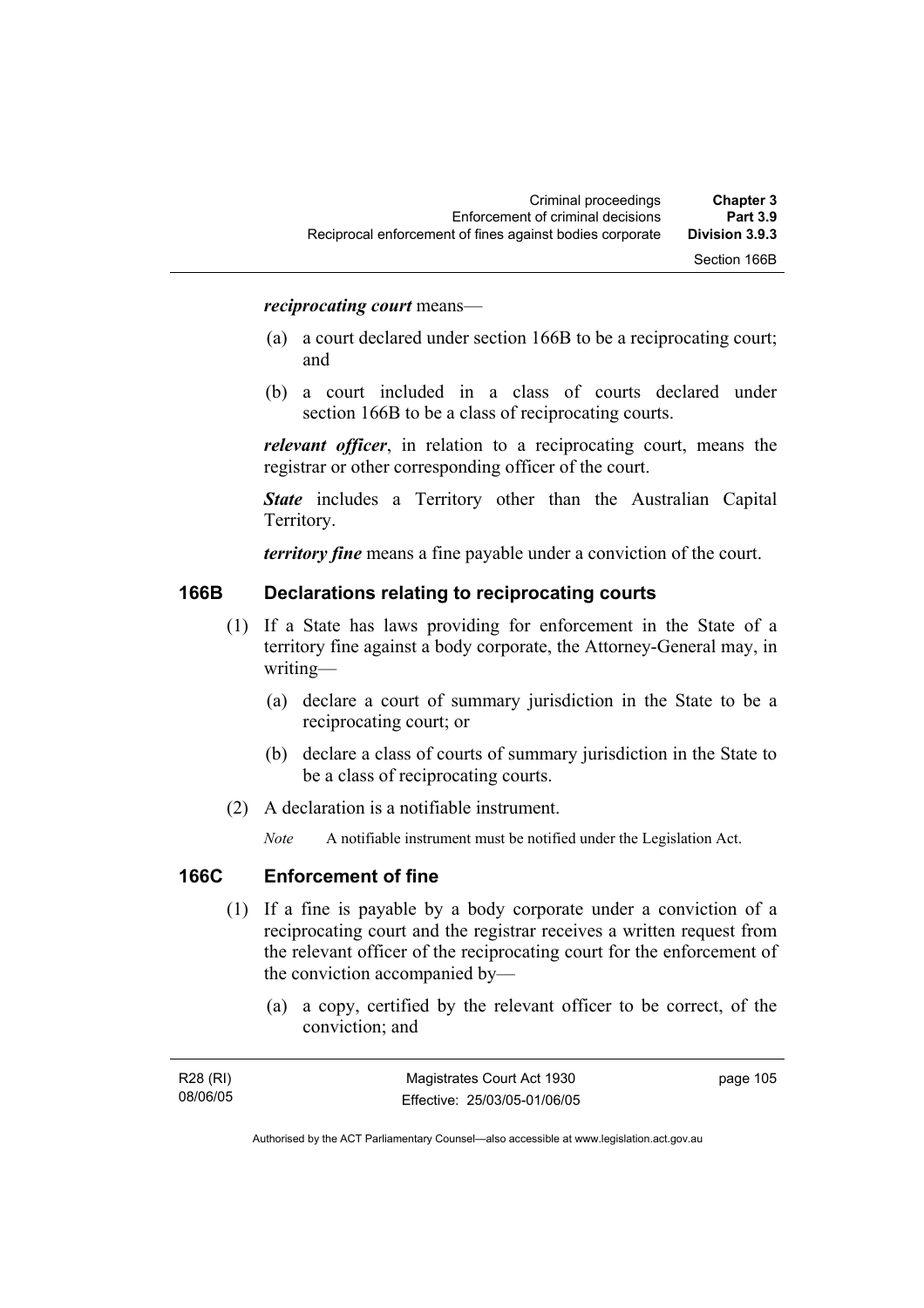| Chapter 3       | Criminal proceedings                                     |
|-----------------|----------------------------------------------------------|
| <b>Part 3.9</b> | Enforcement of criminal decisions                        |
| Division 3.9.3  | Reciprocal enforcement of fines against bodies corporate |
| Section 166C    |                                                          |

 (b) a certificate signed by the relevant officer specifying the amount of the fine that remains unpaid;

the registrar must—

- (c) register the conviction by filing in the court the certified copy of the conviction; and
- (d) note the date of the registration on the copy.
- (2) On the registration of a conviction under subsection  $(1)$ 
	- (a) the conviction is taken, for this part, to be a conviction of the court adjudging payment of a fine by the body corporate in the amount specified as unpaid in the certificate mentioned in subsection  $(1)$  (b); and
	- (b) the registrar must issue a writ of execution for the purpose of recovering the amount mentioned in paragraph (a); and
	- (c) subject to this section, this Act and the rules applying to civil proceedings in the Magistrates Court apply in relation to a writ issued under paragraph (b) as if the writ had been issued in relation to a conviction of the court.
- (3) If a request is made under this section in relation to a fine payable under a conviction of a reciprocating court and the registrar later receives a notification from the relevant officer of the reciprocating court of payment of an amount in satisfaction in whole or part of the amount of the fine, the registrar must note the particulars of the payment on the certified copy of the conviction filed in the court.
- (4) Despite anything in this part, if—
	- (a) a writ is issued under subsection (2) in relation to a fine; and
	- (b) before execution, the registrar receives a notification mentioned in subsection (3) in relation to the fine;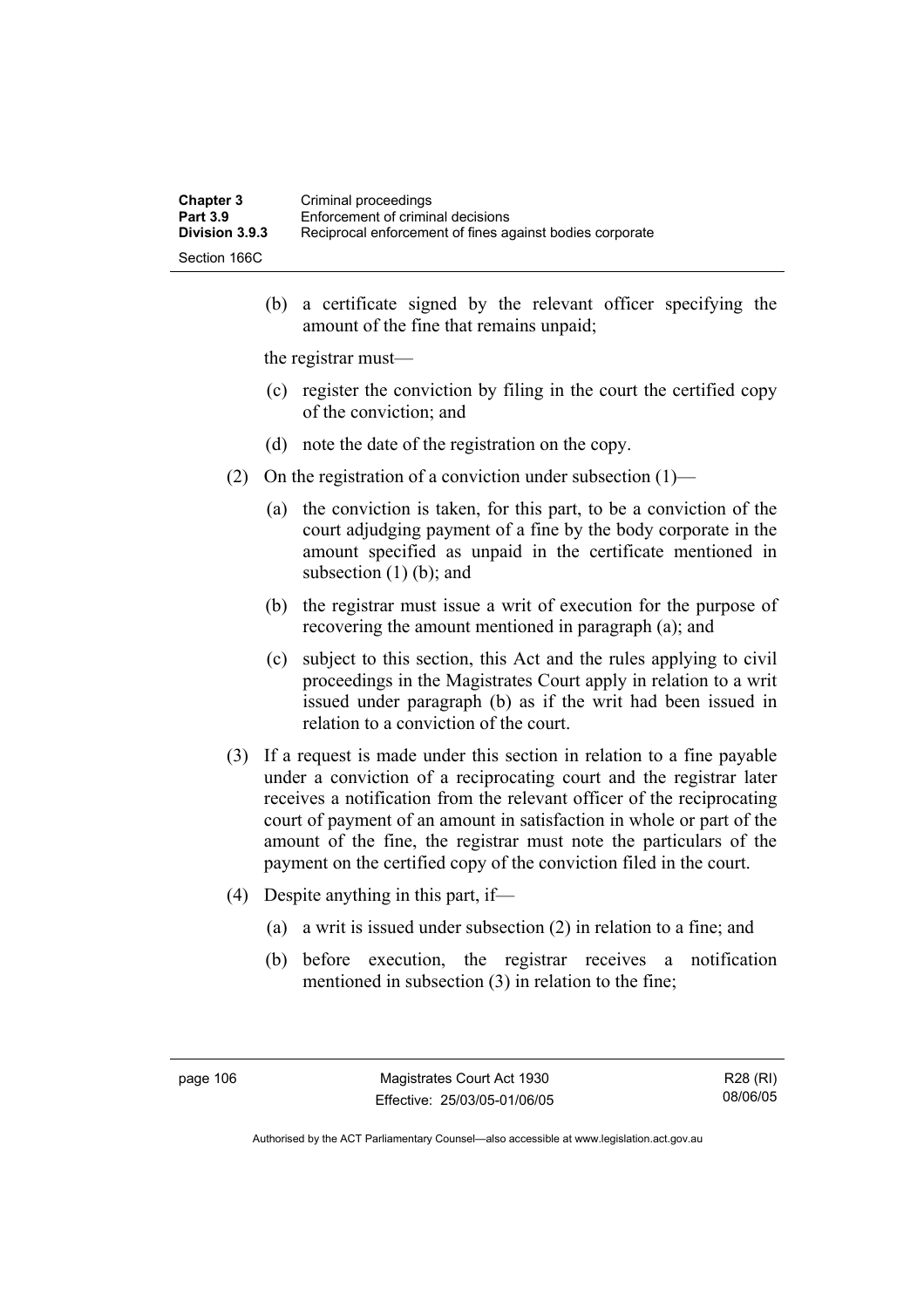the registrar must arrange for the return of the writ and, on its return, the registrar must—

- (c) if the amount of the fine has been paid in full—withdraw the writ; or
- (d) if part of the amount of the fine remains unpaid—amend the writ to show the amount still unpaid.
- (5) If a writ is amended under subsection (4), the writ must be enforced in relation to the amount of the fine for the time being shown in the writ as unpaid.
- (6) If an amount of money is paid to the registrar in satisfaction in whole or in part of a fine payable under a conviction registered under subsection (1), the registrar must remit the amount to the relevant officer of the reciprocating court by which the conviction was entered.
- (7) For this section, a document that purports to have been signed by the relevant officer of a reciprocating court is taken to have been so signed unless the contrary is proved.

# **166D Effect of enforcement by reciprocating court**

An amount received by the registrar from a reciprocating court in satisfaction in whole or in part of a territory fine must be applied by the registrar as if the amount had been paid to the registrar by the body corporate by which the fine was payable in satisfaction in whole or in part of the fine.

# **166E Registrar to notify payment of territory fine**

If—

 (a) a conviction of the court under which a fine is payable is registered by the relevant officer of a reciprocating court; and

page 107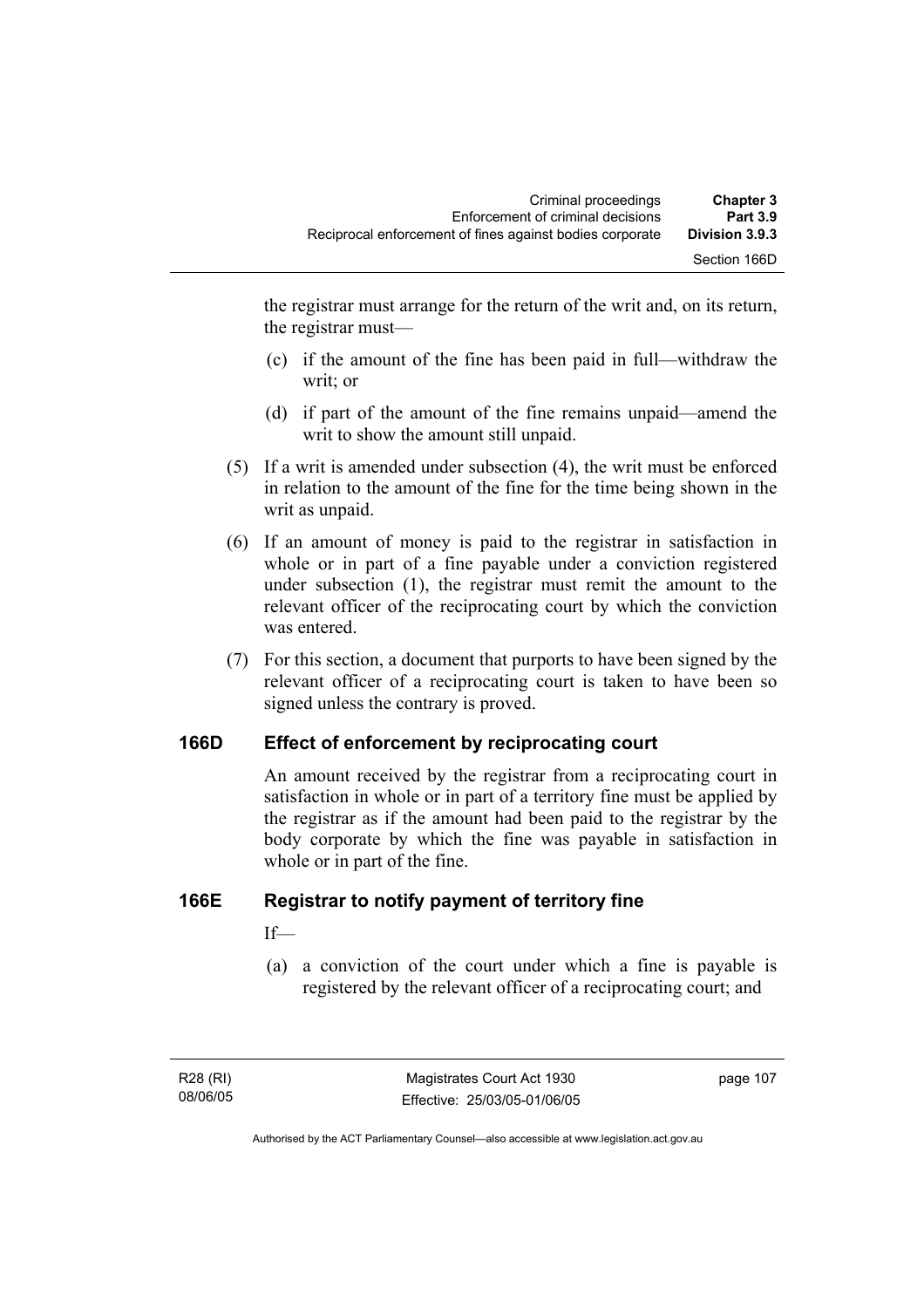| <b>Chapter 3</b> | Criminal proceedings                               |
|------------------|----------------------------------------------------|
| <b>Part 3.9</b>  | Enforcement of criminal decisions                  |
| Division 3.9.4   | Enforcement of criminal decisions—other provisions |
| Section 184      |                                                    |

 (b) an amount is received by the registrar in satisfaction in whole or in part of the fine;

the registrar must, as soon as practicable, notify the relevant officer of the amount of that payment.

# **Division 3.9.4 Enforcement of criminal decisions other provisions**

#### **184 Enforcement of costs against informant**

If a court orders an informant in a criminal proceeding to pay costs to a defendant, the order operates as a judgment given or entered in relation to a claim for the payment of money and is enforceable accordingly.

#### **185 Committal to prison—orders not involving payment of amount**

- $(1)$  If—
	- (a) a conviction does not order the payment of any fine or penalty but orders that the defendant be imprisoned for his or her offence; or
	- (b) an order is not for the payment of an amount but for the doing of some other act and directs that, if the defendant neglects or refuses to do the act, the defendant be imprisoned and the defendant neglects or refuses to do the act;

the court or a magistrate may by warrant commit the defendant to prison there to be kept according to the terms in that behalf of the conviction or order.

 (2) A reference in subsection (1) (b) to an *order* does not include a reference to an order under the Crimes Act, section 350.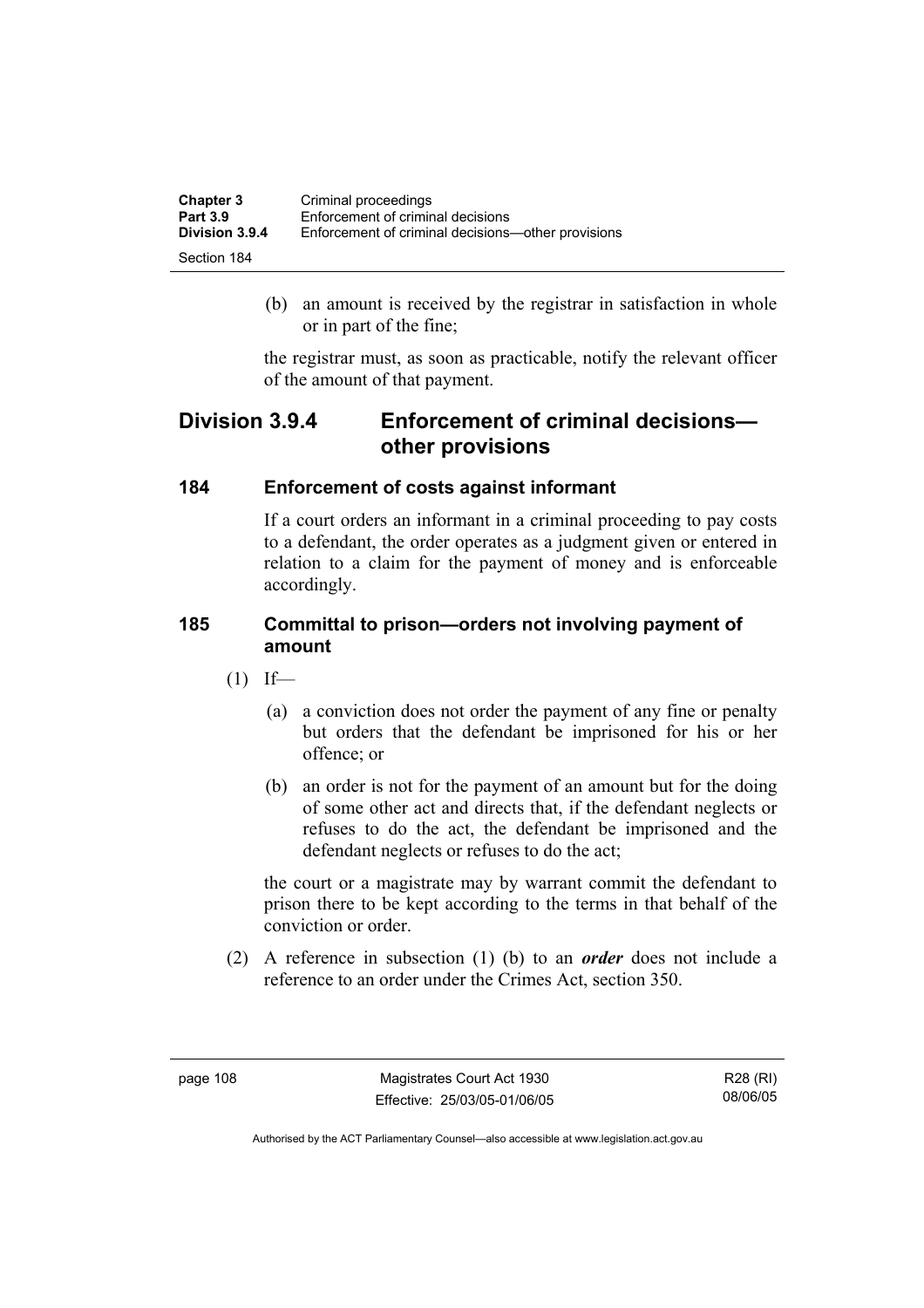# Section 186

#### **186 Warrant of commitment to prison**

- (1) A warrant of commitment—
	- (a) must require the police officer or escort to whom it is directed to take the person named in the warrant to a prison mentioned in the warrant; and
	- (b) must require the person in charge of the prison to which the person is taken to imprison the person in accordance with the warrant.
- (2) A warrant of commitment in which the direction mentioned in subsection (1) (a) is given to all police officers or all escorts—
	- (a) is taken in that respect to be directed to each police officer, or each escort, respectively; and
	- (b) may be executed in that respect by any police officer, or any escort, respectively.
- (3) On the arrival at the prison of the person named in the warrant, the person in charge of the prison or a person authorised by that person—
	- (a) must sign the receipt on the warrant for the person; and
	- (b) must complete the report on the warrant about the person's apparent physical condition and state of health.

#### **187 Warrant of commitment if defendant already in prison**

- (1) If by any conviction or order it is adjudged that the defendant be imprisoned and the defendant is then undergoing imprisonment on a conviction for another offence, the warrant of commitment in relation to the subsequent offence must be forthwith given to the gaoler to whom it is directed.
- (2) The court or magistrate issuing the warrant of commitment may order by the warrant that the imprisonment for the subsequent

| R28 (RI) | Magistrates Court Act 1930   | page 109 |
|----------|------------------------------|----------|
| 08/06/05 | Effective: 25/03/05-01/06/05 |          |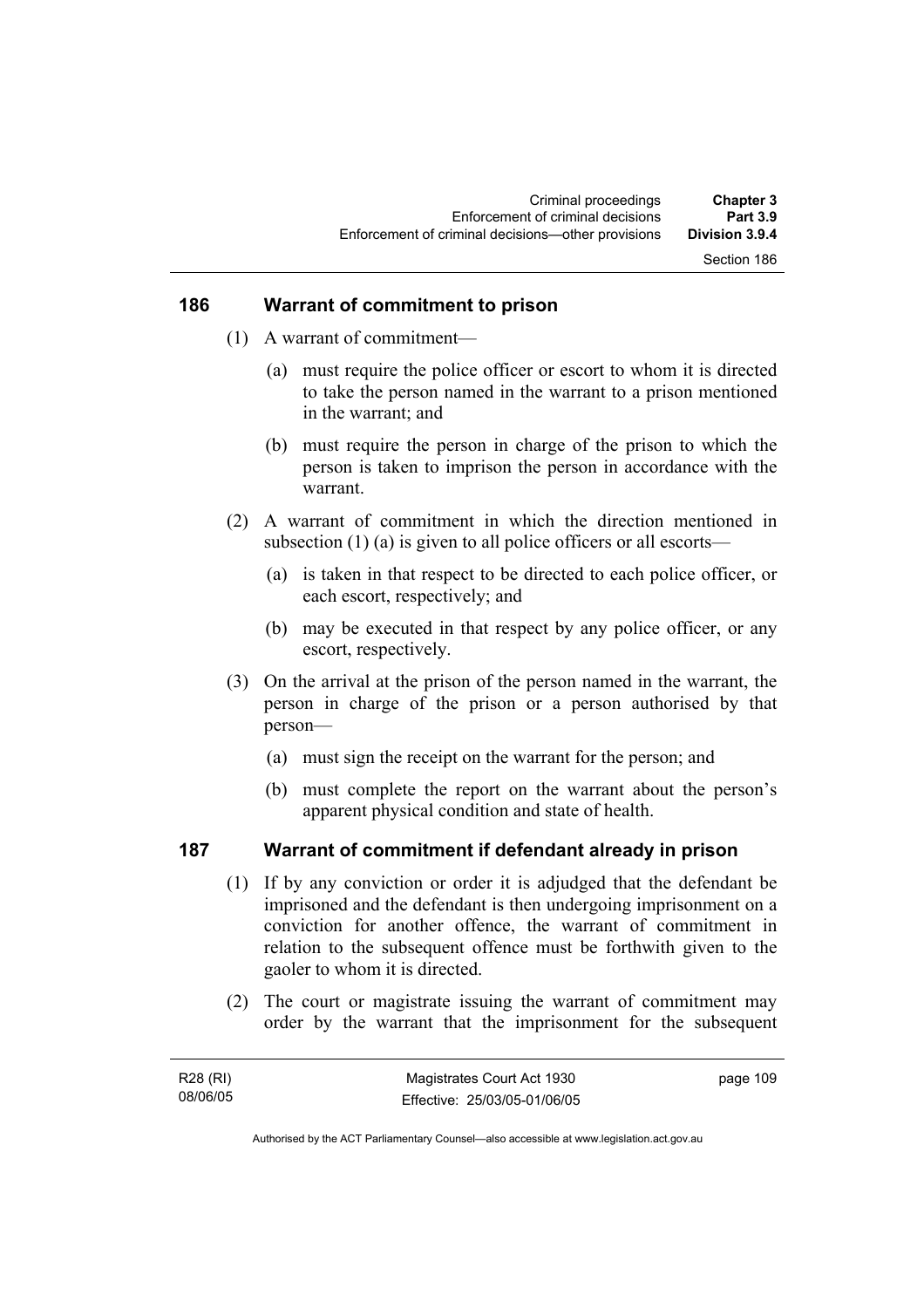| <b>Chapter 3</b><br><b>Part 3.9</b> | Criminal proceedings<br>Enforcement of criminal decisions |
|-------------------------------------|-----------------------------------------------------------|
| <b>Division 3.9.4</b>               | Enforcement of criminal decisions—other provisions        |
| Section 188                         |                                                           |

offence is to begin at the end of the imprisonment that the defendant is then undergoing.

#### **188 Mitigation of payment by court**

- (1) If in a case when either imprisonment or a fine is imposed there is prescribed a requirement for the defendant to enter into his or her recognisance and to find sureties for keeping the peace, or being of good behaviour, and observing some other condition, or to do any of such things, the court may dispense with the requirement or any part of it.
- (2) If the court has authority under any law in force in the ACT (other than this Act), whether past or future, to impose imprisonment for an offence punishable on summary conviction, and has no authority to impose a fine for that offence, it may notwithstanding, when adjudicating on that offence, if it considers that the justice of the case will be better met by a fine than by imprisonment, impose a penalty not exceeding 50 penalty units, and not being of such an amount as will subject the offender under the provisions of this Act in default of payment of the penalty, to any greater term of imprisonment than that to which the offender is liable under the law authorising the imprisonment.

page 110 Magistrates Court Act 1930 Effective: 25/03/05-01/06/05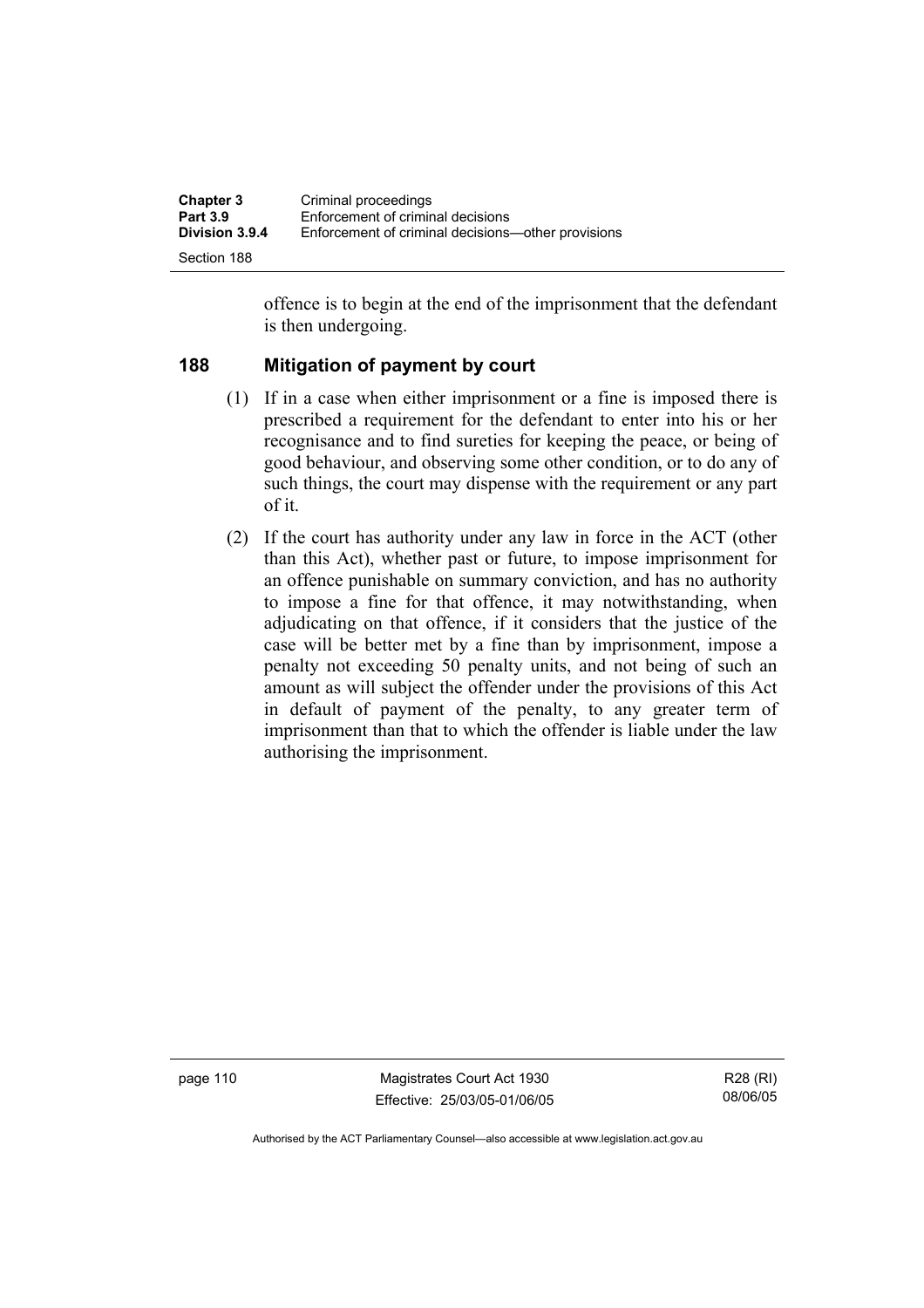#### **191 Accounts to be kept of amounts received**

Every registrar, keeper of a gaol and superintendent of a remand centre must keep a true and exact account of all amounts received by him or her under or because of any conviction or order, showing the people from whom and the time when the amounts were received and to whom and when the amounts were paid.

Maximum penalty: 1 penalty unit.

#### **193 Forfeited goods may be sold**

Except where otherwise provided, all forfeitures, not pecuniary, that are incurred in relation to an offence triable by the court or that may be enforced by the court, may be sold or disposed of or dealt with in the way that the court directs, and the proceeds of the sale must be applied in a similar way as if the proceeds were a fine imposed under the Act, ordinance or law on which the proceeding for forfeiture is founded.

### **194 Warrant of commitment or writ of execution not void for form only**

A warrant of commitment or writ of execution must not be held void only because of any defect or error in it if there is a conviction or order that is good and valid or that may be amended and made good and valid under this Act to sustain it.

#### **195 Convictions etc to be given to registrar of Supreme Court**

If any person is convicted before, or an information is dismissed by, the court in relation to any prosecution for an indictable offence, the court must forthwith give the conviction and recognisances, or a copy of the certificate of dismissal (if any), to the registrar of the Supreme Court, to be kept by the registrar among the records of the Supreme Court; and the court must also cause all such decisions to be registered in a book to be kept for the purpose.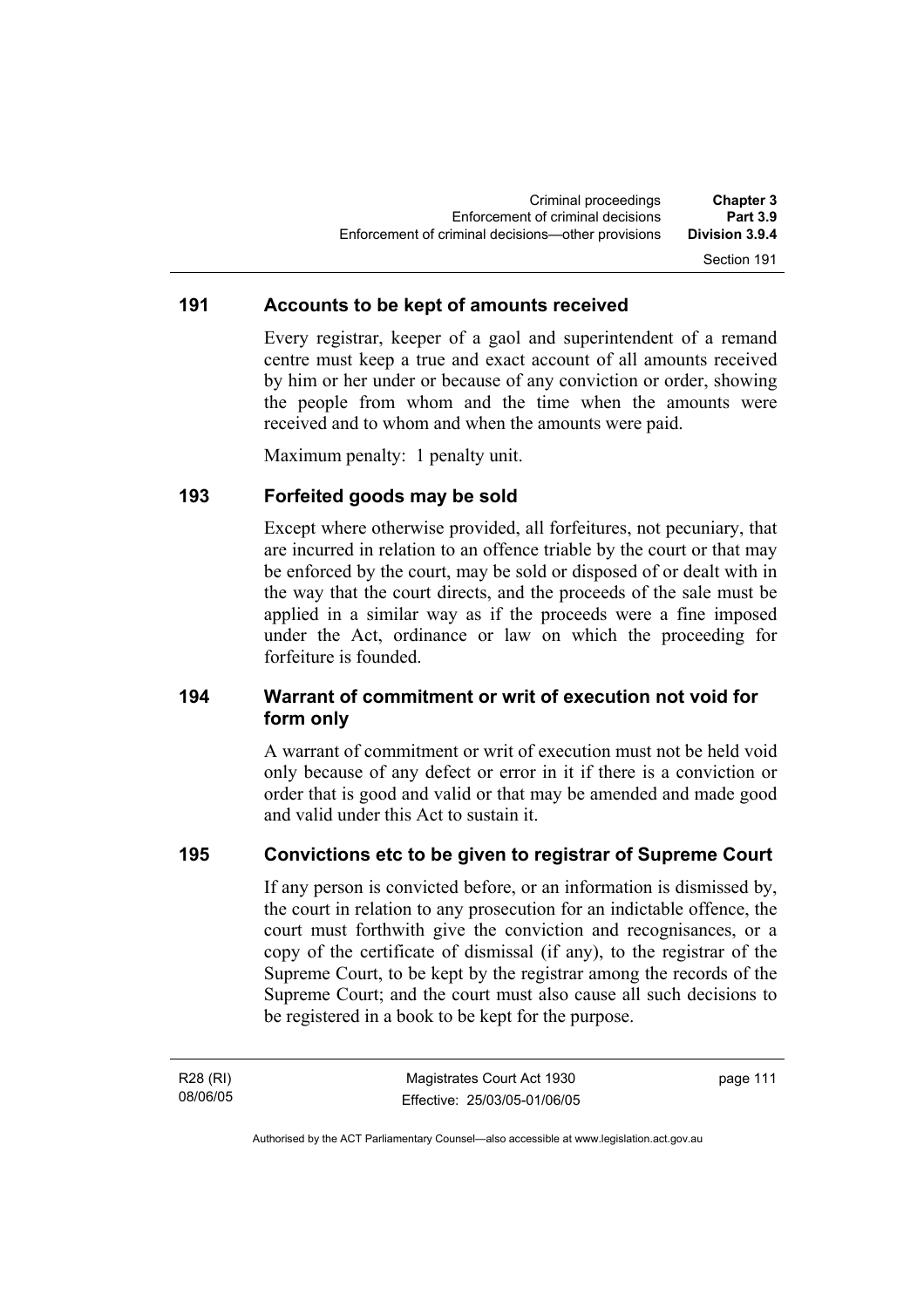Section 207

# **Part 3.10 Criminal appeals**

# **Division 3.10.1 Criminal appeals—jurisdiction of Supreme Court**

# **207 Jurisdiction of Supreme Court**

- (1) The appellate jurisdiction of the Supreme Court in relation to decisions of the Magistrates Court under this Act (other than chapter 4 (Civil proceedings)) extends to the hearing and deciding of the following appeals and to no others:
	- (a) appeals to which division 3.10.2 (Appeals in criminal matters) applies;
	- (b) reference appeals under division 3.10.2A (Reference appeals in criminal matters);
	- (c) appeals from decisions of the Magistrates Court by way of orders to review under division 3.10.3 (Orders to review in criminal matters).
- (2) This part does not limit the operation of any other Act that makes provisions in relation to the appellate jurisdiction of the Supreme Court.

# **Division 3.10.2 Appeals in criminal matters**

#### **208 Appeals to which div 3.10.2 applies**

- (1) Each of the following appeals is an appeal to which this division applies:
	- (a) an appeal by any of the following from a decision of the Magistrates Court under the Crimes Act, section 315A (2)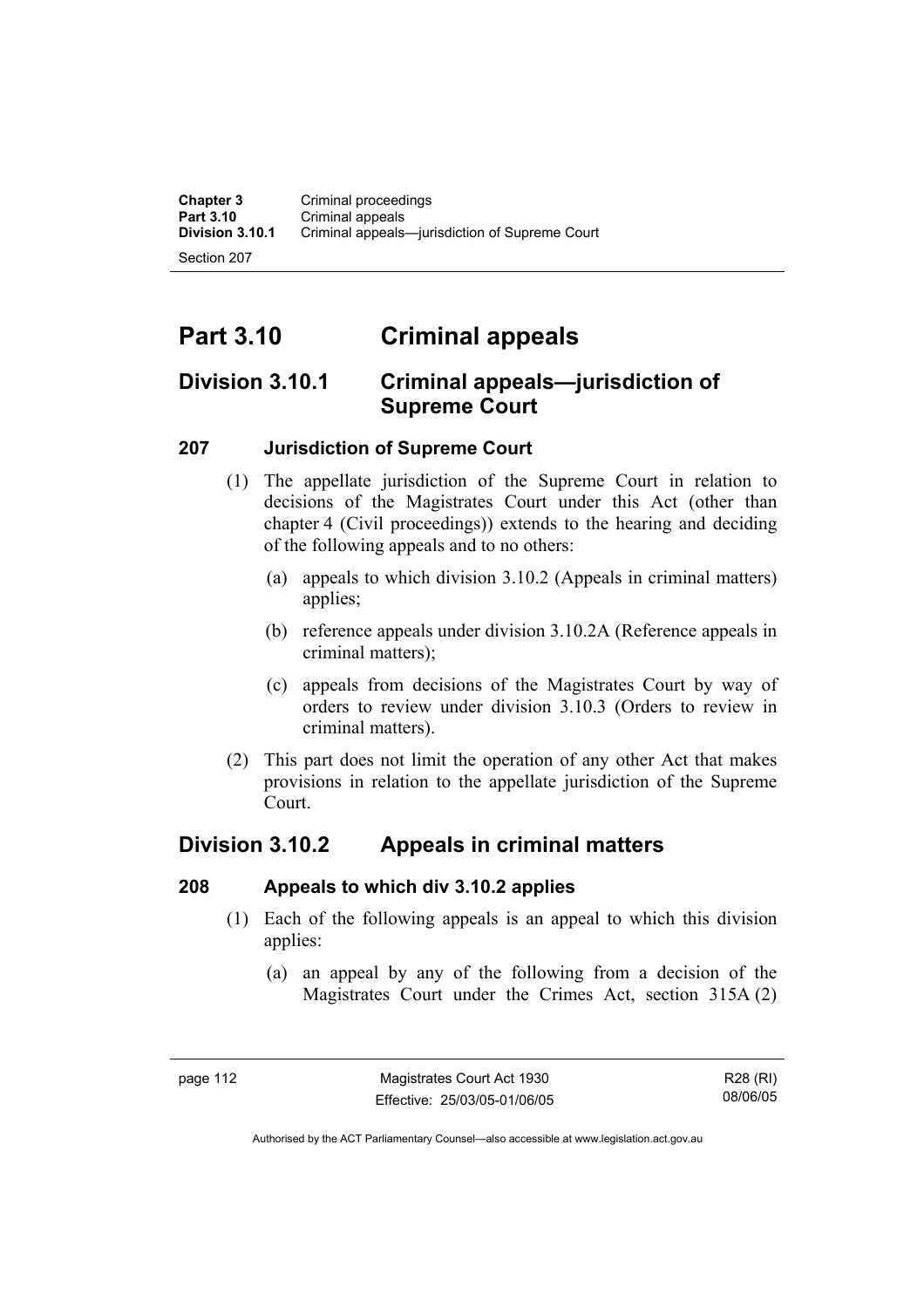| <b>Chapter 3</b><br><b>Part 3.10</b> | Criminal proceedings<br>Criminal appeals |
|--------------------------------------|------------------------------------------|
| Division 3.10.2                      | Appeals in criminal matters              |
| Section 208                          |                                          |

or (3) (Investigation into fitness to plead) or section 315D (7) (Person found temporarily unfit to plead):

- (i) the person whose fitness to plead was decided;
- (ii) anyone who appeared at the proceeding in which the decision was made;
- (iii) anyone else with the leave of the court;
- (b) an appeal, by the person convicted, from a conviction for an offence dealt with by the Magistrates Court under this Act, part 3.6 (Proceedings for offences punishable summarily), part 3.7 (Service and pleading by post for certain offences) or section 290 (Contempt in face of court) or under the Crimes Act, section 375;
- (c) an appeal, by the person against whom the order is made, from an order made under this Act, section 113 or section 114 in a proceeding dealt with by the Magistrates Court under this Act, part 3.6 or under the Crimes Act, section 375;
- (d) an appeal from a sentence or penalty imposed by the Magistrates Court by a person convicted of an offence dealt with by that court under this Act, section 90A, section 290, part 3.6 or part 3.7, or under the Crimes Act, section 375, whether or not the person appeals against the conviction in relation to which the sentence or penalty was imposed;
- (e) an appeal, by the person charged, from a decision of the Magistrates Court made under—
	- (i) the Crimes Act, section 402 (1); or
	- (ii) the Crimes Act, section 402 (3); or
	- (iii) the Crimes Act, section 403 (1); or
	- (iv) the Crimes Act, section  $407(7)$  (b);

R28 (RI) 08/06/05 page 113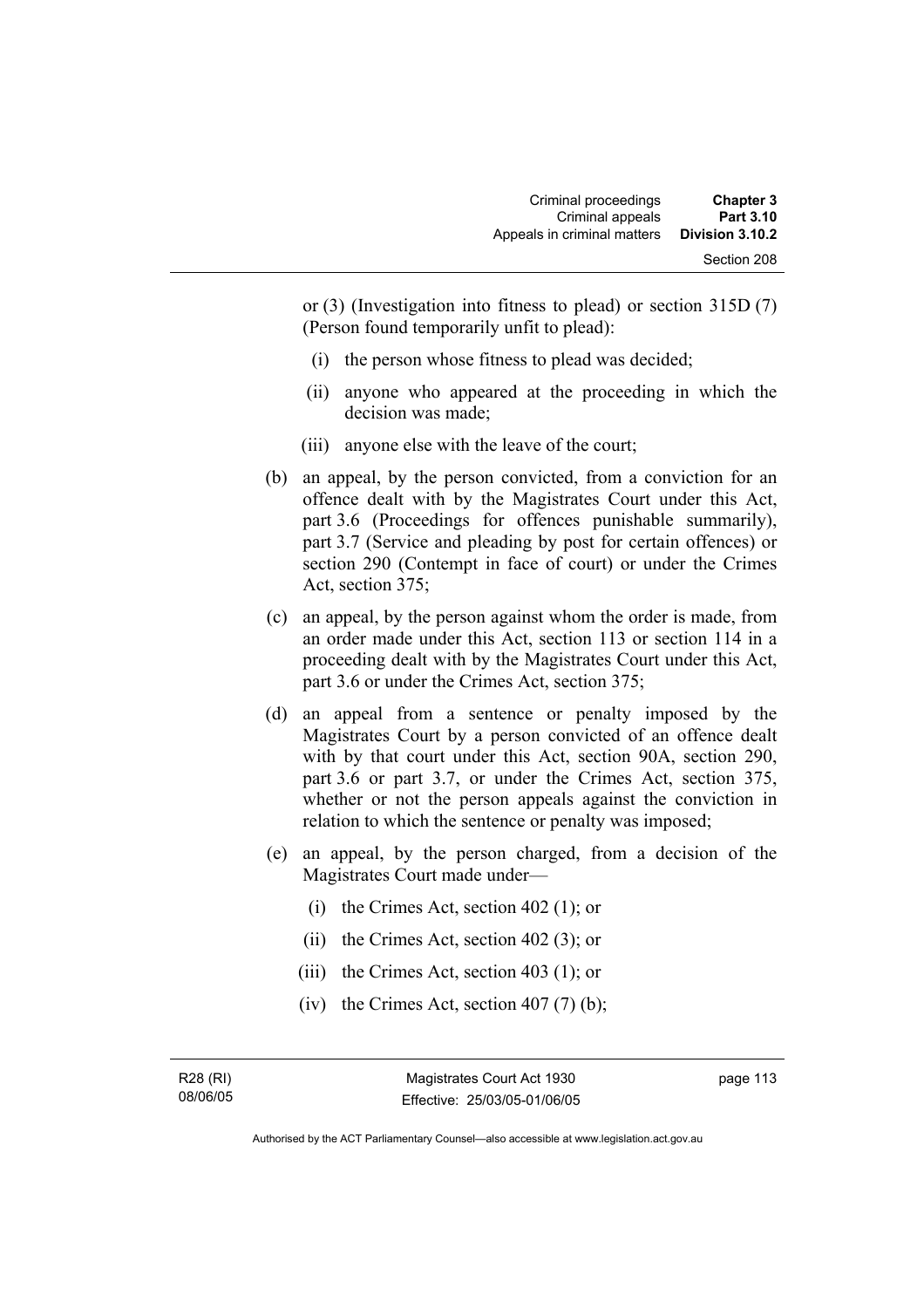**Chapter 3 Criminal proceedings**<br>**Part 3.10 Criminal appeals Part 3.10 Criminal appeals**<br>**Division 3.10.2** Appeals in crimin **Division 3.10.2** Appeals in criminal matters Section 209

- (f) an appeal, by a person who has given a recognisance under the Crimes Act, section 402 or section 403 or by his or her surety, from a decision of the Magistrates Court on an application made under that Act, section 405 to that court.
- (3) Subsection (1) does not affect any power that the Supreme Court has, apart from this Act, to grant bail or to vary the conditions of bail.

# **209 Institution of appeal**

- (1) An appeal must be instituted by the appellant filing a notice of appeal in the office of the registrar of the Supreme Court within the period of 28 days after the conviction was entered, the order or decision was made or the sentence or penalty imposed, or within any further time the Supreme Court allows.
- (2) As soon as practicable after instituting the appeal, the appellant must—
	- (a) file a copy of the notice of appeal with the Magistrates Court; and
	- (b) serve a copy of the notice of appeal on—
		- (i) for an appeal mentioned in section  $208(1)(aa)$ —each other person mentioned in that paragraph; and
		- (ii) for any other appeal—the informant.

# **210 Substituted service of notice of appeal**

 (1) If it appears to the Supreme Court, on an application made for an order under this section, that personal service of a notice of appeal under section 209 on a person on whom it is required to be served cannot be effected, the Supreme Court may make the order for substituted or other service the Supreme Court considers just.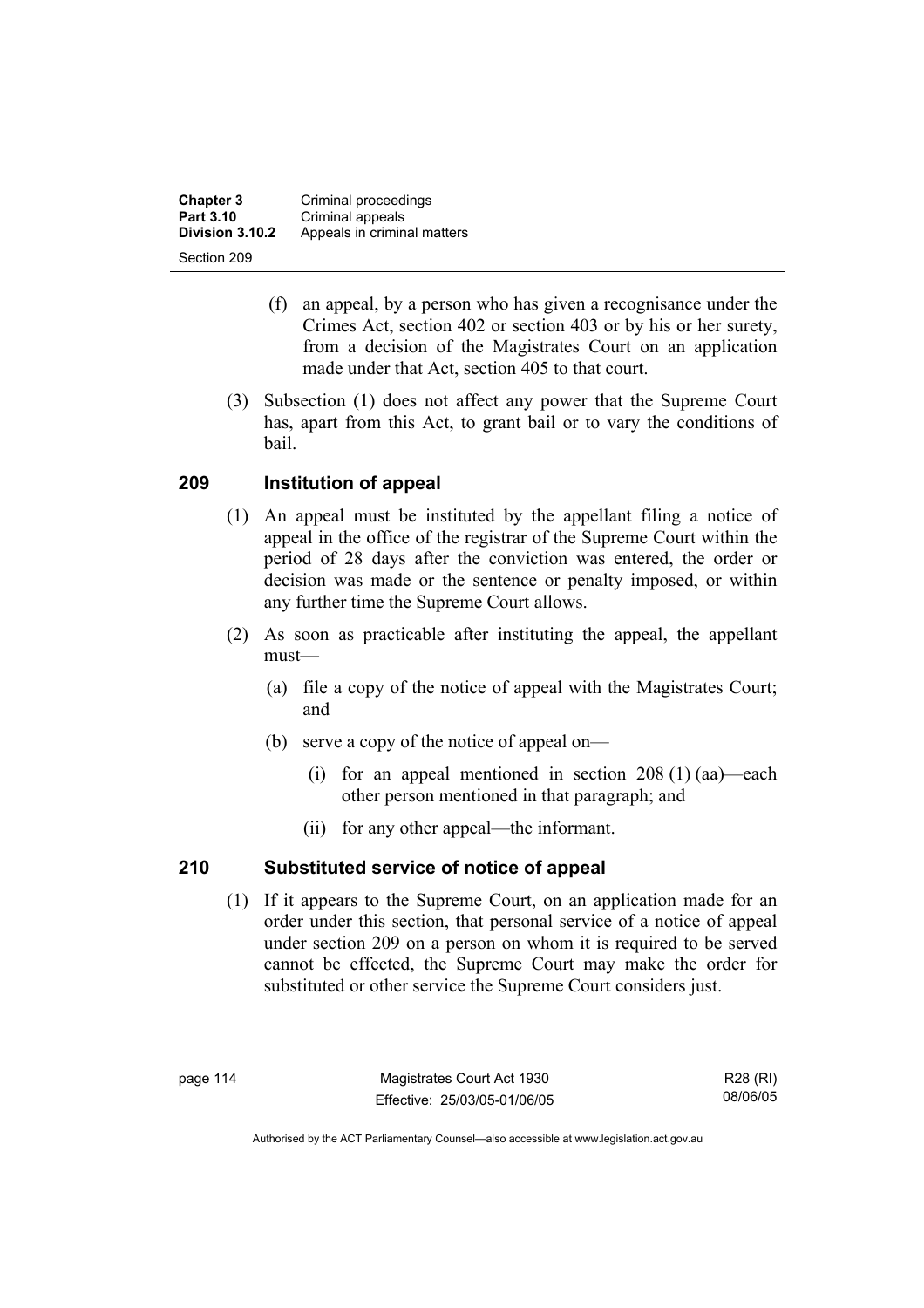| <b>Chapter 3</b> | Criminal proceedings        |
|------------------|-----------------------------|
| Part 3.10        | Criminal appeals            |
| Division 3.10.2  | Appeals in criminal matters |
| Section 214      |                             |

- (2) The Supreme Court may, on an application made for an order under this subsection, dispense with service of a notice of appeal if the court considers it necessary or expedient to do so.
- (3) An order under subsection (2) may be made subject to the conditions (if any) the Supreme Court considers appropriate.

#### **214 Appeals in cases other than civil cases**

- (1) This section applies to an appeal mentioned in section 208 (Appeals to which div 3.10.2 applies).
- (2) In an appeal to which this section applies, the Supreme Court must have regard to the evidence given in the proceeding out of which the appeal arose, and has power to draw inferences of fact.
- (3) In an appeal to which this section applies, the Supreme Court must—
	- (a) if it considers it necessary or expedient to do so in the interests of justice—
		- (i) order the production of any document or other thing that was an exhibit in, or was otherwise connected with, the proceeding out of which the appeal arose, being a document or thing the production of which appears to it to be necessary for deciding the appeal; and
		- (ii) order any person who was, or would have been if the person had been called, a compellable witness in the proceeding to attend for examination before the Supreme Court; and
		- (iii) receive the evidence, if tendered, of any witness; and
	- (b) receive evidence with the consent of the parties to the appeal.
- (4) If evidence is tendered in an appeal to which this section applies, the Supreme Court must, unless satisfied that the evidence would not afford any ground for allowing the appeal, receive the evidence if—

| R28 (RI) | Magistrates Court Act 1930   | page 115 |
|----------|------------------------------|----------|
| 08/06/05 | Effective: 25/03/05-01/06/05 |          |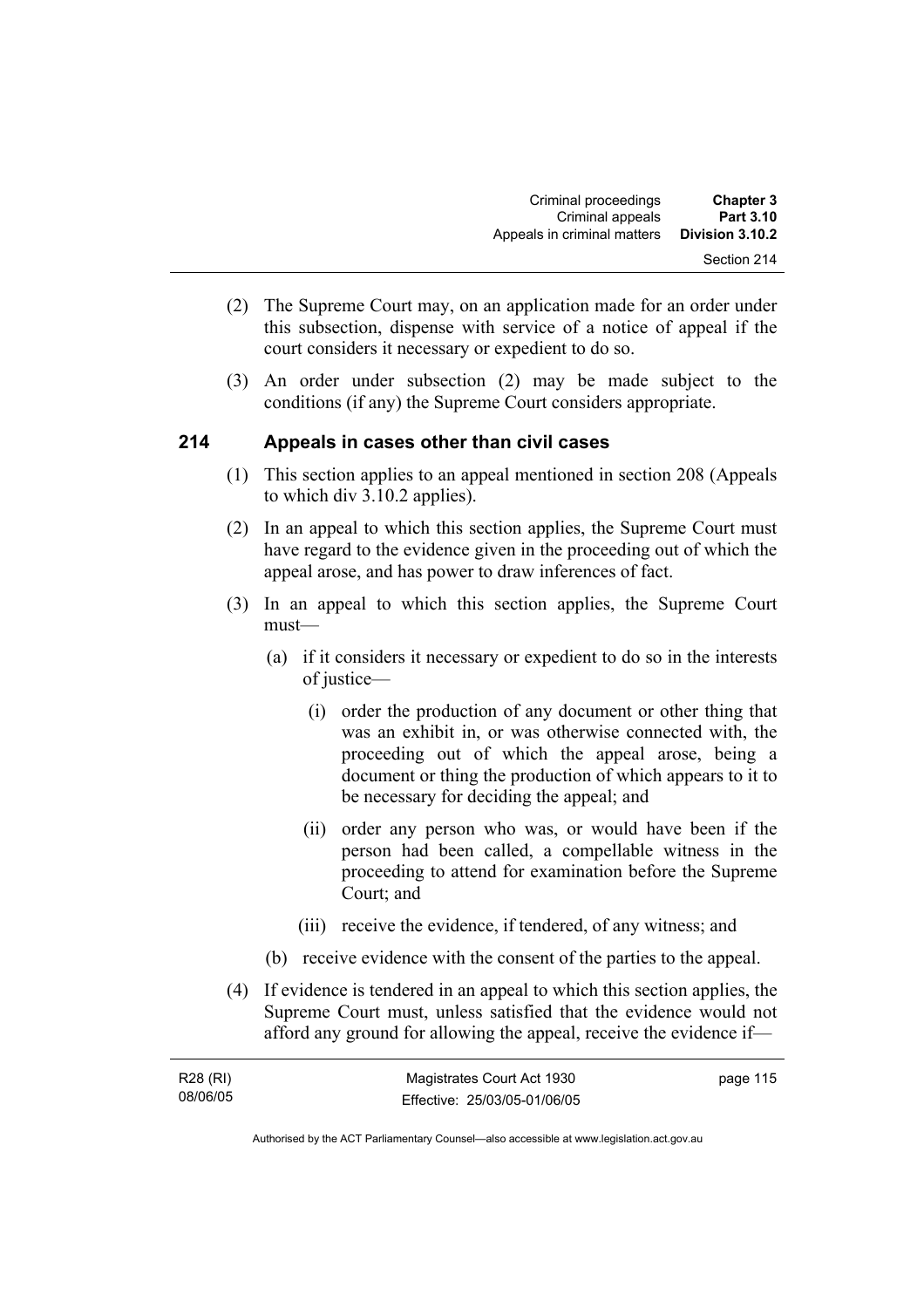**Chapter 3 Criminal proceedings**<br>**Part 3.10 Criminal appeals Part 3.10 Criminal appeals**<br>**Division 3.10.2** Appeals in crimin **Division 3.10.2** Appeals in criminal matters Section 216

- (a) it appears to the Supreme Court that the evidence is likely to be credible and would have been admissible in the proceeding out of the which the appeal arose on an issue relevant to the appeal; and
- (b) the Supreme Court is satisfied that the evidence was not adduced in the proceeding and there is a reasonable explanation for the failure to adduce it.

# **216 Stay of execution pending appeal in certain cases**

- (1) If an appeal to which this division applies has been duly instituted, the enforcement or execution of the decision, conviction, order, sentence or penalty appealed from is stayed until the appeal is concluded or is abandoned or discontinued and, if the appellant is in custody, the appellant may, if not detained for any other cause, be granted bail in accordance with the *Bail Act 1992*.
- (2) If the appellant in custody in relation to whom the enforcement or execution of a conviction is stayed—
	- (a) is not granted bail under the *Bail Act 1992*; or
	- (b) is not detained for any other cause;

the court or a magistrate may, by warrant, commit the person to a remand centre.

# **218 Orders by Supreme Court on appeals**

- (1) On an appeal to which this division applies, the Supreme Court may—
	- (a) confirm, reverse or vary the conviction, order, sentence, penalty or decision appealed from; or
	- (b) give the judgment, or make the order, that, in all the circumstances, it considers appropriate, or refuse to make an order; or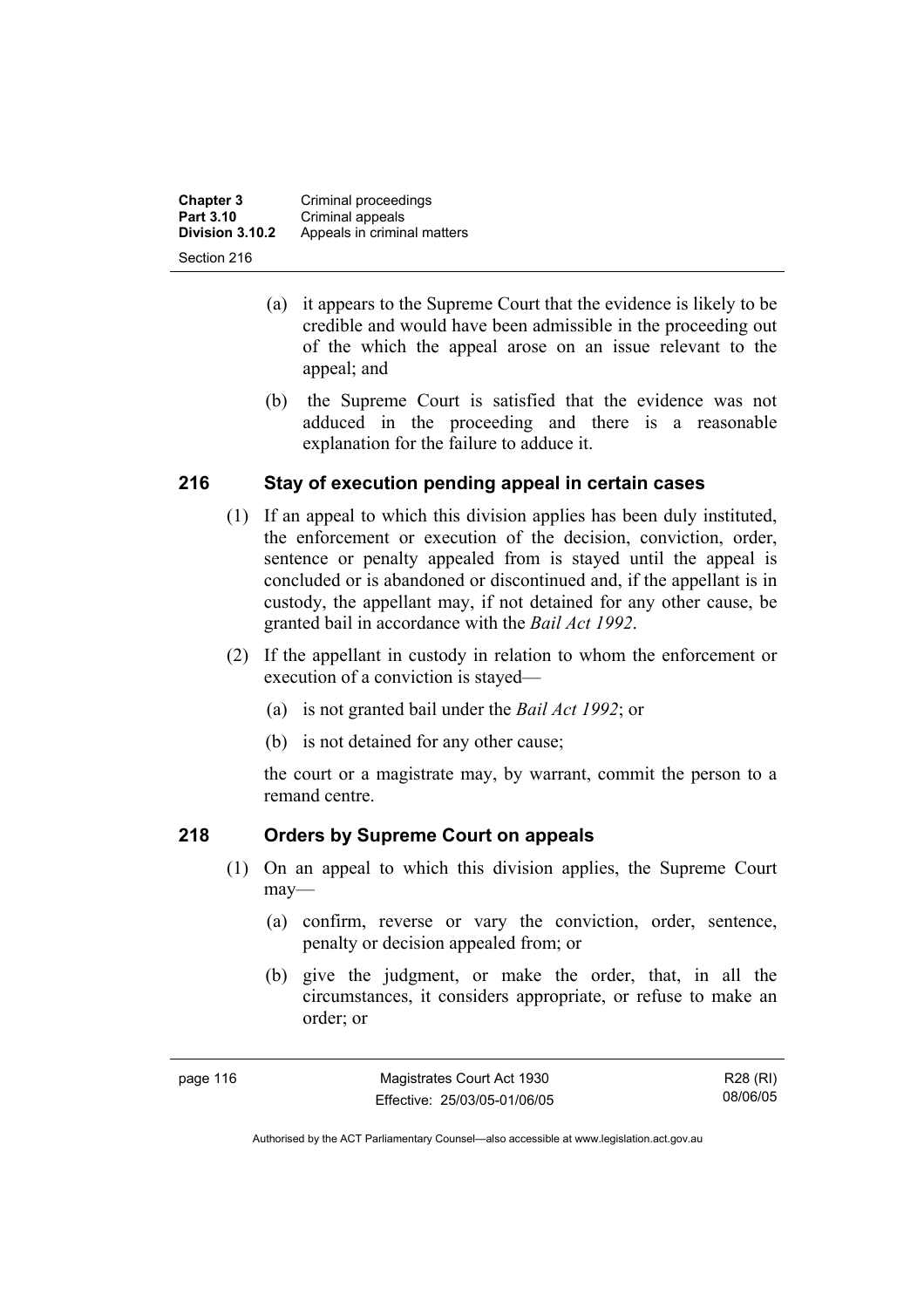| Criminal proceedings                  | <b>Chapter 3</b> |
|---------------------------------------|------------------|
| Criminal appeals                      | <b>Part 3.10</b> |
| Reference appeals in criminal matters | <b>Division</b>  |
|                                       | Section 219      |

- (c) set aside the conviction, order, sentence, penalty or decision appealed from, in whole or in part, and remit the proceeding to the Magistrates Court for further hearing and decision, subject to the directions the Supreme Court considers appropriate.
- (2) A judgment or order of the Supreme Court under subsection (1) (a) or (b) has effect as if it were a decision of the Magistrates Court and may be enforced by the Magistrates Court accordingly.

# **219 Barring right of appeal under div 3.10.2 if order to review granted**

- (1) If an order nisi to review a decision of the Magistrates Court has been granted under division 3.10.3 (Orders to review in criminal matters) to a person entitled to appeal against that decision to the Supreme Court under this division, the person ceases to be entitled to appeal to the Supreme Court under this division.
- (2) If an order nisi to review a decision of the Magistrates Court is granted under division 3.10.3 to a person after the person has instituted an appeal to the Supreme Court under this division against that decision, the appeal is taken to have been withdrawn.

# **Division 3.10.2A Reference appeals in criminal matters**

# **219A What is a reference appeal?**

In this division:

*reference appeal*—see section 219AB (2).

# **219AB Reference appeal following acquittal on indictment**

 (1) This section applies if a person has been tried on indictment in the Magistrates Court and acquitted in relation to all or part of the indictment.

R28 (RI) 08/06/05 page 117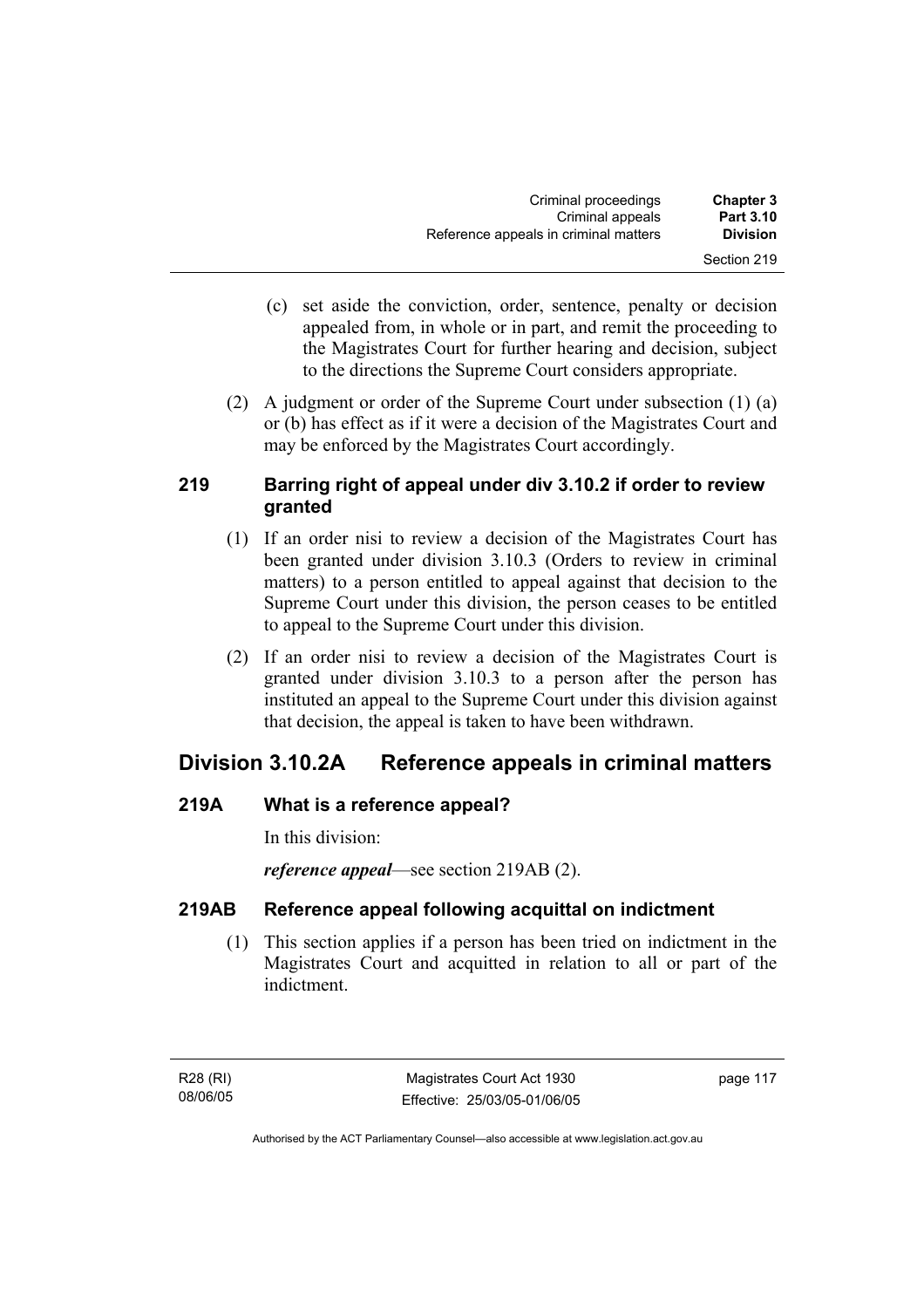| <b>Chapter 3</b> | Criminal proceedings                  |
|------------------|---------------------------------------|
| <b>Part 3.10</b> | Criminal appeals                      |
| <b>Division</b>  | Reference appeals in criminal matters |
| Section 219AC    |                                       |

- (2) The Supreme Court may, on application by the Attorney-General or director of public prosecutions (the *applicant*), hear and decide (by a *reference appeal*) any question of law arising at or in relation to the trial.
- (3) An application must be made within 6 weeks after the end of the trial, or within any longer period allowed by the Supreme Court.

# **219AC Who may be heard at reference appeal**

- (1) Each of the following people (each *interested party*) may be heard in a reference appeal:
	- (a) a person charged at the trial;
	- (b) a person who seeks to be heard, if the court is satisfied that the person has a sufficient interest in the appeal to be heard.
- (2) If an interested party is not represented in the appeal, the applicant must instruct counsel to argue the reference appeal on the party's behalf.
- (3) The reasonable costs of legal representation of an interested party are payable by the Territory.

# **219AD Reference appeal decision does not affect trial verdict**

The decision on a reference appeal does not invalidate or affect any verdict or decision given at the trial.

page 118 Magistrates Court Act 1930 Effective: 25/03/05-01/06/05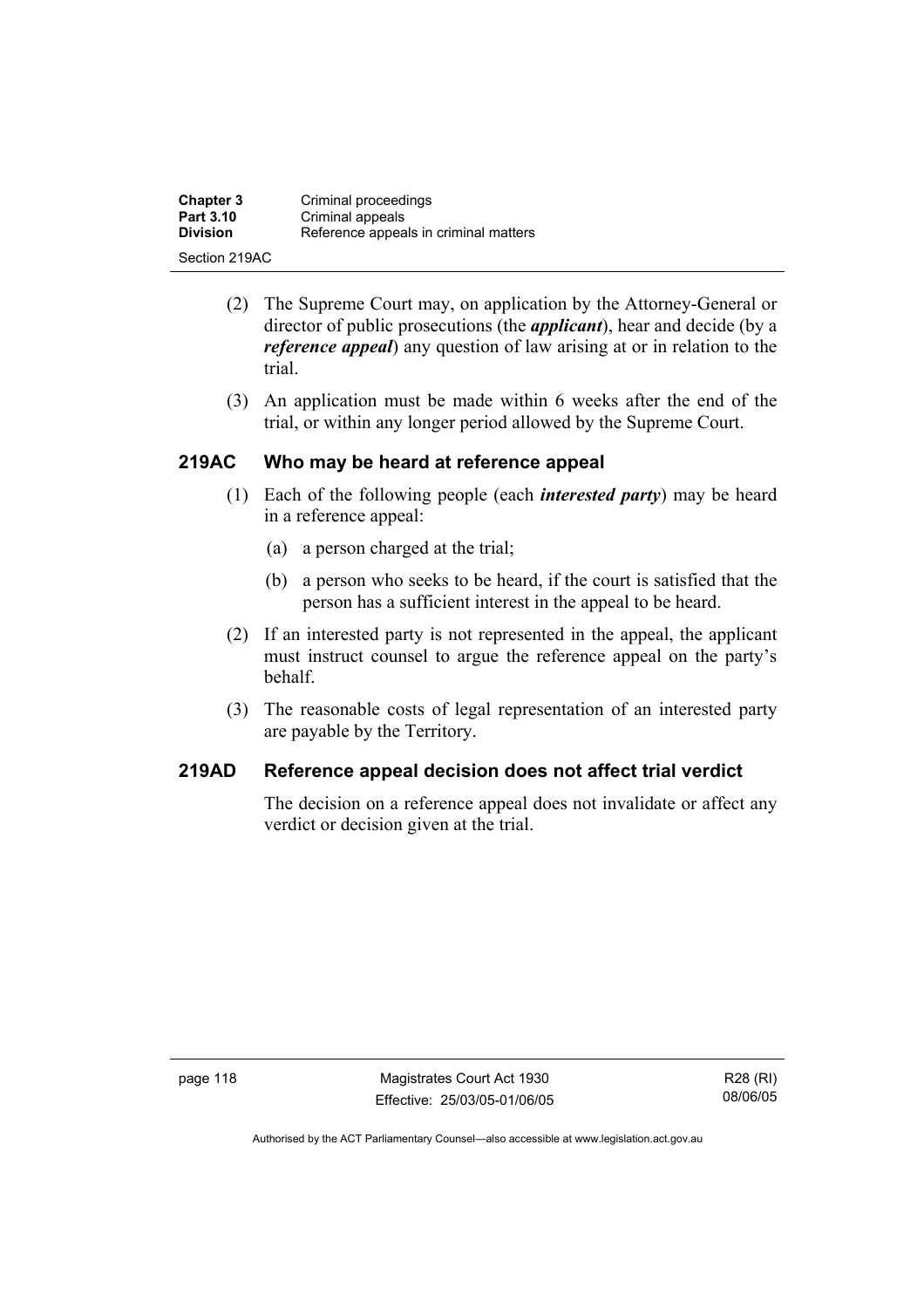# **Division 3.10.3 Orders to review in criminal matters**

#### **219B Appeals by way of orders to review**

- (1) Each of the following is a decision of the Magistrates Court from which an appeal by way of order to review may be made in accordance with this division:
	- (a) an order of the Magistrates Court dismissing an information dealt with by that court under this Act, part 3.6 (Proceedings for offences punishable summarily) or part 3.7 (Service and pleading by post for certain offences) or under the Crimes Act, section 375;
	- (b) a conviction by the Magistrates Court for an offence dealt with by that court under this Act, part 3.6 or part 3.7 or under the Crimes Act, section 375;
	- (c) an order made under this Act, section 113 or section 114 in a proceeding dealt with by the Magistrates Court under this Act, part 3.6 or under the Crimes Act, section 375;
	- (d) a decision of the Magistrates Court not to commit a person to the Supreme Court for sentence under section 92A;
	- (e) a decision of the Magistrates Court to dispose of a case summarily under the Crimes Act, section 375 (6) or (7);
	- (f) a sentence or penalty imposed by the Magistrates Court for an offence dealt with by that court under this Act, section 90A, part 3.6, part 3.7 or section 290 (Contempt in face of court) or under the Crimes Act, section 375.
- (2) For subsection (1) (f), a reference to a *sentence or penalty* includes a reference to a decision or order made under the Crimes Act, section 402 (1) or (3), section 403 (1), section 404 (4) or (7) or section 405 (1) or (3), whether or not the person is convicted of the offence.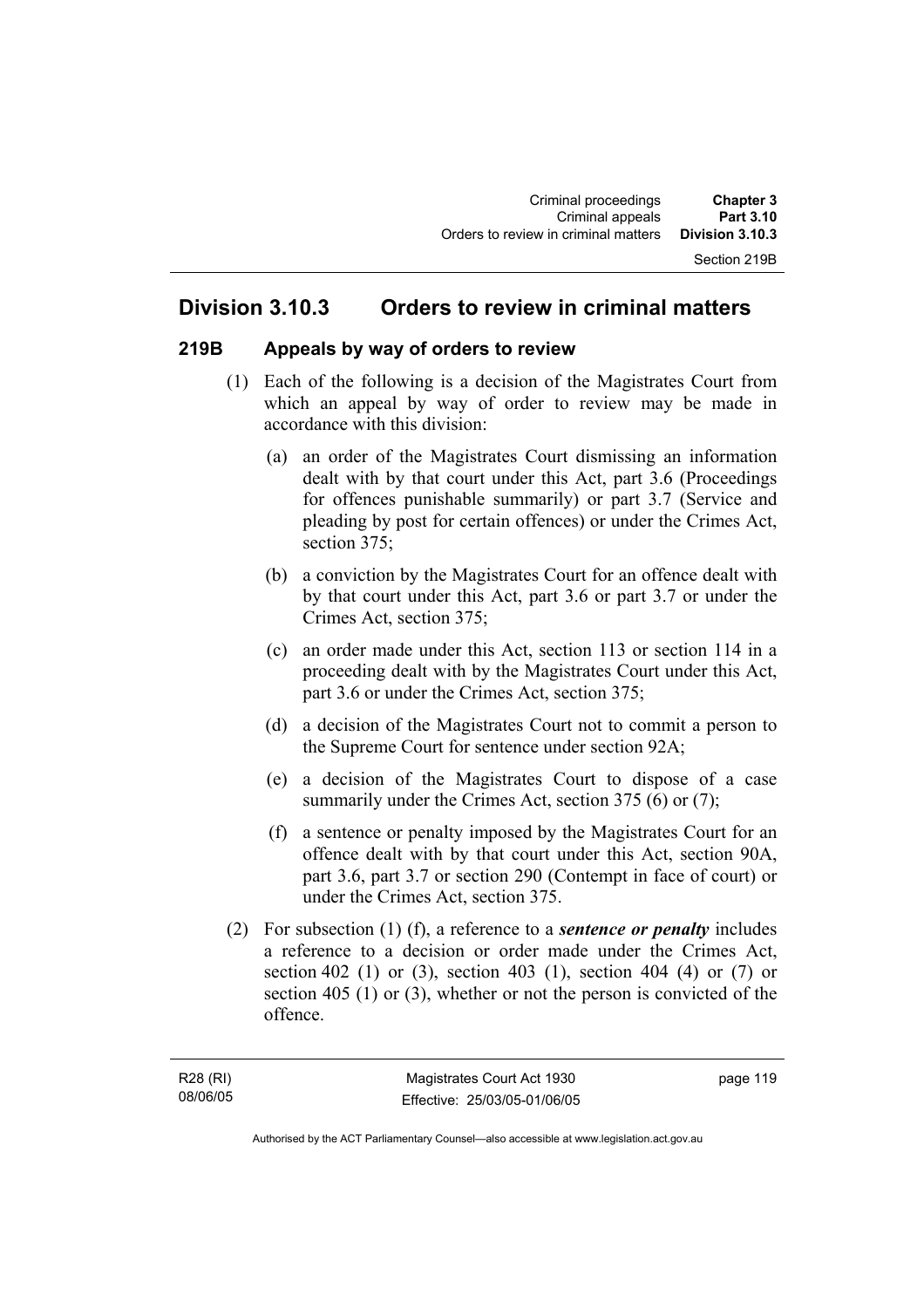**Chapter 3 Criminal proceedings**<br>**Part 3.10 Criminal appeals Part 3.10 Criminal appeals**<br>**Division 3.10.3** Orders to review **Division 3.10.3** Orders to review in criminal matters Section 219C

### **219C Grant of order nisi to review**

- $(1)$  If—
	- (a) within 28 days of the making of an order of a kind mentioned in section 219B (1) (a) or within any further time the Supreme Court allows, an application is made by the informant in the proceeding before the Magistrates Court; or
	- (b) within 28 days of the making of a decision of a kind mentioned in section 219B  $(1)$   $(d)$ ,  $(e)$  or  $(f)$ , an application is made by the informant in the proceeding before the Magistrates Court; or
	- (c) within 28 days after—
		- (i) the entering of a conviction of a kind mentioned in section 219B (1) (b); or
		- (ii) the making of an order of a kind mentioned in section 219B (1) (c);

or within any further time the Supreme Court allows, an application is made by the defendant in the proceeding before the Magistrates Court;

the Supreme Court may grant an order nisi calling on the other party to the proceeding to show cause, on a date specified in the order nisi, why the decision of the Magistrates Court should not be reviewed on any 1 or more of the following grounds:

- (d) that there was a prima facie case of error or mistake on the part of the Magistrates Court;
- (e) that the Magistrates Court did not have jurisdiction or authority to make the decision;
- (f) that the decision of the Magistrates Court should not in law have been made;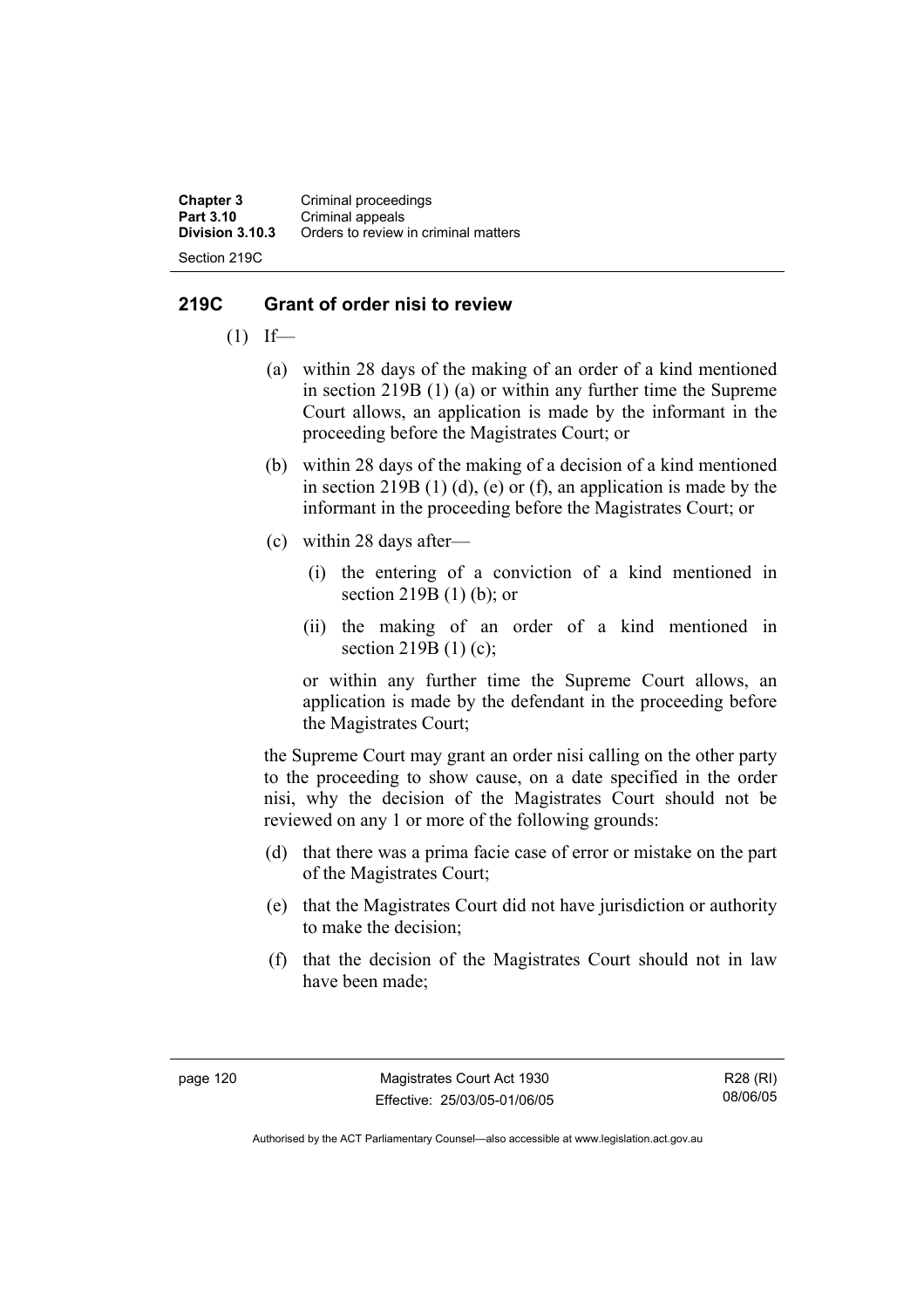| <b>Chapter 3</b><br>Part 3.10   | Criminal proceedings<br>Criminal appeals |
|---------------------------------|------------------------------------------|
| Division 3.10.3<br>Section 219D | Orders to review in criminal matters     |
|                                 |                                          |

- (g) that, in the circumstances of the case, a decision of a kind mentioned in section 219B (1) (d) or (e) should not have been made;
- (h) that a sentence or penalty of a kind mentioned in section 219B (1) (f) was manifestly inadequate or otherwise in error.
- (2) On an application for an order to review a decision of the Magistrates Court or on an application made after the making of such an order, the Supreme Court may, if it considers appropriate, make an order requiring the magistrate by whom the Magistrates Court was constituted to give to the Supreme Court a report setting out the reasons for the decision of the Magistrates Court and any facts or matters that in the view of the magistrate were relevant to the decision of the Magistrates Court.

#### **219D Security for costs and stay of execution**

- (1) The Supreme Court, in granting an order nisi under section 219C (1)-
	- (a) may order that the person on whose application the order is made give, within the time specified in the order or within any further time the Supreme Court allows, security in the amount the Supreme Court considers appropriate for the costs of the appeal; and
	- (b) may order that the enforcement or execution of the decision of the Magistrates Court be stayed pending the hearing of the appeal; and
	- (c) may, if the appellant is in custody and is not detained for any other cause, grant the appellant bail in accordance with the *Bail Act 1992*; and
	- (d) if the order nisi is made in relation to a decision of a kind mentioned in section 219B (1) (d) or (e) and, after making that

page 121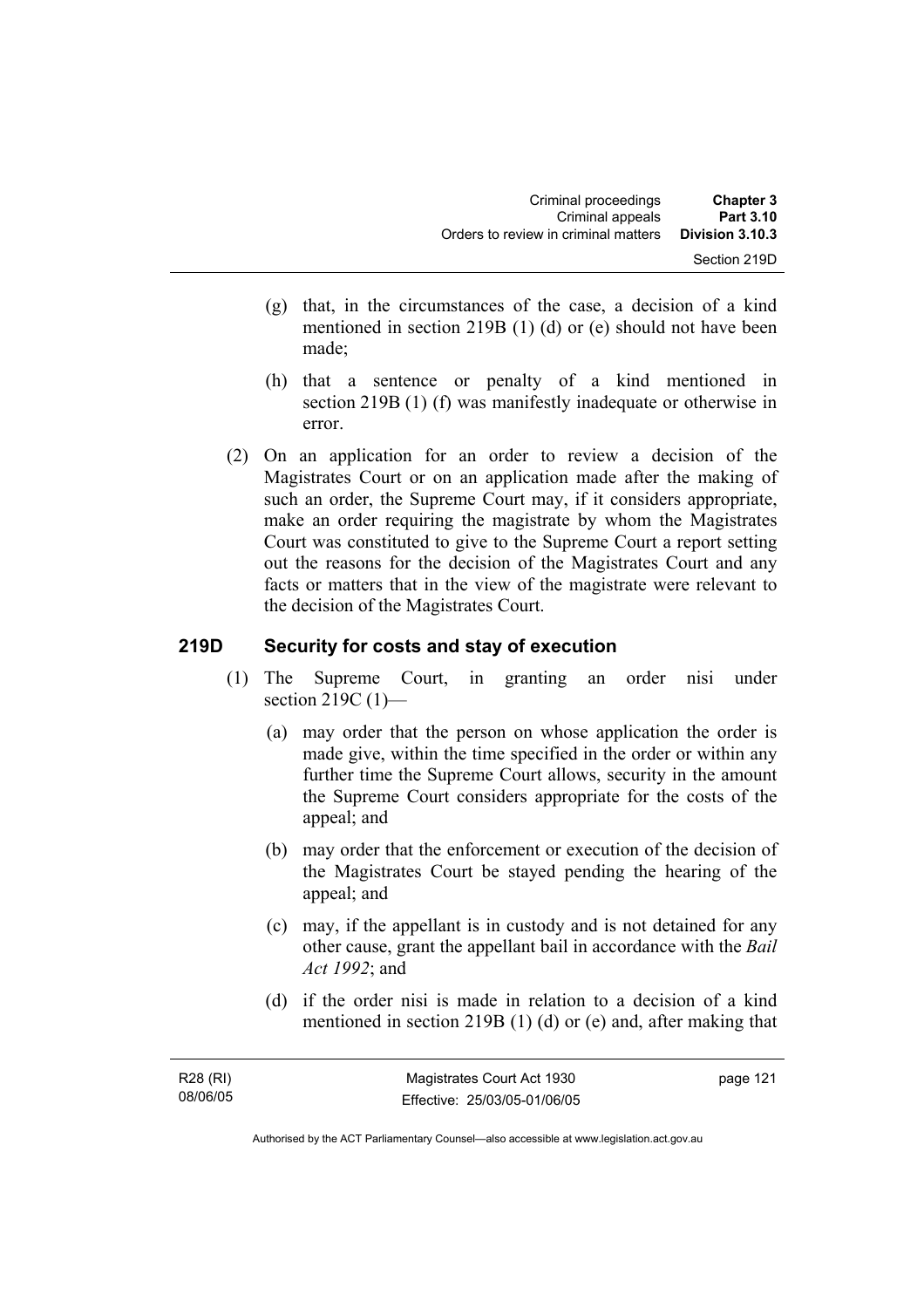**Chapter 3 Criminal proceedings**<br>**Part 3.10 Criminal appeals Part 3.10 Criminal appeals**<br>**Division 3.10.3** Orders to review **Division 3.10.3** Orders to review in criminal matters Section 219E

> decision, the Magistrates Court has, under the Crimes Act, section 375, heard and decided a case and sentenced or otherwise dealt with the defendant according to law—may order that the enforcement of any further decision made by the Magistrates Court in relation to the case be stayed.

- (2) If the Supreme Court grants an order nisi in relation to an application by the informant in relation to a decision of the Magistrates Court of a kind mentioned in section 219B (1) (d) or (e), the proceeding in the Magistrates Court is stayed until the appeal is concluded, abandoned or discontinued.
- (3) If security for the costs of the appeal is not given in accordance with the order of the Supreme Court, the Supreme Court may, on an application made by the person called on to show cause by the order nisi, revoke the order nisi.

# **219E Non-appearance of applicant**

If the person on whose application the order nisi has been granted under section 219C (1) fails to appear on the date specified in the order or on any date to which the hearing is adjourned, the Supreme Court may discharge the order.

#### **219F Powers of Supreme Court**

- (1) On the return of an order nisi to review a decision of the Magistrates Court, the Supreme Court, on consideration of the evidence before the Magistrates Court, and any further evidence called by leave of the Supreme Court—
	- (a) may, if satisfied that the decision of the Magistrates Court should be confirmed, discharge the order nisi; or
	- (b) may set aside or quash, in whole or in part, or otherwise vary or amend, the decision of the Magistrates Court.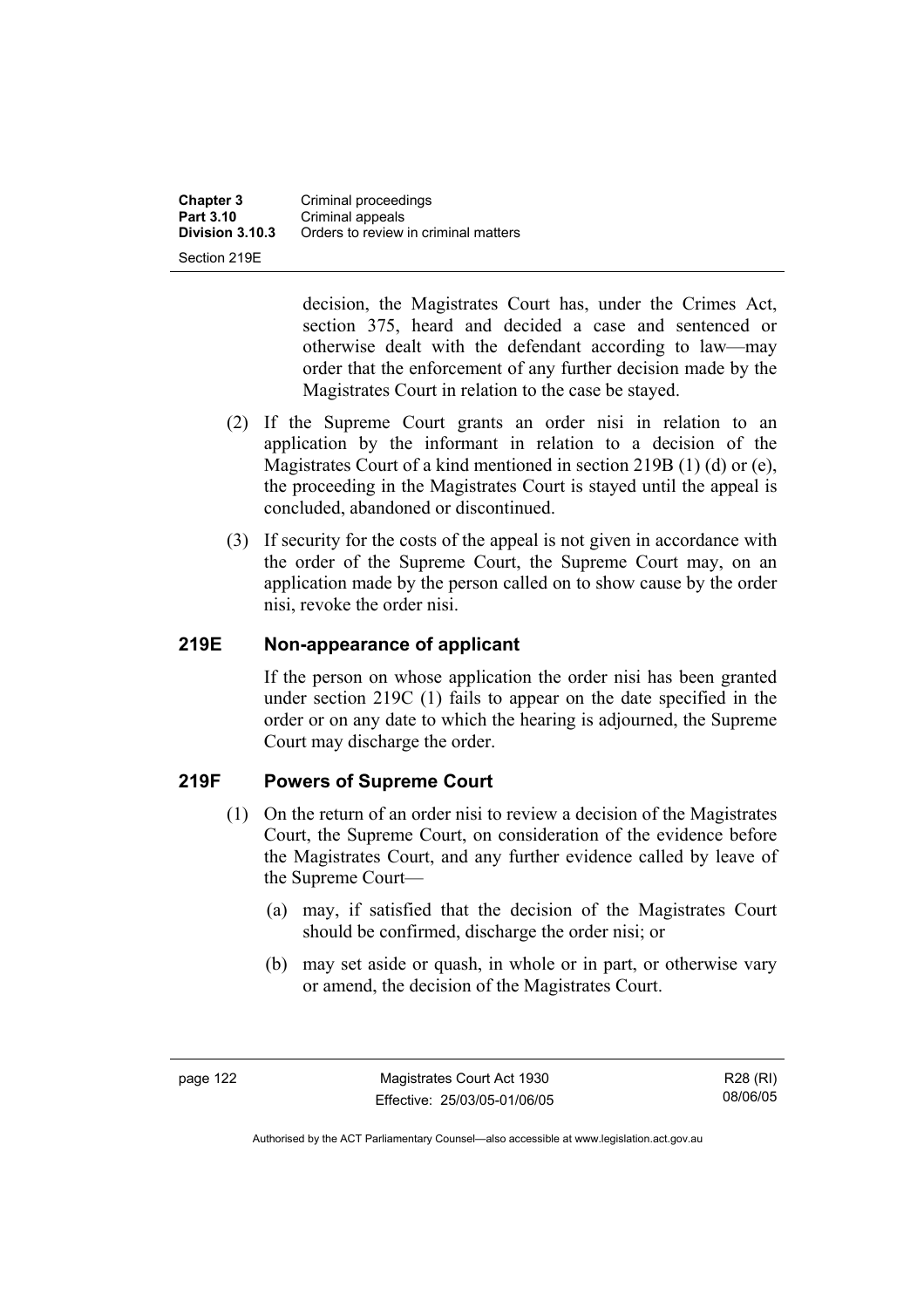- (2) If, under subsection (1) (b), the Supreme Court sets aside, quashes or otherwise varies or amends a decision of the Magistrates Court, the Supreme Court may—
	- (a) for a decision mentioned in section 219B (1) (d)—order that the Magistrates Court commit the person to whom the decision relates to the Supreme Court for sentence under section 92A; or
	- (b) for a decision mentioned in section 219B (1) (e)—order that the Magistrates Court continue the preliminary examination of the person to whom the decision relates in accordance with part 3.5; or
	- (c) for a decision mentioned in section  $219B(1)$  (f)—
		- (i) impose the sentence or penalty the Supreme Court considers appropriate; or
		- (ii) by order, exercise any power that the Magistrates Court might have exercised; or
	- (d) in any other case—
		- (i) remit the matter to the Magistrates Court for rehearing or for further hearing with or without directions of law; or
		- (ii) make any further order, including an order granting any relief that the Supreme Court is empowered to grant on certiorari, mandamus, prohibition or habeas corpus, the Supreme Court considers necessary to decide the matter finally.
- (3) For the purpose of—
	- (a) correcting any defect or error in the proceeding before the Magistrates Court; or
	- (b) enabling the matter to be decided on the merits;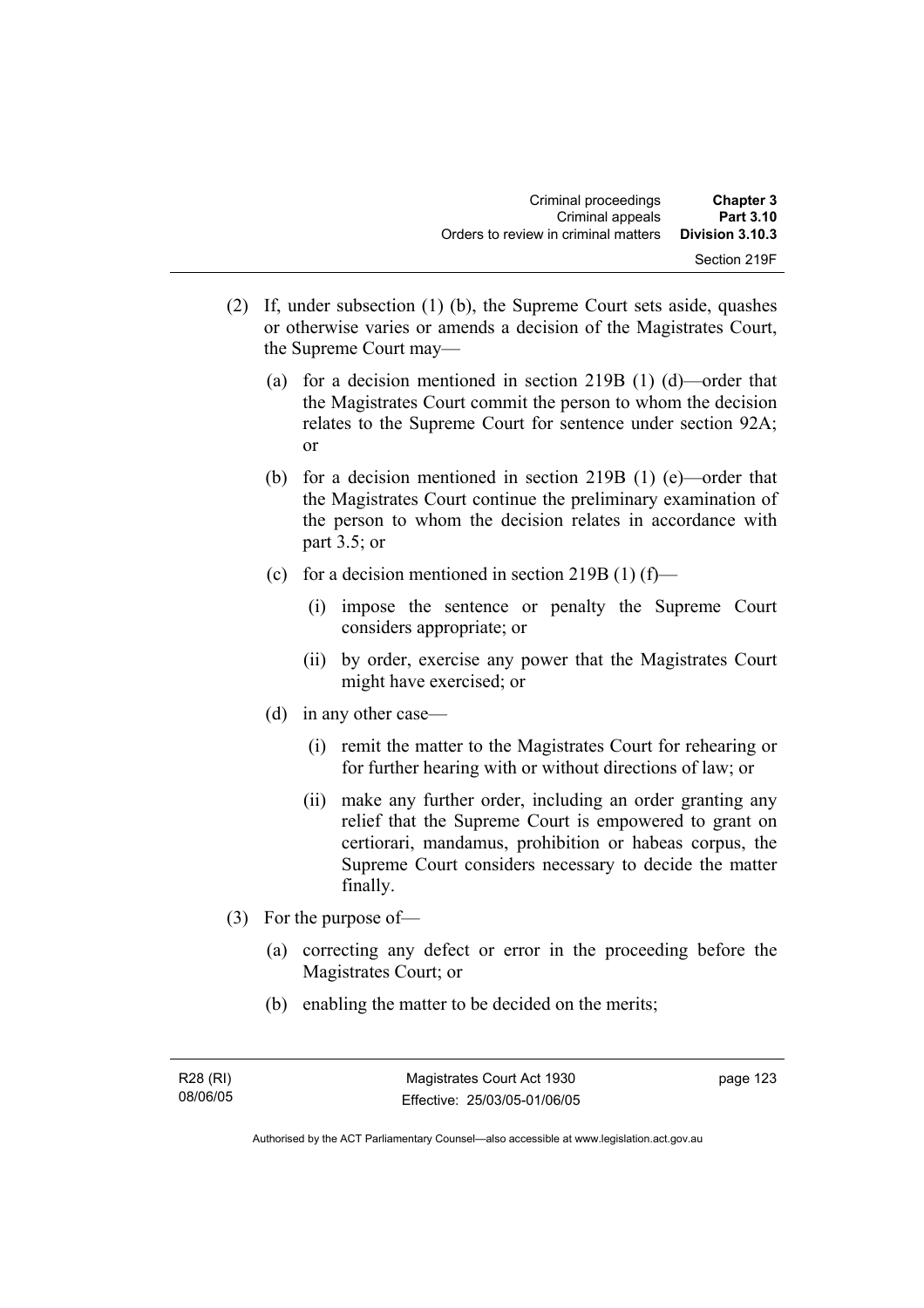the Supreme Court may make the amendments of the proceeding in the Magistrates Court it considers appropriate.

- (4) For subsections (1) (b) and (2) (c), the Supreme Court must not—
	- (a) vary a sentence or penalty such that the sentence or penalty as varied could not have been imposed by the Magistrates Court; or
	- (b) impose a sentence or penalty that could not have been imposed by the Magistrates Court.
- (5) The Supreme Court may, despite the ground or any of the grounds on which the order nisi to review a decision of the Magistrates Court was granted has been established, discharge the order nisi if the Supreme Court is of the opinion that no substantial miscarriage of justice has happened.
- (6) On the discharge of an order nisi to review a decision of the Magistrates Court, that decision may be enforced, executed or given effect to as if the order nisi had not been granted.
- (7) If, in relation to a sentence or penalty mentioned in section 219B (1) (f), the Supreme Court—
	- (a) varies a sentence or penalty under subsection (1) (b); or
	- (b) imposes a sentence or penalty or makes an order under subsection  $(2)$  (b);

the sentence or penalty as varied or imposed or the order made has effect as if it were a decision of the Magistrates Court and may be enforced by the Magistrates Court accordingly.

 (8) On an appeal under this division from an order, decision, sentence or penalty mentioned in section 219B (1) (a), (d), (e) or (f), the Supreme Court must order that the costs of and incidental to the appeal are payable by the appellant.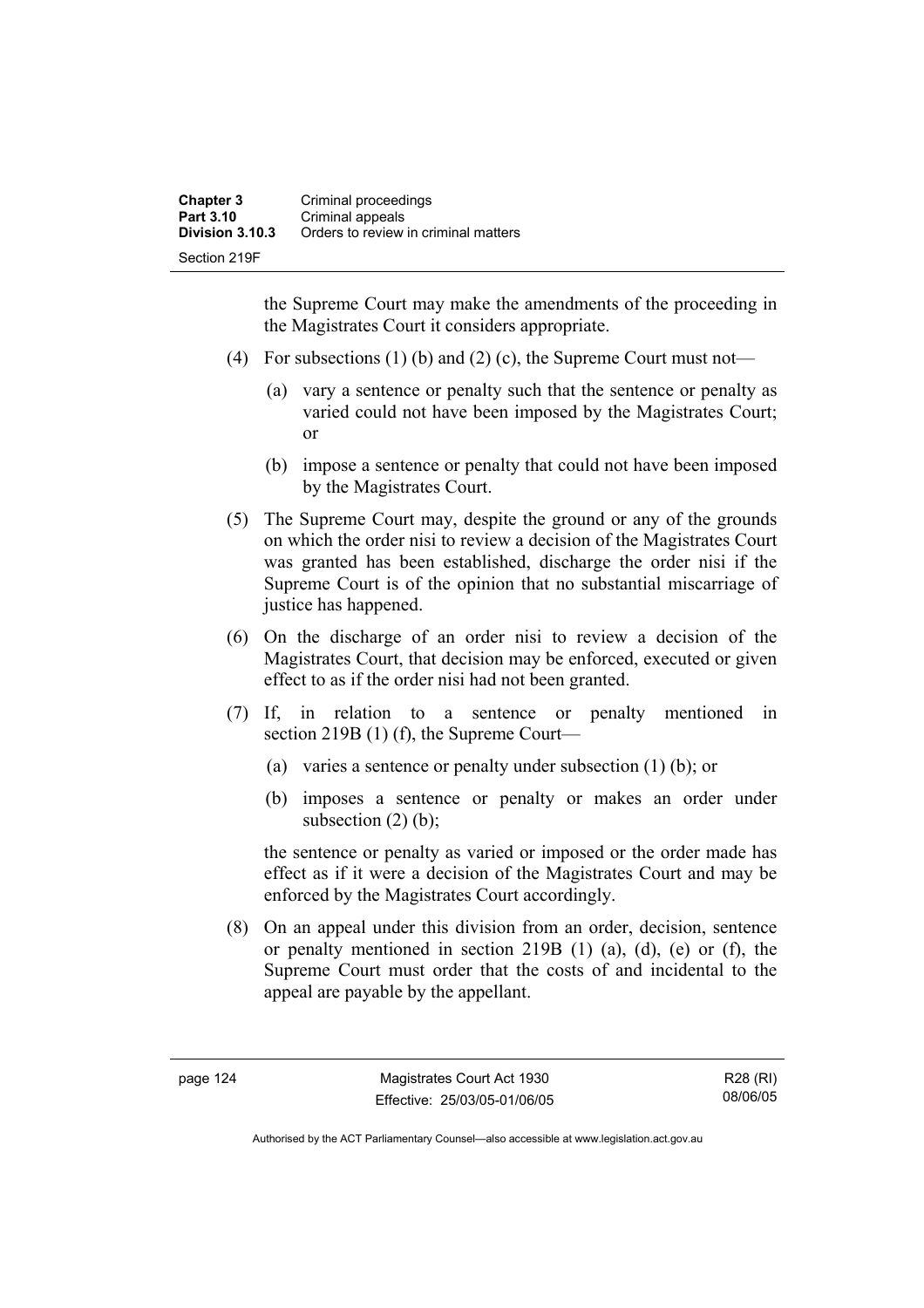(9) Subsection (8) applies whether the Supreme Court orders that the order nisi be discharged or exercises any of the other powers given to it by this section.

# **Division 3.10.4 Criminal appeals—other provisions**

# **222 Control of Supreme Court over summary convictions**

- (1) A person brought before the Supreme Court or the judge, on habeas corpus, must not be discharged from custody because any defect or error in a warrant of commitment of the Magistrates Court, unless the court, or the magistrate constituting the court, and the prosecutor or other party interested in supporting the warrant have received reasonable and sufficient notice of the intention to apply for the discharge.
- (2) The notice must require them to give or cause to be given to the Supreme Court or the judge the conviction, judgment or order (if any) on which the commitment was founded, together with the depositions and information or claim (if any) intended to be relied on in support of the conviction, judgment or order, or certified copies of them.

# **223 Amendment**

If any such conviction, judgment or order, information or claim and depositions or certified copies, are so given, and the offence charged or intended to be charged thereby or the cause of action mentioned therein appears to have been established, and the judgment of the court thereupon to have been in substance warranted, and the defects or errors appear to be defects of form only, or mistakes not affecting the substantial merits of the proceeding before the Magistrates Court, the Supreme Court or the judge must allow the warrant of commitment, and may allow the conviction, judgment or order also, to be forthwith amended in all necessary particulars in accordance

R28 (RI) 08/06/05

Magistrates Court Act 1930 Effective: 25/03/05-01/06/05 page 125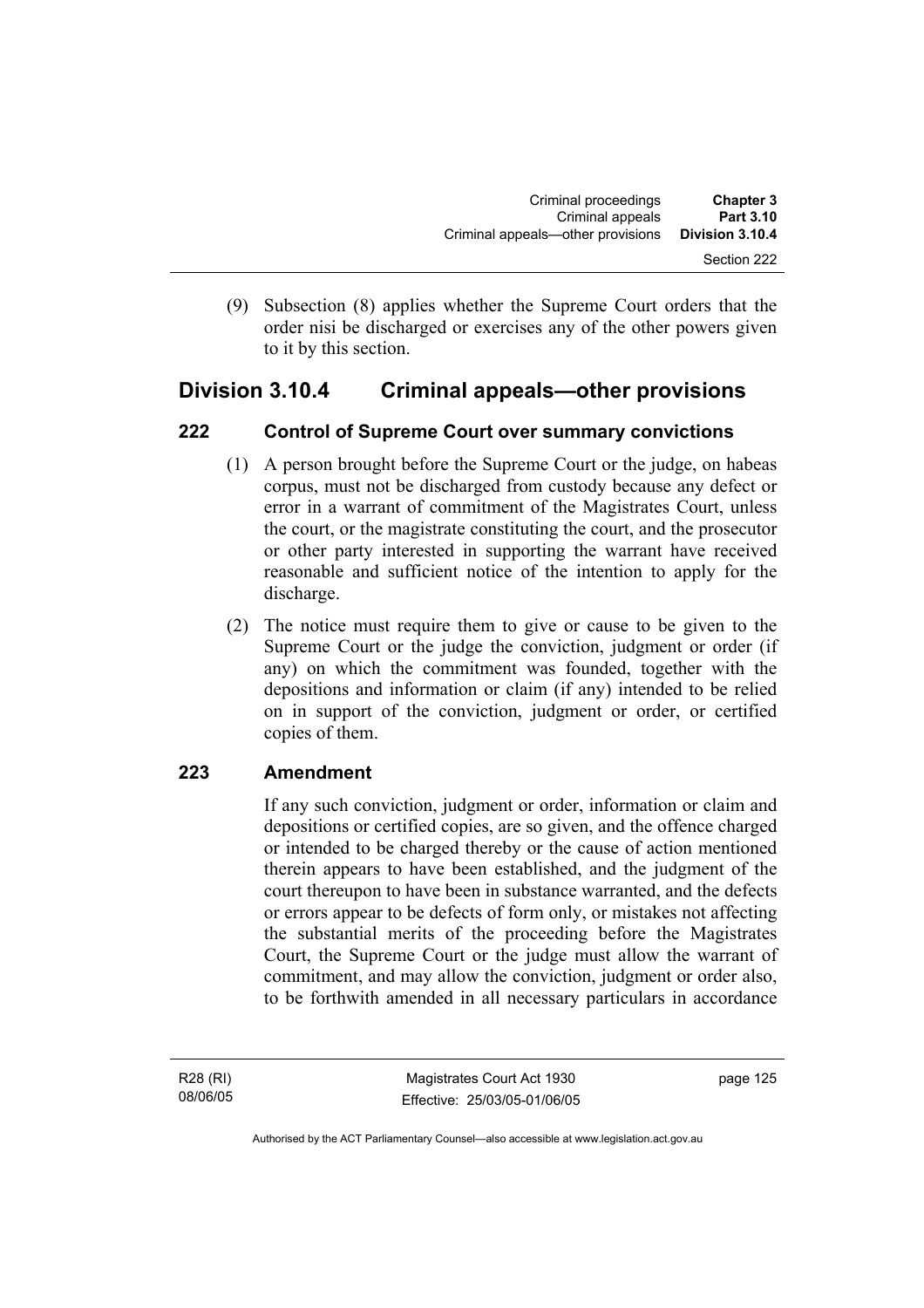| <b>Chapter 3</b> | Criminal proceedings              |
|------------------|-----------------------------------|
| <b>Part 3.10</b> | Criminal appeals                  |
| Division 3.10.4  | Criminal appeals—other provisions |
| Section 224      |                                   |

with the facts, and the person committed must be remanded to his or her former custody.

#### **224 In cases of certiorari**

The like proceedings as mentioned in section 222 and section 223 must be had, and the like amendments may and must be allowed to be made, in relation to every order brought before the Supreme Court or the judge by writ of certiorari, and after amendment in any such case the order may be enforced in the proper way, and must in all respects and for all purposes be regarded and dealt with as if it had been drawn up originally as amended.

#### **225 Notice dispensed with**

- (1) The notice required by section 222 may be given either before or after the issue of the writ of habeas corpus, or certiorari.
- (2) When at the time of applying for the writ—
	- (a) copies of the conviction or order and depositions are produced; or
	- (b) in cases of committal for trial or for sentence all informations, depositions, and statements have been given, as provided in section 106, to the director of public prosecutions or a person authorised by the director of public prosecutions;

the Supreme Court or the judge may dispense with the notice.

#### **226 Power of court to admit to bail**

 (1) If any person committed to gaol under a summary conviction or order is brought up by writ of habeas corpus, and the Supreme Court or the judge postpones the final decision of the case, the Supreme Court or the judge may admit the person to bail in accordance with the *Bail Act 1992*.

page 126 Magistrates Court Act 1930 Effective: 25/03/05-01/06/05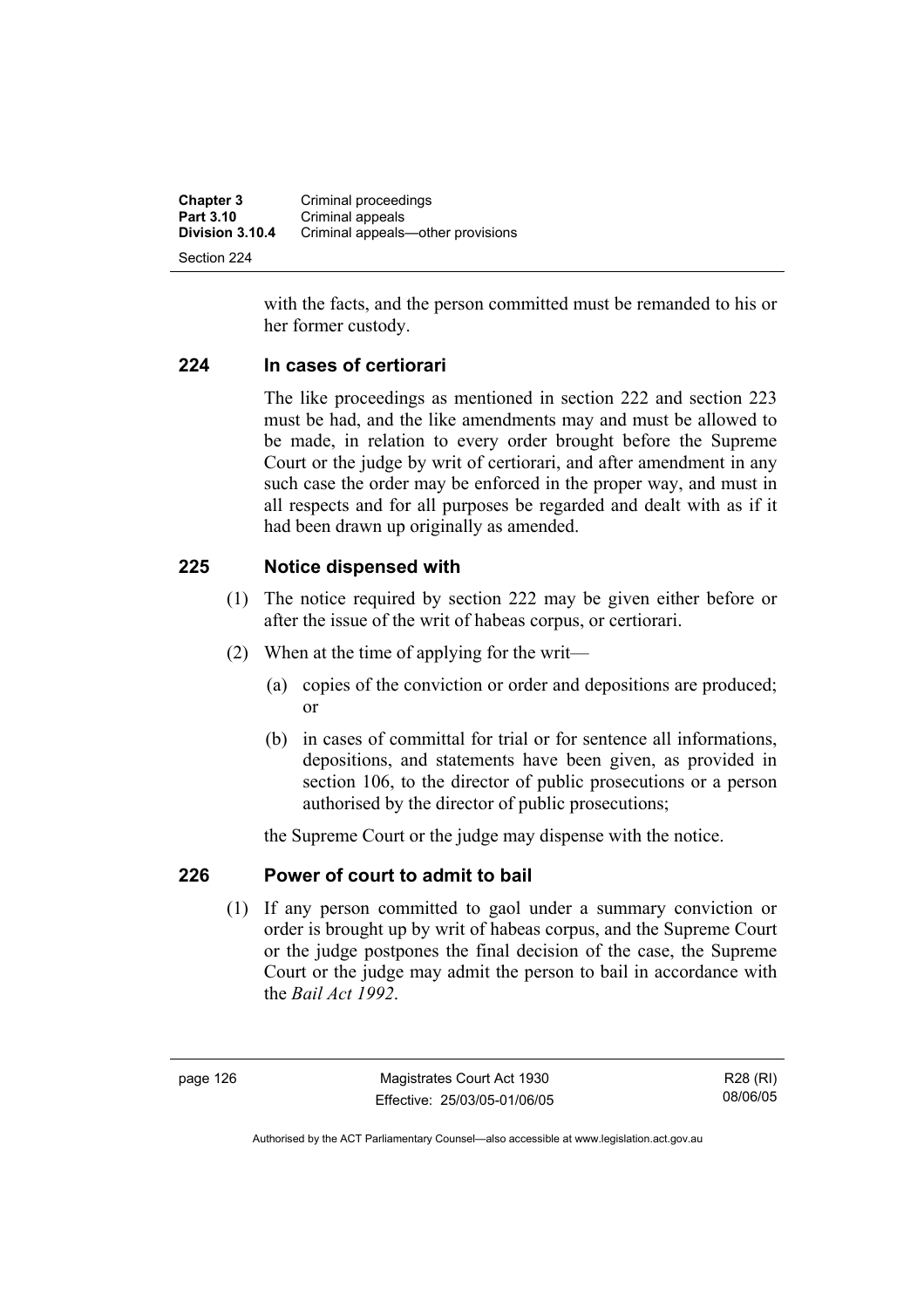(2) If the judgment of the Supreme Court or the judge is against any person so brought up, the Supreme Court or the judge may remand the person to his or her former custody, there to serve the rest of the term for which the person was committed.

# **227 Respecting the amendment of convictions etc**

- (1) Whenever the facts or evidence appearing by the depositions in substance support the decision of the Magistrates Court, if the decision does not extend beyond the information, and if the facts or evidence would have justified the court in making any necessary allegation or finding omitted in the decision, or in the formal conviction or order, or any warrant issued under the adjudication, the powers of amendment given by section 223 may be exercised, and if in a conviction there is some excess that may (consistently with the merits of the case) be corrected, the conviction must be amended accordingly and must stand good for the remainder.
- (2) All amendments are subject to the order about costs and otherwise the Supreme Court or the judge considers appropriate.

# **228 Want of summons or information**

If the person convicted, or against whom an order has been made, or any person whose goods have been condemned or directed to be sold as forfeited, was present at the hearing of the case, the conviction or order must be sustained, although there may not have been any information or summons or amendment of it unless the person objected at the hearing that there was no information or summons or amendment of it.

# **229 Distribution of penalty**

A conviction or an order is not defeated for the want of any distribution, or for a wrong distribution of the penalty or forfeiture.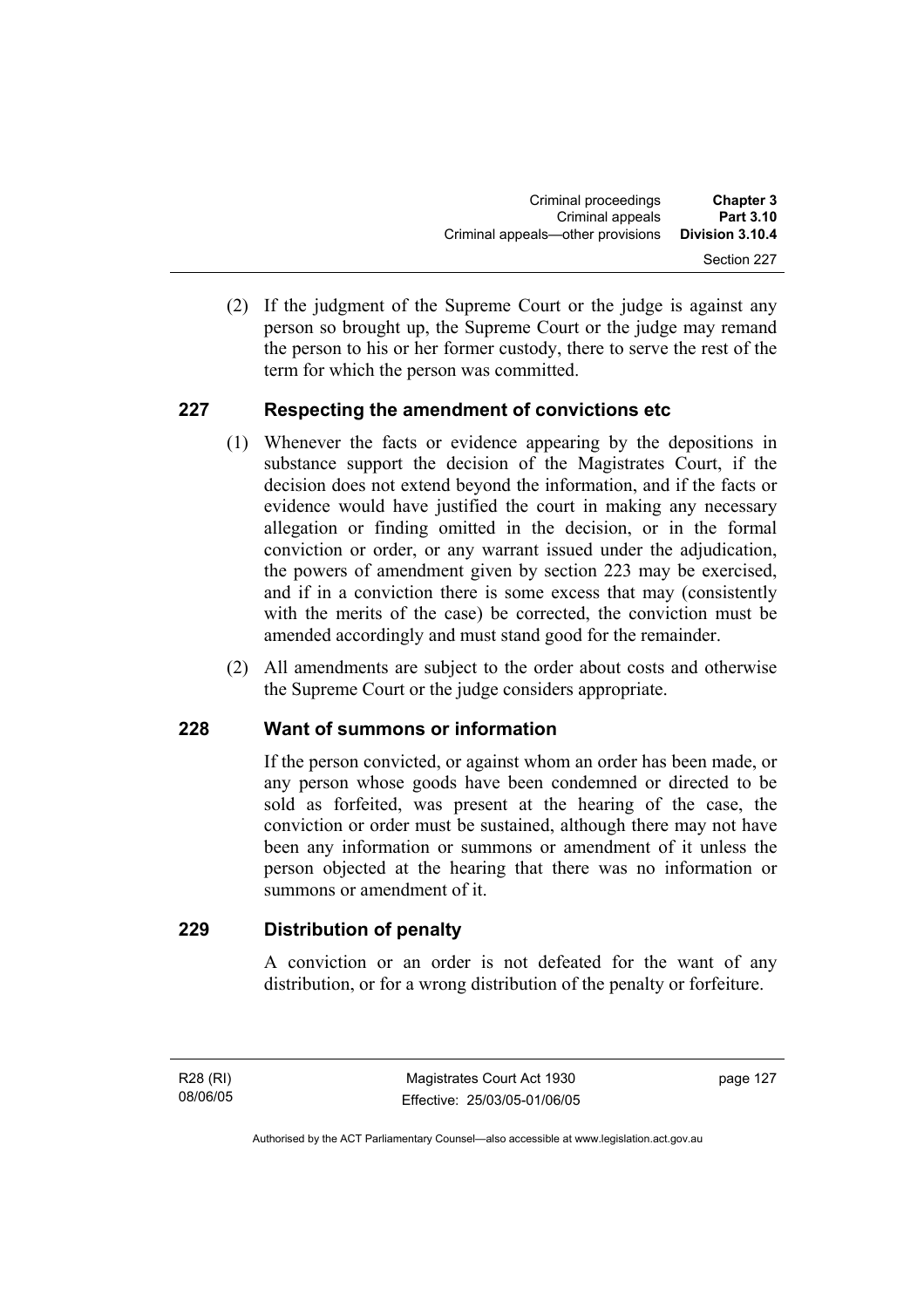Section 230

# **230 Provisions applicable in relation to security given for costs of appeal**

- (1) If security is given, in accordance with an order made under section 219D, by deposit of an amount with the registrar, the registrar must—
	- (a) if, on the deciding of the appeal, the costs of and incidental to the appeal are not ordered to be paid by the appellant to the respondent—repay the amount deposited to the person by whom it was deposited; or
	- (b) if, on deciding of the appeal, the costs of and incidental to the appeal are ordered to be paid by the appellant to the respondent, the amount payable has been ascertained and the whole or any part of that amount has not been paid to the respondent—apply the amount deposited in, or towards, satisfaction of the amount of costs unpaid and repay the balance (if any) to the person by whom it was deposited.
- (2) If security is given by bond, the registrar must, if the costs of and incidental to the appeal are ordered to be paid by the appellant to the respondent, give the bond to the respondent who may enforce the bond according to its tenor.

page 128 Magistrates Court Act 1930 Effective: 25/03/05-01/06/05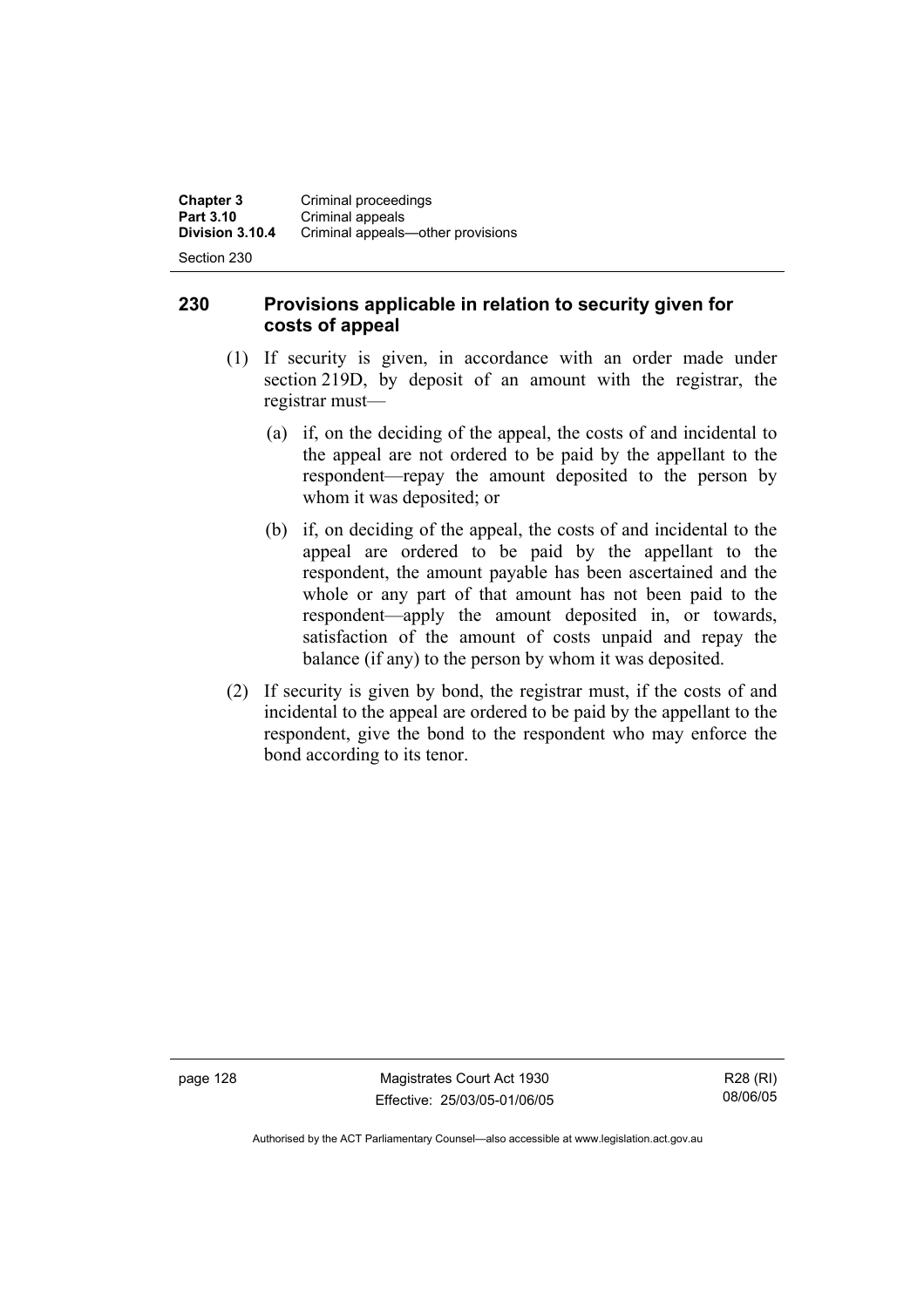## **Part 3.11 Costs in criminal matters**

### **244 Award of costs in criminal matters**

The power of the court to award costs and the award of costs by the court is subject to the following provisions:

- (a) if the court makes a conviction or order in favour of the informant—it may in its discretion award and order that the defendant must pay to the informant the costs it considers just and reasonable;
- (b) if the court dismisses the information, or makes an order in favour of the defendant—it may in its discretion award and order that the informant must pay to the defendant the costs it considers just and reasonable;
- (c) the amounts so allowed for costs must in all cases be specified in the conviction or order or order of dismissal;
- (d) an amount awarded or ordered to be paid by an informant, or to a defendant, for costs may be recovered under the rules about the enforcement of judgments of the court in civil proceedings;
- (e) if any case is adjourned—the court may in its discretion order that the costs of and occasioned by the adjournment be paid by any party to any other party;
- (f) the costs of people present to give evidence or produce documents, whether they have been examined or not, or have or have not produced documents must, unless otherwise ordered by the court, be allowed to them though they have not been subpoenaed.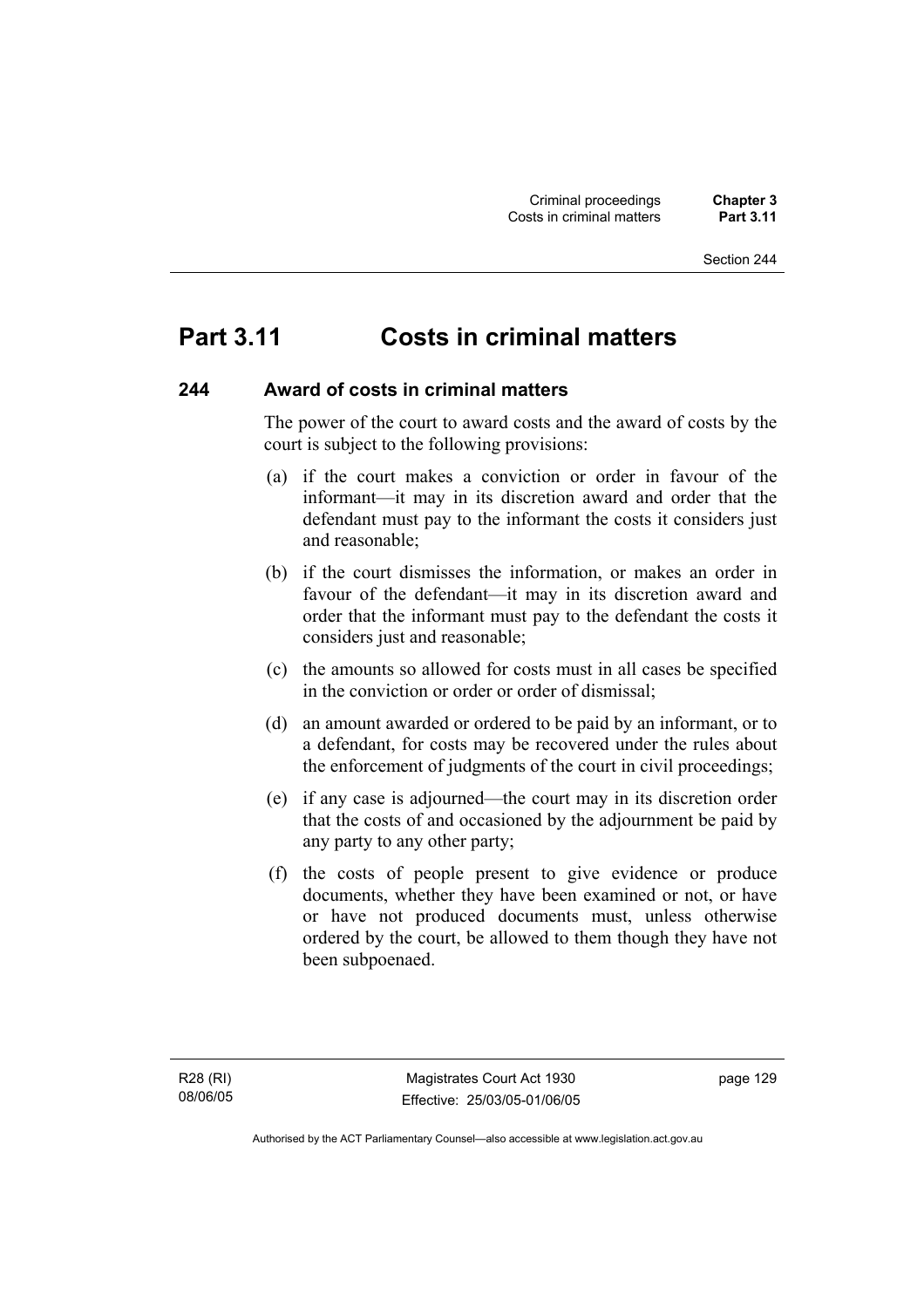**Chapter 3** Criminal proceedings<br>**Part 3.12** Securities in criminal **Securities in criminal matters** 

Section 249

## **Part 3.12 Securities in criminal matters**

#### **249 Securities taken under Act**

 (1) A person must give security under this Act (other than chapter 4 (Civil proceedings)), whether as principal or surety, either by the deposit of an amount with the registrar, or by an oral or written acknowledgment of the undertaking or condition by which, and of the amount for which, the person is bound.

 (2) Record of the security having been made may be provided by entry of it in the register under this Act (other than chapter 4 (Civil proceedings)) or proceedings of the court.

### **250 Recovery of amount due under security**

Any amount becoming due under a security under this Act (other than chapter 4 (Civil proceedings)) or the *Bail Act 1992* is recoverable on a claim by a police officer or by the registrar or by some other person authorised by the court.

### **252 Sums paid by surety may be recovered from principal**

Any amount paid by a surety on behalf of his or her principal in relation to a security under this Act (other than chapter 4 (Civil proceedings)) or the *Bail Act 1992*, together with all costs, charges and expenses incurred by the surety in relation to the security, is taken to be a debt due to the surety from the principal, and may be recovered on a claim by the surety.

*Note* If a form is approved under the *Court Procedures Act 2004* for this provision, the form must be used.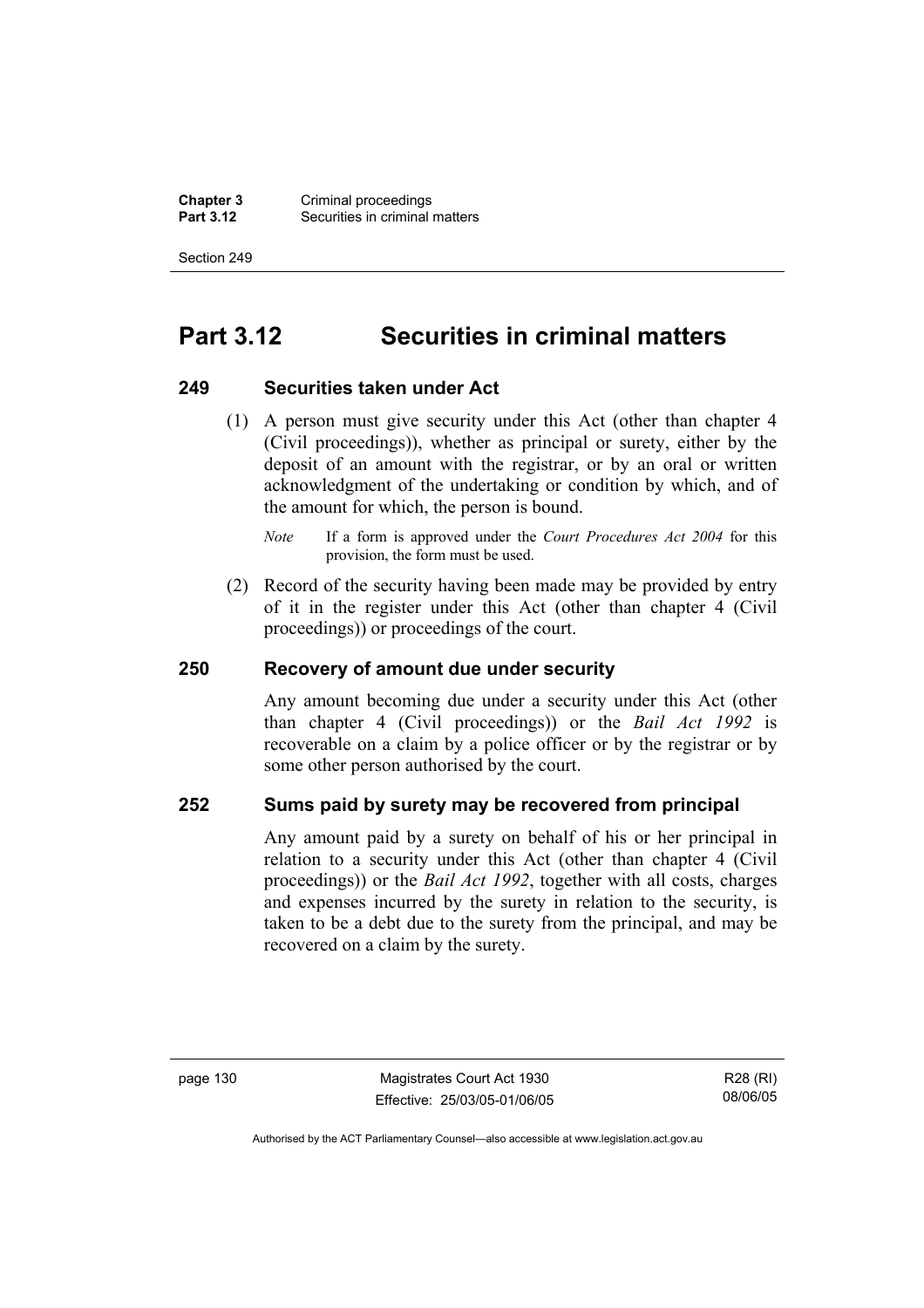### **253 Payment enforced by security**

If security is given under this Act (other than chapter 4 (Civil proceedings)) or the *Bail Act 1992* for payment of an amount, the payment must be enforced by means of the security in substitution for other means of enforcing the payment.

### **254 Enforcement of recognisance**

- $(1)$  If—
	- (a) a witness or a person sought to be made a witness has entered into a recognisance for this Act; and
	- (b) the court is satisfied that the witness or person sought to be made a witness has failed to comply with a condition of the recognisance;

the court may declare the recognisance to be forfeited and may make an order that the witness or person sought to be made a witness pay the whole or a part of the amount in which the witness or person is bound under the recognisance.

- $(2)$  If—
	- (a) the court has declared a recognisance to be forfeited under subsection (1); and
	- (b) a person is bound by the recognisance as surety for the performance of that condition;

the court may make an order that the person mentioned in paragraph (b) pay the whole or a part of the amount in which the person is bound under the recognisance.

 (3) An order made under subsection (1) or (2) may be enforced as if it were a judgment entered on a claim by the registrar.

R28 (RI) 08/06/05 page 131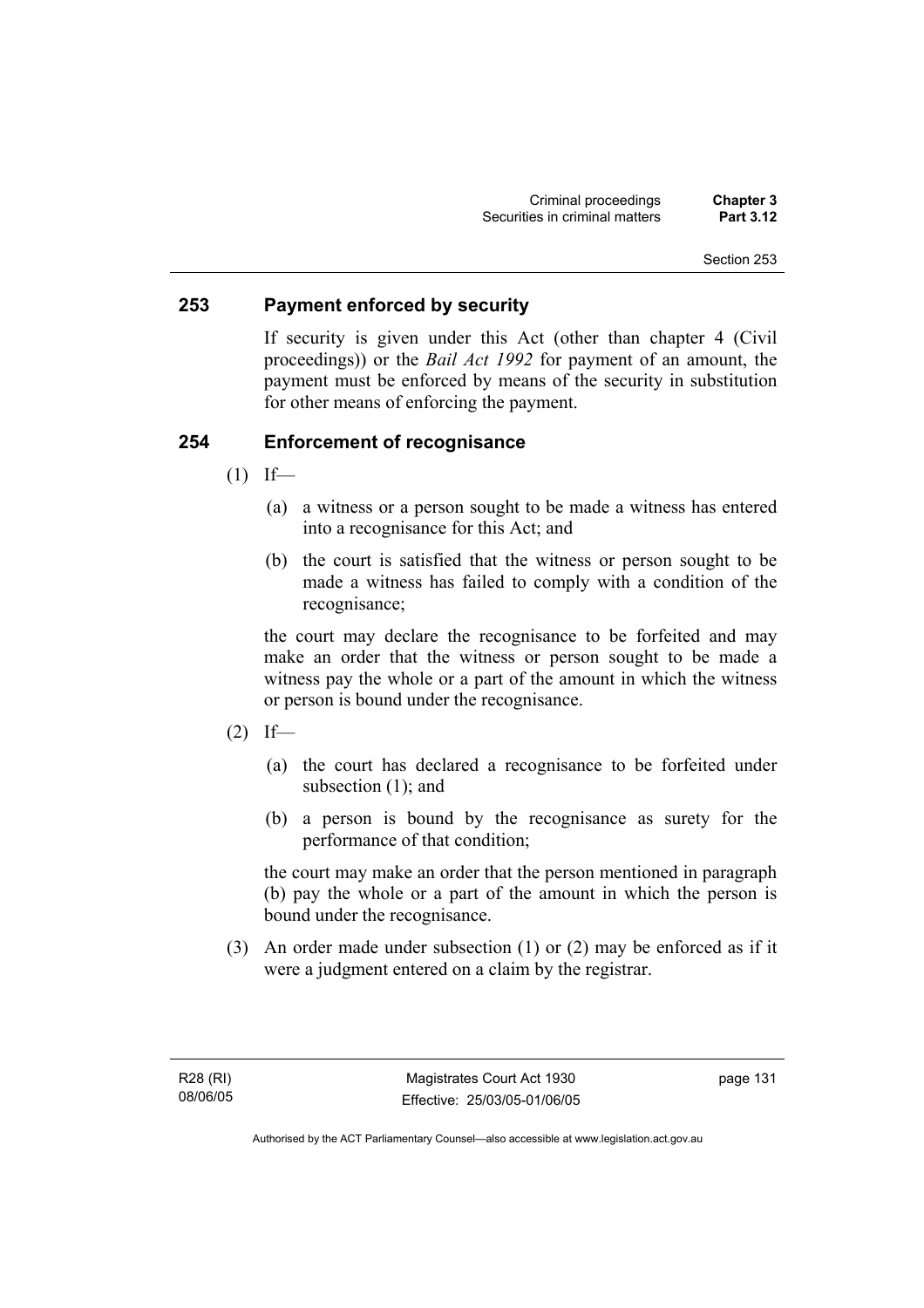#### **Chapter 3** Criminal proceedings<br>**Part 3.12** Securities in criminal **Securities in criminal matters**

#### Section 254

- (4) Subject to subsection (5), the court may, on application by a person against whom an order has been made under subsection (1) or (2) or under the *Bail Act 1992*, section 36 (1)—
	- (a) vary the order by reducing the amount payable under the order; or
	- (b) revoke the order and, if the order was made under subsection (1), revoke the declaration that the recognisance is forfeited.
- $(5)$  If—
	- (a) the court has made an order under subsection (1) or (2); and
	- (b) a writ of execution has been issued; and
	- (c) property has been sold under the writ;

the court must not make an order under subsection (4).

 (6) It is not necessary that, for the purpose of hearing an application under subsection (4), the court be constituted by the magistrate who made the order to which the application relates.

page 132 Magistrates Court Act 1930 Effective: 25/03/05-01/06/05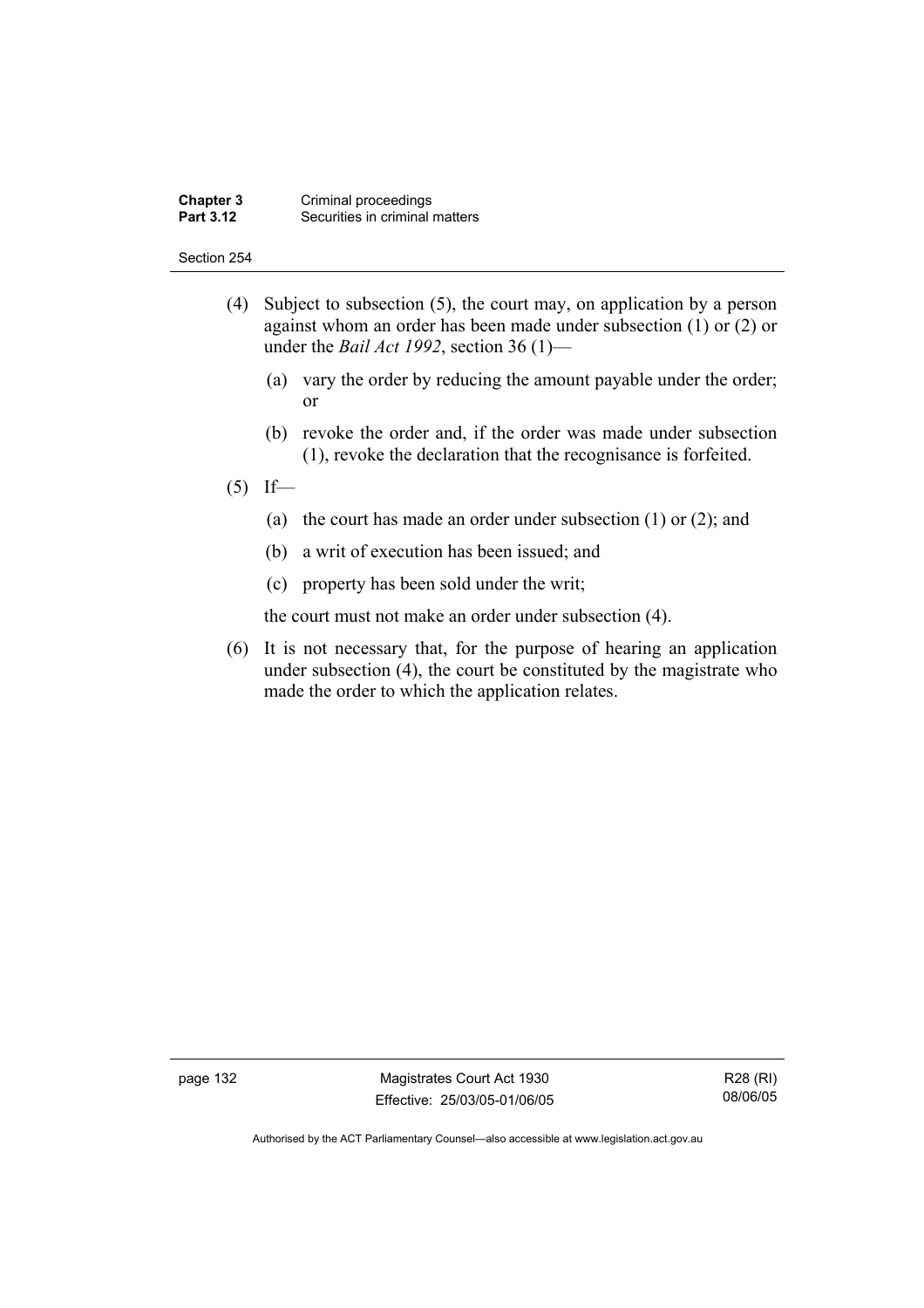# **Chapter 4 Civil proceedings**

## Part 4.1 **Preliminary**

### **256 Application of ch 4 ((MC (CJ) Act, s 4)**

This chapter does not apply in relation to—

- (a) a proceeding under the *Domestic Violence and Protection Orders Act 2001*; or
- (b) a proceeding under the *Workers Compensation Act 1951*; or
- (c) a proceeding on an information for an offence.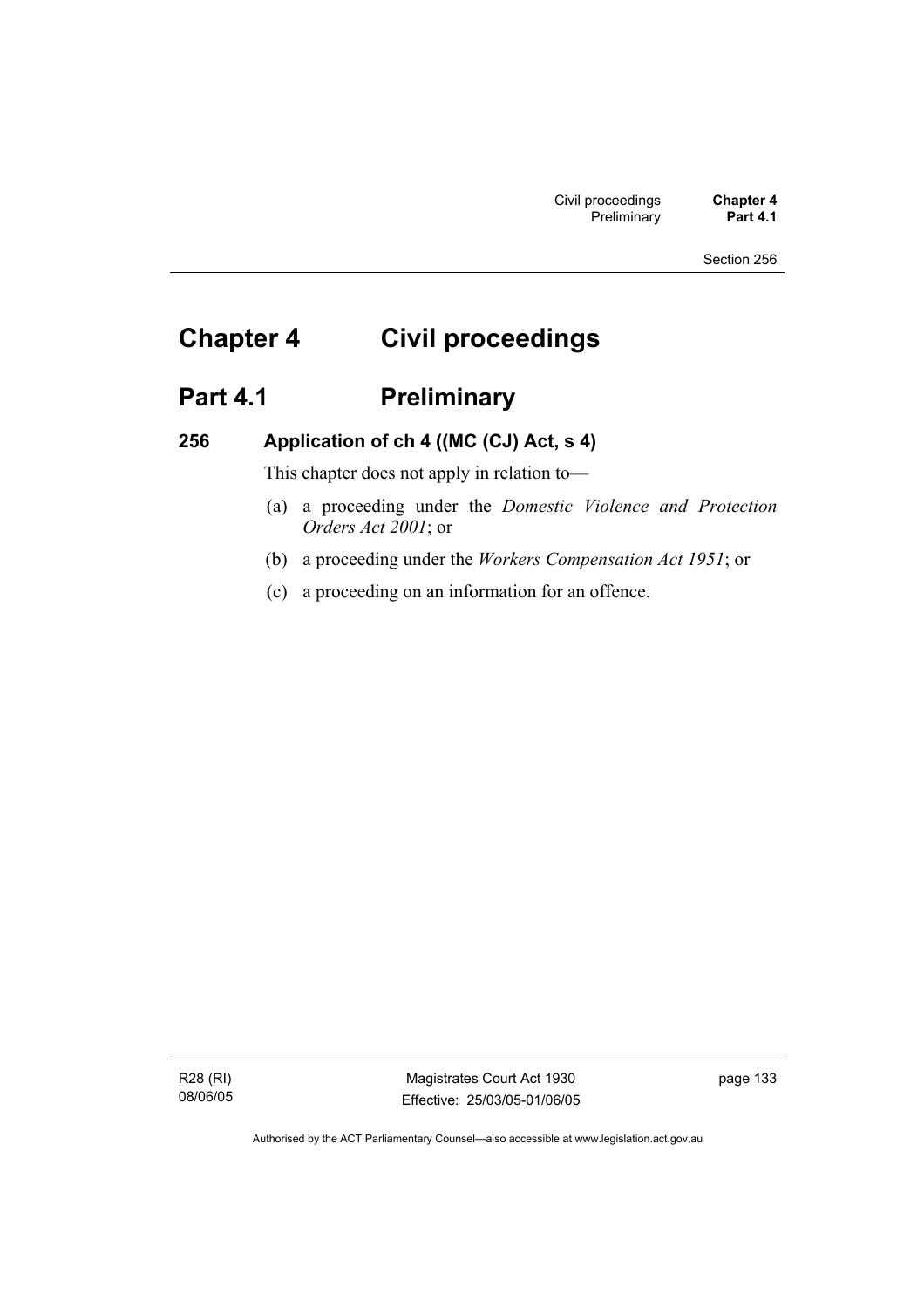**Chapter 4 Civil proceedings**<br>**Part 4.2 Civil jurisdiction Civil jurisdiction** 

Section 257

## **Part 4.2 Civil jurisdiction**

### **257 Personal actions at law—amount or value (MC (CJ) Act, s 5)**

- (1) The Magistrates Court has jurisdiction to hear and decide any personal action at law if the amount claimed is not more than \$50 000, including a personal action at law if—
	- (a) the amount claimed is the amount owing on a balance of account, after an admitted set-off or otherwise; or
	- (b) any amount in excess of \$50 000 to which the plaintiff may be entitled in relation to the cause of action is abandoned in accordance with the rules.
- (2) If the amount claimed in a personal action includes interest up to judgment, or a lump sum instead of interest, in accordance with the rules, the interest is disregarded in working out whether or not the court has jurisdiction.
- (3) For this section, a *personal action at law* includes an action relating to the detention of goods, and the amount claimed in the action is the value of the goods plus any amount claimed for damages for the detention of the goods.
- (4) Subsection (1) does not limit the court's jurisdiction if, under another law in force in the ACT, an amount may be recovered by action in the court (even if the amount is more than \$50 000).
- (5) The court's jurisdiction under subsection (1) is additional to any jurisdiction that the court has under any other law in force in the ACT.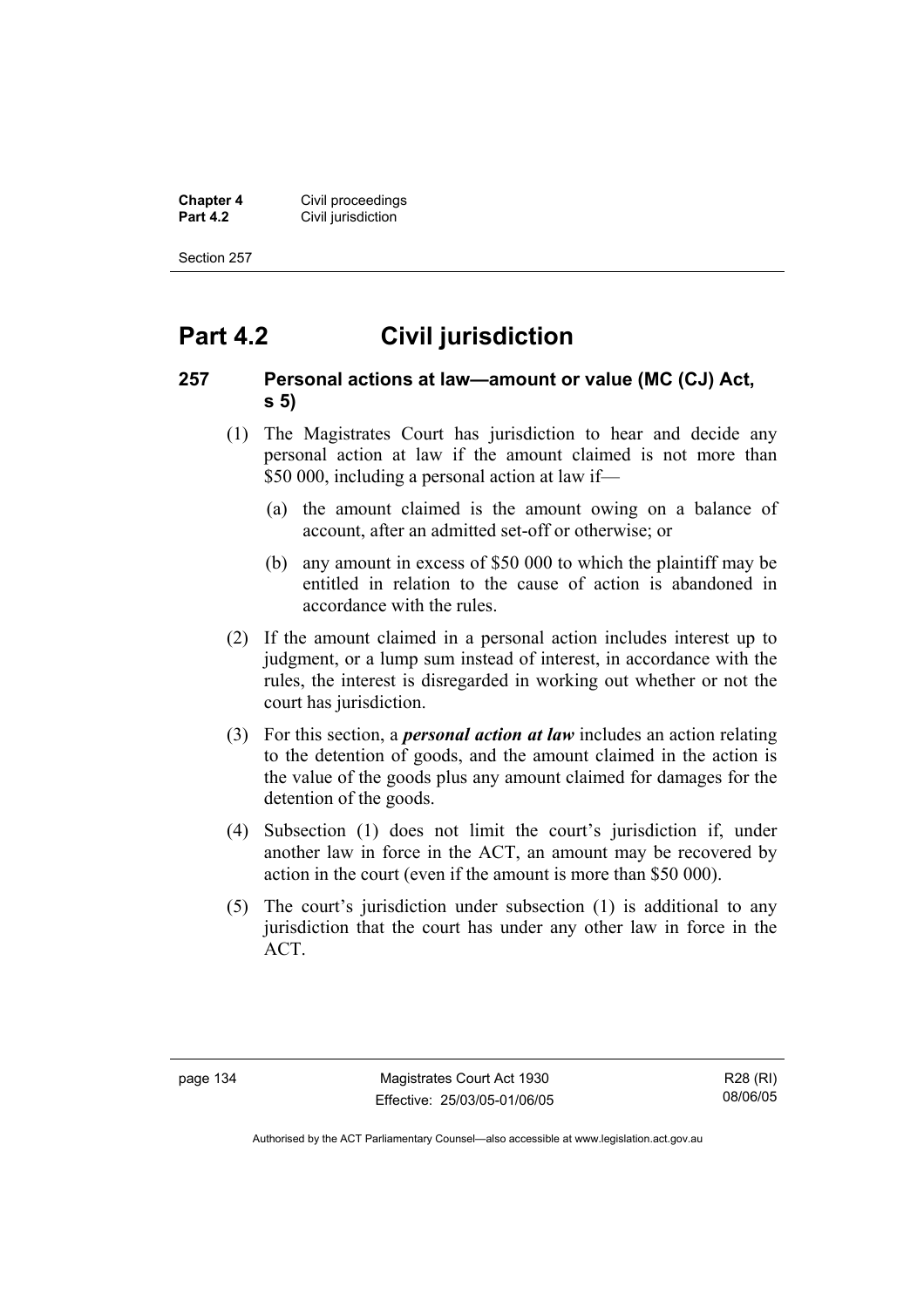### **258 Power of court to grant relief (MC (CJ) Act, s 6)**

- (1) In any proceeding that the Magistrates Court has jurisdiction to hear and decide—
	- (a) the court may grant any relief, redress or remedy that the Supreme Court may grant in a similar action in that court, and for that purpose the Magistrates Court may make any order that the Supreme Court may make; and
	- (b) the court must give effect to any ground of defence, counterclaim or set-off, whether equitable or legal, in the same way and to the same extent that the Supreme Court would do.
- (2) For the exercise by the Magistrates Court of its powers under subsection (1) in any proceeding—
	- (a) a magistrate constituting the court has, as well as any other powers under this Act, all the powers of a judge in a similar action in the Supreme Court; and
	- (b) the registrar, bailiff or other appropriate officer of the Magistrates Court must exercise any function that a corresponding officer of the Supreme Court would exercise in a similar action in that court in accordance with the practice and procedure of that court.
- (3) In exercising a function mentioned in subsection (2), the registrar, a bailiff or other officer of the court must comply with this Act, the rules and any order of the Magistrates Court.

### **259 Rules of equity to prevail (MC (CJ) Act, s 7)**

In any proceeding in the Magistrates Court, if there is a conflict between the rules of equity and the rules of common law, the rules of equity prevail.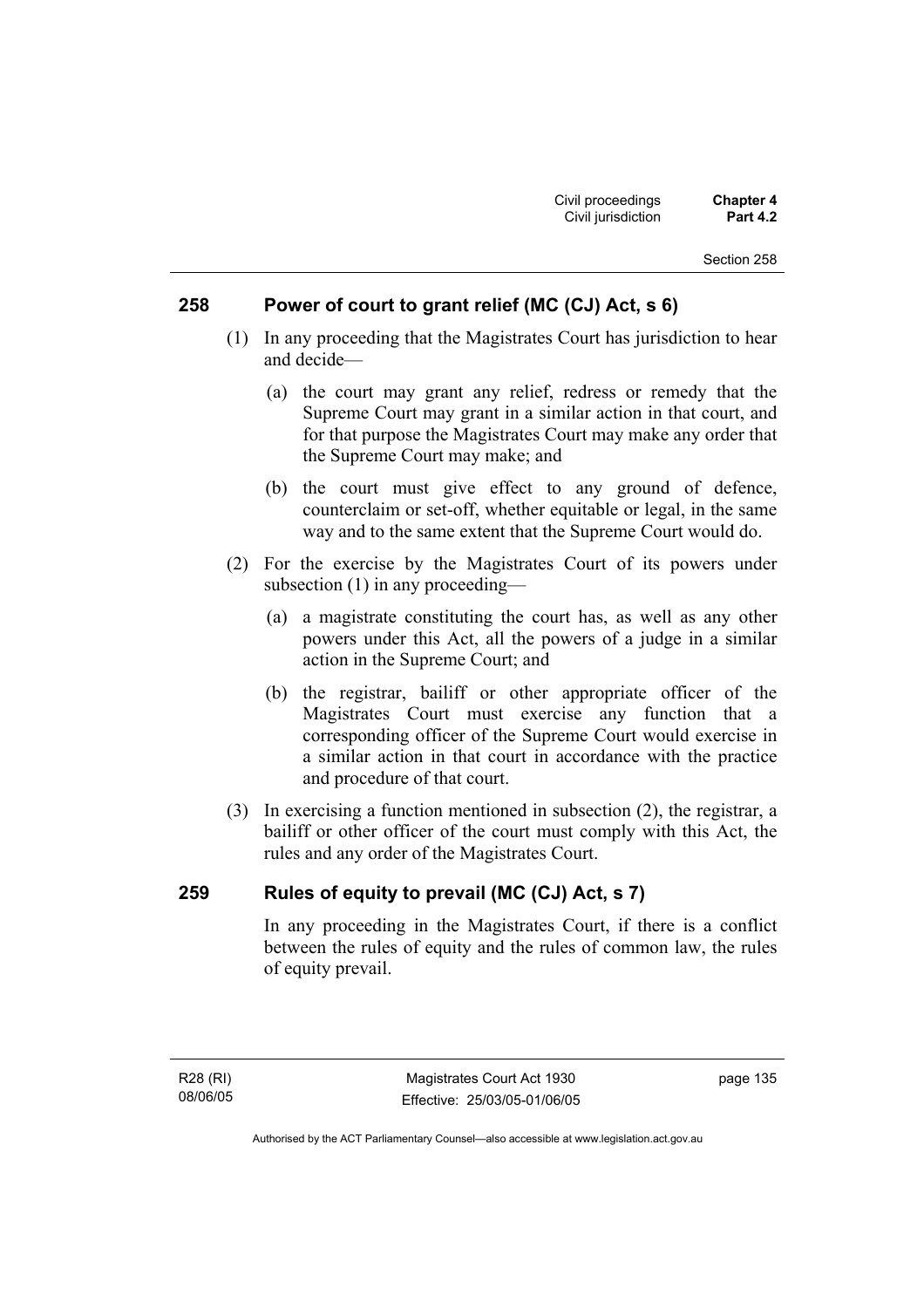**Chapter 4 Civil proceedings**<br>**Part 4.2 Civil jurisdiction Civil jurisdiction** 

Section 260

### **260 Nuisance (MC (CJ) Act, s 8 (1) and (2))**

- (1) The Magistrates Court has the same jurisdiction as the Supreme Court to hear and decide a civil action for nuisance.
- (2) In a civil action for nuisance, the Magistrates Court may grant the same relief as the Supreme Court may grant in a similar action in that court.

### **261 Disputed debts (MC (CJ) Act, s 9)**

- (1) The Magistrates Court may, in a proceeding in the court, declare that—
	- (a) a person is or is not indebted to someone else; or
	- (b) a person is or is not indebted to someone else in a stated amount; or
	- (c) a person is or is not indebted to someone else in an amount that is more than a stated amount.
- (2) This section applies only in relation to a debt that is not more than \$50 000.

### **262 Cause of action arising, or defendant resident, outside ACT (MC (CJ) Act, s 10)**

The Magistrates Court has jurisdiction to hear and decide a proceeding if—

- (a) the defendant was resident in the ACT when the claim was served on the defendant, even though all of the cause of action in the proceeding arose outside the ACT; or
- (b) both of the following apply, even though the defendant is not in the ACT: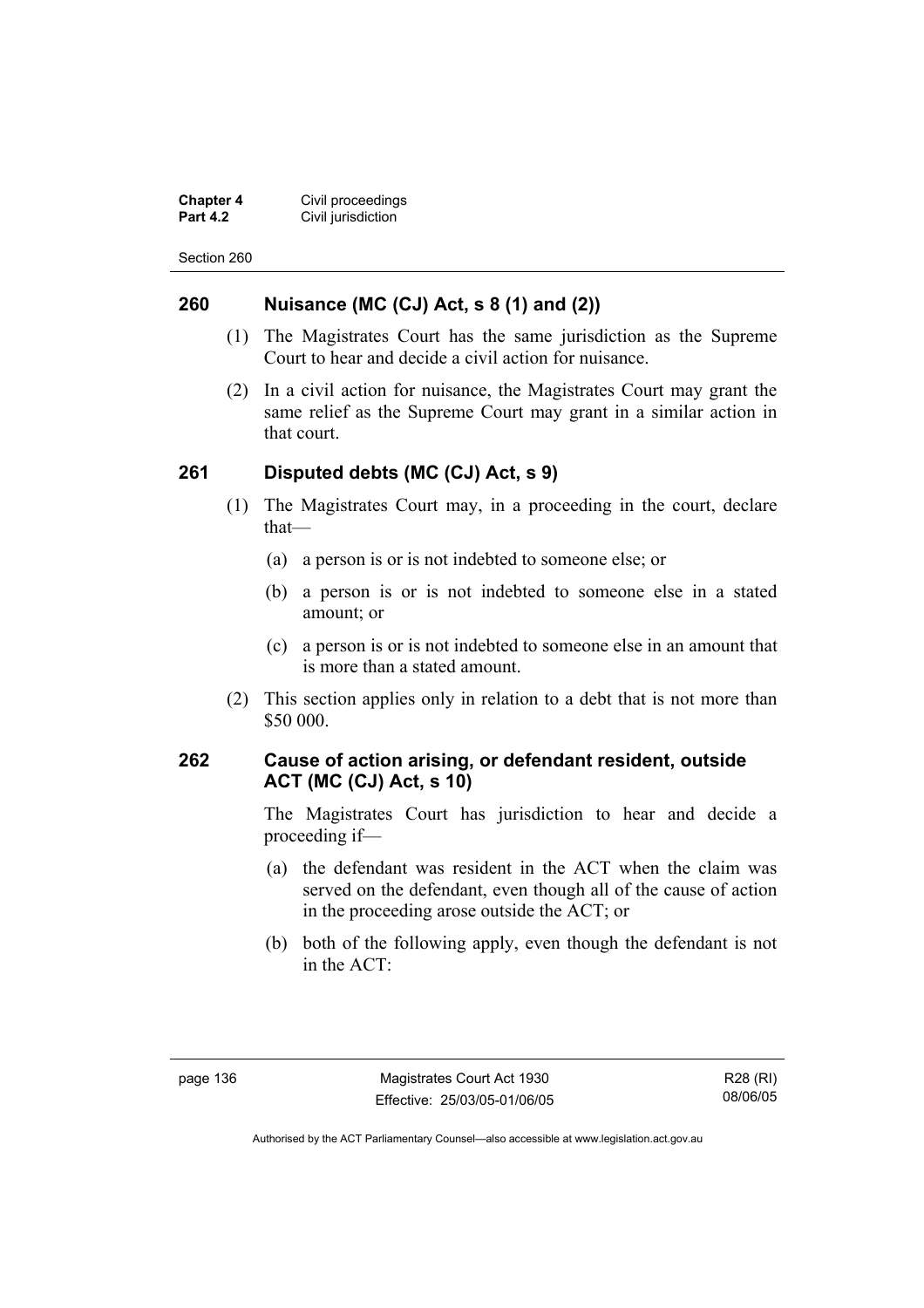- (i) a material part of the cause of action in the proceeding arose in the ACT, even though part of the cause of action arose outside the ACT;
- (ii) the claim is served on the defendant in Australia or an external territory.

### **263 Requests under conventions relating to legal proceedings in civil and commercial matters**

- (1) The Magistrates Court has jurisdiction to make any order or take any action necessary to comply with a request received from the consular or other authority of a relevant foreign country for serving documents in the ACT or taking evidence in the ACT.
- (2) In this section:

*relevant foreign country*—a foreign country is a *relevant foreign country* if a convention relating to legal proceedings in civil and commercial matters is in force between the country and Australia.

### **264 Proceedings affecting title to land (MC (CJ) Act, s 11)**

- (1) The Magistrates Court does not have jurisdiction to hear and decide a proceeding in which the title to land is genuinely in question.
- (2) However, the jurisdiction of the Magistrates Court to hear and decide a proceeding is not affected only because the title to land incidentally comes in question in the proceeding.
- (3) In a proceeding mentioned in subsection (2), a judgment is not evidence of title to land.

### **265 Disputes under Residential Tenancies Act (MC (CJ) Act, s 12A)**

The Magistrates Court does not have jurisdiction in relation to a dispute to which the *Residential Tenancies Act 1997* applies if the amount in dispute is not more than \$10 000.

| R28 (RI) | Magistrates Court Act 1930   | page 137 |
|----------|------------------------------|----------|
| 08/06/05 | Effective: 25/03/05-01/06/05 |          |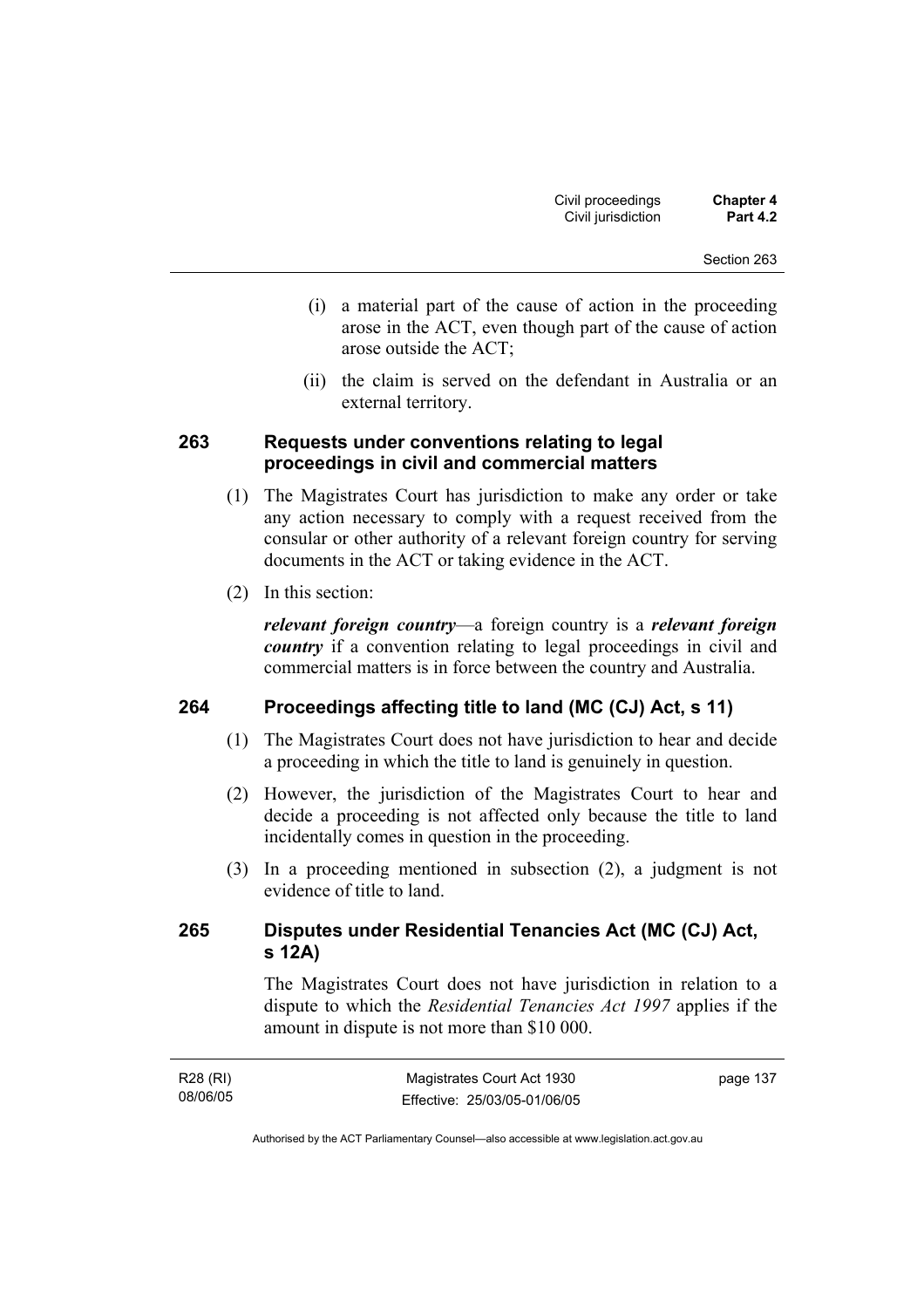**Chapter 4** Civil proceedings **Part 4.2 Civil jurisdiction** 

Section 266

### **266 Complaints under Utilities Act, pt 12 (MC (CJ) Act, s 12B)**

The Magistrates Court does not have jurisdiction in relation to a matter to the extent to which it is the subject of—

- (a) a complaint under the *Utilities Act 2000*, part 12 (Complaints); or
- (b) a direction or declaration of the essential services consumer council under that part.

page 138 Magistrates Court Act 1930 Effective: 25/03/05-01/06/05

R28 (RI) 08/06/05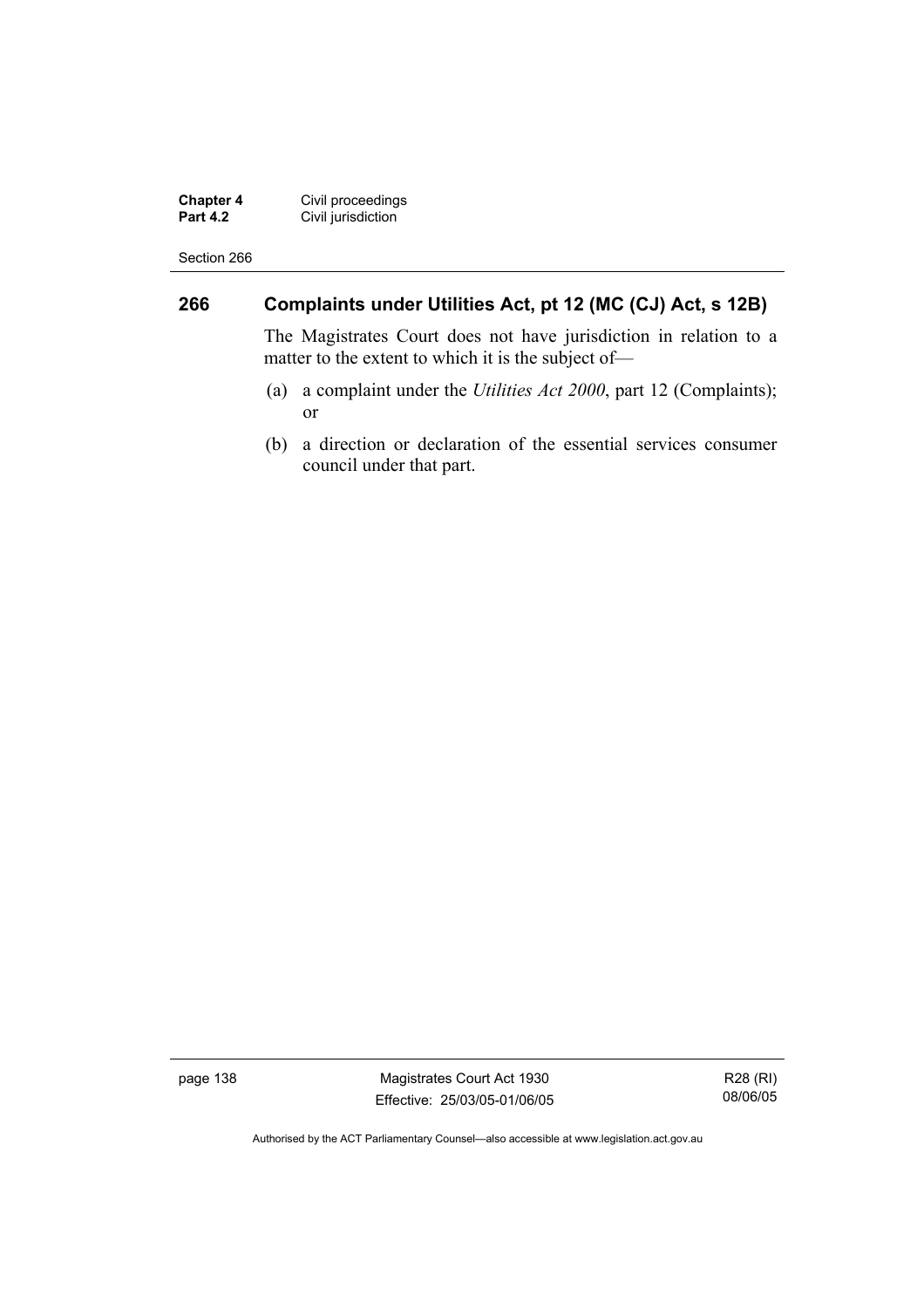## **Part 4.3 Case stated for Supreme Court**

### **267 Case stated (MC (CJ) Act, s 194, s 395 (2))**

- (1) On the application of a party to a proceeding in the Magistrates Court, the court may state, in the form of a special case, any question of law that arises in the proceeding for the opinion of the Supreme Court.
- (2) The Supreme Court has jurisdiction to hear and decide a case stated under this section.
- (3) This section does not apply to a proceeding in the Small Claims Court.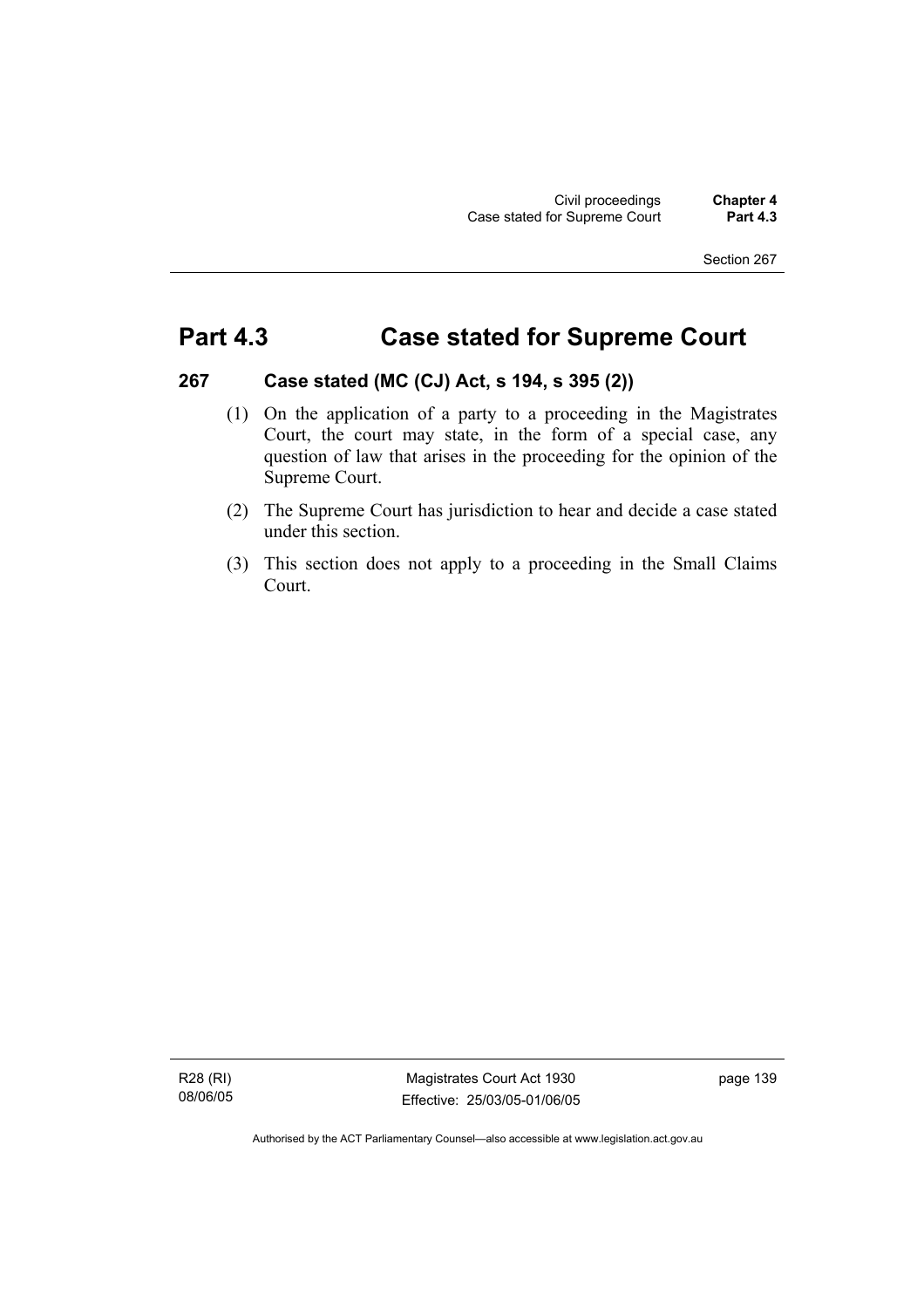## **Part 4.4 Transfer of proceedings from or to Supreme Court**

### **268 Transfer of action from Supreme Court (MC (CJ) Act, s 381)**

- (1) This section applies if a proceeding in relation to the cause of action on which a prescribed action pending in the Supreme Court is founded could properly have been begun in the Magistrates Court.
- (2) The Supreme Court may, on the application of a party to the action or its own initiative, order that the action be transferred to the Magistrates Court if it considers it just to do so.
- (3) In subsection (1):

*prescribed action* means an action in which the amount claimed (whether initially or as reduced by payment, admitted set-off or otherwise) is not more than the amount for which the Magistrates Court has jurisdiction under this chapter.

### **269 Procedure on transfer of action from Supreme Court (MC (CJ) Act, s 382)**

- (1) This section applies if the Supreme Court has made an order under section 268 that an action pending in the Supreme Court be transferred to the Magistrates Court.
- (2) A party to the action may file in the Magistrates Court a copy of the order, a copy of each of the pleadings (if any) in the action and any other relevant documents filed in the Supreme Court.
- (3) When the copies have been filed, the action—
	- (a) stops being an action in the Supreme Court; and
	- (b) becomes a proceeding in the Magistrates Court.

R28 (RI) 08/06/05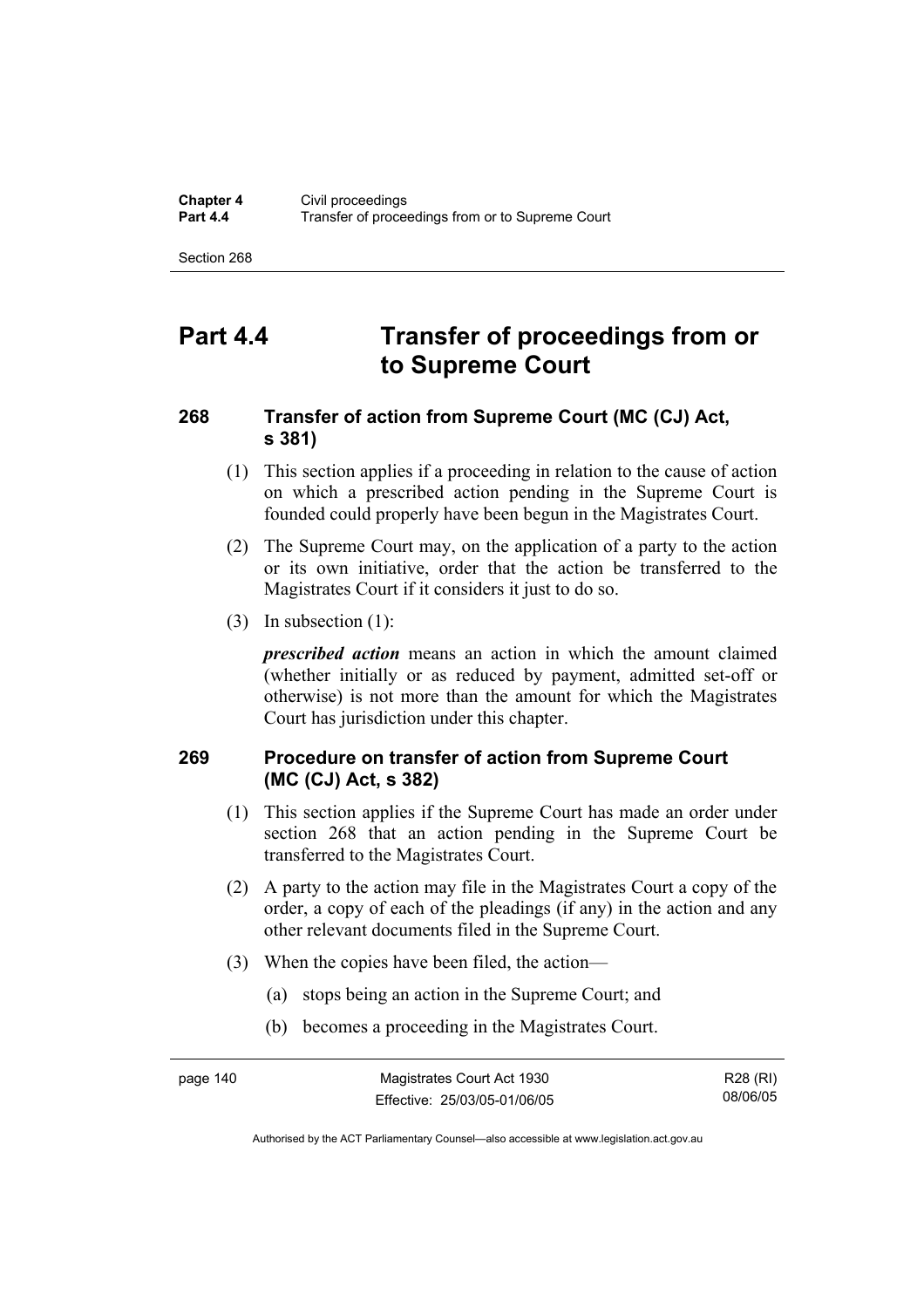- (4) The proceeding is taken to have been begun in the Magistrates Court on the day the action was begun in the Supreme Court.
- (5) Costs in the proceeding are to be allowed—
	- (a) for costs incurred before the order under section 268 was made (including the costs of getting the order) and the costs of getting the copies mentioned in subsection (2)—in accordance with the rules under the *Court Procedures Act 2004* applying to the Supreme Court, but subject to any Supreme Court order; and
	- (b) for costs incurred after the order was made (not including the costs of getting the copies)—in accordance with the rules applying to the Magistrates Court.
- (6) If costs mentioned in subsection (5) (a) are to be taxed, the costs must be taxed by the registrar in accordance with the rules applying to the Supreme Court.

### **270 Removal of proceedings into Supreme Court (MC (CJ) Act, s 383)**

On the application of a party to a proceeding in the Magistrates Court, the Supreme Court may order that the proceeding be removed into the Supreme Court on the conditions about costs, security for the amount claimed or costs, or otherwise, that the Supreme Court considers just.

### **271 Stay of proceedings (MC (CJ) Act, s 384)**

- (1) This section applies if an application under section 270 to have a proceeding in the Magistrates Court removed into the Supreme Court is pending.
- (2) On the application of a party to the proceeding, the Supreme Court may order that the proceeding be stayed until the application under section 270 is decided or until the Supreme Court orders otherwise.

R28 (RI) 08/06/05 page 141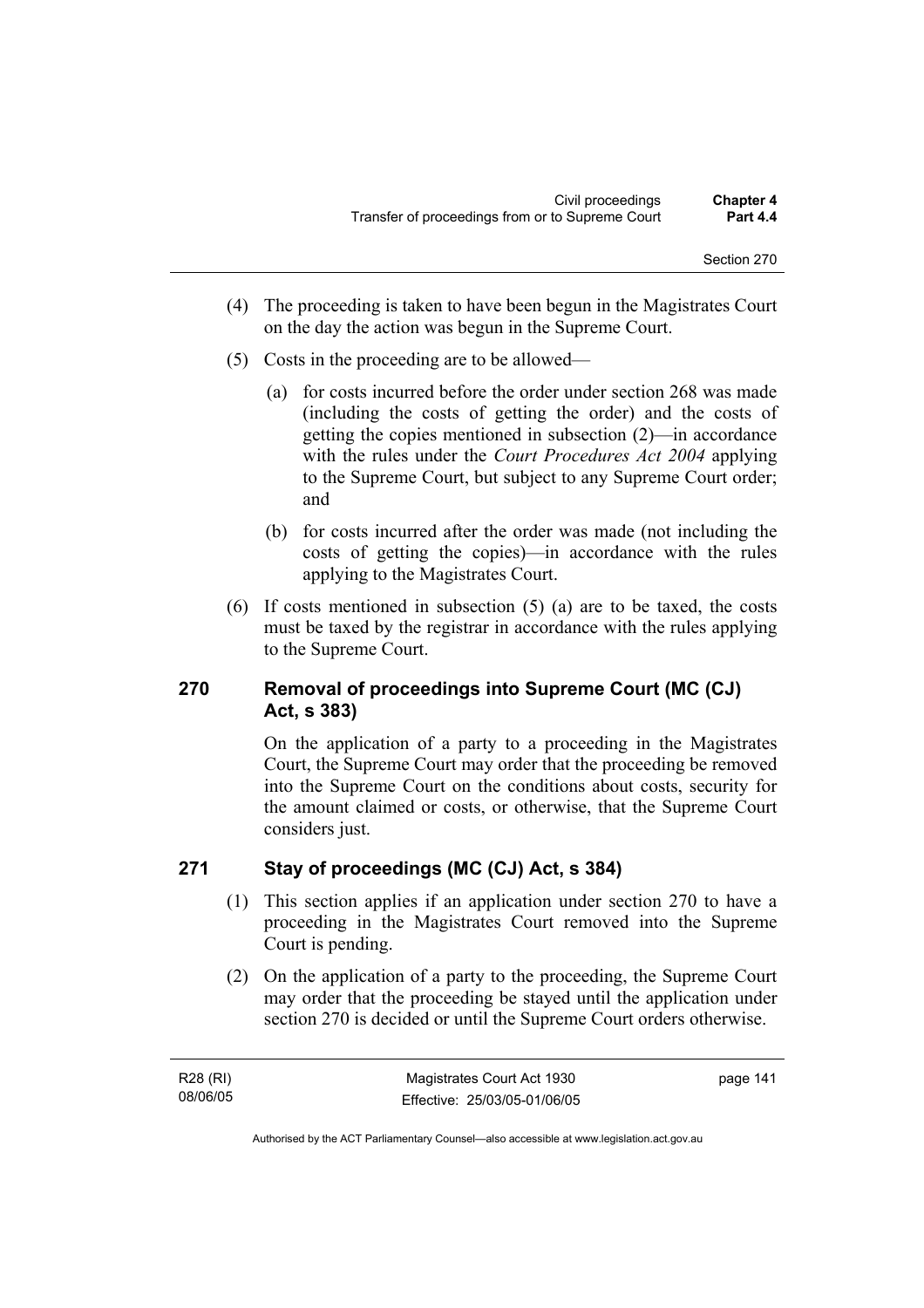| <b>Chapter 4</b> | Civil proceedings                                |
|------------------|--------------------------------------------------|
| <b>Part 4.4</b>  | Transfer of proceedings from or to Supreme Court |

 (3) An order that a proceeding be stayed takes effect immediately on a copy of the order being filed in the Magistrates Court.

page 142 Magistrates Court Act 1930 Effective: 25/03/05-01/06/05

R28 (RI) 08/06/05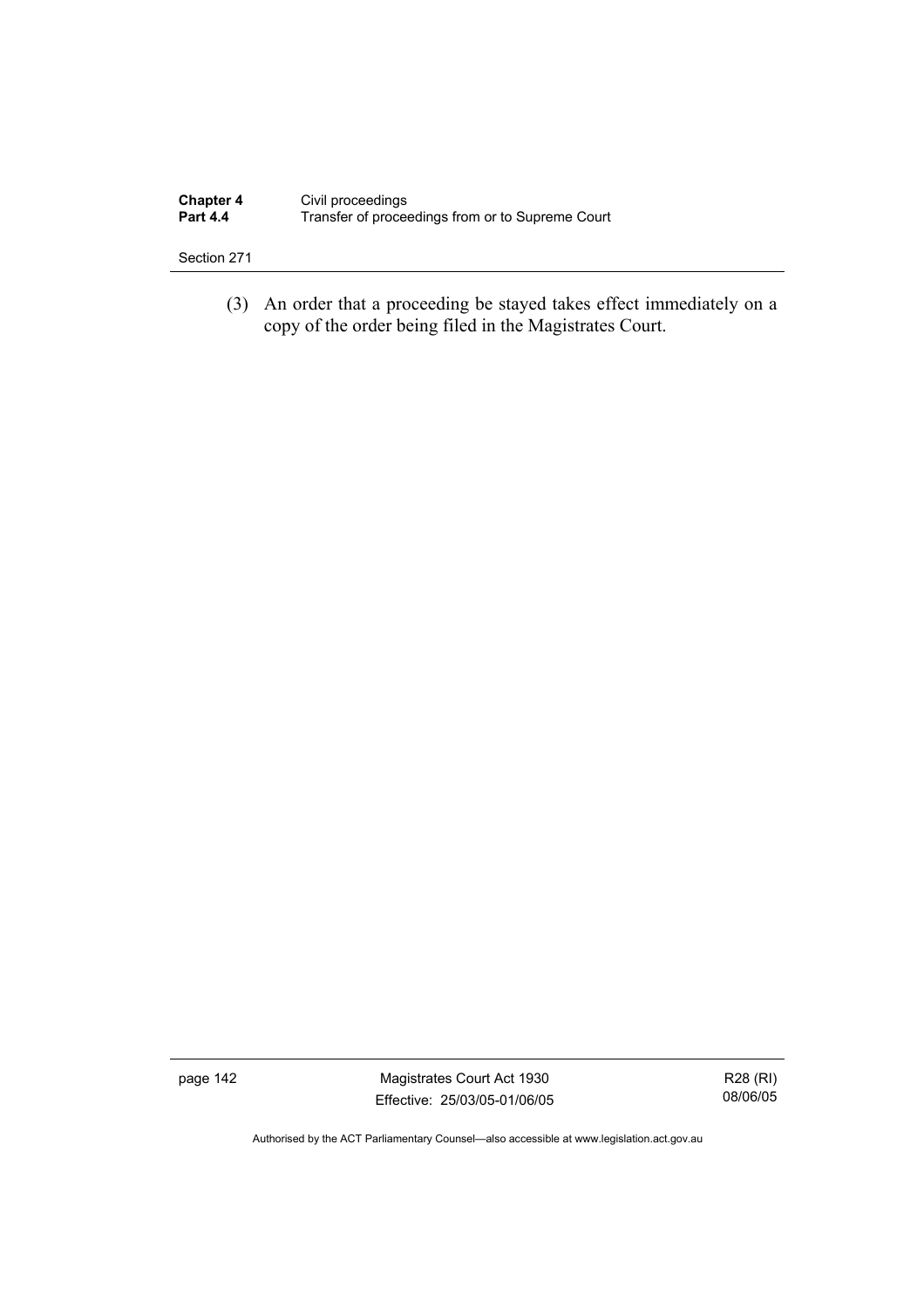## **Part 4.5 Civil appeals**

### **272 Definitions for pt 4.5 (MC (CJ) Act, s 385)**

In this part:

*appeal* means an appeal to the Supreme Court—

- (a) from a judgment or order of the Magistrates Court, whether final or interlocutory, in a proceeding that the Magistrates Court has jurisdiction to hear and decide under this chapter, other than a proceeding in its jurisdiction under part 4.6 (Small Claims Court); or
- (b) from a judgment of the Small Claims Court.

*judgment*, in relation to a proceeding in the Small Claims Court, includes an order made in association with the proceeding, but does not include an interim order of the Small Claims Court under the rules.

### **273 Jurisdiction (MC (CJ) Act, s 386)**

- (1) The jurisdiction of the Supreme Court to hear and decide appeals is subject to the exceptions and conditions in this part.
- (2) Subsection (1) does not affect the operation of any other law that provides for the appellate jurisdiction of the Supreme Court.

### **274 Cases in which appeal may be brought (MC (CJ) Act, s 387)**

- (1) An appeal may be brought only with the leave of the Supreme Court.
- (2) However, an appeal may be brought as of right from a judgment or order—

| R28 (RI) | Magistrates Court Act 1930   | page 143 |
|----------|------------------------------|----------|
| 08/06/05 | Effective: 25/03/05-01/06/05 |          |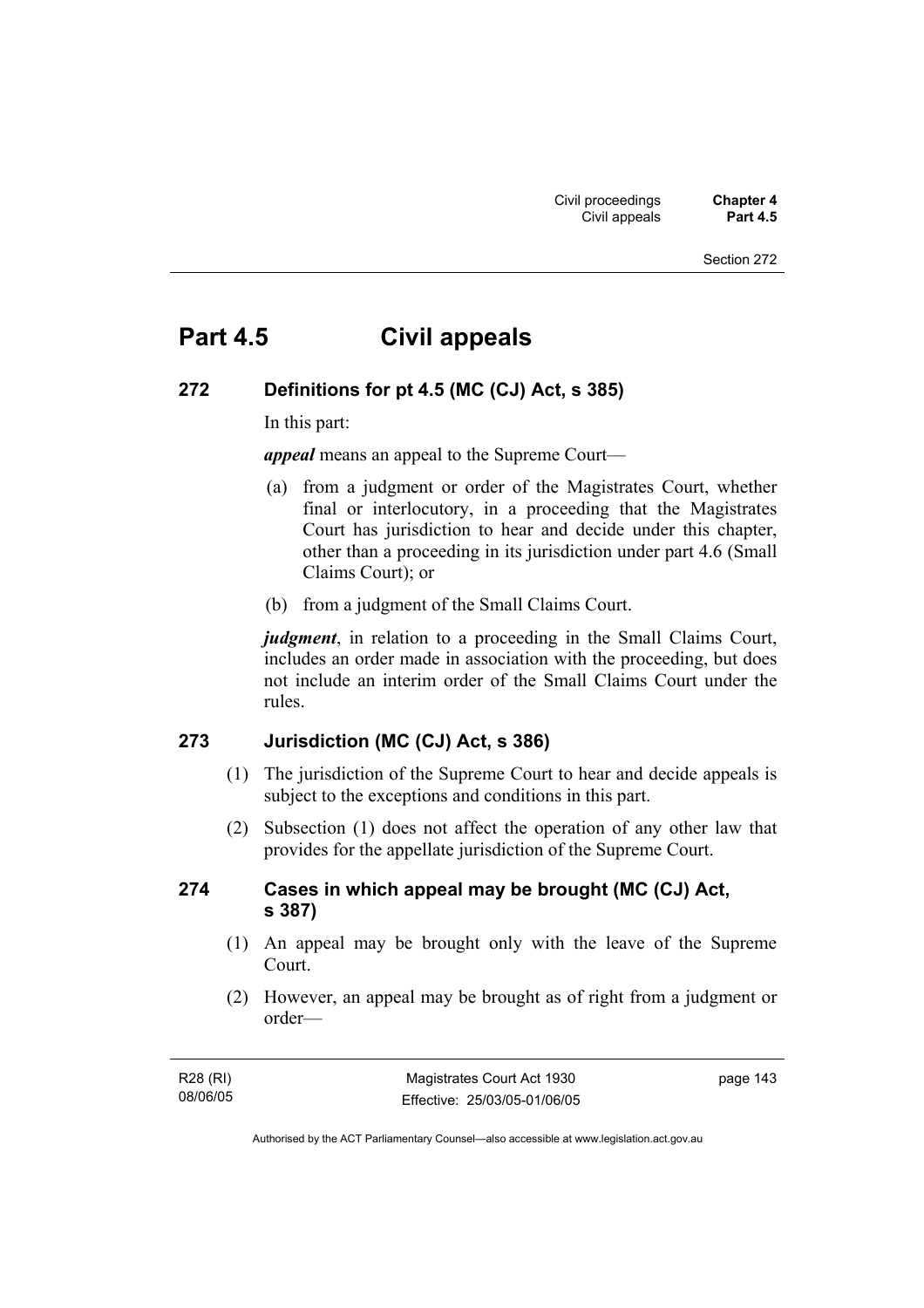| <b>Chapter 4</b> | Civil proceedings |
|------------------|-------------------|
| <b>Part 4.5</b>  | Civil appeals     |

- (a) for, or for the payment of, an amount of \$2 000 or more; or
- (b) in a proceeding in the Magistrates Court—
	- (i) in which the matter in issue amounts to, or is of the value of, \$2 000 or more; or
	- (ii) that involves directly or indirectly a claim, demand or question to or in relation to any property or any civil right amounting to, or of the value of, \$2 000 or more.
- (3) This section does not apply in relation to an appeal from a judgment of the Small Claims Court.

### **275 Appeals—Small Claims Court (MC (CJ) Act, s 387A)**

- (1) A party to a proceeding in the Small Claims Court may, with the Supreme Court's leave, appeal from a judgment of the Small Claims Court in the proceeding.
- (2) The Supreme Court may grant leave only if satisfied—
	- (a) that the decision of the Small Claims Court on a question of law was wrong; or
	- (b) that the conduct of the proceeding in the Small Claims Court was unfair to the applicant for leave to appeal.

### **276 Evidence on appeal (MC (CJ) Act, s 391)**

In an appeal, the Supreme Court must have regard to the evidence given in the proceeding in the Magistrates Court out of which the appeal arose, and has power to draw inferences of fact and, in its discretion, to receive further evidence.

### **277 Powers of Supreme Court on appeal (MC (CJ) Act, s 393)**

 (1) On an appeal, the Supreme Court has the following powers in relation to the judgment or order appealed from: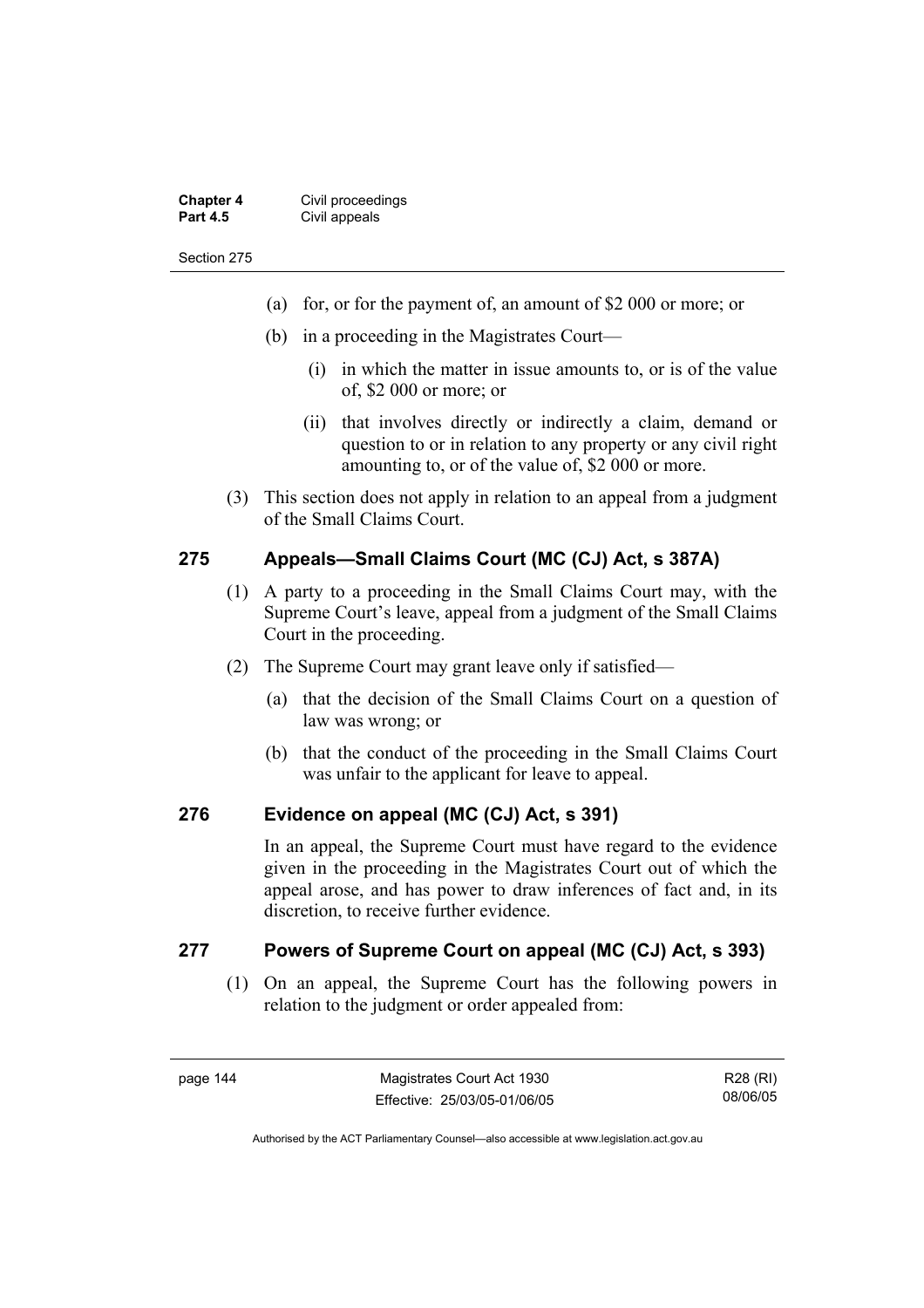- (a) to confirm, reverse or vary the judgment or order;
- (b) to give any judgment or make any order it considers appropriate, or refuse to make an order;
- (c) to set aside the judgment or order (completely or in part), and remit the proceeding to the Magistrates Court for further hearing and decision, subject to any directions the Supreme Court considers appropriate;
- (d) to award execution from the Supreme Court or remit the proceeding to the Magistrates Court for the execution of the judgment or order of the Supreme Court.
- (2) A judgment or order of the Supreme Court made in a proceeding remitted under subsection (1) (d) has effect as if it were a judgment or order of the Magistrates Court and may be enforced by the Magistrates Court accordingly.
- (3) In this section:

*Magistrates Court*, in relation to an appeal from a judgment or order of the Small Claims Court, means the Small Claims Court.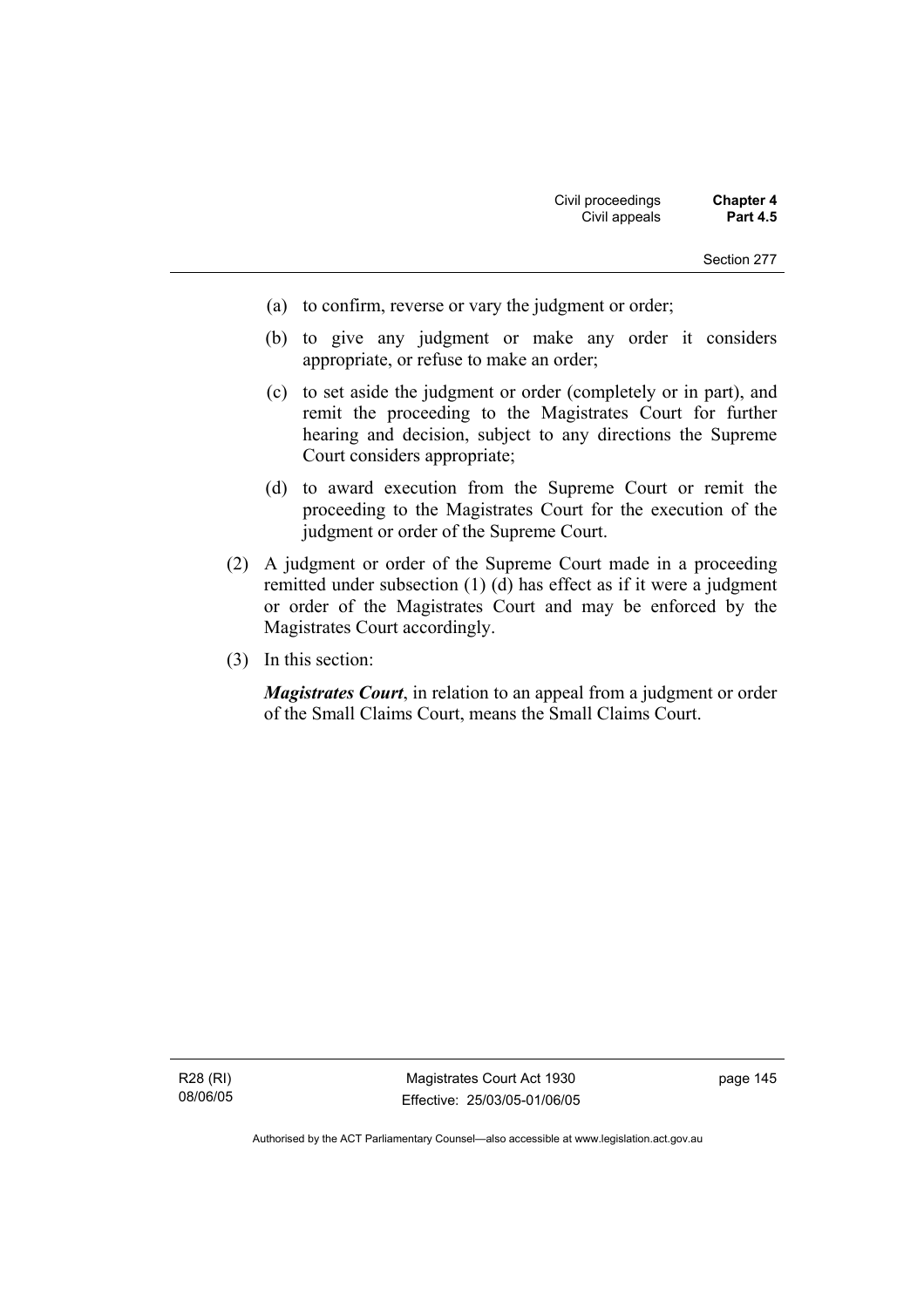**Chapter 4** Civil proceedings **Part 4.6 Part 4.6 Part 4.6 Part 4.6 Part 4.6 Part 4.6 Part 4.6 Part 4.6 Part 4.6 Part 4.6 Part 4.6 Part 4.6 Part 4.6 Part 4.6 Part 4.6 Part 4.6 Part 4.6 Part 4.6 Part 4.6 Part 4.6 Part 4.6 Part 4.6 Part 4.6 Part 4.6 Part** 

Section 278

## **Part 4.6 Small Claims Court**

#### **278 Definitions for pt 4.6 (MC (CJ) Act, s 394)**

*applicant* means a person making an application.

*application* means an application to the Small Claims Court, whether made under the rules or another territory law.

*common boundaries determination* means a determination under the *Common Boundaries Act 1981*, and includes a variation of a determination.

*contract application* means an application in relation to a contract, and includes an application for damages for breach of contract.

*damages application* means an application for damages for negligence or for any other tort except nuisance or trespass.

*debt application* means an application for the recovery of a debt.

*debt declaration*, in relation to a proceeding, means an order declaring that—

- (a) the applicant is or is not indebted to the respondent; or
- (b) the applicant is or is not indebted to the respondent in a stated amount; or
- (c) the applicant is or is not indebted to the respondent in an amount that is more than a stated amount.

*goods application* means an application in relation to the provision of goods or services, and includes an application for damages for the detention of goods.

*inquiry* means an inquiry by the Small Claims Court under the rules.

*nuisance application* means an application for relief for nuisance.

R28 (RI) 08/06/05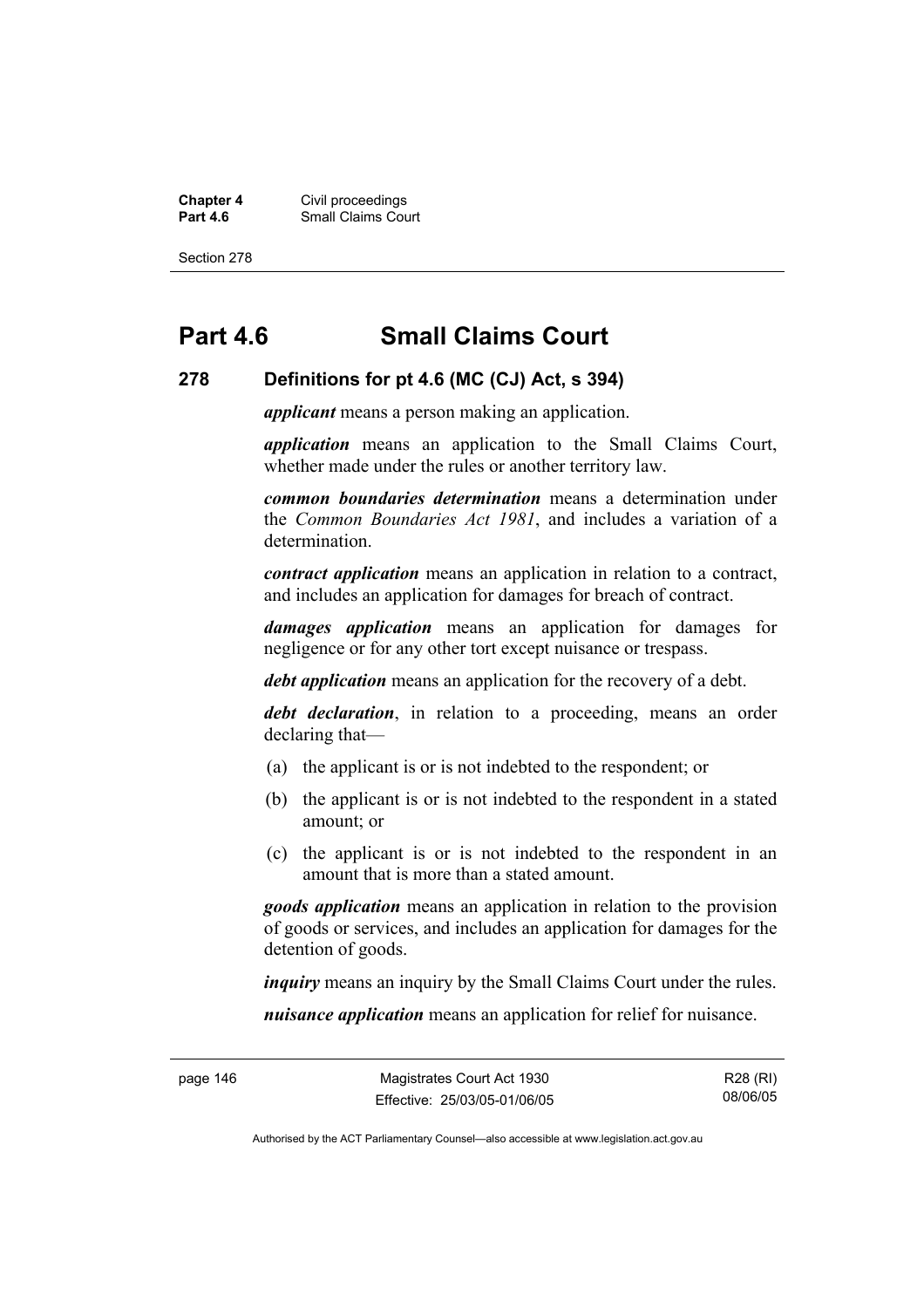*proceeding* means a proceeding on an application.

*referee* means a referee appointed under this part.

*respondent* means the respondent to an application.

*rules* means rules under the *Court Procedures Act 2004* applying in relation to the Small Claims Court.

*trespass application* means an application for relief for trespass to land.

### **279 Small Claims Court (MC (CJ) Act, s 396)**

- (1) The Magistrates Court has jurisdiction to inquire into and decide applications for this part.
- (2) The Magistrates Court is to be known as the Small Claims Court when exercising jurisdiction under this part.

### **280 Referees—appointment (MC (CJ) Act, s 397)**

- (1) The Executive may appoint a person as a referee for this part.
- *Note 1* For the making of appointments (including acting appointments), see the Legislation Act, pt 19.3.
- *Note 2* In particular, an appointment may be made by naming a person or nominating the occupant of a position (see s 207).
- (2) A person is eligible for appointment as a referee if the person is—
	- (a) a lawyer; and
	- (b) a member of the staff of the Magistrates Court or any other entity exercising judicial powers under a territory law.
- (3) A person's appointment as referee ends if the person is no longer eligible for appointment under subsection (2).
	- *Note* A person's appointment also ends if the person resigns (see Legislation Act, s 210).

R28 (RI) 08/06/05 page 147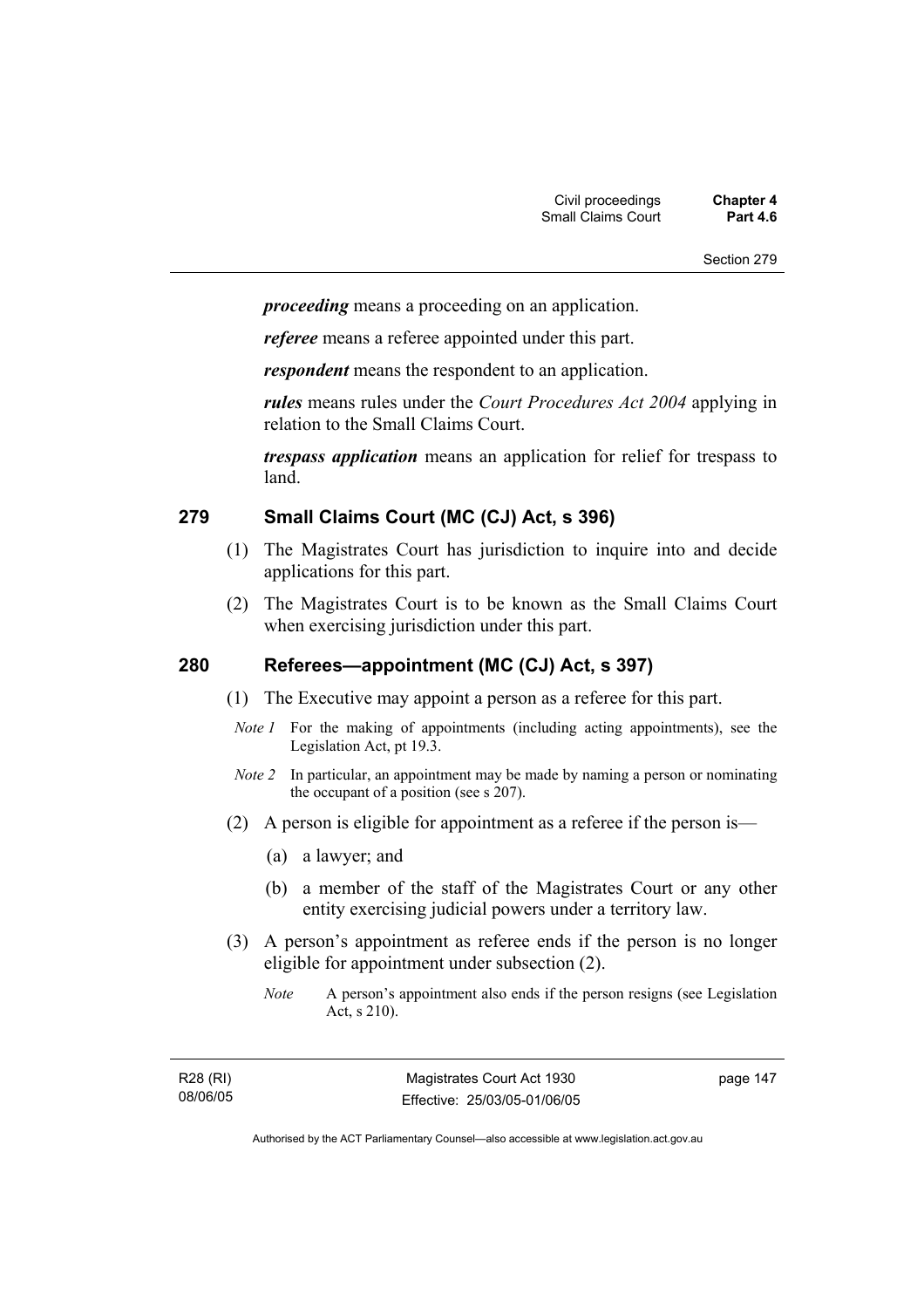**Chapter 4** Civil proceedings **Small Claims Court** 

Section 281

### **281 Referees—functions (MC (CJ) Act, s 398)**

- (1) A referee may exercise the jurisdiction of the Small Claims Court in an inquiry in a proceeding by way of a contract application, damages application, debt application or goods application, or for a debt declaration or common boundaries determination.
- (2) However, a referee only has jurisdiction in a proceeding in relation to an amount of not more than \$3 000, or the equivalent value of goods or services (including any associated damages), excluding any claim for interest, or for a lump sum instead of interest, decided by the Small Claims Court under the rules.
- (3) In exercising the jurisdiction of the Small Claims Court under this section, a referee—
	- (a) has all the functions of a magistrate; and
	- (b) is otherwise taken to be a magistrate for all purposes.

### **282 Referees—oath or affirmation of office (MC (CJ) Act, s 399)**

- (1) Before exercising functions as a referee, a referee must take an oath, or make an affirmation, before the Chief Justice.
- (2) An oath or affirmation under subsection (1) must be in accordance with the form in schedule 1.

### **283 Jurisdiction (MC (CJ) Act, s 401)**

- (1) The Small Claims Court has jurisdiction to inquire into the following applications:
	- (a) contract applications;
	- (b) damages applications;
	- (c) debt applications;
	- (d) goods applications;

page 148 Magistrates Court Act 1930 Effective: 25/03/05-01/06/05

R28 (RI) 08/06/05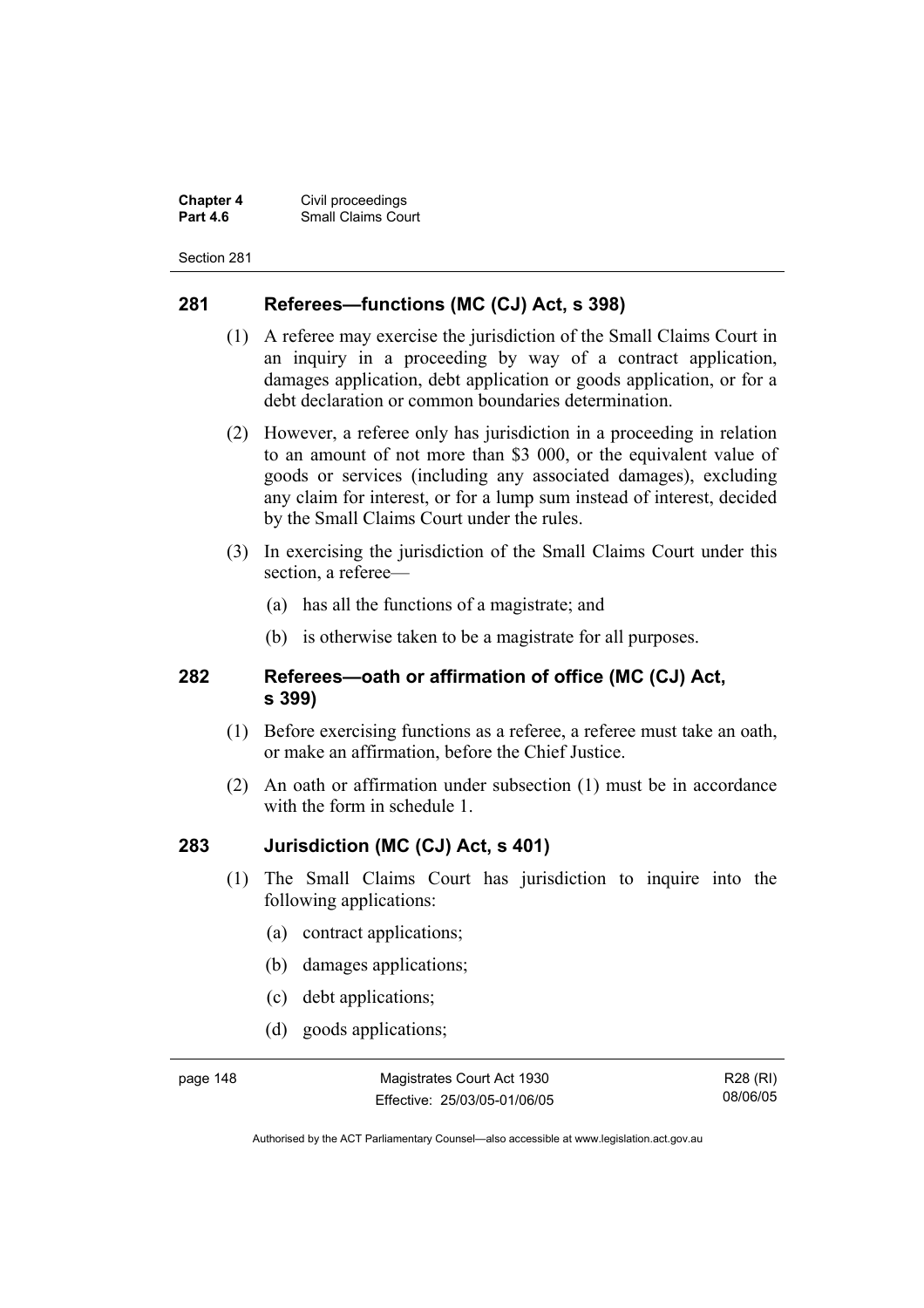- (e) nuisance applications;
- (f) trespass applications;
- (g) applications for debt declarations;
- (h) applications for common boundaries determinations.
- (2) Section 257 (Personal actions at law—amount or value) and section 261 (Disputed debts) do not apply to a proceeding in the Small Claims Court.

### **284 \$10 000 limit (MC (CJ) Act, s 402)**

- (1) The Small Claims Court's jurisdiction is limited to applications claiming amounts of not more than \$10 000.
- (2) In relation to debt declarations, the Small Claims Court's jurisdiction is limited to applications for declarations for debts of not more than \$10 000.
- (3) The monetary limit on the Small Claims Court's jurisdiction does not include any claim for interest, or for a lump sum instead of interest, decided by the Small Claims Court under the rules.
- (4) In a goods application, the amount claimed is the value of the goods or services plus any amount claimed for damages for the detention of the goods.
- (5) If, apart from this section, a person would be entitled to make an application claiming an amount of more than \$10 000, the person may, by the application, abandon the excess by limiting the claim to \$10 000.
- (6) This section does not apply to an application for a common boundaries determination.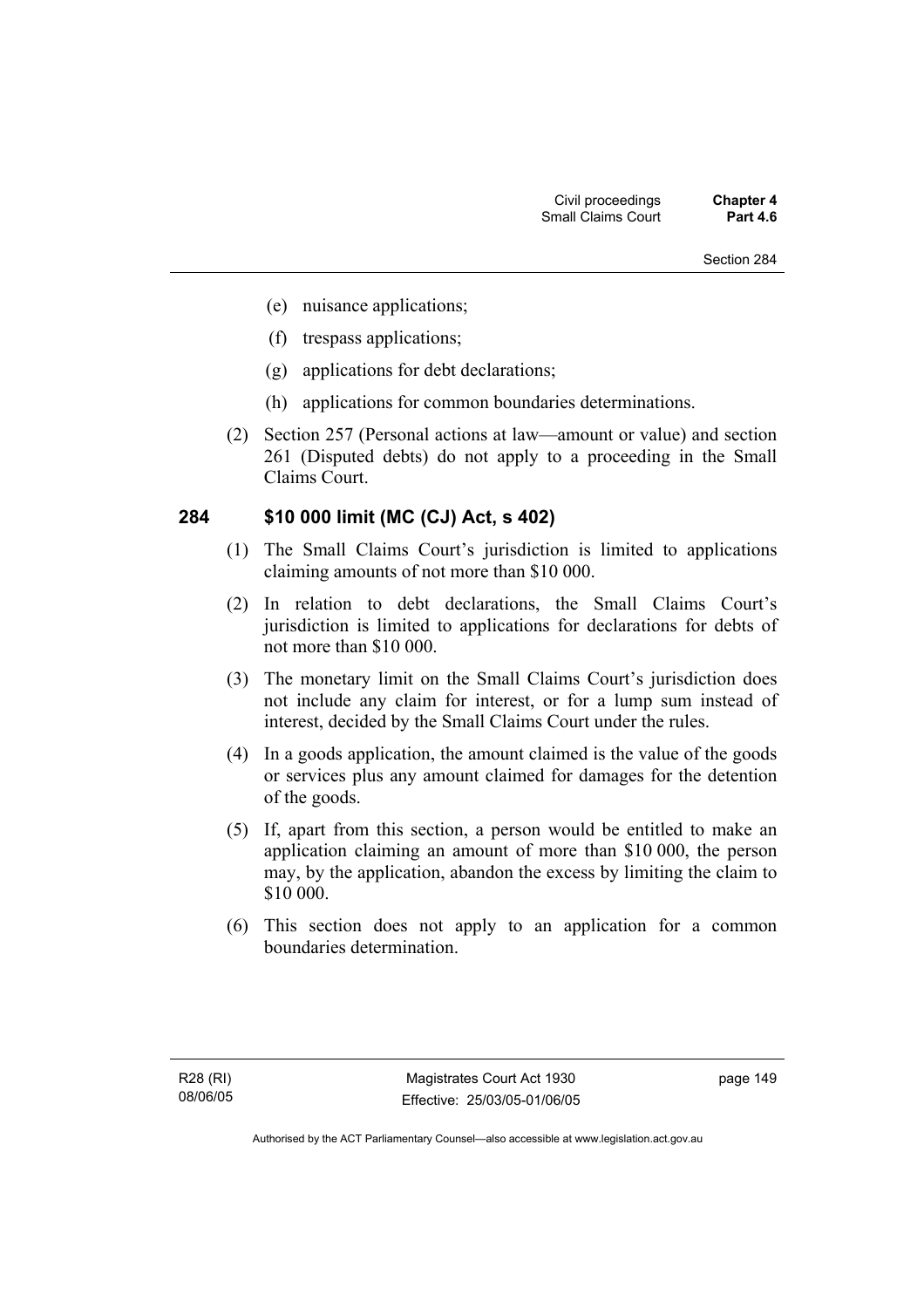**Chapter 4** Civil proceedings **Part 4.6** Small Claims Court

Section 285

### **285 Admissibility of conference proceedings in inquiries (MC (CJ) Act, s 427)**

Evidence, or any statement, of words spoken or acts done at a conference under the rules is not admissible in an inquiry, unless the parties otherwise agree.

page 150 Magistrates Court Act 1930 Effective: 25/03/05-01/06/05

R28 (RI) 08/06/05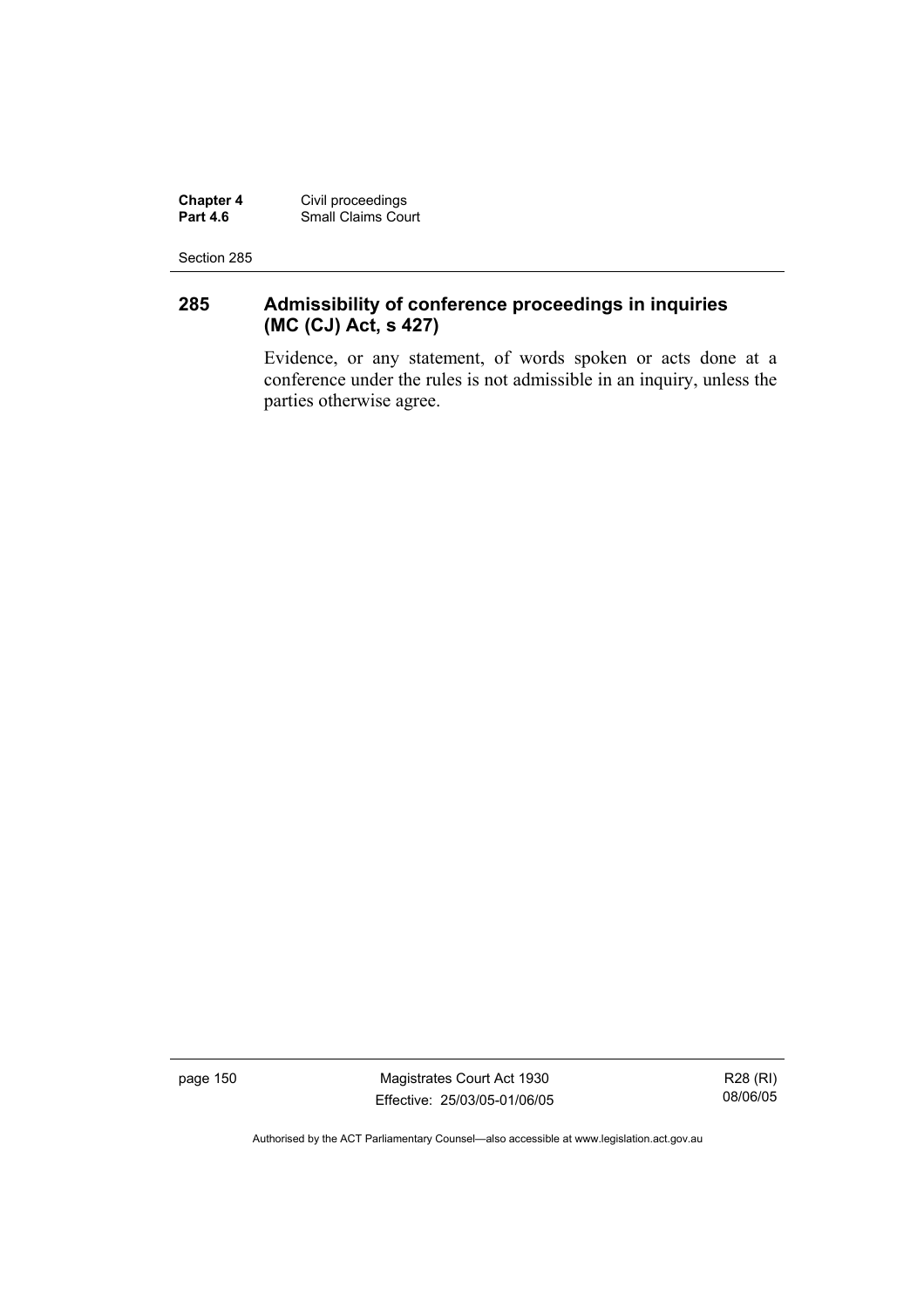## **Chapter 5 Miscellaneous**

## **Part 5.1 Offences**

### **290 Contempt in face of court**

- (1) A person must not—
	- (a) wilfully threaten, disturb or insult the court; or
	- (b) wilfully interrupt, interfere with or obstruct a proceeding of the court; or
	- (c) commit any other act that is a wilful contempt of the court.

Maximum penalty: 50 penalty units, imprisonment for 6 months or both.

- (2) Subsection (1) only applies to acts in the face, or within the hearing, of the court.
- (3) For this section, if a person appears in a proceeding in accordance with section 311 (Appearance by audiovisual or audio links), the acts of the person and of any other person who is visible or audible to the court by means of audiovisual or audio link are taken to be in the face of the court.
- (4) Without limiting the operation of any other provision of this Act, if a person commits an offence against subsection (1), a magistrate may proceed to charge the person and hear and dispose of the matter immediately and for that purpose receive evidence including unsworn evidence.
- $(5)$  If—
	- (a) a person has been charged under subsection (4) but the matter has not been disposed of; and

page 151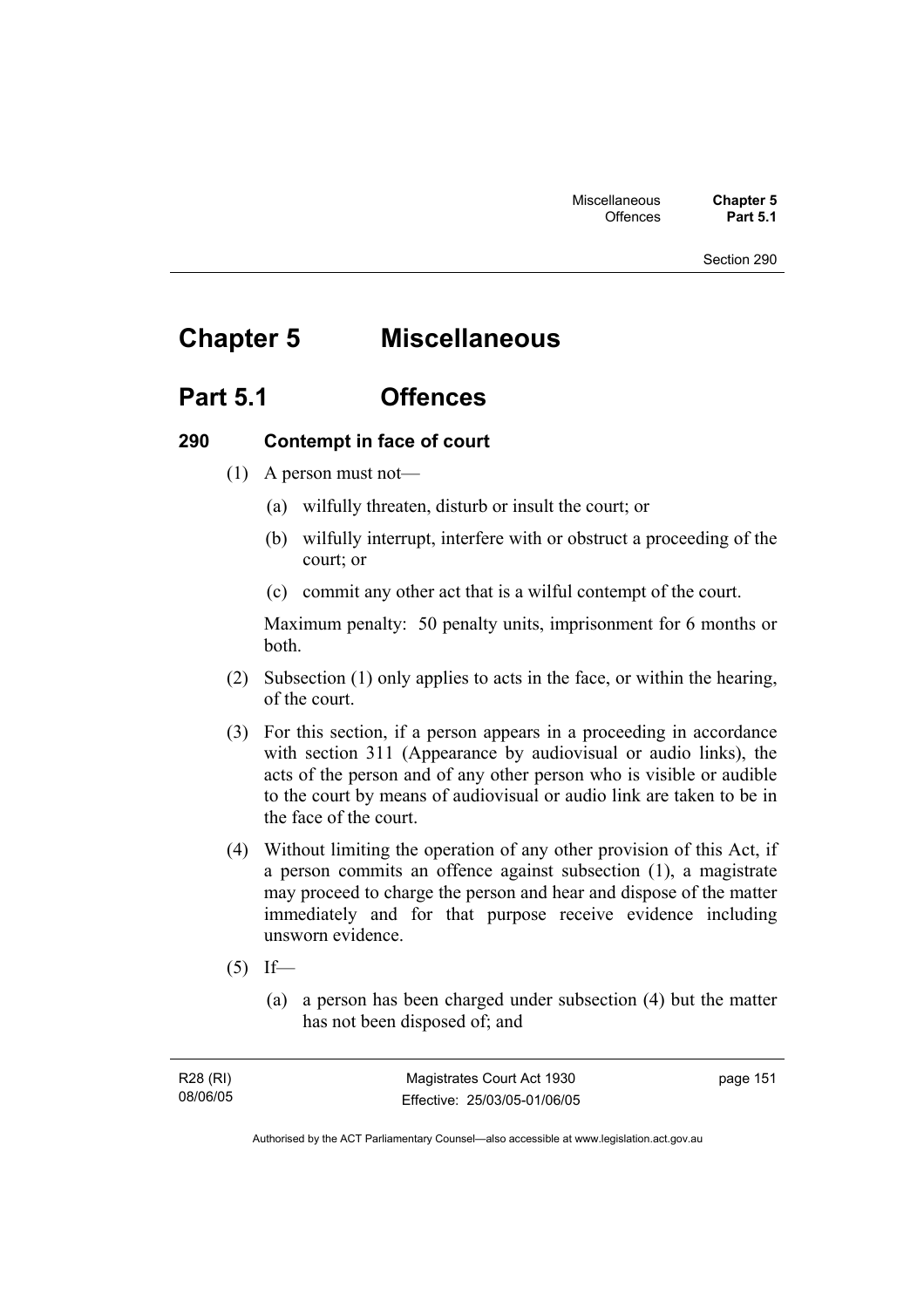| <b>Chapter 5</b> | Miscellaneous |
|------------------|---------------|
| <b>Part 5.1</b>  | Offences      |

- (b) a magistrate has reasonable grounds to believe that the person has committed an offence against subsection (1); and
- (c) the magistrate considers that it is reasonable in all the circumstances—
	- (i) to order that the person be taken into custody to appear before the court; or
	- (ii) to order that the person be remanded in custody from time to time for periods not exceeding 15 clear days at any one time; or
	- (iii) to release the person on bail; or
	- (iv) to make an order in relation to the person under subsection (8) before the alleged offence has been heard;

the magistrate may make such an order.

- (6) An order under subsection (5) need not be in writing but the order must be reduced to writing, and a copy served on the alleged offender, as soon as practicable.
- (7) Failure to comply with subsection (6) does not invalidate an order.
- (8) If a person is convicted of an offence against subsection (1), the court, in addition to any penalty provided for under that subsection that it imposes, may make an order in relation to the person under subsection (9).
- (9) An order under this subsection may provide for—
	- (a) the exclusion of the person from any building where the court sits or the environs of such a building; or
	- (b) prohibiting the person from approaching a magistrate, an officer of the court or a witness; or
	- (c) the imposition of any reasonable condition on the person.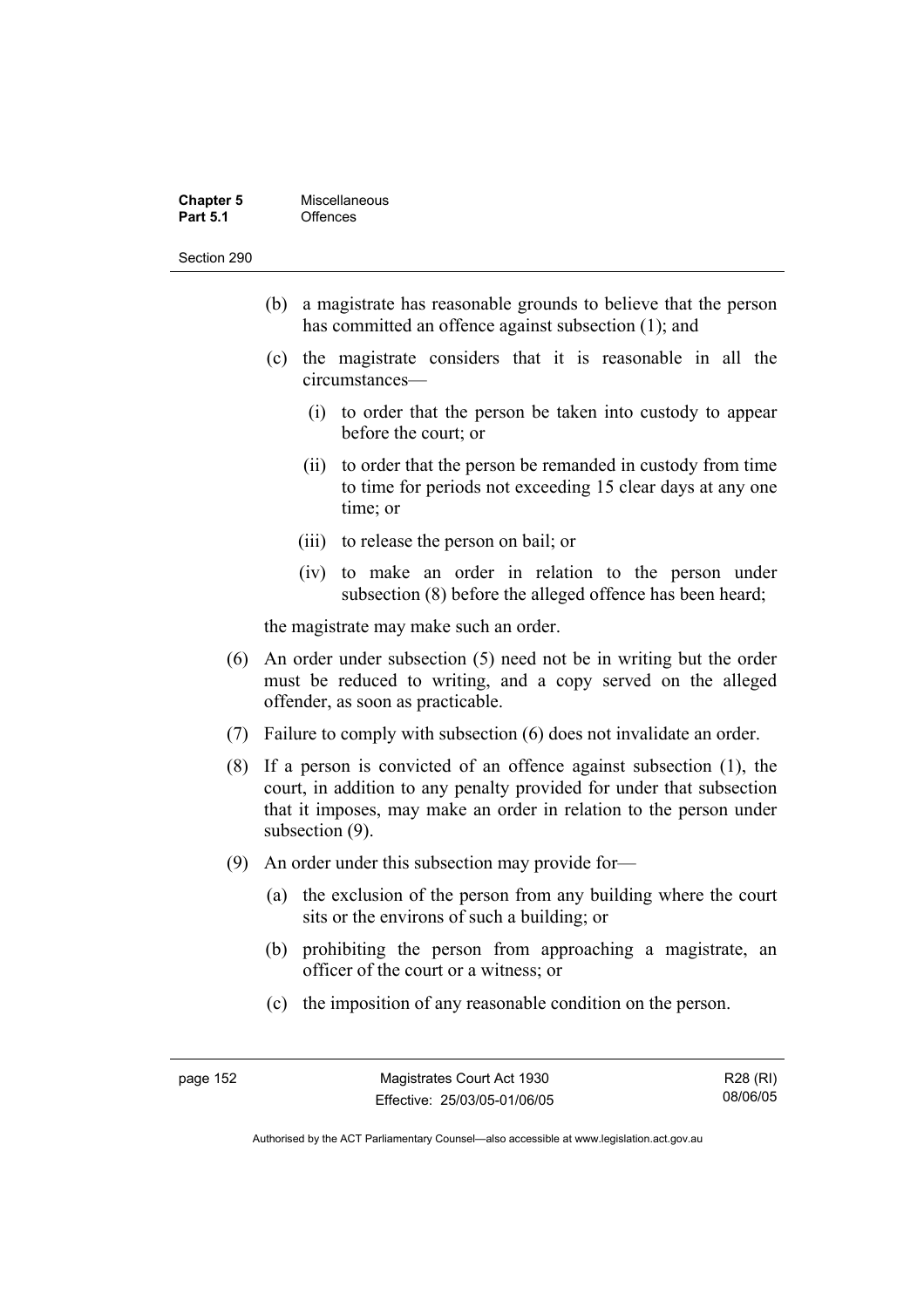(10) In this section:

*court* includes—

- (a) a magistrate when exercising the jurisdiction of the court; or
- (b) the registrar in the exercise of a judicial function.

### **291 Failure to give evidence—offence**

- (1) This section applies to a person who—
	- (a) appears as a witness in a proceeding in the court; or
	- (b) attends, or is brought, before the registrar for examination under the rules.
- (2) A person must not, without reasonable excuse—
	- (a) refuse or fail to take an oath; or
	- (b) refuse or fail to answer a question that he or she is required to answer by the court or registrar; or
	- (c) refuse or fail to produce a document required by the court or registrar, or by a summons or warrant, to be produced.

Maximum penalty: 50 penalty units, imprisonment for 6 months or both.

(3) A person must not give false information.

Maximum penalty: 50 penalty units, imprisonment for 6 months or both.

page 153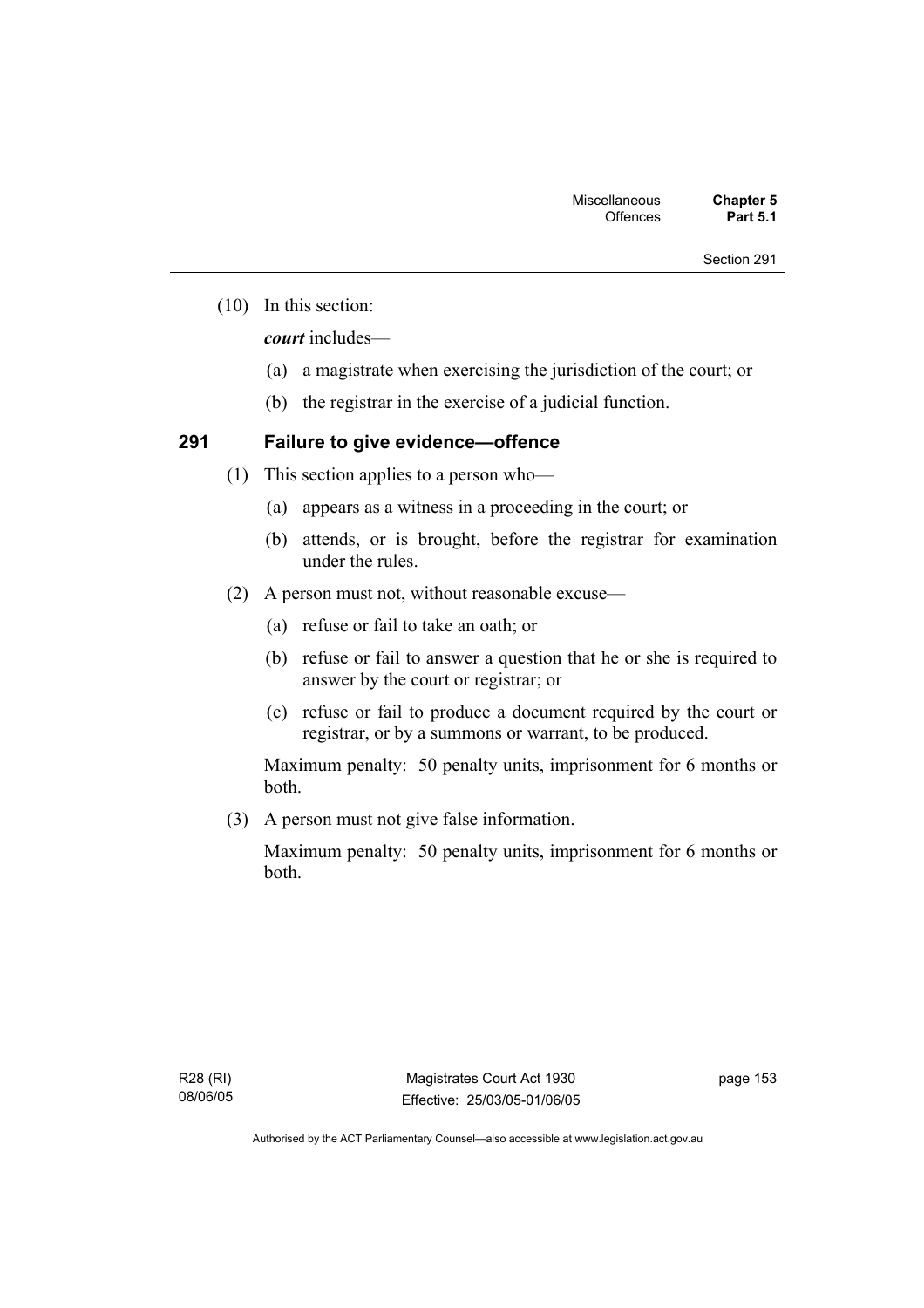| <b>Chapter 5</b> | Miscellaneous |
|------------------|---------------|
| <b>Part 5.1</b>  | Offences      |

### **292 Failure to comply with order in nuisance action (MC (CJ) Act, s 8 (2))**

A person must not contravene an order made by the court in a civil action for nuisance.

Maximum penalty: 50 penalty units, imprisonment for 6 months or both.

### **293 Failure to comply with Magistrates Court subpoena (MC (CJ) Act, s 187 (7))**

- $(1)$  If—
	- (a) a subpoena issued under the rules to give evidence or produce a document or anything else (or both) has been served on a person in accordance with the rules; and
	- (b) an amount in relation to expenses that the person would incur in complying with the subpoena on any day when the person's attendance is required (being an amount equal to the amount that would be payable in relation to the person if the party on whose request the subpoena was issued were entitled to claim witnesses' expenses in relation to the person as costs in the proceedings) has been paid or tendered to the person at the time of service of the subpoena or within a reasonable time before that day; and
	- (c) the person refuses or fails, without reasonable excuse, to comply with the requirement of the subpoena;

the person commits an offence.

Maximum penalty: 50 penalty units, imprisonment for 6 months or both.

(2) In this section:

*subpoena* includes summons.

page 154 Magistrates Court Act 1930 Effective: 25/03/05-01/06/05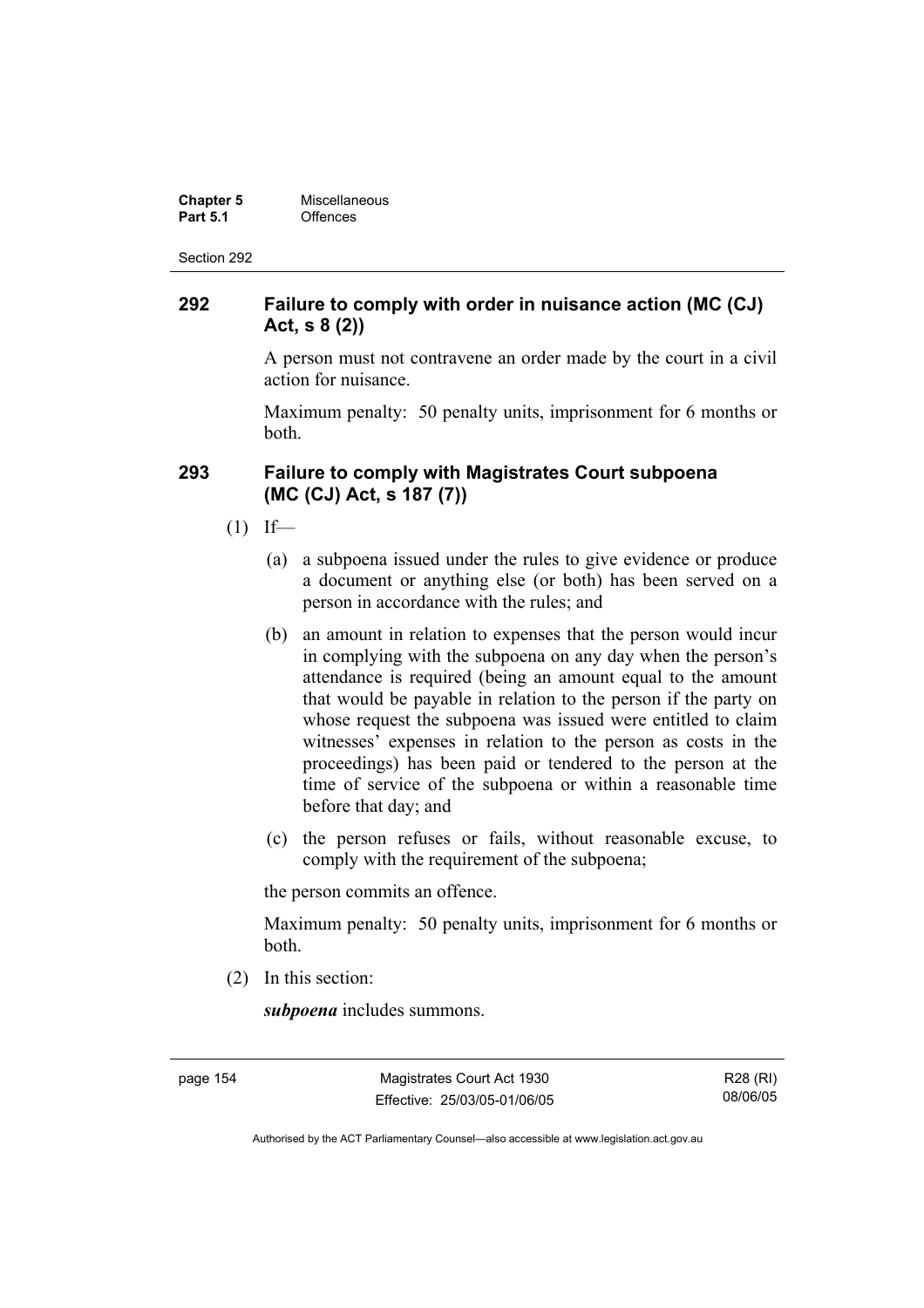(3) Subsection (2) and this subsection expire on the existing rules expiry day under the *Court Procedures Act 2004*, section 60 (3).

### **294 Failure to comply with judgment for delivery of detained goods (MC (CJ) Act, s 217 (4))**

A person who fails, without reasonable excuse, to comply with a judgment under the rules for the delivery of detained goods commits an offence.

Maximum penalty: 50 penalty units.

### **295 False or misleading statement by garnishee (MC (CJ) Act, s 329 (2))**

A garnishee under a garnishee order made by the court who knowingly makes a statement in a notice given under the rules to the judgment creditor that is false or misleading commits an offence.

Maximum penalty: 50 penalty units, imprisonment for 6 months or both.

### **296 Obligations of judgment creditor if garnishee pays too much (MC (CJ) Act, s 337 (1))**

If a judgment creditor receives an amount paid under a garnishee order in excess of the amount required to satisfy the judgment debt, the judgment creditor must—

- (a) notify the garnishee and the judgment debtor of the excess payment; and
- (b) pay the excess to the garnishee or the judgment debtor.

Maximum penalty: 10 penalty units.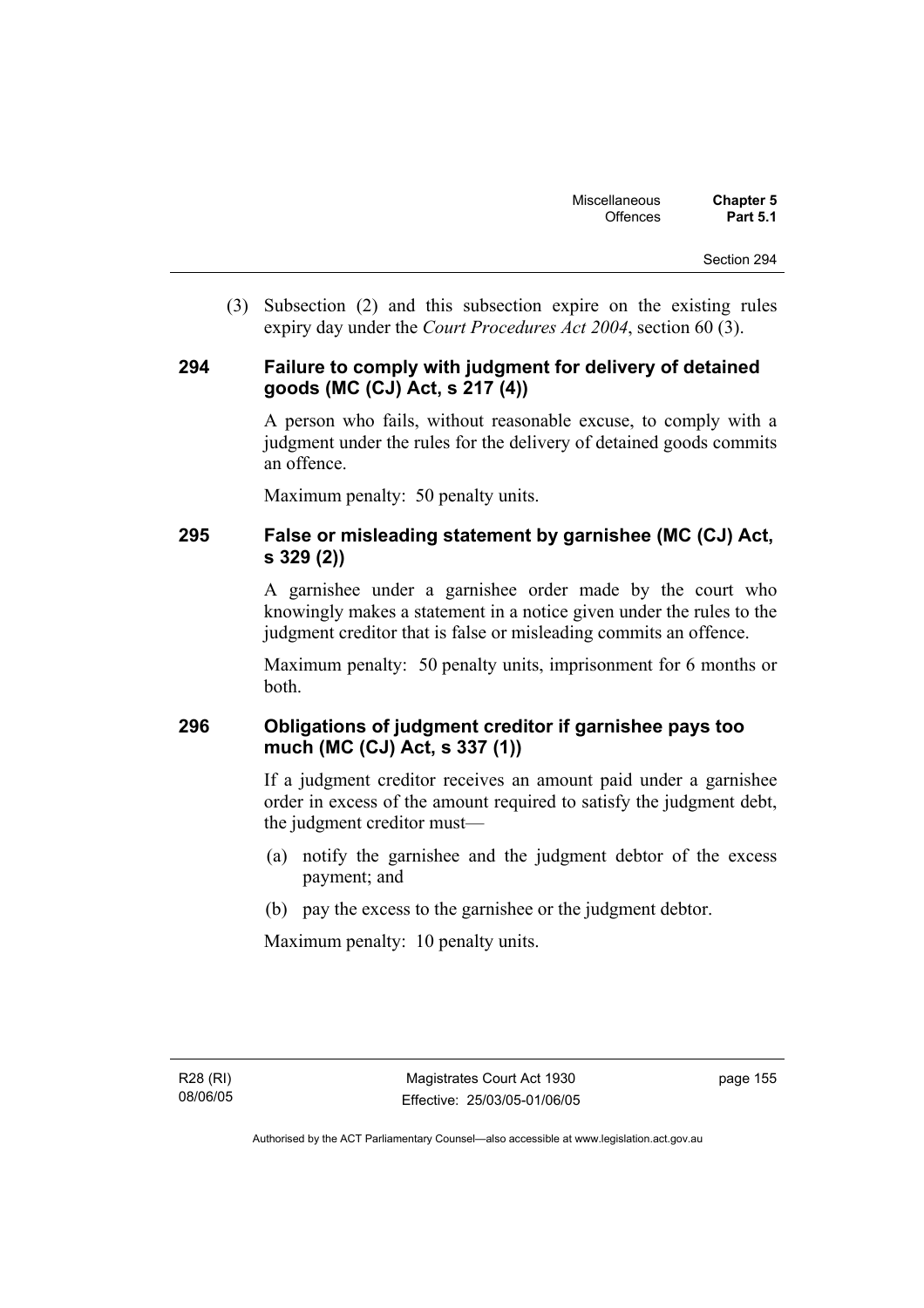**Chapter 5 Miscellaneous**<br>**Part 5.1** Offences **Part 5.1** Offences

Section 297

### **297 Notice to be given if judgment debtor ceases employment (MC (CJ) Act, s 340 (1))**

If a garnishee order made by the court attaching earnings is in force and the judgment debtor ceases to be employed by the garnishee, the judgment debtor and the garnishee must within 21 days after the judgment debtor ceases to be so employed, each notify the registrar in writing—

- (a) that the judgment debtor has ceased employment with the garnishee; and
- (b) specifying the date when the employment ceased;

and, if the judgment debtor has a new employer, the judgment debtor must also specify in his or her notice—

- (c) the name and address of the new employer and the place of the new employment; and
- (d) the amount of his or her earnings from the new employer.

Maximum penalty: 10 penalty units.

### **298 Prejudice to employee**

 (1) An employer must not dismiss an employee, or otherwise prejudice an employee in his or her employment, because a garnishee order attaching the earnings of the employee has been made by the court.

Maximum penalty: 50 penalty units, imprisonment for 6 months or both.

- $(2)$  If—
	- (a) an employee is dismissed or prejudiced within 6 months after a garnishee order is made; and
	- (b) all the elements of the offence other than the reason for the employer's action are proved;

page 156 Magistrates Court Act 1930 Effective: 25/03/05-01/06/05

R28 (RI) 08/06/05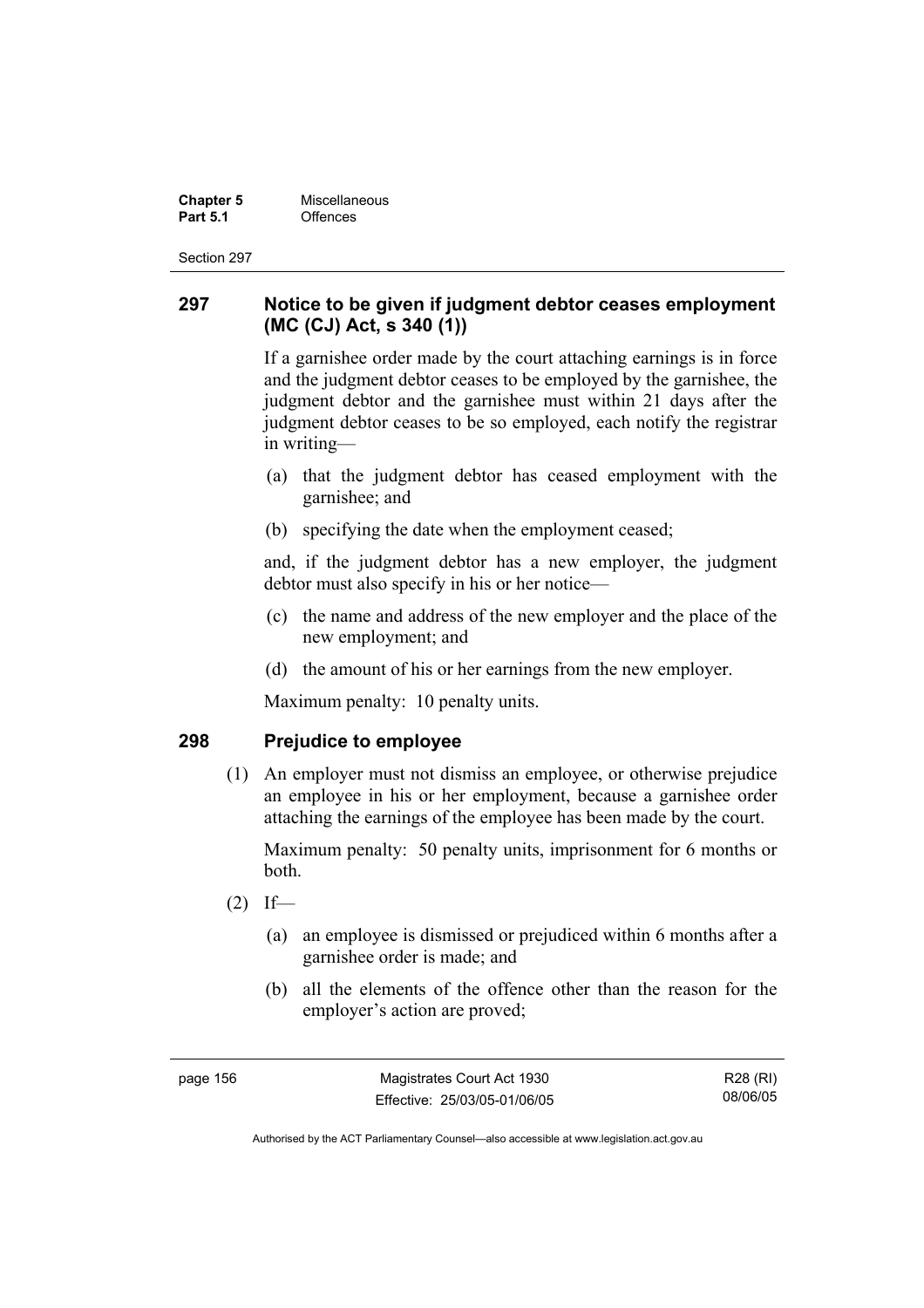the onus of proving that the dismissal or prejudice was not because of the garnishee order is on the employer.

 (3) A conviction under subsection (1) does not limit, restrict or otherwise effect any obligation that the garnishee may have in relation to the judgment debtor or any right or remedy that the judgment debtor may have against the garnishee under any other law in force in the ACT.

### **299 Interference with seized property etc**

A person who knows that property has been seized under section 347 or is the subject of a notice under section 350 must not, except with the consent of the court or the written consent of the bailiff by whom the property was seized or the notice was served—

- (a) interfere with or dispose of the property; or
- (b) remove the property from the place where it was seized or where it was situated when the notice was served; or
- (c) cause, permit or suffer the property to be interfered with, disposed of or removed.

Maximum penalty: 50 penalty units, imprisonment for 6 months or both.

### **300 Failure to comply with Small Claims Court subpoena (MC (CJ) Act, s 448 (1))**

 (1) A person duly served with a subpoena of the Small Claims Court must not, without reasonable excuse, refuse or fail to comply with the subpoena.

Maximum penalty: 50 penalty units, imprisonment for 6 months or both.

(2) In this section:

*subpoena* includes summons.

| R28 (RI) | Magistrates Court Act 1930   | page 157 |
|----------|------------------------------|----------|
| 08/06/05 | Effective: 25/03/05-01/06/05 |          |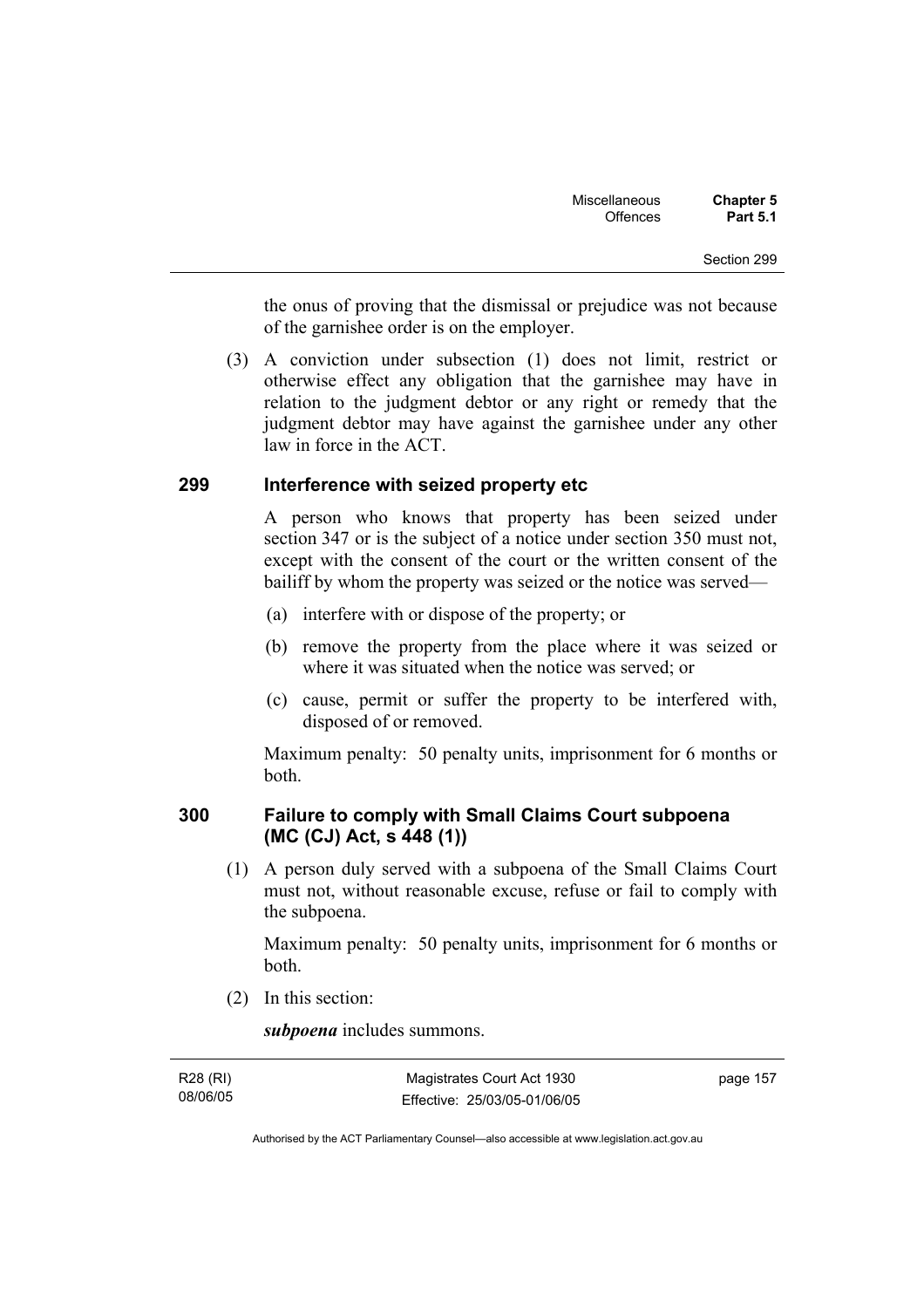| <b>Chapter 5</b> | Miscellaneous |
|------------------|---------------|
| <b>Part 5.1</b>  | Offences      |

 (3) Subsection (2) and this subsection expire on the existing rules expiry day under the *Court Procedures Act 2004*, section 60 (3).

### **301 Witness before Small Claims Court to answer questions**

A person appearing as a witness before the Small Claims Court or an investigator must not, without lawful excuse, refuse to answer a question relevant to the proceeding asked by the court or the investigator.

Maximum penalty: 50 penalty units, imprisonment for 6 months or both.

### **302 Contravention of Small Claims Court order in trespass proceeding (MC (CJ) Act, s 460 (2))**

A person must not contravene an order of the Small Claims Court in a proceeding on a trespass application (within the meaning of part 4.6).

Maximum penalty: 50 penalty units, imprisonment for 6 months or both.

page 158 Magistrates Court Act 1930 Effective: 25/03/05-01/06/05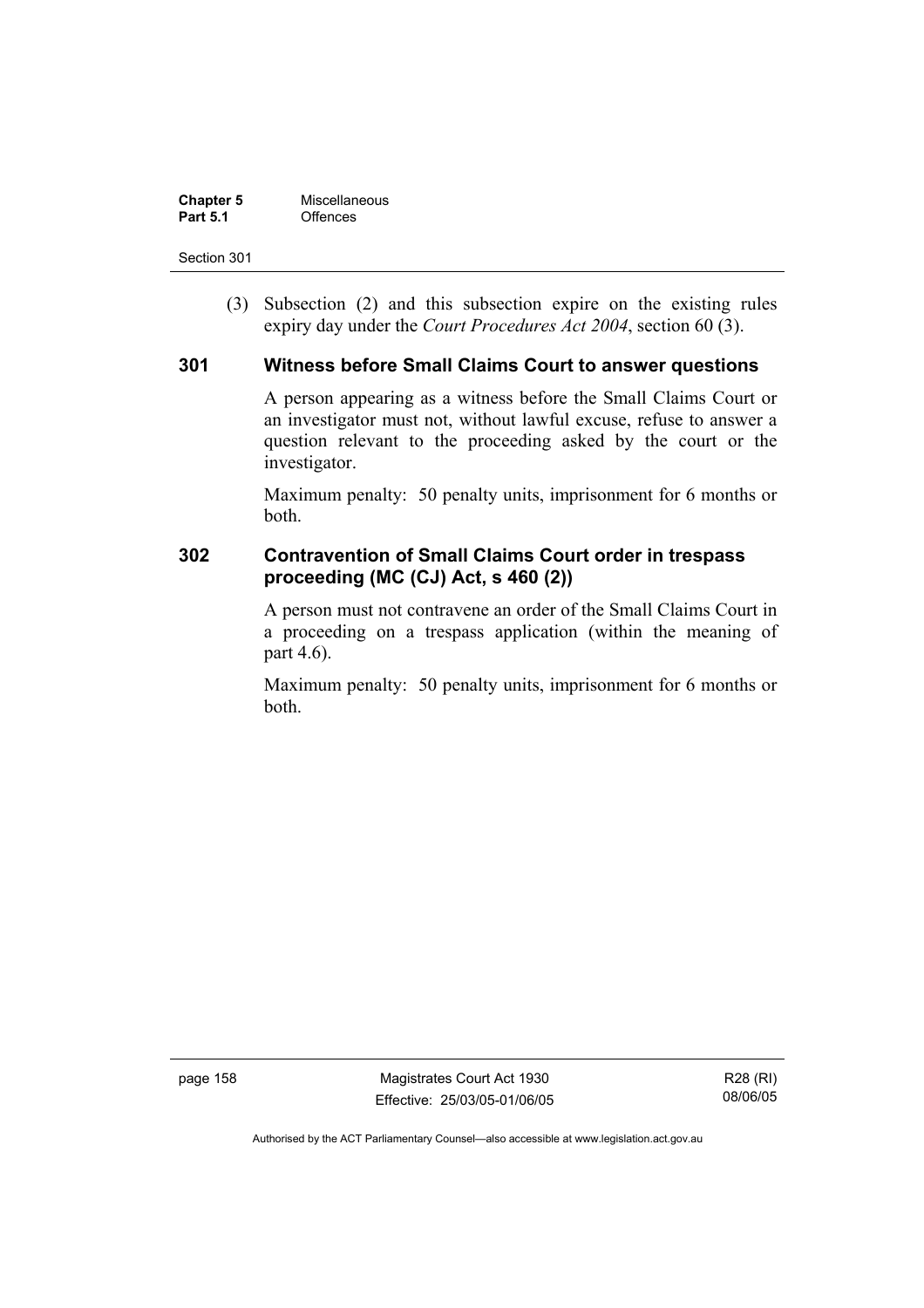## **Part 5.2 Other**

### **309 Directions about procedure**

If the procedure for taking any step in a proceeding is not prescribed in this Act or the law under which the step is to be taken, the court may give directions in relation to the procedure to be followed in relation to the step.

### **310 Hearings generally to be in public**

- (1) The hearing of a proceeding before the Magistrates Court must be in public.
- (2) However, if the magistrate presiding at a hearing is of the opinion that it is desirable in the public interest or in the interests of justice to do so, the magistrate may, by order—
	- (a) direct that the hearing or part of the hearing take place in private and give directions about the people who may be present; and
	- (b) give directions prohibiting or restricting the publication of evidence given at the hearing, whether in public or in private, or of matters contained in documents lodged with the court or received in evidence by the court for the purposes of the proceeding; and
	- (c) give directions prohibiting or restricting the disclosure to some or all of the parties to the proceeding of evidence given at the hearing, or of a matter contained in a document lodged with the court or received in evidence by the court for the purposes of the proceeding.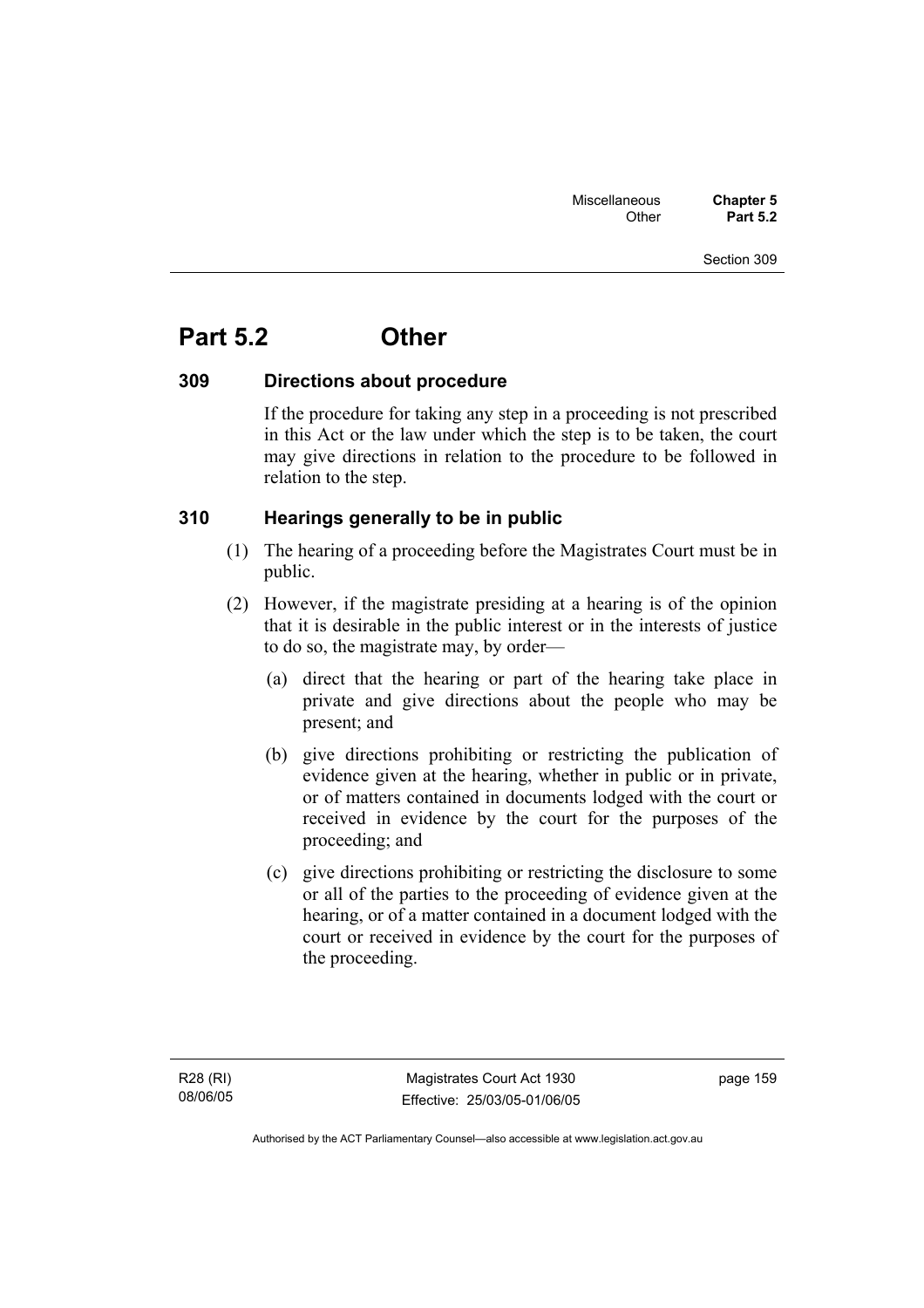| <b>Chapter 5</b> | Miscellaneous |
|------------------|---------------|
| <b>Part 5.2</b>  | Other         |

 (3) A person who, without reasonable excuse, contravenes an order under subsection (2) commits an offence.

Maximum penalty: 100 penalty units, imprisonment for 1 year or both.

- (4) Subsection  $(1)$ 
	- (a) does not apply in relation to a civil matter that, under another territory law, may be dealt with otherwise than in open court; and
	- (b) is subject to any other territory law that restricts who may be present at a hearing.
- (5) This section applies in relation to the conduct of a conference or inquiry in the Small Claims Court as if—
	- (a) a reference to the hearing of a proceeding were a reference to the conduct of the conference or inquiry; and
	- (b) a reference to the magistrate presiding were a reference to the person presiding at the conference or inquiry; and
	- (c) all other necessary changes, and any other changes prescribed by rule, were made.

### **311 Appearance by audiovisual or audio links**

- (1) This section applies if, in relation to a proceeding or a part of a proceeding (the *relevant proceeding*), the court has given a direction under the *Evidence (Miscellaneous Provisions) Act 1991*, section 20 (1) (Territory courts may take evidence and submissions from outside ACT) or section 32 (1) (Use of link in proceedings).
- (2) If this section applies a person who, in a relevant proceeding—
	- (a) is required or entitled to appear personally, whether as a party or as a witness; or
	- (b) is entitled to appear for another person;

| page 160. | Magistrates Court Act 1930   | R28 (RI) |
|-----------|------------------------------|----------|
|           | Effective: 25/03/05-01/06/05 | 08/06/05 |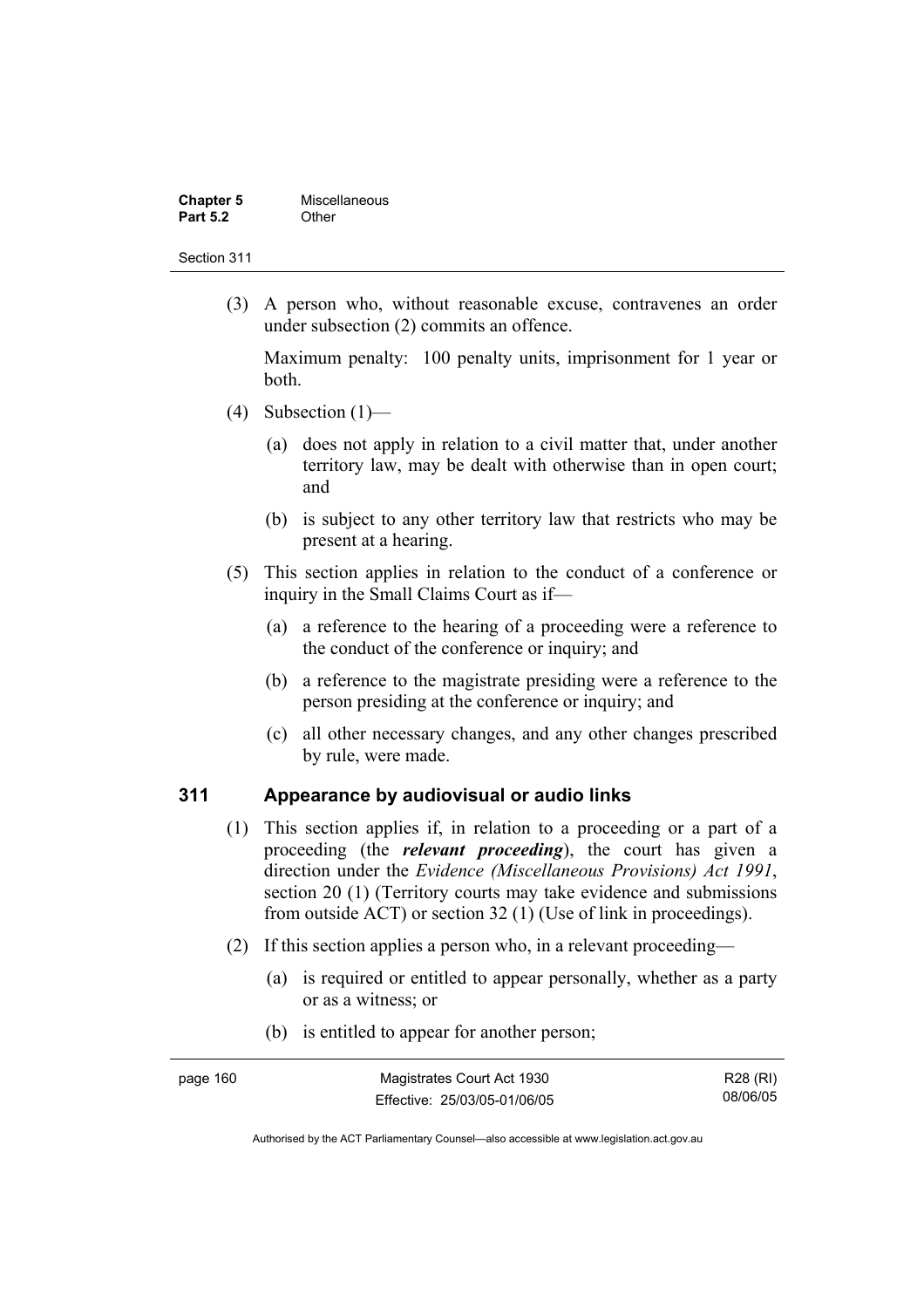may appear in the relevant proceeding and participate or give evidence in accordance with the direction.

- (3) A person who appears in a relevant proceeding in accordance with this section is taken to be before the court.
- (4) A reference in this Act to *appearance* in a proceeding, whether by a party or anyone else, includes, if this section applies, appearance in accordance with this section.
- (5) In this section, a reference to a *proceeding* does not include a reference to a proceeding in relation to bail.

### **312 Failure to give evidence—committal**

- $(1)$  If—
	- (a) a person appearing as a witness in a proceeding in the court contravenes section 291 (Failure to give evidence—offence); or
	- (b) on hearing a matter referred to it in relation to the examination of a person before the registrar under the rules, the court is satisfied that the person has contravened section 291;

the court may, subject to subsection (4)—

- (c) adjourn the proceeding or hearing for a period not longer than 8 days; and
- (d) issue a warrant for the committal of the person to a gaol, lockup or remand centre until—
	- (i) the date to which the proceeding or hearing is adjourned; or
	- (ii) the person consents to comply with section 291;

whichever occurs first.

R28 (RI) 08/06/05 page 161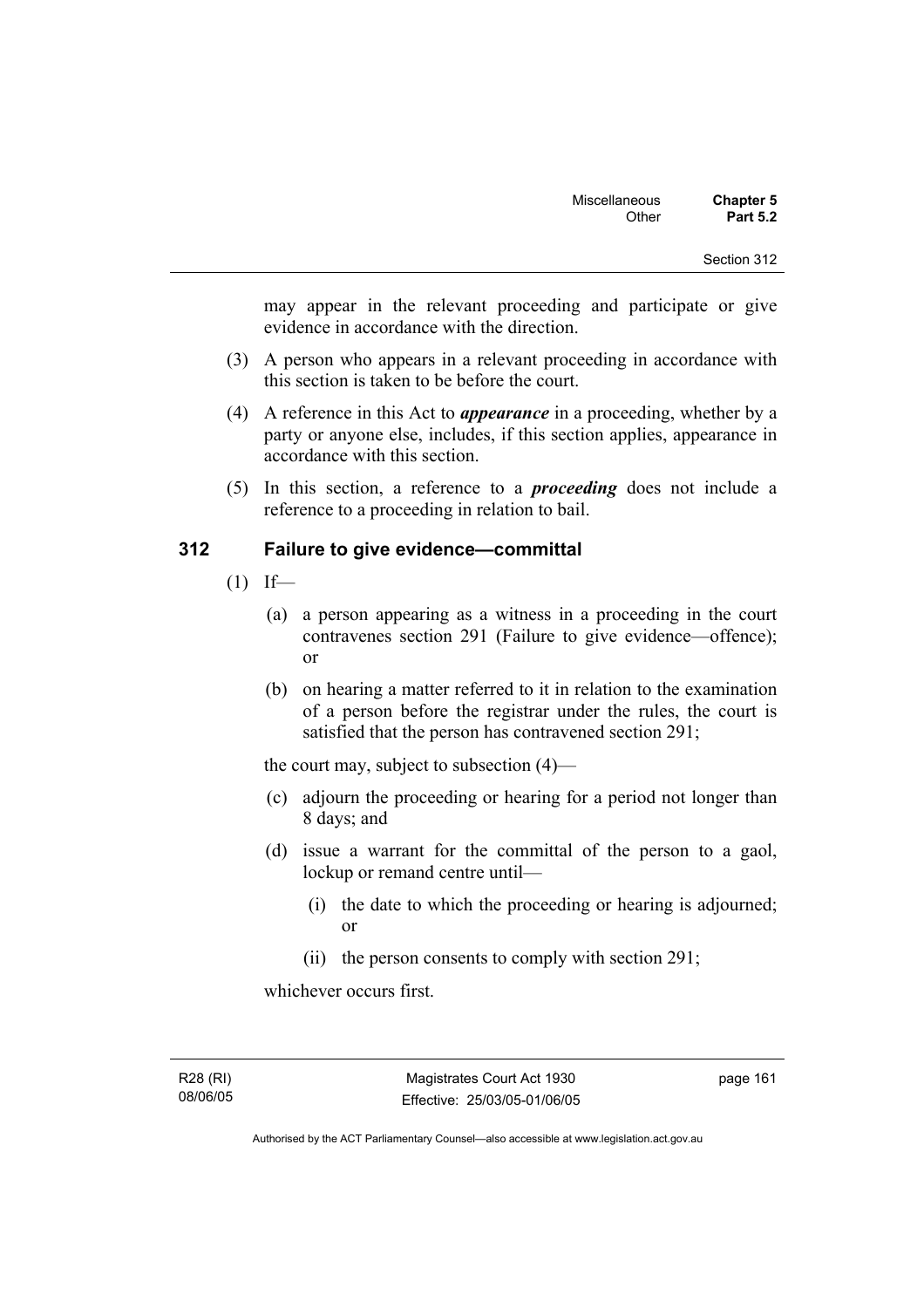| <b>Chapter 5</b> | Miscellaneous |
|------------------|---------------|
| <b>Part 5.2</b>  | Other         |

- $(2)$  If—
	- (a) the court has adjourned a proceeding or hearing, and committed a person, under subsection (1) or this subsection; and
	- (b) the person who was committed is brought before the court; and
	- (c) the person does not consent to comply with section 291;

the court may, subject to subsection (4), exercise the powers mentioned in subsection (1) (c) and (d) in relation to the person.

- (3) The periods for which a person is committed under this section must not, in the aggregate, exceed 1 month.
- (4) The court must not commit a person under subsection (1) or (2) if the person is punished for an offence against section 291.

### **313 Commitment to remand centre**

- $(1)$  If—
	- (a) a warrant has been issued for the commitment of a person to prison under this Act, section 145, section 154D or section 185 or the Crimes Act, section 397 (2); and
	- (b) a warrant under the *Removal of Prisoners Act 1968*, section 5 is not in force in relation to the person on the day when the person is taken into custody under the warrant mentioned in paragraph (a);

the court or a magistrate may, by warrant, commit the person to a remand centre.

 (2) If a warrant is issued under subsection (1), the warrant mentioned in subsection (1) (a) ceases, by force of this section, to have any effect.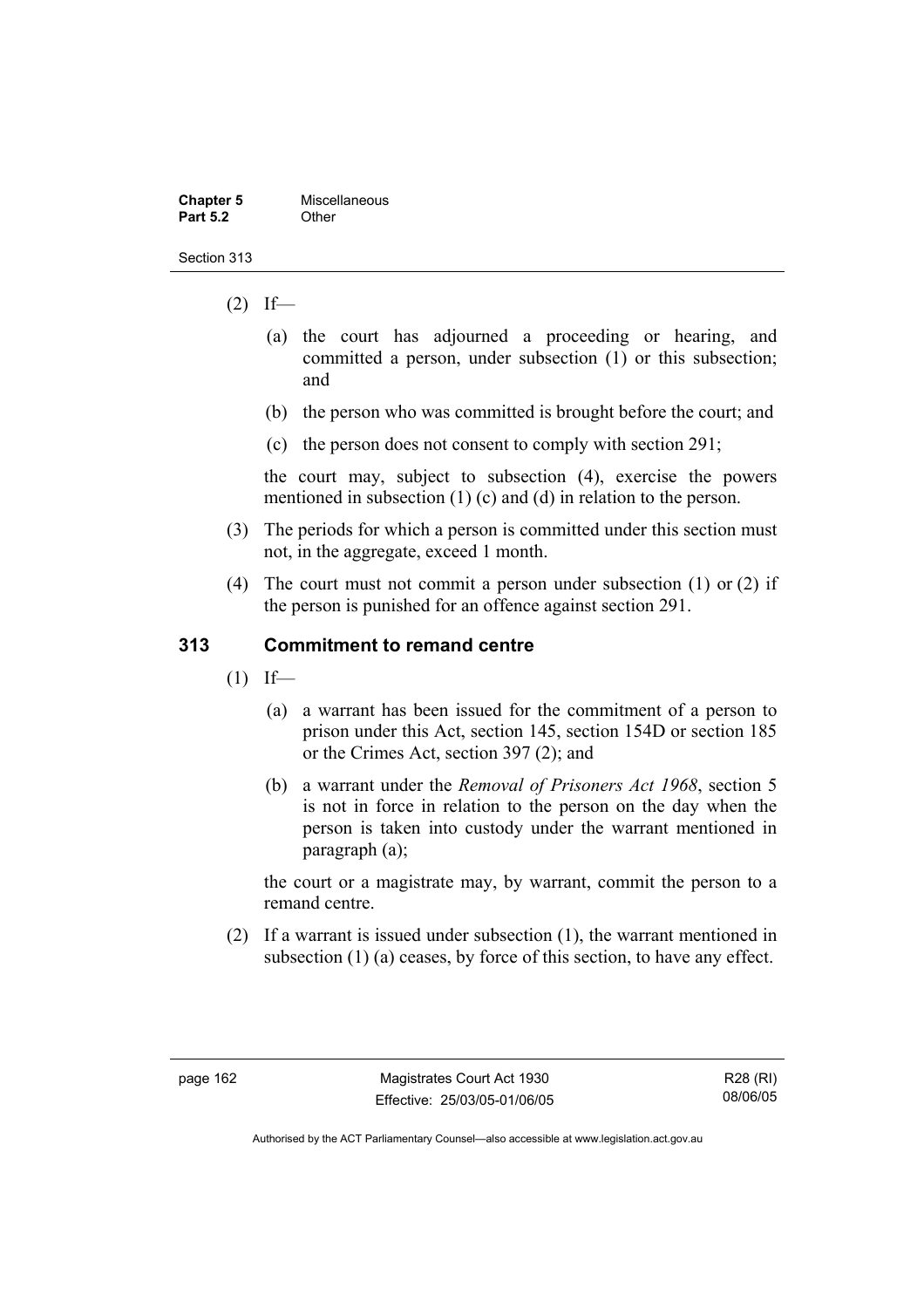### **314 Registrar to give directions for preparation of transcript**

- (1) If an application has been made for a copy of a transcript of depositions of which a record was made in accordance with section 316 (2), the registrar must give the directions the registrar considers necessary for ensuring that a transcript of the record is prepared and, for the purpose of enabling the transcript to be prepared, the record must be produced out of the custody of the registrar.
- (2) If a transcript of a record is prepared in accordance with directions given under subsection (1), the person who prepared the transcript, or under whose supervision the transcript was prepared, must certify on the transcript, by signed writing, that the transcript is a true transcript of a record produced out of the custody of the registrar.

### **315 Applications for transcripts**

- (1) Subject to this section, if a record of any proceeding is constituted  $by-$ 
	- (a) an audiovisual or a sound recording made in accordance with section 316 (2); or
	- (b) a shorthand or similar record made in accordance with section 316 (2); or
	- (c) writing taken down in accordance with section 316 (3); or
	- (d) a written statement or statements in accordance with section 90AA or section 110 (2);

a person may make application to the registrar for a copy or a transcript of all or part of the record.

- (2) The registrar must give the applicant a copy of the record or a transcript or a copy of the transcript of the record if—
	- (a) the applicant is a party to the proceeding; or

page 163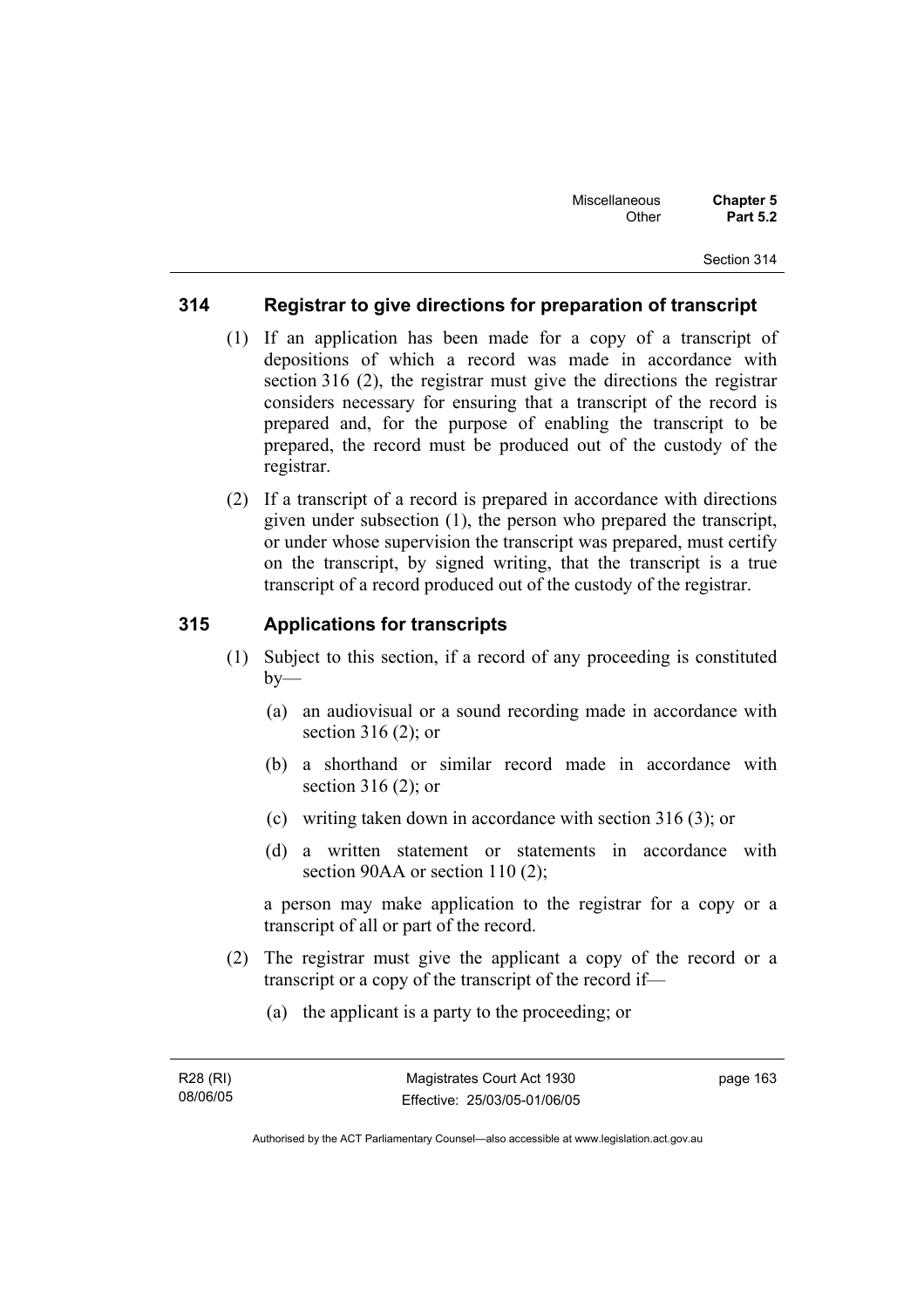| <b>Chapter 5</b> | Miscellaneous |
|------------------|---------------|
| <b>Part 5.2</b>  | Other         |

- (b) for an applicant who is not a party to the proceeding—the registrar or a magistrate is satisfied that the applicant has good reason for applying.
- (3) If a person applies for a transcript that has not been prepared, the registrar may require the applicant to deposit with the registrar in advance an amount that the registrar considers will not exceed the amount of the fee determined under the *Court Procedures Act 2004*, part 3 for the preparation of the transcript.
- (4) Subject to subsections (5) and (6), if the registrar receives an application in accordance with this section—
	- (a) the registrar must, for an application relating to depositions; and
	- (b) the registrar may, in any other case;

give to the applicant a copy of the record or a copy of a transcript of the record relating to the depositions or other matter.

- (5) The registrar must not give a copy of the record or a copy of a transcript under subsection (4) (a) unless there is written on the copy a certificate signed by the registrar stating that the copy is a true copy of the record or a true copy of a transcript of the record produced out of the custody of the registrar.
- (6) This section does not require the registrar to give a copy of a transcript of any proceeding if—
	- (a) the proceeding was recorded by means of an audiovisual or a sound recording made in accordance with section 316 (2); and
	- (b) the application for the copy was made after the end of 7 years after the date of completion of the proceeding to which the record relates; and
	- (c) the registrar does not have the record or a transcript of the record in his or her custody.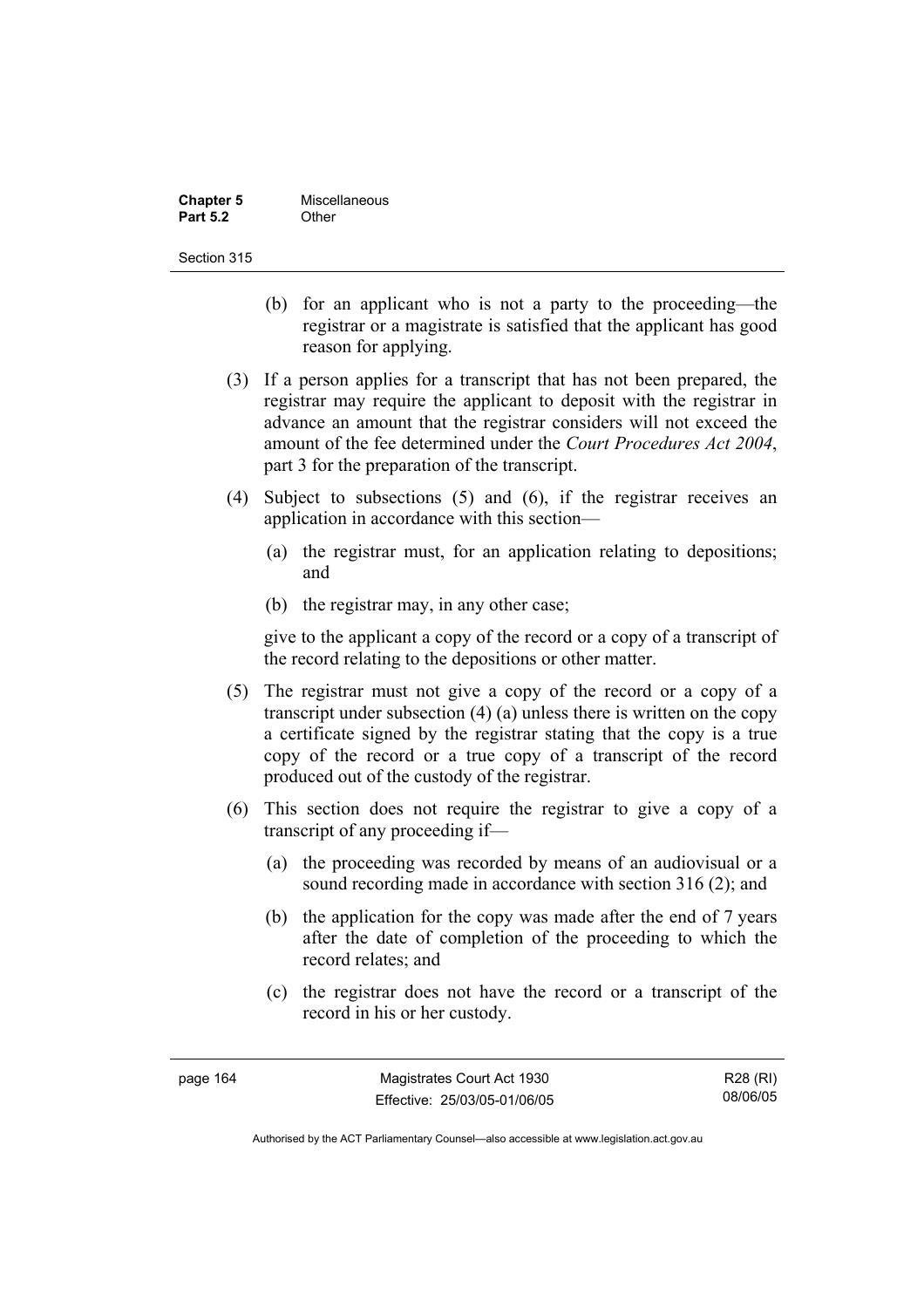(7) If an amount deposited by a person under subsection (3) exceeds the fee determined under the *Court Procedures Act 2004*, part 3 for the preparation of the transcript, there is payable to the person the amount of the excess.

# **316 Record of proceedings**

(1) In this section:

*deposition* includes a statement made by an accused person in reply to the question mentioned in section 92 (1), but does not include a written statement admitted under section 90AA or section 110 (2).

- (2) Subject to subsection (3), a record of the depositions of a witness in any proceeding must be made—
	- (a) in a proceeding in relation to bail and if, in relation to proceeding or a part of the proceeding, the court has given a direction under the *Evidence (Miscellaneous Provisions) Act 1991*, section 20 (1) (Territory courts may take evidence and submissions from outside ACT) or section 32 (1) (Use of link in proceedings) that evidence be taken or a submission be made by audiovisual link—by means of audiovisual recording apparatus or sound-recording apparatus; and
	- (b) in any other case—
		- (i) by means of sound-recording apparatus; or
		- (ii) if the court so directs, by means of shorthand or any similar means.
- (3) If the court so directs, the depositions of a witness in any proceeding must not be recorded in accordance with subsection (2), but must be taken down in writing, and, after being read over to the witness or given to the witness to read, signed by the witness and the magistrate constituting the court.

page 165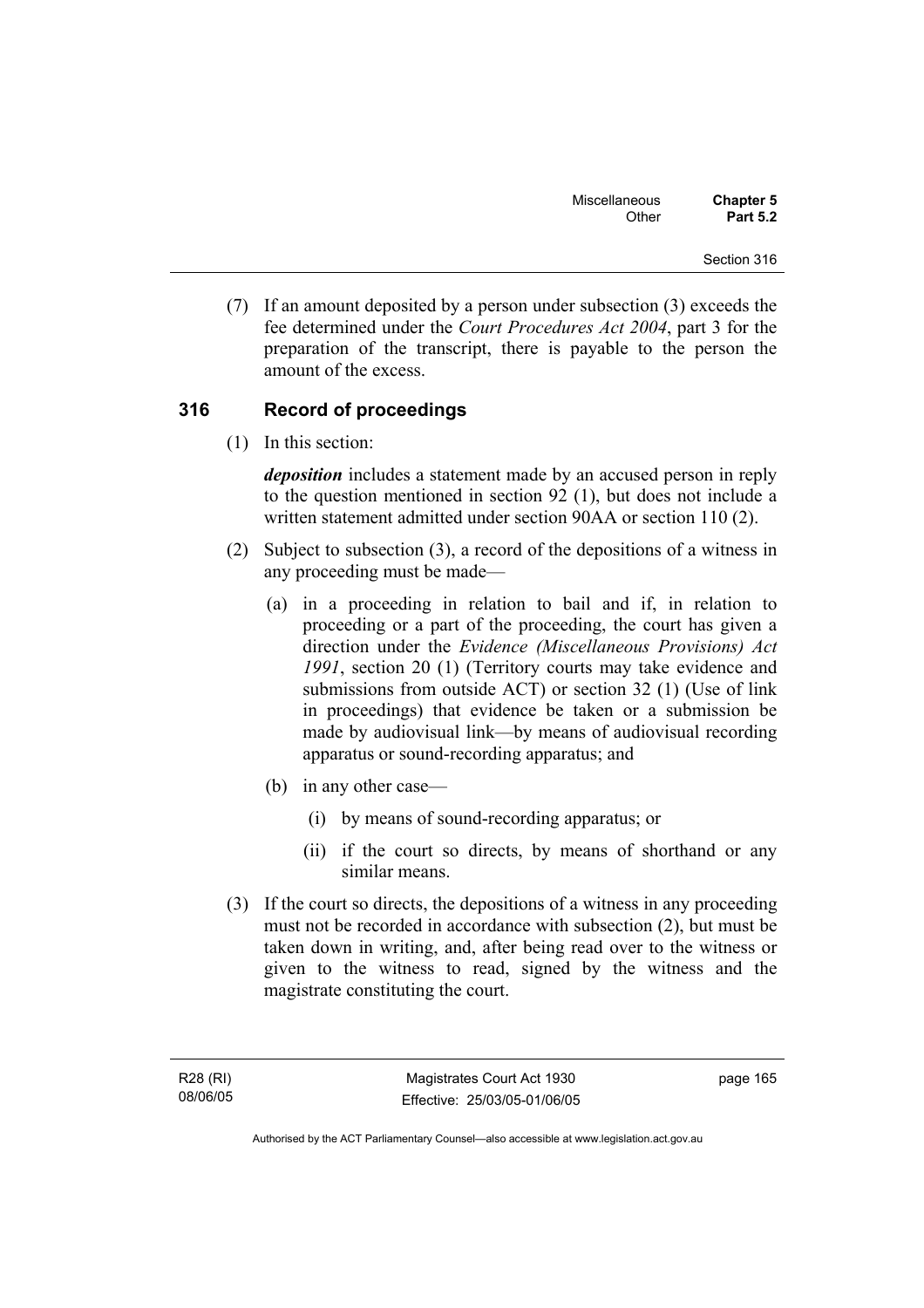| <b>Chapter 5</b> | Miscellaneous |
|------------------|---------------|
| <b>Part 5.2</b>  | Other         |

# Section 317

- (4) The registrar has the custody of any record of depositions made in accordance with subsection (2).
- (5) The registrar may cause to be erased the record of the depositions of a witness recorded by means of recording apparatus and the record of any other part of a proceeding made by means of recording apparatus after the end of 7 years after the date of completion of the proceeding in which the record was made.
- (6) However, the sound recording of any part of a proceeding—
	- (a) in which a person charged with an indictable offence is committed to take his or her trial before the Supreme Court; or
	- (b) in which evidence is taken under a request mentioned in section 263 (Requests under conventions relating to legal proceedings in civil and commercial matters); or
	- (c) under the *Safety, Rehabilitation and Compensation Act 1988* (Cwlth); or
	- (d) under the *Workers Compensation Act 1951* (other than prosecutions for offences against that Act);

must not be erased unless a transcript of the record of that part of the proceeding has been prepared.

 (7) This section applies in relation to a proceeding before a magistrate as if a reference to the court were a reference to a magistrate.

# **317 Record of proceedings and transcript**

- (1) If a record made by means of recording apparatus, shorthand or similar means is produced out of the custody of the registrar and the record purports to be a record made in accordance with section 316 (2) of the depositions of a witness in any proceeding, the record is evidence that the person made the depositions in the proceeding.
- $(2)$  If—

page 166 Magistrates Court Act 1930 Effective: 25/03/05-01/06/05

R28 (RI) 08/06/05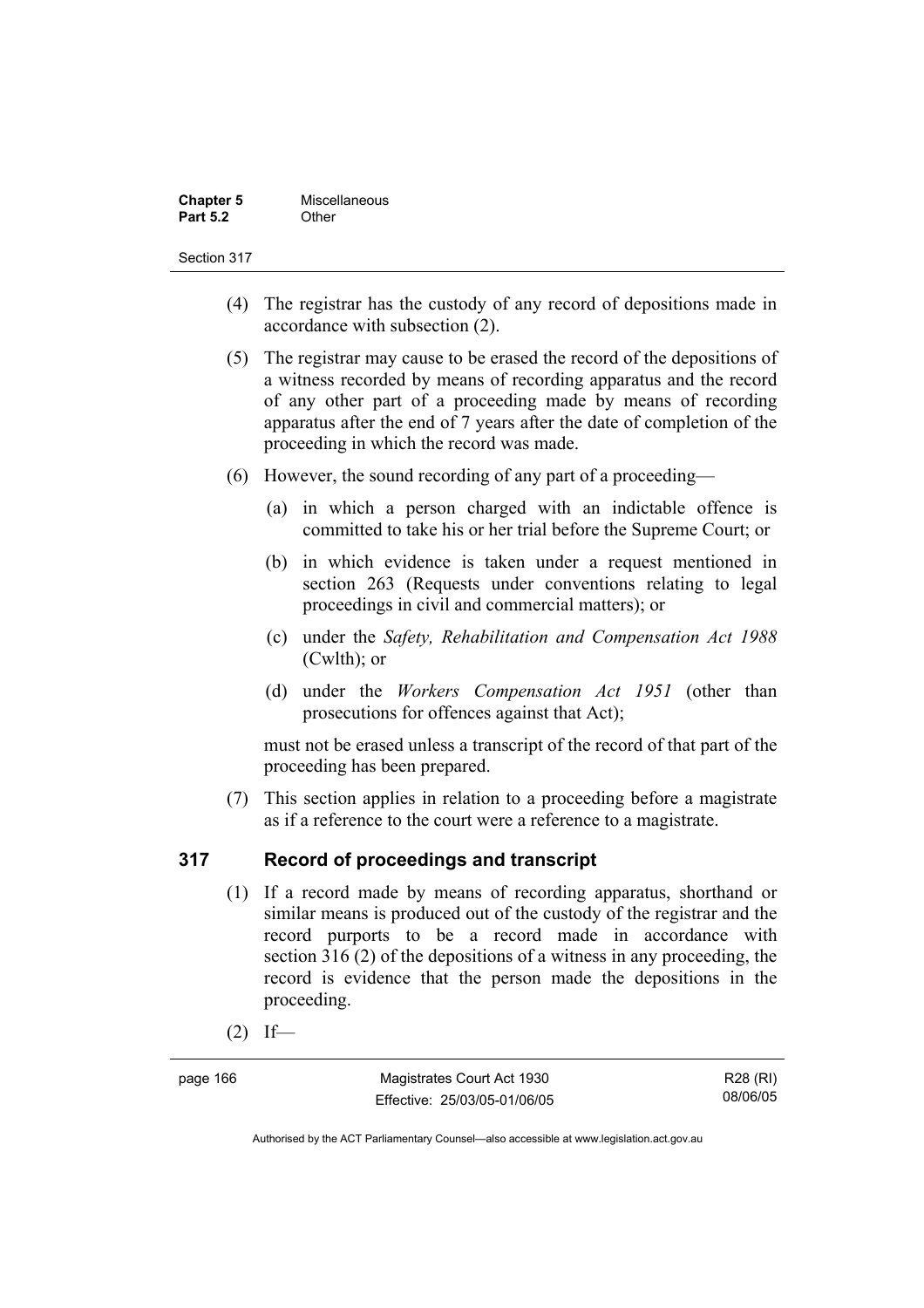- (a) a recording is produced out of the custody of the registrar; and
- (b) the recording contains a record of comments that purport—
	- (i) to have been made at the same time as a recording made in accordance with section 316 (2) of the depositions of a person in any proceeding; and
	- (ii) to have been made for the purpose of identifying the proceeding, voices recorded on the lastmentioned recording or anything else so recorded;

the firstmentioned recording is evidence of the identity of the proceeding, of the voices or of the thing.

- $(3)$  If—
	- (a) a document purports to be a transcript, or a copy of a transcript, of a record made in accordance with section 316 (2) of depositions made by a person in any proceeding; and
	- (b) the document bears a certificate that purports to be a certificate given in accordance with section 314 (2) or section 315 (6);

the document is evidence that the person made the depositions in the proceeding.

- (4) If a document—
	- (a) purports to be the depositions of a witness in any proceeding as taken down in writing and signed in accordance with section 316 (3); or
	- (b) purports to be a copy of the depositions of a witness in any proceeding as so taken down in writing and signed and bears a certificate that purports to be a certificate given in accordance with section  $315(6)$ :

the document is evidence that the witness made the depositions in the proceeding.

page 167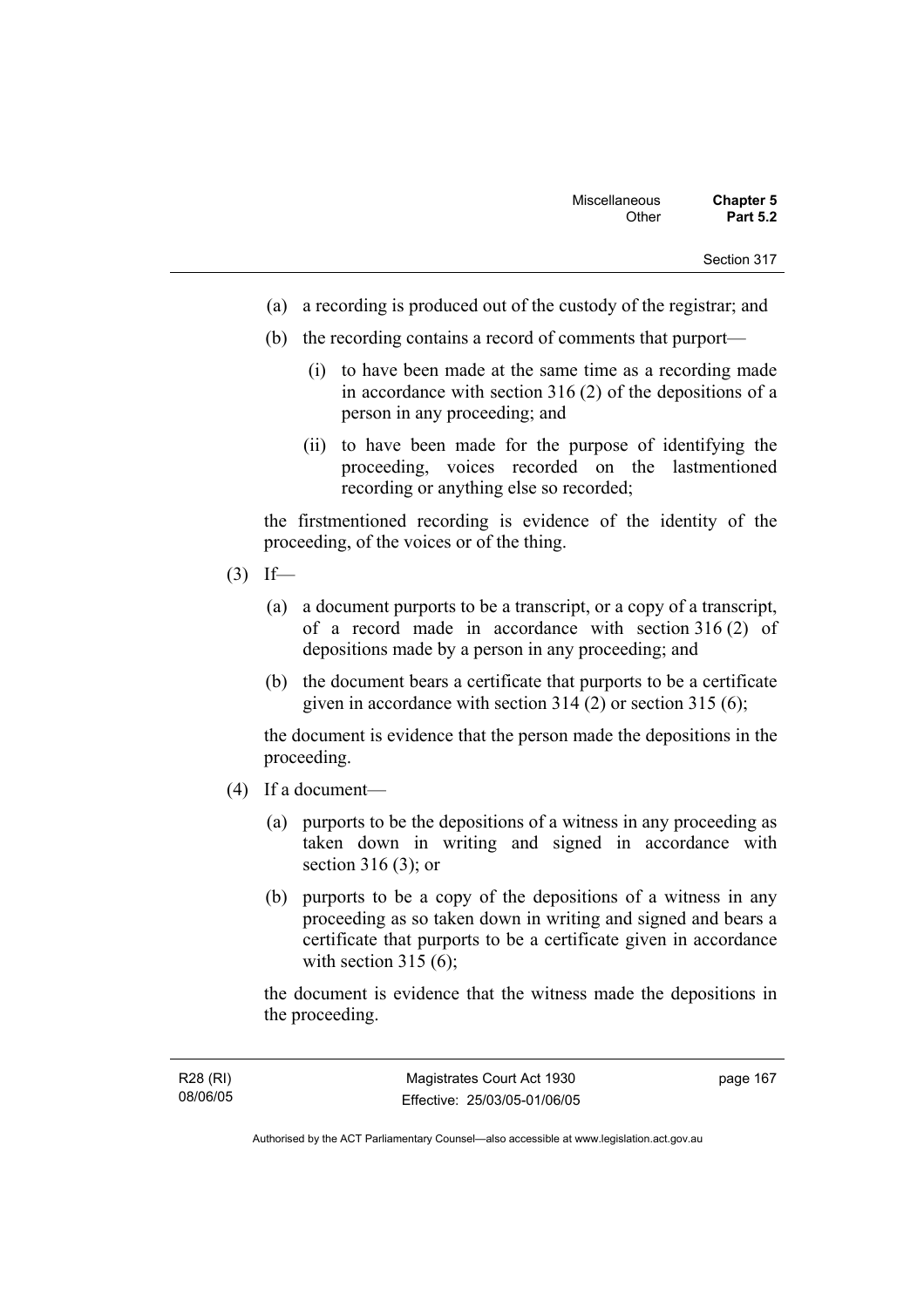| <b>Chapter 5</b> | Miscellaneous |
|------------------|---------------|
| <b>Part 5.2</b>  | Other         |

Section 318

(5) In this section:

*recording apparatus* means the recording apparatus, whether audiovisual or sound, by means of which a record of depositions of witnesses has been made under section 316 (2).

# **318 Person about to leave ACT may be ordered to be examined or produce documents**

- (1) If, by evidence on oath, a magistrate is satisfied that any person is able to give material evidence or to produce relevant or material documents relating to any information or claim pending before a court, and that the person is likely to be absent from the ACT when the case comes on for hearing, the magistrate may, on the application of any party, order that the evidence of the person be taken or the documents be produced before the magistrate, at any time before the hearing, in the same way as the evidence would be taken or the documents be produced at the hearing and after reasonable notice of the intended examination or production is given to the other party.
- (2) If an order under subsection (1) is served on a person, it must be accompanied by a form to be completed by the person to claim his or her reasonable costs and expenses of attending the examination or production.
- (3) A person is not entitled to refuse to comply with an order under subsection (1) because the person was not given the form mentioned in subsection (2) when the order was served on the person.
- (4) The taking of depositions before a magistrate under subsection (1) is a proceeding for section 316 (Recordings of proceedings).

# **319 Witnesses' rights and liabilities**

On service on any person of an order made under section 318, the person must attend at the time and place appointed by the order, and has all the rights and liabilities that the person would have if the

R28 (RI) 08/06/05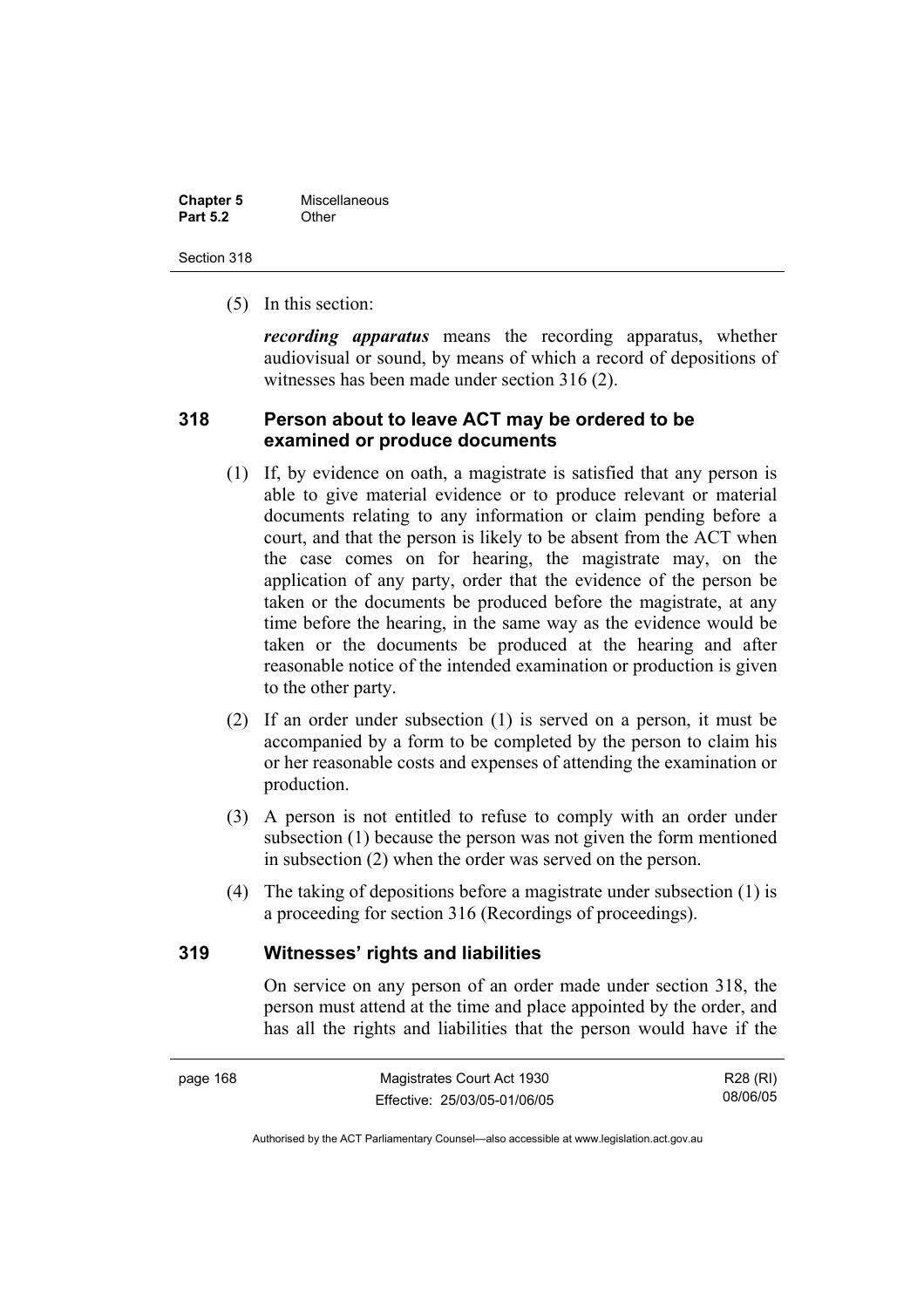person was duly required by subpoena to appear to give evidence or to produce documents on the hearing.

# **320 Depositions to be given to registrar**

- (1) If depositions are taken before a magistrate under section 318, there must be given to the registrar—
	- (a) the record of the depositions made in accordance with section 316 (2) or the document containing the depositions as taken down in writing and signed in accordance with section 316 (3); and
	- (b) any documents produced to the magistrate.
- (2) If documents are produced by a person not giving evidence, the documents, must, when given to the registrar, be accompanied by a certificate signed by the magistrate stating the name of the person producing them.
- (3) If the court is satisfied that the person who made the depositions is not in the ACT, his or her depositions may be read by any party.
- (4) Any documents so given to the registrar may, subject to all just exceptions, be put in at the hearing as if produced at the hearing by the person producing them.

# **321 Regulation-making power**

The Executive may make regulations for this Act.

*Note* A regulation must be notified, and presented to the Legislative Assembly, under the Legislation Act.

page 169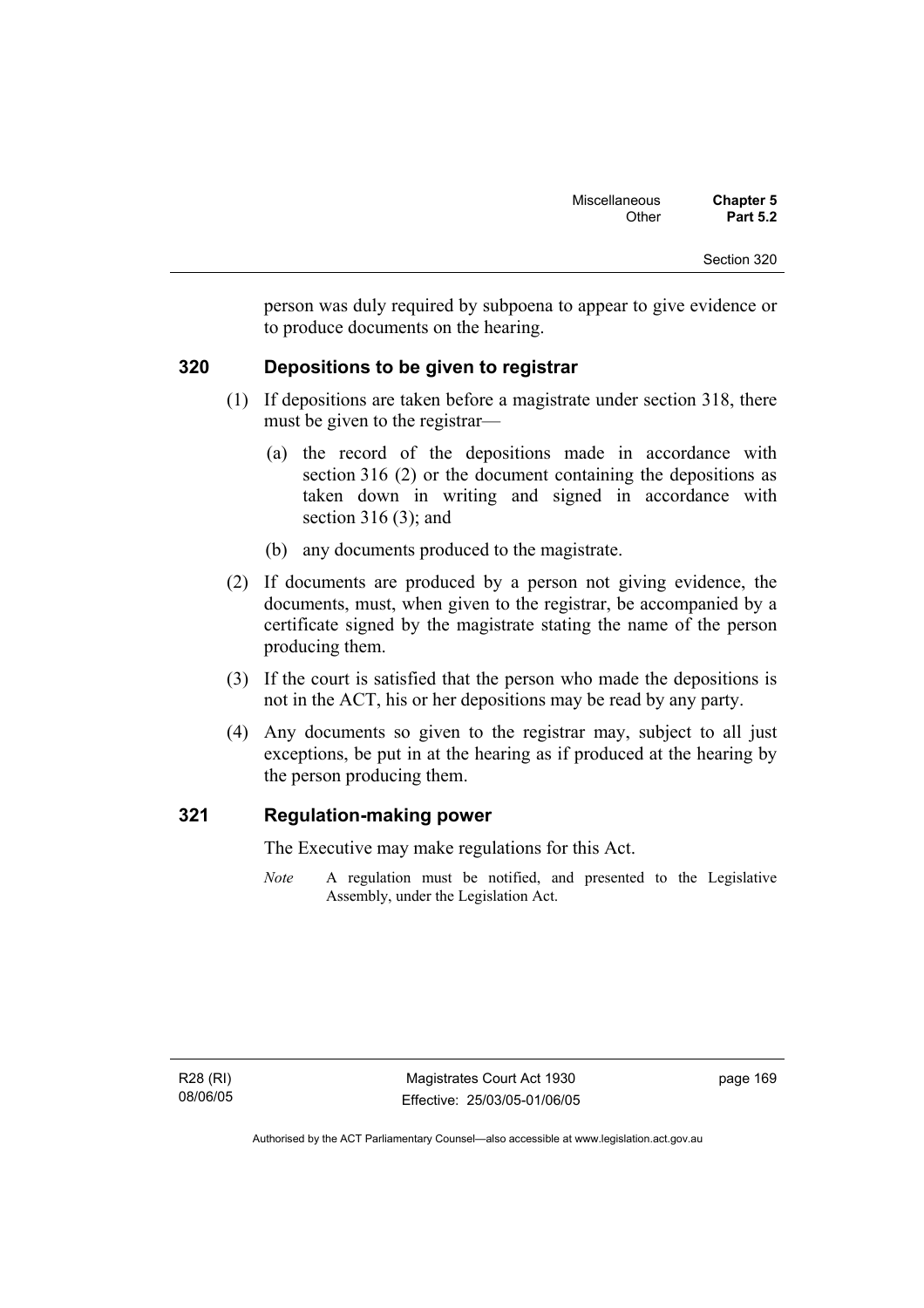# **Schedule 1 Oath and affirmation of office**

(see s 10P)

Oath

I, [*name*], do swear that I will well and truly serve in the office of and that I will do right to all manner of people according to law, without fear or favour, affection or ill will. So help me God!

# Affirmation

I, [*name*], do solemnly and sincerely affirm and declare that I will well and truly serve in the office of and that I will do right to all manner of people, according to law, without fear or favour, affection or ill will.

page 170 Magistrates Court Act 1930 Effective: 25/03/05-01/06/05

R28 (RI) 08/06/05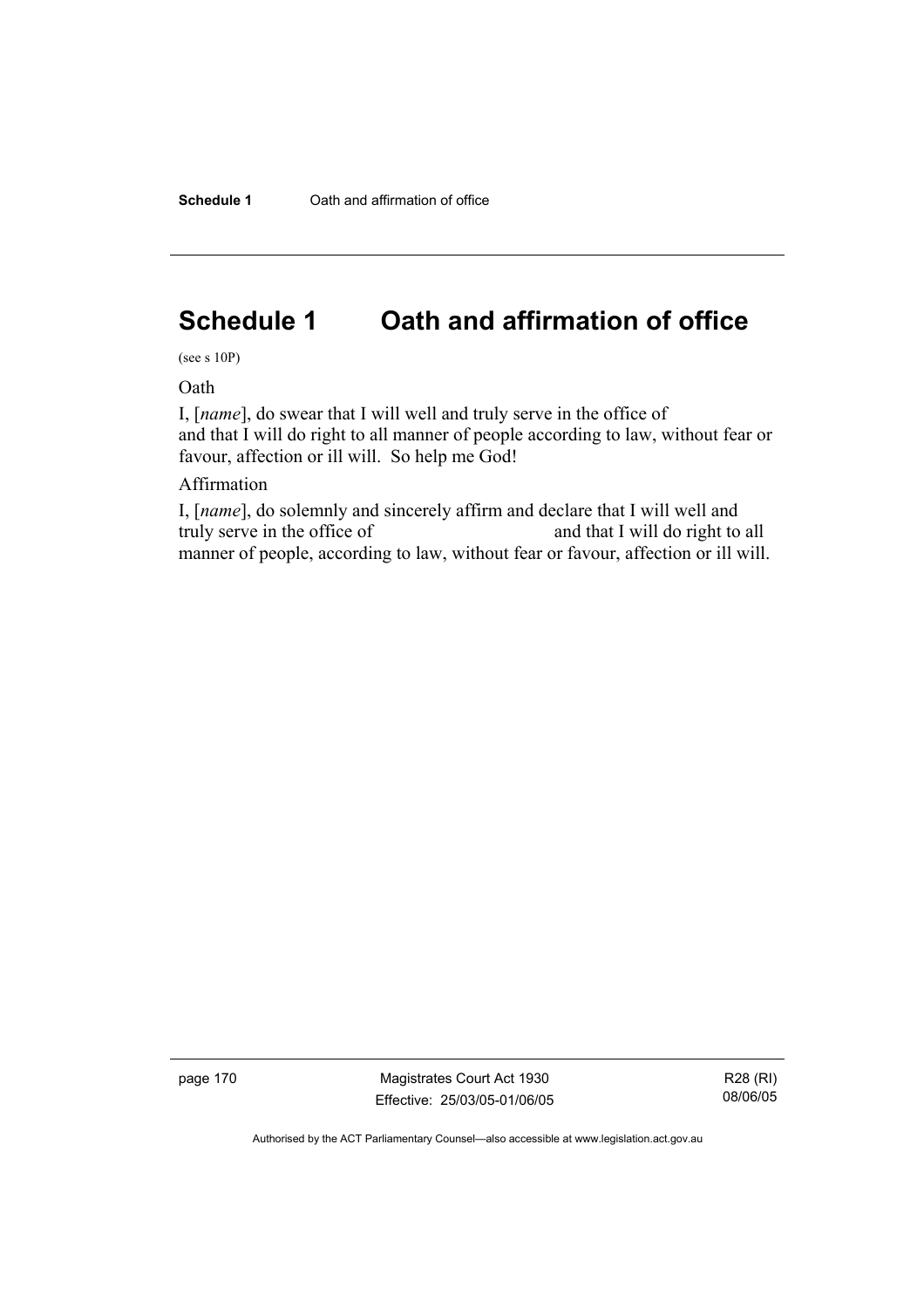# **Dictionary**

(see s 2)

*Note 1* The Legislation Act contains definitions and other provisions relevant to this Act.

*Note 2* For example, the Legislation Act, dict, pt 1 defines the following terms:

- custodial escort
- function
- judge
- lawyer
- remand centre
- remand centre administrator.

*administering authority*, for an infringement notice offence, for part 3.8 (Infringement notices for certain offences)—see section 117.

*administrator*, for chapter 3 (Criminal proceedings)—see section 18A.

*another jurisdiction*, for part 3.8 (Infringement notices for certain offences)—see section 117.

*appeal*, for part 4.5 (Civil appeals)—see section 272.

*appearance*—see section 311 (4).

*applicant*, for part 4.6 (Small Claims Court)—see section 278.

*application*, for part 4.6 (Small Claims Court)—see section 278.

*authorised person*, for part 3.8 (Infringement notices for certain offences)—see section 134A (3).

*bailiff* means a bailiff under this Act.

*certified copies*, of depositions, for division 3.5.6 (Indictable offences—other provisions)—see section 105A.

*claim* means a claim under the rules.

R28 (RI) 08/06/05 page 171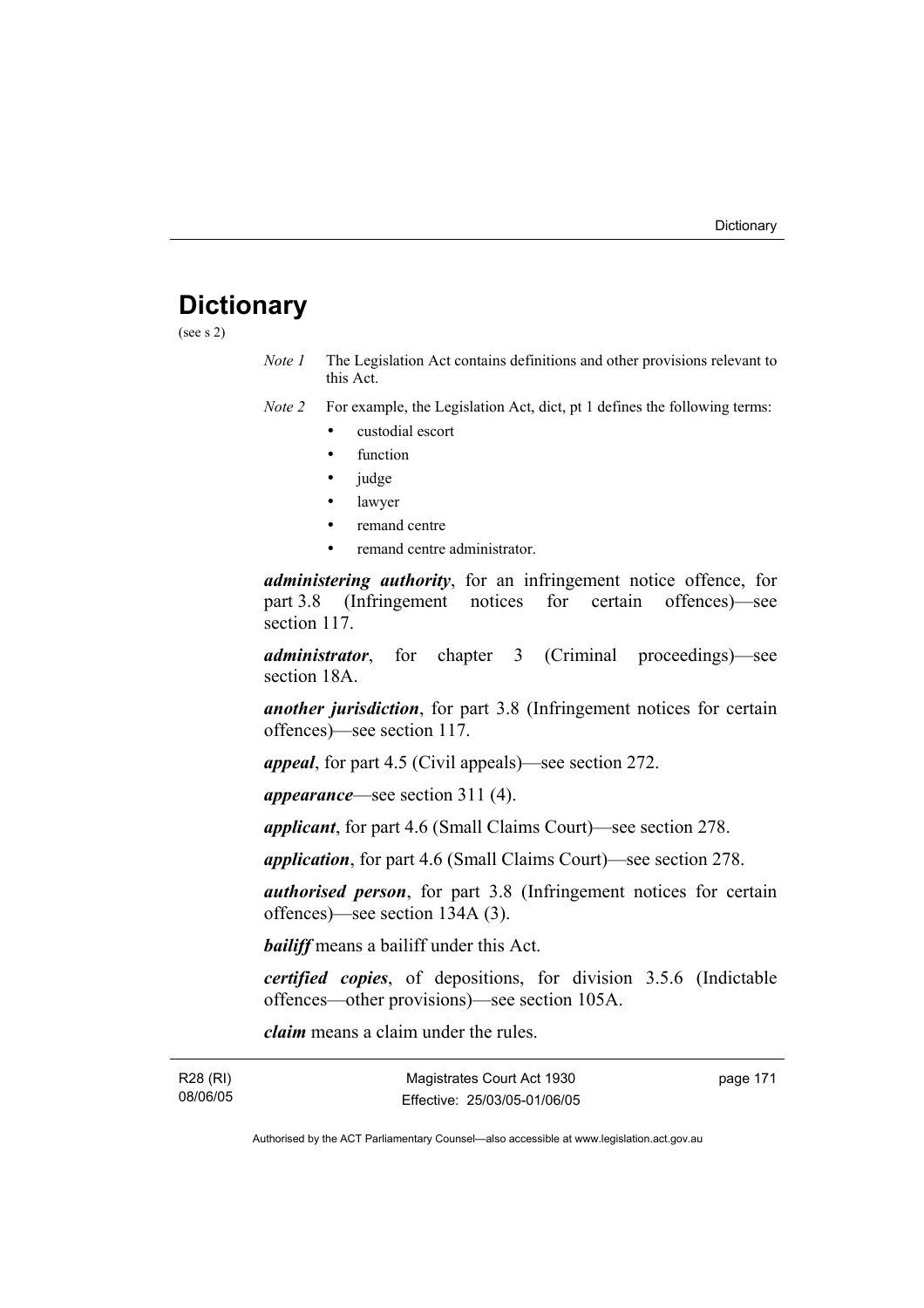*common boundaries determination*, for part 4.6 (Small Claims Court)—see section 278.

*contract application*, for part 4.6 (Small Claims Court)—see section 278.

# *conviction*—

- (a) means conviction by a magistrate for an offence; and
- (b) for division 3.9.3 (Reciprocal enforcement of fines against bodies corporate)—see section 166A.

*court* means the Magistrates Court.

*Crimes Act*, for chapter 3 (Criminal proceedings)—see section 18A.

*damages application*, for part 4.6 (Small Claims Court)—see section 278.

*date of service*, of an infringement notice or reminder notice that has been, or is to be, served on a person, for part 3.8 (Infringement notices for certain offences)—see section 117.

*debt application*, for part 4.6 (Small Claims Court)—see section 278.

*debt declaration*, in relation to a proceeding, for part 4.6 (Small Claims Court)—see section 278.

*decision*, for chapter 3 (Criminal proceedings)—see section 18A.

*default notice*, for division 3.9.2 (Enforcement of fines)—see section 146.

*defendant*—

- (a) for chapter 3 (Criminal proceedings)—see section 18A; and
- (b) for part 3.7 (Service and pleading by post for certain offences)—see section 116A (1).

*driver*, of a vehicle, for part 3.8 (Infringement notices for certain offences)—see section 117.

| page 172 | Magistrates Court Act 1930   | R28 (RI) |
|----------|------------------------------|----------|
|          | Effective: 25/03/05-01/06/05 | 08/06/05 |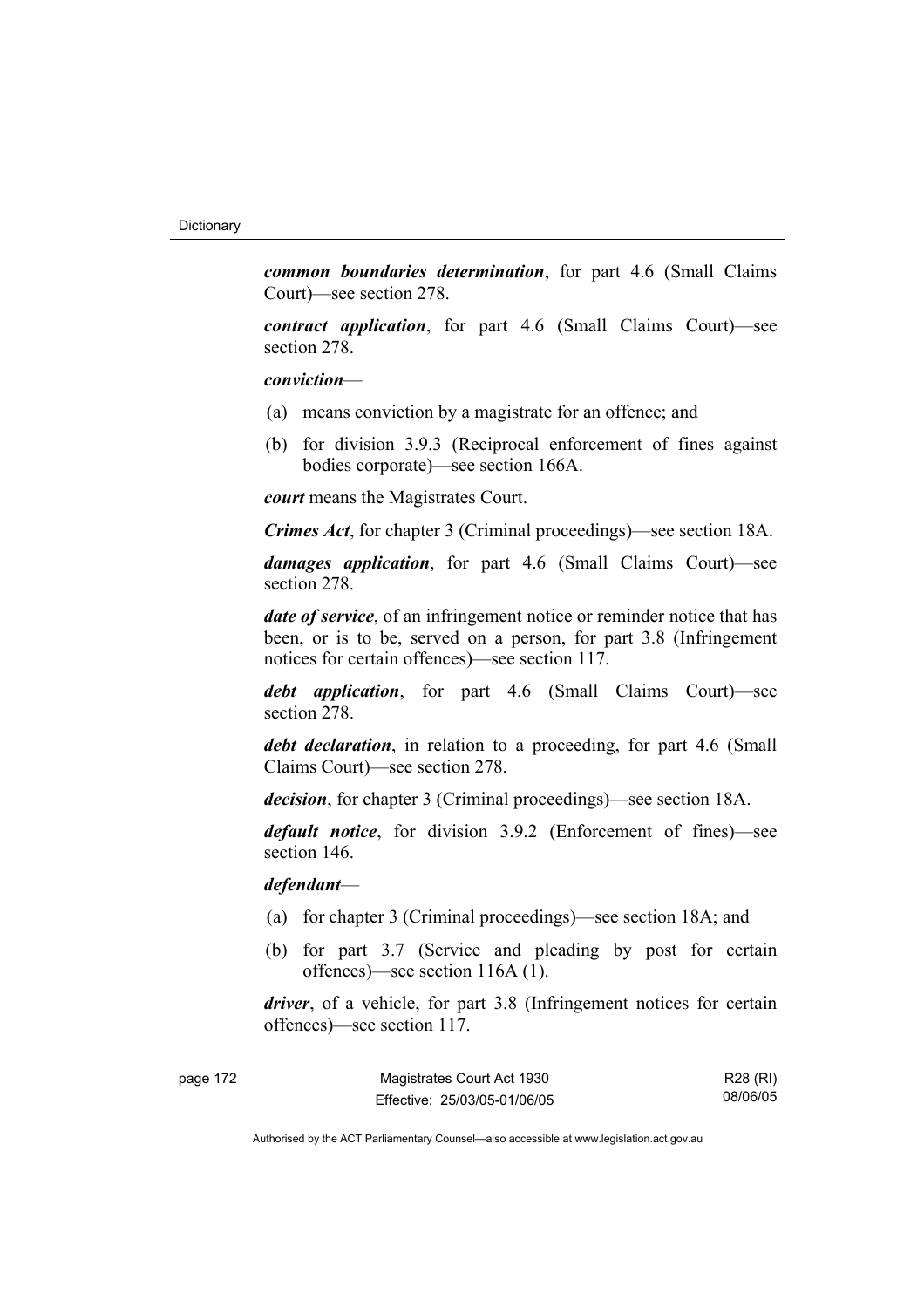*escort*, for chapter 3 (Criminal proceedings)—see section 18A.

*fine*—

- (a) for division 3.9.2 (Enforcement of fines)—see section 146; and
- (b) for division 3.9.3 (Reciprocal enforcement of fines against bodies corporate)—see section 166A.

*fine defaulter*, for division 3.9.2 (Enforcement of fines)—see section 146.

*goods application*, for part 4.6 (Small Claims Court)—see section 278.

*government agency*, for division 3.9.2 (Enforcement of fines)—see section 146.

*hearing* includes the examination of a person charged with an indictable offence.

*home address*, of a person, for part 3.8 (Infringement notices for certain offences)—see section 117.

*illegal user declaration*, for part 3.8 (Infringement notices for certain offences)—see section 131D.

*indictable offence* means an offence that may be prosecuted before the Supreme Court by charge or indictment.

*indictment* means an information for an indictable offence presented by an authorised officer to a court with jurisdiction to try the accused person.

*information* includes a complaint brought to enforce a criminal penalty or forfeiture under a territory law.

*infringement notice*, for part 3.8 (Infringement notices for certain offences)—see section 117.

*infringement notice offence*, for part 3.8 (Infringement notices for certain offences)—see section 117.

R28 (RI) 08/06/05 page 173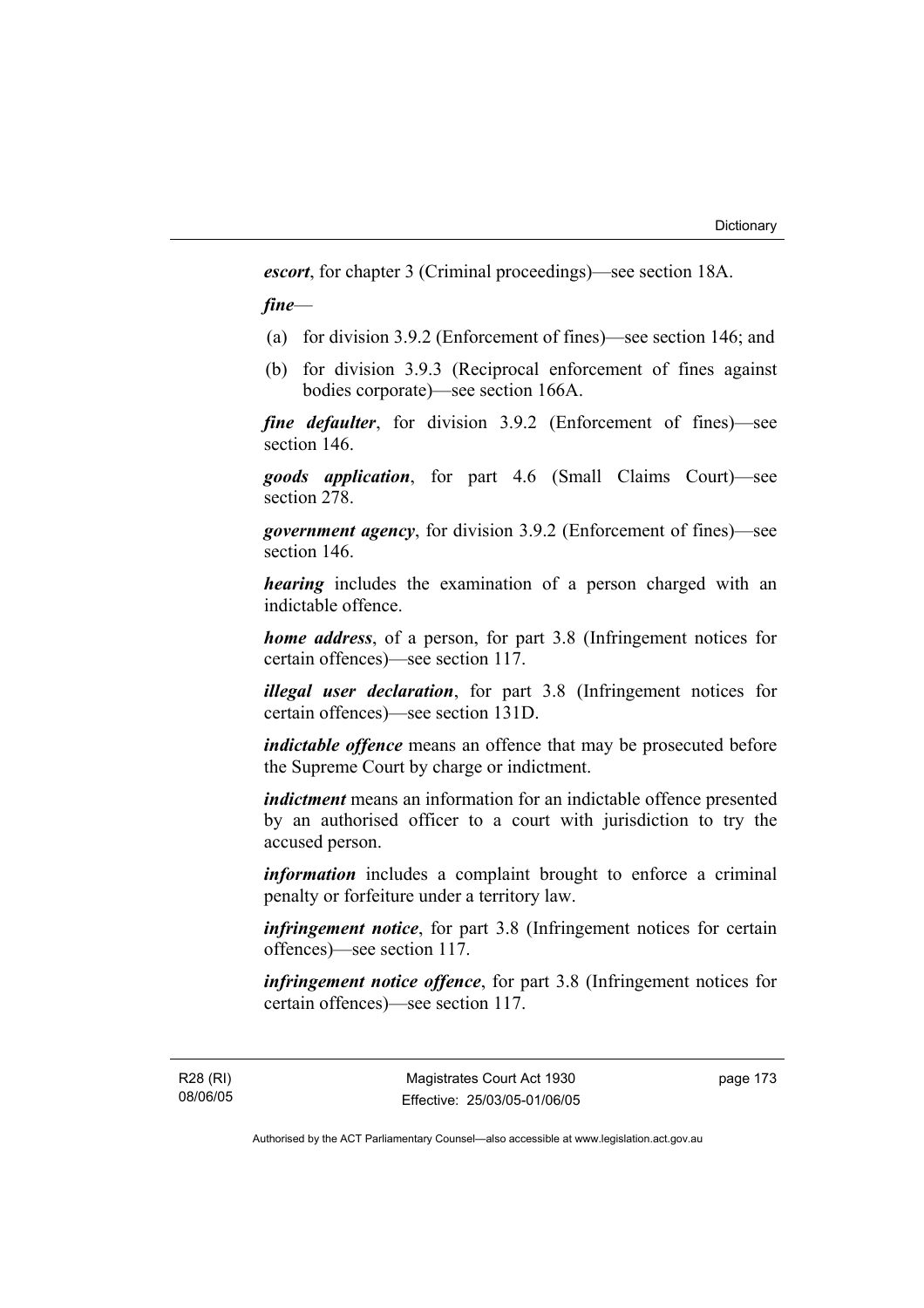*infringement notice penalty*, for a person for an infringement notice offence, for part 3.8 (Infringement notices for certain offences)—see section 117.

*inquiry*, for part 4.6 (Small Claims Court)—see section 278.

*judgment*, in relation to a proceeding in the Small Claims Court, for part 4.5 (Civil appeals)—see section 272.

*jury*, for part 3.5 (Proceedings for indictable offences)—see section 88A.

*known offender declaration*, for part 3.8 (Infringement notices for certain offences)—see section 131E.

*law in force in the ACT*, for part 3.7 (Service and pleading by post for certain offences)—see section 116A (1).

# *magistrate*—

- (a) means the Chief Magistrate, a magistrate, or a special magistrate and, if a function of a magistrate is exercisable by a registrar, includes a registrar exercising the function; and
- (b) for division 2.2.1 (Appointment of Chief Magistrate and magistrates)—see section 6A.

*nuisance application*, for part 4.6 (Small Claims Court)—see section 278.

*outstanding fine*, for division 3.9.2 (Enforcement of fines)—see section 146.

*penalty notice*, for division 3.9.2 (Enforcement of fines)—see section 146.

*prescribed offence*, for part 3.7 (Service and pleading by post for certain offences)—see section 116AA.

*proceeding*, for part 4.6 (Small Claims Court)—see section 278.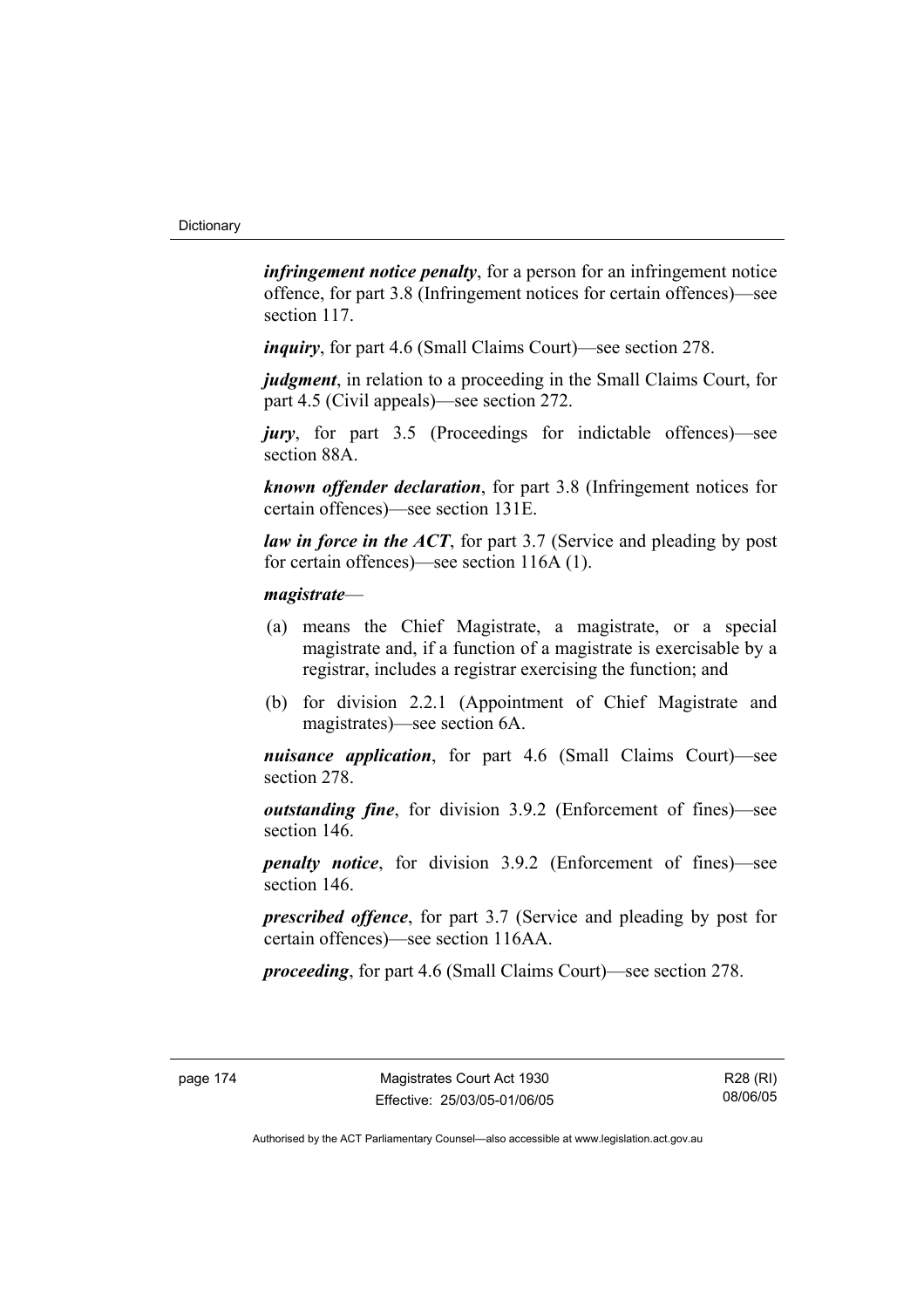*reciprocating court*, for division 3.9.3 (Reciprocal enforcement of fines against bodies corporate)—see section 166A.

*referee*, for part 4.6 (Small Claims Court)—see section 278.

*reference appeal*, for division 3.10.2A (Reference appeals in criminal matters)—see section 219AB (2).

*registered*, for a vehicle, for part 3.8 (Infringement notices for certain offences)—see section 117.

*registered operator*, for part 3.8 (Infringement notices for certain offences)—see the *Road Transport (Vehicle Registration) Act 1999*, dictionary.

*registrar* means the registrar of the Magistrates Court, and includes a deputy registrar of the court.

*relevant officer*, in relation to a reciprocating court, for division 3.9.3 (Reciprocal enforcement of fines against bodies corporate)—see section 166A.

*reminder notice*, for part 3.8 (Infringement notices for certain offences)—see section 117.

*respondent*, for part 4.6 (Small Claims Court)—see section 278.

*responsible person*, for a vehicle, for part 3.8 (Infringement notices for certain offences)—see the *Road Transport (General) Act 1999*, section 10 and section 11.

# *rules*—

- (a) means rules under the *Court Procedures Act 2004* applying in relation to the Magistrates Court; and
- (b) for part 4.6 (Small Claims Court)—see section 278.

*Small Claims Court* means the Magistrates Court when it is exercising jurisdiction under part 4.6.

*sold vehicle declaration*, for part 3.8 (Infringement notices for certain offences)—see section 131F.

R28 (RI) 08/06/05 page 175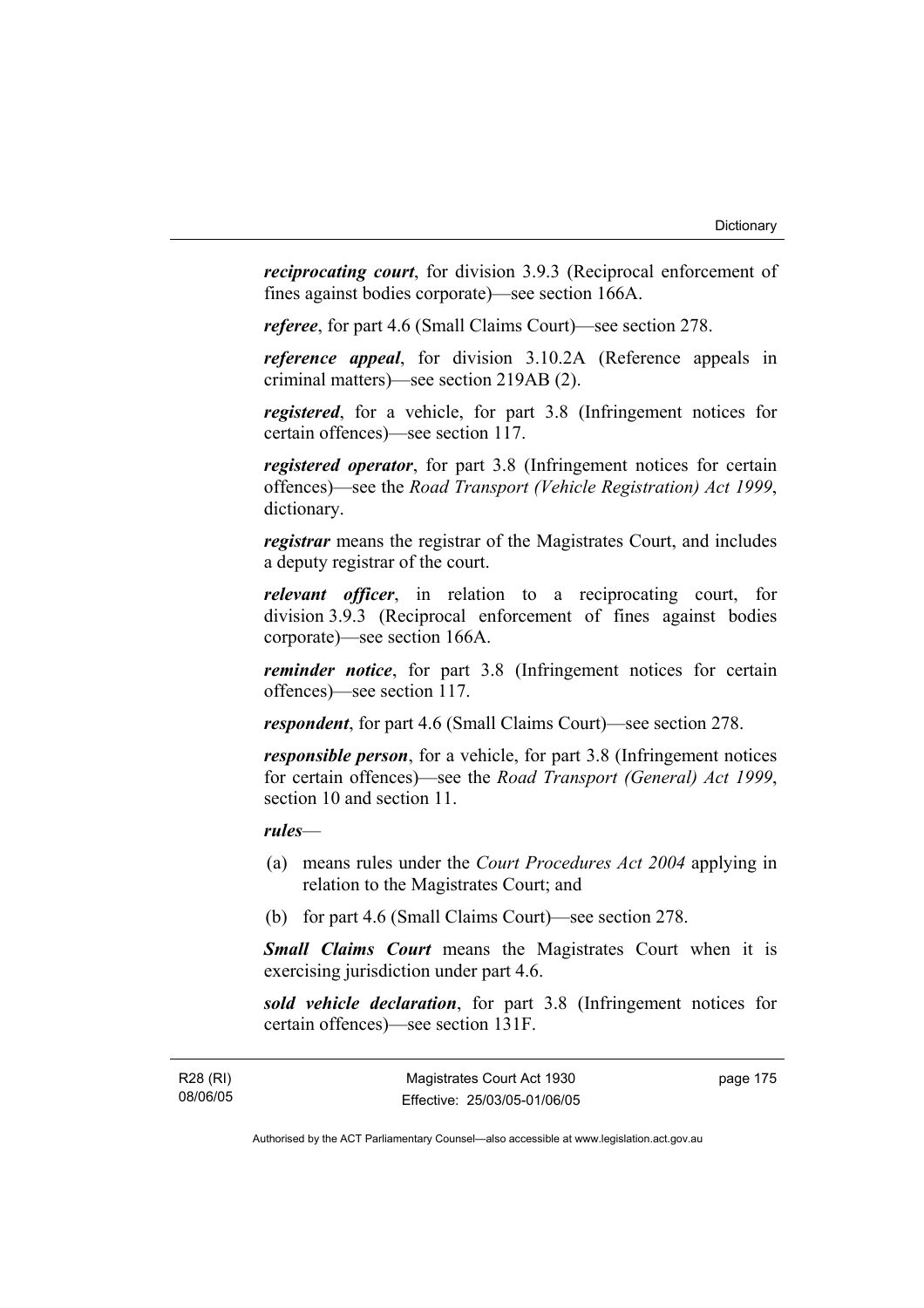*State*, for division 3.9.3 (Reciprocal enforcement of fines against bodies corporate)—see section 166A.

*summary conviction* means conviction by a magistrate for an offence.

*superintendent*, for a remand centre, for chapter 3 (Criminal proceedings)—see section 18A.

*territory entity*, for division 3.9.2 (Enforcement of fines)—see the *Auditor-General Act 1996*, dictionary.

*territory fine*, for division 3.9.3 (Reciprocal enforcement of fines against bodies corporate)—see section 166A.

*trader's plate*, for part 3.8 (Infringement notices for certain offences)—see the *Road Transport (Vehicle Registration) Act 1999*, dictionary.

*trespass application*, for part 4.6 (Small Claims Court)—see section 278.

*unknown offender declaration*, for part 3.8 (Infringement notices for certain offences)—see section 131G.

*vehicle*, for part 3.8 (Infringement notices for certain offences)—see the *Road Transport (Vehicle Registration) Act 1999*, dictionary.

page 176 Magistrates Court Act 1930 Effective: 25/03/05-01/06/05

R28 (RI) 08/06/05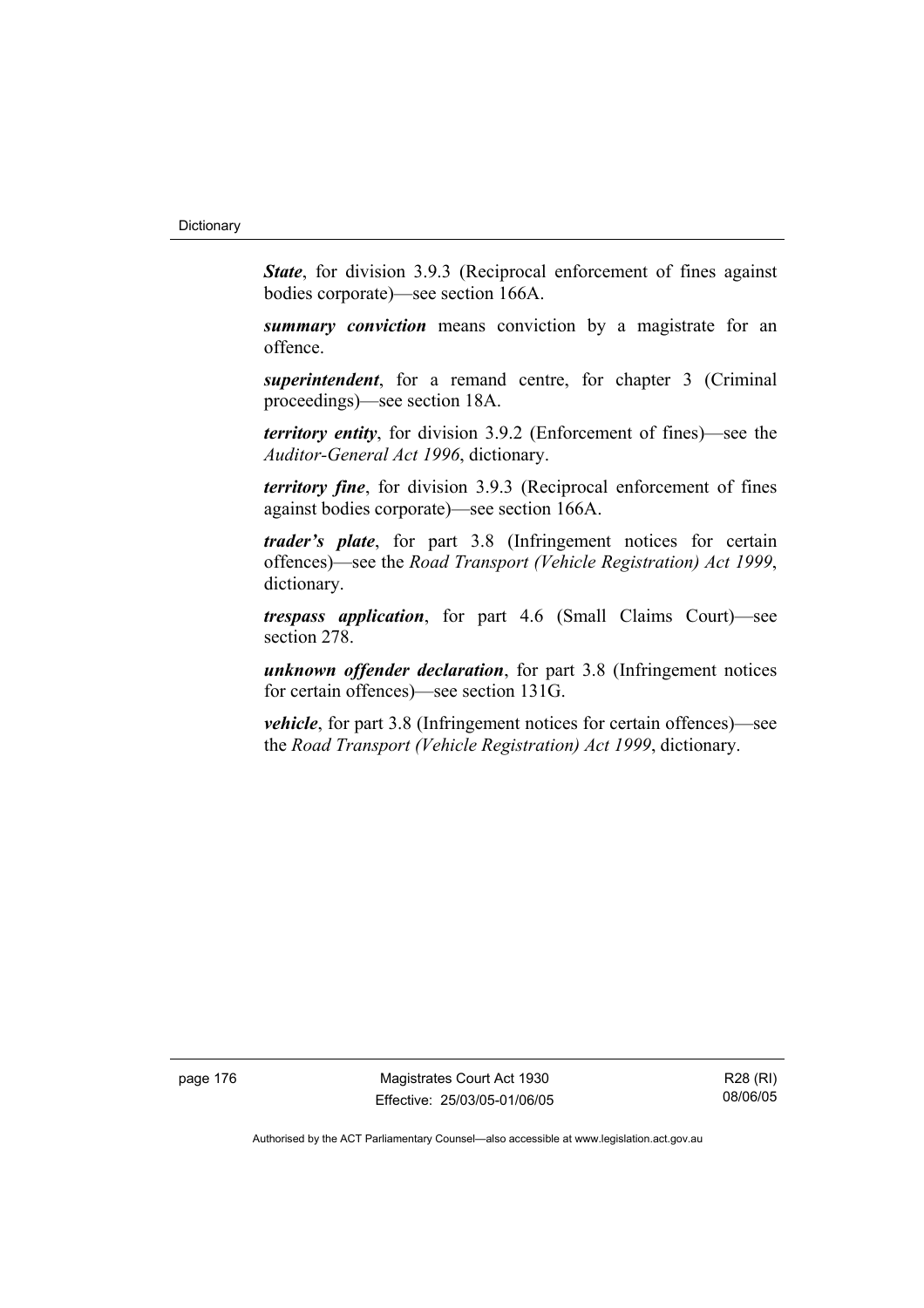# **Endnotes**

# **1 About the endnotes**

Amending and modifying laws are annotated in the legislation history and the amendment history. Current modifications are not included in the republished law but are set out in the endnotes.

Not all editorial amendments made under the *Legislation Act 2001*, part 11.3 are annotated in the amendment history. Full details of any amendments can be obtained from the Parliamentary Counsel's Office.

Uncommenced amending laws and expiries are listed in the legislation history and the amendment history. These details are underlined. Uncommenced provisions and amendments are not included in the republished law but are set out in the last endnote.

If all the provisions of the law have been renumbered, a table of renumbered provisions gives details of previous and current numbering.

The endnotes also include a table of earlier republications.

| $am = amended$                             | $ord = ordinance$                         |
|--------------------------------------------|-------------------------------------------|
| $amdt = amendment$                         | orig = original                           |
| $ch = chapter$                             | par = paragraph/subparagraph              |
| $def = definition$                         | $pres = present$                          |
| $dict = dictionary$                        | $prev = previous$                         |
| disallowed = disallowed by the Legislative | $(\text{prev}) = \text{previously}$       |
| Assembly                                   | $pt = part$                               |
| $div = division$                           | $r = rule/subrule$                        |
| $exp = expires/expired$                    | $renum = renumbered$                      |
| $Gaz = gazette$                            | $reloc = relocated$                       |
| $hdg =$ heading                            | $R[X]$ = Republication No                 |
| IA = Interpretation Act 1967               | $RI = reissue$                            |
| ins = inserted/added                       | s = section/subsection                    |
| $LA =$ Legislation Act 2001                | $sch = schedule$                          |
| $LR =$ legislation register                | $sdiv = subdivision$                      |
| LRA = Legislation (Republication) Act 1996 | $sub =$ substituted                       |
| $mod = modified/modification$              | SL = Subordinate Law                      |
| $o = order$                                | underlining = whole or part not commenced |
| om = omitted/repealed                      | or to be expired                          |
|                                            |                                           |

# **2 Abbreviation key**

R28 (RI) 08/06/05

Magistrates Court Act 1930 Effective: 25/03/05-01/06/05 page 177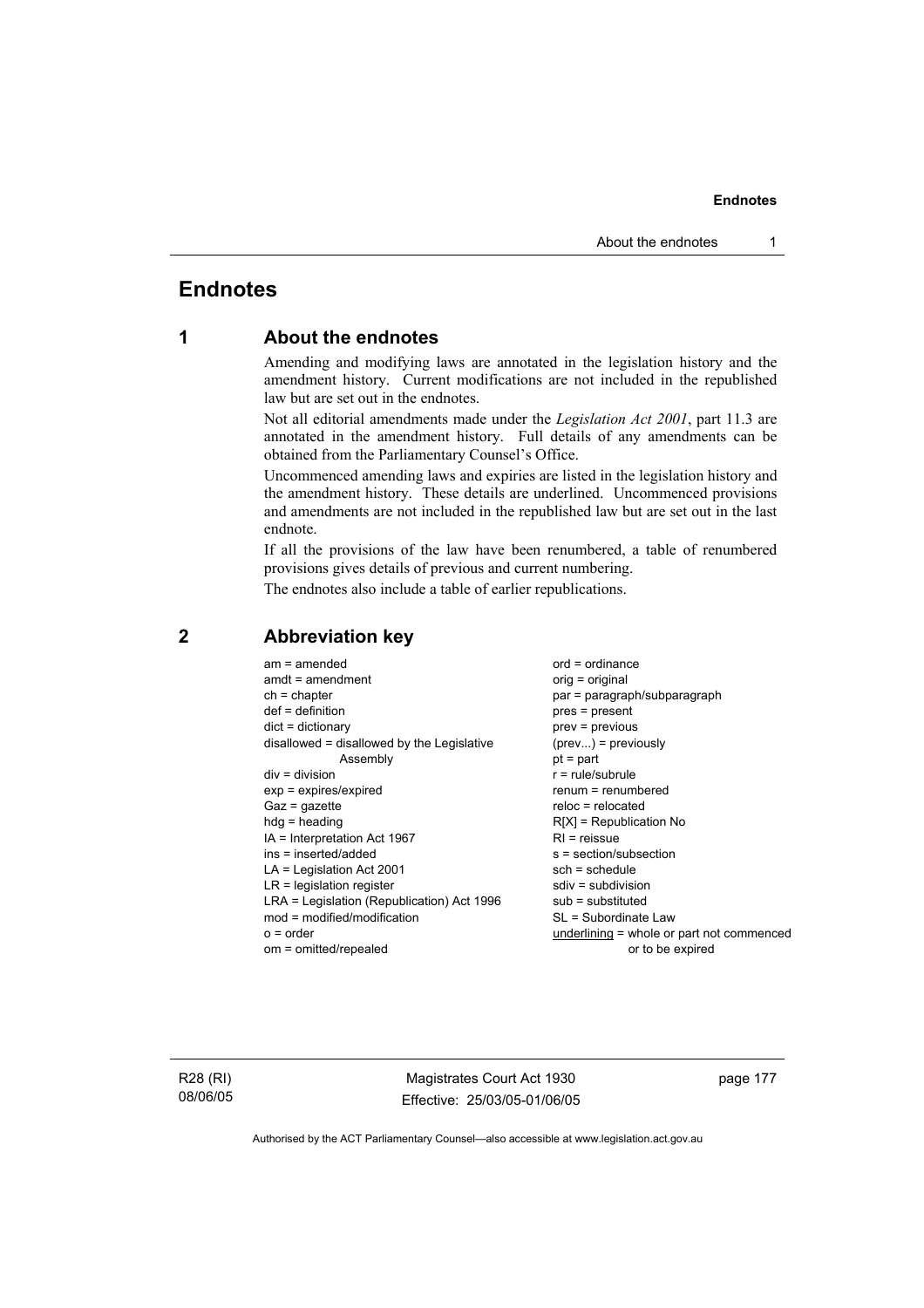3 Legislation history

# **3 Legislation history**

This Act was originally a Commonwealth ordinance—the *Magistrates Court Act 1930* No 21 (Cwlth).

The *ACT Self-Government (Consequential Provisions) Act 1988* No 109 (Cwlth), s 12) converted some former Commonwealth ordinances in force in the ACT into ACT enactments. This allowed the ACT Legislative Assembly to amend and repeal the laws. This Act was converted into an ACT enactment on 1 July 1990.

As with most ordinances in force in the ACT, the name was changed from *Ordinance* to *Act* by the *Self-Government (Citation of Laws) Act 1989* No 21, s 5 on its conversion to an ACT enactment on 1 July 1990.

Before 11 May 1989, ordinances commenced on their notification day unless otherwise stated (see *Seat of Government (Administration) Act 1910* (Cwlth), s 12).

After 11 May 1989 and before 10 November 1999, Acts commenced on their notification day unless otherwise stated (see *Australian Capital Territory (Self-Government) Act 1988* (Cwlth) s 25).

# **Legislation before becoming Territory enactment**

#### **Magistrates Court Act 1930 No 21**

notified 21 November 1930 commenced 21 November 1930

as amended by

# **Court of Petty Sessions Ordinance 1932 No 21**

notified 17 November 1932 commenced 17 November 1932

#### **Court of Petty Sessions Ordinance 1934 No 17**  notified 19 July 1934

commenced 19 July 1934

# **Money Lenders Ordinance 1936 No 13**

notified 9 April 1936 commenced 1 May 1936

page 178 Magistrates Court Act 1930 Effective: 25/03/05-01/06/05

R28 (RI) 08/06/05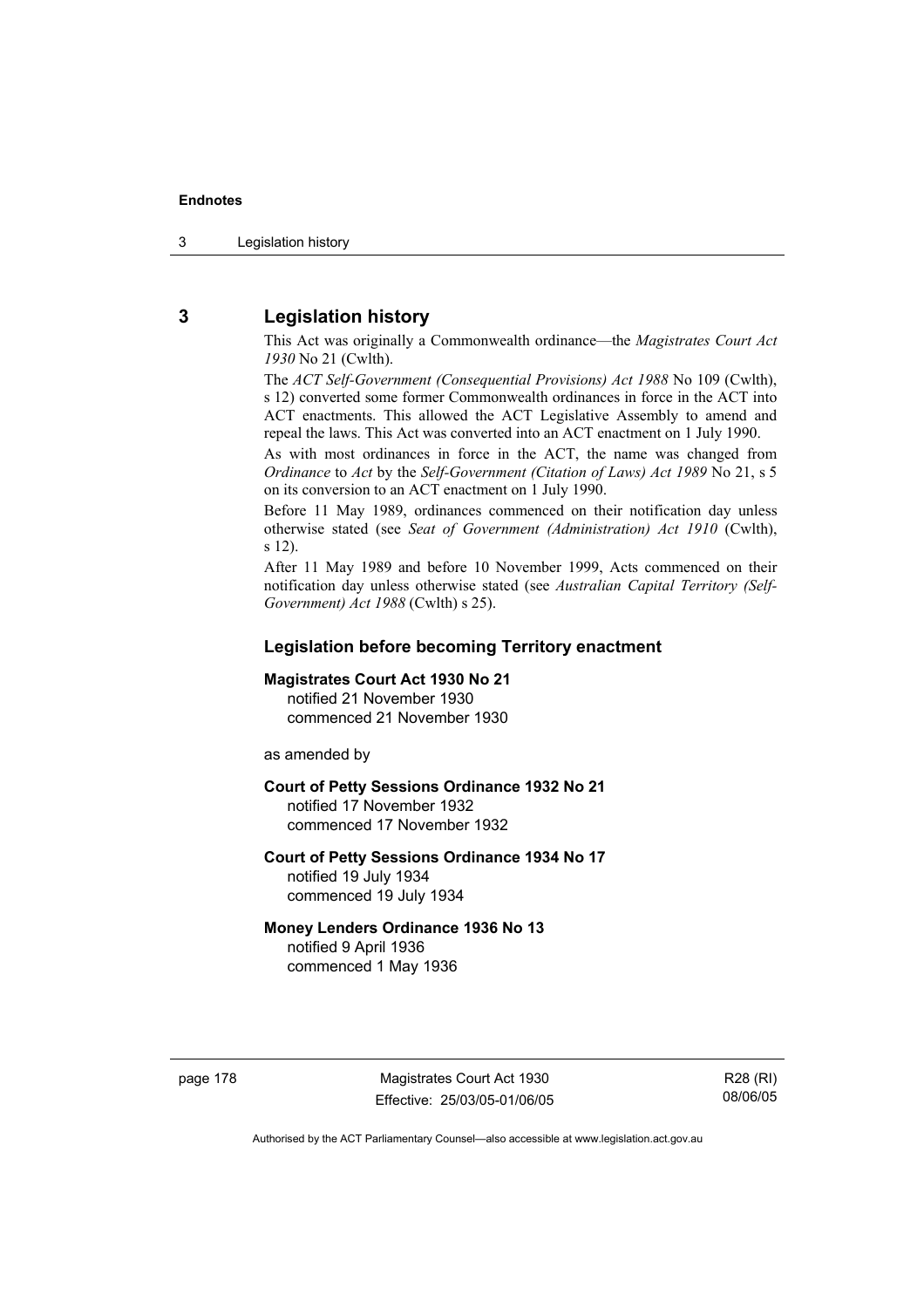# **Court of Petty Sessions Ordinance 1937 No 5**  notified 27 May 1937 commenced 27 May 1937 **Court of Petty Sessions Ordinance (No 2) 1937 No 28**  notified 23 December 1937 commenced 23 December 1937 **Seat of Government (Designation) Ordinance 1938 No 25 (as amd by Ord 1938 No 35)**  notified 8 September 1938 commenced 8 September 1938 **Ordinances Revision Ordinance 1938 No 35**  notified 15 December 1938 commenced 15 December 1938 **Court of Petty Sessions Ordinance 1940 No 20**  notified 7 November 1940 commenced 7 November 1940 **Court of Petty Sessions Ordinance (No 2) 1940 No 22**  notified 12 December 1940 commenced 12 December 1940 **Court of Petty Sessions Ordinance 1949 No 13**  notified 1 December 1949 commenced 1 December 1949 **Court of Petty Sessions Ordinance 1951 No 7**  notified 26 July 1951 commenced 26 July 1951 **Court of Petty Sessions Ordinance (No 2) 1951 No 12**  notified 14 December 1951 commenced 14 December 1951 **Court of Petty Sessions Ordinance 1953 No 14**  notified 12 November 1953 commenced 3 December 1953

R28 (RI) 08/06/05

Magistrates Court Act 1930 Effective: 25/03/05-01/06/05 page 179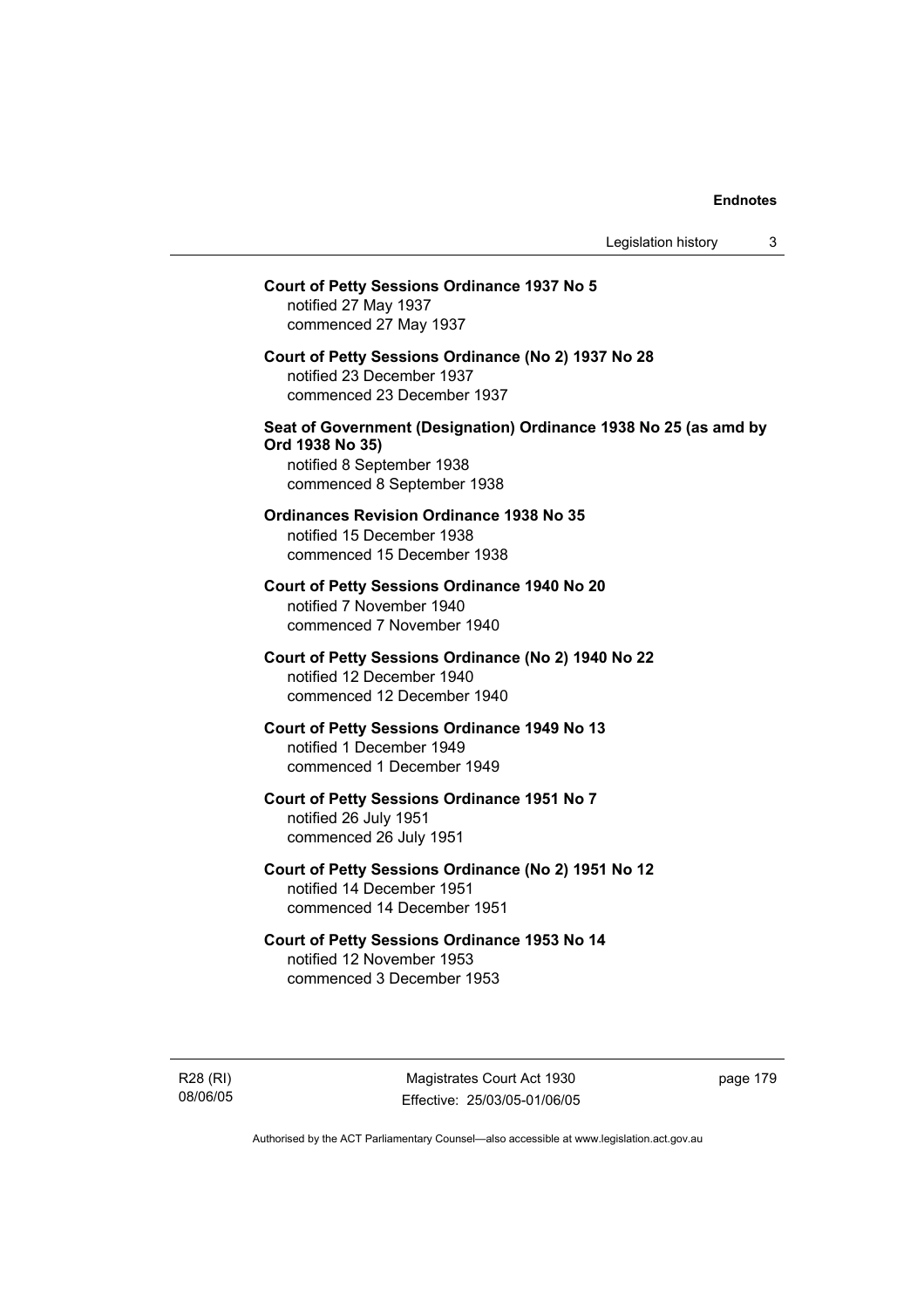$3<sub>l</sub>$ 

| 3        | Legislation history                                                                                                                                                                         |            |
|----------|---------------------------------------------------------------------------------------------------------------------------------------------------------------------------------------------|------------|
|          | Court of Petty Sessions Ordinance 1958 No 12<br>notified 24 July 1958<br>commenced 24 July 1958                                                                                             |            |
|          | <b>Court of Petty Sessions Ordinance 1961 No 2</b><br>notified 29 March 1961<br>commenced 29 March 1961                                                                                     |            |
|          | <b>Court of Petty Sessions Ordinance 1966 No 2</b><br>notified 10 February 1966<br>commenced 14 February 1966                                                                               |            |
|          | <b>Court of Petty Sessions Ordinance 1967 No 1</b><br>notified 9 February 1967<br>commenced 9 February 1967                                                                                 |            |
|          | <b>Court of Petty Sessions Ordinance 1968 No 25</b><br>notified 19 December 1968<br>commenced 1 January 1969 (Cwlth Gaz 1968 p 7565)                                                        |            |
|          | <b>Court of Petty Sessions Ordinance 1969 No 12</b><br>notified 20 June 1969<br>commenced 20 June 1969                                                                                      |            |
|          | Court of Petty Sessions Ordinance 1970 No 15<br>notified 19 March 1970<br>commenced 19 March 1970                                                                                           |            |
|          | Court of Petty Sessions Ordinance 1972 No 37<br>notified 16 November 1972<br>s 1, s 2, s 6, s 14, commenced 16 November 1972<br>remainder commenced 1 February 1973 (Cwlth Gaz 1972 No 118) |            |
|          | Court of Petty Sessions Ordinance 1973 No 48<br>notified 17 December 1973<br>commenced 17 December 1973                                                                                     |            |
|          | Court of Petty Sessions Ordinance 1974 No 14<br>notified 17 April 1974<br>commenced 17 April 1974                                                                                           |            |
| page 180 | Magistrates Court Act 1930<br>Effective: 25/03/05-01/06/05                                                                                                                                  | R2٤<br>08/ |
|          |                                                                                                                                                                                             |            |

R28 (RI) 08/06/05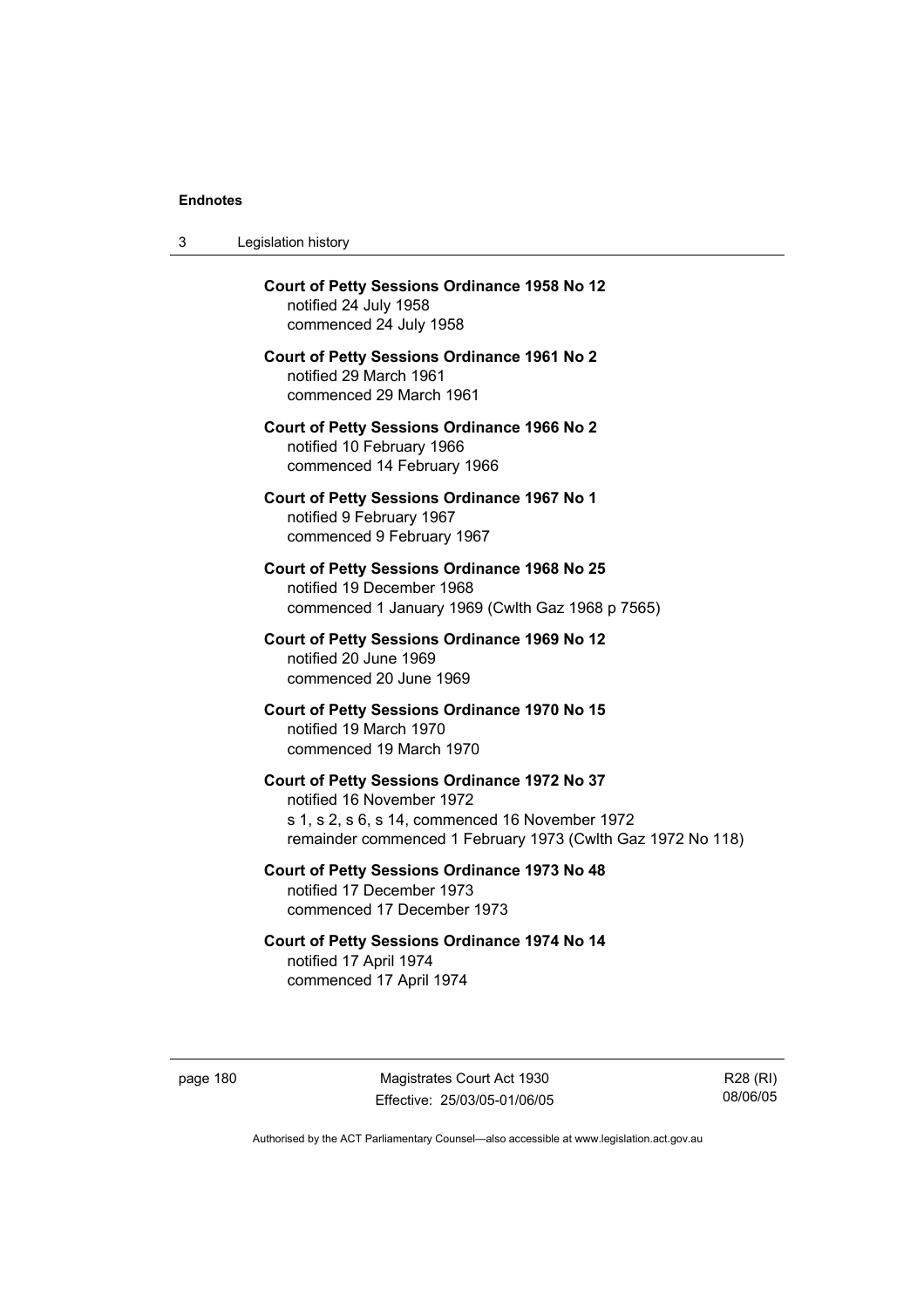| <b>Ordinances Revision (Age of Majority) Ordinance 1974 No 47</b><br>notified 24 October 1974<br>commenced 1 November 1974                                                           |  |
|--------------------------------------------------------------------------------------------------------------------------------------------------------------------------------------|--|
| Court of Petty Sessions (Amendment) Ordinance 1976 No 42<br>notified 13 September 1976<br>commenced 13 September 1976                                                                |  |
| Court of Petty Sessions (Amendment) Ordinance 1977 No 4<br>notified 24 March 1977<br>ss 1-3, 10 commenced 24 March 1977<br>remainder commenced 28 March 1977 (Cwlth Gaz 1977 No S52) |  |
| Court of Petty Sessions (Amendment) Ordinance (No 2) 1977 No 34<br>notified 28 July 1977<br>commenced 28 July 1977                                                                   |  |
| Court of Petty Sessions (Amendment) Ordinance (No 3) 1977 No 56<br>notified 6 October 1977<br>ceased to have effect because not tabled                                               |  |
| Court of Petty Sessions (Amendment) Ordinance (No 4) 1977 No 61<br>notified 21 November 1977<br>commenced 21 November 1977                                                           |  |
| <b>Ordinances Revision Ordinance 1978 No 46</b><br>notified 28 December 1978<br>commenced 28 December 1978                                                                           |  |
| Court of Petty Sessions (Amendment) Ordinance 1979 No 33<br>notified 14 November 1979<br>commenced 14 November 1979                                                                  |  |
| Court of Petty Sessions (Amendment) Ordinance (No 2) 1979 No 41<br>notified 18 December 1979<br>commenced 18 December 1979                                                           |  |
| Court of Petty Sessions (Amendment) Ordinance 1980 No 4<br>notified 20 March 1980<br>commenced 1 April 1980 (Cwlth Gaz 1980 No S66)                                                  |  |
|                                                                                                                                                                                      |  |

R28 (RI) 08/06/05

Magistrates Court Act 1930 Effective: 25/03/05-01/06/05 page 181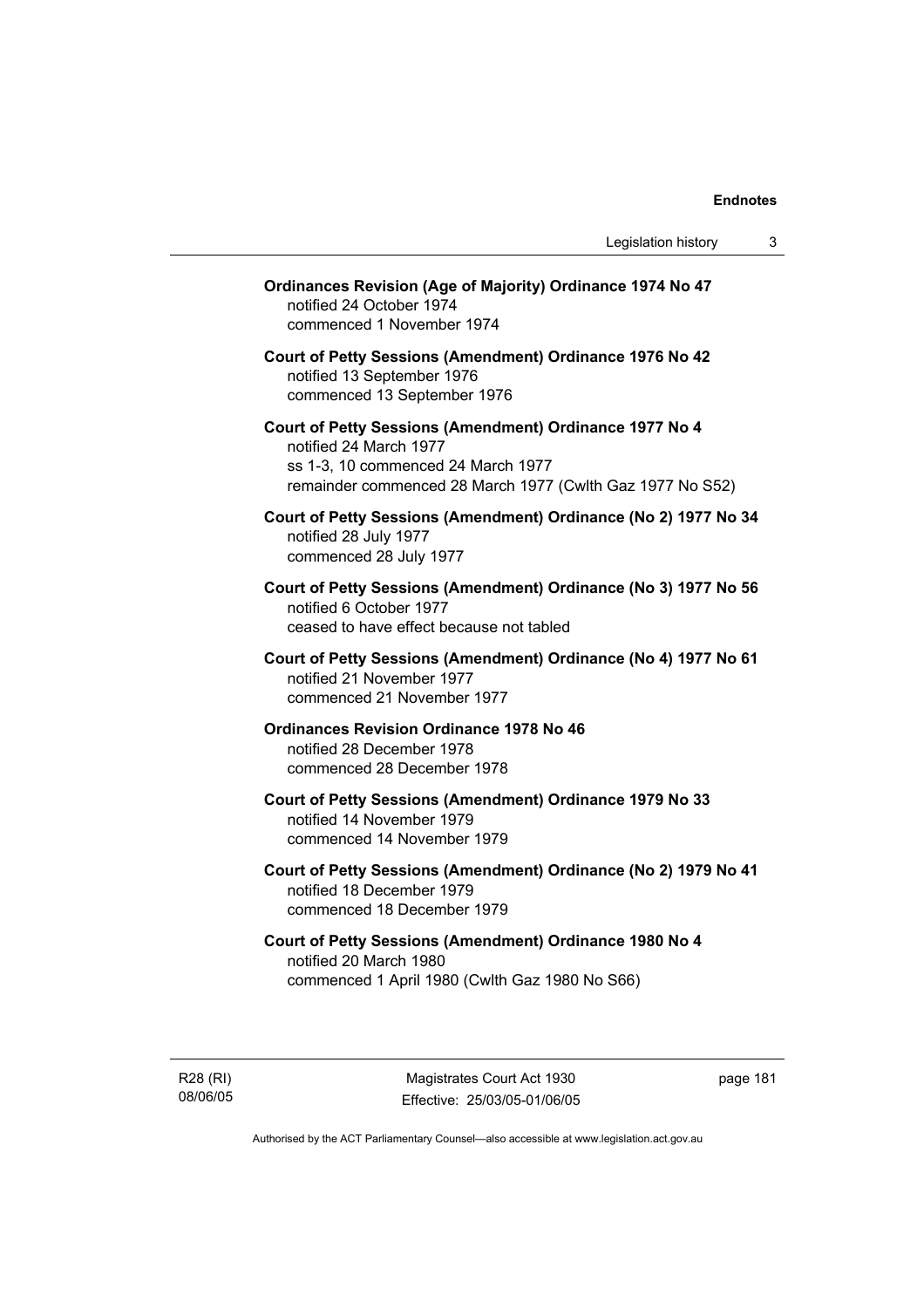| 3 | Legislation history                                                                                                                         |
|---|---------------------------------------------------------------------------------------------------------------------------------------------|
|   | Court of Petty Sessions (Amendment) Ordinance (No 2) 1980 No 10<br>notified 26 March 1980<br>commenced 26 March 1980                        |
|   | Court of Petty Sessions (Amendment) Ordinance 1982 No 2<br>notified 26 February 1982<br>commenced 1 September 1982 (Cwlth Gaz 1982 No S178) |
|   | Court of Petty Sessions (Amendment) Ordinance (No 2) 1982 No 3<br>notified 26 February 1982<br>commenced 26 February 1982                   |
|   | Court of Petty Sessions (Amendment) Ordinance 1984 No 9<br>notified 11 April 1984<br>commenced 11 April 1984                                |
|   | Court of Petty Sessions (Amendment) Ordinance (No 2) 1984 No 10<br>notified 11 April 1984<br>commenced 11 April 1984                        |
|   | Court of Petty Sessions (Amendment) Ordinance (No 3) 1984 No 16<br>notified 1 June 1984<br>commenced 1 June 1984                            |
|   | Court of Petty Sessions (Amendment) Ordinance (No 4) 1984 No 61<br>notified 2 November 1984<br>commenced 2 November 1984                    |
|   | Court of Petty Sessions (Amendment) Ordinance (No 5) 1984 No 62<br>notified 2 November 1984<br>commenced 2 November 1984                    |
|   | Court of Petty Sessions (Amendment) Ordinance 1985 No 17<br>notified 17 April 1985<br>commenced 17 April 1985                               |
|   | Court of Petty Sessions (Amendment) Ordinance (No 2) 1985 No 18<br>notified 17 April 1985<br>commenced 17 April 1985                        |
|   | Court of Petty Sessions (Amendment) Ordinance (No 3) 1985 No 41<br>notified 5 September 1985<br>commenced 5 September 1985                  |

page 182 Magistrates Court Act 1930 Effective: 25/03/05-01/06/05

R28 (RI) 08/06/05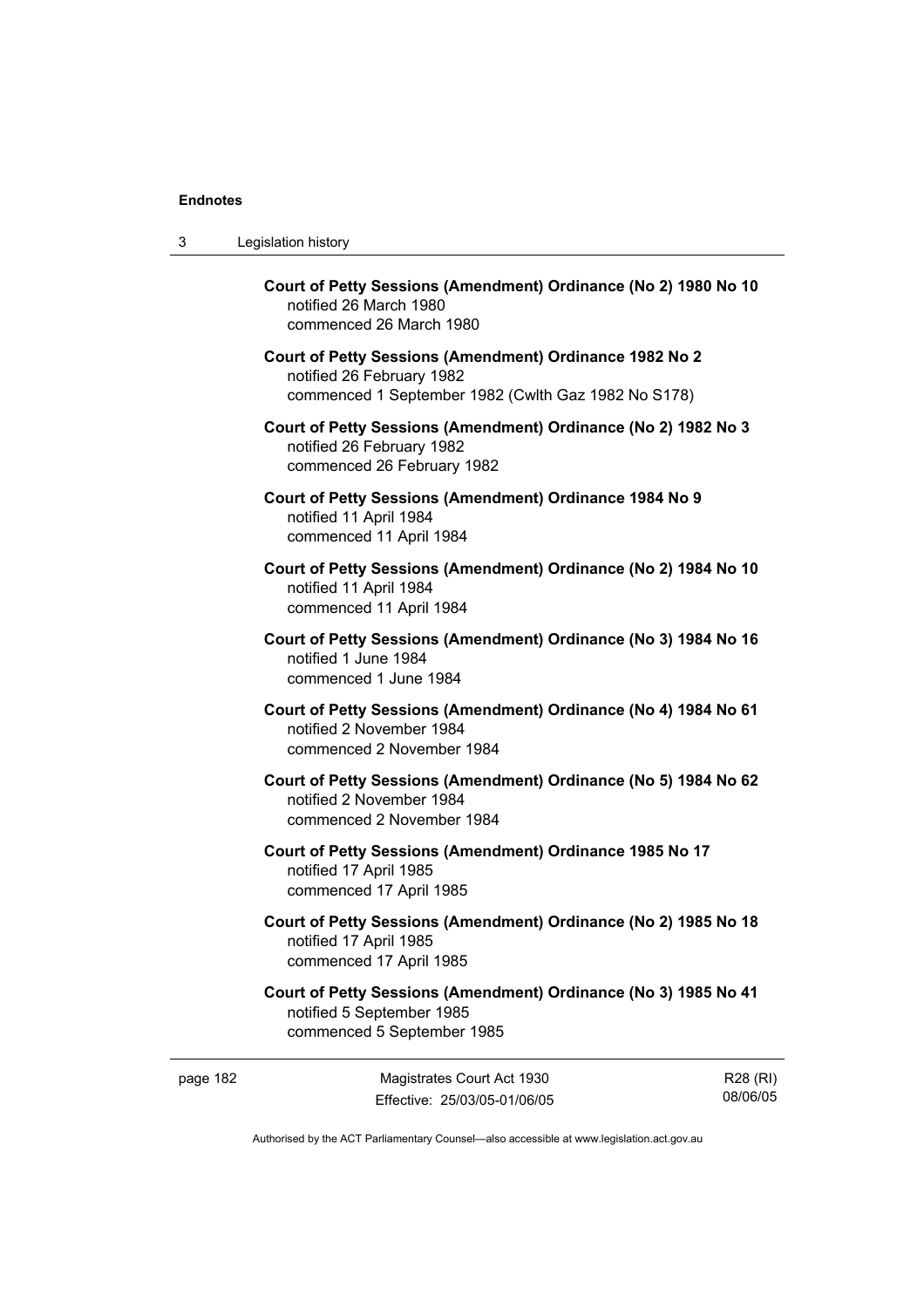# **Limitation Ordinance 1985 No 66**

notified 19 December 1985 commenced 19 December 1985

#### **Magistrates Court Ordinance 1985 No 67**

notified 19 December 1985 commenced 1 February 1986 (Cwlth Gaz 1986 No G3)

# **Magistrates Court (Amendment) Ordinance 1986 No 33**  notified 7 August 1986 commenced 7 August 1986

# **Domestic Violence (Miscellaneous Amendments) Ordinance 1986 No 53**

notified 4 September 1986 commenced 1 October 1986 (Cwlth Gaz 1986 No S484)

# **Crimes (Amendment) Ordinance (No 4) 1986 No 57**  notified 3 October 1986

commenced 3 October 1986

# **Magistrates Court (Amendment) Ordinance (No 2) 1986 No 71**  notified 30 October 1986 commenced 1 April 1987 (Cwlth Gaz 1987 No S52)

# **Magistrates Court (Amendment) Ordinance (No 3) 1986 No 74**  notified 14 November 1986 commenced 14 November 1986

# **Magistrates Court (Amendment) Ordinance (No 4) 1986 No 83**  notified 22 December 1986 commenced 22 December 1986

# **Magistrates Court (Amendment) Ordinance 1987 No 56**  notified 21 October 1987 commenced 21 October 1987

# **Magistrates Court (Amendment) Ordinance 1988 No 45**  notified 27 July 1988 commenced 27 July 1988

R28 (RI) 08/06/05

Magistrates Court Act 1930 Effective: 25/03/05-01/06/05 page 183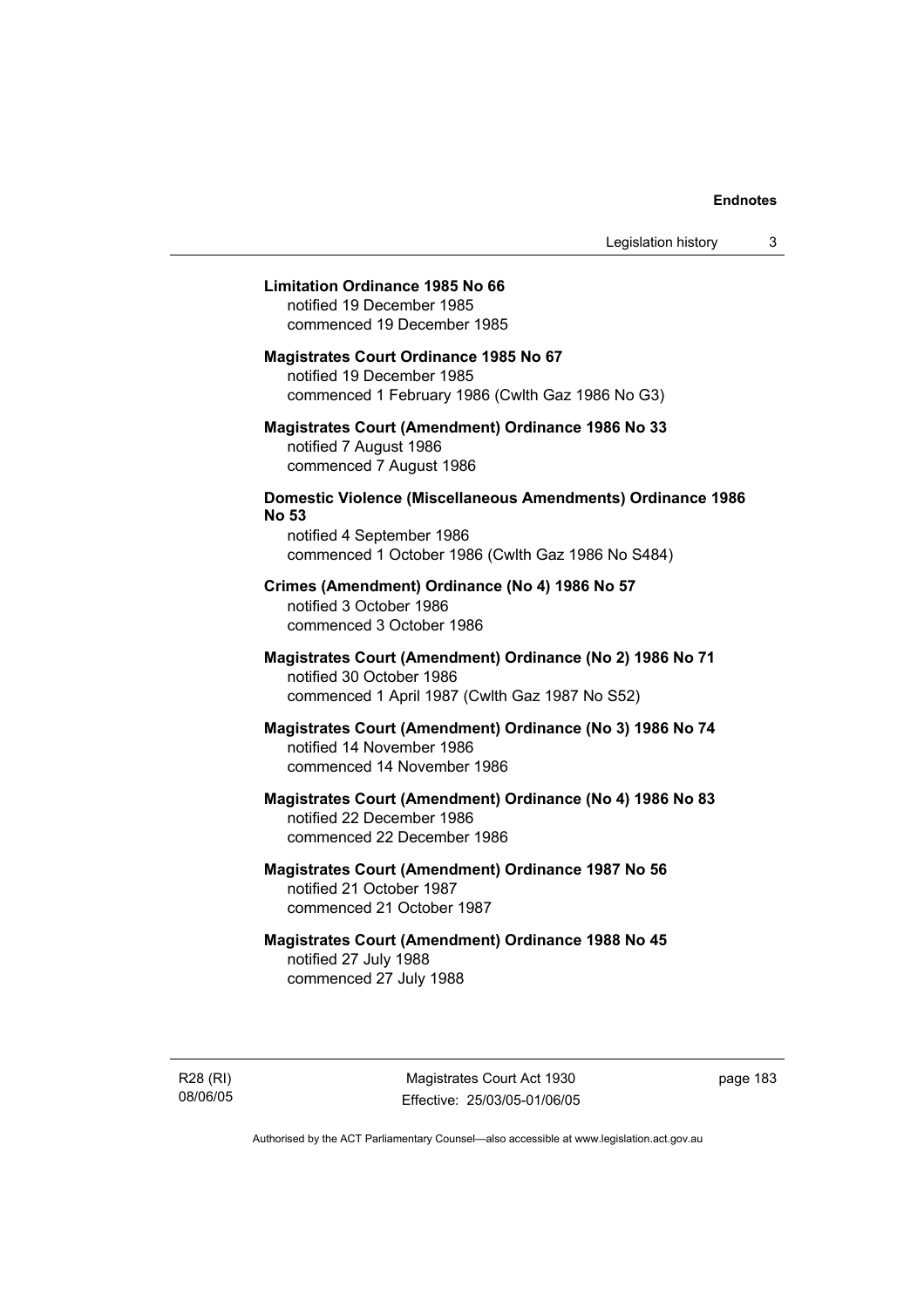| 3 | Legislation history                                                                                                                                                                              |
|---|--------------------------------------------------------------------------------------------------------------------------------------------------------------------------------------------------|
|   | <b>Magistrates Court (Amendment) Ordinance 1989 No 55</b><br>notified 30 June 1989<br>commenced 1 July 1989                                                                                      |
|   | Magistrates Court (Amendment) Ordinance (No 2) 1989 No 59<br>notified 25 October 1989<br>s 11, s 12, s 14 commenced 27 June 1990 (Cwlth Gaz 1990 No GN25)<br>remainder commenced 25 October 1989 |
|   | Magistrates Court (Amendment) Ordinance (No 3) 1989 No 60<br>notified 20 December 1989<br>commenced 14 February 1990 (Cwlth Gaz 1990 No GN5)                                                     |
|   | Crimes (Amendment) Ordinance 1990 No 1<br>notified 23 May 1990<br>commenced 23 May 1990                                                                                                          |
|   | Self-Government (Consequential Amendments) Ordinance 1990 No 5<br>notified 27 June 1990<br>s 1, s 2 commenced 27 June 1990<br>remainder commenced 1 July 1990                                    |
|   | Magistrates Court (Appeals Against Sentence) Ordinance 1990 No 9<br>notified 29 June 1990<br>commenced 29 June 1990                                                                              |
|   | <b>Legislation after becoming Territory enactment</b>                                                                                                                                            |
|   | <b>Magistrates Court (Amendment) Act 1990 No 65</b><br>notified 24 December 1990<br>commenced 24 December 1990                                                                                   |
|   | Weapons (Consequential Amendments) Act 1991 No 9 sch<br>notified 3 April 1991 (Gaz 1991 No S19)<br>s 1, s 2 commenced 3 April 1991 (s 2 (1))<br>sch commenced 3 October 1991 (s 2 (2))           |
|   | <b>Magistrates Court (Amendment) Act 1991 No 38</b><br>notified 20 September 1991<br>ss 1-3 commenced 20 September 1991<br>remainder commenced 25 September 1991 (Gaz 1991 No S103)              |

page 184 Magistrates Court Act 1930 Effective: 25/03/05-01/06/05

R28 (RI) 08/06/05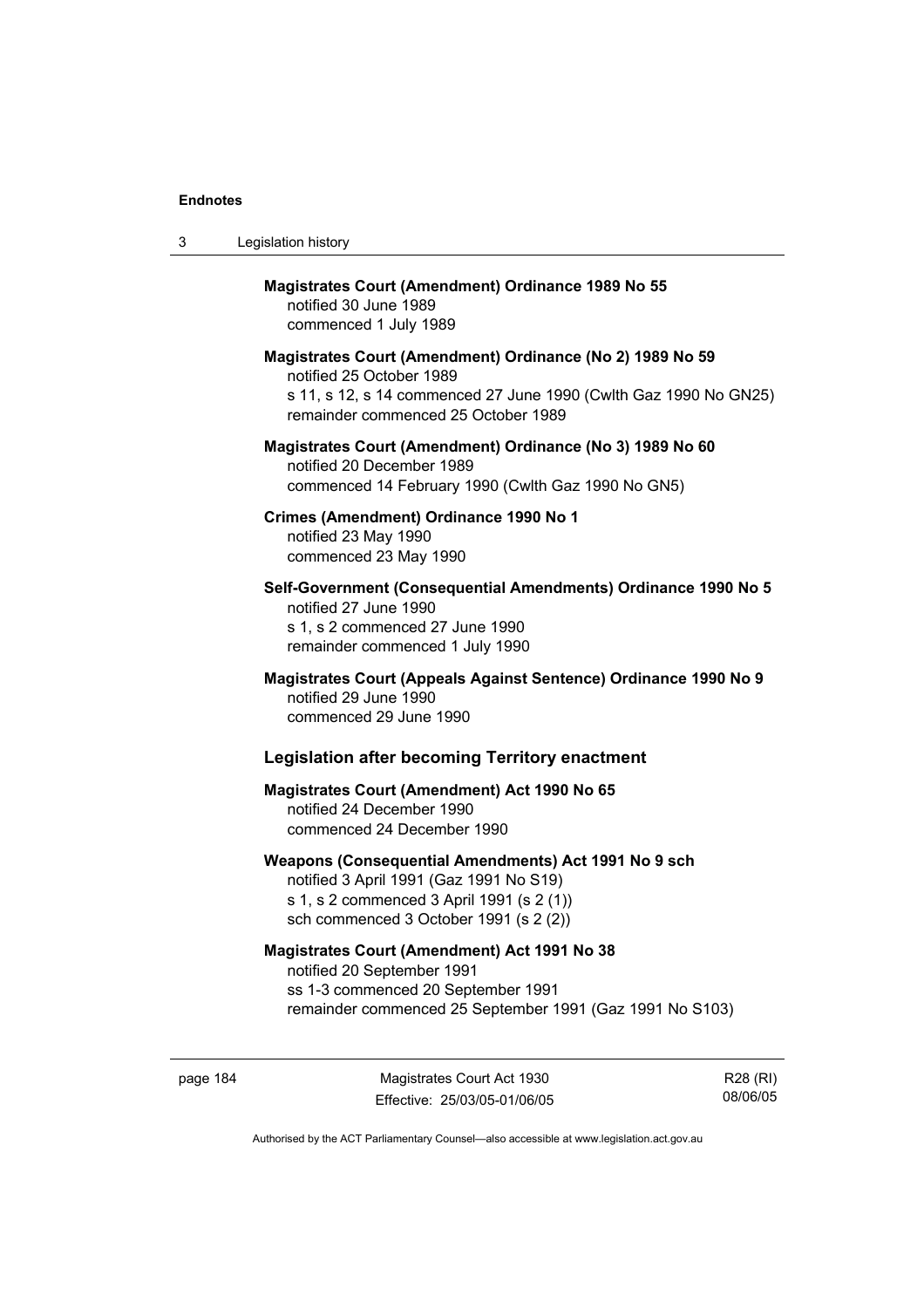# **Magistrates and Coroner's Courts (Registrar) Act 1991 No 44**

notified 20 September 1991 (Gaz 1991 No S95) s 1, s 2 commenced 20 September 1991 (s 2 (1)) remainder commenced 25 September 1991 (s 2 (2) and Gaz 1991 No S103)

#### **Magistrates Court (Amendment) Act (No 2) 1991 No 79**

notified 11 December 1991 ss 1-3 commenced 11 December 1991 remainder commenced 11 June 1992

# **Workers' Compensation (Consequential Amendments) Act 1991 No 106 sch**

notified 15 January 1991 (Gaz 1992 No S3) s 1, s 2 commenced 15 January 1992 (s 2 (1)) remainder commenced 22 January 1992 (s 2 (2) and Gaz 1992 No S9)

# **Magistrates Court (Amendment) Act (No 3) 1991 No 112**

notified 10 January 1992 s 1, s 2 commenced 10 January 1992 remainder commenced 18 May 1992 (Gaz 1992 No S57)

# **Bail (Consequential Amendments) Act 1992 No 9**

notified 28 May 1992 (Gaz 1992 No S59) s 1, s 2 commenced 28 May 1992 (s 2 (1)) remainder commenced 28 November 1992 (s 2 (3))

**Statute Law Revision (Miscellaneous Provisions) Act 1992 No 23 sch 1** 

notified 4 June 1992 (Gaz 1992 No S71) commenced 4 June 1992

# **Protection Orders (Reciprocal Arrangements) (Consequential Amendments) Act 1992 No 37 pt 3**

notified 8 July 1992 (Gaz 1992 No S103) ss 1-6 and 8-11 commenced 8 July 1992 (s 2 (1)) s 7, s 12 commenced 3 August 1992 (s 2 (2) and Gaz 1992 No S130)

# **Evidence (Amendment) Act 1993 No 2**

notified 1 March 1993 commenced 1 March 1993

R28 (RI) 08/06/05

Magistrates Court Act 1930 Effective: 25/03/05-01/06/05 page 185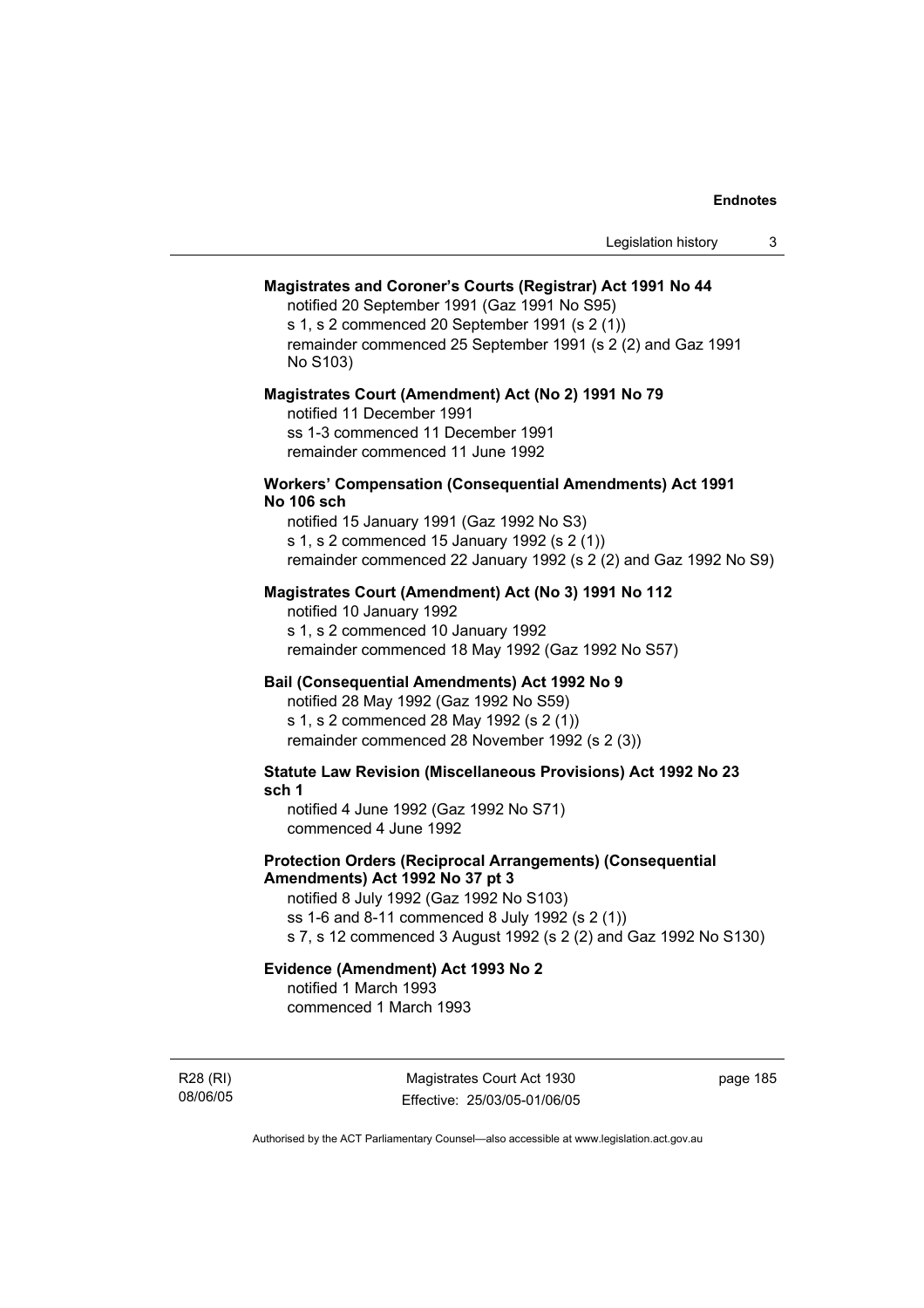| Legislation history<br>ు |  |
|--------------------------|--|
|--------------------------|--|

# **Magistrates Court (Amendment) Act 1993 No 4**

notified 1 March 1993 ss 1-3 commenced 1 March 1993 ss 4-19, 21-24, 26-32 commenced 8 March 1993 (Gaz 1993 No 32) remainder commenced 1 September 1993

#### **Magistrates Court (Amendment) Act (No 2) 1993 No 48**

notified 27 August 1993 ss 1-3 commenced 27 August 1993 remainder commenced 27 September 1993 (s 2 (2) and Gaz 1993 No S201)

# **Supreme Court (Amendment) Act (No 2) 1993 No 91**

notified 17 December 1993 commenced 17 December 1993

# **Magistrates Court (Amendment) Act 1994 No 4**

notified 14 March 1994 ss 1-4, s 10, s 12, s 13 commenced 14 March 1994 remainder commenced 1 July 1994 (s 2 (2))

# **Judicial Commissions (Consequential Amendments) Act 1994 No 10**  notified 14 March 1994 (Gaz 1994 No S44) commenced 14 March 1994 (s 2)

#### **Public Sector Management (Consequential and Transitional Provisions) Act 1994 No 38**

notified 30 June 1994 (Gaz 1994 No S121) s 1, s 2 commenced 30 June 1994 (s 2 (1)) remainder commenced 1 July 1994 (s 2 (2) and Gaz 1994 No S142)

#### **Mental Health (Consequential Provisions) Act 1994 No 45**

notified 7 September 1994 (Gaz 1994 No S177) s 1, s 2 commenced 7 September 1994 (s 2 (1)) remainder commenced 6 February 1995 (s 2 (2) and Gaz 1995 No S33)

# **Magistrates Court (Enforcement of Judgments) Act 1994 No 61**  notified 11 October 1994

s 1, s 2 commenced 11 October 1994

remainder commenced 10 April 1995 (Gaz 1995 No S75)

page 186 Magistrates Court Act 1930 Effective: 25/03/05-01/06/05

R28 (RI) 08/06/05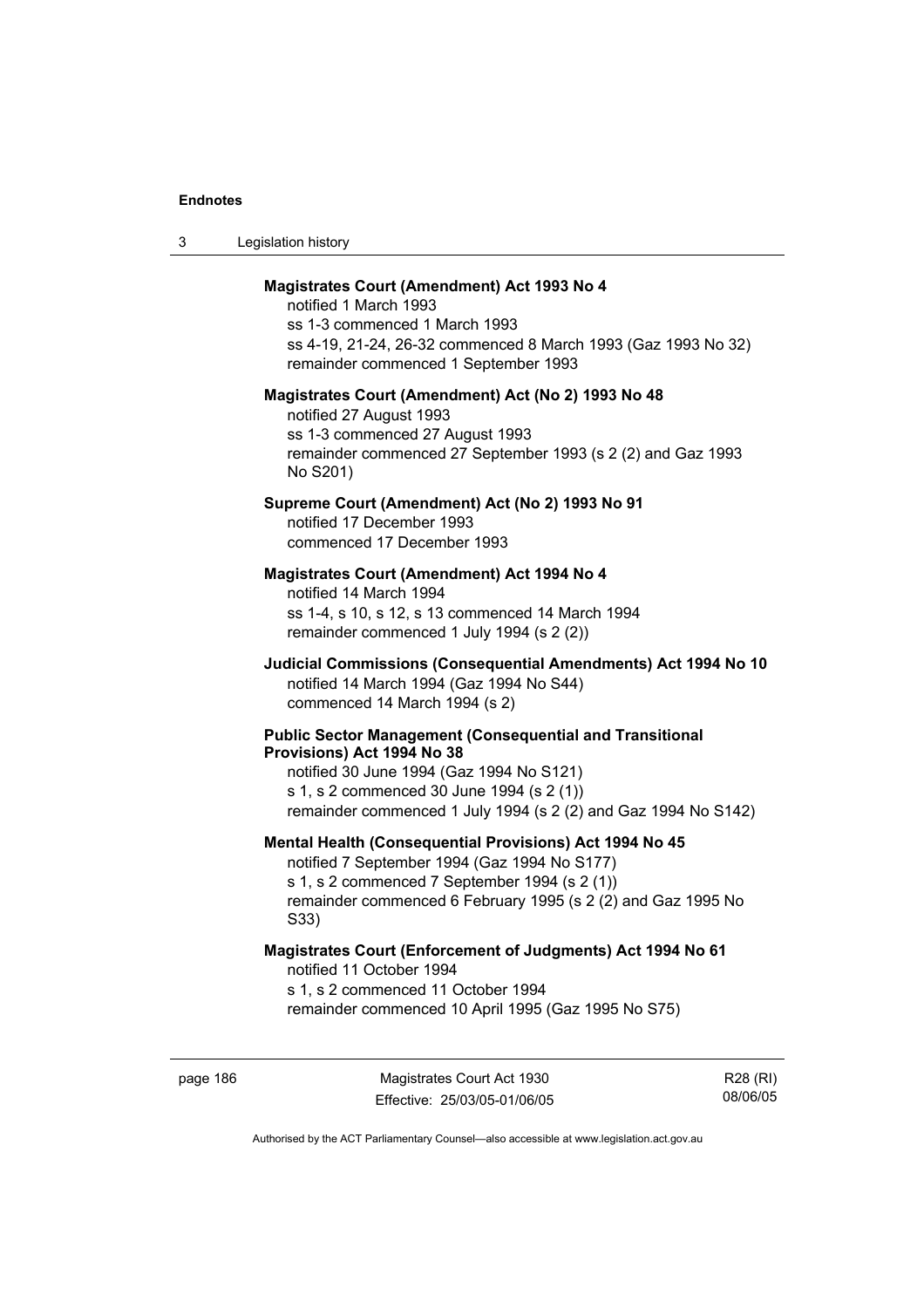# **Coroners (Amendment) Act (No 2) 1994 No 66**

notified 11 October 1994 commenced 11 October 1994

# **Statute Law Revision (Penalties) Act 1994 No 81 sch**

notified 29 November 1994 (Gaz 1994 No S253) s 1, s 2 commenced 29 November 1994 (s 2 (1)) remainder commenced 29 November 1994 (s 2 (2) and Gaz 1994 No S269)

# **Magistrates Court (Amendment) Act 1995 No 41**

notified 7 November 1995 s 1, s 2 commenced 7 November 1995 remainder commenced 7 May 1996

#### **Statute Law Revision Act 1995 No 46 sch**

notified 18 December 1995 (Gaz 1995 No S306) amdts commenced 18 December 1995 (s 2)

# **Magistrates Court (Amendment) Act 1996 No 6**

notified 12 March 1996 ss 1-3 commenced 12 March 1996 s 7 commenced 25 September 1991 remainder commenced 12 September 1996

# **Criminal Injuries Compensation (Amendment) Act 1996 No 68**

notified 20 December 1996 ss 1-3 commenced 20 December 1996 remainder commenced 1 January 1997 (Gaz 1996 No S352)

#### **Firearms Act 1996 No 74**

notified 20 December 1996 s 1, s 2 commenced 20 December 1996 remainder commenced 17 May 1997 (Gaz 1997 No S135)

# **Magistrates Court (Amendment) Act (No 2) 1996 No 82**

notified 20 December 1996 ss 1-3 commenced 20 December 1996 remainder commenced 1 January 1997 (Gaz 1996 No S353)

R28 (RI) 08/06/05

Magistrates Court Act 1930 Effective: 25/03/05-01/06/05 page 187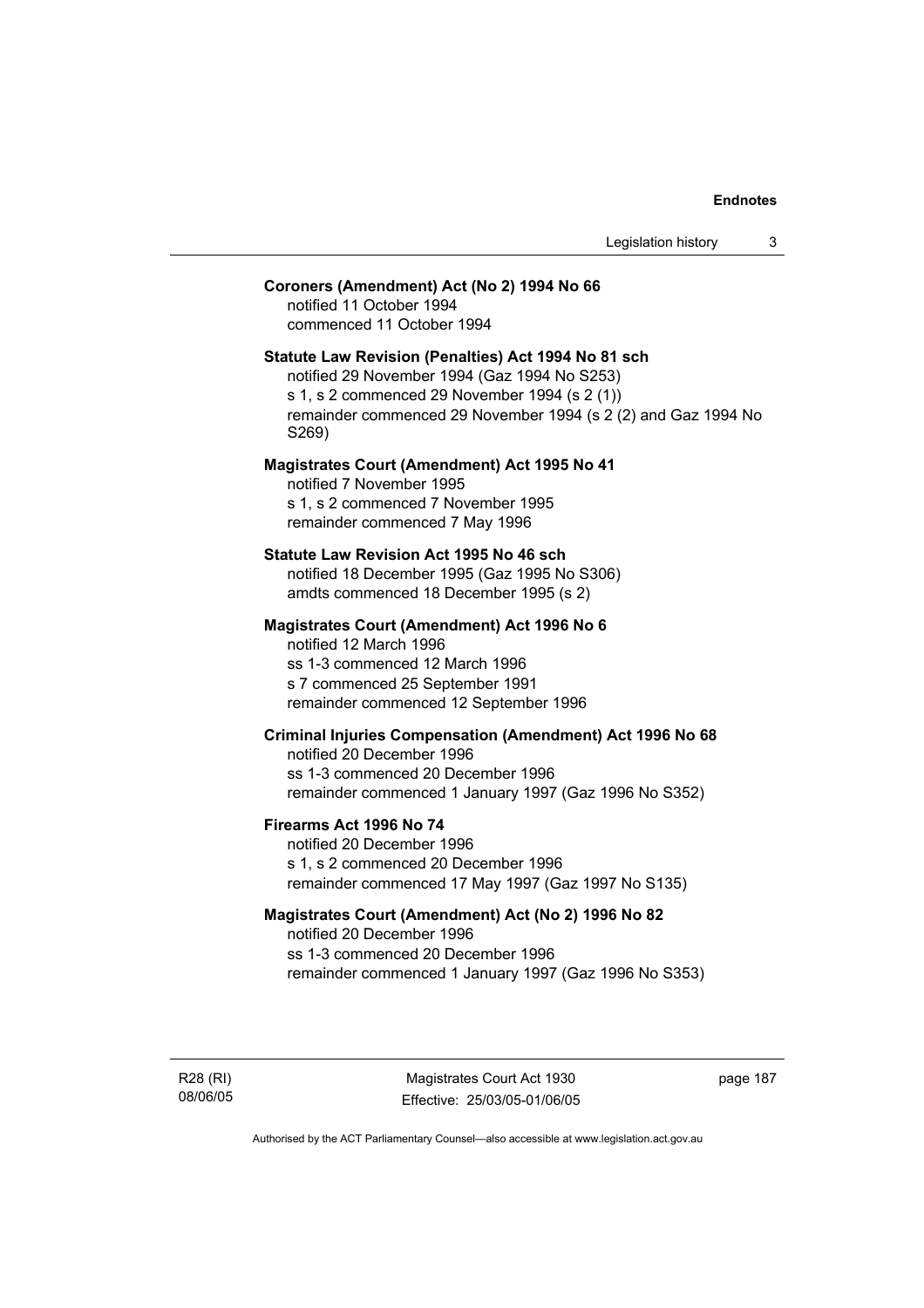| -3 | Legislation history |  |
|----|---------------------|--|
|----|---------------------|--|

# **Magistrates Court (Amendment) Act 1997 No 25**

notified 29 May 1997 ss 1-3 commenced 29 May 1997 remainder commenced 30 May 1997 (s 2 (2) and Gaz 1997 No S149)

## **Remuneration Tribunal (Consequential Amendments) Act 1997 No 41 sch 1 (as am by Act 2002 No 49 amdt 3.222)**

notified 19 September 1997 (Gaz 1997 No S264) commenced 24 September 1997 (s 2 as am by Act 2002 No 49 amdt 3.222)

# **Magistrates Court (Civil Jurisdiction) (Amendment) Act 1997 No 94**  notified 1 December 1997

ss 1-3 commenced 1 December 1997 remainder commenced 25 May 1998 (Gaz 1998 No S140)

# **Legal Practitioners (Consequential Amendments) Act 1997 No 96 sch 1**

notified 1 December 1997 (Gaz 1997 No S380) s 1, s 2 commenced 1 December 1997 (s 2 (1)) sch 1 commenced 1 June 1998 (s 2 (2))

# **Magistrates Court (Amendment) Act 1998 No 25**

notified 10 July 1998 s 1, s 2 commenced 10 July 1998 remainder commenced 1 January 1999 (Gaz 1998 No 50)

#### **Magistrates Court (Amendment) Act (No 2) 1998 No 38**

notified 14 October 1998 ss 1-3 commenced 14 October 1998 remainder commenced 19 October 1998 (Gaz 1998 No 41)

# **Statute Law Revision (Penalties) Act 1998 No 54 sch**

notified 27 November 1998 (Gaz 1998 No S207) s 1, s 2 commenced 27 November 1998 (s 2 (1)) remainder commenced 9 December 1998 (s 2 (2) and Gaz 1998 No 49)

page 188 Magistrates Court Act 1930 Effective: 25/03/05-01/06/05

R28 (RI) 08/06/05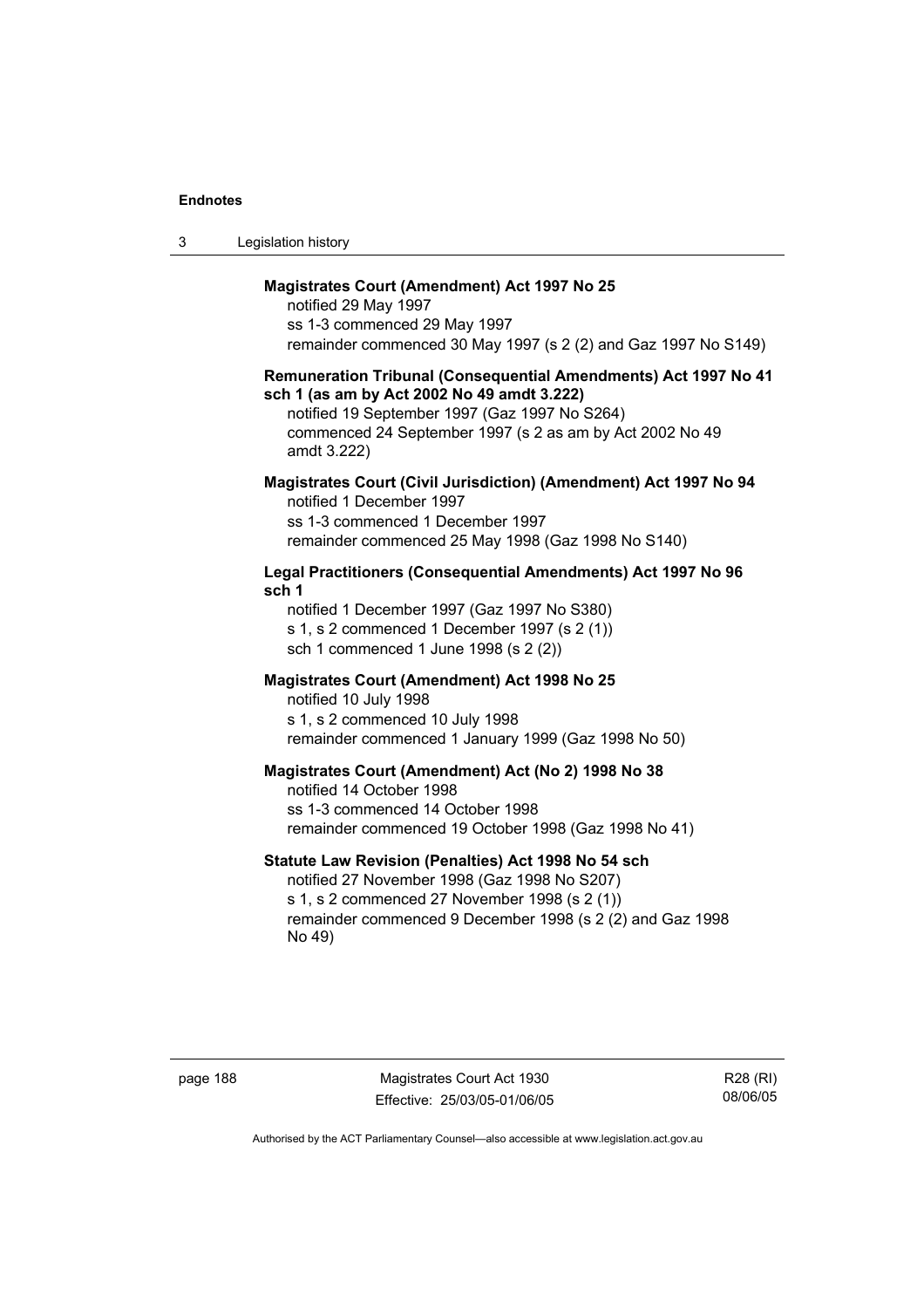# **Custodial Escorts (Consequential Provisions) Act 1998 No 67**

notified 23 December 1998 (Gaz 1998 No S212) s 1, s 2 commenced 23 December 1998 (s 2 (1)) remainder commenced 23 December 1998 (s 2 (2) and Gaz 1998 No 51)

# **Children's Services (Amendment) Act 1999 No 12**  notified 23 March 1999 commenced 1 May 1999

# **Courts and Tribunals (Audio Visual and Audio Linking) Act 1999 No 22**

notified 14 April 1999 (Gaz 1999 No S16) s 1, s 2 commenced 14 April 1999 (s 2 (1)) remainder commenced 1 September 1999 (s 2 (2) and Gaz 1999 No 35)

# **Magistrates Court (Amendment) Act 1999 No 34**

notified 2 July 1999 commenced 2 July 1999

#### **Magistrates Court Amendment Act (No 2) 1999 No 59**

notified 10 November 1999 (Gaz 1999 No 45 and 1999 No 47) commenced 10 November 1999

#### **Children's Services Amendment Act (No 2) 1999 No 61**

notified 10 November 1999 s 1, s 2 commenced 10 November 1999 remainder commenced 1 December 1999

# **Children and Young People (Consequential Amendments) Act 1999 No 64 sch 2**

notified 10 November 1999 (Gaz 1999 No 45) s 1, s 2 commenced 10 November 1999 (s 2 (1)) remainder commenced 10 May 2000 (s 2 (2))

# **Law Reform (Miscellaneous Provisions) Act 1999 No 66 sch 3**

notified 10 November 1999 (Gaz 1999 No 45) commenced 10 November 1999 (s 2)

R28 (RI) 08/06/05 page 189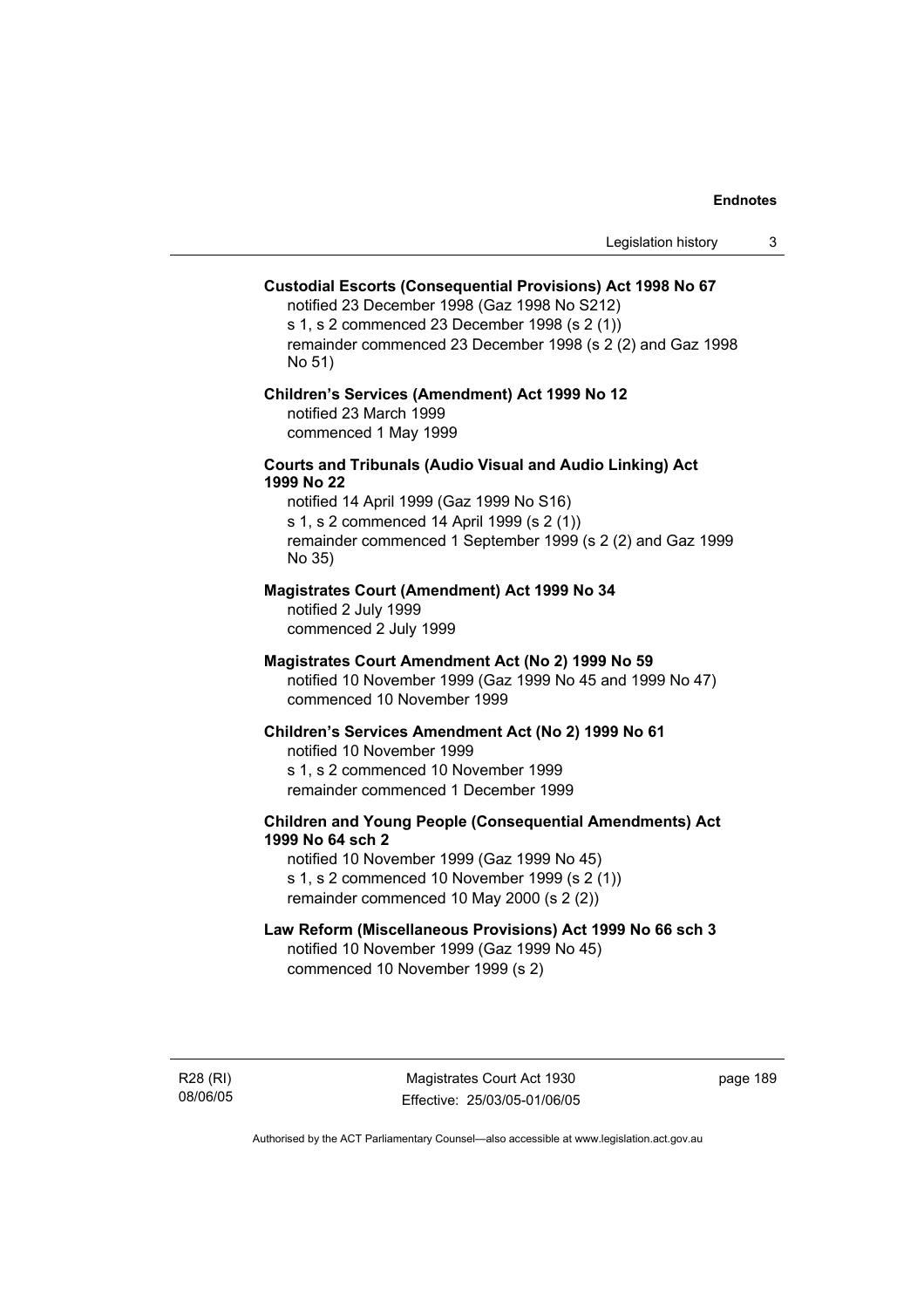3 Legislation history

# **Road Transport Legislation Amendment Act 1999 No 79 sch 3**

notified 23 December 1999 (Gaz 1999 No S65) s 1, s 2 commenced 23 December 1999 (IA s 10B) remainder commenced 1 March 2000 (s 2 (2) and Gaz 2000 No S5)

# **Victims of Crime (Financial Assistance) (Amendment) Act 1999 No 91 sch 2**

notified 23 December 1999 (Gaz 1999 No S65) s 1, s 2 commenced 23 December 1999 (IA s 10B) remainder commenced 24 December (s 2 (2) and Gaz 1999 No S69)

# **Justice and Community Safety Legislation Amendment Act 2000 No 1 sch**

notified 9 March 2000 (Gaz 2000 No 10) s 1, s 2 commenced 9 March 2000 (s 2 (1)) amdts commenced 9 September 2000 (s 2 (3))

# **Justice and Community Safety Legislation Amendment Act 2000 (No 3) No 17 sch 1**

notified 1 June 2000 (Gaz 2000 No 22) commenced 1 June 2000 (s 2)

# **Magistrates Court Amendment Act 2000 No 60**

notified 5 October 2000 (Gaz 2000 No 40) commenced 5 October 2000 (s 2)

# **Leases (Commercial and Retail) Act 2001 No 18 s 174**

notified 19 April 2001 (Gaz 2001 No 16)

s 1, s 2 commenced 19 April 2001 (IA s 10B)

s 174 commenced 1 July 2002 (s 2)

# **Legislation (Consequential Amendments) Act 2001 No 44 pt 237**

notified 26 July 2001 (Gaz 2001 No 30) s 1, s 2 commenced 26 July 2001 (IA s 10B)

pt 237 commenced 12 September 2001 (s 2 and see Gaz 2001 No S65)

# **Statute Law Amendment Act 2001 (No 2) 2001 No 56 pt 3.37**

notified 5 September 2001 (Gaz 2001 No S65) commenced 5 September 2001 (s 2 (1))

page 190 Magistrates Court Act 1930 Effective: 25/03/05-01/06/05

R28 (RI) 08/06/05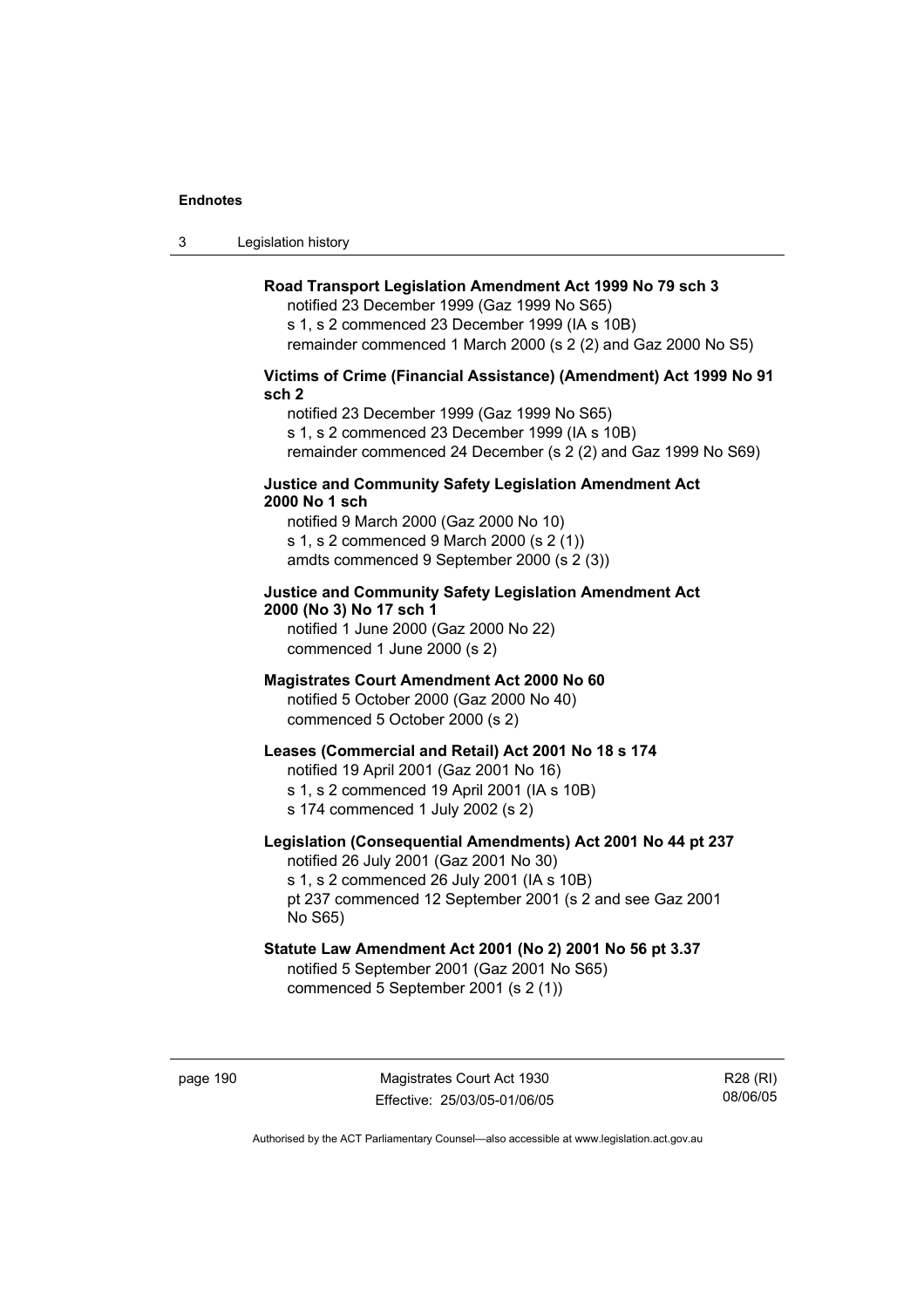# **Road Transport (Public Passenger Services) Act 2001 No 62 pt 1.1**

notified 10 September 2001 (Gaz 2001 No S66)

s 1, s 2 commenced 10 September 2001 (IA s 10B)

pt 1.1 commences 1 December 2001 (s 2 and CN 2001 No 2)

#### **Crimes Legislation Amendment Act 2001 No 63 pt 8**

notified 10 September 2001 (Gaz 2001 No S66)

s 1, s 2 commenced 10 September 2001 (IA s 10B)

pt 8 commenced 27 September 2001 (s 2 (2) and CN 2001 No 3)

# **Criminal Code 2001 Act No 64 sch 1 (as am by Criminal Code Amendment Act 2002 No 2)**

notified 10 September 2001 (Gaz 2001 No S66) repealed before commencement by Criminal Code 2002 No 51 s 126

# **Justice and Community Safety Legislation Amendment Act 2001 No 70 sch 1**

notified LR 14 September 2001 amdt commenced 14 September 2001 (s 2 (5))

# **Fair Trading Legislation Amendment Act 2001 No 77 pt 4**

notified LR 14 September 2001 s 1, s 2 commenced 14 September 2001 (LA s 75) pt 4 commenced 14 March 2002 (LA s 79)

# **Protection Orders (Consequential Amendments) Act 2001 No 90 sch 1 pt 8**

notified LR 27 September 2001 s 1, s 2 commenced 27 September 2001 (LA s 75) sch 1 pt 8 commenced 27 March 2002 (s 2 and LA s 79)

#### **Criminal Code Amendment Act 2002 No 2 s 4**

notified LR 7 March 2002

s 1, s 2 commenced 7 March 2002 (LA s 75)

remainder commenced 9 March 2002 (s 2)

*Note* This Act only amends the Criminal Code 2001 Act No 64. The Criminal Code 2001 was repealed before it commenced (see Act 2002 No 51 s 126)

page 191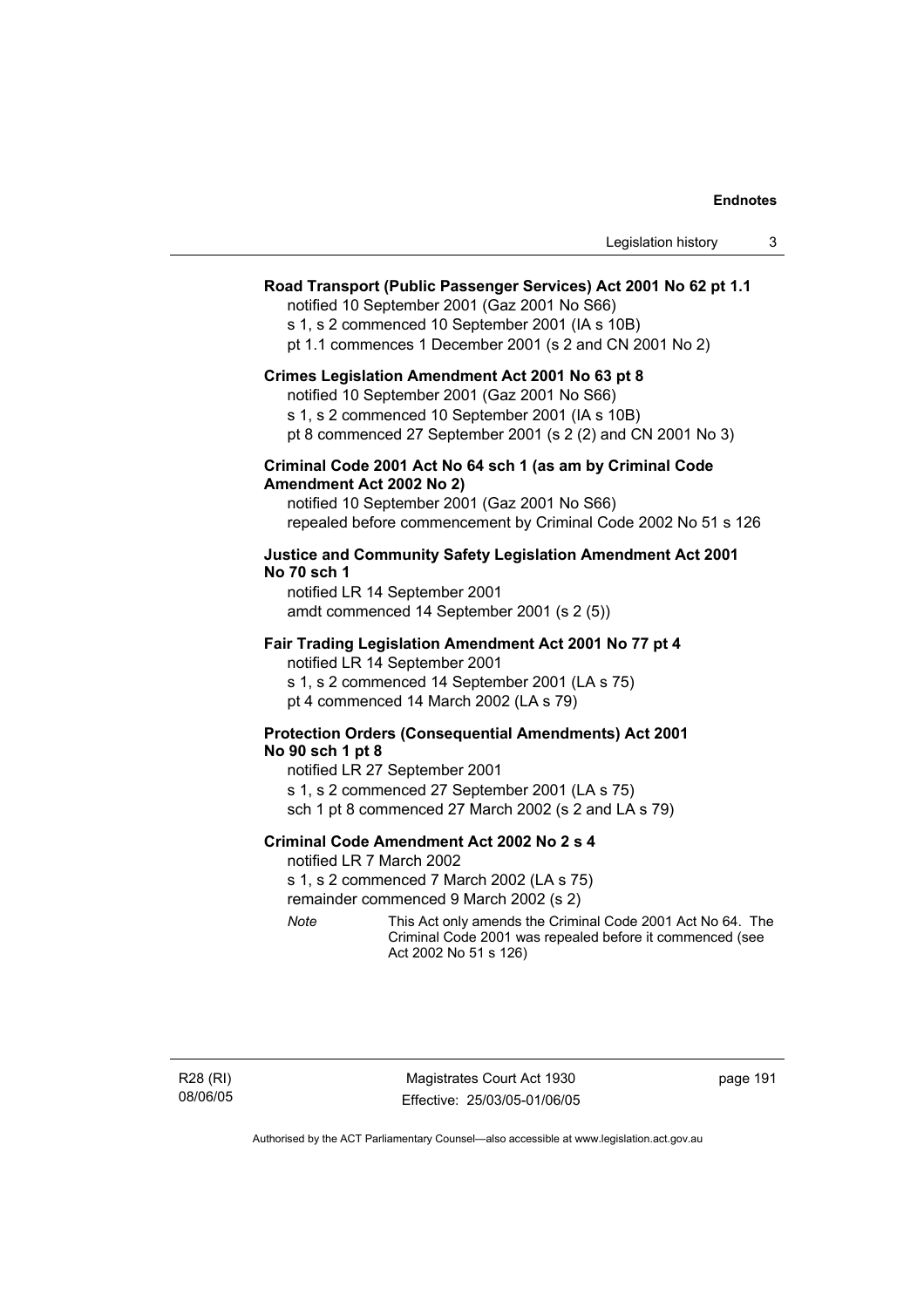| 3 | Legislation history |  |
|---|---------------------|--|
|---|---------------------|--|

# **Statute Law Amendment Act 2002 No 30 pt 3.46**

notified LR 16 September 2002

s 1, s 2 taken to have commenced 19 May 1997 (LA s 75 (2)) pt 3.46 commenced 17 September 2002 (s 2 (1))

#### **Magistrates Court (Refund of Fees) Amendment Act 2002 No 36**

notified LR 10 October 2002

s 1, s 2 commenced 10 October 2002 (LA s 75 (1)) remainder commenced 11 October 2002 (s 2)

# **Statute Law Amendment Act 2002 (No 2) No 49 amdt 3.222**

notified LR 20 December 2002

s 1, s 2 taken to have commenced 7 October 1994 (LA s 75 (2))

amdt 3.222 taken to have commenced 24 September 1997 (s 2 (3))

*Note* This Act only amends the Remuneration Tribunal (Consequential Amendments) Act 1997 No 41.

# **Justice and Community Safety Legislation Amendment Act 2003 A2003-2 pt 14**

notified LR 3 March 2003

s 1, s 2 commenced 3 March 2003 (LA s 75 (1)) pt 14 commenced 31 March 2003 (s 2 (2))

# **Evidence (Miscellaneous Provisions) Amendment Act 2003 A2003-48 sch 2 pt 2.8**

notified LR 31 October 2003

s 1, s 2 commenced 31 October 2003 (LA s 75 (1)) sch 2 pt 2.8 commenced 30 April 2004 (s 2 and LA s 79)

#### **Statute Law Amendment Act 2003 (No 2) A2003-56 sch 3 pt 3.14**

notified LR 5 December 2003 s 1, s 2 commenced 5 December 2003 (LA s 75 (1))

sch 3 pt 3.14 commenced 19 December 2003 (s 2)

# **Sexuality Discrimination Legislation Amendment Act 2004 A2004-2 sch 2 pt 2.6**

notified LR 18 February 2004

s 1, s 2 commenced 18 February 2004 (LA s 75 (1))

sch 2 pt 2.6 commenced 22 March 2004 (s 2 and CN2004-4)

page 192 Magistrates Court Act 1930 Effective: 25/03/05-01/06/05

R28 (RI) 08/06/05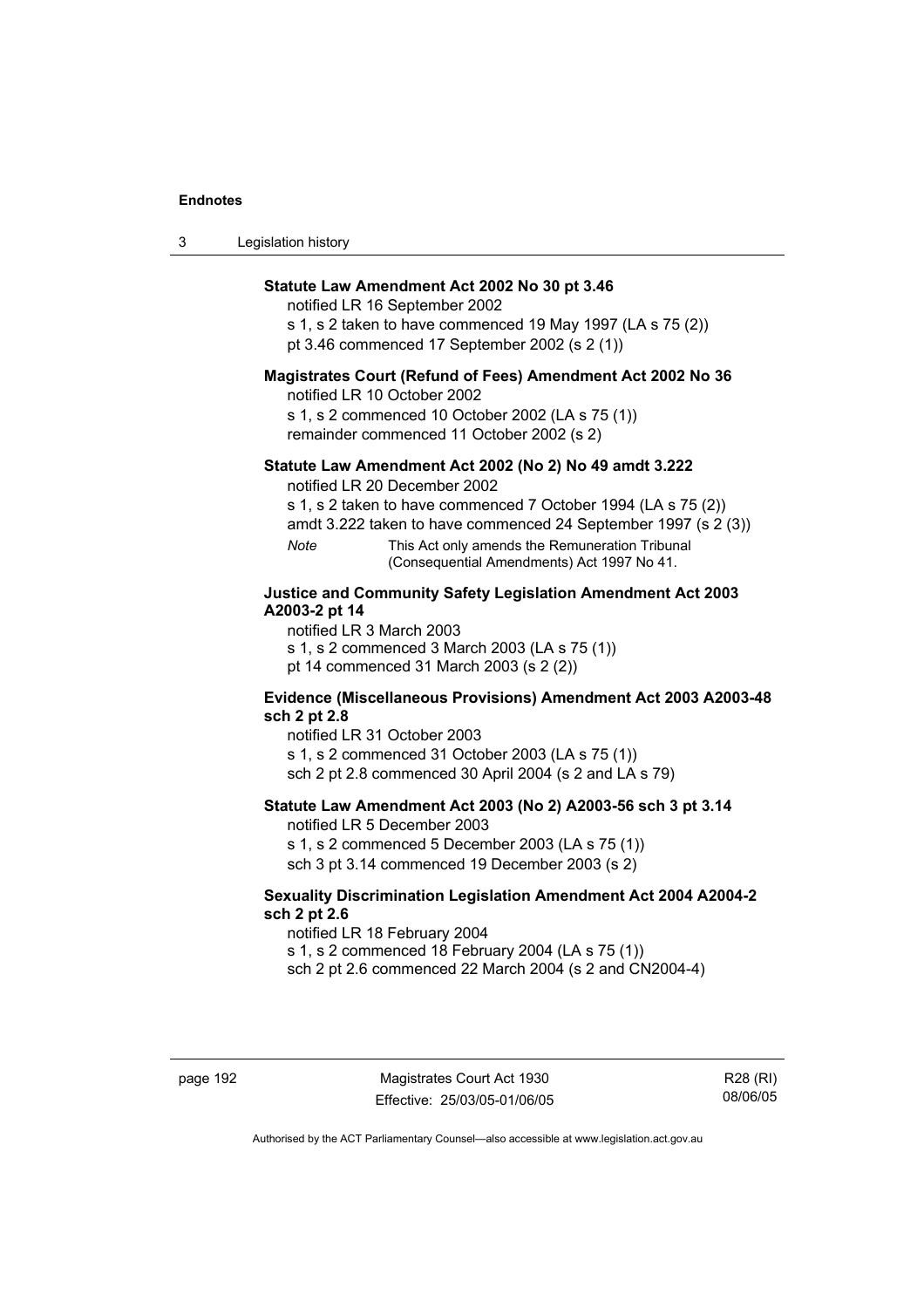# **Bail Amendment Act 2004 A2004-14 sch 2 pt 2.2**

notified LR 26 March 2004

s 1, s 2 commenced 26 March 2004 (LA s 75 (1)) sch 2 pt 2.2 commenced 26 June 2004 (s 2 (1))

# **Criminal Code (Theft, Fraud, Bribery and Related Offences) Amendment Act 2004 A2004-15 sch 3 pt 3.4**

notified LR 26 March 2004 s 1, s 2 commenced 26 March 2004 (LA s 75 (1)) sch 3 pt 3.4 commenced 9 April 2004 (s 2 (1))

# **Statute Law Amendment Act 2004 A2004-42 sch 1 pt 1.4**

notified LR 11 August 2004 s 1, s 2 commenced 11 August 2004 (LA s 75 (1)) amdt 1.10, amdt 1.11 commenced 30 September 2004(s 2 (2) and see Litter Act 2004 A2004-47, s 2 and CN2004-22) sch 1 pt 1.4 remainder commenced 25 August 2004 (s 2 (1))

# **Litter Act 2004 A2004-47 sch 1**

notified LR 16 August 2004 s 1, s 2 commenced 16 August 2004 (LA s 75 (1)) sch 1 commenced 30 September 2004 (s 2 and CN2004-22)

# **Court Procedures (Consequential Amendments) Act 2004 A2004-60 sch 1 pt 1.40, pt 1.51 (in part)**

notified LR 2 September 2004 s 1, s 2 commenced 2 September 2004 (LA s 75 (1)) sch 1 pt 1.40 commenced 10 January 2005 (s 2 and see Court Procedures Act 2004 A2004-59, s 2 and CN2004-29)

# **Justice and Community Safety Legislation Amendment Act 2005 A2005-5 pt 8**

notified LR 23 February 2005 s 1, s 2 commenced 23 February 2005 (LA s 75 (1)) pt 8 commenced 24 February 2005 (s 2 (2))

# **Crimes Amendment Act 2005 A2005-7 pt 4**

notified LR 23 February 2005

s 1, s 2 commenced 23 February 2005 (LA s 75 (1)) pt 4 commenced 24 February 2005 (s 2)

R28 (RI) 08/06/05

Magistrates Court Act 1930 Effective: 25/03/05-01/06/05 page 193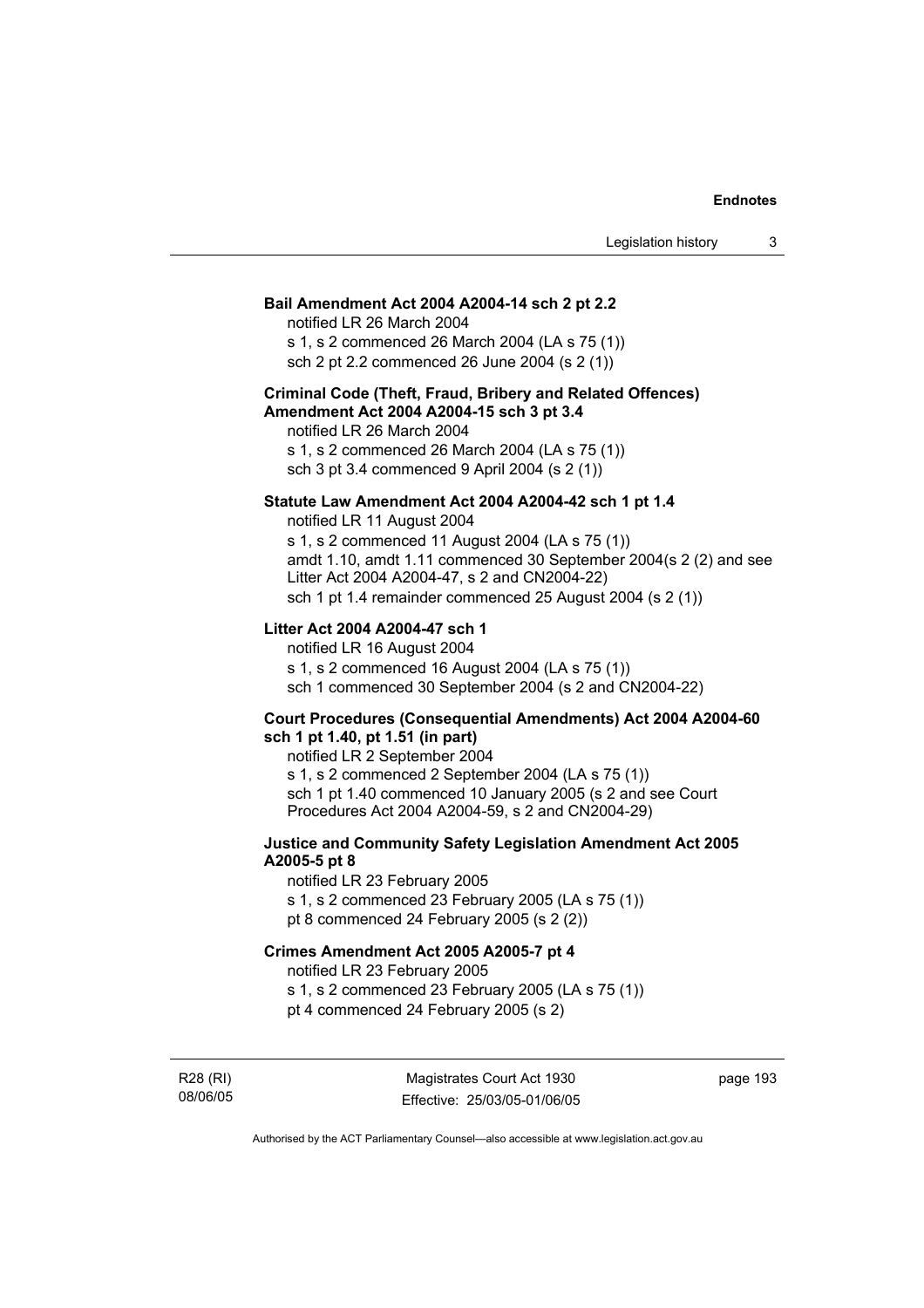4 Amendment history

# **Domestic Violence and Protection Orders Amendment Act 2005 A2005-13 sch 1 pt 1.12**

notified LR 24 March 2005 s 1, s 2 commenced 24 March 2005 (LA s 75 (1)) sch 1 pt 1.12 commenced 25 March 2005 (s 2)

# **4 Amendment history**

The *Magistrates Court (Enforcement of Judgments) Act 1994* No 61 s 28 amended the Act by reversing the order of masculine and feminine pronouns. The amendments have been incorporated in the republication but have not been noted in the amendment history.

| Title<br>title                                                                  | am 1985 No 67                                                                      |  |  |
|---------------------------------------------------------------------------------|------------------------------------------------------------------------------------|--|--|
| Preliminary<br>ch 1 hdg                                                         | ins A2004-60 amdt 1.181                                                            |  |  |
| Preliminary<br>pt 1 hdg                                                         | om A2004-60 amdt 1.181                                                             |  |  |
| Name of Act<br>s 1                                                              | sub A2003-56 amdt 3.161                                                            |  |  |
| <b>Dictionary</b><br>s 2                                                        | om 1978 No 46<br>ins A2004-60 amdt 1.182                                           |  |  |
| <b>Notes</b><br>s <sub>3</sub>                                                  | om 1994 No 61<br>ins A2004-60 amdt 1.182<br>(2), (3) exp 10 January 2006 (s 3 (3)) |  |  |
| <b>Magistrates Court and magistrates</b><br>ins A2004-60 amdt 1.184<br>ch 2 hdg |                                                                                    |  |  |
| Appointment and jurisdiction of magistrates<br>pt 2 hdg<br>renum as pt 2.2 hdg  |                                                                                    |  |  |
| The court<br>pt $2.1$ hdg                                                       | ins A2004-60 amdt 1.184                                                            |  |  |
|                                                                                 |                                                                                    |  |  |

page 194 Magistrates Court Act 1930 Effective: 25/03/05-01/06/05

R28 (RI) 08/06/05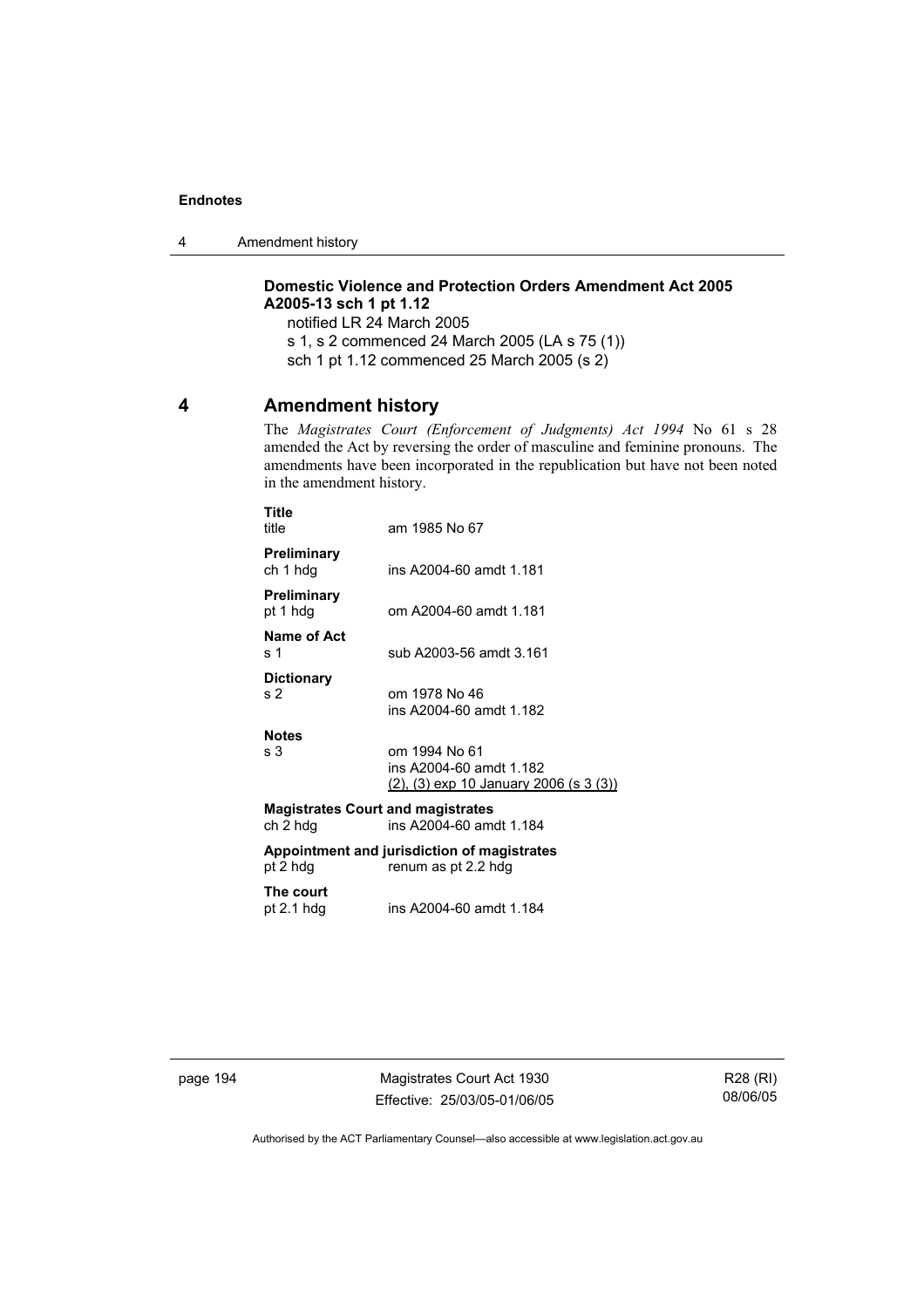#### **Constitution of court**

s 4 orig s 4 am 1937 No 28; 1953 No 14 sub 1958 No 12 am 1968 No 25; 1972 No 37 om 1974 No 14 (prev s 18) am 1940 No 20; 1985 No 67; ord 1990 No 5; 2001 No 44 amdt 1.2750; A2004-60 amdt 1.195, amdt 1.196 reloc by A2004-60 amdt 1.197

#### **Interpretation for Act**

s 5 am 1937 No 28; 1938 No 35; 1951 No 7; 1951 No 12; 1953 No 14;1958 No 12; 1967 No 1; 1968 No 25; 1973 No 48; 1976 No 42; 1980 No 4; 1984 No 62; 1985 No 17; 1985 No 41; 1985 No 67; 1986 No 74; 1989 No 59; 1989 No 60; ord 1990 No 5; 1991 No 38; 1991 No 44; 1992 No 9; 1993 No 4; 1993 No 91; 1994 No 4; 1996 No 6; 1996 No 82; 1997 No 96; 1998 No 67; 1999 No 22 s 18; 1999 No 66 sch 3; 1999 No 79 s 5 sch 3; 2001 No 44 amdt 1.2748 om A2004-60 amdt 1.183

#### **Application to Jervis Bay Territory**

s 6 5 sub 1951 No 12 am ord 1990 No 5 om A2004-60 amdt 1.183

# **Appointment and jurisdiction of magistrates**

pt 2.2 hdg (prev pt 2 hdg) renum A2004-60 amdt 1.184

**Appointment of magistrates**<br>div 2.2.1 hdg (prev pt 2) (prev pt 2 div 1 hdg) ins 1977 No 4 am 1985 No 67 renum as div 2.1 hdg R8 LA sub and renum A2004-60 amdt 1.186

#### **Meaning of** *magistrate* **in div 2.2.1**

| s 6A hdg | sub A2004-60 amdt 1.187 |
|----------|-------------------------|
| s 6A     | ins 1977 No 4           |
|          | am 1985 No 67           |

#### **Chief Magistrate and other magistrates**

s 7 sub 1949 No 13 am 1951 No 7; 1951 No 12; 1973 No 48 sub 1977 No 4; 1985 No 67 am ord 1990 No 5

# **Eligibility for appointment as Magistrate**

am 1949 No 13 sub 1977 No 4 am 1997 No 96

R28 (RI) 08/06/05

Magistrates Court Act 1930 Effective: 25/03/05-01/06/05 page 195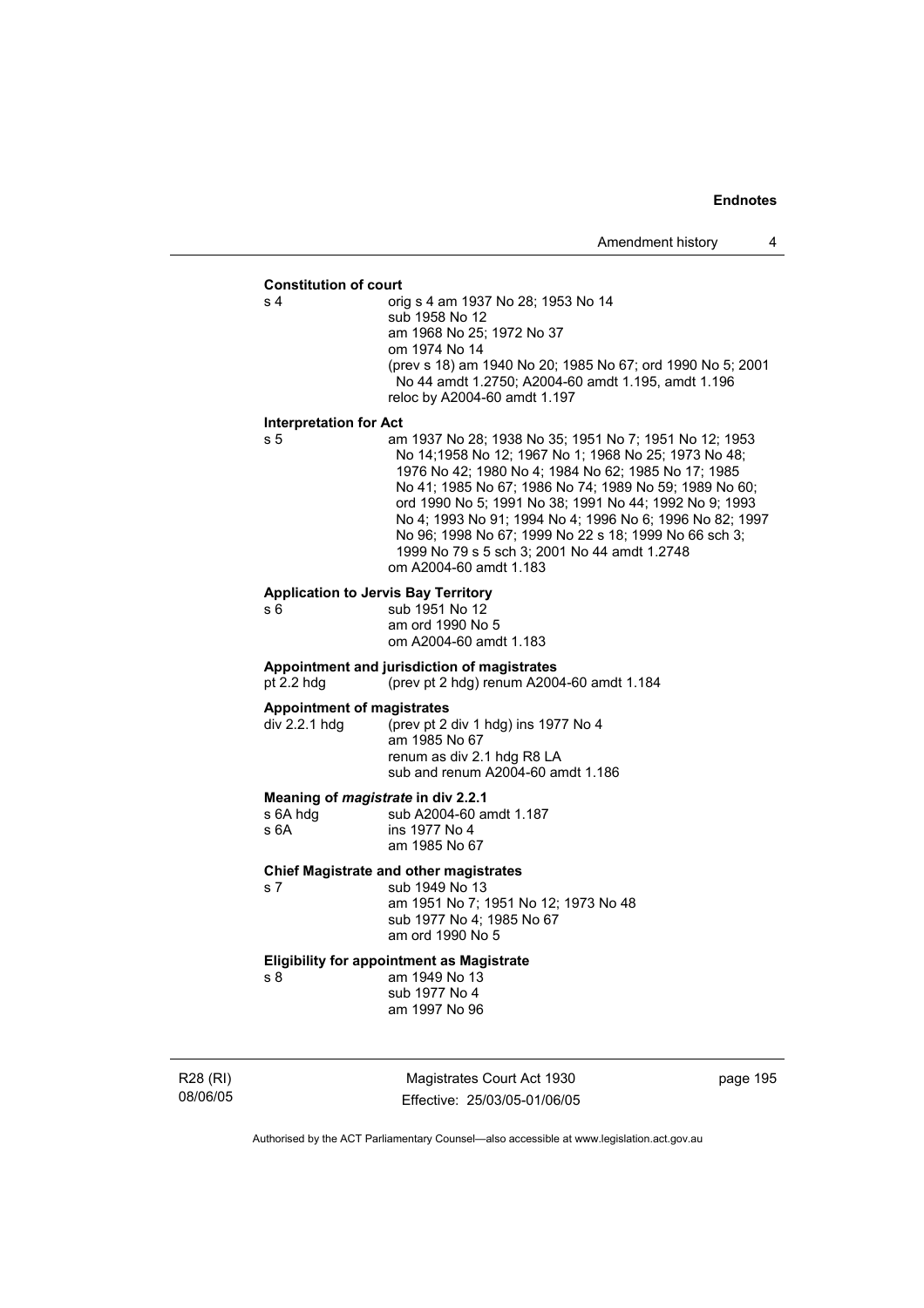4 Amendment history

|          | <b>Functions of the Chief Magistrate</b><br>s 8A | ins 1983 No 48<br>om 1977 No 4                                                                                                                                                          |                      |
|----------|--------------------------------------------------|-----------------------------------------------------------------------------------------------------------------------------------------------------------------------------------------|----------------------|
|          | Duties of the clerk<br>s 8B                      | ins 1983 No 48<br>om 1977 No 4                                                                                                                                                          |                      |
|          | <b>Seniority of magistrates</b><br>s 9           | sub 1977 No 4<br>am 1985 No 67                                                                                                                                                          |                      |
|          | s 10                                             | Terms and conditions of appointment<br>am 1938 No 35; 1973 No 48<br>sub 1977 No 4<br>am ord 1990 No 5<br>sub 1997 No 41                                                                 |                      |
|          | <b>Tenure of office</b><br>s 10A                 | ins 1977 No 4                                                                                                                                                                           |                      |
|          | <b>Resignation</b><br>s 10B                      | ins 1977 No 4<br>am ord 1990 No 5                                                                                                                                                       |                      |
|          | <b>Acting Chief Magistrate</b><br>s 10C          | ins 1977 No 4<br>am 1985 No 67; ord 1990 No 5                                                                                                                                           |                      |
|          | <b>Retirement</b><br>s 10D                       | ins 1977 No 4<br>sub 1994 No 10                                                                                                                                                         |                      |
|          | s 10E                                            | Magistrates not to undertake other work<br>ins 1977 No 4<br>am 1993 No 4; 1996 No 6                                                                                                     |                      |
|          | <b>Rights of public servants</b><br>s 10F        | ins 1977 No 4<br>sub 1994 No 38                                                                                                                                                         |                      |
|          | s 10G                                            | <b>Arrangement of business of courts</b><br>ins 1977 No 4<br>am 1985 No 67; 1986 No 74; 1994 No 66<br>sub 1999 No 12<br>am 1999 No 61 s 6; 1999 No 64 s 4 sch 2; A2004-60<br>amdt 1.188 |                      |
|          | <b>Special magistrates</b><br>div 2.2.2 hdg      | (prev pt 2 div 2 hdg) ins 1977 No 4<br>renum as div 2.2 hdg R8 LA<br>renum A2004-60 amdt 1.189                                                                                          |                      |
| page 196 |                                                  | Magistrates Court Act 1930<br>Effective: 25/03/05-01/06/05                                                                                                                              | R28 (RI)<br>08/06/05 |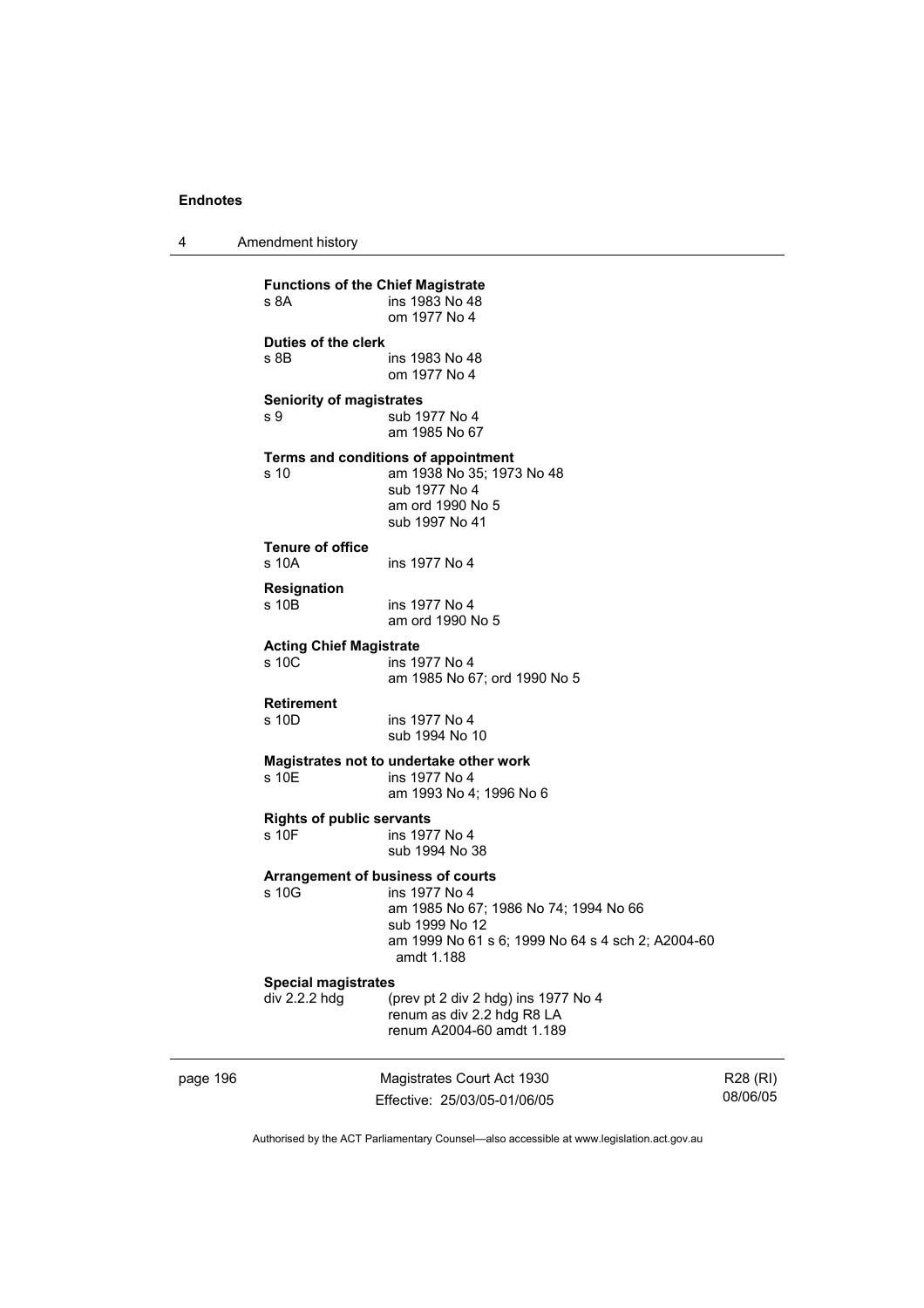# **Appointment of special magistrates**

| s 10H                                                      | ins 1977 No 4<br>am ord 1990 No 5                                                                                                   |
|------------------------------------------------------------|-------------------------------------------------------------------------------------------------------------------------------------|
| <b>Tenure of office</b><br>s 10J                           | ins 1977 No 4<br>sub 1994 No 10<br>am 1996 No 6                                                                                     |
| Resignation<br>s 10K                                       | ins 1977 No 4<br>am ord 1990 No 5                                                                                                   |
| s 10L                                                      | Terms and conditions of appointment<br>ins 1977 No 4<br>am ord 1990 No 5<br>sub 1997 No 41                                          |
| <b>Registrar and other court officers</b><br>div 2.2.3 hdg | (prev pt 2 div 3 hdg) ins 1977 No 4<br>am 1985 No 67; 1991 No 44<br>renum as div 2.3 hdg R8 LA<br>sub and renum A2004-60 amdt 1.190 |
| Appointment of registrar etc<br>s 10M hdg<br>s 10M         | am 1991 No 44<br>ins 1977 No 4<br>am 1985 No 67; 1991 No 44<br>sub 1993 No 4                                                        |
| <b>Staff assisting registrar</b><br>s 10MA                 | ins 1994 No 38                                                                                                                      |
| <b>Duties of registrar</b><br>s 10N hdg<br>s 10N           | am 1991 No 44<br>ins 1977 No 4<br>am 1991 No 44                                                                                     |
| Jurisdiction of magistrates<br>div 2.2.4 hdg               | (prev pt 2 div 4 hdg) ins 1977 No 4<br>renum as div 2.4 hdg R8 LA<br>renum A2004-60 amdt 1.191                                      |
| Oath etc of office<br>s 10P                                | ins 1977 No 4<br>am ord 1990 No 5; 2001 No 44 amdt 1.2749                                                                           |
| Acts done beyond ACT<br>s 10Q                              | ins 1977 No 4                                                                                                                       |

R28 (RI) 08/06/05

Magistrates Court Act 1930 Effective: 25/03/05-01/06/05 page 197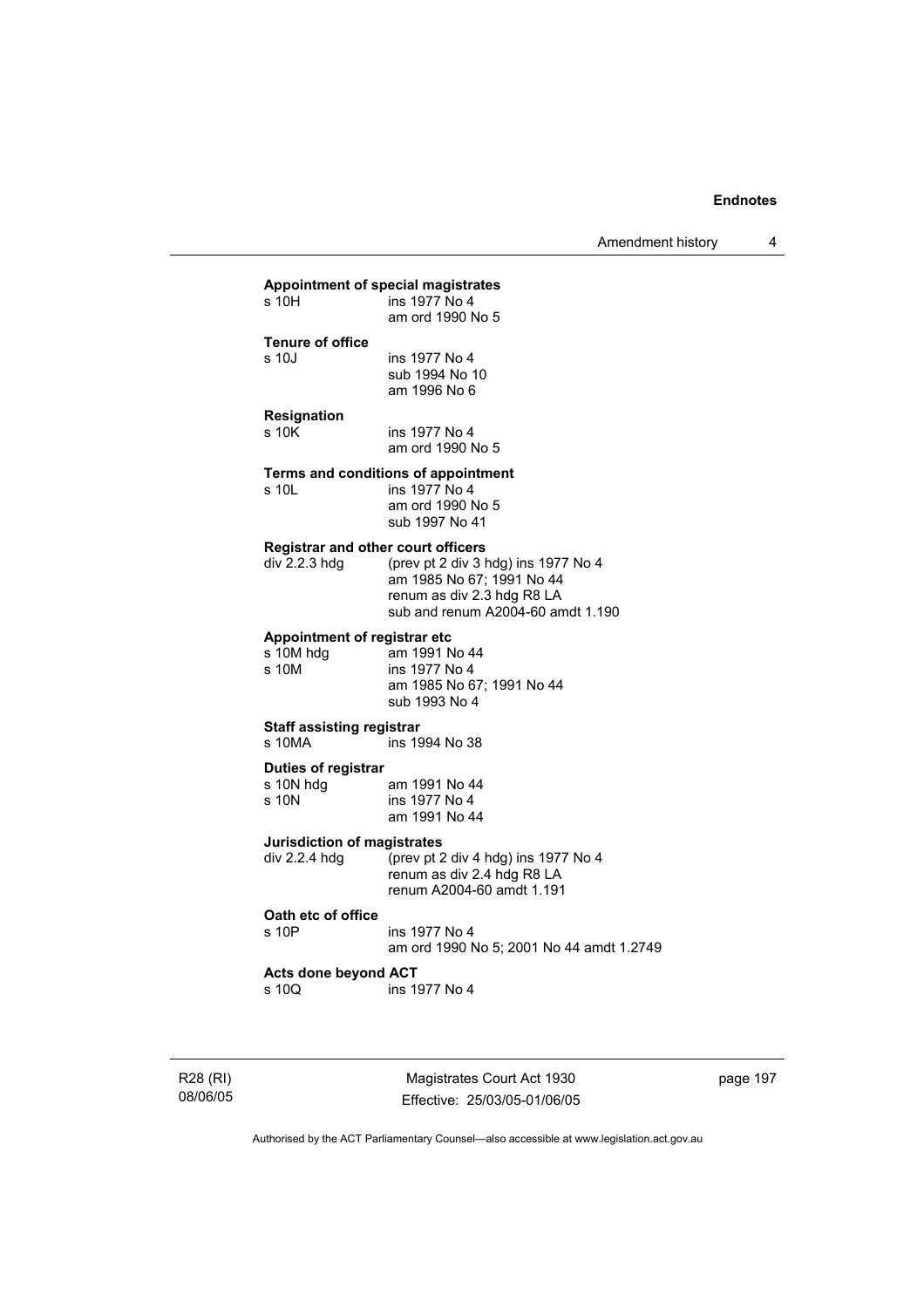|  | Amendment history |
|--|-------------------|
|--|-------------------|

**Authentication of acts of magistrate or registrar**  s 11 hdg am 1991 No 44 s 11 am 1991 No 44; 1994 No 61; 1996 No 6 **Acts by magistrate or registrar**  s 12 hdg am 1991 No 44 s 12 am 1937 No 28; 1986 No 74; 1991 No 44; 1996 No 6 **Issue of warrant of commitment or writ of execution**  s 13 am 1991 No 44; 1994 No 61 **Warrants of execution after appeal**  s 14 om 1972 No 37 **Process not avoided by death of magistrate or registrar**  am 1991 No 44 s 15 am 1991 No 44; 1994 No 61 **Order instead of mandamus**  s 16 am 1937 No 28; 1977 No 4; 1991 No 44; 1996 No 6; A2004-60 amdt 1.192 **Powers and functions of magistrates**  s 17 am 1937 No 28; ord 1990 No 5 **Protection of magistrates in execution of their office**  ins A2004-60 amdt 1.193 **Magistrate sued for act not within jurisdiction**  s 17A (prev s 231) am 1937 No 28; 1953 No 14; 1994 No 61 reloc by A2004-60 amdt 1.370 **Magistrate sued for act not within jurisdiction**  (prev s 232) reloc by A2004-60 amdt 1.370 **Warrant or writ by magistrate on order of court**  s 17C (prev s 233) am 1994 No 61 reloc by A2004-60 amdt 1.370 **No action for acts done under order of Supreme Court**  s 17D (prev s 234) am 1937 No 28 reloc by A2004-60 amdt 1.370 **No action if proceeding confirmed on appeal**  (prev s 235) am 1994 No 61 reloc by A2004-60 amdt 1.370 **Actions in cases prohibited**  s 17F (prev s 236) am 1937 No 28 reloc by A2004-60 amdt 1.370

page 198 Magistrates Court Act 1930 Effective: 25/03/05-01/06/05

R28 (RI) 08/06/05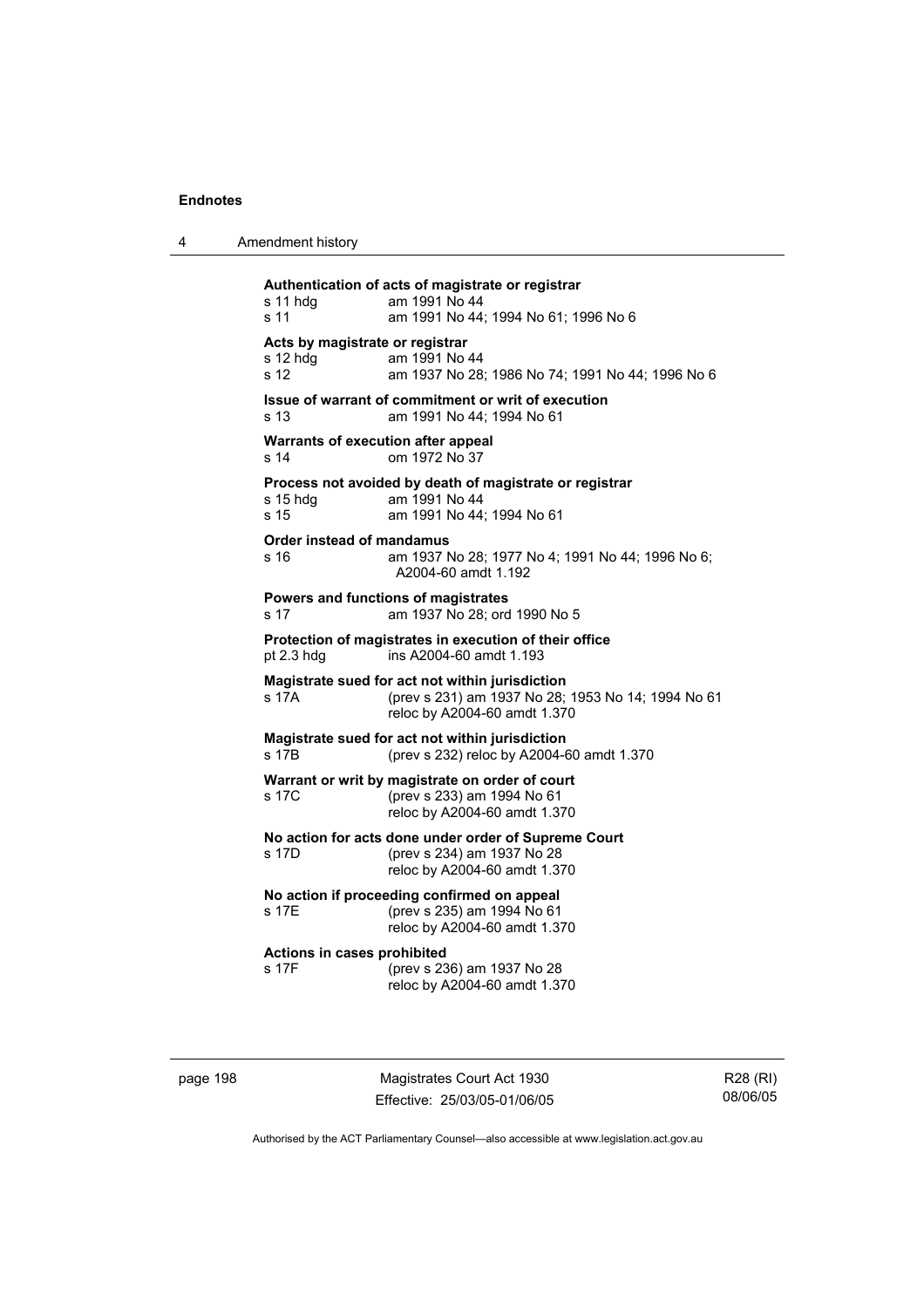| Amendment history |  |
|-------------------|--|
|-------------------|--|

| s 17G                     | (prev s 239) am 1937 No 28; 1986 No 74                                                                                                                                                                                                                            |                                                                                                                                                                                                                                                                                                                                                                                                                                                                                                                                                                                                                             |
|---------------------------|-------------------------------------------------------------------------------------------------------------------------------------------------------------------------------------------------------------------------------------------------------------------|-----------------------------------------------------------------------------------------------------------------------------------------------------------------------------------------------------------------------------------------------------------------------------------------------------------------------------------------------------------------------------------------------------------------------------------------------------------------------------------------------------------------------------------------------------------------------------------------------------------------------------|
|                           |                                                                                                                                                                                                                                                                   |                                                                                                                                                                                                                                                                                                                                                                                                                                                                                                                                                                                                                             |
| s 17H                     | (prev s 240) am 1985 No 67<br>reloc by A2004-60 amdt 1.370                                                                                                                                                                                                        |                                                                                                                                                                                                                                                                                                                                                                                                                                                                                                                                                                                                                             |
| s 17I                     | (prev s 241) reloc by A2004-60 amdt 1.370                                                                                                                                                                                                                         |                                                                                                                                                                                                                                                                                                                                                                                                                                                                                                                                                                                                                             |
|                           |                                                                                                                                                                                                                                                                   |                                                                                                                                                                                                                                                                                                                                                                                                                                                                                                                                                                                                                             |
| s 17J                     | (prev s 242) am 1937 No 28; 1986 No 74<br>sub 1996 No 6                                                                                                                                                                                                           |                                                                                                                                                                                                                                                                                                                                                                                                                                                                                                                                                                                                                             |
|                           |                                                                                                                                                                                                                                                                   |                                                                                                                                                                                                                                                                                                                                                                                                                                                                                                                                                                                                                             |
| <b>Damages</b><br>s 17K   | (prev s 243) am 1966 No 2<br>sub 1994 No 61                                                                                                                                                                                                                       |                                                                                                                                                                                                                                                                                                                                                                                                                                                                                                                                                                                                                             |
|                           |                                                                                                                                                                                                                                                                   |                                                                                                                                                                                                                                                                                                                                                                                                                                                                                                                                                                                                                             |
| ch 3 hdg                  | ins A2004-60 amdt 1.198                                                                                                                                                                                                                                           |                                                                                                                                                                                                                                                                                                                                                                                                                                                                                                                                                                                                                             |
|                           |                                                                                                                                                                                                                                                                   |                                                                                                                                                                                                                                                                                                                                                                                                                                                                                                                                                                                                                             |
| pt 3 hdg                  | sub 1985 No 67<br>om A2004-60 amdt 1.194                                                                                                                                                                                                                          |                                                                                                                                                                                                                                                                                                                                                                                                                                                                                                                                                                                                                             |
| Preliminary<br>pt 3.1 hdg | ins A2004-60 amdt 1.198                                                                                                                                                                                                                                           |                                                                                                                                                                                                                                                                                                                                                                                                                                                                                                                                                                                                                             |
| div 3.1 hdg               | (prev pt 3 div 1 hdg) am 1985 No 67<br>renum R8 LA<br>om A2004-60 amdt 1.194                                                                                                                                                                                      |                                                                                                                                                                                                                                                                                                                                                                                                                                                                                                                                                                                                                             |
| s 18                      | reloc as s 4                                                                                                                                                                                                                                                      |                                                                                                                                                                                                                                                                                                                                                                                                                                                                                                                                                                                                                             |
|                           |                                                                                                                                                                                                                                                                   |                                                                                                                                                                                                                                                                                                                                                                                                                                                                                                                                                                                                                             |
| $div$ 3.2 hdg             | (prev pt 3 div 2 hdg) am 1985 No 67<br>renum R8 LA<br>om A2004-60 amdt 1.199                                                                                                                                                                                      |                                                                                                                                                                                                                                                                                                                                                                                                                                                                                                                                                                                                                             |
|                           |                                                                                                                                                                                                                                                                   |                                                                                                                                                                                                                                                                                                                                                                                                                                                                                                                                                                                                                             |
| s 18A                     | ins A2004-60 amdt 1.198<br>def <i>administrator</i> ins A2004-60 amdt 1.198<br>def <i>Crimes Act</i> ins A2004-60 amdt 1.198<br>def <i>decision</i> ins A2004-60 amdt 1.198<br>def <i>defendant</i> ins A2004-60 amdt 1.198<br>def escort ins A2004-60 amdt 1.198 |                                                                                                                                                                                                                                                                                                                                                                                                                                                                                                                                                                                                                             |
|                           | Magistrates Court Act 1930                                                                                                                                                                                                                                        | page 199                                                                                                                                                                                                                                                                                                                                                                                                                                                                                                                                                                                                                    |
|                           |                                                                                                                                                                                                                                                                   | Payment of amounts into court<br>reloc by A2004-60 amdt 1.370<br>No action against magistrate for judicial acts in Magistrates Court<br>Magistrate sued for acts within magistrate's jurisdiction only liable in case of<br>malice and absence of reasonable and probable cause<br><b>Verdict for defendant</b><br>reloc by A2004-60 amdt 1.370<br>reloc by A2004-60 amdt 1.370<br><b>Criminal proceedings</b><br><b>Magistrates Court</b><br><b>Establishment of Magistrates Court</b><br><b>Constitution of court</b><br><b>Jurisdiction of Magistrates Court</b><br>Definitions for ch 3<br>Effective: 25/03/05-01/06/05 |

Authorised by the ACT Parliamentary Counsel—also accessible at www.legislation.act.gov.au

R28 (RI) 08/06/05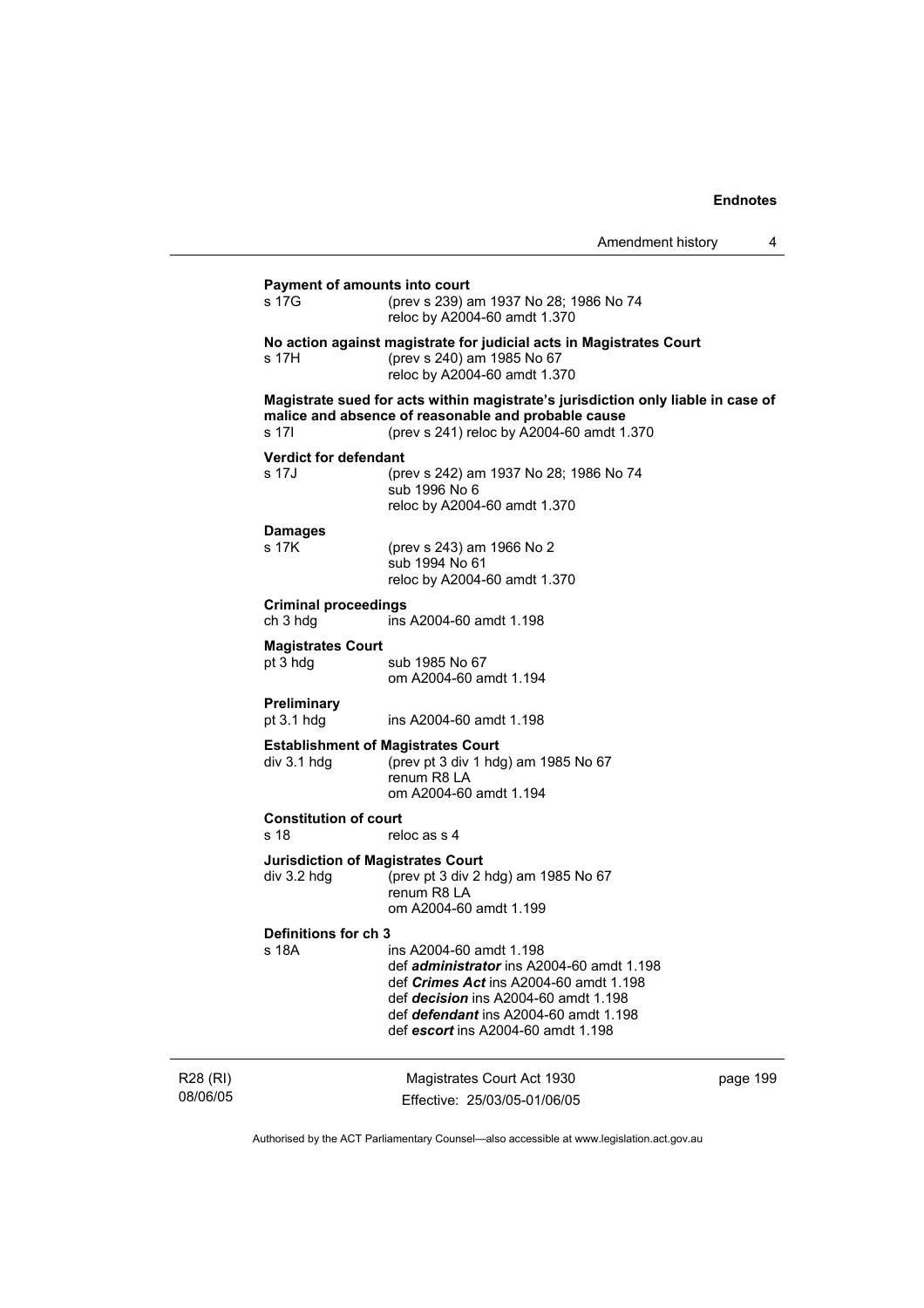4 Amendment history

|          |                                                                                                            | def superintendent ins A2004-60 amdt 1.198                                                                                                                                                                                                                 |          |
|----------|------------------------------------------------------------------------------------------------------------|------------------------------------------------------------------------------------------------------------------------------------------------------------------------------------------------------------------------------------------------------------|----------|
|          | <b>Criminal jurisdiction</b><br>pt $3.2$ hdg                                                               | ins A2004-60 amdt 1.199                                                                                                                                                                                                                                    |          |
|          | <b>Jurisdiction of court</b><br>s 19                                                                       | am 1937 No 28; 1985 No 67; 1986 No 74; ord 1990 No 5;<br>1999 No 66 sch 3; 2001 No 44 amdt 1.2751; 2001 No 56<br>amdt 3.447, amdt 3.448; A2004-60 amdt 1.200                                                                                               |          |
|          | Civil jurisdiction of the court<br>s 20                                                                    | am 1936 No 13; 1967 No 1; 1969 No 12; 1977 No 4<br>om 1986 No 74                                                                                                                                                                                           |          |
|          | s 20A                                                                                                      | Civil jurisdiction of court in action for nuisance<br>ins 1961 No 2<br>am 1967 No 1<br>om 1986 No 74                                                                                                                                                       |          |
|          | s 21                                                                                                       | Jurisdiction of court if defendant absent from ACT<br>am 1937 No 28; 1958 No 12; 1986 No 74; 1996 No 6                                                                                                                                                     |          |
|          | Ex parte order may be set aside<br>s 23.                                                                   | am 1970 No 15<br>sub 1974 No 14<br>am 1979 No 33; 1986 No 74; 1989 No 60; 1991 No 44; 1991<br>No 112; 1993 No 4; 1993 No 48; 1998 No 25; A2004-60<br>amdts 1.201-1.209<br>reloc to Magistrates Court Rules 1932, pt 4 as rule 10 by<br>A2004-60 amdt 1.210 |          |
|          | $s$ 23AA                                                                                                   | Ex parte conviction may be set aside on application by informant<br>ins 1982 No 3<br>am A2004-60 amdts 1.211-1.215<br>reloc to Magistrates Court Rules 1932, pt 4 as rule 11 by<br>A2004-60 amdt 1.216                                                     |          |
|          | commercial matters<br>s 23A                                                                                | Requests under conventions regarding legal proceedings in civil and<br>ins 1932 No 21<br>om A2004-60 amdt 1.217                                                                                                                                            |          |
|          | <b>Rectification of certain orders etc</b><br>s 23B                                                        | ins 1985 No 18<br>am 1991 No 44; A2004-60 amdt 1.218                                                                                                                                                                                                       |          |
|          | <b>Beginning criminal proceedings</b><br>(prev pt 4 hdg) sub and renum A2004-60 amdt 1.219<br>pt $3.3$ hdg |                                                                                                                                                                                                                                                            |          |
|          | $div$ 3.3.1 hdg                                                                                            | Beginning criminal proceedings-general<br>(prev pt 4 div 1 hdg) renum as div 4.1 hdg R8 LA<br>sub and renum A2004-60 amdt 1.220                                                                                                                            |          |
| page 200 |                                                                                                            | Magistrates Court Act 1930                                                                                                                                                                                                                                 | R28 (RI) |

Authorised by the ACT Parliamentary Counsel—also accessible at www.legislation.act.gov.au

08/06/05

Effective: 25/03/05-01/06/05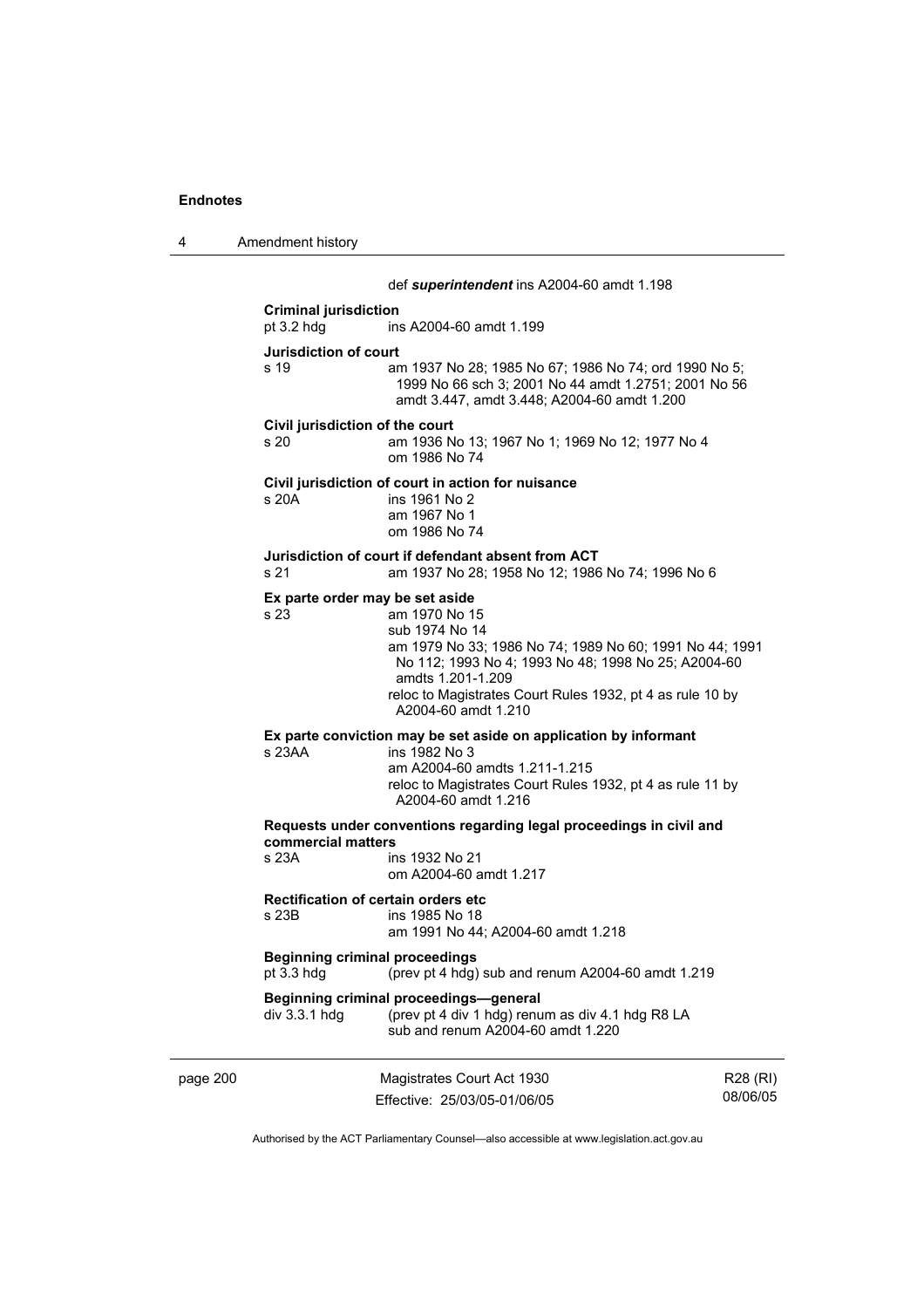```
Cases excepted from court's jurisdiction 
                 om 1986 No 74
Removal of civil cases to the Supreme Court 
s 24A ins 1937 No 28 
                 om 1986 No 74 
Procedure after removal of cases 
s 24B ins 1937 No 28 
                  am 1953 No 14; 1980 No 10; 1985 No 67 
                  om 1986 No 74 
Informations 
s 25 sub 1974 No 14 
                  am 1986 No 74; 1996 No 6 
Informations 
div 3.3.2 hdg (prev pt 4 div 2 hdg) renum as div 4.2 hdg R8 LA 
                  renum A2004-60 amdt 1.221 
Laying of informations 
                 am 1991 No 38; 1993 No 4; 1994 No 4
Description of people and property and of offences 
s 27 am ord 1990 No 5 
Authority to appear etc in place of informant 
                 ins 1974 No 14
                  om 1985 No 17 
Limitation of proceedings 
s 31 am 1989 No 59; ord 1990 No 5; 1996 No 6; 1999 No 59 s 3 
                  om 2001 No 63 s 58 
Commencement of action by entry of complaint 
s 32 am 1961 No 2 
                  om 1986 No 74 
Complaint may be for 1 or more matters 
s 33 am 1967 No 1; 1969 No 12; 1977 No 4 
                 om 1986 No 74 
Demands not to be divided into 2 suits or complaints 
s 34 om 1986 No 74 
Infant may sue 
                 am 1974 No 47
                  om 1986 No 74 
Copy of information or complaint 
s 36 om 1986 No 74
```
R28 (RI) 08/06/05

Magistrates Court Act 1930 Effective: 25/03/05-01/06/05 page 201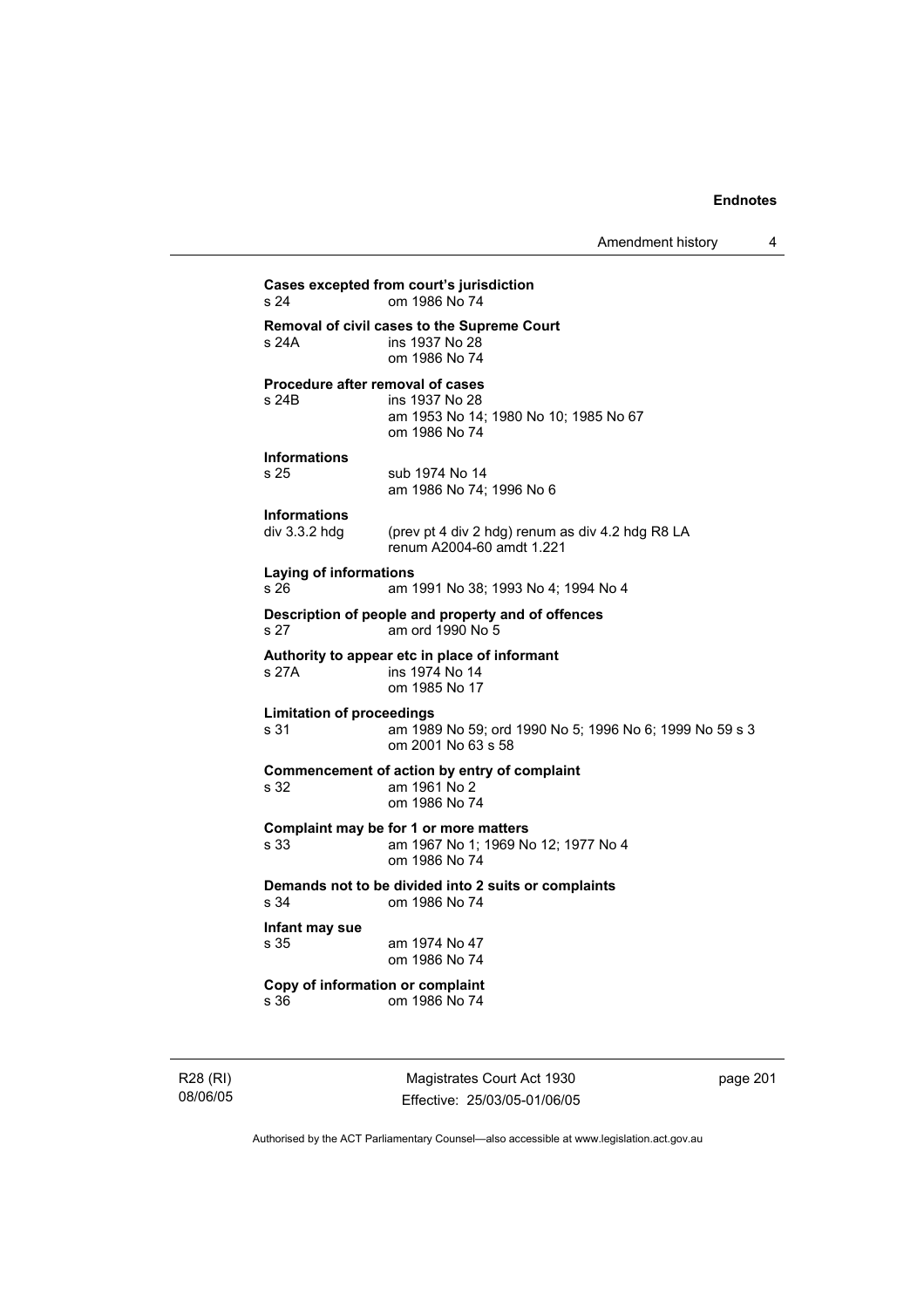4 Amendment history

```
page 202 Magistrates Court Act 1930 
                            Effective: 25/03/05-01/06/05 
                                                                               R28 (RI) 
                                                                               08/06/05 
            Summonses 
                              (prev pt 4 div 4 hdg) renum as div 4.4 hdg R8 LA
                               renum A2004-60 amdt 1.221 
            When magistrate may issue summons 
            s 37 am 1986 No 74; 1989 No 55; ord 1990 No 5; 1991 No 38; 
                               1993 No 4; 1996 No 6 
            Form of summons 
            s 38 am 1937 No 28; 1979 No 33; 1986 No 74; 1996 No 6 
            Ex parte proceedings 
            s 39 om 1986 No 74 
            Signature and contents of summons 
            s 40 am 1979 No 33 
                               om 1996 No 6 
            Service of summons 
            s 41 sub 1937 No 28
                               am 1953 No 14; 1986 No 74; 1991 No 44; ss renum R10 LA 
            Warrants of arrest 
            div 3.3.4 hdg (prev pt 4 div 5 hdg) renum as div 4.5 hdg R8 LA 
                               renum A2004-60 amdt 1.221 
            Issue of warrant and summons<br>S 42 am 1974 No
                              am 1974 No 14, 1979 No 33; ss renum R10 LA
            Procedure on filing indictment 
            s 43 am 1937 No 28; ord 1990 No 5; 1992 No 9; 1996 No 6 
            Warrants to be signed and, where so required, sealed s 46 om 1996 No 6
                              \sigma om 1996 No 6
            Form of arrest warrant 
            s 47 am 1998 No 67 
            Bail of persons arrested without a warrant 
            s 50 am 1991 No 44 
                               om 1992 No 9 
            Hearings generally to be in public<br>s 51 reloc as s 310
                              r reloc as s 310Exclusion of strangers 
            s 52 om 1996 No 6 
            Hearing of criminal proceedings<br>
ot 3.4 hdg (prev pt 5 hdg)
                              (prev pt 5 hdg) sub and renum A2004-60 amdt 1.222
            Hearing of criminal proceedings—general 
            div 3.4.1 hdg (prev pt 5 div 1 hdg) renum as div 5.1 hdg R8 LA 
                               sub and renum A2004-60 amdt 1.223
```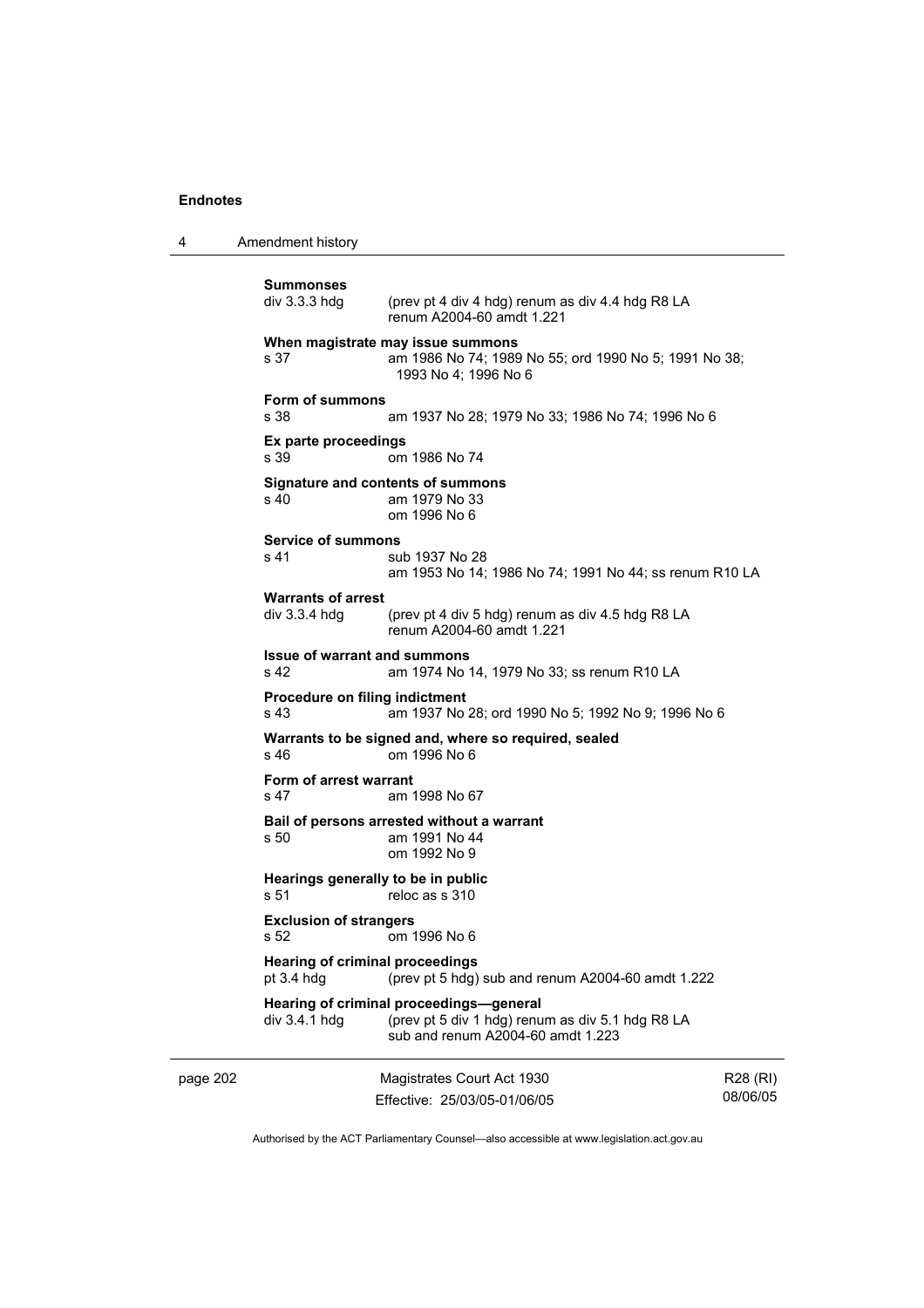**Conduct of case**  am 1986 No 74: 1996 No 6 **If both parties present in court to hear case**  s 54 am 1986 No 74; 1991 No 79; 1993 No 2; 1996 No 6 **Interpreter**  ins 1991 No 79 om 1993 No 2 **Record of proceedings**  s 54A reloc as s 316 **Evidence in criminal proceedings**  div 3.4.2 hdg (prev pt 5 div 2 hdg) renum as div 5.2 hdg R8 LA sub and renum A2004-60 amdt 1.232 **Power to order witnesses out of Court**  s 56 am 1986 No 74 om 1996 No 6 **Husband or wife of complainant or defandant to be competent witness**  s 57 om 1986 No 74 **Defendant and husband or wife, when competent in criminal proceedings**  s 58 om A2004-2 amdt 2.14 **Proof of negative etc**  s 59 am ord 1990 No 5 om A2004-15 amdt 3.20 **Record of proceedings and transcript**  s 60 reloc as s 317 **Informant may request witnesses to attend**  s 60A ins 1996 No 6 reloc to Magistrates Court Rules 1932, pt 4 as rule 12 by A2004-60 amdt 1.239 **Power of magistrate to summon witnesses**  s 61 hdg sub A2004-60 amdt 1.240 s 61 am 1986 No 74 sub 1996 No 6 am A2004-60 amdt 1.241 reloc to Magistrates Court Rules 1932, pt 4 as rule 13 by A2004-60 amdt 1.242

R28 (RI) 08/06/05

Magistrates Court Act 1930 Effective: 25/03/05-01/06/05 page 203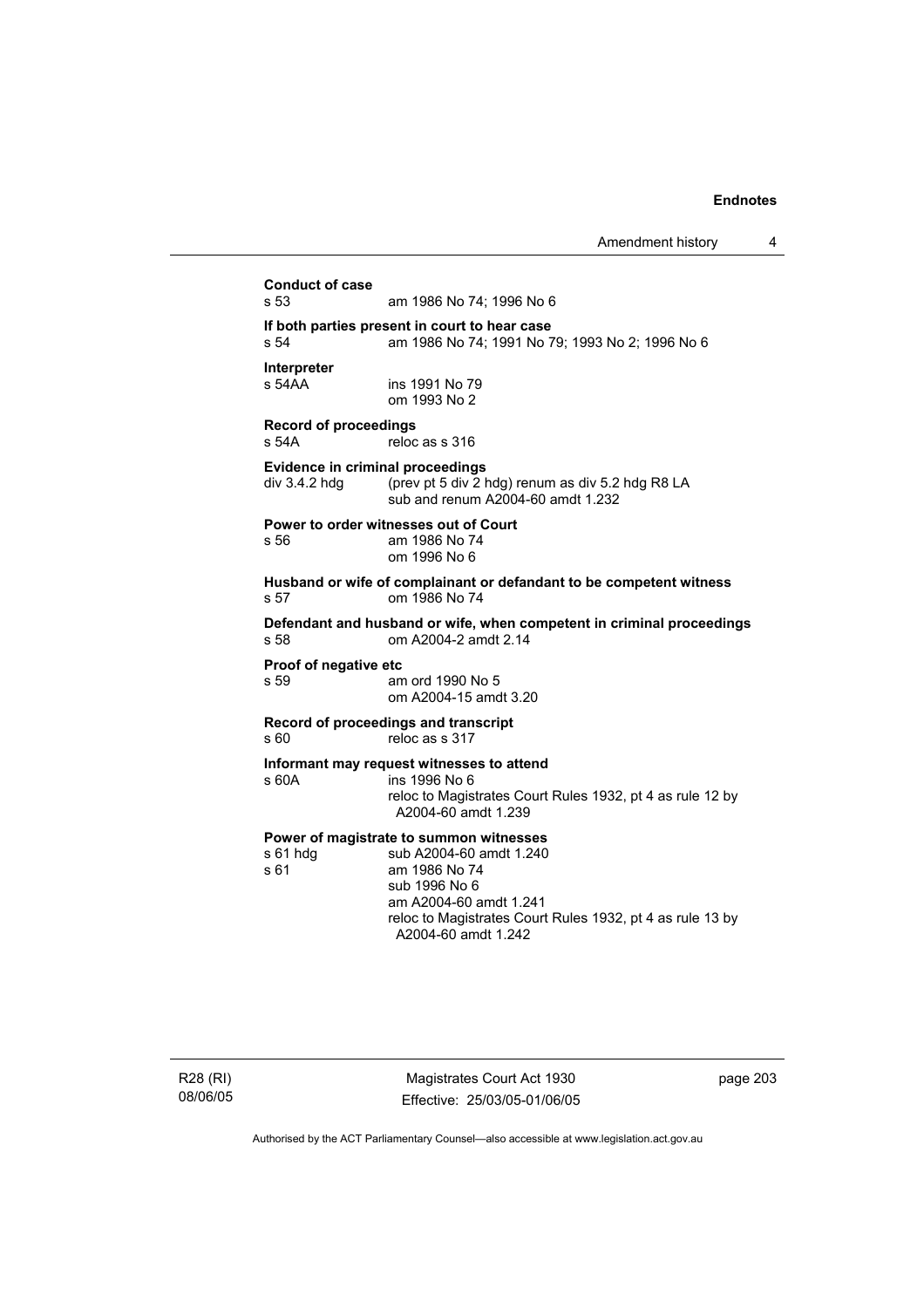| 4 | Amendment history |
|---|-------------------|
|---|-------------------|

| s 62 hda<br>\$62                      | am A2004-60 amdt 1.243<br>sub 1937 No 28; 1996 No 6<br>am A2004-60 amdt 1.243, amdt 1.244<br>reloc to Magistrates Court Rules 1932, pt 4 as rule 14 by<br>A2004-60 amdt 1.245 |
|---------------------------------------|-------------------------------------------------------------------------------------------------------------------------------------------------------------------------------|
| s 62A                                 | Witnesses entitled to claim expenses<br>ins 1996 No 6<br>reloc to Magistrates Court Rules 1932, pt 4 as rule 15 by<br>A2004-60 amdt 1.246                                     |
| s 63                                  | Warrant to bring witness to court<br>am 1967 No 1<br>sub 1996 No 6<br>am A2004-60 amdts 1.247-1.249<br>$(2)$ , $(3)$ exp 1 July 2006 (s 63 $(3)$ )                            |
| Warrant in the first instance<br>s 64 | am A2004-60 amdt 1.250                                                                                                                                                        |
| s 65                                  | <b>Refusal of witness to be examined</b><br>am 1976 No 42; 1986 No 74<br>om 1994 No 61                                                                                        |
| s 66                                  | Production of documents before magistrate<br>am 1937 No 28; A2004-60 amdts 1.251-1.253<br>reloc to Magistrates Court Rules 1932, pt 4 as rule 16 by<br>A2004-60 amdt 1.254    |
| <b>Setting aside summons</b><br>s 66A | ins 1987 No 56<br>am A2004-60 amdt 1.255, amdt 1.256<br>reloc to Magistrates Court Rules 1932, pt 4 as rule 17 by<br>A2004-60 amdt 1.257                                      |
| documents                             | Person about to leave ACT may be ordered to be examined or produce                                                                                                            |
| s 67                                  | reloc as s 318                                                                                                                                                                |
| <b>Jurisdiction) Act</b>              | Examination of witnesses-application of Magistrates Court (Civil                                                                                                              |
| s 67A                                 | ins 1986 No 74<br>am ord 1990 No 5; 1995 No 46<br>om A2004-60 amdt 1.262                                                                                                      |
| s 67B                                 | Affidavits-application of Magistrates Court (Civil Jurisdiction) Act<br>ins 1986 No 74<br>am ord 1990 No 5; 1995 No 46<br>om A2004-60 amdt 1.262                              |

page 204 Magistrates Court Act 1930 Effective: 25/03/05-01/06/05

R28 (RI) 08/06/05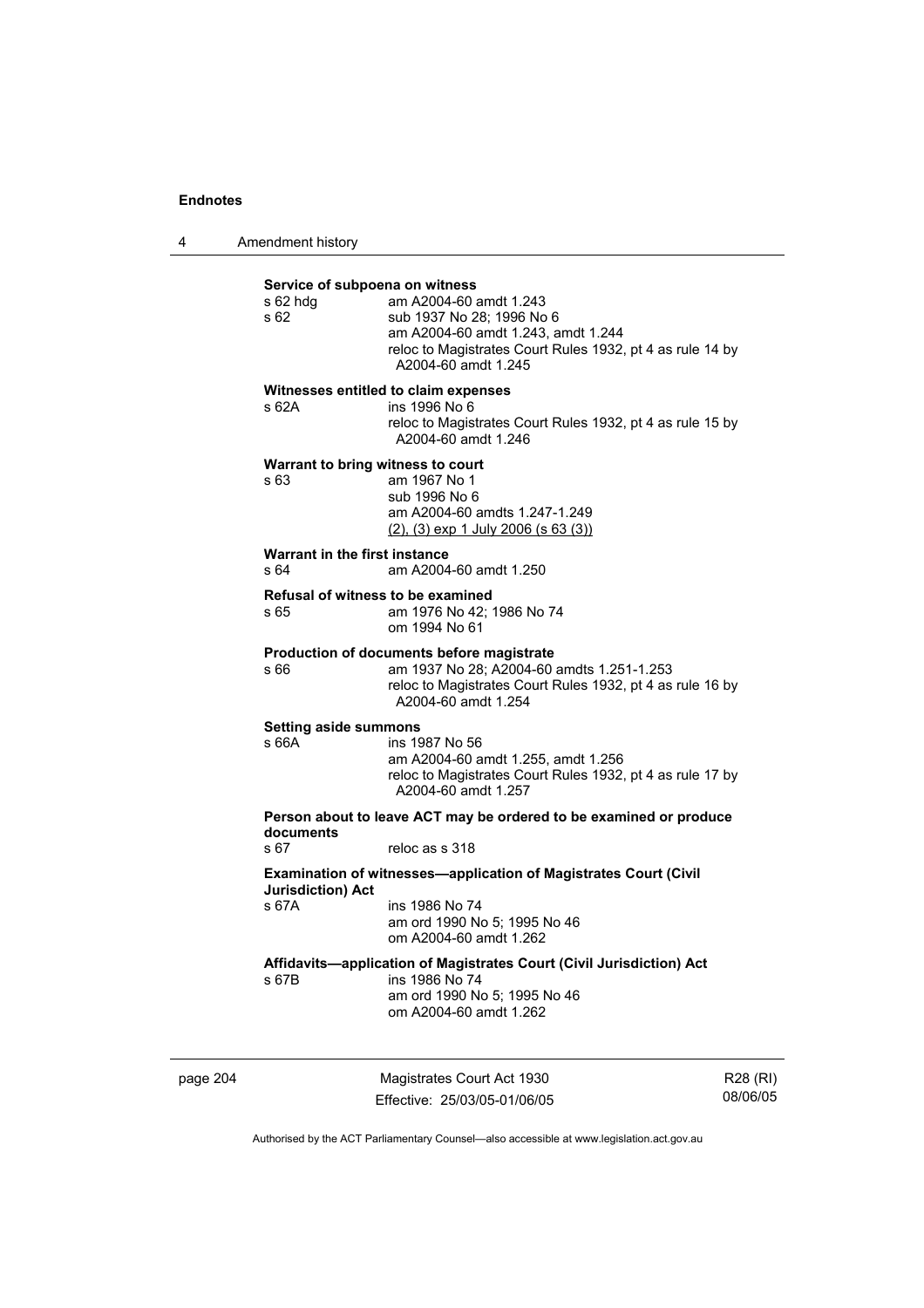| Witnesses' rights and liabilities<br>s 68          | reloc as s 319                                                                                                   |
|----------------------------------------------------|------------------------------------------------------------------------------------------------------------------|
| s 69                                               | Depositions to be delivered to registrar<br>reloc as s 320                                                       |
| <b>Remand</b><br>div 3.4.3 hdg                     | (prev pt 5 div 3 hdg) renum as div 5.3 hdg R8 LA<br>renum A2004-60 amdt 1.270                                    |
| <b>Remand of defendant</b><br>s 70                 | am 1977 No 61; 1996 No 6<br>sub 1996 No 82<br>am 1998 No 67<br>sub A2004-14 amdt 2.4                             |
| Verbal remand<br>s 71                              | am 1996 No 6<br>om 1996 No 82                                                                                    |
| <b>Hearing of bail applications</b><br>s 72A       | ins 1999 No 22 s 21<br>am 2000 No 17 s 3 sch 1; A2003-48 amdt 2.10                                               |
| s 72B                                              | Defendant's appearance in proceeding other than bail proceeding<br>ins 1999 No 22 s 21<br>am A2004-60 amdt 1.271 |
| s 73                                               | Bail of defendant during examination<br>am 1992 No 9                                                             |
| <b>Committal and recognisance</b><br>div 3.4.4 hdg | (prev pt 5 div 4 hdg) renum as div 5.4 hdg R8 LA<br>renum A2004-60 amdt 1.272                                    |
| <b>Extended application of div 3.4.4</b><br>s 73A  | ins 1986 No 74<br>am 1995 No 46<br>sub A2004-60 amdt 1.273                                                       |
| s 74                                               | <b>Committal or detention before decision</b><br>am 1996 No 6: 1996 No 82                                        |
| s 75                                               | Committal of witness or of defendant after decision<br>sub 1976 No 42<br>am 1996 No 82                           |
| s 76                                               | Witnesses may be discharged on recognisance<br>am 1986 No 74; 1994 No 61; A2004-60 amdt 1.274                    |
| <b>Recognisances</b><br>s 77                       | am 1970 No 15; 1992 No 9                                                                                         |

R28 (RI) 08/06/05

Magistrates Court Act 1930 Effective: 25/03/05-01/06/05 page 205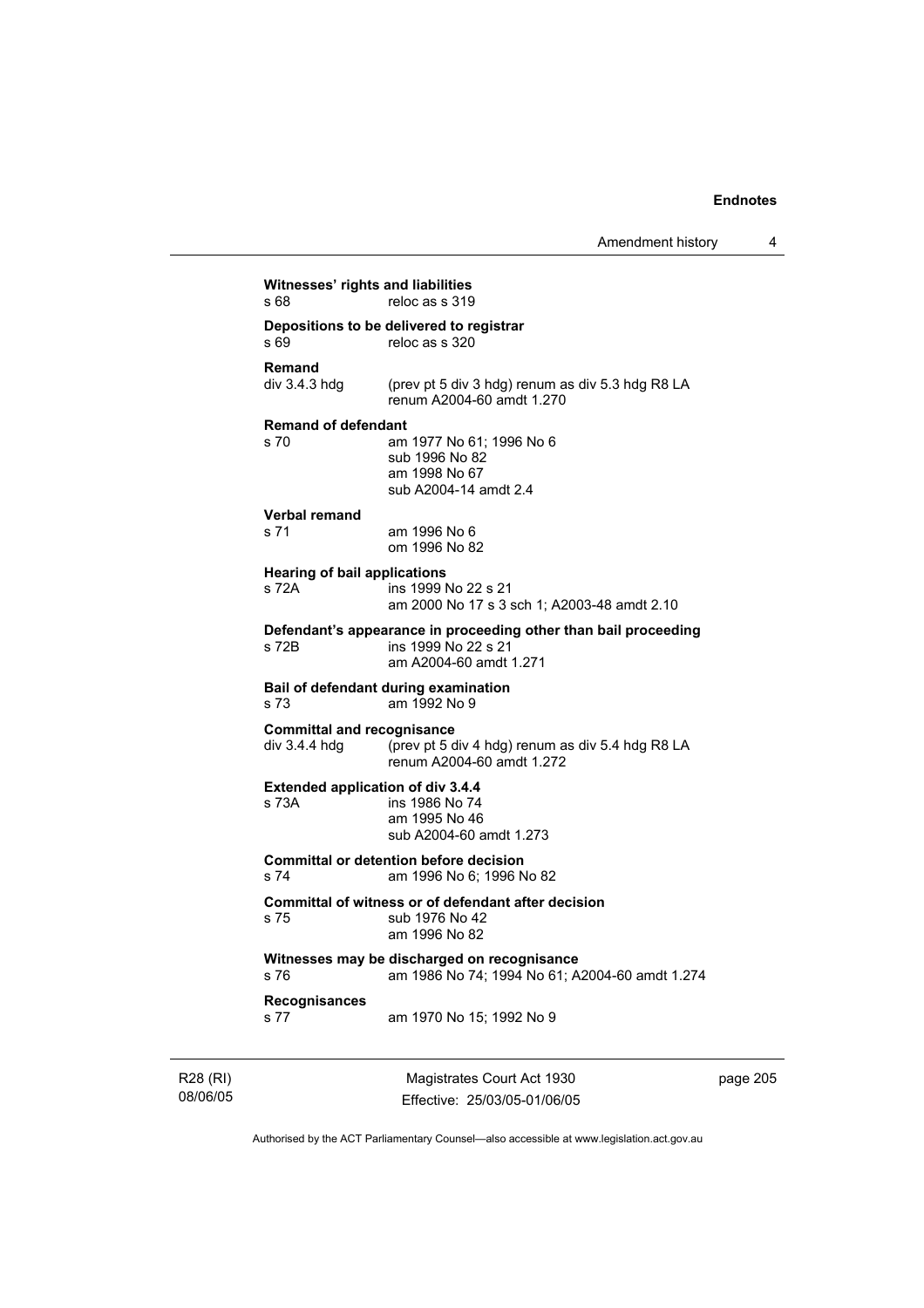| 4 | Amendment history |
|---|-------------------|
|---|-------------------|

| s 78                                            | Issue of warrant for non-appearance<br>am 1992 No 9; A2004-60 amdt 1.275                                                              |
|-------------------------------------------------|---------------------------------------------------------------------------------------------------------------------------------------|
| Recognisances taken out of court<br>s 79        | am 1974 No 14; 1976 No 42; 1991 No 44; 1992 No 9; 1996<br>No 6                                                                        |
| s 80                                            | Forfeited recognisances-how enforced<br>am 1974 No 14; 1984 No 62; 1986 No 53; ord 1990 No 5;<br>1992 No 9; 1996 No 6                 |
| Arrest of principal by sureties<br>s 81         | am 1937 No 28; 1976 No 42<br>om 1992 No 9                                                                                             |
| Conveying people to custody<br>s 82             | am 1976 No 42; 1996 No 82                                                                                                             |
| div 3.4.5 hdg                                   | Adjournment of criminal proceedings<br>(prev pt 5 div 5 hdg) renum as div 5.5 hdg R8 LA<br>sub and renum A2004-60 amdt 1.276          |
| s 84                                            | Particular cases may be adjourned<br>am 1986 No 74; 1992 No 9; 1996 No 6                                                              |
| s 85                                            | Proceeding if either party not present at adjourned hearing<br>am 1986 No 74: 1996 No 6                                               |
| s 86                                            | Proceeding if both parties present at adjourned hearing<br>am 1996 No 6                                                               |
| s 87                                            | Witnesses to attend adjourned sittings<br>am 1977 No 61                                                                               |
| <b>Postponement of hearing</b><br>s 88          | am 1986 No 74; 1991 No 44                                                                                                             |
| pt 3.5 hdg                                      | Proceedings for indictable offences<br>(prev pt 6 hdg) sub and renum A2004-60 amdt 1.277                                              |
| Preliminary<br>div 3.5.1 hdg                    | (prev pt 6 div 1A hdg) ins 1987 No 56<br>renum as div 6.1A hdg R8 LA<br>renum A2004-60 amdt 1.278                                     |
| Meaning of jury in pt 3.5<br>s 88A hdg<br>s 88A | sub A2004-60 amdt 1.279<br>ins 1987 No 56                                                                                             |
| div 3.5.2 hdg                                   | Indictable offences-beginning of proceedings<br>(prev pt 6 div 1 hdg) renum as div 6.1 hdg R8 LA<br>sub and renum A2004-60 amdt 1.280 |
|                                                 |                                                                                                                                       |

page 206 Magistrates Court Act 1930 Effective: 25/03/05-01/06/05

R28 (RI) 08/06/05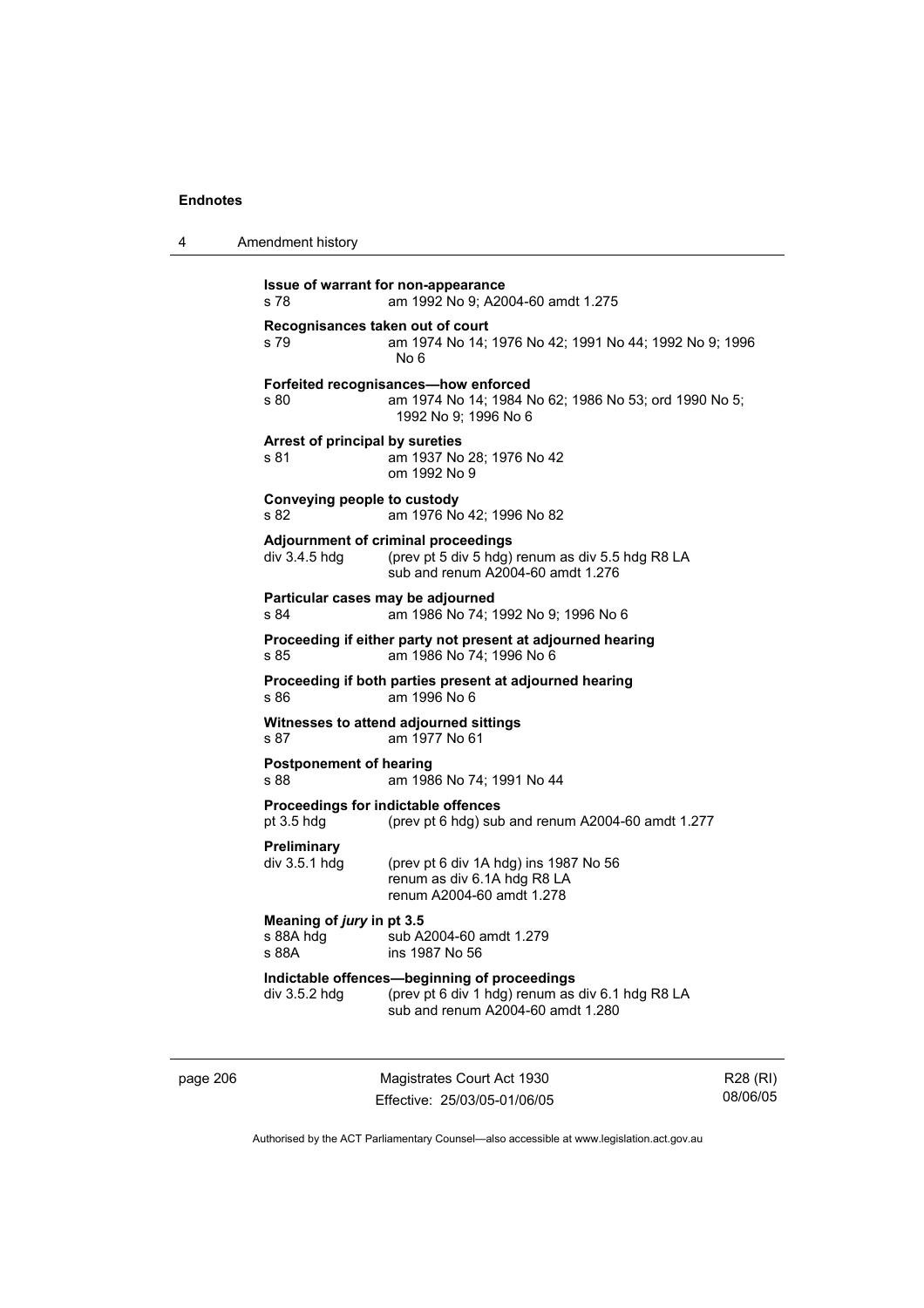# **Disobedience of summons**  am 1977 No 61 **Accused person may be excused from attendance before court**  s 89A ins 1977 No 61 am 1987 No 56; 1992 No 9; 1996 No 6 **Procedure if informant proposes to tender written statements to court**  s 90 sub 1958 No 12 am 1967 No 1 sub 1974 No 14 am 1977 No 61; 1991 No 44; 1996 No 6 **Written statements may be admitted in evidence**  ins 1974 No 14 am 1991 No 44; 1996 No 6 **Preliminary examination if written statements not tendered**  s 90AB ins 1974 No 14 am 1977 No 61; 1996 No 6 **Attendance not required under s 90AA or s 90AB if order made under s 89 (1)**  s 90ABA ins 1977 No 61 **Plea of guilty in committal proceeding**  s 90A ins 1958 No 12 am 1985 No 41; ord 1990 No 5; 1996 No 6; ss renum R10 LA; A2004-60 amdt 1.281 **Court may discharge accused**  s 91 am 1974 No 14; 1987 No 56 **Proceeding if evidence sufficient to put accused on trial**  s 92 am 1951 No 12; 1958 No 12; 1967 No 1; 1974 No 14; 1977 No 61; 1985 No 41; 1986 No 74; 1987 No 56 **Committal for sentence for indictable offence tried summarily**  s 92A ins 1974 No 14 **Depositions as evidence**  ins 1985 No 41 **Admissions and confessions**  s 93 am 1958 No 12; 1967 No 1; 1996 No 6 **Indictable offences—proceedings after hearing of evidence**<br>div 3.5.3 hdg (prev pt 6 div 2 hdg) renum as div 6.2 hdg R (prev pt 6 div  $\overline{2}$  hdg) renum as div 6.2 hdg R8 LA sub and renum A2004-60 amdt 1.282 **Discharge or committal for trial**  s 94 am 1937 No 28; 1976 No 42; 1987 No 56; 1996 No 6

R28 (RI) 08/06/05

Magistrates Court Act 1930 Effective: 25/03/05-01/06/05 page 207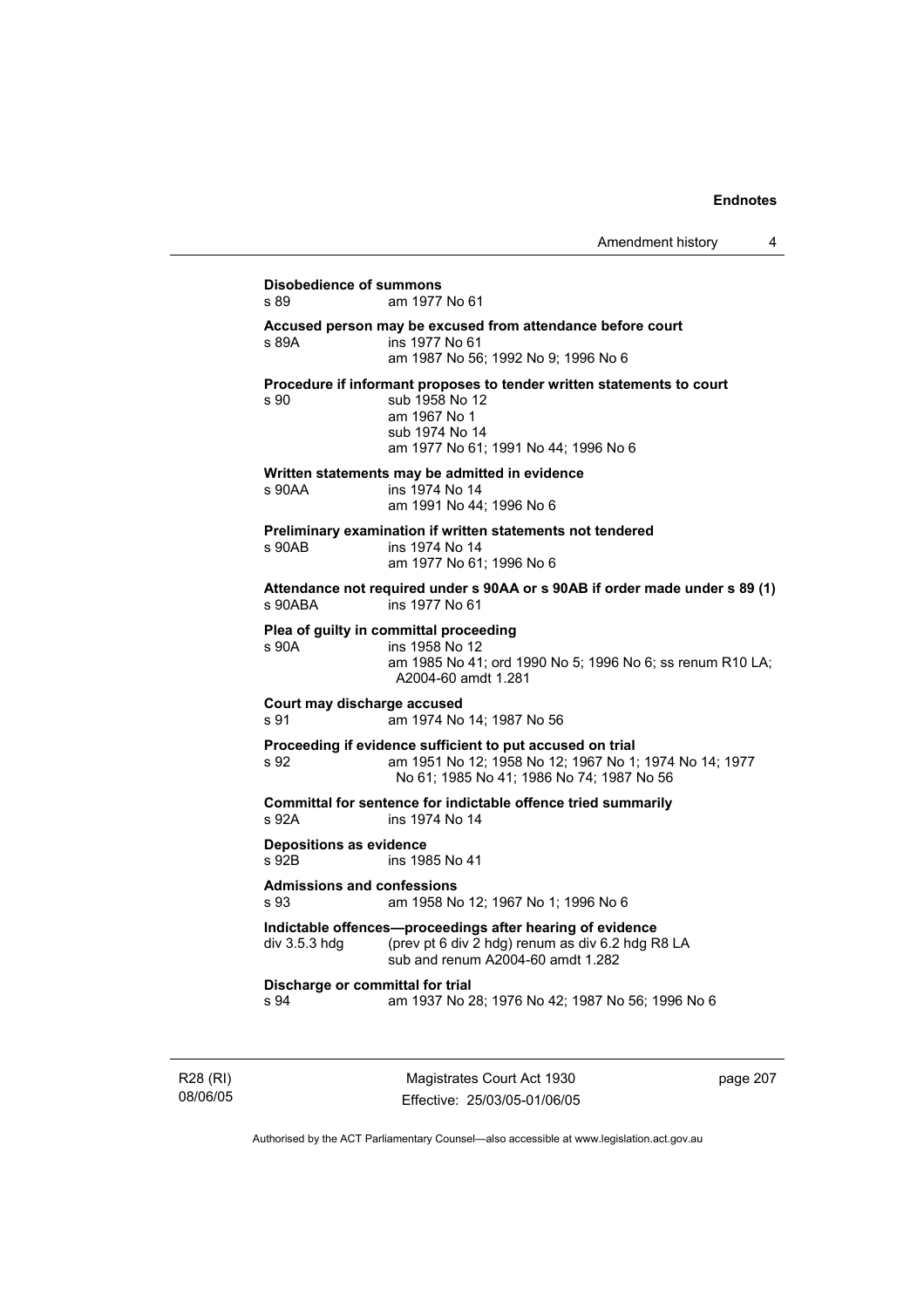4 Amendment history

# **Depositions of dead or absent people**  sub 1958 No 12 am 1967 No 1; 1989 No 59; 1996 No 6; A2004-60 amdt 1.283, amdt 1.284 **Indictable offences—costs**  div 3.5.4 hdg (prev pt 6 div 2A hdg) ins 1984 No 9 renum as div 6.2A hdg R8 LA sub and renum A2004-60 amdt 1.285 **Discontinued proceeding**  s 97 am 1937 No 28 om 1958 No 12 ins 1984 No 9 am 1987 No 56 **Indictable offences—witness recognisances**<br>div 3.5.5 hdg (prev pt 6 div 3 hdg) am 199 (prev pt 6 div 3 hdg) am 1992 No 9 renum as div 6.3 hdg R8 LA sub and renum A2004-60 amdt 1.286 **Bail in capital offences**  s 98 am 1937 No 28 om 1989 No 59 **Admission of persons committed for trial to bail**  s 99 am 1937 No 28; 1976 No 42; 1989 No 59 om 1992 No 9 **Admission of persons committed for trial and are in prison awaiting trial to bail**  am 1937 No 28; 1976 No 42; 1989 No 59 om 1992 No 9 **Recognisances to be transmitted to Crown Solicitor**  s 101 am 1967 No 1; 1976 No 42; 1985 No 17 om 1992 No 9 **Warrant of deliverance**  s 102 am 1976 No 42 om 1992 No 9 **Recognisance of witnesses etc**  s 103 am 1974 No 14; 1996 No 6 **Court may commit refractory witness**  s 105 am 1976 No 42 **Indictable offences—other provisions**  div 3.5.6 hdg (prev pt 6 div 4 hdg) renum as div 6.4 hdg R8 LA sub and renum A2004-60 amdt 1.287

page 208 Magistrates Court Act 1930 Effective: 25/03/05-01/06/05

R28 (RI) 08/06/05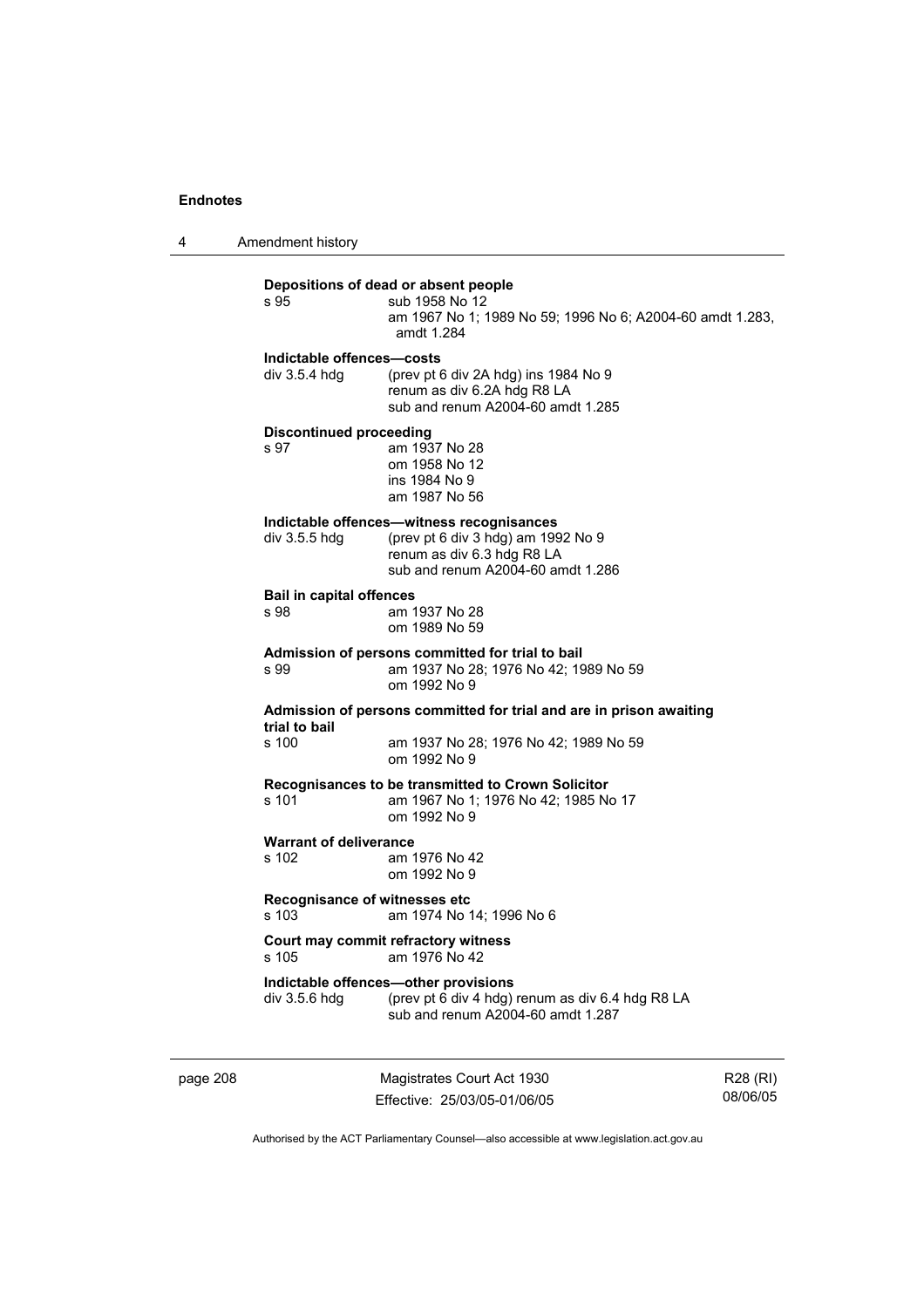| Amendment history |  |
|-------------------|--|
|-------------------|--|

|     | s 105A                                            | References to certified copies of depositions<br>ins A2004-60 amdt 1.288                                                                                                                                                                                                                                                   |      |
|-----|---------------------------------------------------|----------------------------------------------------------------------------------------------------------------------------------------------------------------------------------------------------------------------------------------------------------------------------------------------------------------------------|------|
|     | s 106                                             | Giving depositions etc to director of public prosecutions<br>am 1967 No 1; 1985 No 17; 1985 No 41; 1992 No 9                                                                                                                                                                                                               |      |
|     | s 107                                             | Giving documents to proper officer of court<br>am 1967 No 1; 1985 No 17; 1996 No 6; 1999 No 66 sch 3                                                                                                                                                                                                                       |      |
|     | s 108                                             | Copies of depositions may be obtained by accused<br>am 1967 No 1; 1999 No 66 sch 3                                                                                                                                                                                                                                         |      |
|     | pt $3.6$ hdg                                      | Proceedings for offences punishable summarily<br>(prev pt 7 hdg) renum A2004-60 amdt 1.289                                                                                                                                                                                                                                 |      |
|     | s 108A                                            | Indictable offences dealt with summarily<br>ins 1985 No 41<br>am A2004-60 amdt 1.290                                                                                                                                                                                                                                       |      |
|     | $s$ 109                                           | Dismissal or adjournment in absence of informant<br>sub 1996 No 6                                                                                                                                                                                                                                                          |      |
|     | s 110                                             | Ex parte hearing in absence of defendant<br>am 1974 No 14; 1986 No 83; 1989 No 59; 1996 No 6                                                                                                                                                                                                                               |      |
|     | Both parties appearing<br>s 112                   | am 1996 No 6                                                                                                                                                                                                                                                                                                               |      |
|     | s 114                                             | If defendant does not admit the case<br>am 1937 No 28                                                                                                                                                                                                                                                                      |      |
|     | s 115                                             | Court may proceed to hearing in absence of both or either of the parties<br>am 1996 No 6                                                                                                                                                                                                                                   |      |
|     | s 116                                             | <b>Conduct of summary proceedings regulated</b><br>am 1996 No 6                                                                                                                                                                                                                                                            |      |
|     | pt $3.7$ hdg                                      | Service and pleading by post for certain offences<br>(prev pt 7A hdg) ins 1974 No 14<br>sub 1979 No 33<br>renum A2004-60 amdt 1.291                                                                                                                                                                                        |      |
|     | Interpretation for pt 3.7<br>s 116A hdg<br>s 116A | sub A2004-60 amdt 1.292<br>ins 1974 No 14<br>sub 1979 No 33<br>ord 1990 No 5; 1993 No 4; 1996 No 6; 1998 No 54; 1999<br>No 79 sch 3; A2004-60 amdt 1.294<br>def law in force in the ACT ins A2004-60 amdt 1.293<br>def prescribed offence am A1984-10 s 2; ord 1990 No 5<br>sch 1<br>sub A1993-4 s 10<br>om A1999-79 sch 3 |      |
| 81) |                                                   | Magistrates Court Act 1930                                                                                                                                                                                                                                                                                                 | nage |

R28 (RI) 08/06/05

agistrates Cou Effective: 25/03/05-01/06/05 page 209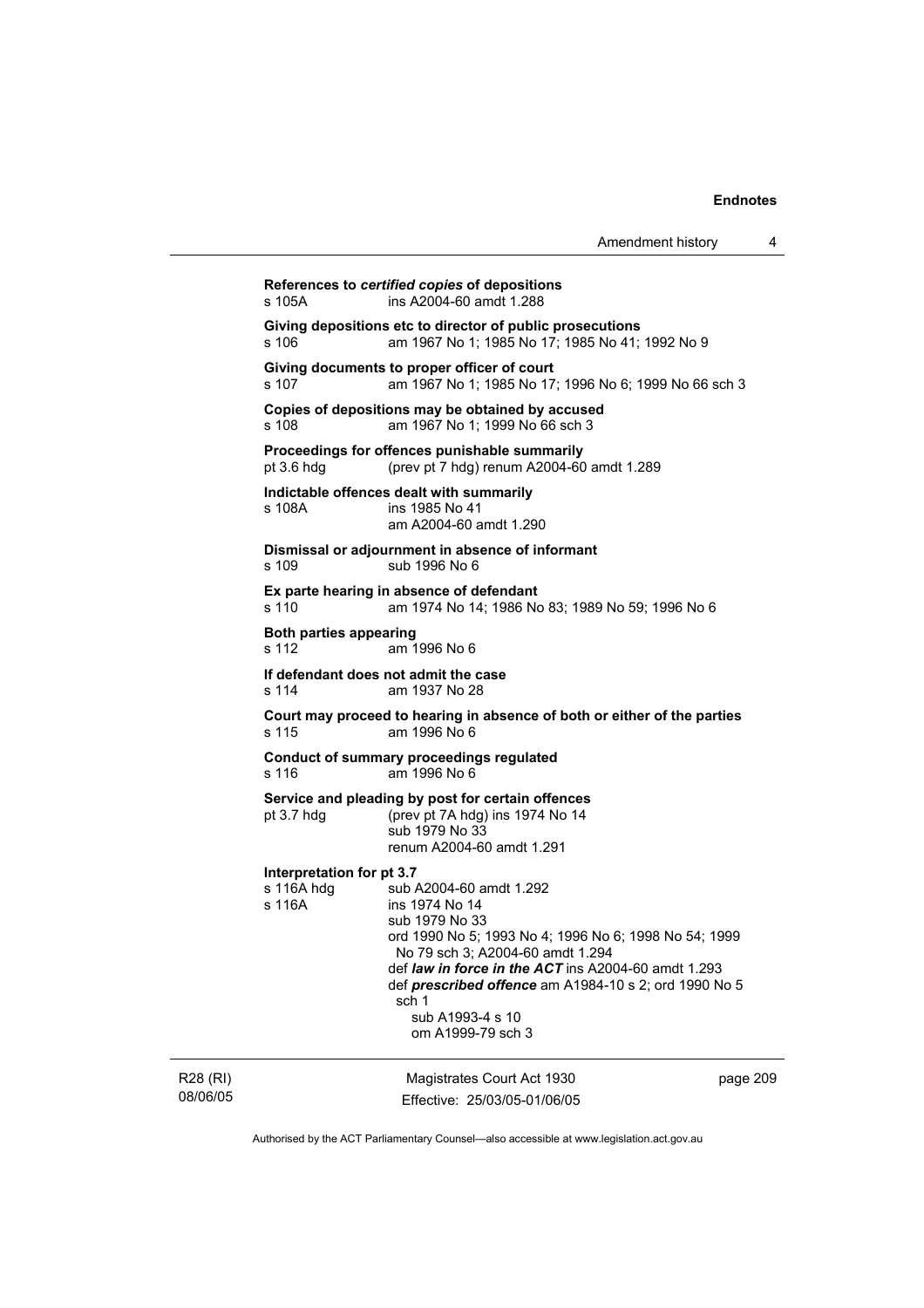|  | Amendment history |
|--|-------------------|
|--|-------------------|

| s 116AA hdg<br>s 116AA                                                | Meaning of prescribed offence for pt 3.7<br>sub A2004-60 amdt 1.295<br>ins 1999 No 79 s 5 sch 3<br>am 2001 No 62 amdts 1.1-1.3; A2004-60 amdt 1.296 |  |
|-----------------------------------------------------------------------|-----------------------------------------------------------------------------------------------------------------------------------------------------|--|
| s 116B hdg<br>s 116B                                                  | Service of summons for prescribed offence<br>sub A2004-60 amdt 1.297<br>ins 1974 No 14<br>sub 1979 No 33<br>am 1993 No 4: A2004-60 amdt 1.298       |  |
| <b>Giving of notice</b><br>s 116BA                                    | ins 1993 No 4                                                                                                                                       |  |
| <b>Proof of service</b><br>s 116C                                     | ins 1974 No 14<br>sub 1979 No 33<br>am 1991 No 44; 1993 No 4; 1996 No 6                                                                             |  |
| Pleas to prescribed offence                                           |                                                                                                                                                     |  |
| s 116D hdg<br>s 116D                                                  | sub A2004-60 amdt 1.299<br>ins 1974 No 14<br>sub 1979 No 33<br>am 1991 No 44; 1993 No 4                                                             |  |
| Procedure if plea of guilty entered                                   |                                                                                                                                                     |  |
| s 116E                                                                | ins 1974 No 14<br>sub 1979 No 33<br>am 1991 No 44; 1993 No 4                                                                                        |  |
|                                                                       | Procedure if notice of intention to defend given                                                                                                    |  |
| s 116F                                                                | ins 1974 No 14<br>sub 1979 No 33<br>am 1991 No 44; 1993 No 4                                                                                        |  |
| Procedure if defendant pleads not guilty<br>s 116FA<br>ins 1989 No 59 |                                                                                                                                                     |  |
| Procedure if defendant does not plead                                 |                                                                                                                                                     |  |
| s 116G                                                                | ins 1974 No 14<br>sub 1979 No 33<br>am 1989 No 59; 1991 No 44; 1993 No 4                                                                            |  |
| Restricted penalties under pt 3.7<br>s 116H hdg<br>s 116H             | sub A2004-60 amdt 1.300<br>ins 1974 No 14<br>sub 1979 No 33; 1993 No 4<br>am 1996 No 6; 1998 No 25; A2003-56 amdt 3.162                             |  |

page 210 Magistrates Court Act 1930 Effective: 25/03/05-01/06/05

R28 (RI) 08/06/05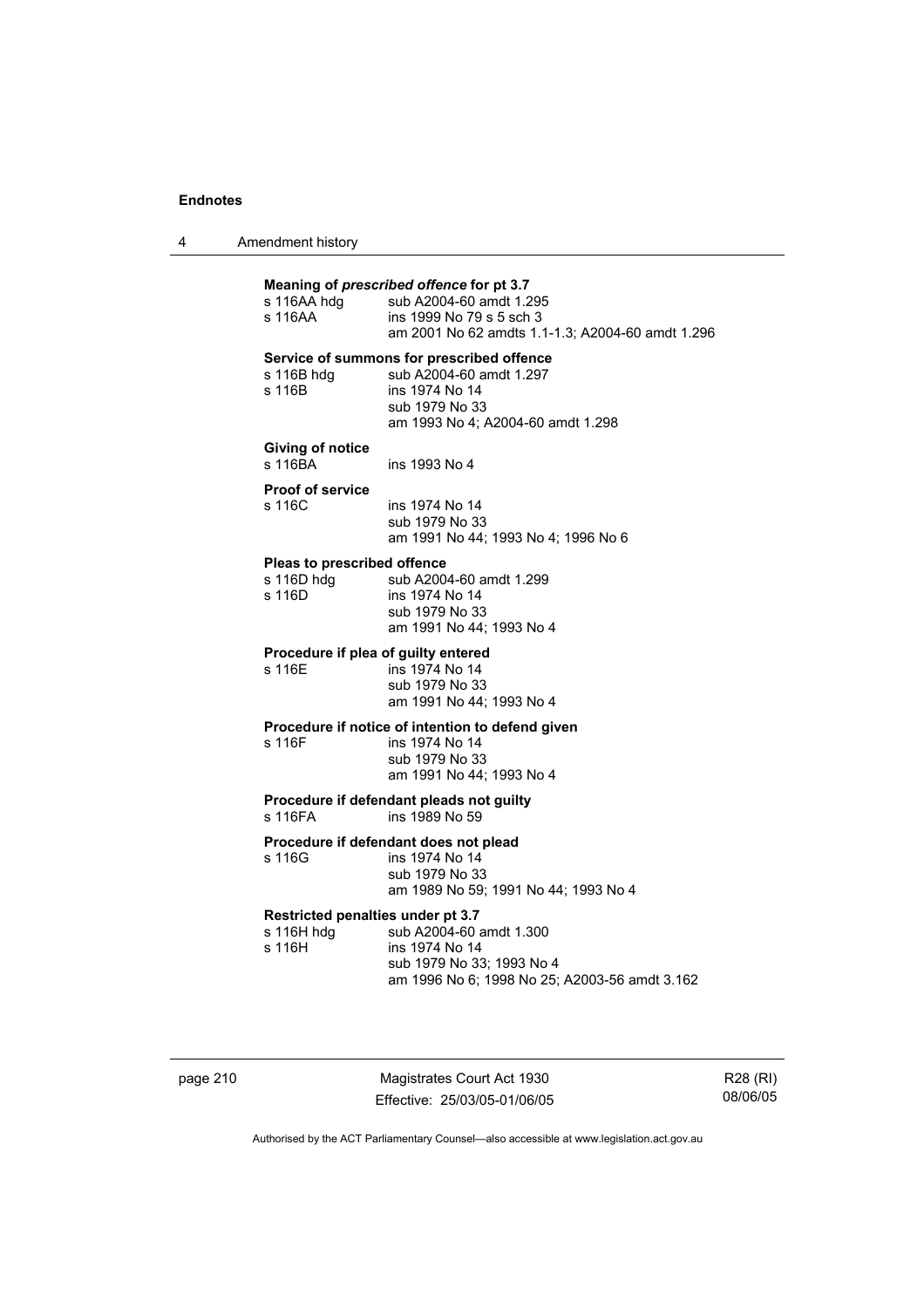## **Consequences of conviction ex parte**  s 116| ins 1974 No 14 sub 1979 No 33 am 1991 No 44; 1993 No 4; 1996 No 6; A2004-60 amdt 1.301 **Date of conviction**  s 116J ins 1974 No 14 om 1979 No 33 **Infringement notices for certain offences**  pt 3.8 hdg (prev pt 8 hdg) om 1986 No 74 ins 2001 No 77 s 21 renum A2004-60 amdt 1.302 **Preliminary**  ins 2001 No 77 s 21 renum A2004-60 amdt 1.303 **Definitions for pt 3.8**  s 117 hdg sub A2004-60 amdt 1.304 s 117 om 1986 No 74 ins 2001 No 77 s 21 def *another jurisdiction* ins A2004-47 amdt 1.1 def *authorised person* sub 2002 No 30 amdt 3.587; A2004-60 amdt 1.305 def *driver* ins A2004-47 amdt 1.1 def *home address* ins A2004-47 amdt 1.1 def *illegal user declaration* ins A2004-47 amdt 1.1 def *known offender declaration* ins A2004-47 amdt 1.1 def *registered* ins A2004-47 amdt 1.1 def *registered operator* ins A2004-47 amdt 1.1 def *responsible person* ins A2004-47 amdt 1.1 def *sold vehicle declaration* ins A2004-47 amdt 1.1 def *trader's plate* ins A2004-47 amdt 1.1 def *unknown offender declaration* ins A2004-47 amdt 1.1 def *vehicle* ins A2004-47 amdt 1.1 def *vehicle related offence* ins A2004-47 amdt 1.1 **Purpose and effect of pt 3.8**  s 118 hdg sub A2004-60 amdt 1.306<br>s 118 om 1986 No 74 om 1986 No 74 ins 2001 No 77 s 21 **Regulations about infringement notice offences**  s 119 om 1986 No 74 ins 2001 No 77 s 21 am A2003-2 s 70

R28 (RI) 08/06/05

Magistrates Court Act 1930 Effective: 25/03/05-01/06/05 page 211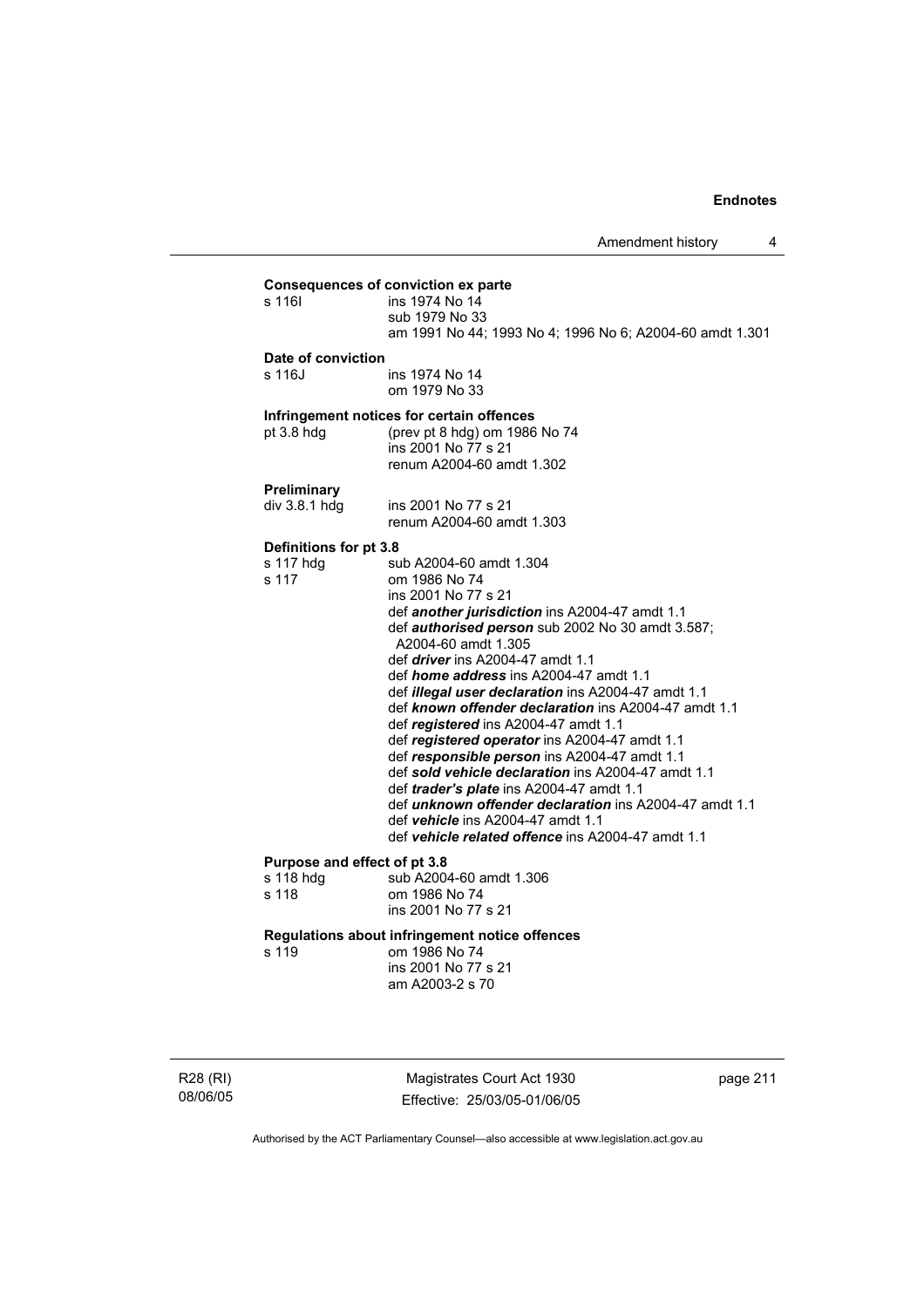4 Amendment history

| Infringement and reminder notices<br>div 3.8.2 hdg | (prev div 8.2 hdg) ins 2001 No 77 s 21<br>renum A2004-60 amdt 1.307                                          |
|----------------------------------------------------|--------------------------------------------------------------------------------------------------------------|
| <b>Service of infringement notices</b><br>s 120    | om 1986 No 74<br>ins 2001 No 77 s 21<br>am A2004-42 amdt 1.8, amdt 1.9<br>sub A2004-47 amdt 1.2              |
| <b>Contents of infringement notices</b><br>s 121   | om 1986 No 74<br>ins 2001 No 77 s 21                                                                         |
| s 122                                              | Additional information in infringement notices<br>om 1986 No 74<br>ins 2001 No 77 s 21                       |
| s 123                                              | Time for payment of infringement notice penalty<br>sub 1937 No 28<br>om 1986 No 74<br>ins 2001 No 77 s 21    |
| <b>Extension of time to pay penalty</b><br>s 124   | om 1986 No 74<br>ins 2001 No 77 s 21                                                                         |
| s 125                                              | Effect of payment of infringement notice penalty<br>am 1937 No 28<br>om 1986 No 74<br>ins 2001 No 77 s 21    |
| s 126                                              | Application for withdrawal of infringement notice<br>om 1986 No 74<br>ins 2001 No 77 s 21                    |
| Withdrawal of infringement notice<br>s 127         | sub 1937 No 28<br>om 1986 No 74<br>ins 2001 No 77 s 21                                                       |
| s 128                                              | Guidelines about withdrawal of infringement notices<br>am 1937 No 28<br>om 1986 No 74<br>ins 2001 No 77 s 21 |
| <b>Reminder notices</b><br>s 129                   | sub 1967 No 1<br>am 1980 No 4<br>om 1986 No 74<br>ins 2001 No 77 s 21                                        |

page 212 Magistrates Court Act 1930 Effective: 25/03/05-01/06/05

R28 (RI) 08/06/05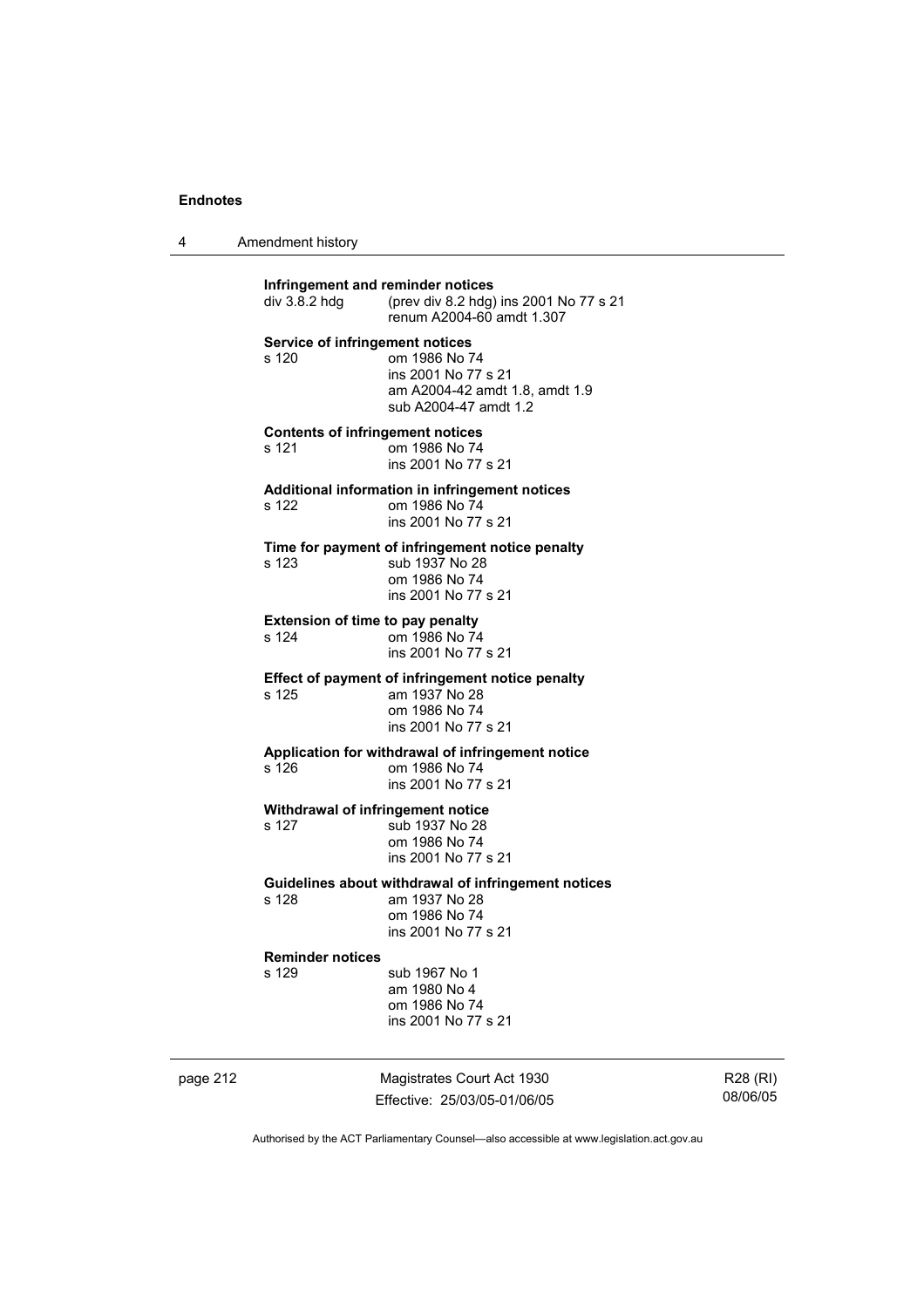# **Contents of reminder notices**  om 1986 No 74 ins 2001 No 77 s 21 **Additional information in reminder notices**  s 131 om 1986 No 74 ins 2001 No 77 s 21 **Additional provisions for vehicle-related offences**  div 3.8.3 hdg (prev div 8.2A hdg) ins A2004-47 amdt 1.3 renum R26 LA **Meaning of** *infringement notice* s 131A ins A2004-47 amdt 1.3 **Service of infringement notice on responsible person for vehicles**  s 131B ins A2004-47 amdt 1.3 am A2004-42 amdt 1.10; ss renum R25 LA (see A2004-60 amdt 1.11) **Liability for vehicle-related offences**  ins A2004-47 amdt 1.3 **Illegal user declarations**  s 131D ins A2004-47 amdt 1.3 **Known offender declarations**  ins A2004-47 amdt 1.3 **Sold vehicle declarations**  s 131F ins A2004-47 amdt 1.3 **Unknown offender declarations**  ins A2004-47 amdt 1.3 **Disputing liability for infringement notices**  div 3.8.4 hdg (prev div 8.3 hdg) ins 2001 No 77 s 21 sub and renum A2004-60 amdt 1.308 and R26 LA **Disputing liability for infringement notice offence**  s 132 am 1967 No 1; 1969 No 12; 1977 No 4 om 1986 No 74 ins 2001 No 77 s 21 **Extension of time to dispute liability**  s 133 am 1937 No 28 om 1986 No 74 ins 2001 No 77 s 21 **Procedure if liability disputed**  s 134 ins 2001 No 77 s 21 am A2004-42 amdt 1.12

R28 (RI) 08/06/05

Magistrates Court Act 1930 Effective: 25/03/05-01/06/05 page 213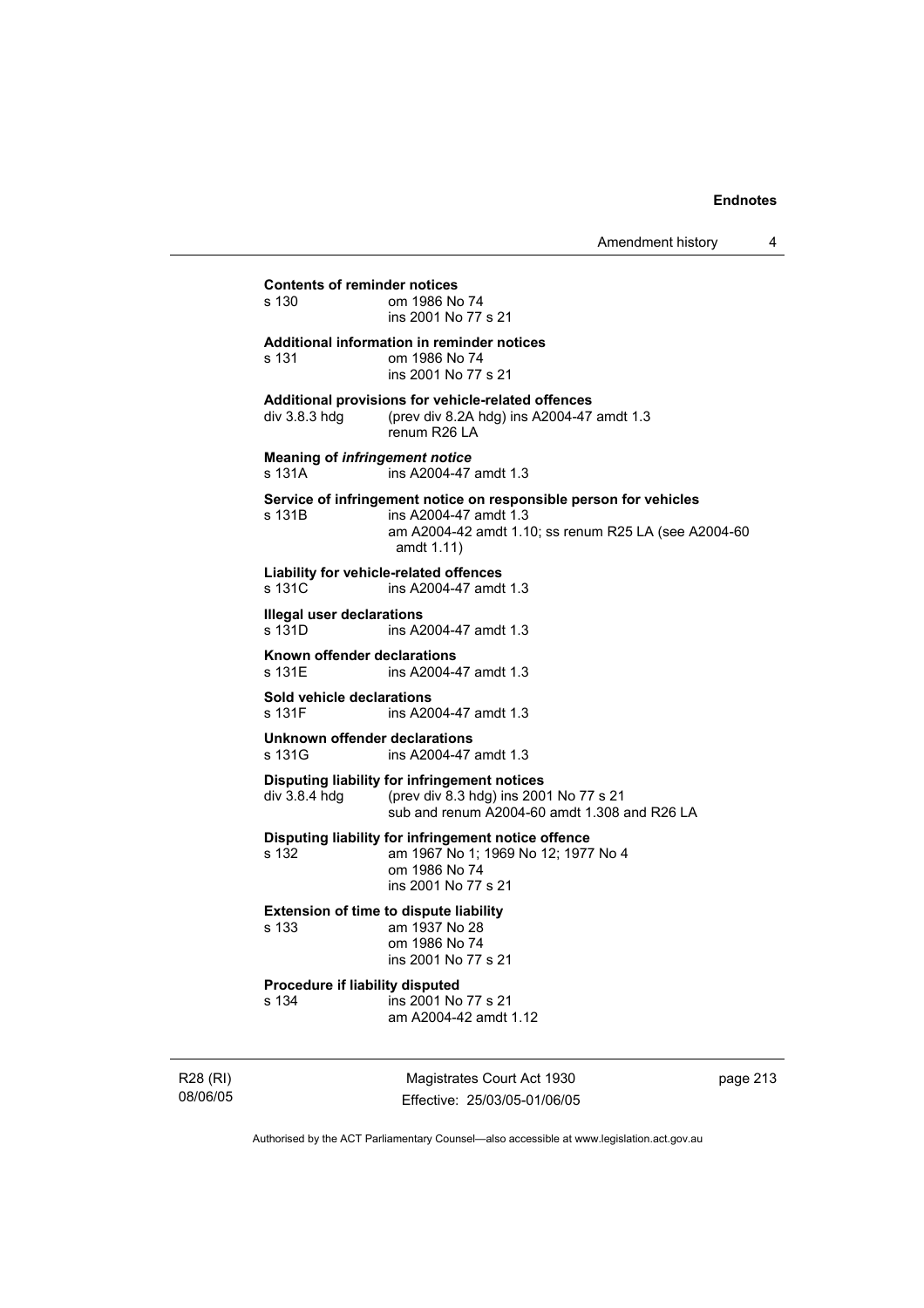4 Amendment history

|          | div 3.8.5 hdg                                 | Infringement notices-other provisions<br>(prev div 8.4 hdg) ins 2001 No 77 s 21<br>sub and renum A2004-60 amdt 1.309 and R26 LA                                                      |          |
|----------|-----------------------------------------------|--------------------------------------------------------------------------------------------------------------------------------------------------------------------------------------|----------|
|          | s 134A                                        | Authorised people for infringement notice offences<br>ins 1968 No 25<br>om 1986 No 74<br>ins 2002 No 30 amdt 3.588                                                                   |          |
|          | s 134B                                        | Money recovered by infant or person of unsound mind<br>ins 1968 No 25<br>am 1978 No 46<br>om 1986 No 74                                                                              |          |
|          | s 135                                         | Delegation of administering authority's functions<br>am 1937 No 28<br>om 1986 No 74<br>ins 2001 No 77 s 21<br>sub 2002 No 30 amdt 3.589                                              |          |
|          | <b>Evidentiary certificates</b><br>s 136      | om 1986 No 74<br>ins 2001 No 77 s 21                                                                                                                                                 |          |
|          | <b>Default summons</b><br>s 137               | om 1986 No 74                                                                                                                                                                        |          |
|          | <b>Service of default summons</b><br>s 138    | om 1986 No 74                                                                                                                                                                        |          |
|          | s 139                                         | Ground of defence to be in writing lodged with the clerk<br>am 1937 No 28; 1958 No 12; 1970 No 15<br>om 1986 No 74                                                                   |          |
|          | Trial<br>s 140                                | am 1958 No 12; 1970 No 15<br>om 1986 No 74                                                                                                                                           |          |
|          | pt $3.9$ hdg                                  | <b>Enforcement of criminal decisions</b><br>(prev pt 9 hdg) sub and renum A2004-60 amdt 1.310                                                                                        |          |
|          | div 3.9.1 hdg                                 | Enforcement of criminal decisions-general<br>(prev pt 9 div 1 hdg) renum R8 LA<br>sub and renum A2004-60 amdt 1.311                                                                  |          |
|          | s 141                                         | Minute of decision and notice to defendant<br>am 1972 No 37; ord 1990 No 5; 1991 No 44; 1993 No 4; 1996<br>No 6; 1996 No 68; 1998 No 25; 1999 No 91 sch 2; ss renum<br><b>R10 LA</b> |          |
|          | <b>Formal convictions and orders</b><br>s 142 | am 1937 No 28; 1991 No 44                                                                                                                                                            |          |
| page 214 |                                               | Magistrates Court Act 1930                                                                                                                                                           | R28 (RI) |

Effective: 25/03/05-01/06/05

R28 (RI) 08/06/05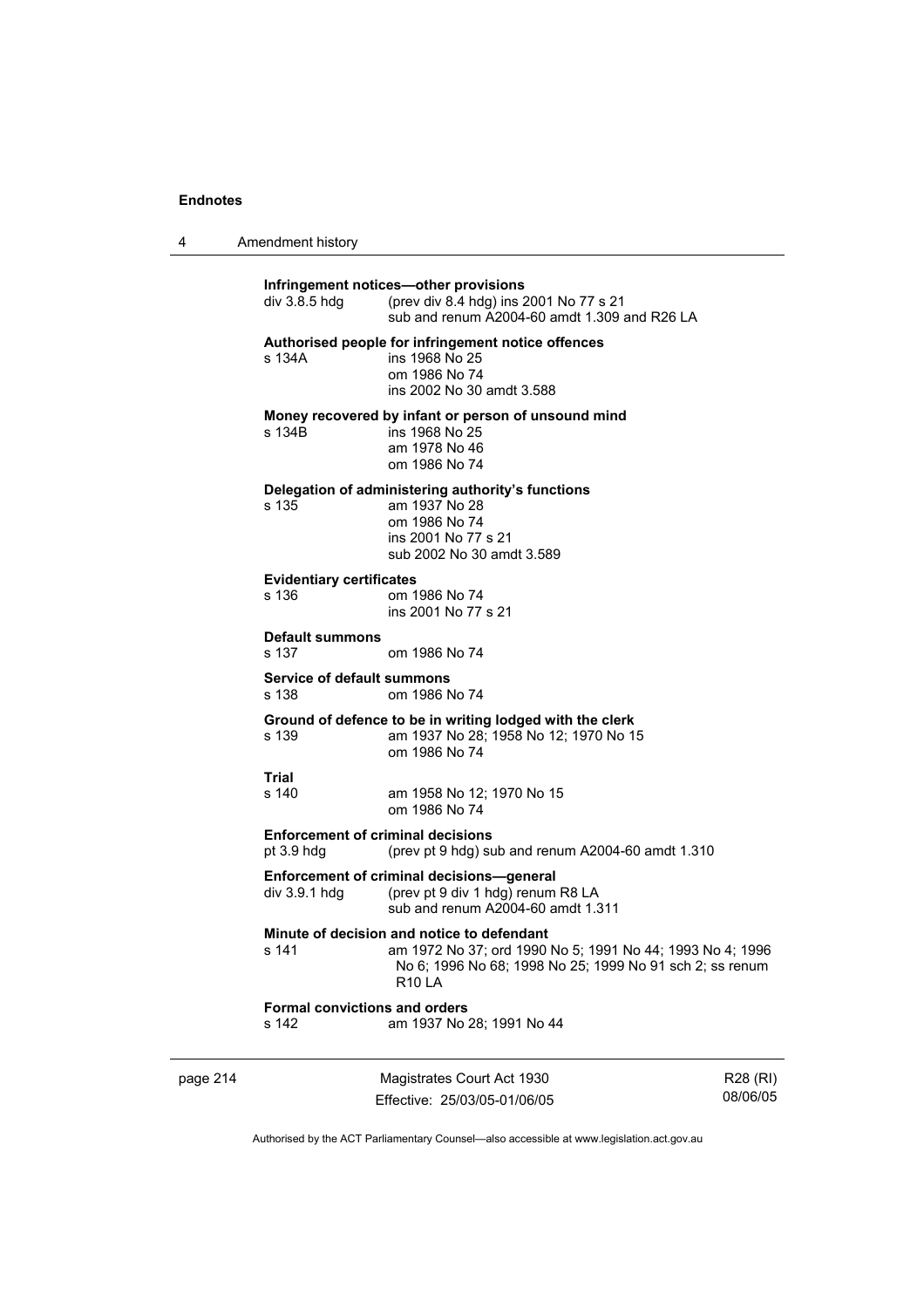| <b>Dismissal of information</b><br>s 143<br>am 1986 No 74; 1991 No 44 |                                                                                                                                                                                                                                                                                                                                                                                                                                                                                                                                                                                                          |  |  |
|-----------------------------------------------------------------------|----------------------------------------------------------------------------------------------------------------------------------------------------------------------------------------------------------------------------------------------------------------------------------------------------------------------------------------------------------------------------------------------------------------------------------------------------------------------------------------------------------------------------------------------------------------------------------------------------------|--|--|
| s 144                                                                 | Copies of informations and other documents<br>sub 1967 No 1<br>am 1980 No 10; 1986 No 74; 1991 No 38; 1991 No 44; 1994<br>No 4                                                                                                                                                                                                                                                                                                                                                                                                                                                                           |  |  |
| Imprisonment in first instance<br>s 145                               | am 1996 No 6                                                                                                                                                                                                                                                                                                                                                                                                                                                                                                                                                                                             |  |  |
| <b>Enforcement of fines</b><br>div 3.9.2 hdg                          | (prev pt 9 div 2 hdg) sub 1994 No 61<br>am 1998 No 25<br>renum as div 9.2 hdg R8 LA<br>renum A2004-60 amdt 1.312                                                                                                                                                                                                                                                                                                                                                                                                                                                                                         |  |  |
| Definitions for div 3.9.2<br>s 146 hdg<br>s 146                       | sub A2004-60 amdt 1.313<br>om 1986 No 57<br>ins 1989 No 60<br>sub 1991 No 112<br>def chief police officer ins A1998-25 s 8<br>om A2004-60 amdt 1.314<br>def default notice ins A1998-25 s 8<br>def <i>fine</i> ins A1998-25 s 8<br>am A1999-91 sch 2<br>def <i>fine defaulter</i> ins A1998-25 s 8<br>def government agency ins A1998-25 s 8<br>def outstanding fine ins A1998-25 s 8<br>def parking offence om A1998-25 s 8<br>def penalty notice ins A1998-25 s 8<br>def Territory entity ins A1998-25 s 8<br>sub A2004-60 amdt 1.315<br>def <i>traffic</i> offence am A1993-4 s 21<br>om A1998-25 s 8 |  |  |
| s 146A                                                                | No imprisonment for breach of reparation order<br>ins ord 1990 No 1<br>am 1996 No 6<br>om 1998 No 25                                                                                                                                                                                                                                                                                                                                                                                                                                                                                                     |  |  |
| <b>Payment of fine</b><br>s 147                                       | am 1968 No 25; 1977 No 34; 1986 No 74; 1989 No 60; ord<br>1990 No 5; 1991 No 112; 1992 No 23; 1993 No 4; 1994 No 4;<br>1994 No 45; 1994 No 61; 1995 No 46<br>sub 1998 No 25                                                                                                                                                                                                                                                                                                                                                                                                                              |  |  |

R28 (RI) 08/06/05

Magistrates Court Act 1930 Effective: 25/03/05-01/06/05 page 215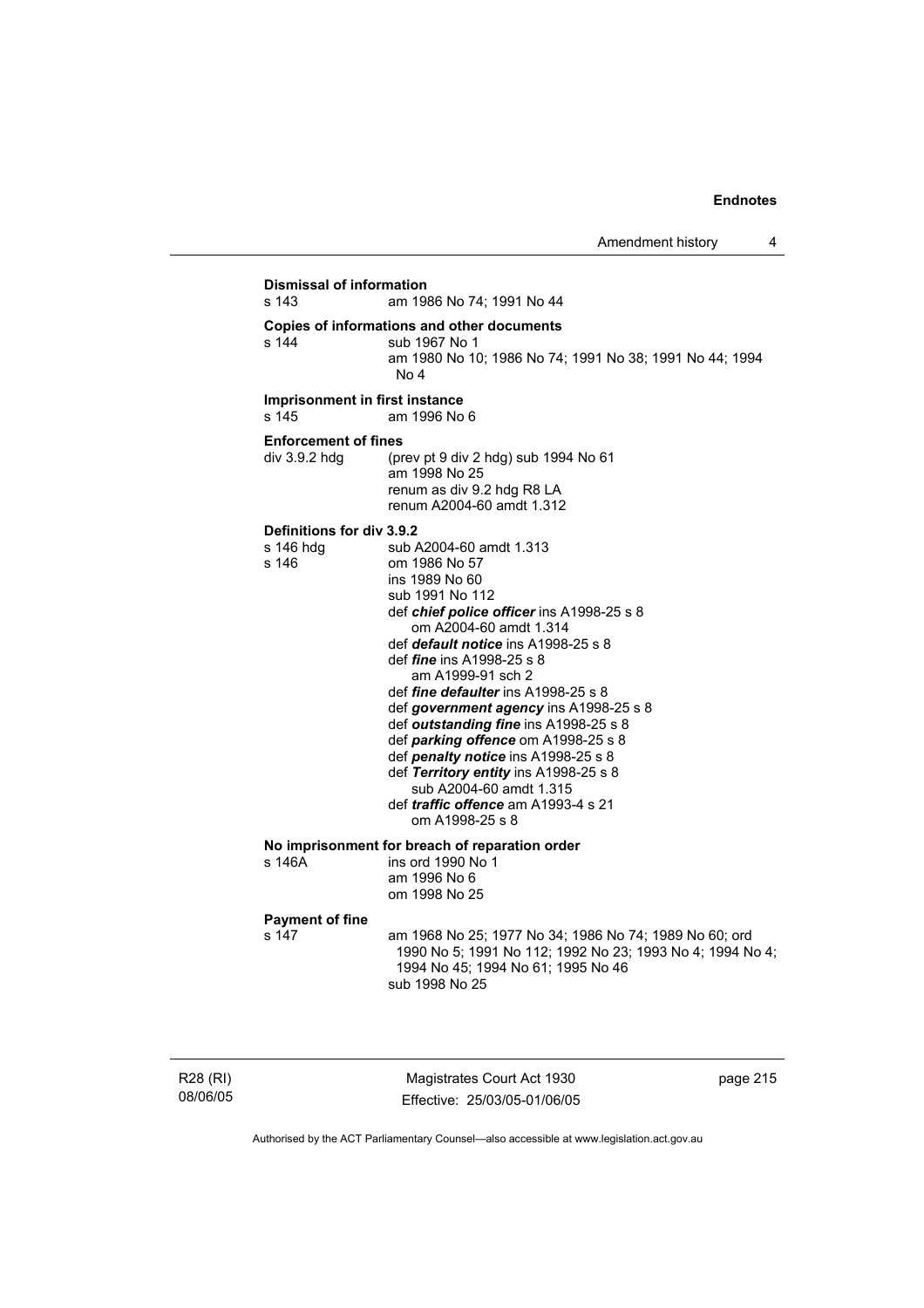4 Amendment history page 216 Magistrates Court Act 1930 R28 (RI) **Notice of address etc**  ins 1989 No 60 am 1991 No 44; 1991 No 112; 1993 No 48 sub 1998 No 25 **Access to particulars of address**  s 147B ins 1998 No 25 **Doubtful service**  s 147C ins 1998 No 25 **Court may allow time to pay**  s 148 am 1974 No 14; 1979 No 33; 1991 No 44; 1998 No 25; ss renum R10 LA **Penalty notice**  s 149 om 1986 No 74 ins 1998 No 25 **Default**  am 1974 No 14; 1977 No 34; 1979 No 33; 1986 No 74; 1989 No 60; 1991 No 112; 1993 No 4; 1999 No 79 s 5 sch 3 sub 1998 No 25 am A2004-60 amdt 1.316 **Parking offences—further orders in respect of natural persons**  s 150A ins 1989 No 60 am 1991 No 44; 1991 No 112; 1993 No 48 om 1998 No 25 **Parking offences—further orders in respect of bodies corporate**  s 150B ins 1989 No 60 am 1991 No 44; 1991 No 112; 1993 No 48; 1994 No 61 om 1998 No 25 **Further orders—service**  s 150C ins 1989 No 60 am 1991 No 44 om 1998 No 25 **Default notice**  s 151 orig s 151 renum as s 185 ins 1998 No 25 **Special arrangements**  s 152 orig s 152 renum as s 186 ins 1998 No 25 **Notice for suspension of driver licence etc**  s 153 am 1937 No 28; 1940 No 22; 1989 No 60; 1991 No 44 om 1998 No 25 sub 1999 No 79 s 5 sch 3

Authorised by the ACT Parliamentary Counsel—also accessible at www.legislation.act.gov.au

08/06/05

Effective: 25/03/05-01/06/05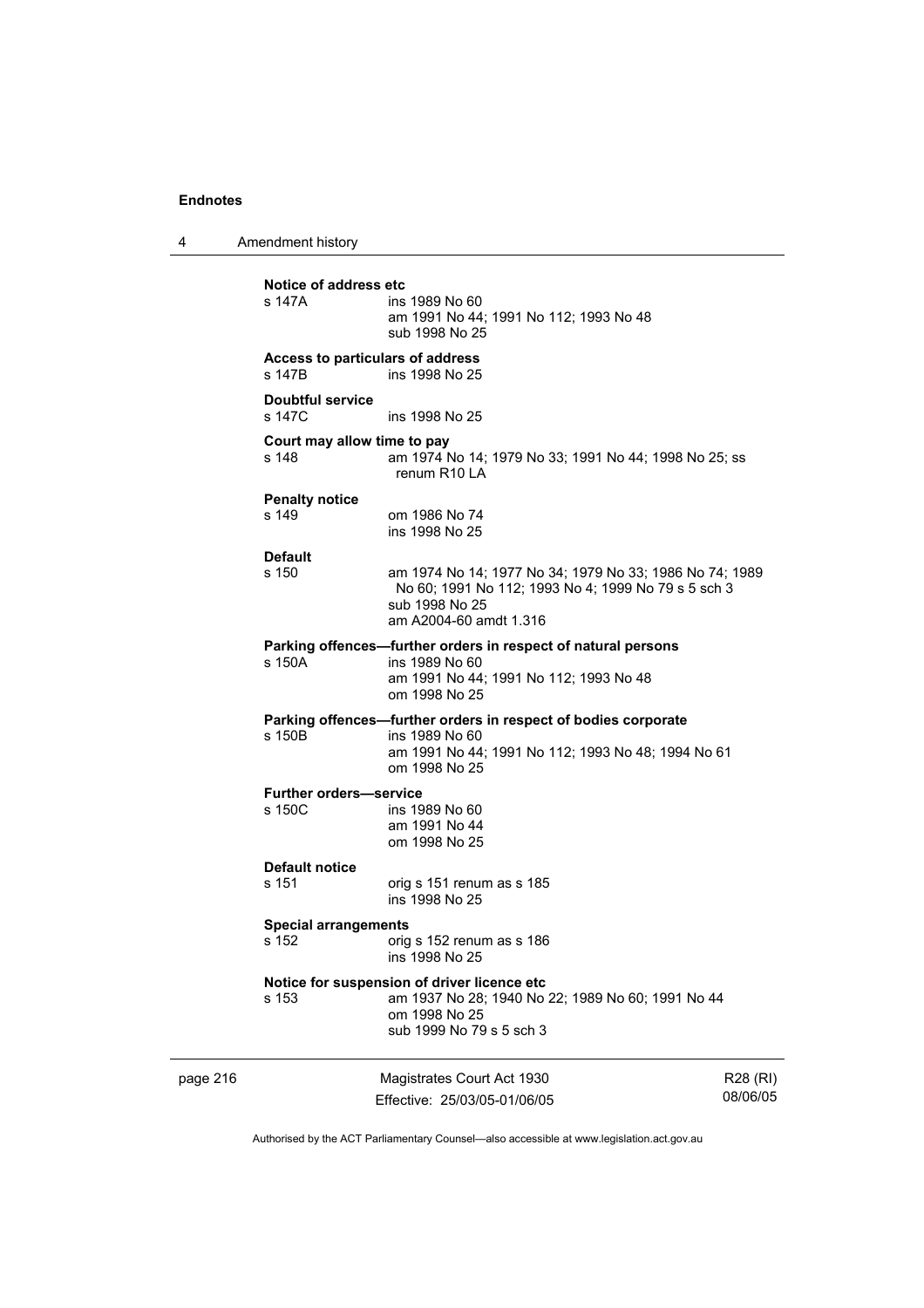## **Parking offences—instalment payments**

| s 153A | ins 1989 No 60 |
|--------|----------------|
|        | am 1991 No 44  |
|        | om 1998 No 25  |

## **Consequence of non-compliance with certain orders**

| s 153B | ins 1989 No 60 |
|--------|----------------|
|        | am 1991 No 44  |
|        | om 1998 No 25  |

## **Part payments**  s 153C

s 153B

| s 153C | ins 1989 No 60 |
|--------|----------------|
|        | am 1991 No 44  |
|        | om 1998 No 25  |

## **Access to personal information**

s 154 orig s 154 renum as s 187 ins 1998 No 25

## **Ascertainment of capacity to pay fine**

| s 154A | ins 1998 No 25                                            |
|--------|-----------------------------------------------------------|
|        | am A2004-60 amdts 1.317-1.320                             |
|        | reloc to Magistrates Court Rules 1932, pt 4 as rule 18 by |
|        | A2004-60 amdt 1.321                                       |
|        |                                                           |

# **Garnishee orders and writs of execution**

ins 1998 No 25 am A2004-60 amdt 1.322, amdt 1.323 reloc to Magistrates Court Rules 1932, pt 4 as rule 19 by A2004-60 amdt 1.324

## **Application of Magistrates Court (Civil Jurisdiction) Rules, pt 19**

| s 154C hdg | sub A2004-60 amdt 1.325                                                          |
|------------|----------------------------------------------------------------------------------|
| s 154C     | ins 1998 No 25                                                                   |
|            | am A2004-60 amdts 1.326-1.334                                                    |
|            | reloc to Magistrates Court Rules 1932, pt 4 as rule 20 by<br>A2004-60 amdt 1.335 |
|            |                                                                                  |

# **Committal to prison—fine defaulters**

ins 1998 No 25

### **Amounts to be paid to registrar**

| s 155 hdg | am 1991 No 44 |
|-----------|---------------|
| s 155     | am 1991 No 44 |

## **Costs to be paid to clerk by registrar of motor vehicles**

| s 155A hdg | am 1991 No 44              |
|------------|----------------------------|
| s 155A     | ins 1989 No 60             |
|            | am 1991 No 44: 1991 No 112 |
|            | om 1998 No 25              |

R28 (RI) 08/06/05

Magistrates Court Act 1930 Effective: 25/03/05-01/06/05 page 217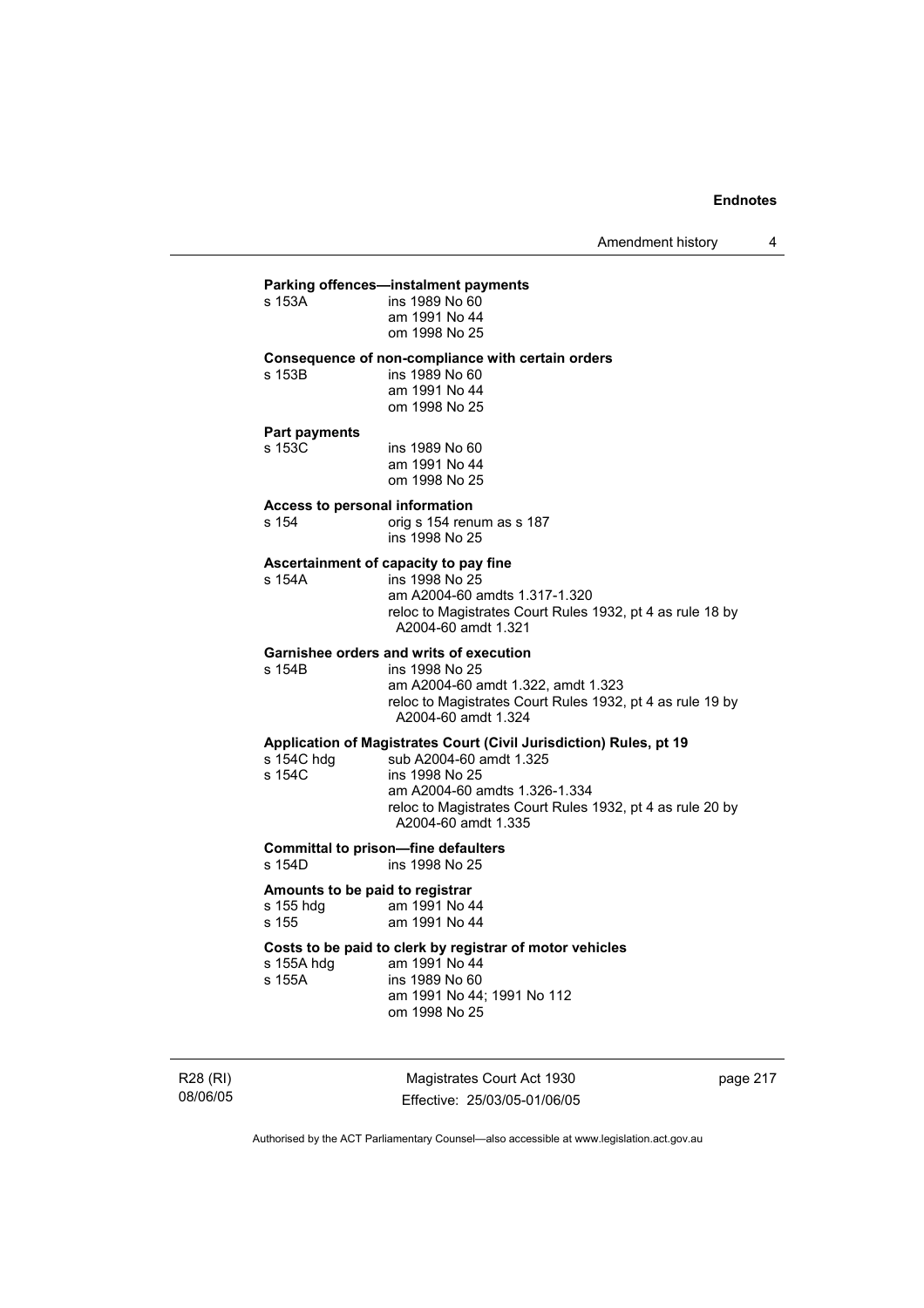| 4 | Amendment history |  |
|---|-------------------|--|
|   |                   |  |

page 218 Magistrates Court Act 1930 Effective: 25/03/05-01/06/05 R28 (RI) 08/06/05 **Execution to cease on payment of amount owing**  s 156 am 1977 No 34 **Payment of amount to keeper or superintendent**  s 157 am 1976 No 42; 1977 No 34; 1991 No 44; 1998 No 25; A2004-60 amdt 1.336 **Fine satisfied by imprisonment**  s 158 am 1986 No 74; 1991 No 44 om 1994 No 61 ins 1998 No 25 **Remission**  s 159 hdg am 1991 No 44<br>s 159 am 1991 No 44 am 1991 No 44 om 1994 No 61 ins 1998 No 25 **Conviction or order quashed or set aside**  s 160 om 1994 No 61 ins 1998 No 25 am 1999 No 79 s 5 sch 3 **Other enforcement provisions not affected**  am 1986 No 74 om 1994 No 61 ins 1998 No 25 **Procedure on execution**  s 162 am 1953 No 14; 1967 No 1; 1991 No 44; 1994 No 81 om 1994 No 61 **Warrant of distress after appeal**  s 163 om 1972 No 37 **Money, Australian notes and bank notes may be seized and choses in action may be seized, sued on and sold**<br>s 164 **am ord 1990** No am ord 1990 No 5 om 1994 No 61 **Time of application to be recorded**  s 165 am 1953 No 14; 1991 No 44 om 1994 No 61 **Warrant of execution, when to be executed**  s 166 am 1967 No 1; 1994 No 81 om 1994 No 61 **Reciprocal enforcement of fines against bodies corporate**  div 3.9.3 hdg (prev pt 9 div 2A hdg) ins 1982 No 2 renum as div 9.2A hdg R8 LA renum A2004-60 amdt 1.337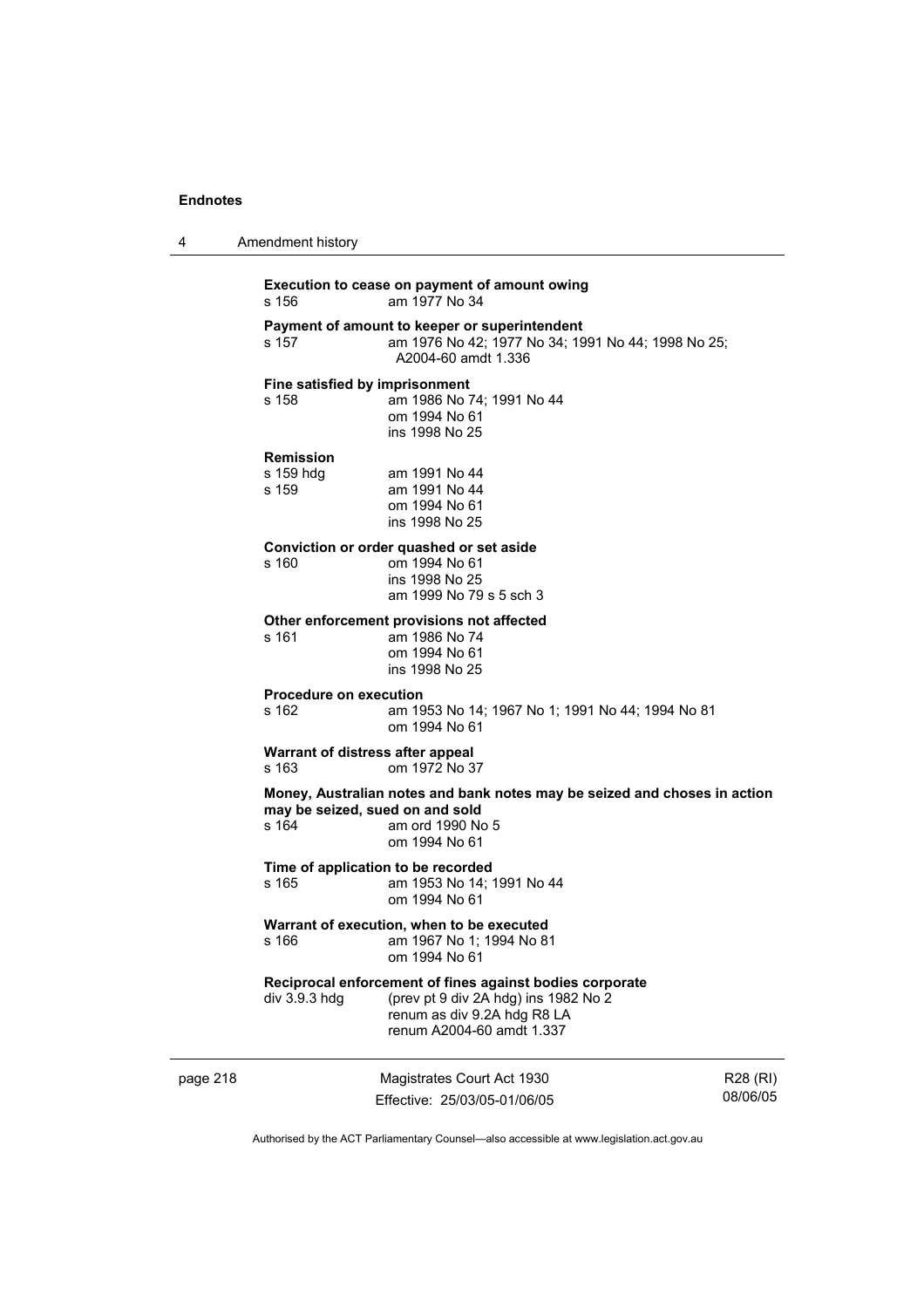# **Definitions for div 3.9.3**  sub A2004-60 amdt 1.338 s 166A ins 1982 No 2 def *relevant officer* am A1991-44 s 7 and sch 1 def *State* am A2004-60 amdt 1.339 **Declarations relating to reciprocating courts**  ins 1982 No 2 am 2001 No 44 amdts 1.2752-1.2754 **Enforcement of fine**  s 166C ins 1982 No 2 am 1991 No 44; 1994 No 61; A2004-60 amdt 1.340, amdt 1.341 **Effect of enforcement by reciprocating court**  s 166D ins 1982 No 2 am 1991 No 44 **Registrar to notify payment of territory fine**  s 166E hdg am 1991 No 44<br>s 166E ins 1982 No 2 ins 1982 No 2 am 1991 No 44 **Adverse claim to goods seized**  s 167 am 1953 No 14 om 1986 No 74 **Rules in Interpleader summons**  s 168 om 1986 No 74 **Right of landlord not affected**  s 169 om 1986 No 74 **Oral examination of debtor as to debts owing to him**<br>s 170 **am 1968 No 25: 1991 No 44** am 1968 No 25; 1991 No 44 om 1994 No 61 **Order nisi for attachment of debt**  s 171 am 1937 No 28; 1991 No 44 om 1994 No 61 **Service of order nisi to bind debts**  s 172 am 1993 No 4 om 1994 No 61 **Where garnishee does not dispute debt**  s 173 sub 1968 No 25 am 1970 No 15; 1991 No 44 om 1994 No 61

R28 (RI) 08/06/05

Magistrates Court Act 1930 Effective: 25/03/05-01/06/05 page 219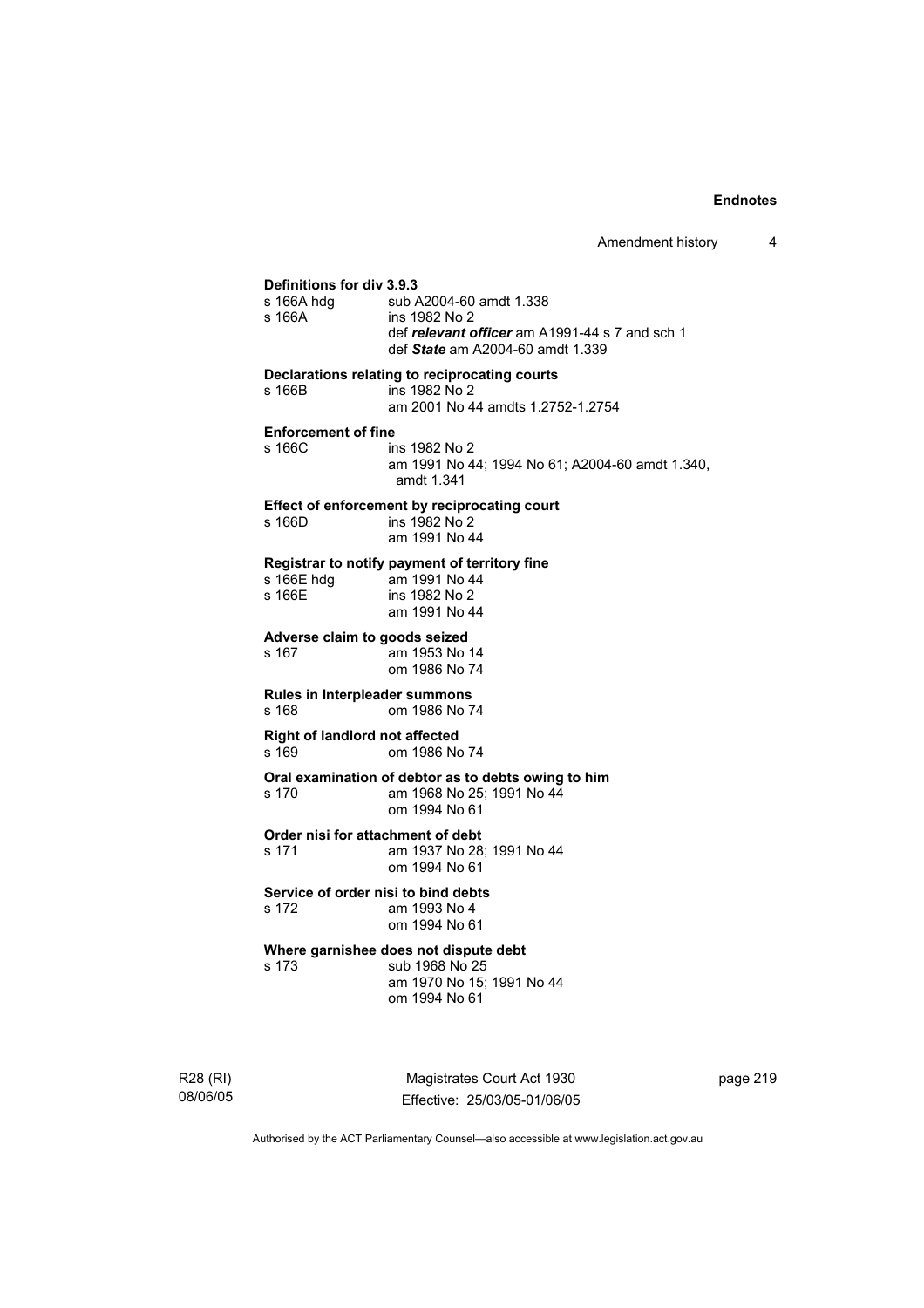4 Amendment history

**Where garnishee disputes debt**  s 174 am 1986 No 74 om 1994 No 61 **Issue may be filed**  s 175 om 1994 No 61 **Where third party claims lien or charge on debt**  s 176 om 1994 No 61 **Court may order warrant to levy amount or issue to be tried**  s 177 om 1994 No 61 **Payment by debtor under order to be valid discharge**  s 178 am 1937 No 28 om 1994 No 61 **Debt attachment book**  s 179 am 1991 No 44 om 1994 No 61 **Costs of attachment**  s 180 om 1994 No 61 **Defendants in civil cases not to be imprisoned except under certain circumstances**  am 1937 No 28; 1991 No 44 om 1994 No 61 **Warrant in default of compliance**  s 182 am 1991 No 44 om 1994 No 61 **Ex parte order of commitment**  s 183 am 1991 No 44 om 1994 No 61 **Enforcement of criminal decisions—other provisions**  div 3.9.4 hdg (prev pt 9 div 6 hdg) renum as div 9.6 hdg R8 LA sub and renum A2004-60 amdt 1.342 **Enforcement of costs against informant**  s 184 orig s 184 am 1991 No 44 om 1994 No 61 ins 1998 No 25 s 17 **Committal to prison—orders not involving payment of amount**<br>s 185 corig s 185 sub 1967 No 1 orig s 185 sub 1967 No 1 om 1972 No 37 (prev s 151) am 1977 No 34; 1996 No 6 renum 1998 No 25

page 220 Magistrates Court Act 1930 Effective: 25/03/05-01/06/05

R28 (RI) 08/06/05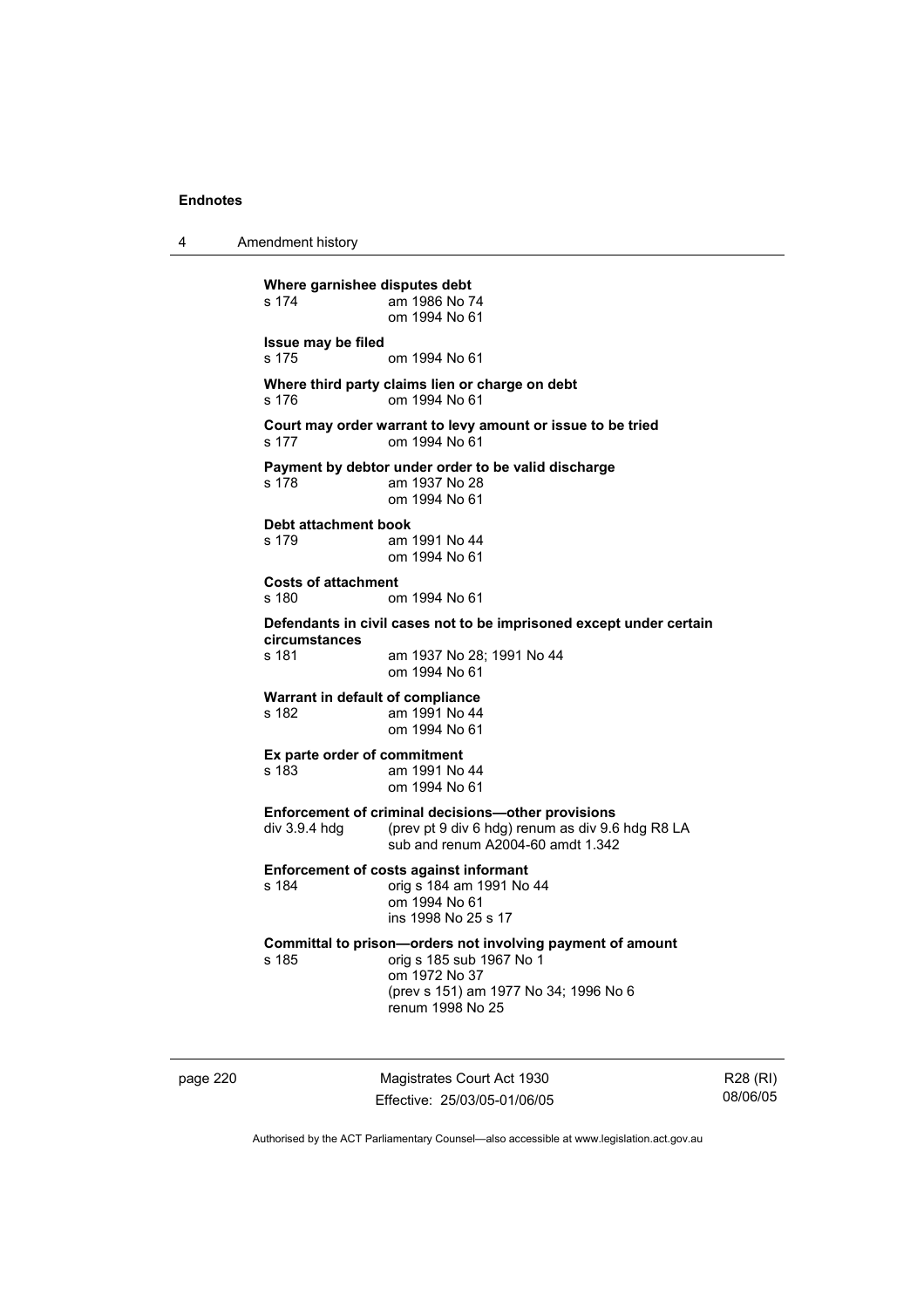| Warrant of commitment to prison<br>s 186     | orig s 186 om 1994 No 61<br>(prev s 152) sub 1996 No 6<br>renum 1998 No 25<br>am 1998 No 67; ss renum R10 LA                                                                                                    |  |  |
|----------------------------------------------|-----------------------------------------------------------------------------------------------------------------------------------------------------------------------------------------------------------------|--|--|
| s 187                                        | Warrant of commitment if defendant already in prison<br>orig s 187 om 1994 No 61<br>(prev s 154) renum 1998 No 25                                                                                               |  |  |
| Mitigation of payment by court<br>s 188      | am 1967 No 1; 1982 No 3; 1985 No 41; ord 1990 No 5; 1994<br>No 81                                                                                                                                               |  |  |
| s 189                                        | Scale of imprisonment for nonpayment of money<br>am 1967 No 1; 1977 No 34; 1978 No 46<br>sub 1993 No 4<br>am 1994 No 61<br>om 1998 No 25                                                                        |  |  |
| Proceeds of warrants of execution<br>$s$ 190 | sub 1986 No 74<br>am ord 1990 No 5: 1991 No 44<br>om 1994 No 61                                                                                                                                                 |  |  |
| s 191 hdg<br>s 191                           | Accounts to be kept of amounts received<br>am 2001 No 44 amdt 1.2755<br>sub A2004-60 amdt 1.343<br>am 1967 No 1; 1979 No 33; 1991 No 44; 1994 No 81; 2001<br>No 44 amdt 1.2756; A2004-60 amdt 1.344, amdt 1.345 |  |  |
| s 192                                        | Executors and administrators may enforce orders in civil matters<br>am 1991 No 44<br>om 1994 No 61                                                                                                              |  |  |
| Forfeited goods may be sold<br>s 193         | am ord 1990 No 5                                                                                                                                                                                                |  |  |
| s 194                                        | Warrant of commitment or writ of execution not void for form only<br>am 1994 No 61                                                                                                                              |  |  |
| s 195                                        | Convictions etc to be given to registrar of Supreme Court<br>am 1937 No 28; 1992 No 23                                                                                                                          |  |  |
| Definitions for pt 10<br>s 196               | am 1937 No 28<br>sub 1990 No 65<br>am 1992 No 37; 2000 No 60 s 4                                                                                                                                                |  |  |

om 2001 No 90 amdt 1.79

R28 (RI) 08/06/05

Magistrates Court Act 1930 Effective: 25/03/05-01/06/05 page 221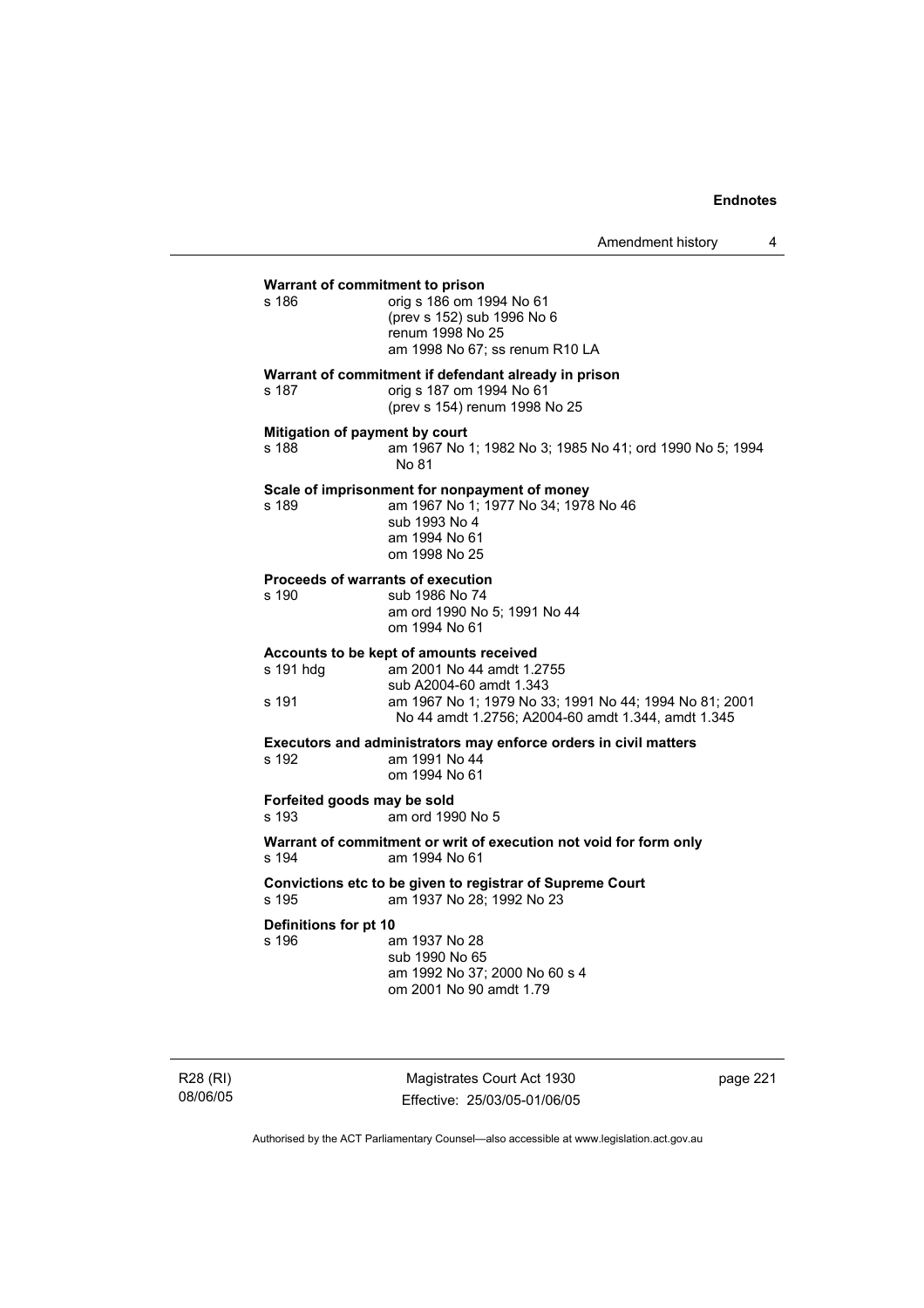4 Amendment history

| Power to make<br>s 197                     | sub 1990 No 65<br>om 2001 No 90 amdt 1.79                                                                                                                   |
|--------------------------------------------|-------------------------------------------------------------------------------------------------------------------------------------------------------------|
| <b>Entitlement to apply</b><br>s 198       | sub 1990 No 65<br>am 1998 No 38; 2000 No 60 s 5<br>om 2001 No 90 amdt 1.79                                                                                  |
| s 198A                                     | Powers exercisable in care and protection proceedings<br>ins 1999 No 64 s 4 sch 2<br>om 2001 No 90 amdt 1.79                                                |
| s 198B                                     | Special requirements-applications by community advocate or employer<br>ins 2000 No 60 s 6<br>om 2001 No 90 amdt 1.79                                        |
| <b>Hearing dates</b><br>s 199              | am 1937 No 28<br>sub 1990 No 65<br>am 1991 No 44<br>om 2001 No 90 amdt 1.79                                                                                 |
| s 200                                      | Parties—applications by persons other than aggrieved persons<br>am 1937 No 28<br>sub 1990 No 65<br>am 1998 No 38; 2000 No 60 s 7<br>om 2001 No 90 amdt 1.79 |
| s <sub>201</sub>                           | Parties-applications involving children<br>sub 1990 No 65<br>am 1991 No 44<br>om 2001 No 90 amdt 1.79                                                       |
| <b>Representation of children</b><br>s 202 | sub 1990 No 65<br>om 2001 No 90 amdt 1.79                                                                                                                   |
| <b>Hearing of applications</b><br>s 203    | sub 1990 No 65<br>am 1995 No 46; 1999 No 34<br>om 2001 No 90 amdt 1.79                                                                                      |
| s204                                       | Matters to be taken into account<br>sub 1990 No 65<br>om 2001 No 90 amdt 1.79                                                                               |
| <b>Restrictions in orders</b><br>s 205     | am 1986 No 74<br>sub 1990 No 65<br>om 2001 No 90 amdt 1.79                                                                                                  |

page 222 Magistrates Court Act 1930 Effective: 25/03/05-01/06/05

R28 (RI) 08/06/05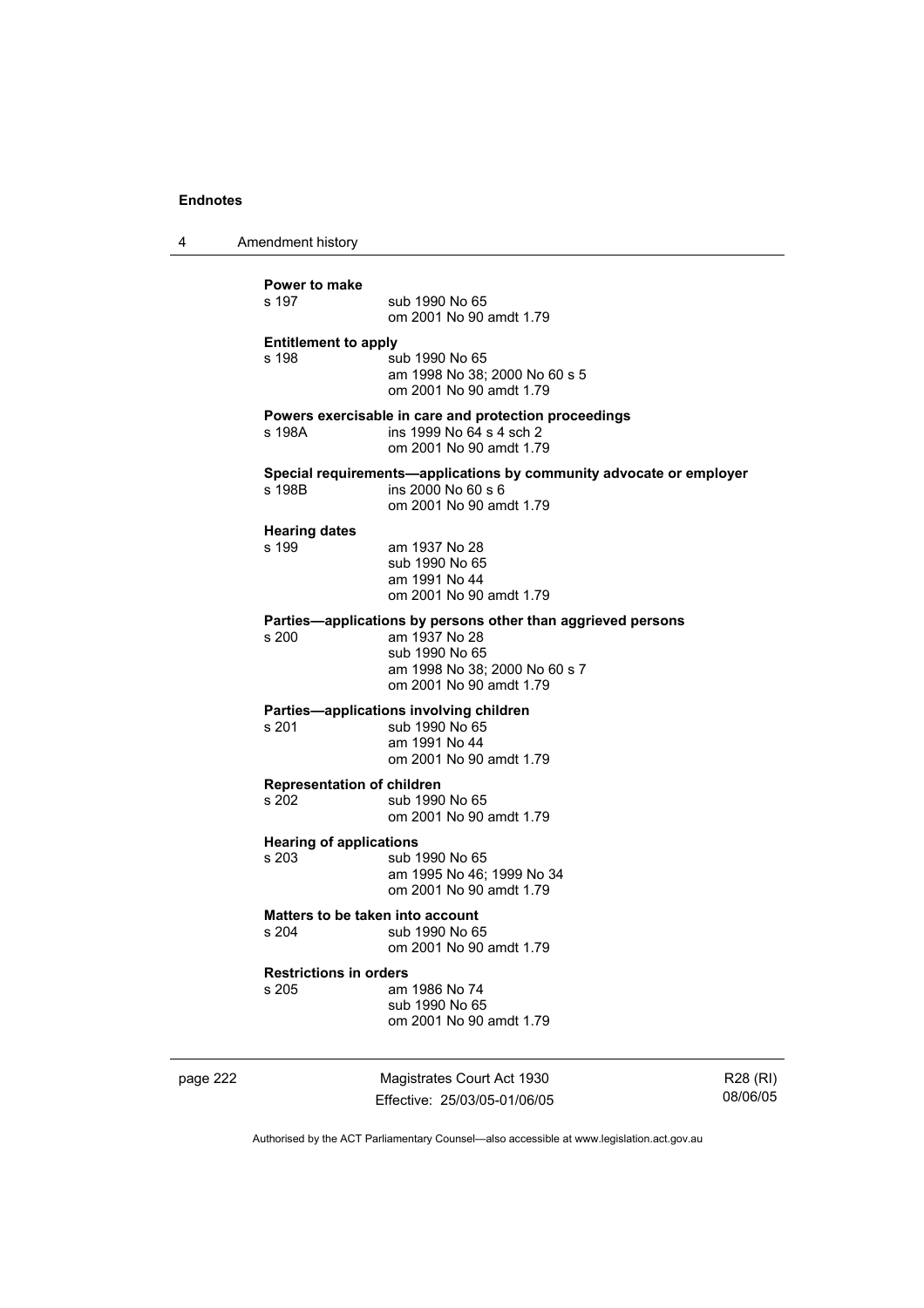| <b>Consent orders</b>                |                                                                                  |
|--------------------------------------|----------------------------------------------------------------------------------|
| s 206                                | sub 1990 No 65<br>om 2001 No 90 amdt 1.79                                        |
| Jurisdiction under s 206             |                                                                                  |
| s 206AA                              | ins 1999 No 34<br>om 2001 No 90 amdt 1.79                                        |
| Service of applications              |                                                                                  |
| s 206A                               | ins 1990 No 65                                                                   |
|                                      | am 1991 No 44; 2000 No 60 s 8; 2001 No 44 amdt 1.2757<br>om 2001 No 90 amdt 1.79 |
|                                      | Procedure in absence of respondent                                               |
| s 206B                               | ins 1990 No 65<br>om 2001 No 90 amdt 1.79                                        |
|                                      |                                                                                  |
| Interim restraining orders<br>s 206C | ins 1990 No 65                                                                   |
|                                      | om 2001 No 90 amdt 1.79                                                          |
| <b>Seizure of firearms</b>           |                                                                                  |
| s 206D                               | ins 1990 No 65                                                                   |
|                                      | am 1991 No 9; 1996 No 74; 1997 No 25                                             |
|                                      | om 2001 No 90 amdt 1.79                                                          |
| <b>Explaining proposed orders</b>    |                                                                                  |
| s 206E                               | ins 1990 No 65                                                                   |
|                                      | am 1992 No 37<br>om 2001 No 90 amdt 1.79                                         |
|                                      |                                                                                  |
| <b>Counselling</b><br>s 206F         | ins 1990 No 65                                                                   |
|                                      | om 2001 No 90 amdt 1.79                                                          |
|                                      | Power of court to make orders where person charged                               |
| s 206G                               | ins 1990 No 65                                                                   |
|                                      | om 2001 No 90 amdt 1.79                                                          |
| <b>Duration of orders</b>            |                                                                                  |
| s 206H                               | ins 1990 No 65                                                                   |
|                                      | om 2001 No 90 amdt 1.79                                                          |
|                                      | Exercise of certain powers by registrar                                          |
| s 2061                               | ins 2001 No 70 amdt 1.67                                                         |
|                                      | om 2001 No 90 amdt 1.79                                                          |
|                                      | Variation and revocation of orders                                               |
| s 206J                               | ins 1990 No 65                                                                   |
|                                      | am 1991 No 44; 1999 No 64 s 4 sch 2                                              |
|                                      | om 2001 No 90 amdt 1.79                                                          |

R28 (RI) 08/06/05

Magistrates Court Act 1930 Effective: 25/03/05-01/06/05 page 223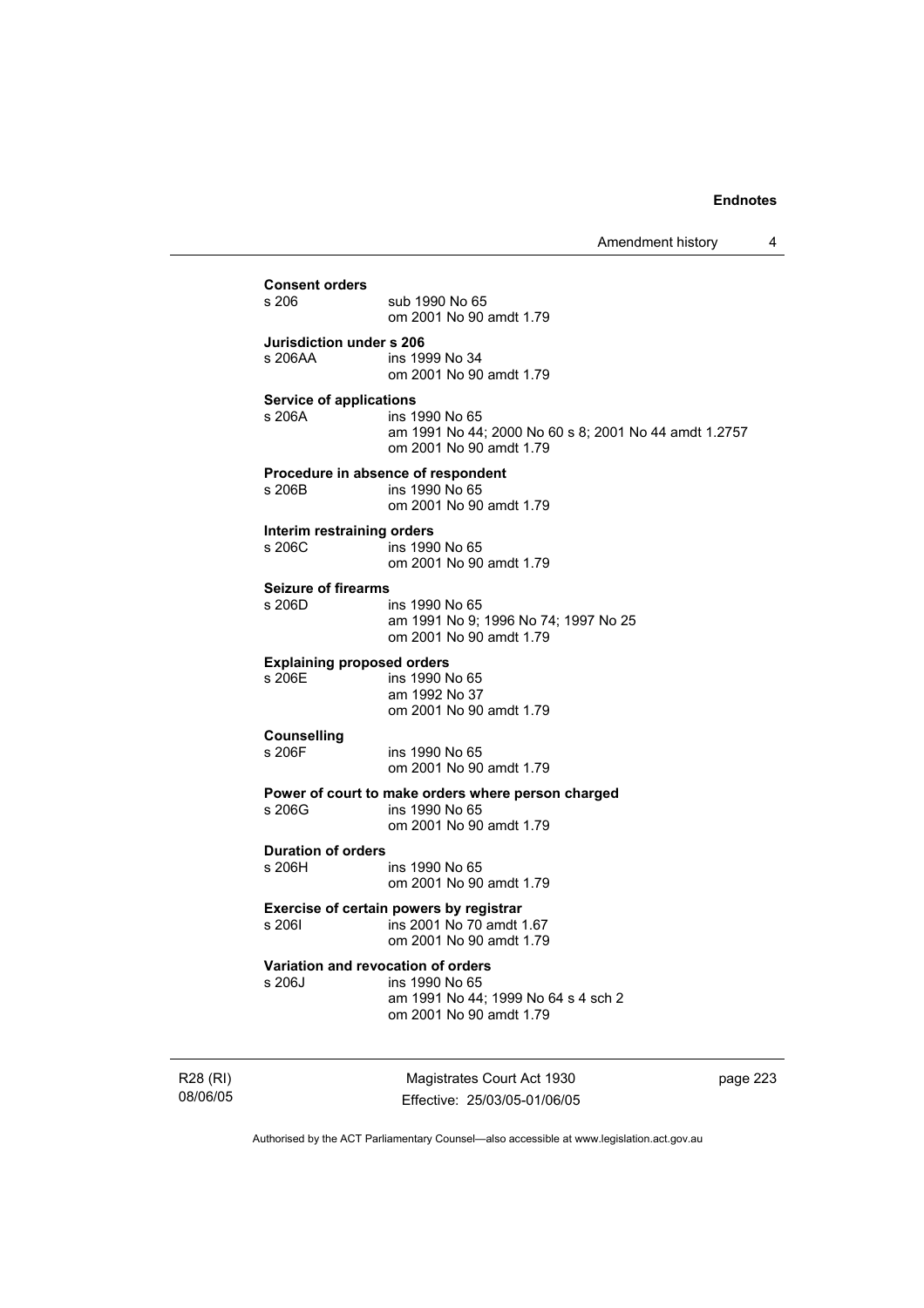4 Amendment history

| Service etc of orders<br>s 206K            | ins 1990 No 65<br>am 1991 No 44; 1996 No 51; 2001 No 44 amdt 1.2758,<br>amdt 1.2759<br>om 2001 No 90 amdt 1.79                                                     |
|--------------------------------------------|--------------------------------------------------------------------------------------------------------------------------------------------------------------------|
| <b>Offence</b><br>s 206L                   | ins 1990 No 65<br>am 1992 No 37; 1994 No 81; 1997 No 25<br>om 2001 No 90 amdt 1.79                                                                                 |
| s 206M                                     | Service other than personal service<br>ins 1990 No 65<br>om 2001 No 90 amdt 1.79                                                                                   |
| Service by police officers<br>s 206N       | ins 1990 No 65<br>am 1991 No 44<br>om 2001 No 90 amdt 1.79                                                                                                         |
| s 206P                                     | Restriction on publication of reports of proceedings<br>ins 1990 No 65<br>am 1994 No 81; 1998 No 38<br>om 2001 No 90 amdt 1.79                                     |
| s 206PA                                    | Limits of restriction on publication<br>ins 1998 No 38<br>om 2001 No 90 amdt 1.79                                                                                  |
| s 206PB                                    | Application not invalid only because made under wrong Act<br>ins 1998 No 38<br>om 2001 No 90 amdt 1.79                                                             |
| <b>Appeals</b><br>s 206Q                   | ins 1990 No 65<br>am 1995 No 46<br>om 2001 No 90 amdt 1.79                                                                                                         |
| <b>Application of Crimes Act</b><br>s 206R | ins 1990 No 65<br>om 2001 No 90 amdt 1.79                                                                                                                          |
| <b>Criminal appeals</b><br>pt 3.10 hdg     | (prev pt 11 hdg) sub 1972 No 37<br>sub and renum A2004-60 amdt 1.346                                                                                               |
| div 3.10.1 hdg                             | <b>Criminal appeals-jurisdiction of Supreme Court</b><br>(prev pt 11 div 1 hdg) ins 1972 No 37<br>renum as div 11.1 hdg R8 LA<br>sub and renum A2004-60 amdt 1.347 |

page 224 Magistrates Court Act 1930 Effective: 25/03/05-01/06/05

R28 (RI) 08/06/05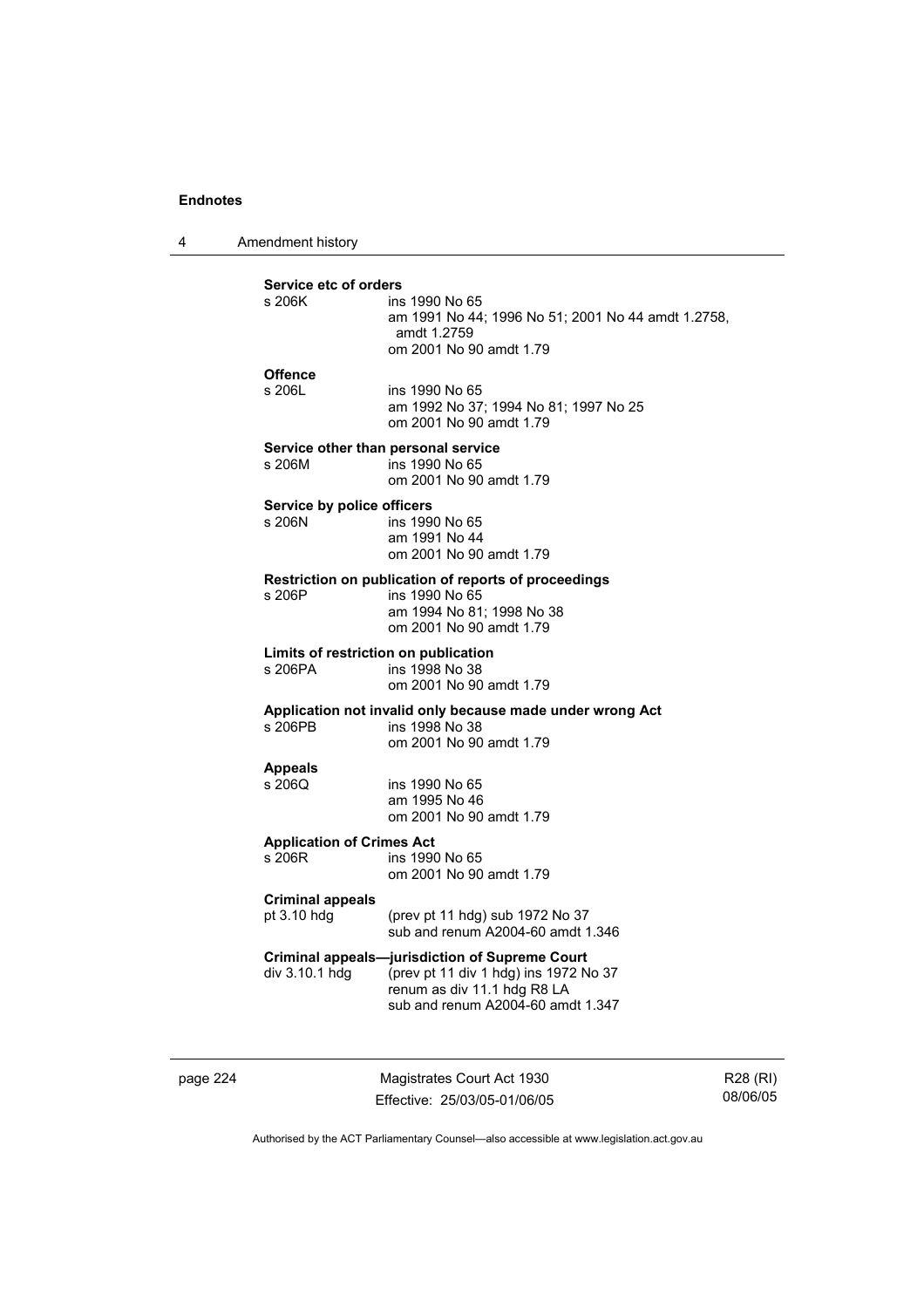# **Jurisdiction of Supreme Court**

sub 1937 No 28 am 1967 No 1; 1968 No 25 sub 1972 No 37 am 1985 No 67; 1990 No 65; 2001 No 90 amdt 1.80; A2004-60 amdts 1.348-1.350; A2005-5 s 30

### **Appeals in criminal matters**

div 3.10.2 hdg (prev pt 11 div 2 hdg) ins 1972 No 37 renum as div 11.2 hdg R8 LA sub and renum A2004-60 amdt 1.351

## **Appeals to which div 3.10.2 applies**

s 208 hdg sub A2004-60 amdt 1.352 s 208 sub 1937 No 28 am 1953 No 14; 1958 No 12; 1968 No 25 sub 1972 No 37 am 1984 No 16; 1985 No 41; 1985 No 67; 1986 No 33; 1986 No 74; 1990 No 65; 1992 No 9; 1994 No 61; 1996 No 6; A2004-60 amdts 1.353-1.355; A2005-7 s 16; pars renum R27 LA (see A2005-7 s 17)

# **Appeals in other cases**

ins 1958 No 12 am 1967 No 1; 1968 No 25 om 1972 No 37

**Substituted service of notice of appeal** 

ins 1958 No 12 om 1972 No 37

#### **Institution of appeal**

s 209 am 1934 No 17 sub 1937 No 28 am 1967 No 1 sub 1972 No 37 am 1984 No 61; 1985 No 67 sub 1986 No 74 am A2005-5 s 31; A2005-7 s 18

### **Substituted service of notice of appeal**

s 210 am 1934 No 17

sub 1937 No 28; 1972 No 37

## **When appeal deemed to be duly instituted**

s 211 sub 1937 No 28; 1972 No 37; 1985 No 18 om 1986 No 74

R28 (RI) 08/06/05

Magistrates Court Act 1930 Effective: 25/03/05-01/06/05 page 225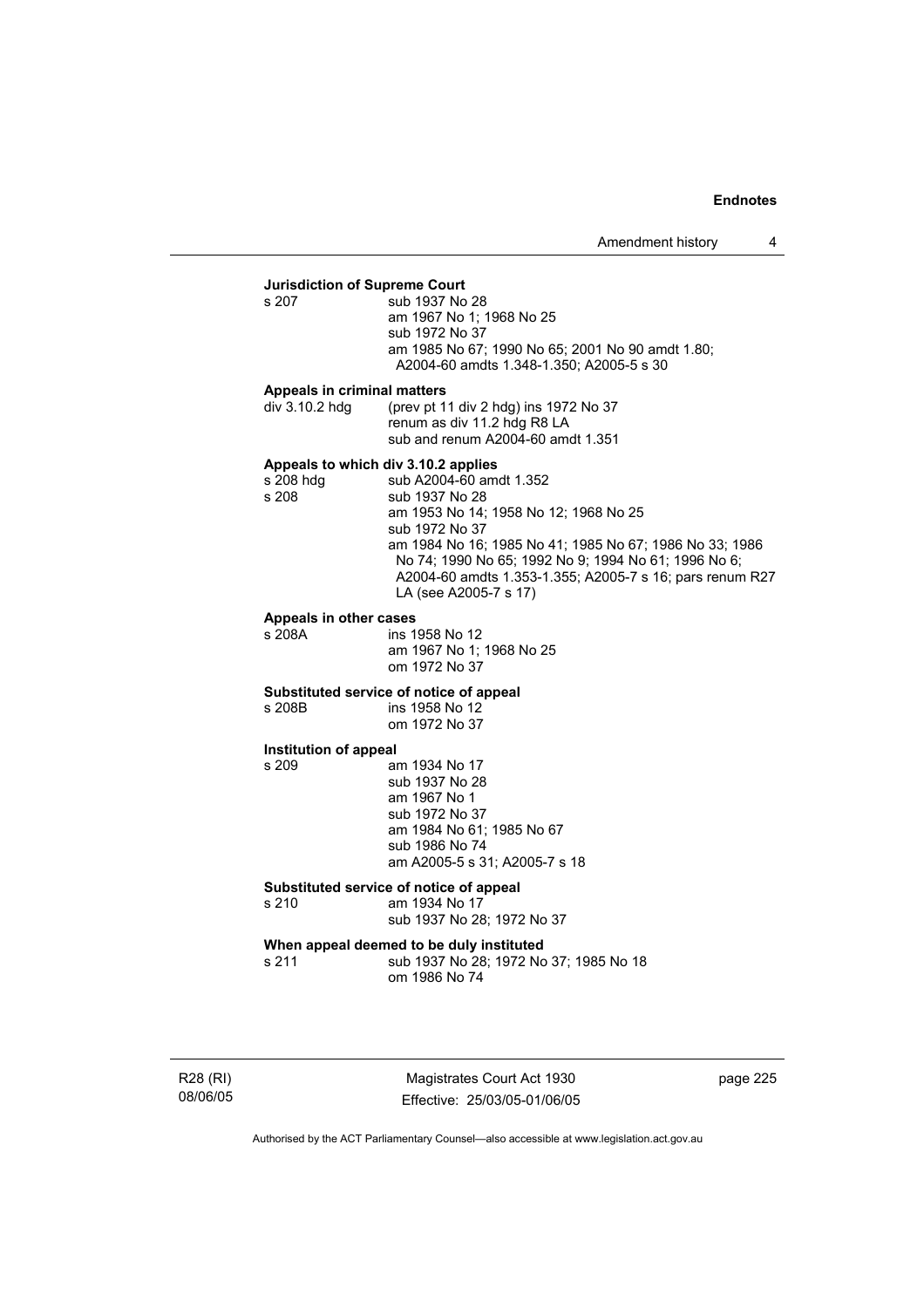4 Amendment history

# **When appeal deemed to be duly instituted**<br>s 212 **b** sub 1937 No 28: 1958 No

| s 212. | sub 1937 No 28; 1958 No 12 |
|--------|----------------------------|
|        | am 1967 No 1               |
|        | sub 1972 No 37             |
|        | om 1985 No 18              |

#### **Increase in amount of security**

s 213 sub 1937 No 28; 1972 No 37 om 1985 No 18

## **Appeals in cases other than civil cases**

s 214 sub 1937 No 28 am 1967 No 1 sub 1972 No 37 am 1984 No 61; 1990 No 65; A2004-60 amdt 1.356

### **Appeals in relation to grant of bail**

| s 214A | ins 1986 No 33 |
|--------|----------------|
|        | om 1992 No 9   |

### **Appeals in civil cases**

| s 215 | om 1937 No 28  |
|-------|----------------|
|       | ins 1972 No 37 |
|       | am 1985 No 67  |
|       | om 1986 No 74  |

# **Stay of execution pending appeal in certain cases**

om 1937 No 28 ins 1972 No 37 am 1984 No 62; 1986 No 74; 1992 No 9; 1995 No 41; A2005-7 s 19

### **Execution not to be stayed in other cases except by order of Supreme Court**  s 217

| s 217 | om 1937 No 28  |
|-------|----------------|
|       | ins 1972 No 37 |
|       | om 1986 No 74  |

#### **Orders by Supreme Court on appeals**  s 218

| s 218 | om 1937 No 28                                  |
|-------|------------------------------------------------|
|       | ins 1972 No 37                                 |
|       | sub 1984 No 61                                 |
|       | am 1985 No 67; A2004-60 amdt 1.357, amdt 1.358 |
|       |                                                |
|       |                                                |

## **Barring right of appeal under div 3.10.2 if order to review granted**

s 219 hdg sub A2004-60 amdt 1.359 s 219 om 1937 No 28 ins 1972 No 37 am 1985 No 67; 1986 No 74; A2004-60 amdt 1.360, amdt 1.361

page 226 Magistrates Court Act 1930 Effective: 25/03/05-01/06/05

R28 (RI) 08/06/05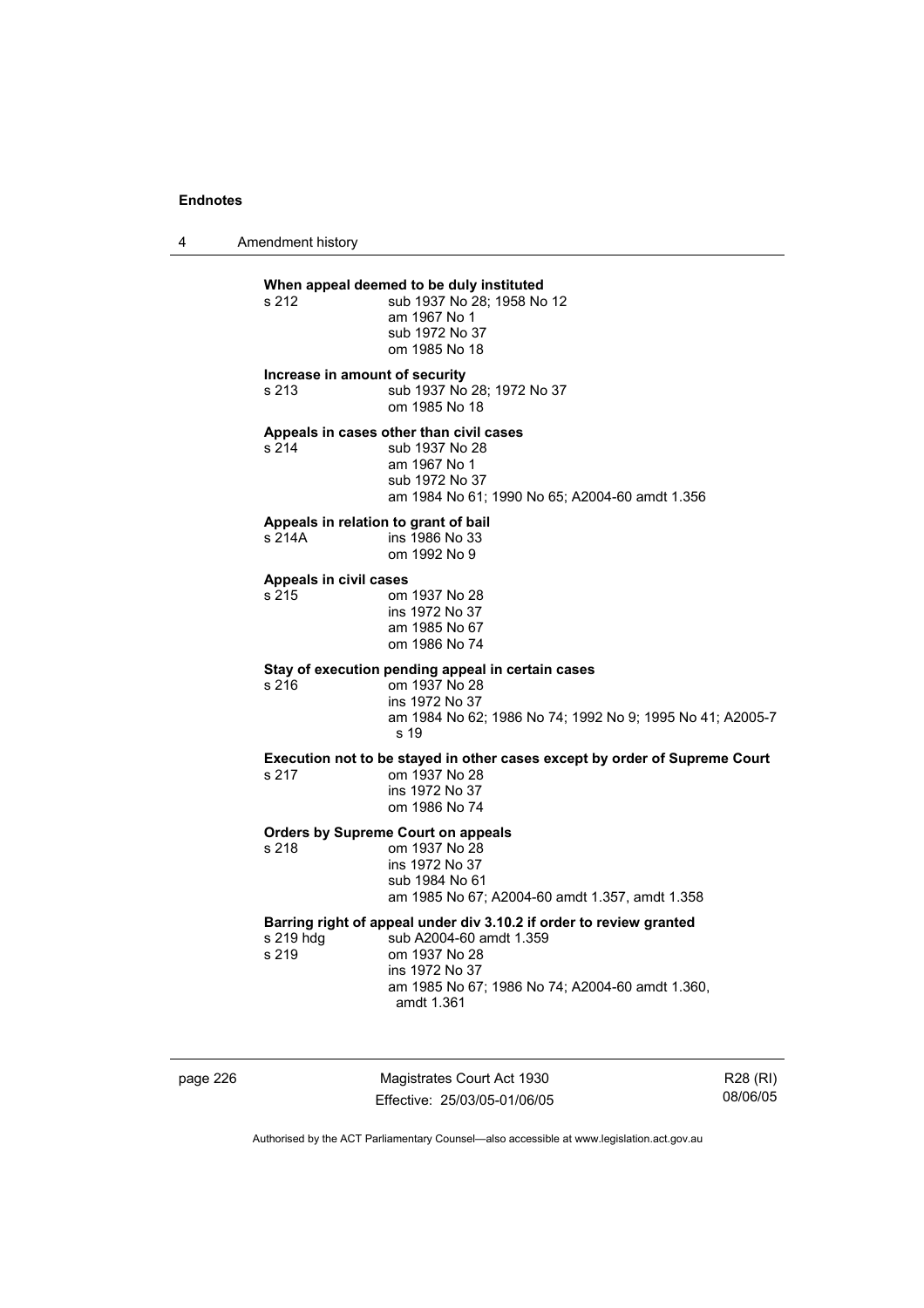Amendment history 4

**Reference appeals in criminal matters**  ins A2005-5 s 32 **What is a reference appeal?**  s 219A ins A2005-5 s 32 **Reference appeal following acquittal on indictment**   $ins A2005-5 s 32$ **Who may be heard at reference appeal**  s 219AC ins A2005-5 s 32 **Reference appeal decision does not affect trial verdict**  ins A2005-5 s 32 **Orders to review in criminal matters**  div 3.10.3 hdg (prev pt 11 div 3 hdg) ins 1972 No 37 renum as div 11.3 hdg R8 LA sub and renum A2004-60 amdt 1.362 **Interpretation**  ins 1972 No 37 om 1994 No 61 **Appeals by way of orders to review**  s 219B ins 1972 No 37 am 1974 No 14; 1979 No 41; 1984 No 16; 1985 No 41; 1985 No 67; ord 1990 No 9; 1994 No 61; 1996 No 6; pars renum R10 LA; A2004-60 amdts 1.363-1.366 **Grant of order nisi to review**  s 219C ins 1972 No 37 am 1974 No 14; 1979 No 41; 1984 No 61; 1985 No 41; 1985 No 67; ord 1990 No 9; 1996 No 6; pars renum R10 LA; A2005-5 s 33 **Security for costs and stay of execution**  s 219D ins 1972 No 37 am 1985 No 41; 1985 No 67; ord 1990 No 9; 1992 No 9; 1996 No 6; ss renum R10 LA **Non-appearance of applicant**  s 219E ins 1972 No 37 am 1996 No 6 **Powers of Supreme Court**  s 219F ins 1972 No 37 am 1974 No 14; 1979 No 41; 1985 No 41; 1985 No 67; ord 1990 No 9; ss and pars renum R10 LA; A2004-60 amdt 1.367

R28 (RI) 08/06/05

Magistrates Court Act 1930 Effective: 25/03/05-01/06/05 page 227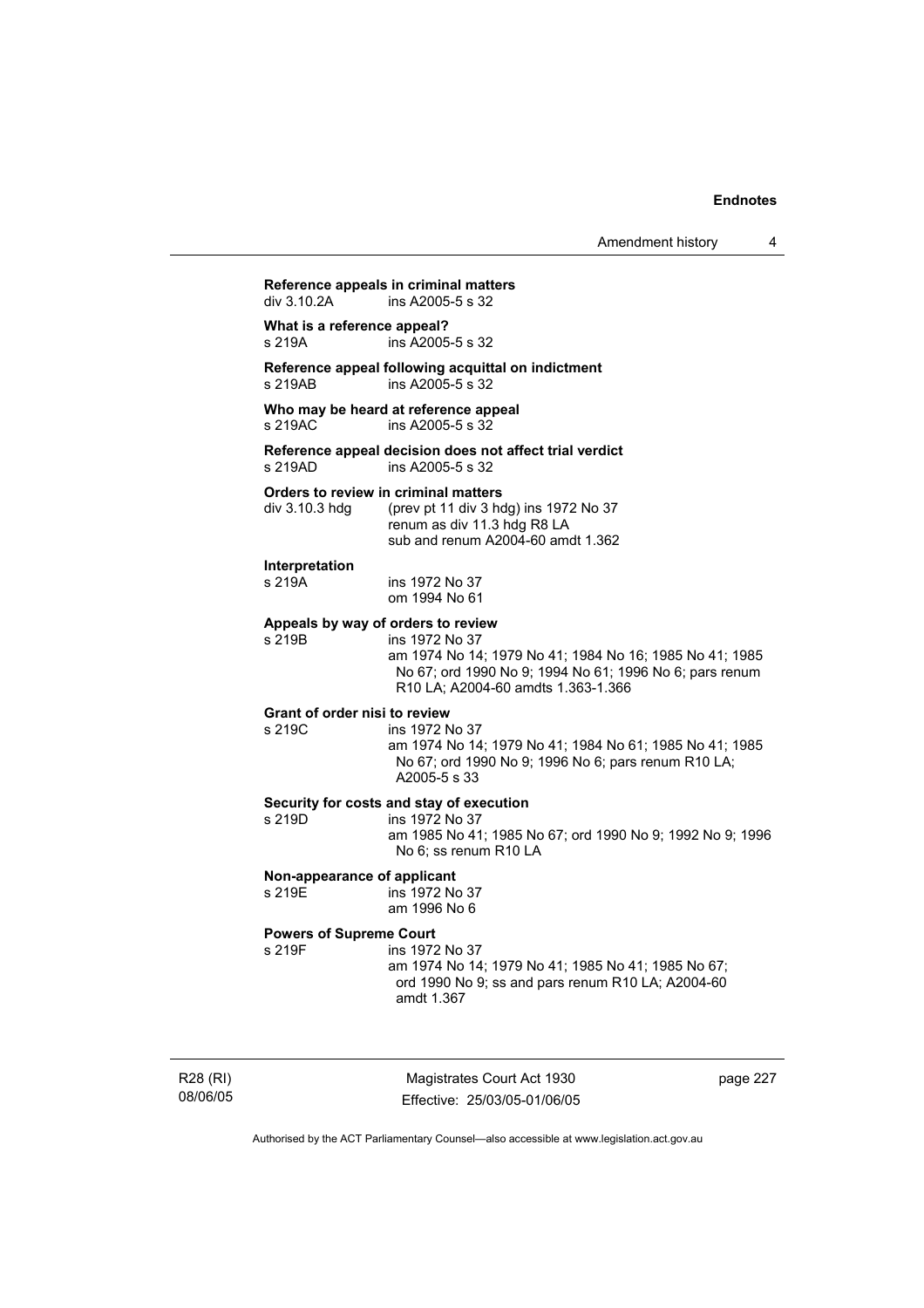4 Amendment history

| Interpretation                                                    |                                                                                                   |
|-------------------------------------------------------------------|---------------------------------------------------------------------------------------------------|
| s 219G                                                            | ins 1984 No 62<br>am 1986 No 74                                                                   |
|                                                                   | om 1992 No 9                                                                                      |
| s 219H                                                            | Warrant of apprehension of appellant<br>ins 1984 No 62                                            |
|                                                                   | om 1992 No 9                                                                                      |
|                                                                   | Power of Court where person apprehended                                                           |
| s 219J                                                            | ins 1984 No 62<br>om 1992 No 9                                                                    |
|                                                                   | <b>Effect of apprehension of appellant</b>                                                        |
| s 219K                                                            | ins 1984 No 62                                                                                    |
|                                                                   | om 1992 No 9                                                                                      |
| Stay of execution not affected<br>s 219L                          | ins 1984 No 62                                                                                    |
|                                                                   | om 1992 No 9                                                                                      |
| div 3.10.4 hdg                                                    | <b>Criminal appeals-other provisions</b><br>(prev pt 11 div 4 hdg) ins 1972 No 37                 |
|                                                                   | renum as div 11.4 hdg R8 LA                                                                       |
|                                                                   | sub and renum A2004-60 amdt 1.368                                                                 |
|                                                                   |                                                                                                   |
|                                                                   |                                                                                                   |
|                                                                   | am 1937 No 28; 1972 No 37<br>sub 1984 No 62                                                       |
| <b>Forfeiture of recognisance</b><br>s 220                        | om 1992 No 9                                                                                      |
| s 221                                                             | Magistrate may order appellant to be liberated<br>om 1937 No 28                                   |
| s 222                                                             | <b>Control of Supreme Court over summary convictions</b><br>am 1937 No 28; 1985 No 67; 1986 No 74 |
| <b>Amendment</b>                                                  |                                                                                                   |
| s 223                                                             | am 1937 No 28; 1985 No 67; 1986 No 74                                                             |
|                                                                   | am 1937 No 28                                                                                     |
| In cases of certiorari<br>s 224<br>Notice dispensed with<br>s 225 |                                                                                                   |
|                                                                   | am 1937 No 28; 1967 No 1; 1985 No 17                                                              |
|                                                                   | am 1937 No 28; 1992 No 9                                                                          |
| Power of court to admit to bail<br>s 226<br>s 227                 | Respecting the amendment of convictions etc<br>am 1937 No 28; 1985 No 67; 1996 No 6               |

page 228 Magistrates Court Act 1930 Effective: 25/03/05-01/06/05

R28 (RI) 08/06/05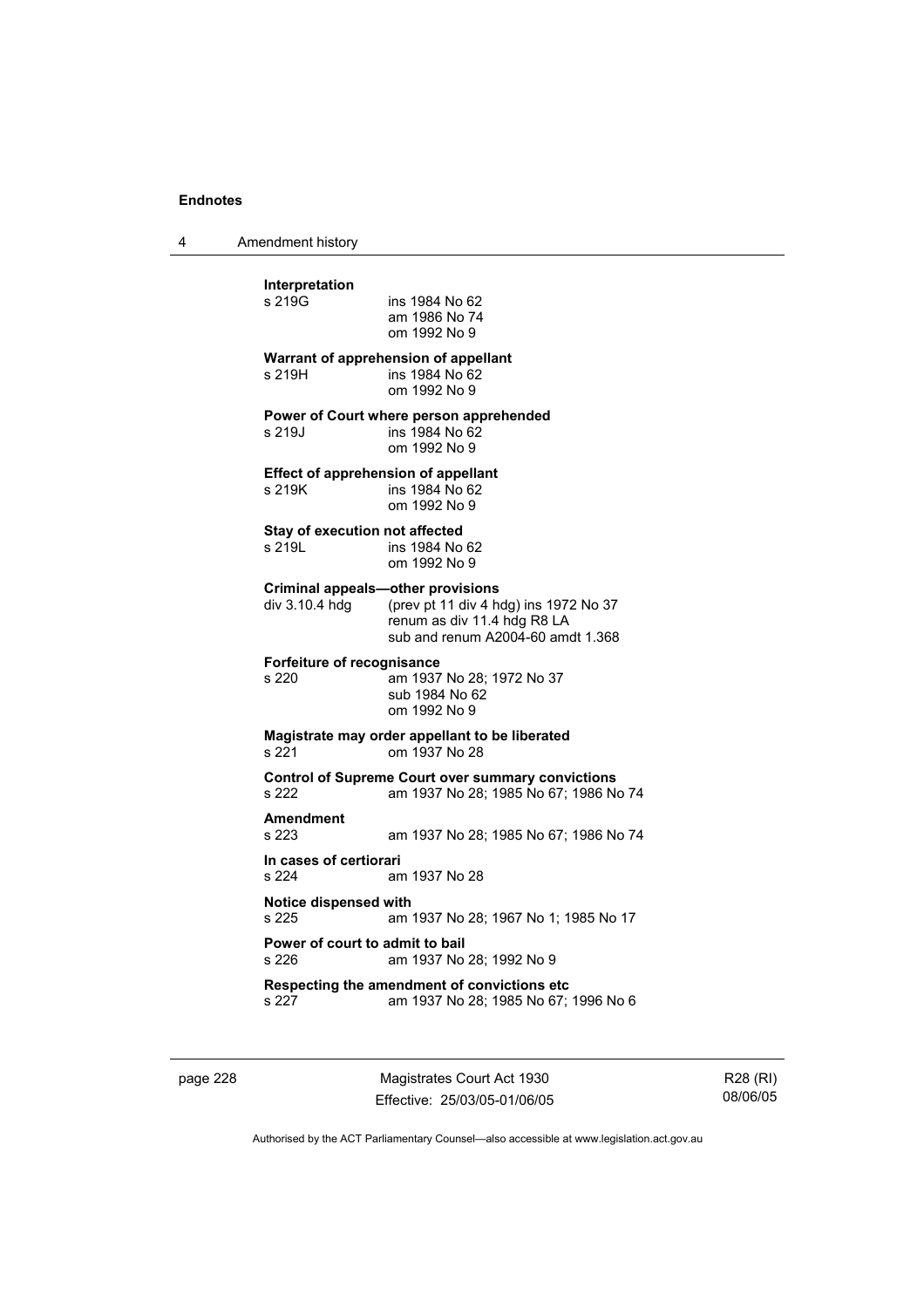**Want of summons or information**<br>s 228 am 1986 No 74 am 1986 No 74 **Provisions applicable in relation to security given for costs of appeal s 230** am 1937 No 28 am 1937 No 28 sub 1972 No 37 am 1985 No 18; 1991 No 44 **Magistrate sued for act not within jurisdiction**  s 231 reloc as s 17A **No action against magistrate after order nisi to quash conviction has been granted**  s 232 reloc as s 17B **Warrant or writ by magistrate on order of court**  s 233 reloc as s 17C **No action for acts done under order of Supreme Court**  s 234 reloc as s 17D **No action where proceedings confirmed on appeal**  s 235 reloc as s 17E **Actions in cases prohibited**  s 236 reloc as s 17F **Limitation of actions**  s 237 om 1985 No 66 **Notice of actions**  s 238 om 1985 No 66 **Payment of amounts into court**  s 239 reloc as s 17G **No action against magistrate for judicial acts in Magistrates Court**  s 240 reloc as s 17H **Magistrate sued for acts within his or her jurisdiction only liable in case of malice and absence of reasonable and probable cause**  s 241 reloc as s 17I **Verdict for defendant**  s 242 reloc as s 17J **Damages**  s 243 reloc as s 17K **Costs in criminal matters**  pt 3.11 hdg (prev pt 13 hdg) sub 1953 No 14 am 1994 No 4 sub and renum A2004-60 amdt 1.371

R28 (RI) 08/06/05

Magistrates Court Act 1930 Effective: 25/03/05-01/06/05 page 229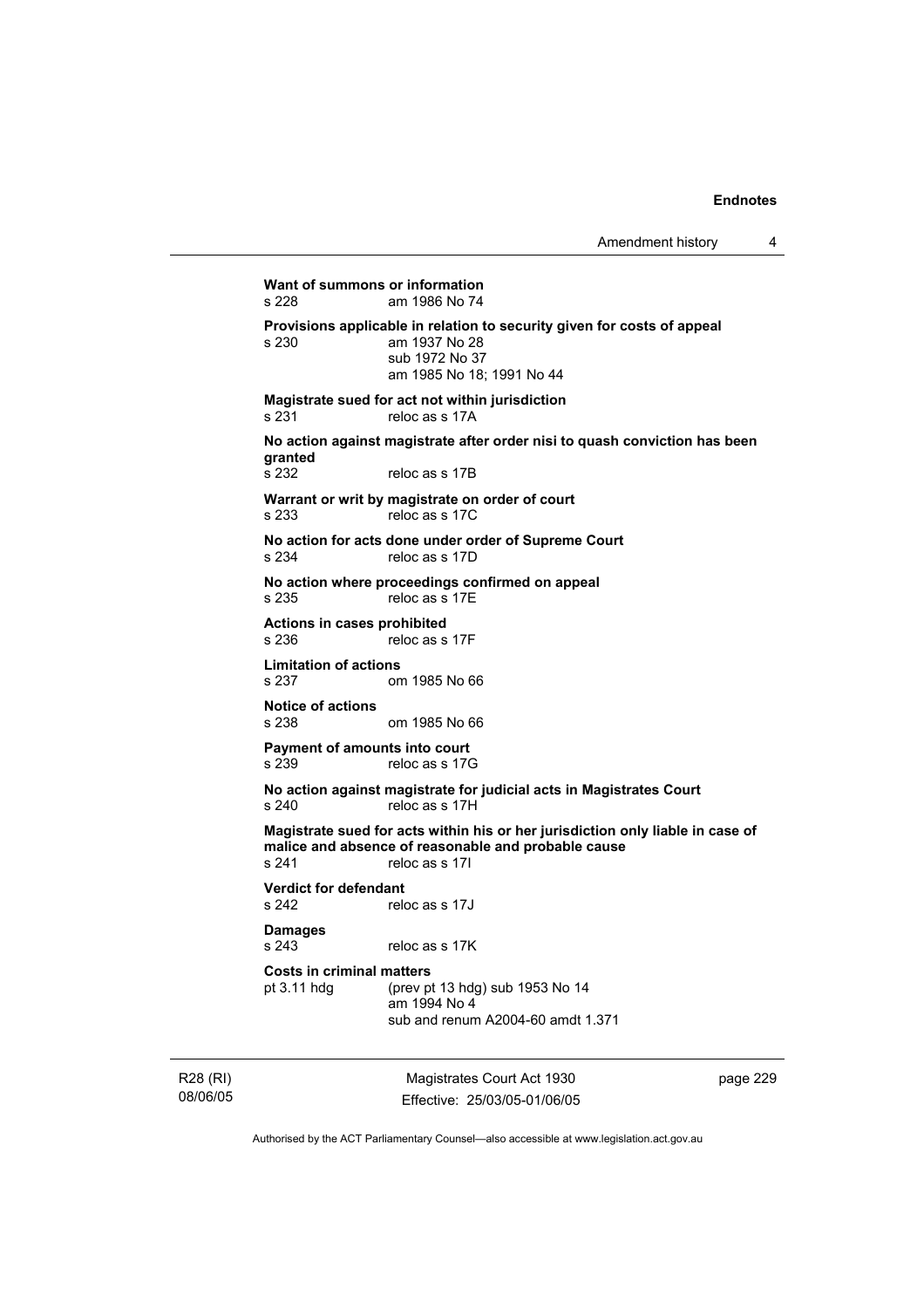| 4 | Amendment history |
|---|-------------------|
|---|-------------------|

| page 230 |                                        | Magistrates Court Act 1930<br>Fffective: 25/03/05-01/06/05                       | R28 (RI)<br>08/06/05 |
|----------|----------------------------------------|----------------------------------------------------------------------------------|----------------------|
|          |                                        | am 2001 No 44 amdt 1.2761<br>om A2004-60 amdt 1.378                              |                      |
|          |                                        | ins 1994 No 4<br>sub 2000 No 1 s 3 sch                                           |                      |
|          |                                        | om 1992 No 9                                                                     |                      |
|          |                                        | am 1986 No 53; ord 1990 No 5                                                     |                      |
|          | <b>Payment of fees</b><br>s 248B       | ins 1974 No 14                                                                   |                      |
|          |                                        |                                                                                  |                      |
|          |                                        | am 2001 No 44 amdt 1.2760<br>om A2004-60 amdt 1.378                              |                      |
|          |                                        | sub 2000 No 1 s 3 sch                                                            |                      |
|          |                                        | am 1997 No 94; 1998 No 25                                                        |                      |
|          |                                        | om 1992 No 9<br>ins 1994 No 4                                                    |                      |
|          |                                        | am 1986 No 53; ord 1990 No 5                                                     |                      |
|          | <b>Determination of fees</b><br>s 248A | ins 1974 No 14                                                                   |                      |
|          |                                        |                                                                                  |                      |
|          |                                        | am 2001 No 18 s 174<br>om A2004-60 amdt 1.378                                    |                      |
|          |                                        | ins 2001 No 1 s 3 sch                                                            |                      |
|          | Definitions for pt 13A<br>s 248        | om 1994 No 61 s 49                                                               |                      |
|          |                                        |                                                                                  |                      |
|          |                                        | reloc to Magistrates Court Rules 1932, pt 4 as rule 21 by<br>A2004-60 amdt 1.377 |                      |
|          | s 247                                  | sub 1953 No 14; 1967 No 1<br>am 1996 No 6; A2004-60 amdt 1.376                   |                      |
|          | <b>Witnesses expenses</b>              |                                                                                  |                      |
|          |                                        | om 1986 No 74                                                                    |                      |
|          | Solicitor's costs<br>s 246             | sub 1937 No 28                                                                   |                      |
|          |                                        | om 1994 No 4                                                                     |                      |
|          |                                        | am 1989 No 55; ord 1990 No 5; 1991 No 44; 1993 No 4                              |                      |
|          | s 245A                                 | ins 1937 No 28<br>sub 1986 No 83                                                 |                      |
|          | <b>Remission of fees</b>               |                                                                                  |                      |
|          |                                        | om 1994 No 4                                                                     |                      |
|          | s 245                                  | sub 1953 No 14; 1980 No 10<br>am 1991 No 38; 1991 No 44                          |                      |
|          | <b>Court fees</b>                      |                                                                                  |                      |
|          |                                        | A2004-60 amdts 1.373-1.375                                                       |                      |
|          | s 244                                  | am 1937 No 28; 1953 No 14; 1986 No 74; 1994 No 61;                               |                      |
|          | s 244 hdg                              | Award of costs in criminal matters<br>sub A2004-60 amdt 1.372                    |                      |
|          |                                        |                                                                                  |                      |

Authorised by the ACT Parliamentary Counsel—also accessible at www.legislation.act.gov.au

Effective: 25/03/05-01/06/05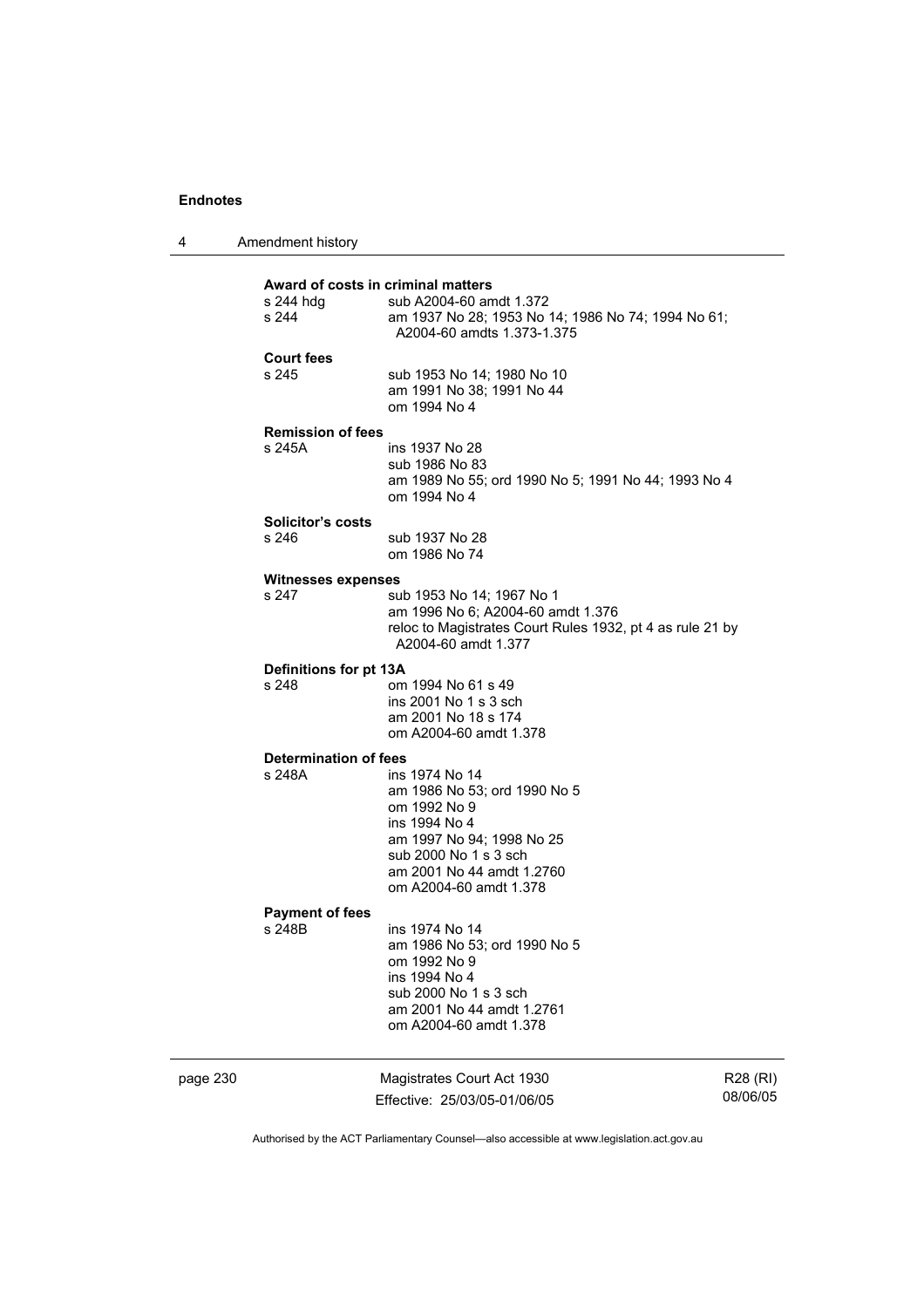# **Remission, refund, deferral, waiver and exemption of fees**

ins 1974 No 14 om 1992 No 9 ins 1994 No 4 am 1994 No 45; No. 1995 No 46; 1997 No 96; 1999 No 66 sch 3; 1999 No 64 s 4 sch 2 sub 2000 No 1 s 3 sch am 2002 No 36 s 4 (4), (5) exp 11 October 2003 (s 248C (5)) om A2004-60 amdt 1.378

# **Recovery of fees in non-criminal proceedings if fees otherwise not payable**

ins 1974 No 14 am 1986 No 53 om 1992 No 9 ins 1994 No 4 sub 2000 No 1 s 3 sch om A2004-60 amdt 1.378

### **Recovery of fees in criminal proceedings if fees not otherwise payable**

s 248E ins 1994 No 4 sub 2000 No 1 s 3 sch om A2004-60 amdt 1.378

## **Review of decisions**

s 248F ins 1994 No 4 am 1996 No 6 sub 2000 No 1 s 3 sch om A2004-60 amdt 1.378

### **Securities in criminal matters**

pt 3.12 hdg (prev pt 14 hdg) sub and renum A2004-60 amdt 1.379

#### **Securities taken under Act**

s 249 am 1991 No 44; A2004-60 amdts 1.380-1.383

**Recovery of amount due under security** 

ins 1937 No 28 am 1986 No 74; 1991 No 44; 1992 No 9; A2004-60 amdt 1.384

#### **Enforcement of payment of sum due by principal**<br>s 251 cm 1937 No 28 om 1937 No 28

### **Sums paid by surety may be recovered from principal**  s 252 am 1937 No 28; 1986 No 74; 1992 No 9; A2004-60 amdt 1.384

# **Payment enforced by security**<br>s 253 am 1992 No

am 1992 No 9; A2004-60 amdt 1.384

R28 (RI) 08/06/05

Magistrates Court Act 1930 Effective: 25/03/05-01/06/05 page 231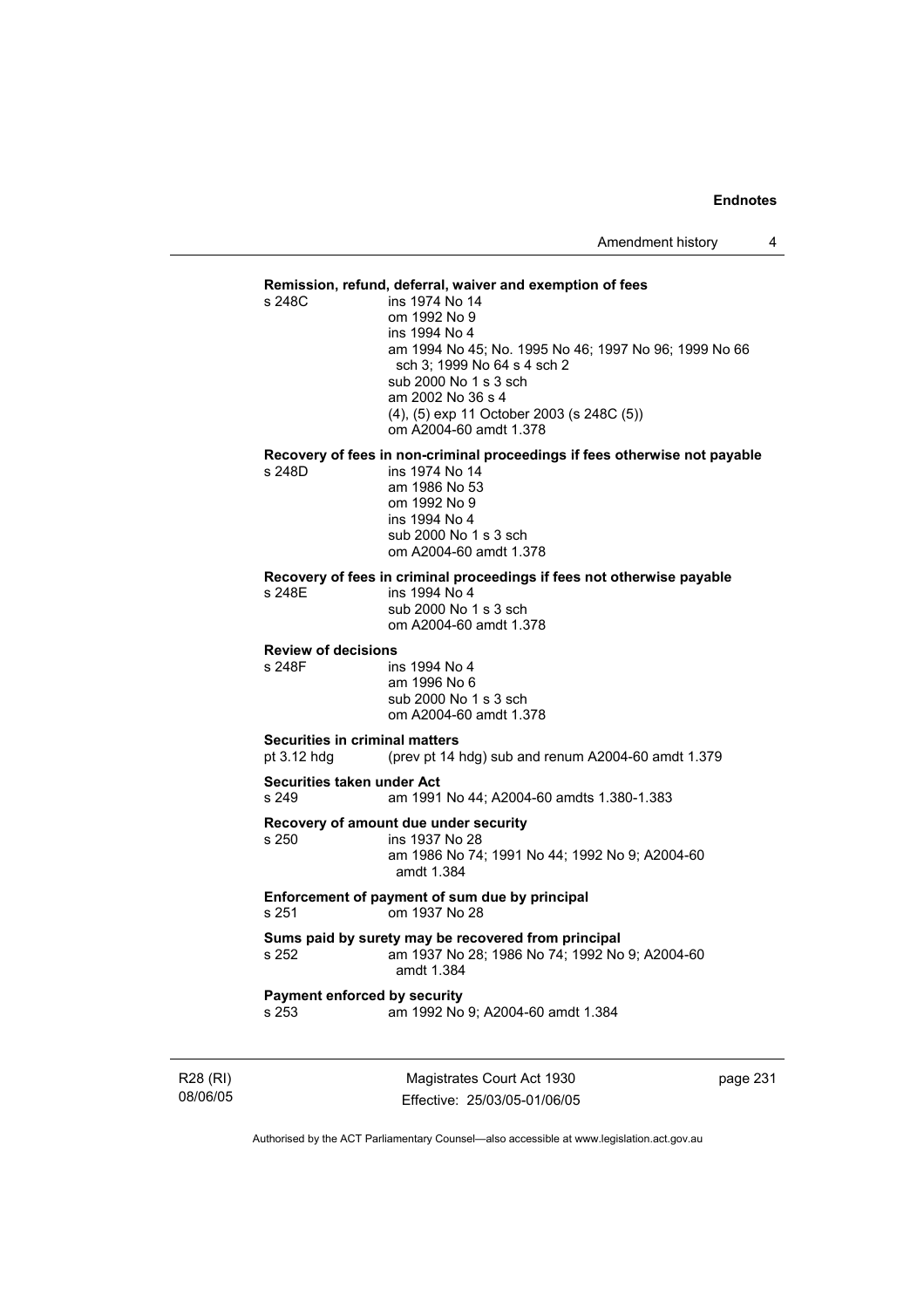4 Amendment history

**Enforcement of recognisance**<br>s 254 **Sub 1974** No sub 1974 No 14 am 1986 No 53; 1986 No 74; ord 1990 No 5; 1991 No 44; 1992 No 9; 1994 No 61 **Directions about procedure**  s 254A reloc as s 309 **Appearance by audiovisual or audio links**  s 254B reloc as s 311 **Contempt in face of court**  s 255 reloc as s 290 **Failure to give evidence—offence**  reloc as s 291 **Failure to give evidence—committal**  s 255AB reloc as s 312 **Commitment to remand centre**  s 255A reloc as s 313 **Registrar to give directions for preparation of transcript**  reloc as s 314 **Applications for transcripts**  reloc as s 315 **Civil proceedings**  ins A2004-60 amdt 1.386 **Commencement of proceedings**  pt 4 hdg renum as pt 3.3 hdg **Preliminary**  ins A2004-60 amdt 1.386 General<br>div 4.1 hdg renum as div 3.3.1 hdg **Application of ch 4 ((MC (CJ) Act, s 4)**  s 256 hdg bracketed note exp 10 January 2006 (s 3 (3))<br>s 256 am 1967 No 1; 1970 No 15; 1974 No 14; 197 am 1967 No 1; 1970 No 15; 1974 No 14; 1979 No 33; 1993 No 4; 2001 No 44 amdts 1.2762-1.2764 (8)-(11) exp 12 September 2002 (s 256 (11)) om A2004-60 amdt 1.412 ins A2004-60 amdt 1.386 am A2005-13 amdt 1.43 **Civil jurisdiction**  pt 4.2 hdg ins A2004-60 amdt 1.386

page 232 Magistrates Court Act 1930 Effective: 25/03/05-01/06/05

R28 (RI) 08/06/05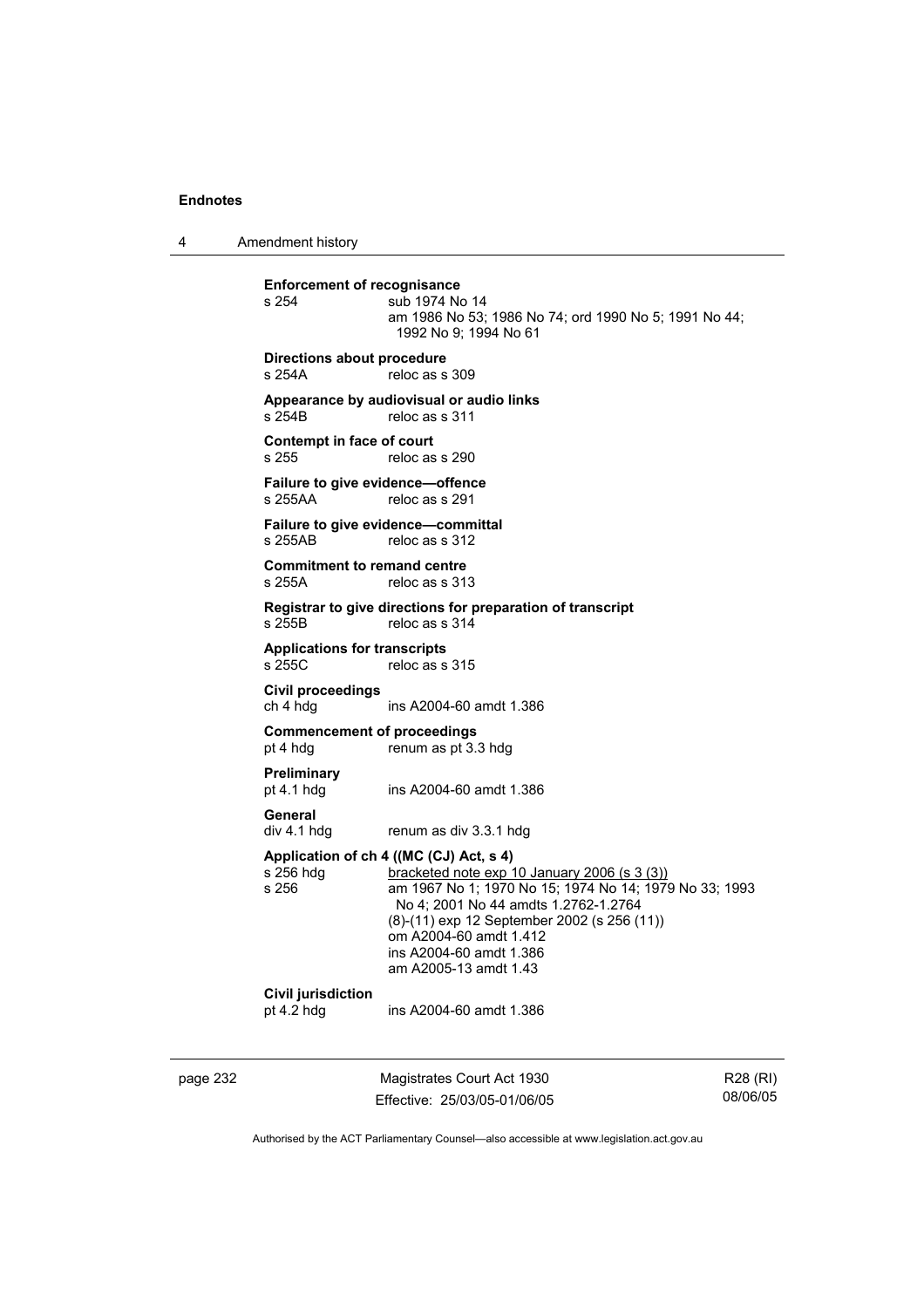# **Informations**  renum as pt 3.3.2 hdg **Personal actions at law—amount or value (MC (CJ) Act, s 5)**  s 257 hdg bracketed note exp 10 January 2006 (s 3 (3)) s 257 am 1937 No 28 om 1986 No 74 ins 1991 No 38 om 1994 No 4 ins A2004-60 amdt 1.386 **Power of court to grant relief (MC (CJ) Act, s 6)**<br>s 258 hdg **bracketed note exp 10 January** bracketed note exp 10 January 2006 (s 3 (3)) s 258 am 1932 No 21; 1937 No 28; 1953 No 14; 1986 No 74; ord 1990 No 5; 1991 No 44; 2001 No 44 amdts 1.2765-1.2768 om A2004-60 amdt 1.412 ins A2004-60 amdt 1.386 **Rules of equity to prevail (MC (CJ) Act, s 7)**<br>s 259 hdg bracketed note exp 10 Jan s 259 hdg bracketed note exp 10 January 2006 (s 3 (3))<br>s 259 bracketed note exp 10 January 2006 (s 3 (3)) ins 1999 No 34 om 2001 No 90 amdt 1.81 ins A2004-60 amdt 1.386 **Nuisance (MC (CJ) Act, s 8 (1) and (2))**  s 260 hdg bracketed note exp 10 January 2006 (s 3 (3)) s 260 ins A2004-60 amdt 1.386 **Disputed debts (MC (CJ) Act, s 9)**  s 261 hdg bracketed note exp 10 January 2006 (s 3 (3)) s 261 ins A2004-60 amdt 1.386 **Cause of action arising, or defendant resident, outside ACT (MC (CJ) Act, s 10)**  bracketed note exp  $10$  January 2006 (s  $3$  (3)) s 262 ins A2004-60 amdt 1.386 **Requests under conventions relating to legal proceedings in civil and commercial matters**  s 263 ins A2004-60 amdt 1.386 **Proceedings affecting title to land (MC (CJ) Act, s 11)**  s 264 hdg bracketed note exp 10 January 2006 (s 3 (3)) s 264 ins A2004-60 amdt 1.386 **Disputes under Residential Tenancies Act (MC (CJ) Act, s 12A)**  s 265 hdg bracketed note exp 10 January 2006 (s 3 (3))<br>s 265 bracketed note exp 10 January 2006 (s 3 (3)) ins A2004-60 amdt 1.386

R28 (RI) 08/06/05

Magistrates Court Act 1930 Effective: 25/03/05-01/06/05 page 233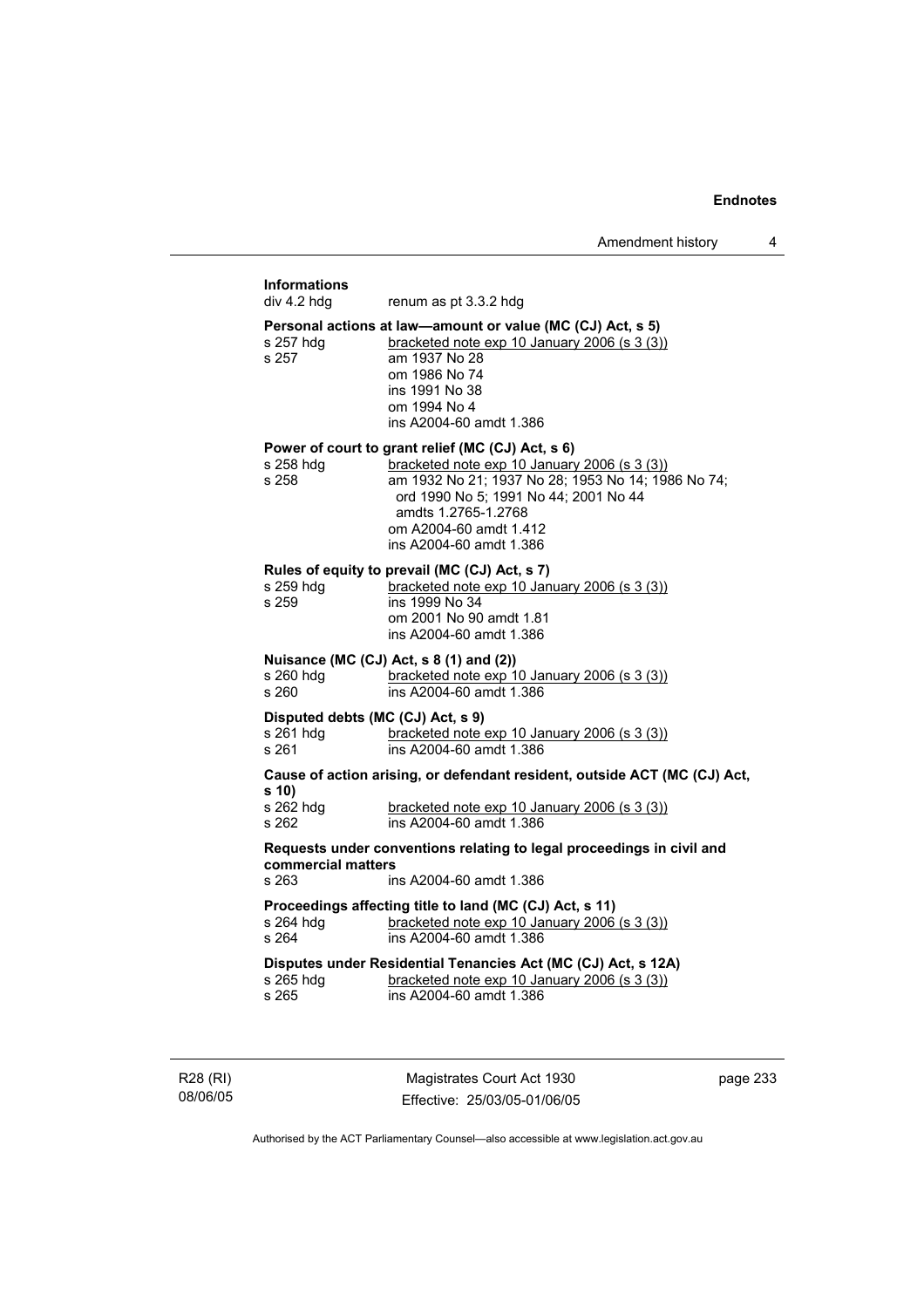| 4 | Amendment history |
|---|-------------------|
|---|-------------------|

**Complaints under Utilities Act, pt 12 (MC (CJ) Act, s 12B)**  s 266 hdg bracketed note exp 10 January 2006 (s 3 (3)) s 266 ins A2004-60 amdt 1.386 **Case stated for Supreme Court**  pt 4.3 hdg (prev pt 4 div 3 hdg) om A1986-74 ins A2004-60 amdt 1.386 **Case stated (MC (CJ) Act, s 194, s 395 (2))**  s 267 hdg <u>bracketed note exp 10 January 2006 (s 3 (3)</u><br>s 267 **bracketed note 1.386** ins A2004-60 amdt 1.386 **Transfer of proceedings from or to Supreme Court**  pt 4.4 hdg ins A2004-60 amdt 1.386 **Summonses**  div 4.4 hdg renum as div 3.3.3 hdg **Transfer of action from Supreme Court (MC (CJ) Act, s 381)**<br>s 268 hdq bracketed note exp 10 January 2006 (s 3 (3) s 268 hdg bracketed note exp 10 January 2006 (s  $3$  ( $\overline{3}$ ))<br>s 268 s 268 ins A2004-60 amdt 1.386 **Procedure on transfer of action from Supreme Court (MC (CJ) Act, s 382)**  s 269 hdg bracketed note exp 10 January 2006 (s 3 (3)) s 269 ins A2004-60 amdt 1.386 **Removal of proceedings into Supreme Court (MC (CJ) Act, s 383)** s 270 hdg bracketed note exp 10 January 2006 (s 3 (3)) bracketed note exp 10 January 2006 (s  $3(3)$ ) s 270 ins A2004-60 amdt 1.386 **Stay of proceedings (MC (CJ) Act, s 384)**<br>s 271 hdg bracketed note exp 10. bracketed note exp 10 January 2006 (s 3 (3)) s 271 ins A2004-60 amdt 1.386 **Civil appeals**  pt 4.5 hdg ins A2004-60 amdt 1.386 **Warrants of arrest**  div 4.5 hdg renum as div 3.3.4 hdg **Definitions for pt 4.5 (MC (CJ) Act, s 385)**<br>s 272 hdg bracketed note exp 10 J bracketed note exp 10 January 2006 (s 3 (3)) s 272 ins A2004-60 amdt 1.386 **Jurisdiction (MC (CJ) Act, s 386)**  s 273 hdg <u>bracketed note exp 10 January 2006 (s 3 (3)</u><br>s 273 **bracketed note exp 10 January 2006 (s 3 (3)** ins A2004-60 amdt 1.386 **Cases in which appeal may be brought (MC (CJ) Act, s 387)**  s 274 hdg <u>bracketed note exp 10 January 2006 (s 3 (3)</u><br>s 274 **bracketed note 1.386** ins A2004-60 amdt 1.386

page 234 Magistrates Court Act 1930 Effective: 25/03/05-01/06/05

R28 (RI) 08/06/05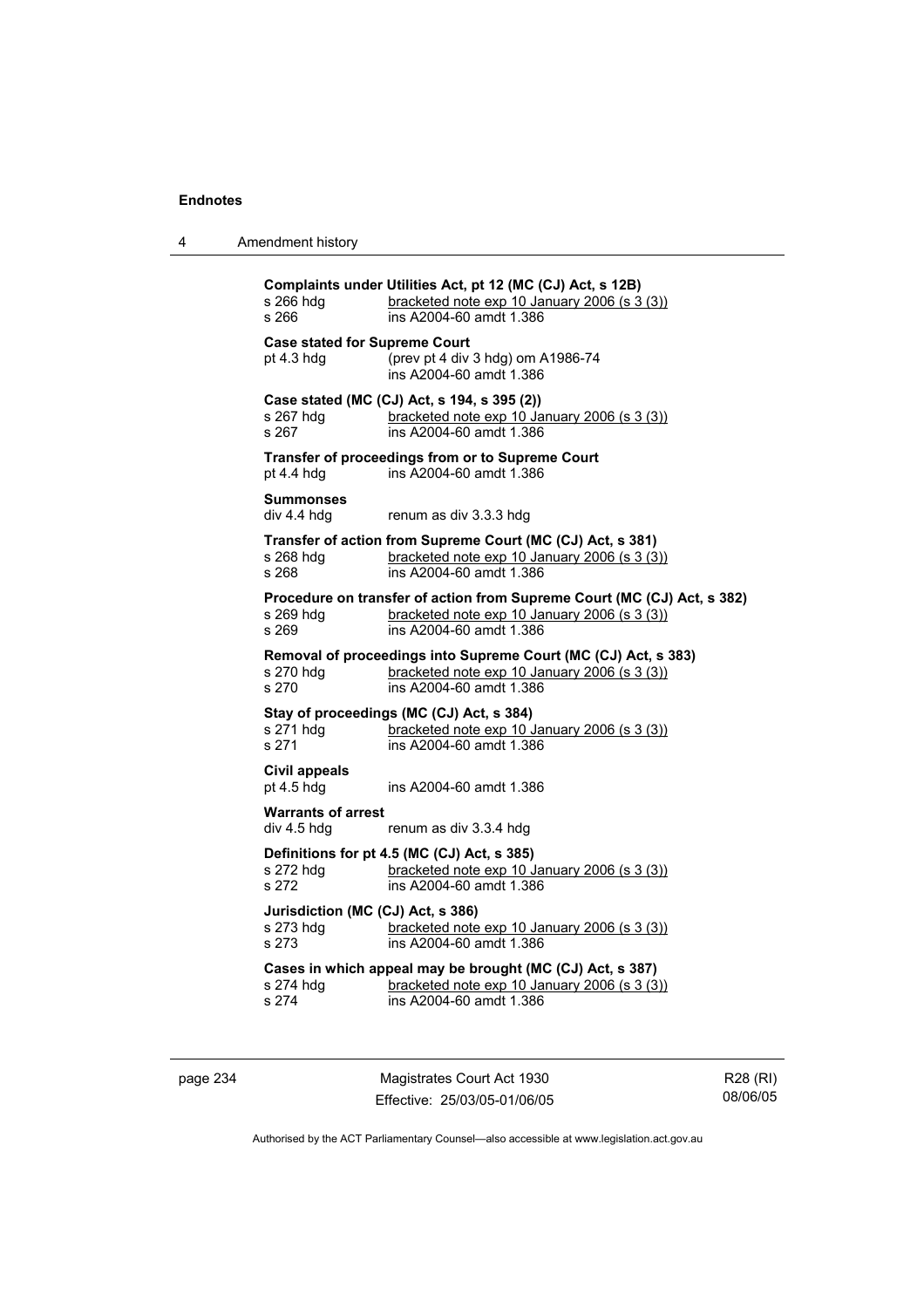| s 275 hdg<br>s 275                                        | Appeals-Small Claims Court (MC (CJ) Act, s 387A)<br>bracketed note exp 10 January 2006 (s 3 (3))<br>ins A2004-60 amdt 1.386                          |
|-----------------------------------------------------------|------------------------------------------------------------------------------------------------------------------------------------------------------|
| s 276 hdg<br>s 276                                        | Evidence on appeal (MC (CJ) Act, s 391)<br>bracketed note exp 10 January 2006 (s 3 (3))<br>ins A2004-60 amdt 1.386                                   |
| s 277 hdg<br>s 277                                        | Powers of Supreme Court on appeal (MC (CJ) Act, s 393)<br>bracketed note exp 10 January 2006 (s 3 (3))<br>ins A2004-60 amdt 1.386                    |
| <b>Small Claims Court</b><br>pt $4.6$ hdg                 | ins A2004-60 amdt 1.386                                                                                                                              |
| s 278 hdg<br>s 278                                        | Definitions for pt 4.6 (MC (CJ) Act, s 394)<br>bracketed note exp 10 January 2006 (s 3 (3))<br>ins A2004-60 amdt 1.386                               |
| s 279 hdq<br>s 279                                        | Small Claims Court (MC (CJ) Act, s 396)<br>bracketed note exp 10 January 2006 (s 3 (3))<br>ins A2004-60 amdt 1.386                                   |
| s 280 hdg<br>s 280                                        | Referees—appointment (MC (CJ) Act, s 397)<br>bracketed note exp 10 January 2006 (s 3 (3))<br>ins A2004-60 amdt 1.386                                 |
| s 281 hdg<br>s 281                                        | Referees-functions (MC (CJ) Act, s 398)<br>bracketed note exp 10 January 2006 (s 3 (3))<br>ins A2004-60 amdt 1.386                                   |
| s 282 hdq<br>s 282                                        | Referees-oath or affirmation of office (MC (CJ) Act, s 399)<br>bracketed note exp 10 January 2006 (s 3 (3))<br>ins A2004-60 amdt 1.386               |
| Jurisdiction (MC (CJ) Act, s 401)<br>s 283 hdg<br>s 283   | bracketed note exp 10 January 2006 (s 3 (3))<br>ins A2004-60 amdt 1.386                                                                              |
| \$10 000 limit (MC (CJ) Act, s 402)<br>s 284 hdg<br>s 284 | bracketed note exp 10 January 2006 (s 3 (3))<br>ins A2004-60 amdt 1.386                                                                              |
| s 285 hdq<br>s 285                                        | Admissibility of conference proceedings in inquiries (MC (CJ) Act, s 427)<br>bracketed note exp 10 January 2006 (s 3 (3))<br>ins A2004-60 amdt 1.386 |
| <b>Miscellaneous</b><br>ch 5 hdg                          | (prev pt 15 hdg) sub and renum A2004-60 amdt 1.387                                                                                                   |
| <b>Hearing</b><br>pt 5 hdg                                | renum as pt 3.4 hdg                                                                                                                                  |

R28 (RI) 08/06/05

Magistrates Court Act 1930 Effective: 25/03/05-01/06/05 page 235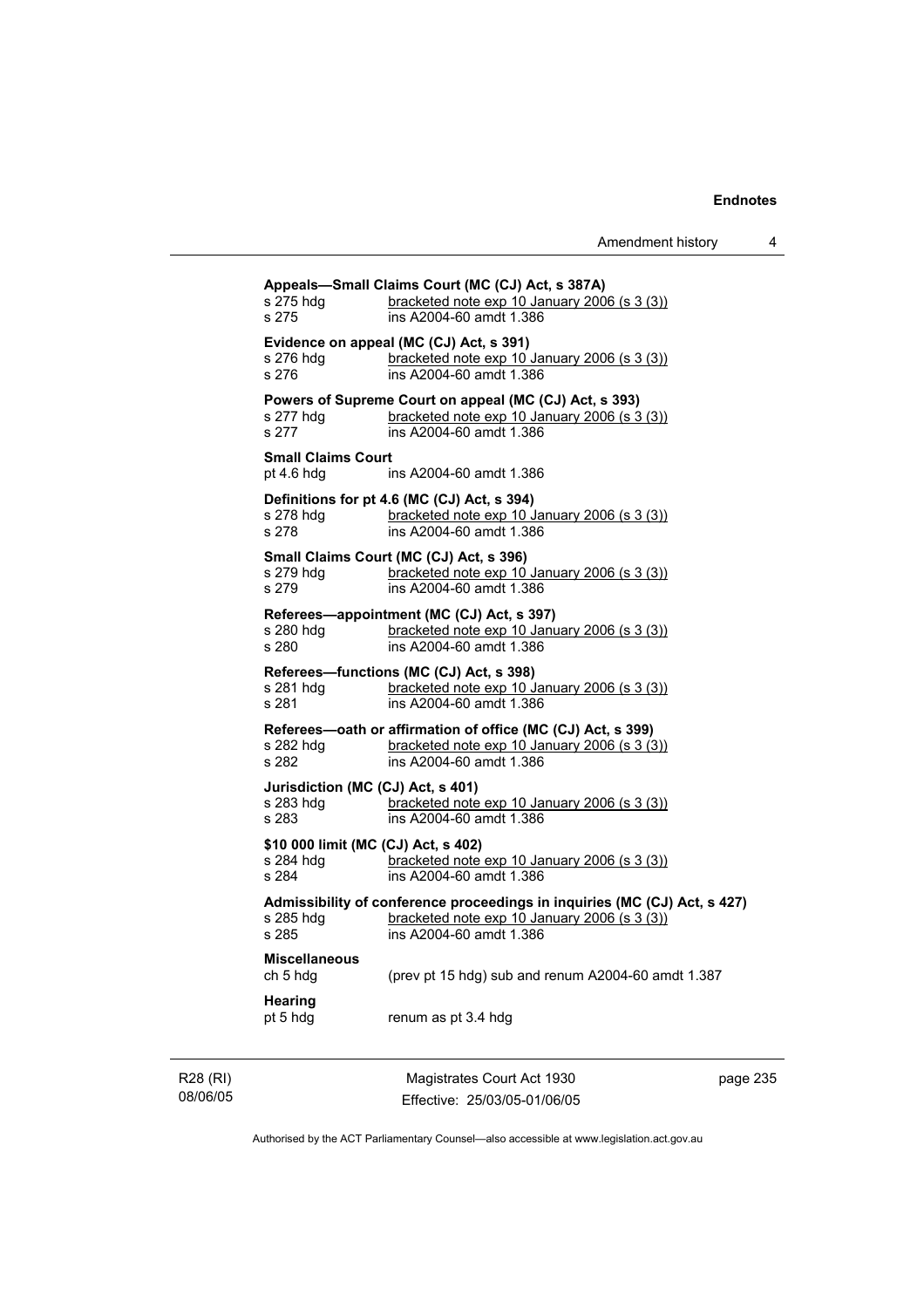| Amendment history |  |
|-------------------|--|
|-------------------|--|

|          | <b>Offences</b><br>pt $5.1$ hdg                        | ins A2004-60 amdt 1.387                                                                                                                                                                                                                                                                                              |                      |
|----------|--------------------------------------------------------|----------------------------------------------------------------------------------------------------------------------------------------------------------------------------------------------------------------------------------------------------------------------------------------------------------------------|----------------------|
|          | General<br>div 5.1 hdg                                 | renum as div 3.4.1 hdg                                                                                                                                                                                                                                                                                               |                      |
|          | <b>Evidence</b><br>div 5.2 hdg                         | renum as div 3.4.2 hdg                                                                                                                                                                                                                                                                                               |                      |
|          | <b>Remand</b><br>div 5.3 hdg                           | renum as div 3.4.3 hdg                                                                                                                                                                                                                                                                                               |                      |
|          | <b>Committal and recognisance</b><br>div 5.4 hdg       | renum as div 3.4.4 hdg                                                                                                                                                                                                                                                                                               |                      |
|          | <b>Adjournment of proceedings</b><br>div 5.5 hdg       | renum as div 3.4.5 hdg                                                                                                                                                                                                                                                                                               |                      |
|          | Contempt in face of court<br>s 290                     | (prev s 255) am 1967 No 1; 1972 No 37; ord 1990 No 5<br>sub 1993 No 4<br>am 1994 No 66; 1994 No 81; 1999 No 22 s 23; ss renum R10<br>LA; A2004-60 amdt 1.391<br>renum A2004-60 amdt 1.392                                                                                                                            |                      |
|          | Failure to give evidence-offence<br>s 291 hdg<br>s 291 | (prev s 255AA hdg) sub A2004-60 amdt 1.393<br>(prev s 255AA) ins 1994 No 61<br>am 1995 No 46; 1996 No 6; 1998 No 25; 1998 No 54;<br>A2004-60 amdt 1.394, amdt 1.395<br>reloc from s 255AA by A2004-60 amdt 1.396                                                                                                     |                      |
|          | s 292 hdg<br>s 292                                     | Failure to comply with order in nuisance action (MC (CJ) Act, s 8 (2))<br>ins A2004-60 amdt 1.412<br>bracketed note $exp 10$ January 2006 (s 3 (3))<br>reloc from Magistrates Court (Civil Jurisdiction) Act 1982<br>s 8 (2) by A2004-60 amdt 1.450                                                                  |                      |
|          | s 293 hdg<br>s 293                                     | Failure to comply with Magistrates Court subpoena (MC (CJ) Act, s 187 (7))<br>bracketed note exp 10 January 2006 (s 3 (3))<br>(1) reloc from Magistrates Court (Civil Jurisdiction) Act 1982<br>s 187 (7) by A2004-60 amdt 1.488<br>(2), (3) ins A2004-60 amdt 1.412<br>$(2)$ , $(3)$ exp 1 July 2006 (s 293 $(3)$ ) |                      |
|          | s 217 (4))                                             | Failure to comply with judgment for delivery of detained goods (MC (CJ) Act,                                                                                                                                                                                                                                         |                      |
|          | s 294 hdg                                              | ins A2004-60 amdt 1.412<br>bracketed note exp 10 January 2006 (s 3 (3))                                                                                                                                                                                                                                              |                      |
|          | s 294                                                  | reloc from Magistrates Court (Civil Jurisdiction) Act 1982<br>s 217 (4) by A2004-60 amdt 1.502                                                                                                                                                                                                                       |                      |
| page 236 |                                                        | Magistrates Court Act 1930<br>Effective: 25/03/05-01/06/05                                                                                                                                                                                                                                                           | R28 (RI)<br>08/06/05 |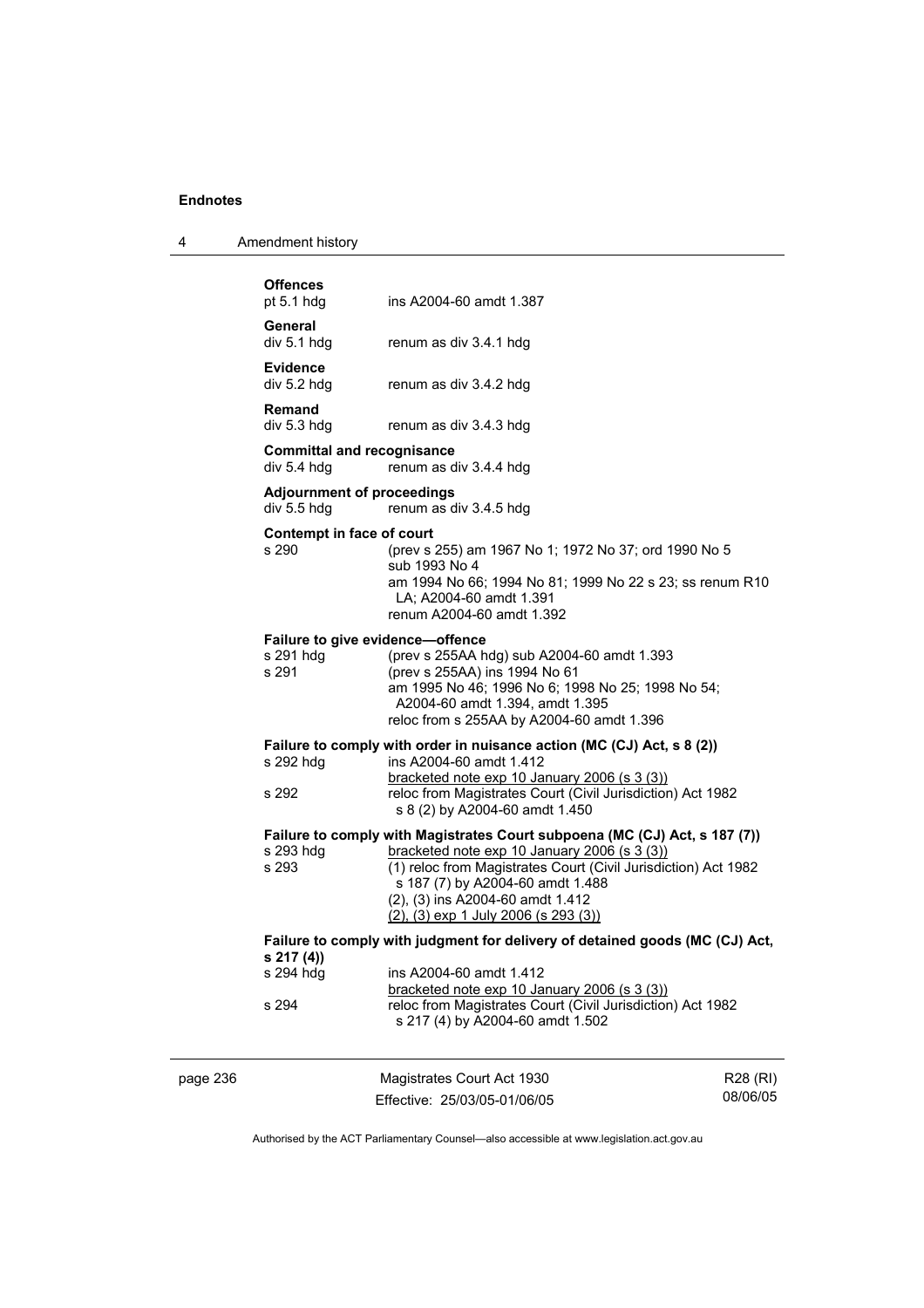|                                                                                                             | 4<br>Amendment history                                                                                                                         |  |  |
|-------------------------------------------------------------------------------------------------------------|------------------------------------------------------------------------------------------------------------------------------------------------|--|--|
| False or misleading statement by garnishee (MC (CJ) Act, s 329 (2))<br>ins A2004-60 amdt 1.412<br>s 295 hdg |                                                                                                                                                |  |  |
| s 295                                                                                                       | bracketed note exp 10 January 2006 (s 3 (3))<br>reloc from Magistrates Court (Civil Jurisdiction) Act 1982<br>s 329 (2) by A2004-60 amdt 1.524 |  |  |
| s 337(1)                                                                                                    | Obligations of judgment creditor if garnishee pays too much (MC (CJ) Act,                                                                      |  |  |
| s 296 hdg                                                                                                   | ins A2004-60 amdt 1.412<br>bracketed note exp 10 January 2006 (s 3 (3))                                                                        |  |  |
| s 296                                                                                                       | reloc from Magistrates Court (Civil Jurisdiction) Act 1982<br>s 337 (1) by A2004-60 amdt 1.527                                                 |  |  |
| s340(1)                                                                                                     | Notice to be given if judgment debtor ceases employment (MC (CJ) Act,                                                                          |  |  |
| s 297 hdg                                                                                                   | ins A2004-60 amdt 1.412<br>bracketed note exp 10 January 2006 (s 3 (3))                                                                        |  |  |
| s 297                                                                                                       | reloc from Magistrates Court (Civil Jurisdiction) Act 1982<br>s 340 (1) by A2004-60 amdt 1.531                                                 |  |  |
| <b>Prejudice to employee</b>                                                                                |                                                                                                                                                |  |  |
| s 298                                                                                                       | reloc from Magistrates Court (Civil Jurisdiction) Act 1982 s 341<br>by A2004-60 amdt 1.535                                                     |  |  |
| s 299                                                                                                       | Interference with seized property etc<br>reloc from Magistrates Court (Civil Jurisdiction) Act 1982 s 379<br>by A2004-60 amdt 1.537            |  |  |
|                                                                                                             |                                                                                                                                                |  |  |
| s 300 hdg                                                                                                   | Failure to comply with Small Claims Court subpoena (MC (CJ) Act, s 448 (1))<br>bracketed note $exp 10$ January 2006 (s 3 (3))                  |  |  |
| s 300                                                                                                       | (1) reloc from Magistrates Court (Civil Jurisdiction) Act 1982<br>s 448 (1) by A2004-60 amdt 1.563                                             |  |  |
|                                                                                                             | (2), (3) ins A2004-60 amdt 1.412<br>$(2)$ , $(3)$ exp 1 July 2006 (s 300 $(3)$ )                                                               |  |  |
|                                                                                                             | Witness before Small Claims Court to answer questions                                                                                          |  |  |
| s 301                                                                                                       | reloc from Magistrates Court (Civil Jurisdiction) Act 1982 s 449<br>by A2004-60 amdt 1.568                                                     |  |  |
| Contravention of Small Claims Court order in trespass proceeding (MC (CJ)<br>Act, s 460 (2))                |                                                                                                                                                |  |  |
| s 302 hdg                                                                                                   | ins A2004-60 amdt 1.412<br>bracketed note exp 10 January 2006 (s 3 (3))                                                                        |  |  |
| s 302                                                                                                       | reloc from Magistrates Court (Civil Jurisdiction) Act 1982<br>s 460 (2) by A2004-60 amdt 1.574                                                 |  |  |
| Other                                                                                                       |                                                                                                                                                |  |  |
| pt 5.2 hdg                                                                                                  | ins A2004-60 amdt 1.412                                                                                                                        |  |  |
|                                                                                                             |                                                                                                                                                |  |  |

R28 (RI) 08/06/05

Magistrates Court Act 1930 Effective: 25/03/05-01/06/05 page 237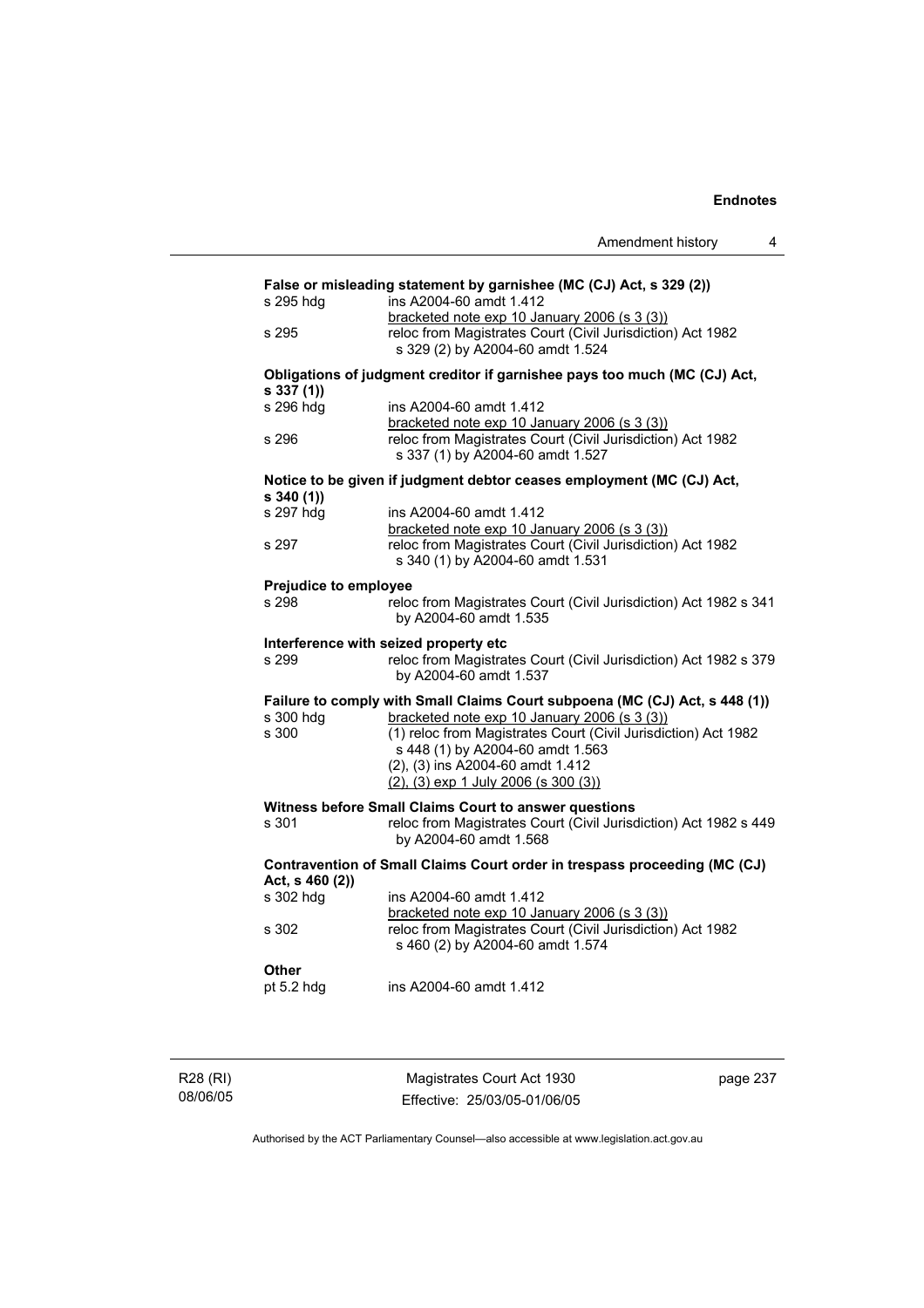4 Amendment history

|          | Directions about procedure<br>s 309                      | (prev s 254A) ins 1989 No 59<br>reloc by A2004-60 amdt 1.385                                                                                                                                                                                                                                                                        |                      |
|----------|----------------------------------------------------------|-------------------------------------------------------------------------------------------------------------------------------------------------------------------------------------------------------------------------------------------------------------------------------------------------------------------------------------|----------------------|
|          | Hearings generally to be in public<br>s 310 hdg<br>s 310 | (prev s 51 hdg) sub A2004-60 amdt 1.224<br>(prev s 51) am 1986 No 74<br>sub 1996 No 6<br>am A2004-60 amdts 1.225-1.227<br>reloc by A2004-60 amdt 1.228                                                                                                                                                                              |                      |
|          | s 311                                                    | Appearance by audiovisual or audio links<br>(prev s 254B) ins 1999 No 22 s 22<br>am 2000 No 17 s 3 sch 1; A2003-48 amdt 2.11; A2004-60<br>amdt 1.388; ss renum R26 LA (see A2004-60 amdt 1.389)<br>reloc by A2004-60 amdt 1.390                                                                                                     |                      |
|          | s 312 hdg<br>s 312                                       | Failure to give evidence-committal<br>(prev s 255AB hdg) sub A2004-60 amdt 1.397<br>(prev s 255AB) ins 1994 No 61<br>am 1995 No 46; A2004-60 amdts 1.398-1.400<br>reloc by A2004-60 amdt 1.401                                                                                                                                      |                      |
|          | <b>Commitment to remand centre</b><br>s 313              | (prev s 255A) ins 1976 No 42<br>am 1995 No 41; 1996 No 6; 1998 No 25<br>reloc by A2004-60 amdt 1.402                                                                                                                                                                                                                                |                      |
|          | s 314 hdg<br>s 314                                       | Registrar to give directions for preparation of transcript<br>(prev s 255B hdg) am 1991 No 44<br>(prev s 255B) ins 1980 No 4<br>am 1986 No 71; 1991 No 44; A2004-60 amdt 1.403<br>reloc by A2004-60 amdt 1.404                                                                                                                      |                      |
|          | <b>Applications for transcripts</b><br>s 315             | (prev s 255C) ins 1980 No 4<br>am 1986 No 71; 1986 No 83; 1988 No 45; 1991 No 38; 1991<br>No 44; 1993 No 4; 1994 No 4; 1999 No 22 s 24; A2004-60<br>amdts 1.405-1.409; ss renum R26 LA (see A2004-60<br>amdt 1.410)<br>reloc by A2004-60 amdt 1.411                                                                                 |                      |
|          | <b>Record of proceedings</b><br>s 316 hdg<br>s 316       | (prev s 54A hdg) sub A2004-60 amdt 1.229<br>(prev s 54A) ins 1980 No 4<br>am 1985 No 41; 1986 No 71; 1986 No; 1986 No 74; 1986<br>No 83; ord 1990 No 5; 1991 Nos 44 and 106; 1999 No 22<br>s 19; 1999 No 66 sch 3; 2000 No 17 s 3 sch 1; ss renum R10<br>LA; A2003-48 amdt 2.9; A2004-60 amdt 1.230<br>reloc by A2004-60 amdt 1.231 |                      |
| page 238 |                                                          | Magistrates Court Act 1930<br>Effective: 25/03/05-01/06/05                                                                                                                                                                                                                                                                          | R28 (RI)<br>08/06/05 |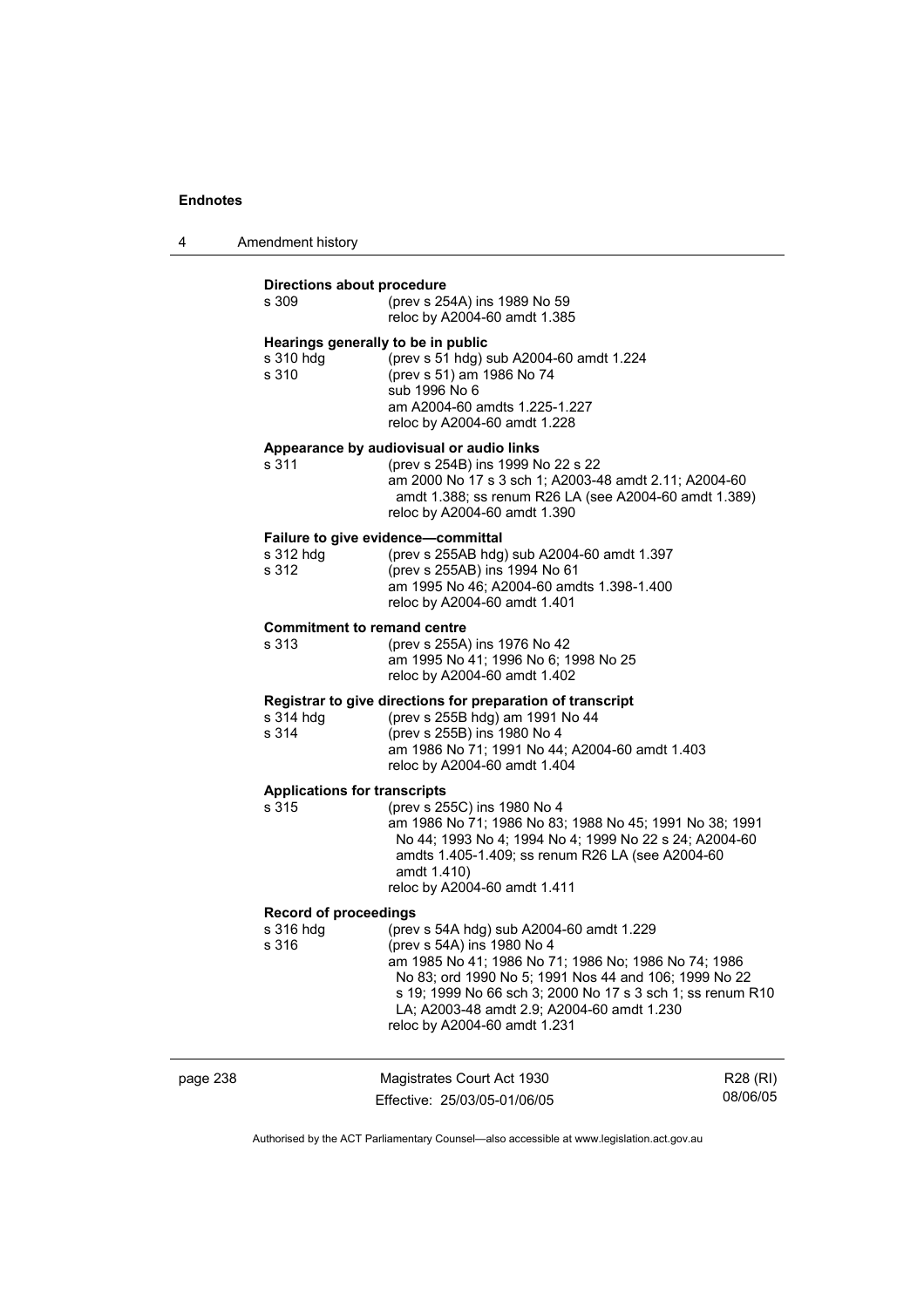Amendment history 4

#### pars renum R26 LA

**Record of proceedings and transcript**  s 317 (prev s 60) sub 1958 No 12; 1967 No 1 am 1972 No 37 sub 1974 No 14; 1980 No 4 am 1991 No 44; 1999 No 22 s 20; A2004-60 amdts 1.233-1.237 reloc by A2004-60 amdt 1.238

### **Person about to leave ACT may be ordered to be examined or produce documents**

| s 318 hdg | (prev s 67 hdg) am A2004-60 amdt 1.258                          |
|-----------|-----------------------------------------------------------------|
| s 318     | (prev s 67) am 1980 No 4; 1986 No 74; 1996 No 6; ss renum       |
|           | R <sub>10</sub> LA; A <sub>2004-60</sub> amdt 1.259, amdt 1.260 |
|           | reloc by A2004-60 amdt 1.261                                    |

**Witnesses' rights and liabilities**<br>s 319 (prev s 68) am s 319 (prev s 68) am 1996 No 6; A2004-60 amdt 1.263, amdt 1.264 reloc by A2004-60 amdt 1.265

#### **Depositions to be given to registrar**

| s 320 hdq | (prev s 69 hdg) am 1991 No 44                         |
|-----------|-------------------------------------------------------|
| s 320     | (prev s 69) am 1958 No 12; 1967 No 1; 1980 No 4; 1991 |
|           | No 44; A2004-60 amdts 1.266-1.268                     |
|           | reloc by A2004-60 amdt 1.269                          |

#### **Regulation-making power**

s 321 ins A2004-60 amdt 1.412

#### **Proceedings in case of indictable offences**<br>pt 6 hdg<br>renum as pt 3.5 hdg renum as pt 3.5 hdg

**Preliminary**  div 6.1A hdg renum as div 3.5.1 hdg

**Institution of proceedings**<br>div 6.1 hdg renum a renum as div  $3.5.2$  hdg

#### **Proceedings subsequent to hearing of evidence**  div 6.2 hdg renum as div 3.5.3 hdg

**Costs**  renum as div 3.5.4 hdg

### **Recognisances of witnesses**  div 6.3 hdg renum as div 3.5.5 hdg

# **Miscellaneous**

renum as div 3.5.6 hdg

# **Proceedings for offences punishable summarily**

pt 7 hdg renum as pt 3.6 hdg

R28 (RI) 08/06/05

Magistrates Court Act 1930 Effective: 25/03/05-01/06/05 page 239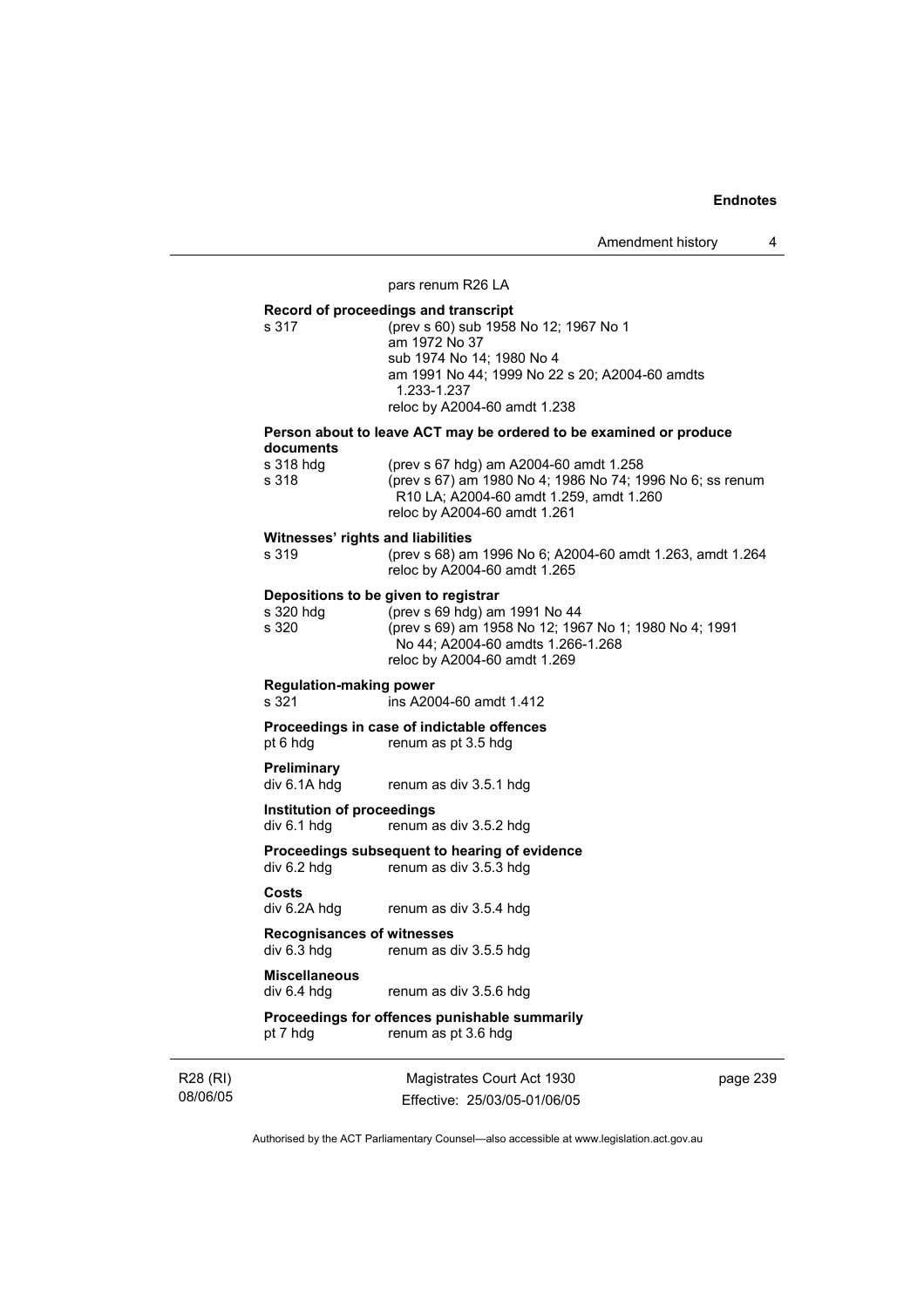| Amendment history |
|-------------------|
|                   |

**Service and pleading by post for certain offences**  pt 7A hdg renum as pt 3.7 hdg **Infringement notices for certain offences**  pt 8 hdg renum as pt 3.8 hdg **Preliminary**  renum as div 3.8.1 hdg **Infringement and reminder notices**  div 8.2 hdg renum as div 3.8.2 hdg **Additional provisions for vehicle-related offences**  renum as div 3.8.3 hdg **Disputing liability**  div 8.3 hdg renum as div 3.8.4 hdg **Miscellaneous**  div 8.4 hdg renum as div 3.8.5 hdg **Enforcement of decisions**  pt 9 hdg renum as pt 3.9 hdg **General**  div 9.1 hdg renum as div 3.9.1 hdg **Enforcement of fines**  div 9.2 hdg renum as div 3.9.2 hdg **Reciprocal enforcement of fines against bodies corporate**  div 9.2A hdg renum as div 3.9.3 hdg **Adverse claims**  pt 9 div 3 hdg om 1986 No 74 **Attachment of debts**  pt 9 div 4 hdg om 1994 No 61 **Imprisonment of fraudulent debtors**  pt 9 div 5 hdg om 1994 No 61 **Miscellaneous**  renum as div 3.9.4 hdg **Restraining orders**  pt 10 hdg sub 1990 No 65

om 2001 No 90 amdt 1.79

**Appeals to Supreme Court**  pt 11 hdg renum as pt 3.10 hdg

**Appellate jurisdiction of Supreme Court**  div 11.1 hdg renum as div 3.10.1 hdg

page 240 Magistrates Court Act 1930 Effective: 25/03/05-01/06/05

R28 (RI) 08/06/05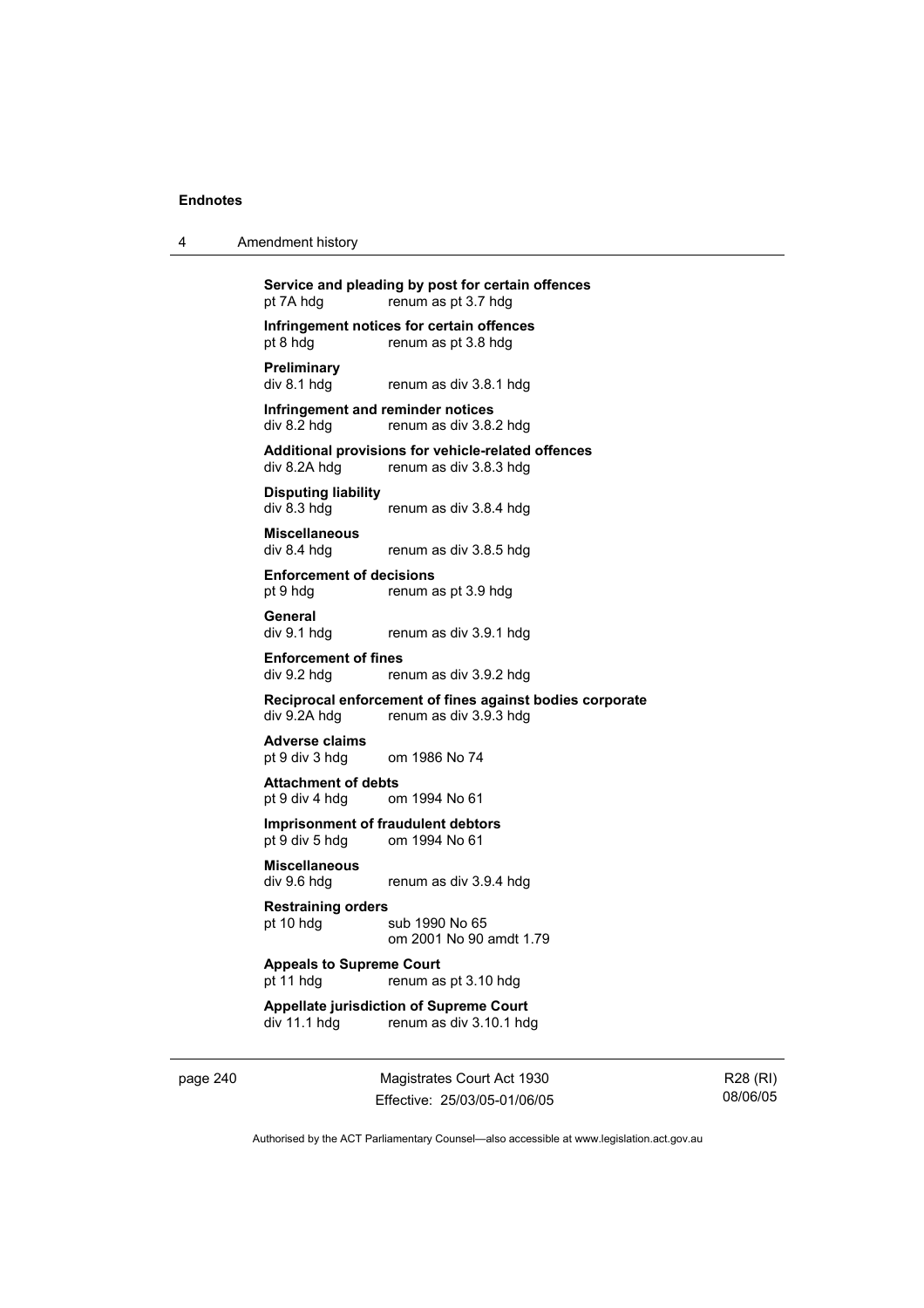Amendment history 4

# **Appeals**

renum as div 3.10.2 hdg

**Orders to review**  div 11.3 hdg renum as div 3.10.3 hdg

**Absconding appellants**  pt 11 div  $3A$  hdg om 1992 No 9

**General provisions** 

renum as div 3.10.4 hdg

#### **Protection of magistrates in the execution of their office**  pt 12 hdg om A2004-60 amdt 1.369

**Costs** 

pt 13 hdg renum as pt 3.11 hdg

#### **Court and tribunal fees**

pt 13A hdg orig pt 13A hdg ins 1974 No 14 om 1992 No 9 ins 1994 No 4 sub 2000 No 1 s 3 sch om A2004-60 amdt 1.378

# **Securities**

renum as pt 3.12 hdg

#### **Miscellaneous**

pt 15 hdg renum as ch 5 hdg

ins 1999 No 34

**Transitional** 

om 2001 No 90 amdt 1.81

# **Oath and affirmation of office**<br>sch 1 a orig sch 1 a

orig sch 1 am 1937 No 28; 1938 No 25 (as am 1938 No 35); 1938 No 35; 1953 No 14; 1958 No 12; 1966 No 2; 1967 No 1; 1968 No 25; 1972 No 37; 1974 No 14; 1976 No 42; 1977 No 34; 1977 No 61; 1978 No 46; 1979 No 33; 1984 No 62; 1985 No 67; 1986 No 74; 1989 No 59; 1990 No 65; 1991 No 44; 1992 No 9; 1992 No 37; 1993 No 4; 1994 No 61; 1996 No 6; 1996 No 82; 1998 No 67 om 2001 No 44 amdt 1.2769 (prev sch 2) am 1938 No 25 (as am 1938 No 35) om 1977 No 4 ins 1977 No 4 am 1997 No 94 renum 2001 No 44 amdt 1.2770

R28 (RI) 08/06/05

Magistrates Court Act 1930 Effective: 25/03/05-01/06/05 page 241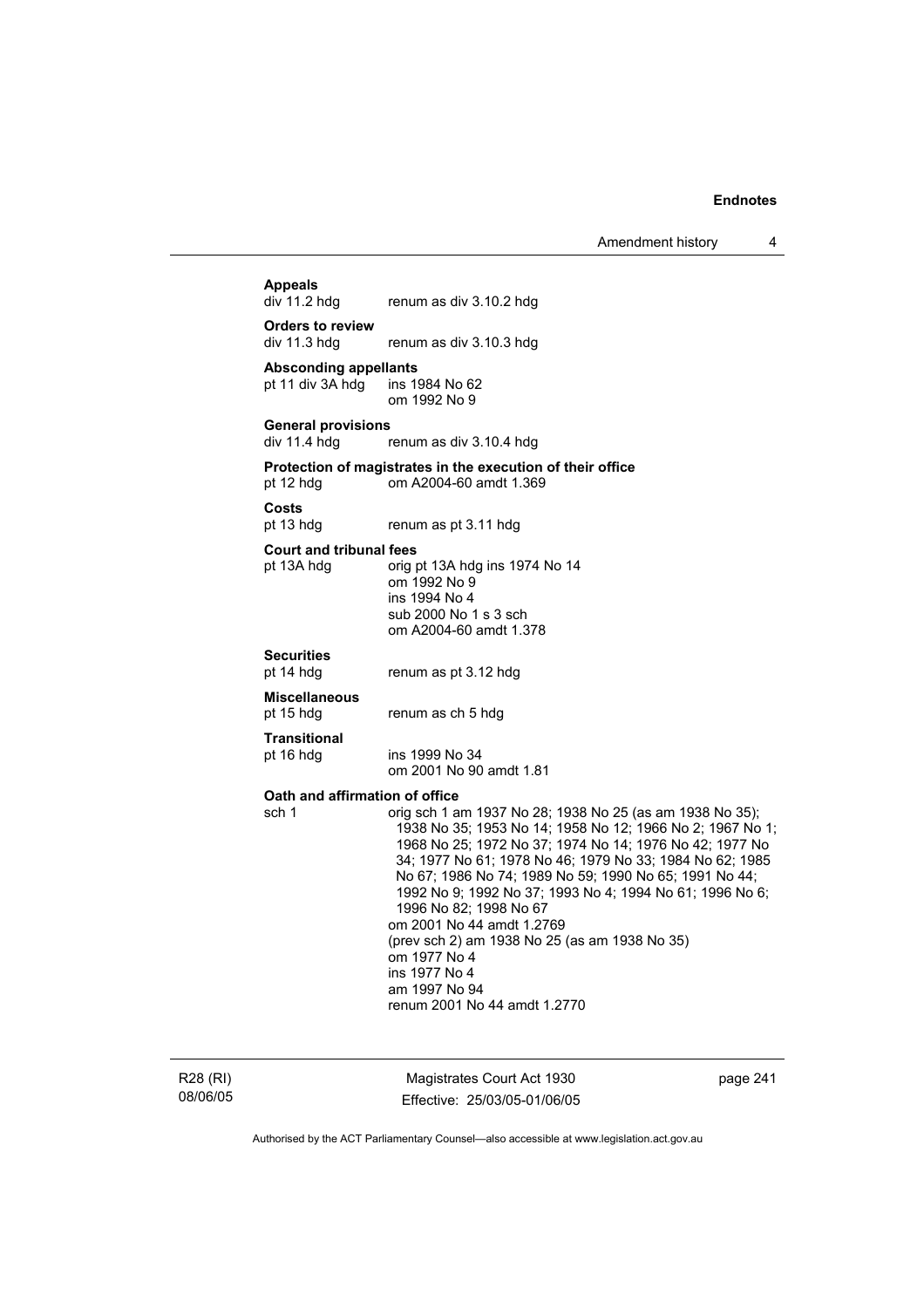| 4 | Amendment history         |                                                                                                                                                                                                                                                                                                                                                                                                                                                                                                                                                                                                                                                                                                                                                                                                                                                                                                                                                                                                                                                                                                                                                                                                             |
|---|---------------------------|-------------------------------------------------------------------------------------------------------------------------------------------------------------------------------------------------------------------------------------------------------------------------------------------------------------------------------------------------------------------------------------------------------------------------------------------------------------------------------------------------------------------------------------------------------------------------------------------------------------------------------------------------------------------------------------------------------------------------------------------------------------------------------------------------------------------------------------------------------------------------------------------------------------------------------------------------------------------------------------------------------------------------------------------------------------------------------------------------------------------------------------------------------------------------------------------------------------|
|   | <b>Oath</b>               |                                                                                                                                                                                                                                                                                                                                                                                                                                                                                                                                                                                                                                                                                                                                                                                                                                                                                                                                                                                                                                                                                                                                                                                                             |
|   | sch <sub>2</sub>          | renum as sch 1                                                                                                                                                                                                                                                                                                                                                                                                                                                                                                                                                                                                                                                                                                                                                                                                                                                                                                                                                                                                                                                                                                                                                                                              |
|   | sch <sub>3</sub>          | am 1938 No 25 (as am 1938 No 35); 1976 No 42; 1985 No 67;<br>1991 No 44<br>om 2001 No 44 amdt 1.2771                                                                                                                                                                                                                                                                                                                                                                                                                                                                                                                                                                                                                                                                                                                                                                                                                                                                                                                                                                                                                                                                                                        |
|   | <b>Fees</b>               |                                                                                                                                                                                                                                                                                                                                                                                                                                                                                                                                                                                                                                                                                                                                                                                                                                                                                                                                                                                                                                                                                                                                                                                                             |
|   | sch 4                     | am 1937 No 5; 1937 No 28<br>om 1953 No 14                                                                                                                                                                                                                                                                                                                                                                                                                                                                                                                                                                                                                                                                                                                                                                                                                                                                                                                                                                                                                                                                                                                                                                   |
|   | sch 5                     | om 1953 No 14                                                                                                                                                                                                                                                                                                                                                                                                                                                                                                                                                                                                                                                                                                                                                                                                                                                                                                                                                                                                                                                                                                                                                                                               |
|   | Witnesses' expenses       |                                                                                                                                                                                                                                                                                                                                                                                                                                                                                                                                                                                                                                                                                                                                                                                                                                                                                                                                                                                                                                                                                                                                                                                                             |
|   | sch 6                     | om 1953 No 14                                                                                                                                                                                                                                                                                                                                                                                                                                                                                                                                                                                                                                                                                                                                                                                                                                                                                                                                                                                                                                                                                                                                                                                               |
|   | <b>Dictionary</b><br>dict | ins A2004-60 amdt 1.413<br>def <i>administering authority</i> ins A2004-60 amdt 1.413<br>def <i>administrator</i> ins A2004-60 amdt 1.413<br>def another jurisdiction ins A2004-60 amdt 1.413<br>def appeal ins A2004-60 amdt 1.413<br>def <i>appearance</i> ins A2004-60 amdt 1.413<br>def <i>applicant</i> ins A2004-60 amdt 1.413<br>def <i>application</i> ins A2004-60 amdt 1.413<br>def <i>authorised person</i> ins A2004-60 amdt 1.413<br>def <b>bailiff</b> ins A2004-60 amdt 1.413<br>def certified copies ins A2004-60 amdt 1.413<br>def <i>claim</i> ins A2004-60 amdt 1.413<br>def common boundaries determination ins A2004-60<br>amdt 1.413<br>def contract application ins A2004-60 amdt 1.413<br>def conviction ins A2004-60 amdt 1.413<br>def <i>court</i> ins A2004-60 amdt 1.413<br>def <i>Crimes Act</i> ins A2004-60 amdt 1.413<br>def <i>damages</i> application ins A2004-60 amdt 1.413<br>def date of service ins A2004-60 amdt 1.413<br>def debt application ins A2004-60 amdt 1.413<br>def debt declaration ins A2004-60 amdt 1.413<br>def <i>decision</i> ins A2004-60 amdt 1.413<br>def default notice ins A2004-60 amdt 1.413<br>def <i>defendant</i> ins A2004-60 amdt 1.413 |
|   |                           | def <i>driver</i> ins A2004-60 amdt 1.413<br>def escort ins A2004-60 amdt 1.413<br>def <i>fine</i> ins A2004-60 amdt 1.413<br>def <i>fine defaulter</i> ins A2004-60 amdt 1.413<br>def goods application ins A2004-60 amdt 1.413                                                                                                                                                                                                                                                                                                                                                                                                                                                                                                                                                                                                                                                                                                                                                                                                                                                                                                                                                                            |
|   |                           |                                                                                                                                                                                                                                                                                                                                                                                                                                                                                                                                                                                                                                                                                                                                                                                                                                                                                                                                                                                                                                                                                                                                                                                                             |

page 242 Magistrates Court Act 1930 Effective: 25/03/05-01/06/05 R28 (RI) 08/06/05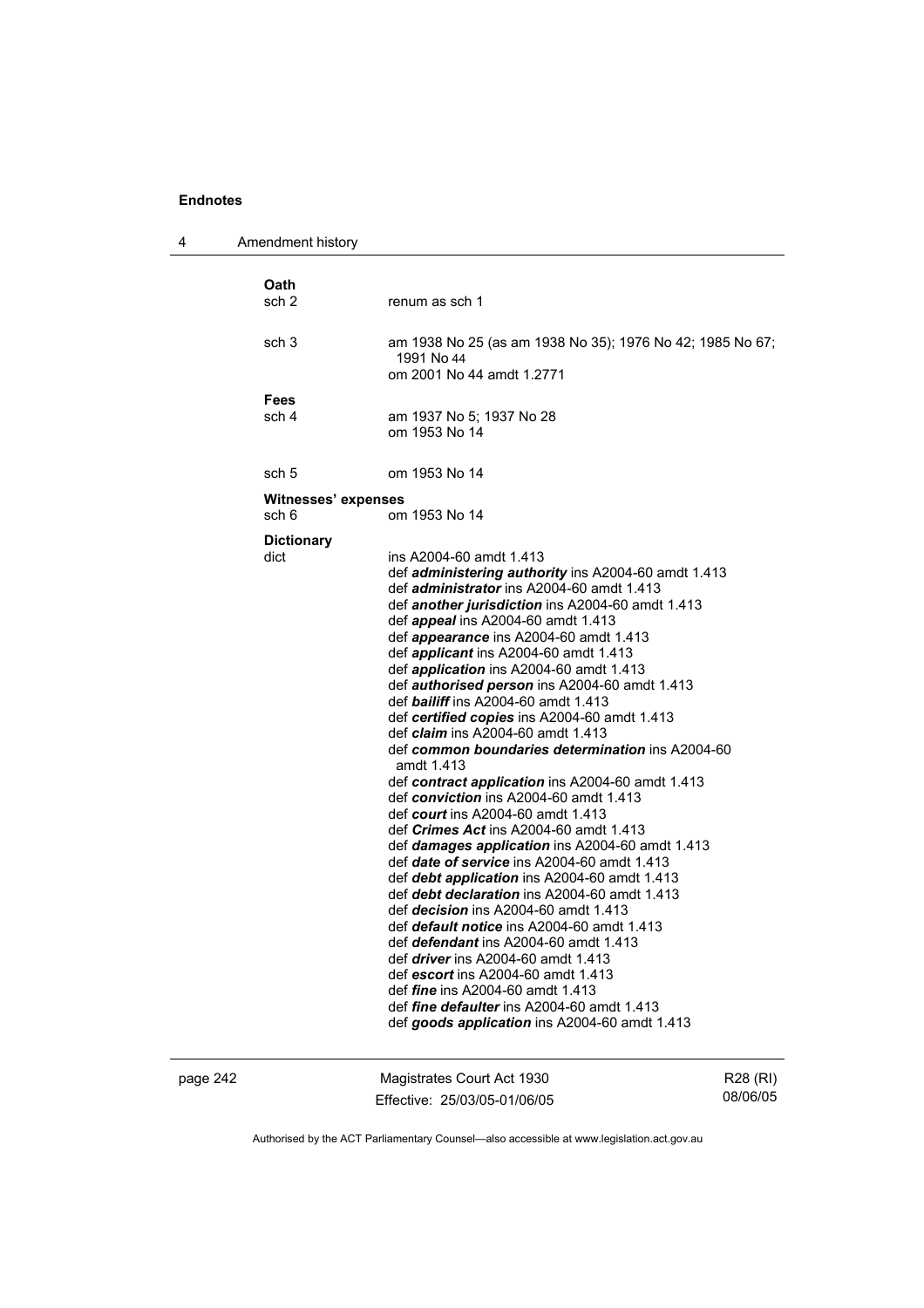def *government agency* ins A2004-60 amdt 1.413 def *hearing* ins A2004-60 amdt 1.413 def *home address* ins A2004-60 amdt 1.413 def *illegal user declaration* ins A2004-60 amdt 1.413 def *indictable offence* ins A2004-60 amdt 1.413 def *indictment* ins A2004-60 amdt 1.413 def *information* ins A2004-60 amdt 1.413 def *infringement notice* ins A2004-60 amdt 1.413 def *infringement notice offence* ins A2004-60 amdt 1.413 def *infringement notice penalty* ins A2004-60 amdt 1.413 def *inquiry* ins A2004-60 amdt 1.413 def *judgment* ins A2004-60 amdt 1.413 def *jury* ins A2004-60 amdt 1.413 def *known offender declaration* ins A2004-60 amdt 1.413 def *law in force in the ACT* ins A2004-60 amdt 1.413 def *magistrate* ins A2004-60 amdt 1.413 def *nuisance application* ins A2004-60 amdt 1.413 def *outstanding fine* ins A2004-60 amdt 1.413 def *penalty notice* ins A2004-60 amdt 1.413 def *prescribed offence* ins A2004-60 amdt 1.413 def *proceeding* ins A2004-60 amdt 1.413 def *reciprocating court* ins A2004-60 amdt 1.413 def *referee* ins A2004-60 amdt 1.413 def *reference appeal* ins A2005-5 s 34 def *registered* ins A2004-60 amdt 1.413 def *registered operator* ins A2004-60 amdt 1.413 def *registrar* ins A2004-60 amdt 1.413 def *relevant officer* ins A2004-60 amdt 1.413 def *reminder notice* ins A2004-60 amdt 1.413 def *respondent* ins A2004-60 amdt 1.413 def *responsible person* ins A2004-60 amdt 1.413 def *rules* ins A2004-60 amdt 1.413 def *Small Claims Court* ins A2004-60 amdt 1.413 def *sold vehicle declaration* ins A2004-60 amdt 1.413 def *State* ins A2004-60 amdt 1.413 def *summary conviction* ins A2004-60 amdt 1.413 def *superintendent* ins A2004-60 amdt 1.413 def *Territory entity* ins A2004-60 amdt 1.413 def *Territory fine* ins A2004-60 amdt 1.413 def *trader's plate* ins A2004-60 amdt 1.413 def *trespass application* ins A2004-60 amdt 1.413 def *unknown offender declaration* ins A2004-60 amdt 1.413 def *vehicle* ins A2004-60 amdt 1.413

R28 (RI) 08/06/05

Magistrates Court Act 1930 Effective: 25/03/05-01/06/05 page 243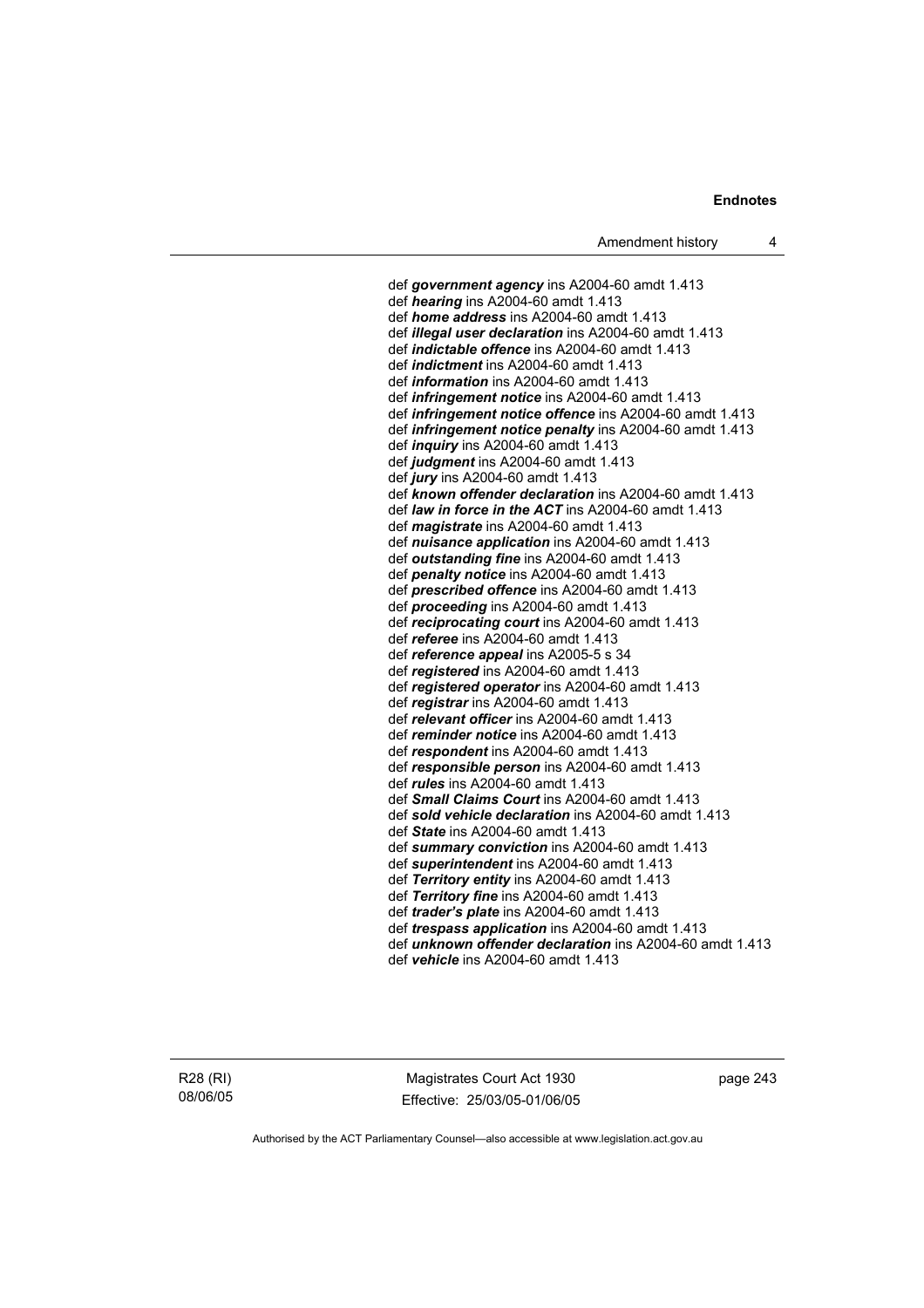5 Earlier republications

# **5 Earlier republications**

Some earlier republications were not numbered. The number in column 1 refers to the publication order.

Since 12 September 2001 every authorised republication has been published in electronic pdf format on the ACT legislation register. A selection of authorised republications have also been published in printed format. These republications are marked with an asterisk (\*) in column 1. Except for the footer, electronic and printed versions of an authorised republication are identical.

| <b>Republication No</b> | <b>Amendments to</b> | <b>Republication date</b> |
|-------------------------|----------------------|---------------------------|
| 1                       | Act 1992 No 37       | 3 August 1992             |
| $\overline{2}$          | Act 1993 No 91       | 31 December 1993          |
| 3                       | Act 1994 No 81       | 10 April 1995             |
| 4                       | Act 1997 No 25       | 30 May 1997               |
| 5                       | Act 1997 No 96       | 1 June 1998               |
| 6                       | Act 1999 No 12       | 31 March 1999             |
| 7                       | Act 2000 No 60       | 20 November 2000          |
| 8                       | Act 2001 No 90       | 12 September 2001         |
| 9                       | Act 2001 No 90       | 3 December 2001           |
| 10                      | Act 2002 No 2        | 14 March 2002             |
| $11*$                   | Act 2002 No 2        | 27 March 2002             |
| 12                      | Act 2002 No 2        | 1 July 2002               |
| 13                      | Act 2002 No 2        | 13 September 2002         |
| 14                      | Act 2002 No 30       | 17 September 2002         |
| 15                      | Act 2002 No 36       | 11 October 2002           |
| 16                      | Act 2002 No 36       | 1 January 2003            |
| 16 (RI)                 | Act 2002 No 49 ‡     | 12 February 2003          |
| 17                      | A2003-2              | 31 March 2003             |
| 18                      | A2003-2              | 12 October 2003           |
| 19                      | A2003-56             | 19 December 2003          |
| 20                      | A2004-2              | 22 March 2004             |
|                         |                      |                           |

page 244 Magistrates Court Act 1930 Effective: 25/03/05-01/06/05

R28 (RI) 08/06/05